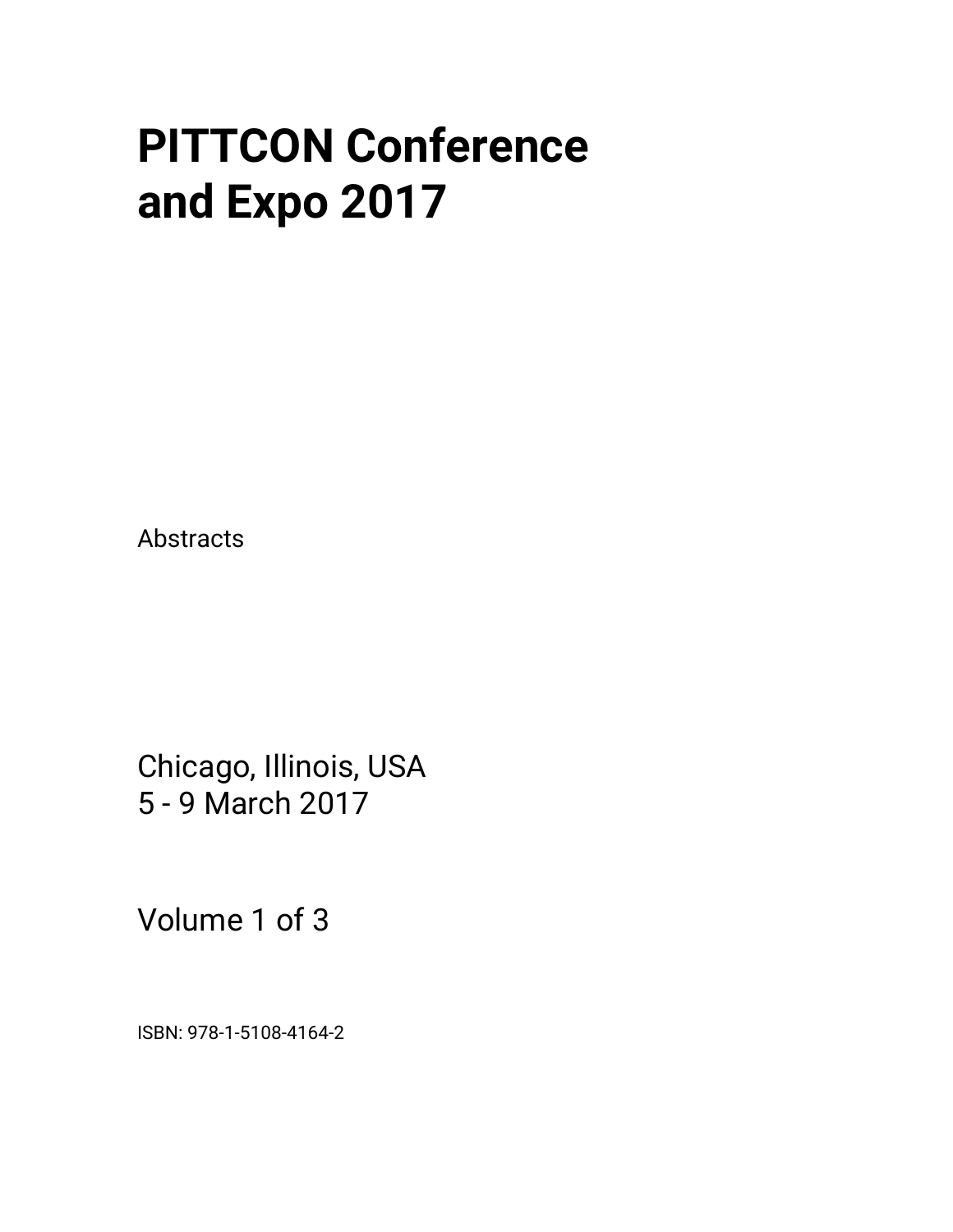**Printed from e-media with permission by:** 

Curran Associates, Inc. 57 Morehouse Lane Red Hook, NY 12571



**Some format issues inherent in the e-media version may also appear in this print version.** 

Copyright© (2017) by Pittsburgh Conference All rights reserved.

Printed by Curran Associates, Inc. (2017)

For permission requests, please contact Pittsburgh Conference at the address below.

Pittsburgh Conference 300 Penn Center Boulevard Suite 332 Pittsburgh, PA 15235-5503 USA

Phone: (412) 825-3220 (800) 825-3221 Fax: (412) 825-3224

info@pittcon.org

# **Additional copies of this publication are available from:**

Curran Associates, Inc. 57 Morehouse Lane Red Hook, NY 12571 USA Phone: 845-758-0400 Fax: 845-758-2633 Email: curran@proceedings.com Web: www.proceedings.com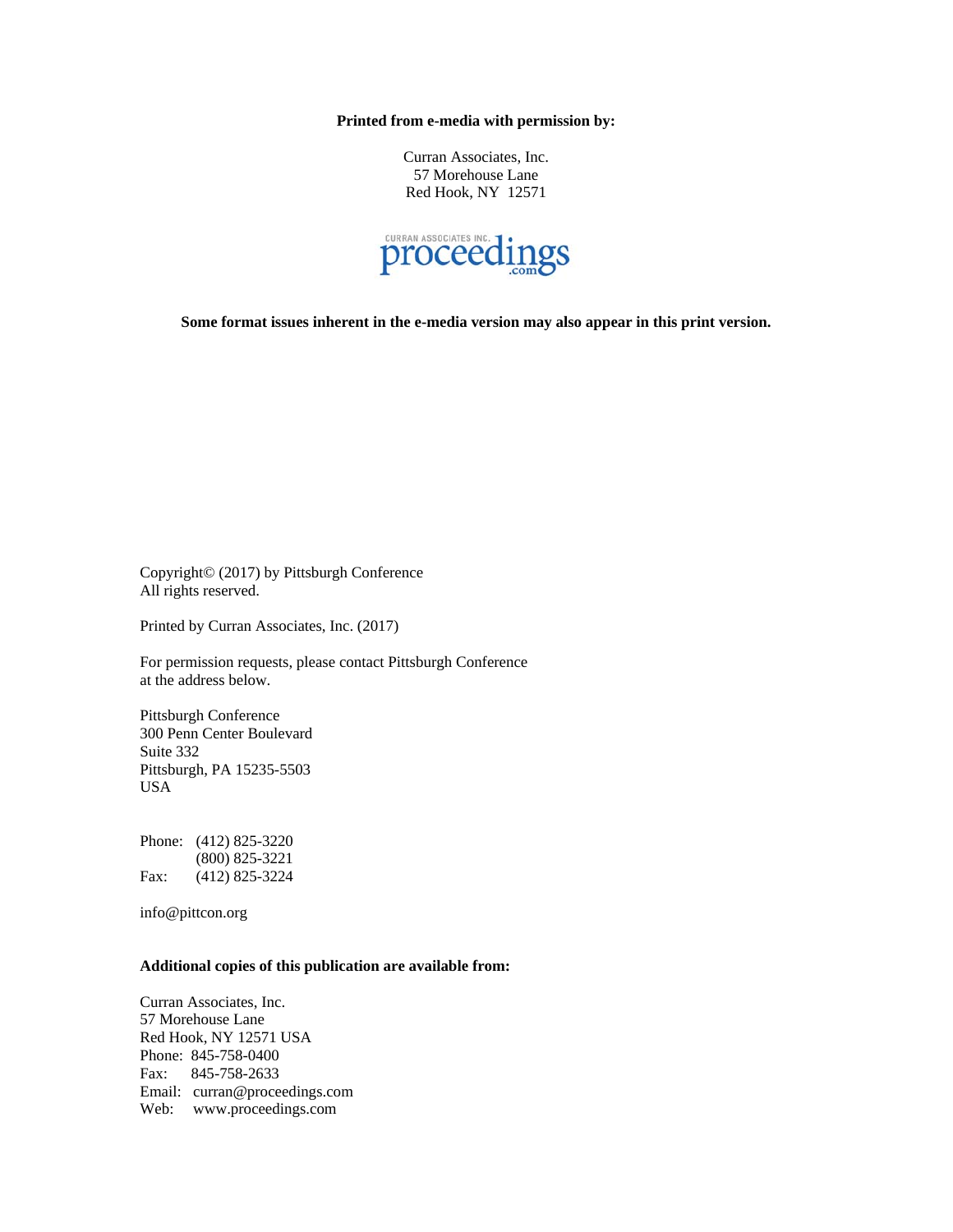# **SUNDAY, MARCH 5, 2017 AFTERNOON**

### **HERITAGE AWARD** Session 10

**The Pittcon Heritage Award**

# arranged by Sarah Reisert, Chemical Heritage Foundation

# **Sunday Afternoon, Room Skyline Ballroom, West 375b**

Sarah Reisert, Chemical Heritage Foundation, Presiding

4:45 **Presentation of the 2017 Pittcon Heritage Award to Robert J Warren, Leco, by Robert GW Anderson, Chemical Heritage Foundation** 

### **THE WALLACE H. COULTER LECTURE Session 20**

**The Wallace H Coulter Lecture**

#### **Sunday Afternoon, Room Skyline Ballroom, West 375b**

5:00 (20-1) **Integrated Brainwide Structural and Functional Analysis** KARL DEISSEROTH, Stanford University

| <b>SYMPOSIUM</b>                                                 | <b>Session 30</b> |
|------------------------------------------------------------------|-------------------|
| Accurate Mass Analysis of Organic Contaminants in Food and Water |                   |

# arranged by Imma Ferrer, University of Colorado

### **Sunday Afternoon, Room W178b**

|      |          | Imma Ferrer, University of Colorado, Presiding                                                                                                                                                                  |
|------|----------|-----------------------------------------------------------------------------------------------------------------------------------------------------------------------------------------------------------------|
| 1:30 |          | Introductory Remarks - Imma Ferrer                                                                                                                                                                              |
| 1:35 | $(30-1)$ | High Resolution Mass Spectrometry Profiling of Dissolved Organic Matter in<br>Environmental and Processed Water MIRA PETROVIC, ICRA - Catalan Institute for Water<br>Research, Yaroslav Verkh, Mira Celic       |
| 2:10 | $(30-2)$ | Organic Contaminants Analysis in Water - From Influent to Effluents During<br>Treatment by UHPLC-HRAM DAN-HUI DOROTHY YANG, Agilent Technologies, Tarun<br>Anumol, Angela Smith                                 |
| 2:45 | $(30-3)$ | LC-MS as a Tool to Optimize Wastewater Treatment VIVIANE YARGEAU, McGill University<br>N/A                                                                                                                      |
| 3:20 |          | Recess                                                                                                                                                                                                          |
| 3:35 | $(30-4)$ | Identification and Toxicity of Halogenated Nonylphenol Disinfection By-Products<br>During Chlorination and Chloramination by High Resolution Mass Spectrometry<br>CHRISTIANE HOPPE-JONES, University of Arizona |
| 4:10 | $(30-5)$ | Accurate Mass Analysis of Environmental Contaminants: A 15-Year Journey IMMA<br>FERRER, University of Colorado, Michael Thurman                                                                                 |

# **SYMPOSIUM Session 40**

**ACS-DAC - A***nalytical Advances in Sustainable and Safe Nanotechnology<br>arranged by Wenwan Zhong, University of California Riverside and Lisa A Holland, West Virginia University* 

#### **Sunday Afternoon, Room W179a**

| Wenwan Zhong, University of California Riverside, Presiding |  |
|-------------------------------------------------------------|--|
|-------------------------------------------------------------|--|

|      |          | Lisa A Holland, West Virginia University, Presiding                                                         |
|------|----------|-------------------------------------------------------------------------------------------------------------|
| 1:30 |          | Introductory Remarks - Wenwan Zhong and Lisa A Holland                                                      |
| 1:35 | $(40-1)$ | Biomolecular Coronas on Nanoparticles CATHERINE MURPHY, University of Illinois at<br>Urbana-Champaign       |
| 2:10 | $(40-2)$ | Design and Redesign of Sustainable Engineered Nanomaterials CHRISTY L HAYNES,<br>University of Minnesota    |
| 2:45 | $(40-3)$ | Characterizing Nanoparticle Tissue Interaction via 3D Optical Imaging WARREN CHAN,<br>University of Toronto |
| 3:20 |          | Recess                                                                                                      |

### **Author and presider lists are available at www.pittcon.org**

3:35 (40-4) **Separation and Fluorescence: Tools to Characterize Biomolecular Affinity in Nanomaterials** WENWAN ZHONG, University of California Riverside

4:10 (40-5) **Biological Targeting and Biomolecular Screening of Nanoparticles: Toward Safer Materials** LISA A HOLLAND, West Virginia University, Tyler Davis, Marriah Ellington, Cassandra Crihfield

#### **SYMPOSIUM Session 50**

**Advances in All-Optical Laser Plasma Spectroscopy** arranged by Vassilia Zorba, Lawrence Berkeley National Laboratory

#### **Sunday Afternoon, Room W179b**

|      | $J$ unuay Arternoon, nooni w 17 20                               |
|------|------------------------------------------------------------------|
|      | Vassilia Zorba, Lawrence Berkeley National Laboratory, Presiding |
| 1:30 | Introductory Remarks - Vassilia Zorba                            |

| 1:35 | $(50-1)$ | Exploring Mars with Curiosity: New LIBS Applications Out of This World ROGER C<br>WIENS, Los Alamos National Laboratory, Sylvestre Maurice, Sam Clegg                                   |
|------|----------|-----------------------------------------------------------------------------------------------------------------------------------------------------------------------------------------|
| 2:10 | $(50-2)$ | The Use of Resonant Laser Pulses for Emission Enhancement in Laser-Induced<br>Plasmas STEVEN JAMES REHSE, University of Windsor, Russell A Putnam, Dylan J<br>Malenfant, Beau G Greaves |

- 2:45 (50-3) **Progress and Challenges for LIBS in the Deep Ocean and Other High Pressure Environments** S MICHAEL ANGEL, University of South Carolina Columbia, Izlen Peksenar, Joseph Bonvallet, Patrick Barnett, Sam Clegg, Roger C Wiens, Shiv K Sharma 3:20 **Recess**
- 3:35 (50-4) **Nanoparticle Enhancement in Laser Induced Plasma Emission** ALESSANDRO DE GIACOMO, University of Bari, Marcella Dell'Aglio, Can Koral, Rosalba Gaudiuso
- 4:10 (50-5) **Femtosecond Filament-Laser Ablation Molecular Isotopic Spectrometry** VASSILIA ZORBA, Lawrence Berkeley National Laboratory, George Chan, Ran Hai, Xianglei Mao, Richard E Russo

#### **SYMPOSIUM Session 60**

#### **Advances in Laser Induced Breakdown Spectroscopy** arranged by Jagdish P Singh, JPS Advanced Technology R&D LLC

and Richard E Russo, Lawrence Berkeley National Laboratory

### **Sunday Afternoon, Room W181a**

|      |          | Jagdish P Singh, JPS Advanced Technology R&D LLC, Presiding                                                                                                                         |
|------|----------|-------------------------------------------------------------------------------------------------------------------------------------------------------------------------------------|
| 1:30 |          | Introductory Remarks - Jagdish P Singh and Richard E Russo                                                                                                                          |
| 1:35 | $(60-1)$ | Considerations On Some Uncommon Diagnostics and Analytical Topics in Laser<br>Induced Breakdown Spectroscopy NICOLO OMENETTO, University of Florida                                 |
| 2:10 | $(60-2)$ | Industrial Applications of the Laser-Induced Breakdown Spectroscopy Technique<br>VINCENZO PALLESCHI, CNR                                                                            |
| 2:45 | $(60-3)$ | Expanding Laser Ablation ICP-MS Capabilities with Simultaneous LIBS and LAMIS<br>RICHARD E RUSSO, Lawrence Berkeley National Laboratory                                             |
| 3:20 |          | Recess                                                                                                                                                                              |
| 3:35 | $(60-4)$ | Recent Advances and New Frontiers for the LIBS Technique MOHAMAD SABSABI, NRC,<br>Paul Bouchard, Aissa Harhira, Josette El-Haddad, Andre Moreau, Alain Blouin                       |
| 4:10 | $(60-5)$ | Laser Induced Breakdown Spectroscopy: Application to Food Sciences JAGDISH P<br>SINGH, JPS Advanced Technology R&D LLC, Chet R Bhatt, Charles Ghany, Bader Alfarraj,<br>Fang Y Yueh |

# **SYMPOSIUM Session 70**

**Analytical Surface Characterization of Nanomaterials**  arranged by Jill Millstone, University of Pittsburgh

#### **Sunday Afternoon, Room W181b**

|      | JUIJUAV AILEIJJUUJI, NUUJIJ VY 10 I.U<br>Jill Millstone, University of Pittsburgh, Presiding |                                                                                                                            |  |
|------|----------------------------------------------------------------------------------------------|----------------------------------------------------------------------------------------------------------------------------|--|
| 1:30 |                                                                                              | <b>Introductory Remarks - Jill Millstone</b>                                                                               |  |
| 1:35 | $(70-1)$                                                                                     | Gold and Silver in Nanoscale, Dispersed by Ligands to Molecular Precision HANNU<br>HAKKINEN, University of Jyvaskyla       |  |
| 2:10 | $(70-2)$                                                                                     | Non-Traditional Methods for Surface Characterization of Semiconductor<br>Nanocrystals EMILY WEISS, Northwestern University |  |
| 2.45 | $(70-3)$                                                                                     | Single Atom Alloys for Efficient and Cost-Effective Catalysis CHARLES SYKES                                                |  |

2:45 (70-3) **Single Atom Alloys for Efficient and Cost-Effective Catalysis** CHARLES SYKES, Tufts University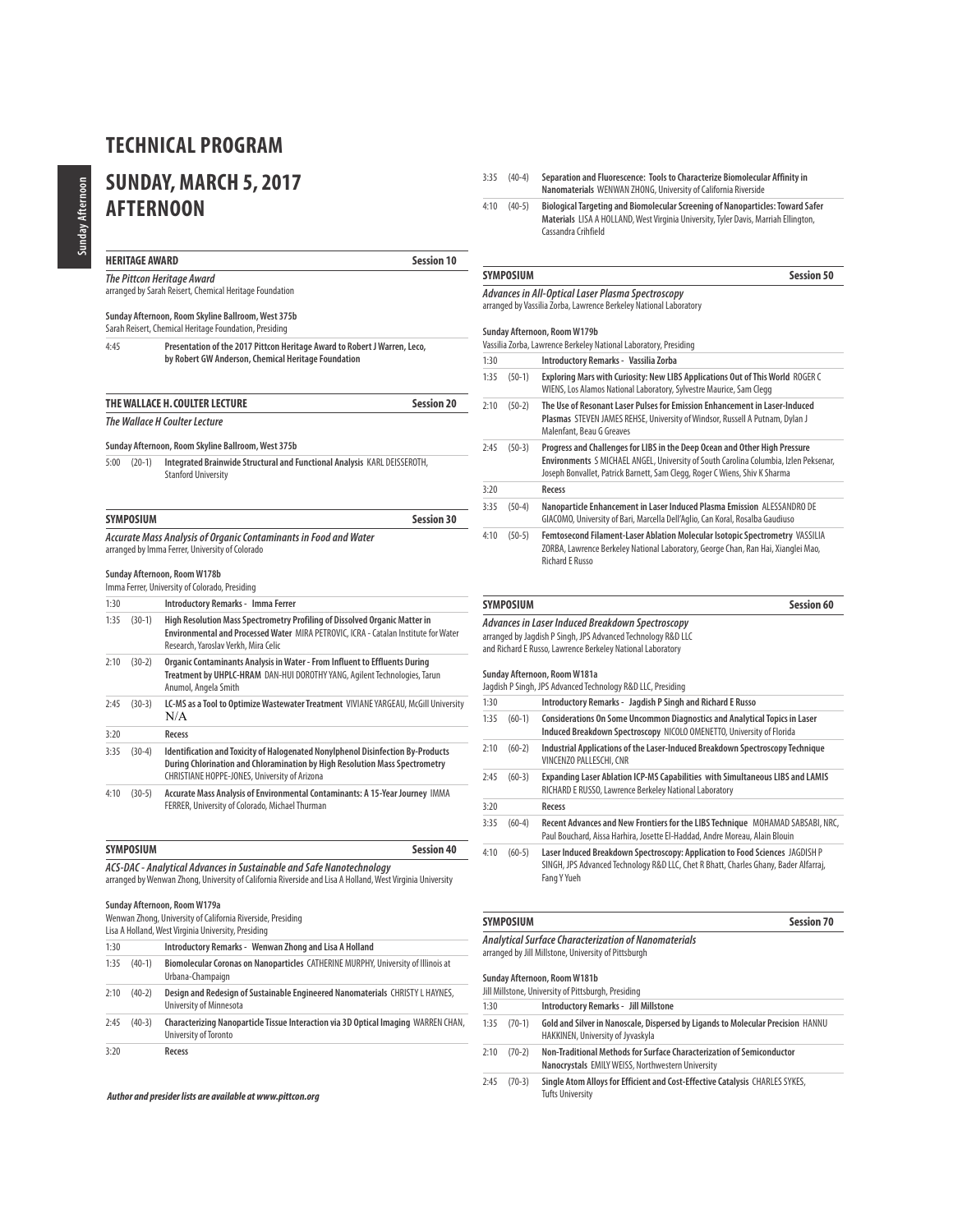| 3:20 |                 | Recess                                                                                                        |
|------|-----------------|---------------------------------------------------------------------------------------------------------------|
|      | $3:35$ $(70-4)$ | Catalytic Reactions on Optically Excited Plasmonic Metal Nanoparticles SULJO LINIC,<br>University of Michigan |
| 4.10 | (70 F)          | <b>Hitusfact Currence Enhanced Daman Cnacturescanis Ctuding of Malasula Nanonauticle</b>                      |

4:10 (70-5) **Ultrafast Surface-Enhanced Raman Spectroscopic Studies of Molecule-Nanoparticle Surface Interactions** RENEE FRONTIERA, University of Minnesota

#### **SYMPOSIUM** Session 80

#### **Carbon Nanomaterial-Enabled Microsensing Technologies** arranged by Prabhu Arumugam, Louisiana Tech University

and Hongjun Zeng, Advanced Diamond Technologies, Inc

#### **Sunday Afternoon, Room W181C**

| Prabhu Arumugam, Louisiana Tech University, Presiding |  |  |  |  |
|-------------------------------------------------------|--|--|--|--|
|-------------------------------------------------------|--|--|--|--|

| 1:30 |          | Introductory Remarks - Prabhu Arumugam and Hongjun Zeng                                                                                                                                     |
|------|----------|---------------------------------------------------------------------------------------------------------------------------------------------------------------------------------------------|
| 1:35 | $(80-1)$ | Carbon Nanomaterial-Enabled Microelectrodes for Chronic Neurochemical Detection<br>PRABHU ARUMUGAM, Louisiana Tech University, Gaurab Dutta, An-Yi Chang, Shabnam<br>Siddigui, Hongjun Zeng |
| 2:10 | $(80-2)$ | Electrochemical Protease Profiling Toward Cancer Analyses Using Peptides Function-<br>alized at Carbon Nanofiber Nanoelectrode Arrays JUN LI, Kansas State University                       |
| 2:45 | $(80-3)$ | Nanocarbon Materials for Biosensing and Bioimaging: Graphene vs. Carbon<br>Nanotubes YUEHE LIN, Washington State University                                                                 |
| 3:20 |          | Recess                                                                                                                                                                                      |
| 3:35 | $(80-4)$ | Nitrogen-Incorporated Tetrahedral Amorphous Carbon Thin-Film Electrodes: Electro-<br>chemical Detection Coupled with FIA and HPLC GREG SWAIN, Michigan State University                     |
| 4:10 | $(80-5)$ | In Vivo Carbon Nanotube Sensors NICOLE M IVERSON, University of Nebraska Lincoln,<br>Eric M Hofferber, Joseph A Stapleton, Janelle J Adams, Victoria A Bart                                 |

# **SYMPOSIUM** Session 90

**Food Analysis - Looking Beyond Mass Spectrometry** arranged by Katherine Carlos and Lowri deJager, US FDA

#### **Sunday Afternoon, Room W183c**

|      |          | Katherine Carlos, US FDA, Presiding                                                                                                                                                                                            |
|------|----------|--------------------------------------------------------------------------------------------------------------------------------------------------------------------------------------------------------------------------------|
| 1:30 |          | Introductory Remarks - Katherine Carlos and Lowri de Jager                                                                                                                                                                     |
| 1:35 | $(90-1)$ | Traceability of Agricultural Produce via Multi-Isotopic Analysis: Advantages and<br>Limitations ROSS STEVENSON, Sciences de la terre et de l'atmosphere; UQAM,<br>David Widory                                                 |
| 2:10 | $(90-2)$ | Multivariable RF Based Sensors for Food Quality and Safety CHERYL SURMAN, GE<br>Global Research, Nandini Nagraj, Radislav Potyrailo, Yongjae Lee, Daniel Paik, Patrick<br>Spooner, Zhexiong Tang, Raul Mihali, Anton Simunovic |
| 2:45 | $(90-3)$ | Raman Microspectroscopy and Its Applicability to Food Industry Challenges STEVEN<br><b>ZBYLUT, General Mills</b>                                                                                                               |
| 3:20 |          | Recess                                                                                                                                                                                                                         |
| 3:35 | $(90-4)$ | Applications of NMR in Food Analysis CLARK RIDGE, U.S. Food and Drug Administration                                                                                                                                            |
| 4.10 |          | <b>Onen Discussion</b>                                                                                                                                                                                                         |

| SYMPOSIUM | <b>Session 95</b> |
|-----------|-------------------|
|           |                   |

**Translational Microfluidic Platforms for Clinical Diagnostics** arranged by Ryan C Bailey, University of Michigan

#### **Sunday Afternoon, Room W183b** Ryan C Bailey, University of Michigan, Presiding

|      | Ryall C Dalley, University Of Michigan, Flesluing |
|------|---------------------------------------------------|
| 1:30 | Introductory Remarks - Ryan C Bailey              |

| 1:35 | $(95-1)$ | Electrophoretic Cytometry: High Selectivity Measurement of Cell-to-Cell Variation in<br>Protein Signaling AMY E HERR, University of California Berkeley                   |
|------|----------|---------------------------------------------------------------------------------------------------------------------------------------------------------------------------|
| 2:10 | $(95-2)$ | MS-INDx: Moving an In Vitro Diagnostic for Multiple Sclerosis from the Academic Lab<br>to Market and Lessons Learned Along the Way DANA SPENCE, Michigan State University |
| 2:45 | $(95-3)$ | Microfluidic Trapping System for Cell Engineering and Phenotype Assay LIDONG QIN,<br><b>Houston Methodist Research Institute</b>                                          |
| 3:20 |          | Recess                                                                                                                                                                    |

- 3:35 (95-4) **Precision Medicine Using Circulating Markers: A New Paradigm for Managing Complex Diseases** STEVEN SOPER, University of Kansas
- 4:10 (95-5) **Building a Droplet Microfluidic Toolbox for Low Input Epigenetics** RYAN C BAILEY, University of Michigan

# WORKSHOPS Session 100

#### **CACA - How to be Successful in Your Career**

arranged by Tao Jiang, Mallinckrodt Pharmaceuticals and Chuping Luo, Advanced Materials Technology

|  | Sunday Afternoon, Room W184a |  |  |
|--|------------------------------|--|--|
|--|------------------------------|--|--|

|           | Tao Jiang, Mallinckrodt Pharmaceuticals, Presiding                                                                                                 |
|-----------|----------------------------------------------------------------------------------------------------------------------------------------------------|
|           | Introductory Remarks - Tao Jiang and Chuping Luo                                                                                                   |
| $(100-1)$ | What I Tried to Teach My Graduate Students About Success MILTON L LEE, Brigham<br><b>Young University</b>                                          |
| $(100-2)$ | The Importance of Choosing a Career Doing Something You Really Like CHRISTOPHER<br>POHL. Thermo Fisher Scientific                                  |
|           | Technical Skill and Knowledge is Necessary, But Far From Sufficient - Other Factors<br>are Even More Important PETERT KISSINGER, Purdue University |
|           | Recess                                                                                                                                             |
| $(100-4)$ | Career Journey from a Scientist to Business Executive LINDA DE JESUS, Thermo<br><b>Fisher Scientific</b>                                           |
| $(100-5)$ | Career Development Often Driven by the Opportunity and Persistence SHUANG (JAKE)<br>YANG, Johns Hopkins University                                 |
|           | <b>Panel Discussion</b>                                                                                                                            |
|           | $(100-3)$                                                                                                                                          |

**ORGANIZED CONTRIBUTED SESSIONS** Session 110

### **Advanced Concepts in Ion Chromatography and Recent Trends** arranged by Kannan Srinivasan, Thermo Fisher Scientific **Sunday Afternoon, Room W184d** Kannan Srinivasan, Thermo Fisher Scientific, Presiding 1:30 (110-1) **Analysis of Disinfection By-Products by Ion Chromatography and Conductivity Detection** HERB WAGNER, Independent Contractor 1:50 (110-2) **Recent Advances in Suppressed Ion Chromatography with Carbonate Eluents** KANNAN SRINIVASAN, Thermo Fisher Scientific, Brittany Omphroy, Mrinal Sengupta 2:10 (110-3) **Applications of Ion Chromatography in Pharmaceuticals** SHREEKANT KARMARKAR, Baxter Healthcare 2:30 (110-4) **Applications of Electrochemical Detection Following Ion Chromatography** WILLIAM RICHARD LACOURSE, University of Maryland Baltimore County, Joshua A Wilhide, Andrea R Gray, William M Cunning 2:50 **Recess** 3:05 (110-5) **Suppressed Conductometric Open Tubular Ion Chromatography** PURNENDU K DASGUPTA, University of Texas Arlington, Weixiong Huang

- 3:25 (110-6) **The Many Retention Modes of Ion Chromatography: What Do We Know?** CHARLES A LUCY, University of Alberta
- 3:45 (110-7) **Faster Ion Chromatography for New and Existing Methods** JEFFREY ROHRER, Thermo Fisher Scientific, Hua Yang, Terri Toyoko Christison, Jingli Hu, Carl A Fisher

# **ORGANIZED CONTRIBUTED SESSIONS** SESSIONS

#### **Ionophore-Based Chemical Sensors I**

arranged by Philippe Buhlmann, University of Minnesota and Eric Bakker, University of Geneva

**Sunday Afternoon, Room W184bc**

- Philippe Buhlmann, University of Minnesota, Presiding
- 1:30 (120-1) **Novel Nanopore-Based Chemical Sensing Strategies** ROBERT E GYURCSANYI, Budapest University of Technology and Economics, Gergely Lautner, Soma Papp, Gyula Jágerszki
- 1:50 (120-2) **Light Addressable Multianalyte Sensing of Ion Activity** ERIC BAKKER, University of Geneva

<sup>4:05</sup> **Panel Discussion**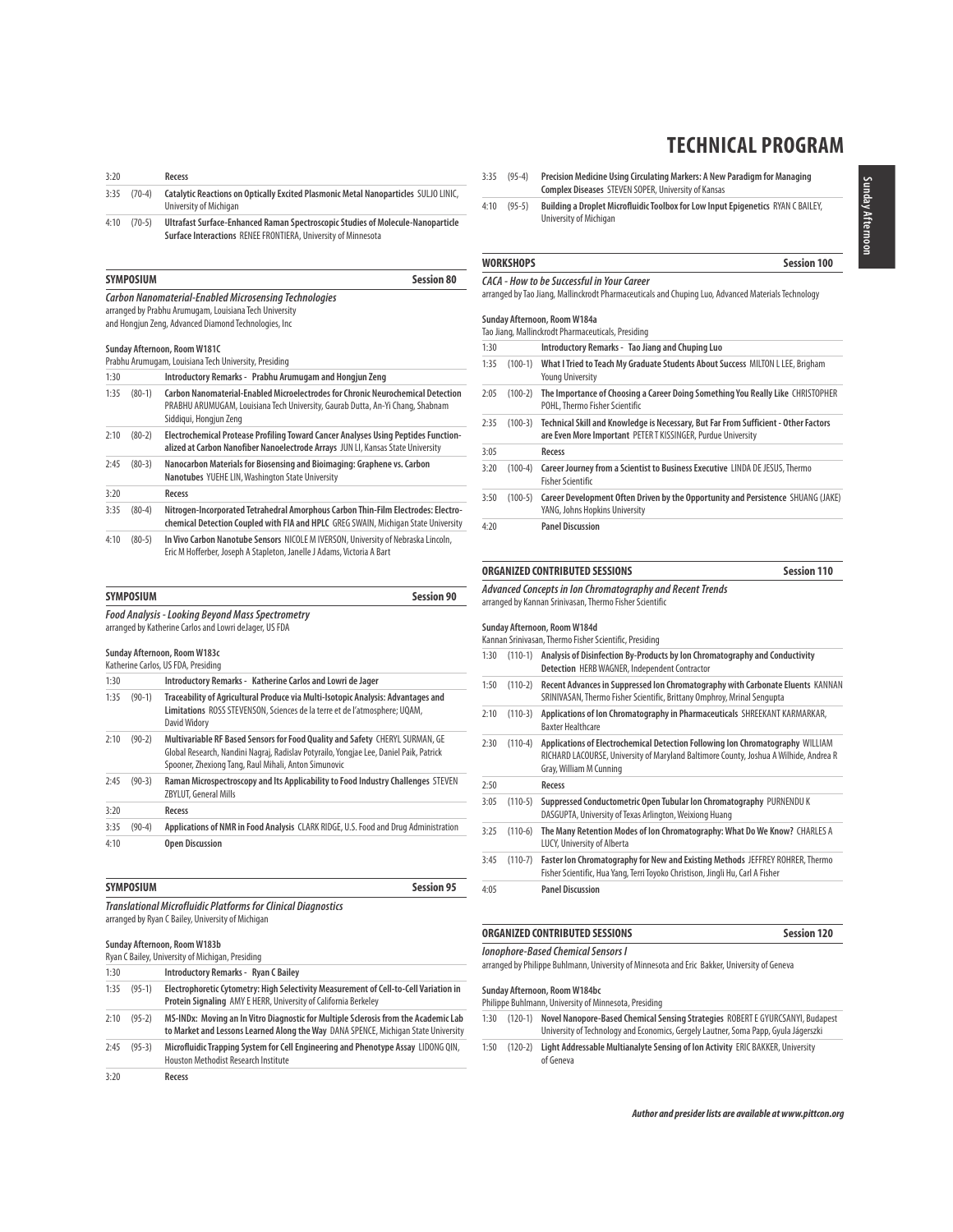| 2:10 | $(120-3)$ | Hydrophobic Barriers in Solid-State Potentiometric Ion-Selective Electrodes TOM<br>LINDFORS, Åbo Akademi University, Ngoc Minh Nguyen Huynh, Zhanna A Boeva, Ning He                                                                 |
|------|-----------|--------------------------------------------------------------------------------------------------------------------------------------------------------------------------------------------------------------------------------------|
| 2:30 | $(120-4)$ | Simple Voltammetric Method for the Determination of the Partition and Diffusion<br>Coefficients in Soft Polymeric Membranes ERNO LINDNER, The University of Memphis,<br>James B Sheppard, Bradley Hambly, Bradford Pendley           |
| 2:50 |           | Recess                                                                                                                                                                                                                               |
| 3:05 | $(120-5)$ | Metastable-State Photoacids Towards Activatable and Controllable in Ion Sensing for<br>Biological Applications KARIN Y CHUMBIMUNI-TORRES, University of Central Florida, Parth<br>Patel, Renán Santiago Góngora                      |
| 3:25 | $(120-6)$ | Conducting Polymer Nanospheres for Optical and Electrochemical Sensors AGATA<br>MICHALSKA, University of Warsaw, Katarzyna Kłucińska, Emilia Stelmach, Ewa Jaworska,<br>Anna Kisiel, Krzysztof Maksymiuk                             |
| 3:45 | $(120-7)$ | Biofouling of lonophore-Doped Ion-Selective Electrode Membranes Revisited<br>PHILIPPE BUHLMANN, University of Minnesota, Adam Dittmer                                                                                                |
| 4:05 | $(120-8)$ | Potentiometric Sensing of Biomacromolecules by Using Surface Molecularly<br>Imprinted Polymeric Membrane Electrodes WEI QIN, Yantai Institute of Coastal Zone<br>Research, Chinese Academy of Sciences, Rongning Liang, Jiawang Ding |

|  | <b>ORAL SESSIONS</b> |  |  |  |  |  |  |  |  | <b>Session 130</b> |  |
|--|----------------------|--|--|--|--|--|--|--|--|--------------------|--|
|  |                      |  |  |  |  |  |  |  |  |                    |  |

#### **Analysis of Pharmaceutical Ingredients by GC (Half Session)**

#### **Sunday Afternoon, Room W175a**

Pete Broske, Agilent Technologies, Presiding

- 1:30 (130-1) **GC-FID Method for High-Throughput Analysis of Residual Solvents in Pharmaceutical Drugs and Intermediates** ERIK L REGALADO, Merck Research Laboratories, Timothy Nowak, Gabriel Graffius, Christopher J Welch
- 1:50 (130-2) **Heat of Fusion Determination of Melting Point Standards by Differential Scanning Calorimetry** OSOMWONKEN J IGBINOSUN, United States Pharmacopeial Convention, Guillermo A Casay, Kristina Lilova, Arnold Luk, Antonio Hernandez-Cardosoa, Arthur Strohl
- 2:10 (130-3) **From Sample Preparation to Analysis: An Exploration of Method Development Considerations for Headspace GC** RAMKUMAR DHANDAPANI, Phenomenex, Kristen Parnell, Timothy Anderson
- 2:30 (130-4) **How to Identify and Measure What's in Your Products: Material Characterization**  LEE MAROTTA, PerkinElmer, Alan Gallaspy, Timothy Ruppel

| ORAL SESSIONS                                       | <b>Session 140</b> |
|-----------------------------------------------------|--------------------|
| Church she susubu Chation suu Dhaasa (Half Cossisu) |                    |

**Chromatography Stationary Phases (Half Session)**

**Sunday Afternoon, Room W175b** Ashish Tripathi, US Army, Presiding

- 1:30 (140-1) **GCxGC Stationary Phase Characterization** ROMAN JARAMILLO, Penn State
- 1:50 (140-2) **Silanol Activity of Core-Shell Columns** KARINA M TIRADO-GONZALEZ, University at Buffalo, The State University of New York, Nahyr A López-Dauphin, Luis A Colon
- 2:10 (140-3) **A LC-MS/MS Method for Vitamin B12 Analysis in Infant and Adult Nutrition Formulas and Its Comparison with the AOAC 2014.02 LC-UV Method** SNEH D BHANDARI, Merieux NutriSciences, Tiffany Gallegos-Peretz
- 2:30 (140-4) **Comparing Ionic Liquid and Polysiloxane Stationary Phase Selectivity for the Analysis of Polycyclic Aromatic Hydrocarbons** LEONARD M SIDISKY, MilliporeSigma, James L Desorcie, Tyler Young, Greg A Baney, Gustavo Serrano

| <b>ORAL SESSIONS</b>             | Session 150 |
|----------------------------------|-------------|
| <b>Environmental Separations</b> |             |

#### **Sunday Afternoon, Room W175c**

|      |           | Olujide Akinbo, Butler University, Presiding                                                                                                                                                                                                      |
|------|-----------|---------------------------------------------------------------------------------------------------------------------------------------------------------------------------------------------------------------------------------------------------|
| 1:30 | $(150-1)$ | Liquid and Gas Chromatographic Retention Behavior of Polycyclic Aromatic Sulfur<br>Heterocycles on Shape Selective Stationary Phases WALTER BRENT WILSON, National<br>Institute of Standards and Technology (NIST), Lane C Sander, Stephen A Wise |
| 1:50 | $(150-2)$ | ASTM Method D8028 Determination of Dissolved Gases in Water ANNE JUREK, EST<br>Analytical, Kelly Cravenor, Lindsey Pyron, Adam Guichard                                                                                                           |
|      |           | $2.40$ $(450.2)$ $(1.1.1)$ $(1.1.1)$ $(1.1.1)$ $(1.1.1)$ $(1.1)$ $(1.1)$ $(1.1)$ $(1.1)$ $(1.1)$ $(1.1)$ $(1.1)$ $(1.1)$ $(1.1)$                                                                                                                  |

2:10 (150-3) **Update on Improvements to Dissolved Hydrocarbon Gases in Water Analysis** MARK L BRUCE, TestAmerica

**Author and presider lists are available at www.pittcon.org** 

2:30 (150-4) **Dual μECD US-EPA Methods Using an Innovative New Gas Chromatographic Platform** KENNETH G LYNAM, Agilent Technologies, Amanda Kaspick

#### 2:50 **Recess**

- 3:05 (150-5) **Linear and Equimolar Response of Hydrocarbons, Oxygenates and Highly Functionalized Organic Compounds Over 7 Orders of Magnitude with Reaction-FID** ANDREW JAMES JONES, Activated Research Company
- 3:25 (150-6) **Monitoring of Cyanotoxins in New York State Fresh Water by Liquid Chromatography-Tandem Mass Spectrometry** BUU TRAN, Wadsworth Center, Morgan Robinson, Sarah Neely, Richard Okoniewski, Kenneth Aldous
- 3:45 (150-7) Rapid In-Situ Measurements of Mineral Carbonates Dissolution with Increasing CO<sub>2</sub> **Pressure Using Underwater LIBS** CHRISTIAN L GOUEGUEL, National Energy Technology Laboratory, Jinesh C Jain, Dustin L McIntyre, Harry M Edenborn  $-N/A$
- 4:05 (150-8) **Optimizing the Analysis of Semi-Volatiles by EPA Method 8270** TOMMASO ALBERTINI, Thermo Fisher Scientific, Fausto Pigozzo, Flavio Bedini, Jason Cole

#### **ORAL SESSIONS Session 160**

#### **Fluorescence and Luminescence Advances**

#### **Sunday Afternoon, Room W176a**

Lixia Zhou, Oregon State University, Presiding

1:30 (160-1) **Competitive Multicomponent Anion Exchange Adsorption of Proteins: Comparison of Single Molecule Dynamics and Isocratic Chromatographic Retention** LYDIA KISLEY, University of Illinois at Urbana-Champaign 1:50 (160-2) **Spatially Resolved Photoluminescence Reveals Spectral Heterogeneities in Organic-Inorganic Lead Halide Perovskite Microcrystals** VARUN MOHAN, University of Illinois at Urbana-Champaign, Pooja Tyagi, Prashant K Jain 2:10 (160-3) **Reflective Walled Sample Compartment for Sensitive Detection of Fluorescent Analytes** SURAJ KUMAR PANIGRAHI, IIT Madras, Ashok Kumar Mishra 2:30 (160-4) **Photophysics of Cyano-Substituted Hydroquinones: Promising Candidates as Super Photoacids with Tunable Acidity** MUHAMMAD ZAHID, University of Agriculture Faisalabad, Asim Mansha, Guenter Grampp, Ijaz A Bhatti  $-N/A$ 2:50 **Recess** 3:05 (160-5) **Co-Localized Excitation-Emission Resolution (CLEER): A Tool for Two-Photon Multicomponent Analysis in Biological Matrices** C KYLE ALMLIE, Oregon State University, Sean M Burrows 3:25 (160-6) **Proposition of a Global Fluorescence Intensity Decay Method for Analytical Applications** ASHOK KUMAR MISHRA, IIT Madras, Suraj Kumar Panigrahi N/A 3:45 (160-7) **Development of Fluorescent Molecular Probes Based on Cyanopyranyl Fluorophore for the Detection of Biological Substances Such as Glycoconjugates or Dopamines** YOSHIO SUZUKI, AIST 4:05 (160-8) **Metal Enhanced Fluorescence on Gold Nanostars: Role of Nanostar Plasmon Band and Fluorophore Spectrum Overlap** LIXIA ZHOU, Oregon State University, Sean M Burrows,

#### **ORAL SESSIONS Session 170**

### **Forensic Separations (Half Session)**

Kuan-Jen Chen

**Sunday Afternoon, Room W175b**

Ashish Tripathi, US Army, Presiding

- 3:05 (170-1) **Development of a Unified GC-MS/FID Method to Determine Various Classes of Synthetic Drugs Using Retention Indices** SARAH HOWSHALL, The Pennsylvania State University, William Campbell, Jenifer Smith, Frank Dorman
- 3:25 (170-2) **Confident Identification of Cannabinoids by Tandem Ionization GCxGC-TOF MS**  LAURA MCGREGOR, Markes International, Matthew Edwards, Wade Bontempo, Chris Hall, Massimo Santoro
- 3:45 (170-3) **Quantitative Determination of Various Cannabinoids from Biological Matrices Using Biocompatible Solid Phase Micro-Extraction (BioSPME)** SARA E SMITH, MilliporeSigma, Emily R Barrey, Craig Aurand, Candace Price
- 4:05 (170-4) **The Use of Solid Phase GC-IR in Forensic** TOM KEARNEY, DANI Instruments, Stephanie Fisher, Conor Sullivan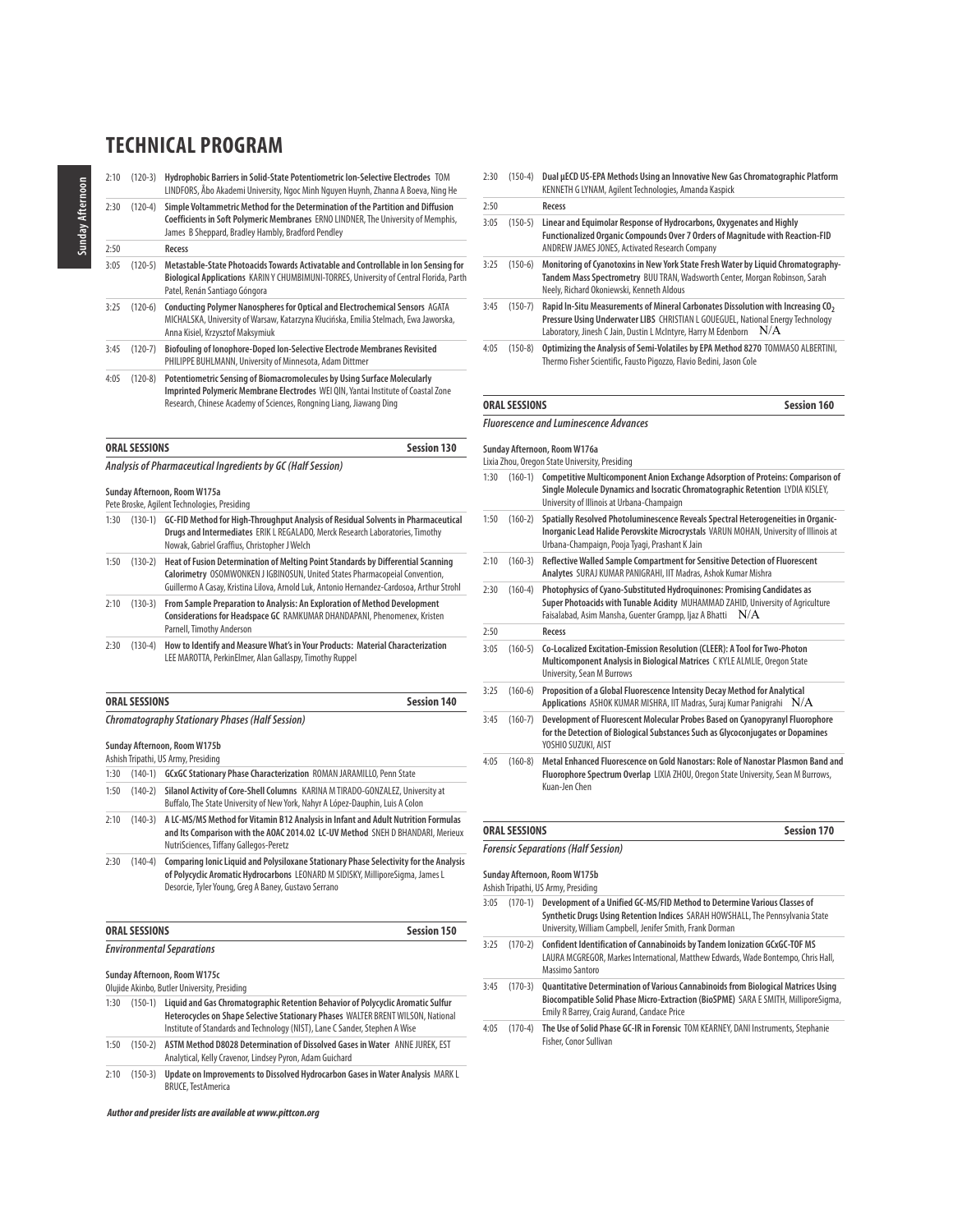|                                      | <b>ORAL SESSIONS</b> | <b>Session 180</b>                                                                                                                                                                                                                                                                                                                     |
|--------------------------------------|----------------------|----------------------------------------------------------------------------------------------------------------------------------------------------------------------------------------------------------------------------------------------------------------------------------------------------------------------------------------|
|                                      |                      | <b>Measuring Dopamine and Serotonin In Vivo</b>                                                                                                                                                                                                                                                                                        |
|                                      |                      | Sunday Afternoon, Room W176b                                                                                                                                                                                                                                                                                                           |
|                                      |                      | Leslie Sombers, North Carolina State University, Presiding                                                                                                                                                                                                                                                                             |
| 1:30                                 | $(180-1)$            | The Effect of Raclopride on the Kinetic Diversity of Dopamine in Rat's Dorsal Striatum<br>REBECCA WU, University of Pittsburgh, Adrian C Michael<br>N/A                                                                                                                                                                                |
| 1:50                                 | $(180-2)$            | Characterizing Optically Evoked Dopamine in the Olfactory Tubercle of the Rat Brain<br>Using In Vivo Fast-Scan Cyclic Voltammetry KEN TARO WAKABAYASHI, Research Institute<br>on Addictions, University at Buffalo, Rohan Bhimani, Caroline E Bass, Jinwoo Park                                                                        |
| 2:10                                 | $(180-3)$            | Modeling Optogenetically Evoked Electrochemical Measurements of Dopamine in the<br>Dorsal and Ventral Striatum ELAINE MARIE ROBBINS, University of Pittsburgh, Sweyta<br>Lohani, Andrea Jaquins-Gerstl, Bita Moghaddam, Adrian C Michael                                                                                               |
| 2:30                                 | $(180-4)$            | Nicotinic Acetylcholine Receptor (nAchR) Mediated Dopamine Release in Drosophila<br>Melanogaster POOJAN PYAKUREL, University of Virginia, B Jill Venton                                                                                                                                                                                |
| 2:50                                 |                      | Recess                                                                                                                                                                                                                                                                                                                                 |
| 3:05                                 | $(180-5)$            | Serotonin Neurotransmission in Different Brain Regions: A Combined Voltammetry,<br>Microscopy and Mathematical Study AYA ABDALLA, University of South Carolina,<br>Pavithra Pathirathna, Srimal A Samaranayake, Yunju Jin, Chris Atcherley, Michael L Heien,<br>Michael Reed, Fred Nijhout, Janet Best, David Linden, Parastoo Hashemi |
| 3:25                                 | $(180-6)$            | Coregulation of Serotonin and Histamine in the Context of Neurodegeneration<br>SRIMAL A SAMARANAYAKE, University of South Carolina, Robert F Roscoe, Aya Abdalla,<br>Rhiannon Robke, Fred Nijhout, Michael Reed, Janet Best, Rosemarie M Booze,<br>Parastoo Hashemi                                                                    |
| 3:45                                 | $(180 - 7)$          | Fast Scan Cyclic Voltammetry Analysis of Serotonin: Does Thimerosal Alter<br>Neurotransmitters at a Fundamental Level? ALYSSA WEST, University of South Carolina,<br>Aya Abdalla, Parastoo Hashemi                                                                                                                                     |
| 4:05                                 | $(180-8)$            | Carbon Composite Electrode Arrays for Monitoring Spatial Release of Serotonin<br>From the Entire Murine Colon BHAVIK PATEL, University of Brighton, Nirav Patel, Aidan<br>Fagan-Murphy, Derek Covill                                                                                                                                   |
|                                      | <b>ORAL SESSIONS</b> | <b>Session 190</b>                                                                                                                                                                                                                                                                                                                     |
|                                      |                      | <b>Metabolomics, Proteomics, and Lipidomics</b>                                                                                                                                                                                                                                                                                        |
|                                      |                      | Sunday Afternoon, Room W176c<br>David E Alonso, Leco Corporation, Presiding                                                                                                                                                                                                                                                            |
| 1:30                                 | $(190-1)$            | The Utilization of Increased Speed, Enhanced Chromatography and High Mass<br>Spectral Resolution for Routine and Discovery Based Analysis of Human Plasma<br>DAVID E ALONSO, LECO Corporation, Joseph E Binkley                                                                                                                        |
| 1:50                                 | $(190-2)$            | Discovery of Novel Metabolite Biomarkers for Chiari Malformation HE HUANG,<br>University of Akron, Orseola Arapi, Harold Rekate, Leah Shriver                                                                                                                                                                                          |
| 2:10                                 | $(190-3)$            | Mass Spectrometry Based Label-Free Quantitation of Peptides Related to                                                                                                                                                                                                                                                                 |
|                                      |                      | Opioid-Induced Hyperalgesia (OIH) in Mice KRISHNA ANAPINDI, University of Illinois at<br>Jonathan V Sweedler                                                                                                                                                                                                                           |
|                                      | $(190-4)$            | Ralf Tautenhaum, Tim J Stratton, Jeffrey Rohrer                                                                                                                                                                                                                                                                                        |
|                                      |                      | Urbana-Champaign, Ning Yang, Elena V Romanova, Stanislav S Rubakhin, Amynah Pradhan,<br>Metabolomic Profiling of Food Diets Using Ion Chromatography with High Resolution<br>Mass Spectrometry TERRI TOYOKO CHRISTISON, Thermo Fisher Scientific, Reiko T Kiyonami,<br>Recess                                                          |
|                                      | $(190-5)$            | Capillary Microsampling CE-ESI-MS Enables Analysis of Metabolites in Single<br>Embryonic Cells of the Developing Frog (Xenopus) Embryo ERIKA P PORTERO, George<br>Washington University, Rosemary Masu Onjiko, Sally A Moody, Peter Nemes                                                                                              |
|                                      | $(190-6)$            | Pseudomonas Aeruginosa Proteomics for Models of Multispecies Biofilms YENI PYUNG,<br>University of Illinois at Chicago, Luke Hanley, Ross P Carlson                                                                                                                                                                                    |
| 2:30<br>2:50<br>3:05<br>3:25<br>3:45 | $(190-7)$            | Feasibility of Utilizing Untargeted Lipidomic Profiling for Detection of Clear Cell Renal<br>Cell Carcinoma MARÍA EUGENIA MONGE, Centro de Investigaciones en Bionanociencias,<br>María E Knott, Lydia I Puricelli                                                                                                                     |

|                                                                                   | <b>ORAL SESSIONS</b> | <b>Session 200</b>                                                                                                                                                                         |  |  |  |  |  |  |
|-----------------------------------------------------------------------------------|----------------------|--------------------------------------------------------------------------------------------------------------------------------------------------------------------------------------------|--|--|--|--|--|--|
|                                                                                   |                      | New Developments in GC                                                                                                                                                                     |  |  |  |  |  |  |
| Sunday Afternoon, Room W177<br>Cai Huamin, Valco Instruments Co., Inc., Presiding |                      |                                                                                                                                                                                            |  |  |  |  |  |  |
| 1:30                                                                              | $(200-1)$            | Nano Volume Injector Valve for Fast and Ultra-Fast Gas Chromatography Analysis<br>STANLEY D STEARNS, Valco Instruments Co. Inc., Martin Brisbin, Huamin Cai                                |  |  |  |  |  |  |
| 1:50                                                                              | $(200-2)$            | Optimization of GC Chromatography by Inlet Liner Selection TIMOTHY ANDERSON,<br>Phenomenex                                                                                                 |  |  |  |  |  |  |
| 2:10                                                                              | $(200-3)$            | "Wooly Mammoth:" A New Species of GC Inlet Liner Quells the Ancient Glass Wool<br>Activity Problem RACHAEL SIMON, Agilent Technologies, Jonathan Zuk<br>N/A                                |  |  |  |  |  |  |
| 2:30                                                                              | $(200-4)$            | Simultaneous Multizone Fast Temperature Controls Optimized for Micro GC -<br>Thinking Outside the Airbath Box DALE ASHWORTH, Valco Instruments, Stanley D<br>Stearns, Huamin Cai           |  |  |  |  |  |  |
| 2:50                                                                              |                      | Recess                                                                                                                                                                                     |  |  |  |  |  |  |
| 3:05                                                                              | $(200-5)$            | A GCxGC Flow Modulator with Alternate Primary Column Flow Direction for Long<br>Secondary Separation Time HUAMIN CAI, Valco Instruments Co. Inc., Stanley D Stearns                        |  |  |  |  |  |  |
| 3:25                                                                              | $(200-6)$            | Using Free, High-Performance, Computer Modeling Software to Simulate Gas<br>Chromatographic Separations REBECCA STEVENS, Restek Corporation, Jaap de Zeeuw,<br>Kristi Sellers, Scott Adams |  |  |  |  |  |  |
| 3:45                                                                              | $(200 - 7)$          | Detailed Microstructure Analyses of Chlorinated Polymers VISHNUPRIYA<br>BHAKTHAVATSALAM, AAS, RRDC, Reliance Industries Ltd, Harshada Thakar, Chandra<br>Goecher, Suryakant Bhosle<br>N/A  |  |  |  |  |  |  |

# **ORAL SESSIONS** Session 205

## **Others - Methodologies and Applications**

**Sunday Afternoon, Room W183a**

Iona Black, JMU/Yale University, Presiding

- 1:30 (205-1) **Achiral/Chiral x Chiral 2D-LC Analysis of Stereoisomers Applying Ultrafast Enatioseparations in the Second Dimension** CHANDAN BARHATE, University of Texas at Arlington, Erik Regalado, Christopher Welch, Daniel Armstrong
- 1:50 (205-2) **Ion Pairing as the Main Pathway for Reducing Electrostatic Repulsion Among Organothiolate Self-Assembled on Gold Nanoparticles in Water** HA GANGANATH SANJEEWA PERERA, Mississippi State University
- 2:10 (205-3) **"As Seen on TV" Using DSC & Thermogram Recognition Software to Identify Polymer Foam Composition of a Top-Selling Kitchen Utensil Scrubber** BOB FIDLER, NETZSCH Instruments NA LLC, Peter Vichos, Mike Hsu, Hui Hu
- 2:30 (205-4) **On-Resonance Fluorescence, Resonance Rayleigh Scattering, and Ratiometric Resonance Synchronous Spectroscopy of Molecular- and Quantum Dot-Fluorophores** WK KUMUDU SIRIWARDANA, Mississippi State University

2:50 **Recess** 

- 3:05 (205-5) **Real-Time X-Ray Diffraction and Applications** CHRISTOPHER RYAN SHAFFER, Thermo Fisher Scientific
- 3:25 (205-6) **A Handheld Standoff Handheld Spectrometer Based on Electronically Tunable Quantum Cascade Lasers - Methods and Results for Homeland Security** MARK FRANCIS WITINSKI, Pendar Technologies
- 3:45 (205-7) **Dielectrophoretic Manipulation of Individual Ag and Pt Nanoparticles and Their Stochastic Electrochemical Detection** ALIAKSEI BOIKA, University of Akron, Jason Bonezzi, Tulashi Luitel
- 4:05 (205-8) **Recent Advances of Molecular Spectroscopy in Natural Product and Bioanalytical Research** CHRISTIAN HUCK, University of Innsbruck N/A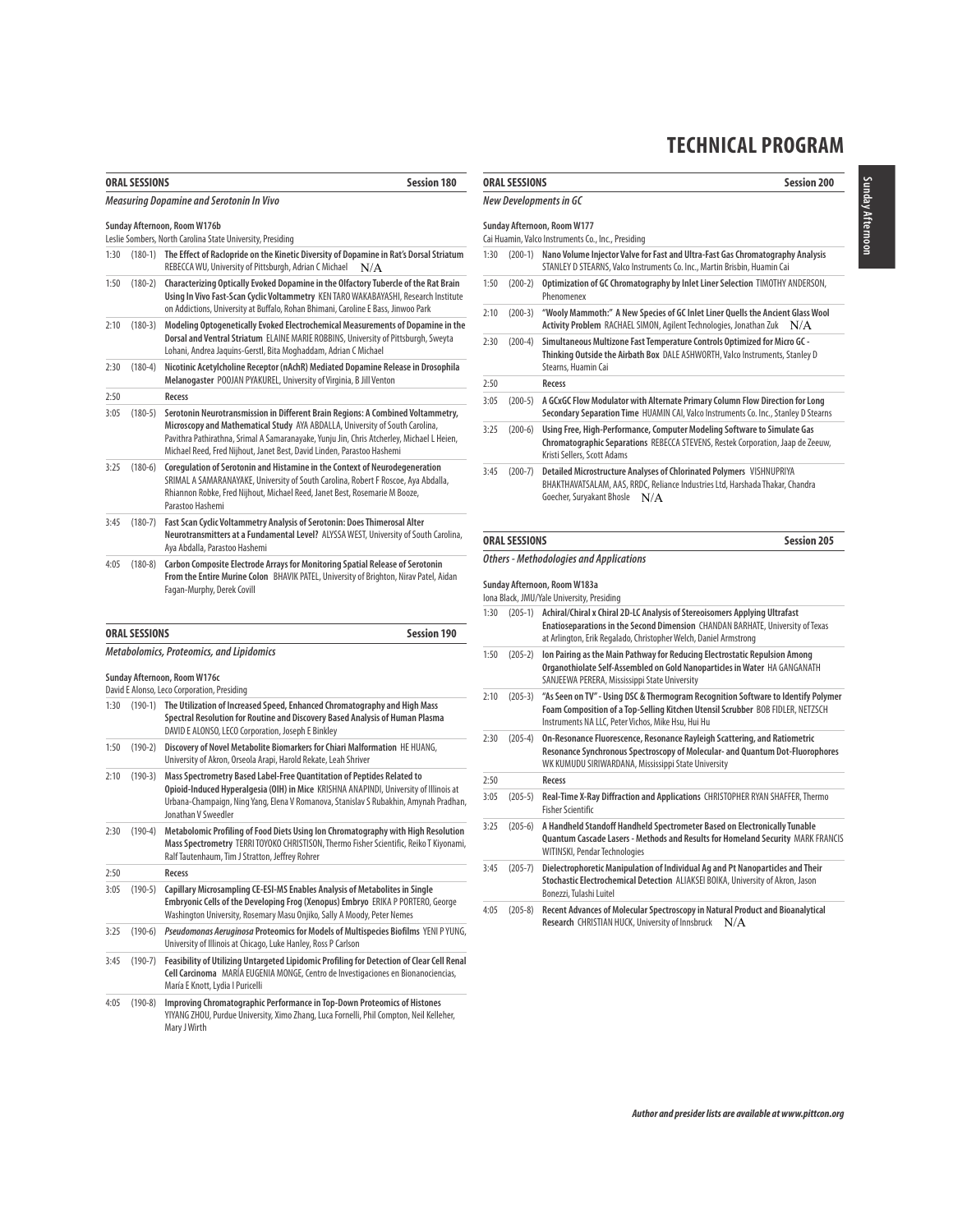### **ORAL SESSIONS** Session 210 **Petrochemical Analysis by GC (Half Session) Sunday Afternoon, Room W175a** Pete Broske, Agilent Technologies, Presiding 3:05 (210-1) **Rapid Analyses Condition Monitoring for Fuel and Antifreeze in Used Engine Oil**  TIMOTHY RUPPEL, PerkinElmer 3:25 (210-2) **Water and Other Trace Compounds in Liquefied Petroleum Gas (LPG) Using Gas Chromatography Vacuum UV Detector (GC-VUV)** DAN WISPINSKI, Alberta Innovates Technology Futures, Jodi Johnston, Chris Goss, Philip Walsh 3:45 (210-3) **Temperature Control for Microchip Thermal Gradient Gas Chromatography** ABHIJIT GHOSH, Brigham Young University, Luke T Tolley, Milton L Lee, Jacob E Johnson, Jonathan G Nuss, Aaron R Hawkins, Brian D Iverson, H Dennis Tolley

4:05 (210-4) **Lipidic Ionic Liquid Stationary Phases for the Analysis of Hydrocarbons in Kerosene by Comprehensive Two-dimensional Gas Chromatography** HE NAN, Iowa State University, Cheng Zhang, Richard A O'Brien, James H Davis, Jared L Anderson

| <b>SUNDAY POSTER SESSION</b>                                                                                                                                                                                                                   | <b>Session 220</b> |
|------------------------------------------------------------------------------------------------------------------------------------------------------------------------------------------------------------------------------------------------|--------------------|
| Sunday posters will be on display 3:30 PM to 7:30 PM with authors present from 5:30 PM to 7:30 PM.                                                                                                                                             |                    |
| $\mathbf{A} \mathbf{B}$ . The constant $\mathbf{A}$ is the constant of the constant $\mathbf{A}$ is the constant of the constant of the constant of the constant of the constant of the constant of the constant of the constant of the consta |                    |

**All posters must be mounted by 3:00 PM. Posters that have not been taken down one-half hour after the designated time will be disposed of.**

### **Sunday Poster Session**

**Sunday Afternoon, Skyline Ballroom, West 375a**

| $(220-1)$    | Use of Quadrupole GC/MS for Accurate Mass Identification and Fragment Elucidation<br>of Unknown Compounds YONGDONG WANG, Cerno Bioscience, Don Kuehl                                                                                                                                                                        |
|--------------|-----------------------------------------------------------------------------------------------------------------------------------------------------------------------------------------------------------------------------------------------------------------------------------------------------------------------------|
| $(220-2P)$   | Cytotoxicity of lonic Liquids - Liposome-lonic Liquid Interactions Investigated by<br>DSC, DLS, and NMR SUVI-KATRIINA RUOKONEN, University of Helsinki, Corinna Sanwald,<br>Alexandra Robciuc, Antti H Rantamäki, Joanna Witos, Alistair W King, Juha M Holopainen,<br>Michael Lämmerhofer, Sami Hietala, Susanne K Wiedmer |
| $(220-3P)$   | Interactions Between Biomass-Dissolving Ionic Liquids and Lipid Vesicles Studied by<br>Localized Surface Plasmon Resonance SUSANNE K WIEDMER, University of Helsinki,<br>Joanna Witos, Giacomo Russo, Suvi-Katriina Ruokonen                                                                                                |
| $(220 - 4P)$ | Centrifugal-Driven, Reduced-Dimension, Planar Chromatography RACHEL<br>STRICKHOUSER, University of Tennessee Knoxville, Nahla Hatab, Nickolay Lavrik,<br>Michael Sepanaik                                                                                                                                                   |
| $(220-5P)$   | Evaluation of C30 Phase Bonded on Superficially Porous Silica NORIKAZU NAGAE,<br>ChromaNik Technologies Inc., Tomoyasu Tsukammoto, Shun Kojima                                                                                                                                                                              |
| $(220-6P)$   | Modular Assembly Techniques to Synthesize Biofunctionalized Core-Shell<br>Nanoparticle Probes for Multimodal Imaging and Therapeutics Delivery PRAKASH D<br>NALLATHAMBY, University of Notre Dame, Ryan K Roeder, Karen Cowden-Dahl, Clodia Osipo,<br>Alexander Bobbs, Tyler E Curtis, Lisa Irimata                         |
| $(220 - 7)$  | Noise Source Characterization of Inductively Coupled Plasma - Optical Emission<br>Spectroscopy LAUREN GRABOWSKI, University of South Carolina, Scott Goode                                                                                                                                                                  |
| $(220-8P)$   | Detection of Endocrine Disruptors Using Male Blacknose Dace (Rhinichthys Atratulus)<br>WALTER BOWYER, Hobart and William Smith Colleges, Nicolette E Andrzejczyk, Emily<br>Knipper, Sydney Smilen, Susan Cushman                                                                                                            |
| $(220-9P)$   | New Selectivity for Core-Shell HPLC Columns MARK WOODRUFF, Fortis Technologies Ltd,<br><b>Ken Butchart</b>                                                                                                                                                                                                                  |
| $(220-10P)$  | Examination of Various Alkaloids as Biomarkers in Archaeological Artifacts Using<br>LC/MS and GC/MS TIMOTHY J WARD, Millsaps College, Sara M Barker, Amanda R Kaminski,<br>Co Quach, Ardith D Bravenec, Max F Harrigill                                                                                                     |
| $(220-11P)$  | Micellar HPLC and UHPLC of Terephthalic Acid Impurities ASHLEY E RICHARDSON, Miami<br>University, Shakeela D McPherson, Jennifer M Fasciano, Richard E Pauls, Neil D Danielson                                                                                                                                              |
| $(220-12P)$  | Mass Spectrometry with Cold EI - GC-MS LC-MS and Real Time Analysis AVIV AMIRAV,<br>Tel Aviv University, Alexander Fialkov, Uri Keshet, Tal Alon                                                                                                                                                                            |

- (220-13 P) **Determination of Organophosphorus Pesticides by Functionalized Ionic Liquid based Dispersive Liquid–Liquid Micro-Extraction with High Performance Liquid Chromatography** TIANSHU ZHOU, East China Normal University, Dingkun Lu, Wenting Shi
- (220-14 P) **Extraction and Quantification of Polyphenols from Olive Oil on a Microfluidic Analyzer** MARÍA CAÑIZARES-MACÍAS, Universidad Nacional Autónoma de México, Kenia Chávez-Ramos

### ACS POSTER Session 230

**ACS posters will be on display 3:30 PM to 7:30 PM with authors present from 5:30 PM to 7:30 PM. All posters must be mounted by 3:00 PM. Posters that have not been taken down one-half hour after the designated time will be disposed of.**

#### **ACS-DAC Poster Session**

**Sunday Afternoon, Skyline Ballroom, West 375a**

| $(230-1)$    | An Automated Droplet-Based µChopper Resolves Small Fluorescence Differences and<br>Enables Measurement of Single-Cell Fatty Acid Uptake JEAN T NEGOU NEGOU, Auburn<br>University, Adriana Avila Flores, Christopher J Easley                   |
|--------------|------------------------------------------------------------------------------------------------------------------------------------------------------------------------------------------------------------------------------------------------|
| $(230-2)$ P) | Toward Proximity-Effect Templated Fluorogenic Probes for Protein Quantification<br>XIANGPENG LI, Auburn University, Christopher J Easley                                                                                                       |
| $(230-3)$ P) | Evaluations of Toxicity in Artemia Franciscana MELISSA A MORGAN, University of<br>California Riverside, Cynthia K Larive, David C Volz                                                                                                         |
| $(230-4P)$   | DNA Linkers and Diluents for Stable and Specific Gold Nanoparticle Bioconjugates in<br>Multiplexed SPR Imaging Assays SAMUEL S HINMAN, University of California Riverside,<br>Kristy S McKeating, Quan Cheng                                   |
| $(230-5P)$   | Transport and Transformation by the Colonic Epithelium MEREDITH DINGES, University<br>of California Riverside, Cynthia K Larive, Christian Lytle                                                                                               |
| $(230-6)$    | Forensic Analysis of Lead Isotopes and Concentrations in Modern Humans Using Mass<br>Spectrometry SAMUEL J BROWN, Colorado College, Nathan W Bower, Gideon E Bartov,<br>Craig C Lundstrom, Laura A Regan                                       |
| $(230 - 7)$  | An XRD and Metallographic Study of Ancient Minting Methods NATHAN W BOWER,<br>Colorado College, Stephen E Burt, David B Hendin                                                                                                                 |
| $(230-8)$    | Investigation of Topography and Surface Charge of Human Erythrocytes with<br>Scanning Ion Conductance Microscopy CHENG ZHU, Indiana University, Wenging Shi,<br>Daleke David, Lane A Baker                                                     |
| $(230-9P)$   | Towards Mapping Nanoscale Transport with a Scanning Potentiometric Local Probe<br>LUSHAN ZHOU, Indiana University Bloomington, Lane A Baker                                                                                                    |
| $(230-10P)$  | Study of Transepithelial Transport with Coupled Patch-Clamp and Potentiometric lon<br>Conductance Microscopy YUHAN ZENG, Indiana University, Lushan Zhou, Wenging Shi,<br>Jianghui Hou, Lane A Baker                                           |
| $(230-11P)$  | Fundamental Studies of Scanning Electrospray Microscopy (SESM) ELIZABETH M<br>YUILL, Indiana University, John Poehlman, Lane A Baker                                                                                                           |
| $(230-12P)$  | Role of Nanopipette Properties on Electrospray Process GARGI S JAGDALE, Indiana<br>University, Anumita Saha-Shah, Lane A Baker                                                                                                                 |
| $(230-13 P)$ | Dual-Barrel Ion Channel Probes for SICM ALICIA K FRIEDMAN, Indiana University, Anna E<br>Weber, Yi Zhou, Leonard K Bright, Craig A Aspinwall, Lane A Baker                                                                                     |
| $(230-14P)$  | Introducing Scanning Electrospray Microscopy to Desorption Electrospray lonization<br>for Simultaneous 4-D Topographical and Mass Spectrometry Imaging with<br>Nanopipettes TYLER JYARGER, Indiana University, Elizabeth M Yuill, Lane A Baker |
| $(230-15P)$  | Electrochemical Studies of Carbon Electrodes in Room Temperature Ionic Liquids -<br>Effect of IL Type, Temperature and Electrode Microstructure on Capacitance KIRTI<br>BHARDWAJ, Michigan State University, Greg Swain                        |
| $(230-16P)$  | Resonance Raman Studies on Cytochrome P450s (P450BM3 and CYP17A1) YILIN LIU,<br>Marquette University, Andrew W Munro, Kirsty Mclean, Stephan G Sligar, Ruchia Duggal                                                                           |
| $(230-17P)$  | First Generation Amperometric Biosensing Platforms for Detection of Sarcosine<br>MICHAEL J PANNELL, University of Richmond, Elizabeth E Doll, Najwa Labban, Julie A<br>Pollock, Michael C Leopold                                              |
| $(230-18P)$  | Layer-by-Layer Design of Xerogel-Based Amperometric First Generation Biosensors<br>on Wire Electrodes GRACE E CONWAY, University of Richmond, Michael C Leopold                                                                                |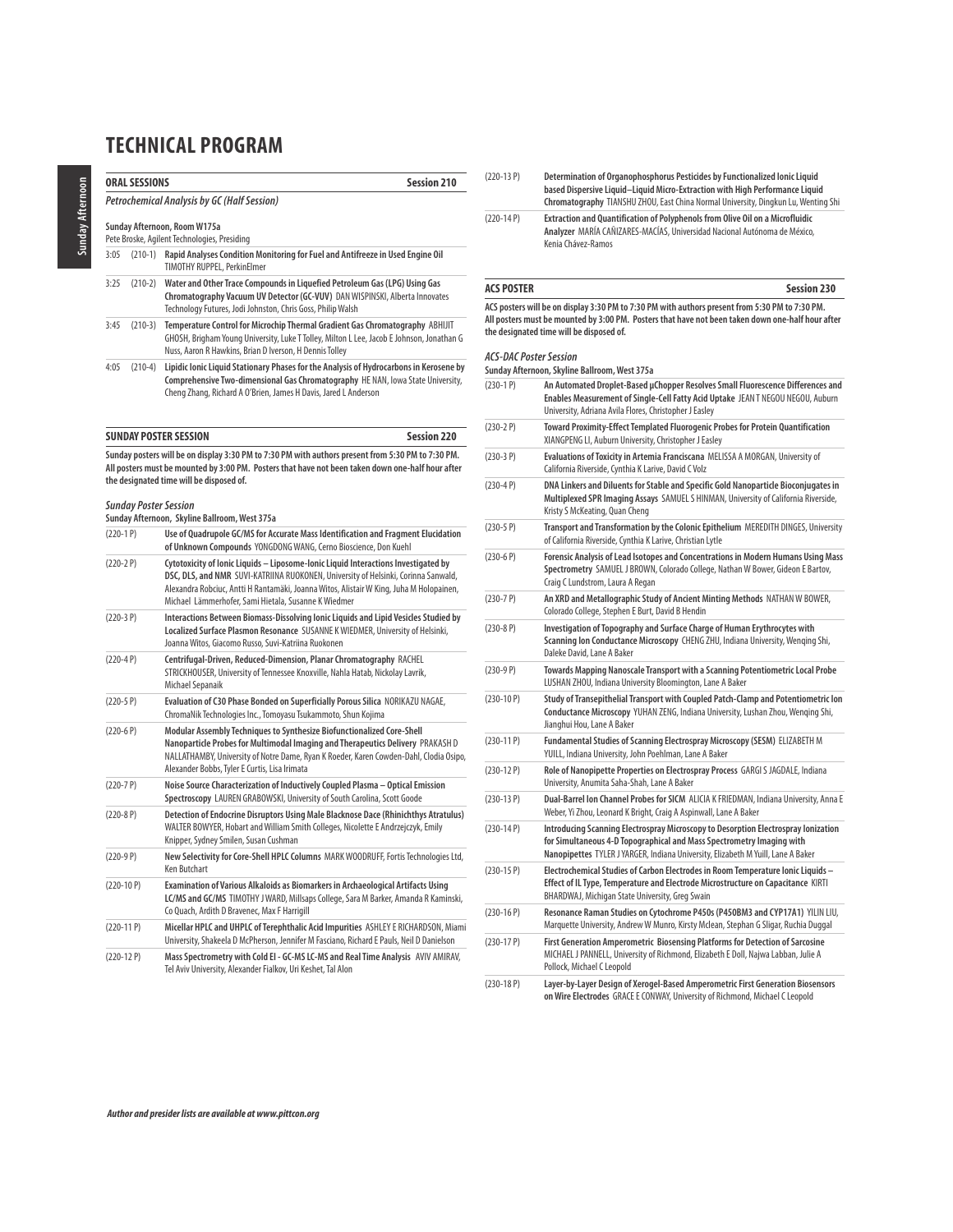# **MONDAY, MARCH 6, 2017 MORNING**

| $(230-19P)$   | Use of Raspberry Pi Technology for Colorimetric Detection for Microfluidics<br>KIMBERLEY FREDERICK, Skidmore College, Martin Bedulskij, Roxanna Martinez $N/A$                                                                                                                                           |
|---------------|----------------------------------------------------------------------------------------------------------------------------------------------------------------------------------------------------------------------------------------------------------------------------------------------------------|
| (230-20 P)    | Development of a Paper Microfluidic Test for D-Lactate KIMBERLEY FREDERICK,<br>Skidmore College, Emily O'Connor, Nathanael Rehmeyer, Roxanna Martinez                                                                                                                                                    |
| $(230-21)$ P) | Detection of Hydrofracking Water Infiltration in Surface Waters KIMBERLEY<br>FREDERICK, Skidmore College, Laura Swenson, Tiffany Henao, Ahmed Ismail                                                                                                                                                     |
| (230-22 P)    | <b>Enhanced Sensitivity of Inkjet Printed Sensors by Electrochemical Metal Deposition</b><br>SENSEN CHEN, Southern Illinois University                                                                                                                                                                   |
| $(230-23 P)$  | Protein Identification in Tetrahymena Thermophila Using Pressure Cycling<br>Technology and LC-MS/MS DOUGLAS BEUSSMAN, St. Olaf College, Zach J Turner,<br>Mary Beth Dahl                                                                                                                                 |
| $(230-24P)$   | Isotope Ratio Mass Spectrometry Analysis of Fibers and Effects of Chemical and<br>Environmental Factors DOUGLAS BEUSSMAN, St. Olaf College, Dat Le, Hannah Brown                                                                                                                                         |
| (230-25 P)    | Investigation of VOCs from Human Skin by GC-MS DOUGLAS BEUSSMAN, St. Olaf<br>College, Yuhui Chen                                                                                                                                                                                                         |
| $(230-26)$    | Analysis of IED Wires by Isotope Ratio Mass Spectrometry DOUGLAS BEUSSMAN,<br>St. Olaf College, Jane Vezina                                                                                                                                                                                              |
| $(230-27P)$   | Analysis of Decorative Candles for Volatile Organic Compounds DOUGLAS BEUSSMAN,<br>St. Olaf College, Caroline M Loe                                                                                                                                                                                      |
| $(230-28P)$   | Emission Measurements of Low Molecular Weight Compounds from Commercially-<br>Used Polymeric Materials Induced by Heat and Sun-Light Treatment AKIHIRO<br>YAMASAKI, Seikei University, Miyuki Noguchi                                                                                                    |
| $(230-29P)$   | Measurements of Emissions of Nicotine as a Maker Compound of Environmental<br>Tobacco Smoke (ETS) and the Third Hand Smoke (THS) MIYUKI NOGUCHI, Seikei<br>University, Akihiro Yamasaki                                                                                                                  |
| $(230-30P)$   | Development of Portable Fluorescence Detection System Using an Organic<br>Photodiode Array Detector KAZUHIRO MORIOKA, Tokyo Metropolitan University, Hizuru<br>Nakajima, Akihide Hemmi, Hulie Zeng, Shungo Kato, Katsumi Uchiyama                                                                        |
| $(230-31 P)$  | Detection and Discrimination of Counterfeit Pharmaceuticals Using Direct Analysis in<br>Real Time—Time of Flight Mass Spectrometry with Multivariate Statistical Analysis<br>JACQUELINE A KROMASH, Trinity College, Thomas H Naragon, Matthew J Lucas, Kirsti A<br>Wash, Robert B Cody, Janet F Morrison |
| $(230-32 P)$  | <b>Comparison of Multivariate Statistical Analysis Approaches Applied to DART-TOFMS</b><br>Data for the Characterization of Counterfeit Pharmaceuticals THOMAS H NARAGON,<br>Trinity College, Jacqueline A Kromash, Robert B Cody, Janet F Morrison                                                      |
| (230-33 P)    | Indirect Determination of Zinc by Thiol Complexation and Iodine Coulometric<br>Titration with Photodiode Detection JERALYNE B PADILLA MERCADO, Miami University,<br>Stacey L Bretz, Neil D Danielson                                                                                                     |
| $(230-34P)$   | Development of Liquid Sampling-Atmospheric Pressure Glow Discharge as a Field-<br>Deployable Source for Elemental Analysis via Optical Emission Spectroscopy<br>HALL KATJA, Clemson University, R Kenneth Marcus                                                                                         |
| $(230-35P)$   | Parametric Dependence of Ambient Desorption Optical Emission Spectroscopy<br>Utilizing a Liquid Sampling-Atmospheric Pressure Glow Discharge (AD-OES-LS-APGD)<br>Microplasma HTOO W PAING, Clemson University, R Kenneth Marcus                                                                          |
| $(230-36)$    | Studying of Hydrodynamic and Loading Characteristics in Analytical Protein<br>Separations on Polypropylene Capillary-Channeled Polymer (C-CP) Phases LEI WANG,<br>Clemson University, R Kenneth Marcus                                                                                                   |
| $(230-37P)$   | A Capillary Electrophoresis Study of the Association of Graphene Quantum Dots with<br>Small Molecule and ssDNA Targets LEONA SIRKISOON, Wake Forest University, Qian Liu,<br>Honest Makamba, Christa L Colyer                                                                                            |
| $(230-38P)$   | Monitoring Benzene at ppt Levels at Fencelines of Chemical Plants or Refineries<br>JENNIFER MACLACHLAN, PID Analyzers, LLC, John N Driscoll                                                                                                                                                              |
| $(230-39P)$   | Determination of Estrogenic Steroids and Microbial/Photochemical Degradation<br>of 17a-ethinylestradiol(EE2) in Lake Surface Water YUEGANG ZUO, University of<br>Massachusetts Dartmouth, Si Zhou, Faten Albalawi                                                                                        |
| $(230-40P)$   | Integrating Green Chemistry Principles into Analytical Chemistry Curriculum:<br>Development of Green HPLC Methods for Determination of Renal Function<br>Biomarkers in Human Fluids YUEGANG ZUO, University of Massachusetts Dartmouth                                                                   |
| $(230-41P)$   | Single-Molecule Fluorescence Imaging of Reversible DNA Hybridization to Enable<br>Single-Molecule Microarrays JOEL M HARRIS, University of Utah, Eric M Peterson, Michael<br>W Manhart                                                                                                                   |

| <b>AWARDS</b> |                | <b>Session 240</b>                                                                                                                                                                                                                      |
|---------------|----------------|-----------------------------------------------------------------------------------------------------------------------------------------------------------------------------------------------------------------------------------------|
|               |                | The Chromatography Forum of Delaware Valley Dal Nogare Award<br>arranged by Mary Ellen McNally, El DuPont de Nemours and Company                                                                                                        |
|               |                | Monday Morning, Room W183a                                                                                                                                                                                                              |
|               |                | Mary Ellen McNally, El DuPont de Nemours and Company, Presiding                                                                                                                                                                         |
| 8:30          |                | <b>Introductory Remarks - Mary Ellen McNally</b>                                                                                                                                                                                        |
| 8:35          |                | Presentation of the 2017 Chromatography Forum of Delaware Valley Dal Nogare<br>Award to Andras Guttman, Sciex by Mary Ellen McNally, El DuPont deNemours<br>and Company                                                                 |
| 8:40          | $(240-1)$      | Analytical Glycomics ANDRAS GUTTMAN, Sciex                                                                                                                                                                                              |
| 9:15          | $(240-2)$      | Application of Separation-Mass Spectrometry to Biotechnology BARRY L KARGER,<br>Northeastern University                                                                                                                                 |
| 9:50          | $(240-3)$      | Porous Polymer-Based Monolithic Columns-25 Years Old and Still Growing FRANTISEK<br>SVEC, The Molecular Foundry, LBNL                                                                                                                   |
| 10:25         |                | Recess                                                                                                                                                                                                                                  |
| 10:40         | $(240-4)$      | Capillary Electrophoresis/Laser-Induced Fluorescence Detection: Then and Now<br>MILOS V NOVOTNY, Indiana University                                                                                                                     |
|               | $11:15(240-5)$ | Mapping Dynamic Protein Interaction Landscapes in Saccharomyces Cerevisiae Using<br>a Novel Whole Network Enrichment Approach JOHN R YATES, The Scripps Research<br>Institute, Benjamin D Stein, Diego Calzolari, Mathieu Lavallee-Adam |

## **AWARDS Session 250**

**The Pittsburgh Conference Achievement Award (Dauenhauer)** arranged by Resa Stauffer, The Pittsburgh Conference

# **Monday Morning, Room W183b**

|       |           | Resa Stauffer, The Pittsburgh Conference, Presiding                                                                                                                                                                  |
|-------|-----------|----------------------------------------------------------------------------------------------------------------------------------------------------------------------------------------------------------------------|
| 8:30  |           | Introductory Remarks - Resa Stauffer                                                                                                                                                                                 |
| 8:35  |           | Presentation of the 2017 Pittsburgh Conference Achievement Award to Paul J<br>Dauenhauer, University of Minnesota, by Melinda R Stephens, Chair, Society for<br><b>Analytical Chemists of Pittsburgh</b>             |
| 8:40  | $(250-1)$ | Universal Carbon Detector (UCD) for Calibration-Free Quantification of Complex<br>Mixtures PAUL J DAUENHAUER, University of Minnesota                                                                                |
| 9:15  | $(250-2)$ | At-Line Approach Combining Automated Sample Preparation and Gas<br>Chromatography with Universal Carbon Response MARCELO FILGUEIRA, Dow Chemical,<br>Reetam Chakrabarti, Francois Huby, Eric Schmidt, Bill Winniford |
| 9:50  | $(250-3)$ | Total Hydrocarbon Analysis with the TOtM Reactor JOHN WASSON, Wasson-ECE<br>Instrumentation                                                                                                                          |
| 10:25 |           | Recess                                                                                                                                                                                                               |
| 10:40 | $(250-4)$ | The Expanded Toolbox of Universality of Non-Mass Spectrometric Detection for<br>Gas Chromatography DOUG D CARLTON, University of Texas at Arlington, Ling Bai,<br>Kevin A Schua                                      |

11:15 (250-5) **GC and GC/MS of Rocket Fuels and Bomb Residues** HAROLD M MCNAIR, Virginia Tech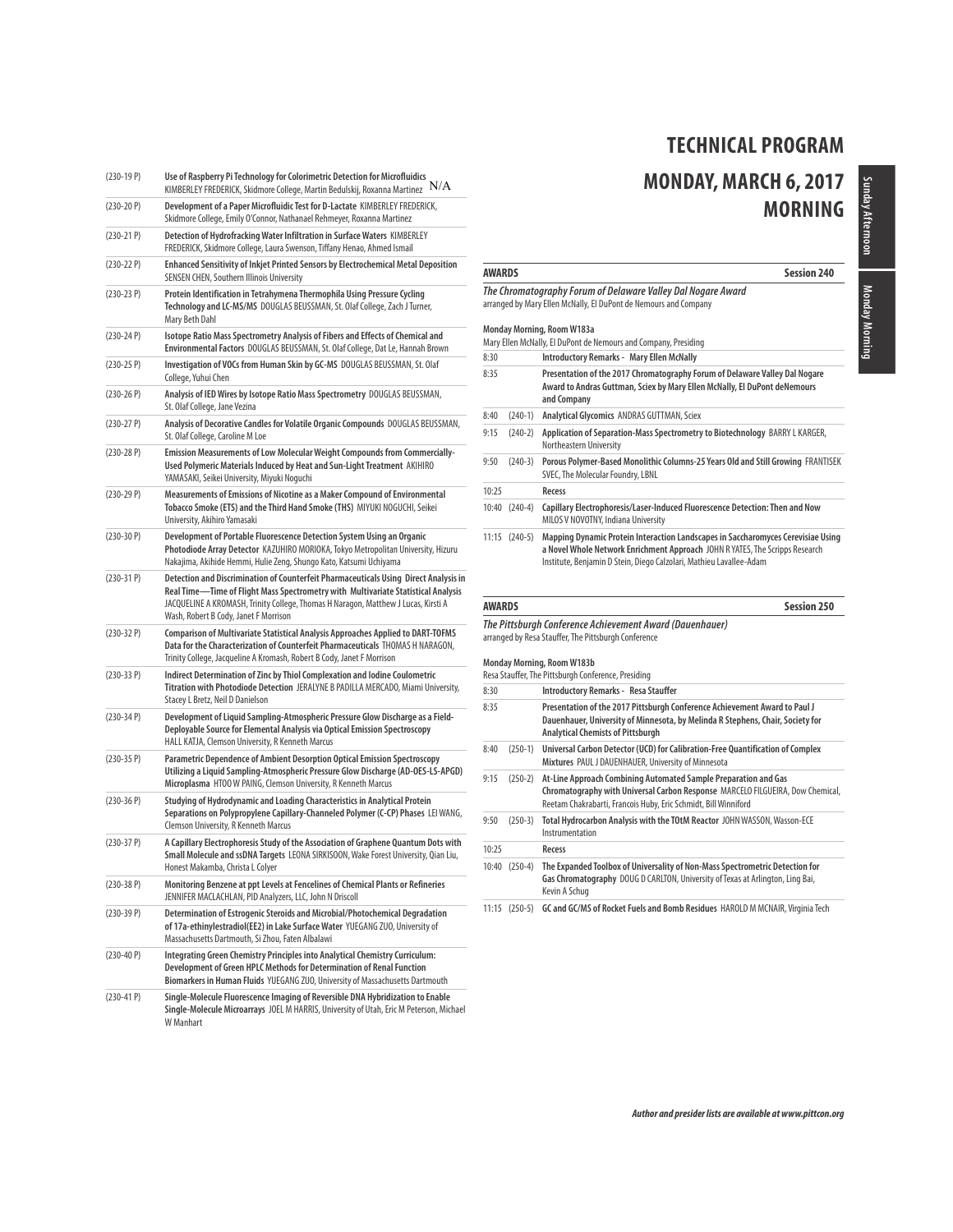| <b>AWARDS</b> |                  | <b>Session 260</b>                                                                                                                                                                                              |
|---------------|------------------|-----------------------------------------------------------------------------------------------------------------------------------------------------------------------------------------------------------------|
|               |                  | The Pittsburgh Conference Achievement Award (Robinson)<br>arranged by Michelle Ward, University of Pittsburgh                                                                                                   |
|               |                  | Monday Morning, Room W183c<br>Michelle Ward, University of Pittsburgh, Presiding                                                                                                                                |
| 8:30          |                  | Introductory Remarks - Michelle Ward                                                                                                                                                                            |
| 8:35          |                  | Presentation of the 2017 Pittsburgh Conference Achievement Award to Renã A S<br>Robinson, University of Pittsburgh, by Michelle Ward, Chair-elect, Society for<br><b>Analytical Chemists of Pittsburgh</b>      |
| 8:40          | $(260-1)$        | Improving Multiplexing and Versatility of cPILOT for Quantitative Proteomics<br>RENÃ A S ROBINSON, University of Pittsburgh                                                                                     |
| 9:15          | $(260-2)$        | Novel Ionization Technologies for Biological Mass Spectrometry SARAH TRIMPIN,<br><b>Wayne State University</b>                                                                                                  |
| 9:50          | $(260-3)$        | IMS-MS as a Means of Revealing New States During the Melting of Proteins DAVID E<br><b>CLEMMER, Indiana University</b>                                                                                          |
| 10:25         |                  | Recess                                                                                                                                                                                                          |
|               | 10:40 (260-4)    | Cutaneous Melanoma: Implications for Precision Medicine BRANDY YOUNG,<br><b>Hampton University</b>                                                                                                              |
|               | $11:15(260-5)$   | Proteomic Profiling of Novel Drug-Protein Interactions NATHAN A YATES, University<br>of Pittsburgh                                                                                                              |
|               | <b>SYMPOSIUM</b> | <b>Session 270</b>                                                                                                                                                                                              |
|               |                  | <b>Advances in Biological Mass Spectrometry</b><br>arranged by Ronghu Wu, Georgia Institute of Technology<br>Monday Morning, Room W178b                                                                         |
|               |                  | Ronghu Wu, Georgia Institute of Technology, Presiding                                                                                                                                                           |
| 8:30          |                  | Introductory Remarks - Ronghu Wu                                                                                                                                                                                |
| 8:35          | $(270-1)$        | Single Cell Proteomics Using Frog (Xenopus Laevis) Blastomeres Isolated from<br>Early Stage Embryos NORMAN J DOVICHI, University of Notre Dame, Liangliang Sun,<br>Kyle Dubiak, Elizabeth H Peuchen, Paul Huber |
| 9:10          | $(270-2)$        | Understanding the Crosstalk Between Cellular Pathways in Acute Myeloid Leukemia<br>BENJAMIN GARCIA, University of Pennsylvania School of Medicine                                                               |
| 9:45          | $(270-3)$        | Mapping and Quantitation of Glycosylation Sites on Proteins CARLITO LEBRILLA,<br>University of California                                                                                                       |
| 10:20         |                  | Recess                                                                                                                                                                                                          |

|  | 10:35 (270-4) A Novel MS-Based Method to Systematically Study Human Cell Surface Glycoprotein |
|--|-----------------------------------------------------------------------------------------------|
|  | Dynamics RONGHU WU, Georgia Institute of Technology                                           |

11:10 (270-5) **Methods for Quantitative Analysis of Glycoproteins** HUI ZHANG, Johns Hopkins University

# **SYMPOSIUM Session 280 Advances in Nucleic Acid Ligand Screening Methods Against Extra-Cellular Targets**

Prabodhika Mallikaratchy, City University of New York, Presiding

arranged by Prabodhika Mallikaratchy, City University of New York

# **Monday Morning, Room W179b**

|       |                | Pradoditika Maliikarattiiv, tity Ulliversity of New Tork, Presiding                                                                                                                                                                                                                        |
|-------|----------------|--------------------------------------------------------------------------------------------------------------------------------------------------------------------------------------------------------------------------------------------------------------------------------------------|
| 8:30  |                | Introductory Remarks - Prabodhika Mallikaratchy                                                                                                                                                                                                                                            |
| 8:35  | $(280-1)$      | Biomarker Discovery Using Cell-SELEX: A Chemical Biology Approach WEIHONG TAN,<br>University of Florida                                                                                                                                                                                    |
| 9:10  | $(280-2)$      | Plasma Exosome Profiling of Cancer Patients by a Next Generation Systems Biology<br>Approach MICHAEL FAMULOK, University of Bonn, Valeriy Domenyuk, Nianging Xiao,<br>Heather O'Neill, Ryan Wang, Tassilo Hornung, Mark Miglarese, Günter Mayer, David Spetzler                            |
| 9:45  | $(280-3)$      | Forward and Reverse Translation with Antithrombotic Aptamers BRUCE SULLENGER,<br>Duke University                                                                                                                                                                                           |
| 10:20 |                | Recess                                                                                                                                                                                                                                                                                     |
| 10:35 | $(280-4)$      | GlycoDNA Aptamers for HIV Vaccine Discovery ISAAC KRAUSS, Brandeis University                                                                                                                                                                                                              |
|       | $11:10(280-5)$ | Nuclease-Activated Nucleic Acid Probes for Detection of Breast Cancer Circulating<br>Tumor Cells (CTCs) PALOMA H GIANGRANDE, University of Iowa, Sven Kruspe, David Dickey,<br>Sukriti Kamboj, Karen Clark, Kevin Urak, Elliot Burghardt, Brian Smith, Alexandra Thomas,<br>James McNamara |

**Author and presider lists are available at www.pittcon.org** 

|       | <b>SYMPOSIUM</b>             | <b>Session 290</b>                                                                                                                                                                                              |
|-------|------------------------------|-----------------------------------------------------------------------------------------------------------------------------------------------------------------------------------------------------------------|
|       | <b>Clinical Biophotonics</b> | arranged by Igor K Lednev, University at Albany, SUNY<br>and Juergen Popp, Leibniz Institute of Photonic Technology<br>Monday Morning, Room W179a                                                               |
| 8:30  |                              | Juergen Popp, Leibniz Institute of Photonic Technology, Presiding<br>Introductory Remarks - Igor K Lednev and Juergen Popp                                                                                      |
| 8:35  | $(290-1)$                    | Raman Point-of-Care Diagnosis of Infectious Diseases JUERGEN POPP, Leibniz Institute<br>of Photonic Technology                                                                                                  |
| 9:10  | $(290-2)$                    | New Advances in Molecular Spectroscopic Imaging JI-XIN CHENG, Purdue University                                                                                                                                 |
| 9:45  | $(290-3)$                    | Computational Imaging, Sensing and Diagnostics AYDOGAN OZCAN, University of<br>California Los Angeles                                                                                                           |
| 10:20 |                              | Recess                                                                                                                                                                                                          |
| 10:35 | $(290-4)$                    | Raman Hyperspectroscopy of Blood for Alzheimer's Disease Diagnostics IGOR K<br>LEDNEV, University at Albany, The State University of New York, Oleksandr Kazakov,<br>Lenka Halamkova                            |
|       | $11:10(290-5)$               | Fluorescence Lifetime Technique for Surgical Imaging, Guidance and Augmented<br>Reality LAURA MARCU, University of California Davis                                                                             |
|       | <b>SYMPOSIUM</b>             | Session 300                                                                                                                                                                                                     |
|       |                              | <b>Identification and High Throughput Analysis for Food Safety and Cosmetics</b><br>arranged by Perry G Wang, US FDA and Xiaogang Chu, China Academy of Inspection and Quarantine<br>Monday Morning, Room W181a |
|       |                              | Perry G Wang, US FDA, Presiding<br>Xiaogang Chu, China Academy of Inspection and Quarantine, Presiding                                                                                                          |

| 8:30  |           | Introductory Remarks - Perry G Wang and Xiaogang Chu                                                                                                                                                                                                              |
|-------|-----------|-------------------------------------------------------------------------------------------------------------------------------------------------------------------------------------------------------------------------------------------------------------------|
| 8:35  | $(300-1)$ | The Application of Matrix Effect Factor (MEF) for High Throughput Cosmetics Analysis<br>by LC-MS WANLONG ZHOU, US FDA, Perry G Wang, James B Wittenberg                                                                                                           |
| 9:10  | $(300-2)$ | Using Thermal Desorption Flame-Induced Atmospheric Pressure Chemical Ionization<br>Mass Spectrometry to Rapidly Determine Chemical Compounds in Cosmetics and<br>Food Products JENTAIE SHIEA, Nat'l Sun Yat-Sen University, Yi-Tzu Cho, Hung Su,<br>Cheng Sy-Chyi |
| 9:45  | $(300-3)$ | Screening for Contaminants in Food Products with Mass Spectrometry JACK HENION,<br>Advion, Inc., Nigel Sousou, Changtong Hao, Simon Prosser, Murali Reddy, Kaushik Banerjee                                                                                       |
| 10:20 |           | Recess                                                                                                                                                                                                                                                            |
| 10:35 | $(300-4)$ | Arsenic Species and N-chloro-organics in Drinking Water and Food X CHRIS LE,<br>University of Alberta, Xing-Fang Li, Qingging Liu, Hanyong Peng, Xiufen Lu                                                                                                        |
| 11:10 | $(300-5)$ | Fast, Automatic, and Accurate Determination and Identification of Targeted Analytes<br>in High-Throughput Analysis by Chromatography - Tandem Mass Spectrometry<br>STEVEN LEHOTAY, USDA ARS ERRC, Yelena Sapozhnikova                                             |

|      | <b>SYMPOSIUM</b> | Session 310                                                                                                                                                      |  |
|------|------------------|------------------------------------------------------------------------------------------------------------------------------------------------------------------|--|
|      |                  | <b>Ionic Liquids for Electrocatalysis and Gas Sensors</b><br>arranged by Xianggun Zeng, Oakland University and Sheng Dai, University of Tennessee                |  |
|      |                  | Monday Morning, Room W181b<br>Xianggun Zeng, Oakland University, Presiding                                                                                       |  |
| 8:30 |                  | Introductory Remarks - Xianggun Zeng and Sheng Dai                                                                                                               |  |
| 8:35 | $(310-1)$        | Tiny High Sensitivity Printed Electrochemical Sensors for Air Quality and E-Health<br>Applications JOSEPH ROBERT STETTER, KWJ Engineering Inc.                   |  |
| 9:10 | $(310-2)$        | Wearable Gas Exposure Monitoring with Microfabricated RTIL Electrochemical<br>Sensors ANDREW MASON, Michigan State University, Heyu Yin, Hao Wan, Sina Parsnejad |  |

| 9:45 | $(310-3)$ | Nanostructure of the Ionic Liquid - Graphite Stern Layer ROB ATKIN, University of<br>Newcastle, Aaron Elbourne, Samila McDonald, Kislon Voitchovsky, Frank Endres,<br><b>Gregory G Warr</b> |  |  |  |  |  |
|------|-----------|---------------------------------------------------------------------------------------------------------------------------------------------------------------------------------------------|--|--|--|--|--|
|      |           |                                                                                                                                                                                             |  |  |  |  |  |

10:20 **Recess**

10:35 (310-4) **Ionic Liquids for Controlled Synthesis of Functional Materials for Energy-Related Applications** SHENG DAI, Oak Ridge National Laboratory

11:10 (310-5) **Ionic Liquids for Electroanalysis and Electrocatalysis** XIANGQUN ZENG, Oakland University, Yongan Tang, Min Guo, Lu Lin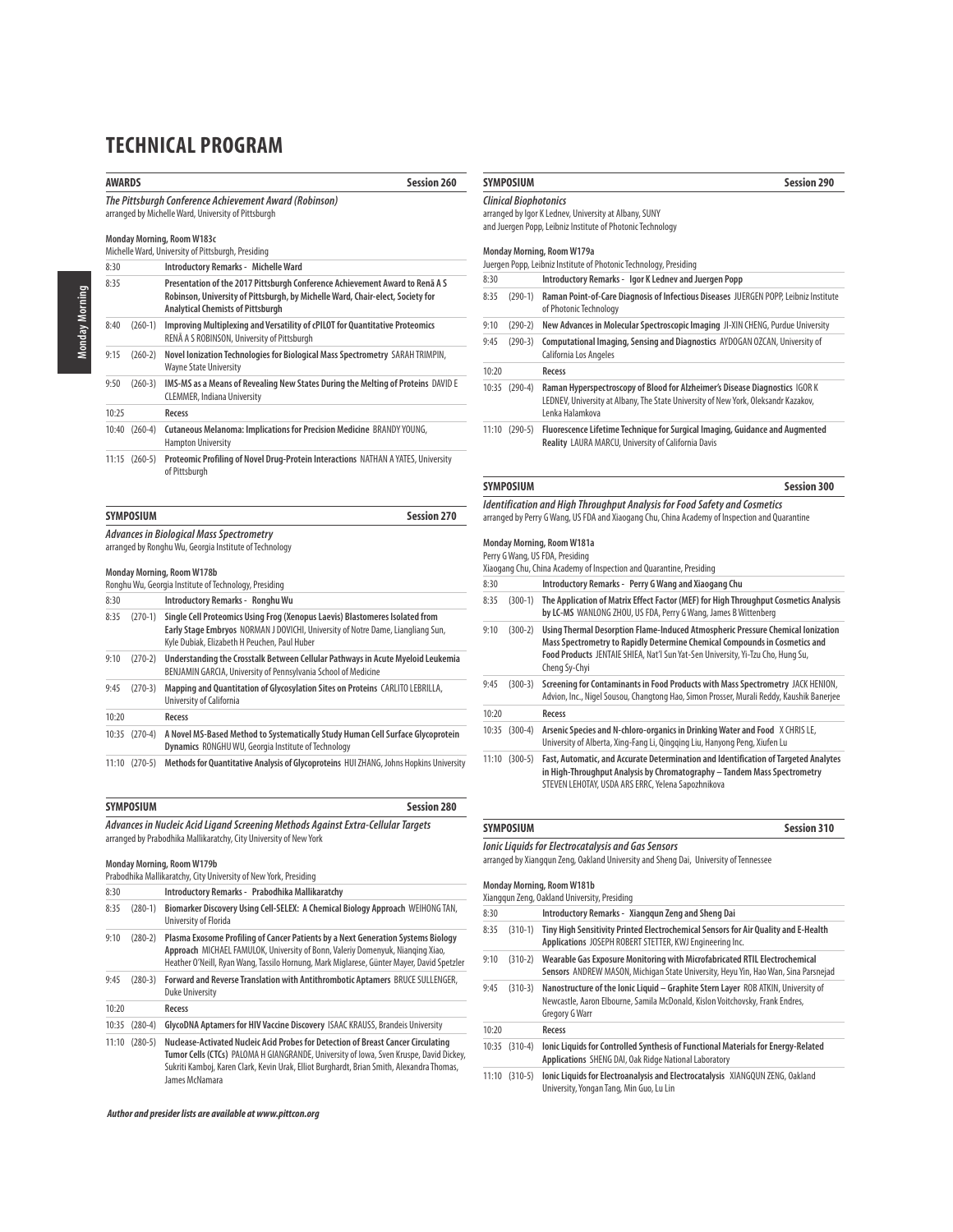|       | <b>SYMPOSIUM</b> | <b>Session 320</b>                                                                                                                                                                                                                                                                                                                  |
|-------|------------------|-------------------------------------------------------------------------------------------------------------------------------------------------------------------------------------------------------------------------------------------------------------------------------------------------------------------------------------|
|       |                  | Label-Free Detection for Microfluidic Bioanalyses<br>arranged by Ryan T Kelly, Pacific Northwest National Laboratory                                                                                                                                                                                                                |
|       |                  | Monday Morning, Room W181c<br>Ryan T Kelly, Pacific Northwest National Laboratory, Presiding                                                                                                                                                                                                                                        |
| 8:30  |                  | Introductory Remarks - Ryan T Kelly                                                                                                                                                                                                                                                                                                 |
| 8:35  | $(320-1)$        | Digital Microfluidics with Label-Free Detection for Bioanalysis AARON WHEELER,                                                                                                                                                                                                                                                      |
|       |                  | University of Toronto                                                                                                                                                                                                                                                                                                               |
| 9:10  | $(320-2)$        | Nanoporous Gold Array: A Versatile Plasmonic Chip for High-Performance Surface-<br>Enhanced Spectroscopy and Analytical Sensing WEI-CHUAN SHIH, University of Houston                                                                                                                                                               |
| 9:45  | $(320-3)$        | Label-Free, Multiplexed Analyses of Biomolecular Binding Interactions at Model<br>Cell Membrane Interfaces Enabled by Nanodiscs and Silicon Photonic Sensor Arrays<br>RYAN C BAILEY, University of Michigan                                                                                                                         |
| 10:20 |                  | Recess                                                                                                                                                                                                                                                                                                                              |
|       | 10:35 (320-4)    | Microfluidic Sample Preparation, Separation and Delivery for Ultrasensitive MS-Based<br>Bioanalyses RYAN T KELLY, Pacific Northwest National Laboratory, Ying Zhu, Yongzheng<br>Cong, Erin S Baker, Richard D Smith                                                                                                                 |
|       | 11:10 (320-5)    | Microchambers and Microdroplets: New Perspectives for Proteomics and Single-Cell<br>Analysis PETRA S DITTRICH, ETH Zurich                                                                                                                                                                                                           |
|       | <b>SYMPOSIUM</b> | <b>Session 330</b>                                                                                                                                                                                                                                                                                                                  |
|       |                  | <b>Miniature Mass Spectrometers</b>                                                                                                                                                                                                                                                                                                 |
|       |                  | arranged by Zheng Ouyang and R Graham Cooks, Purdue University                                                                                                                                                                                                                                                                      |
|       |                  | Monday Morning, Room W475a<br>Zheng Ouyang, Purdue University, Presiding                                                                                                                                                                                                                                                            |
| 8:30  |                  | Introductory Remarks - Zheng Ouyang and R Graham Cooks                                                                                                                                                                                                                                                                              |
| 8:35  | $(330-1)$        | Novel Scan Methods Using Miniature Ion Trap Mass Spectrometers R GRAHAM COOKS,<br>Purdue University, Dalton Snyder, Christopher Pulliam, Patrick Fedick                                                                                                                                                                             |
| 9:10  | $(330-2)$        | High Pressure Mass Spectrometry: A Path to Handheld Analyzers with Specificity<br>and Sensitivity J MICHAEL RAMSEY, University of North Carolina at Chapel Hill                                                                                                                                                                     |
| 9:45  | $(330-3)$        | Miniaturized Wire Ion Trap DANIEL AUSTIN, Brigham Young University, Qinghao Wu,<br>Richard Zare, Ailin Li, Yuan Tian, Aaron R Hawkins, Derek Andrews, Trevor Decker,<br>Joshua McClellan                                                                                                                                            |
| 10:20 |                  | Recess                                                                                                                                                                                                                                                                                                                              |
|       | 10:35 (330-4)    | Portable Digital Linear Ion Trap Mass Spectrometer WEI GAO, Guangzhou Hexin<br>Instrument Co., Ltd.<br>N/A                                                                                                                                                                                                                          |
|       | $11:10(330-5)$   | Integrated Miniature Mass Spectrometry Systems ZHENG OUYANG, Purdue University,<br>R Graham Cooks                                                                                                                                                                                                                                   |
|       |                  | <b>Session 340</b><br>ORGANIZED CONTRIBUTED SESSIONS                                                                                                                                                                                                                                                                                |
|       |                  | Drug Detection in the Field<br>arranged by Maggie Tam, Canada Border Services Agency<br>and Charles S Harden, US Army Edgewood Chem Bio Center<br>Monday Morning, Room W184a<br>Maggie Tam, Canada Border Services Agency, Presiding                                                                                                |
| 8:30  | $(340-1)$        | Progress and Challenges to Realizing Roadside Detection of Acute Marijuana<br>Consumption BRIAN H CLOWERS, Washington State University, Peyton Nosbusch, Nick<br>Lovrich, Wenjie Liu, Herbert Hill                                                                                                                                  |
| 8:50  | $(340-2)$        | Detection of Drugs of Abuse and Forensic Attribution Using Raman Spectroscopy and<br>Existing Military Chemical Detection Equipment JASON GUICHETEAU, USA RDECOM<br>Edgewood Chemical Biological Center, Charles S Harden, Gretchen Blethen, Vincent<br>McHugh, Ashish Tripathi, Neal Kline, Erik David Emmons, Augustus W Fountain |
| 9:10  | $(340-3)$        | Detection of Drug Consumption in Human Breath WOLFGANG VAUTZ, ION-GAS Gmbh                                                                                                                                                                                                                                                          |
| 9:30  | $(340-4)$        | Detection of Drugs with Cantilever-Enhanced Photoacoustic Spectroscopy JAAKKO<br>LEHTINEN, Gasera Ltd, Sauli Sinisalo, Ismo Kauppinen                                                                                                                                                                                               |
| 9:50  |                  | Recess                                                                                                                                                                                                                                                                                                                              |
|       |                  | 10:05 (340-5) High Performance Ion Mobility Spectrometry for Accurate Chemical Identification in<br>the Field CHING WU. Excellims Corporation. Eugenie Hainsworth. Adam Graichen                                                                                                                                                    |

- 10:25 (340-6) **Portable Mass Spectrometer for Drug Detection in the Field** SHUN KUMANO, Hitachi, Ltd., Masuyuki Sugiyama, Masuyoshi Yamada, Kazushige Nishimura, Tsukasa Shishika, Akihito Kaneko, Hidetoshi Morokuma, Hiroyuki Inoue, Yuichiro Hashimoto
- 10:45 (340-7) **Study of Designer Drugs with Electrochemistry** TSUNGHSUEH WU, University of Wisconsin-Platteville, Rachel Eckmann
- 11:05 (340-8) **Paper-Based Diagnostic Devices in the Hands of Untrained Users** ANDRES WILDE MARTINEZ, California Polytechnic State University

**ORGANIZED CONTRIBUTED SESSIONS Session 350**

# **Extractables and Leachables Analysis**

arranged by Dujuan Lu, SGS and Christopher M Jones, Baxter Healthcare Corporation

#### **Monday Morning, Room W184d**

Christopher M Jones, Baxter, Presiding

- 8:30 (350-1) **Chemical Assessments Supporting Post-approval Change Control of Pharmaceutical** Packaging and Medical Devices VISHAL J BARGE, Baxter Healthcare N/A
- 8:50 (350-2) **Extractable and Leachable Studies of Parenteral Infusion and Transfusion Products** JIANFENG HONG, Fresenius Kabi USA LLC
- 9:10 (350-3) **Simplifying the Detection of Known Components Using a New Commercially Available E & L Accurate-Mass Database and MS/MS Library** DAVID A WEIL, Agilent Technologies, Emma Rennie, Gordon Ross, Shi-Fen Xu, Syed Lateff, Mashan Miladi, Dan-Hui Dorothy Yang 9:30 (350-4) **Unknown Identification in E&L Studies** MEGAN BERGAUFF, SGS 9:50 **Recess**
- 10:05 (350-5) **Identification of IV Bag Extractables Using GCMS, LCMS, and ICP-MS** KATE COMSTOCK, Thermo Fisher Scientific, Dujuan Lu
- 10:25 (350-6) **Extractable Profiles of Packaging Materials for Permanently Implantable Medical Devices** XUEJUN JAY LIU, Ethicon, Johnson & Johnson, Ying Jiang, Robert Schiksnis, Joseph Rafalko, Yvonne Long, Yijun Lu
- 10:45 (350-7) **Extractables and Leachables from Single-Use Systems** BENBEN SONG, PALL Corporation
- 11:05 (350-8) **Ion Mobility-Mass Spectrometry: A Novel Approach to Screening for Extractable and Leachable Components from Packaging Material** JANE ALLISON COOPER, Waters Corporation, Baiba Cabovska

# **ORGANIZED CONTRIBUTED SESSIONS Session 360**

**Ionophore-Based Chemical Sensors II**

arranged by Philippe Buhlmann, University of Minnesota

#### **Monday Morning, Room W184bc**

Philippe Buhlmann, University of Minnesota, Presiding

- 8:30 (360-1) **Fluorescence Nanosensor for Ratiometric Detection of Intracellular Calcium** GUOXIN RONG, Northeastern University, Eric Kim, Heather A Clark
- 8:50 (360-2) **Aluminum(III)-Octaethylporphyrin-Based Fluoride-Selective Paper Optode Fabricated by Inkjet Printing** XUEWEI WANG, University of Michigan, Mark E Meyerhoff
- 9:10 (360-3) **Light Activated Electrochemistry for the Capture, Electrochemical Interrogation and Release of Rare Cells** JUSTIN GOODING, The University of New South Wales, Stephen G Parker, Ying Yang, Mehran B Kashi, Vinicius R Goncales, Simone Ciampi
- 9:30 (360-4) **Upconversion Sensing Particles** ELIZABETH (LISA) HALL, University of Cambridge, Evaline S Tsai

9:50 **Recess**

- 10:05 (360-5) **Colorimetric Microfluidic Paper-Based Analytical Devices: Role of the Paper on Sample Transport and Analytical Performance** DANIEL CITTERIO, Keio University, Riki Ota, Kentaro Yamada, Hiroyuki Shibata, Yoshiki Soda, Koji Suzuki
- 10:25 (360-6) **Voltammetric Ion Selectivity of Thin Ionophore-Based Polymeric Membranes** SHIGERU AMEMIYA, University of Pittsburgh
- 10:45 (360-7) **Potentiometric Characterization of Carbon-Based Ion-Selective Electrodes** DIPANKAR KOLEY, Oregon State University
- 11:05 (360-8) **Nanopipet Supported ITIES Sensor Probes for the Detection of Ionic Species** MEI SHEN, University of Illinois at Urbana-Champaign, Nicholas Iwai, Albert Chang, Julian Romoro, Philip Oweimrin, Christopher Villaflor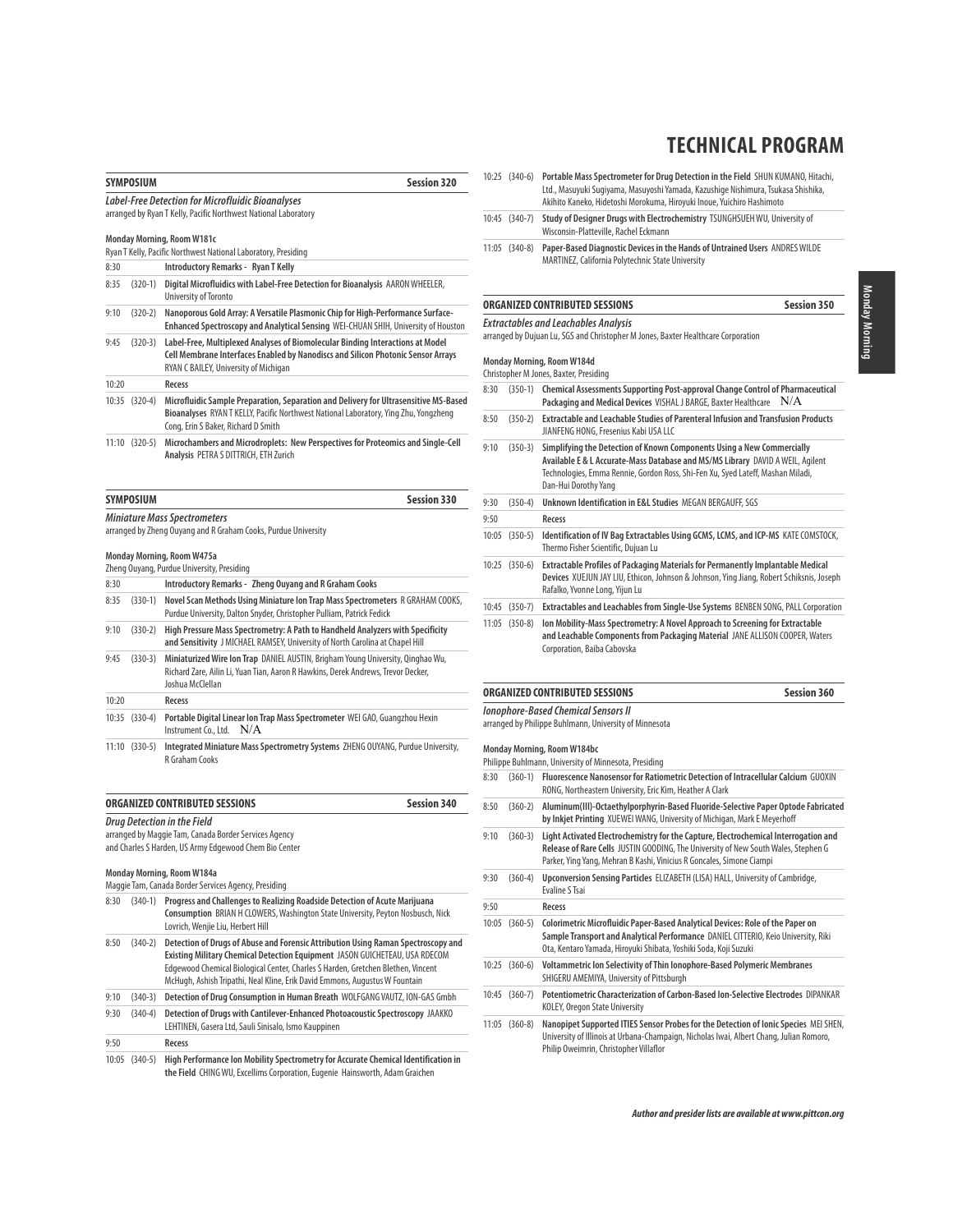|      | <b>ORAL SESSIONS</b>                                                                                      | Session 370                                                                                                                                                                                                                                                             |  |  |  |
|------|-----------------------------------------------------------------------------------------------------------|-------------------------------------------------------------------------------------------------------------------------------------------------------------------------------------------------------------------------------------------------------------------------|--|--|--|
|      |                                                                                                           | <b>Advances in Mass Spectrometry</b>                                                                                                                                                                                                                                    |  |  |  |
|      | Monday Morning, Room W175a<br>Partha Basu, Indiana University - Purdue University Indianapolis, Presiding |                                                                                                                                                                                                                                                                         |  |  |  |
| 8:30 | $(370-1)$                                                                                                 | Effects of Molecular Gas Addition on a Helium-Based Flowing Atmospheric-Pressure<br>Afterglow (FAPA) Ambient Desorption/Ionization Source SUNIL P BADAL, Rensselaer<br>Polytechnic Institute, Yi You, Jacob T Shelley                                                   |  |  |  |
| 8:50 | $(370-2)$                                                                                                 | Rational Nano-Coulomb Ionization Mass Spectrometry FACUNDO FERNÁNDEZ, Georgia<br>Institute of Technology, Anyin Li, Yunlong Zi, Hengyu Guo, Zhong Lin Wang                                                                                                              |  |  |  |
| 9:10 | $(370-3)$                                                                                                 | High-Throughput Sensitive Single Particle ICP-MS Methods for Nanoparticle<br>Characterization and Quantification HONGLAN SHI, Missouri University of Science and<br>Technology, Dan Yongbo, Ariel R Donovan, Chady Stephan, Heidi Crescek                               |  |  |  |
| 9:30 | $(370-4)$                                                                                                 | Laser Ionization Mass Spectrometry Experiments in Manchester (UK): Chemistry,<br>Nuclear Physics and Planetary Science Applications ILYA STRASHNOV, The University<br>of Manchester                                                                                     |  |  |  |
| 9:50 |                                                                                                           | Recess                                                                                                                                                                                                                                                                  |  |  |  |
|      | 10:05 (370-5)                                                                                             | Open Probe Fast GC-MS - Real Time Mass Spectrometry Analysis via Ambient<br>Desorption, Ultra-Fast Separation and In-Vacuum Ionization AVIV AMIRAV, Tel Aviv<br>University, Uri Keshet, Tal Alon, Alexander Fialkov                                                     |  |  |  |
|      | $10:25$ $(370-6)$                                                                                         | Real-Time Detection of Volatile Food Contaminants by PTR-MS JONATHAN<br>BEAUCHAMP, Fraunhofer IVV, Andrea Buettner                                                                                                                                                      |  |  |  |
|      | 10:45 (370-7)                                                                                             | Detection of Atoms, Molecules, and Biomolecules with a Solution Cathode Glow<br>Discharge Ionization Source for Mass Spectrometry COURTNEY LWALTON, Rensselaer<br>Polytechnic Institute, Andrew J Schwartz, Kelsey L Williams, Gary Martin Hieftje,<br>Jacob T Shelley  |  |  |  |
|      | 11:05 (370-8)                                                                                             | Ultra-Trace Analysis of Mercury Species in Drinking Water (sub pg/g) Using Ion<br>Chromatography and Speciated Isotope Dilution Mass Spectrometry (IC-SIDMS)<br>PATRICK BENECEWICZ, Duquesne University, HM Skip Kingston, Stuart Procter, Larry Tucker,<br>Matt Pamuku |  |  |  |

| <b>ORAL SESSIONS</b>                 | <b>Session 380</b> |
|--------------------------------------|--------------------|
| <b>Biomedical - Novel Techniques</b> |                    |

### **Monday Morning, Room W175b**

|       |                   | Matthew P Nelson, ChemImage Sensor Systems, Presiding                                                                                                                                                                                     |
|-------|-------------------|-------------------------------------------------------------------------------------------------------------------------------------------------------------------------------------------------------------------------------------------|
| 8:30  | $(380-1)$         | High-Throughput, Highly Parallel Magnetic Nanopore-Based Immunomagnetic<br>Isolation of Exosomes for Cancer Diagnostics JIN A KO, University of Pennsylvania,<br>Neha Bhagwat, Stephanie Yee, Erica Carpenter, Ben Stanger, Dave Issadore |
| 8:50  | $(380-2)$         | Cyclodextrins for Enhanced Selective Toxicity of Rhodamine 6G nanoGUMBOS:<br>Chemotherapeutic Applications NIMISHA BHATTARAI, Louisiana State University,<br>Isiah M Warner, Mi Chen, Suzana Hamden                                       |
| 9:10  | $(380-3)$         | Quantitative Photoacoustic pH Imaging of In Vivo Tumor Models CHANG HEON LEE,<br>University of Michigan, Janggun Jo, Xueding Wang, Raoul Kopelman                                                                                         |
| 9:30  | $(380-4)$         | <b>Current Trends in Cancer Biomarker Discovery Using Urinary Metabolomics:</b><br>Achievements and New Challenges CASEY BURTON, Missouri University of Science<br>and Technology, Yinfa Ma                                               |
| 9:50  |                   | <b>Recess</b>                                                                                                                                                                                                                             |
| 10:05 | $(380-5)$         | Single Cell ICP-MS Quantification of Metal Content in Individual Cells - An Insight into<br>Cancer Treatment CHADY STEPHAN, PerkinElmer, Lauren Amable                                                                                    |
|       | $10:25$ $(380-6)$ | Affino-Electrophoresis in Nano/Micro Fluidic Devices for Diagnostic Application<br>PRIYANKA ARYA, Sysmex Corporation, Masaya Kakuta                                                                                                       |
|       | 10:45 (380-7)     | Online PTR-ToF-MS Applications Reveal the Influence of Oral and Nasal Routes of<br>Breathing on Exhaled VOC Profiles PRITAM SUKUL, University Medicine Rostock, Jochen K<br>Schubert, Wolfram Miekisch, Svend Kamysek                     |
|       | $11:05$ $(380-8)$ | In Situ Solid Phase Microextraction Coupled to LC-HRMS - Sample Collection-Free<br>Approach to Metabolic Characterization of Organ Based on Kidney Model BARBARA<br>BOJKO, Nicolaus Copernicus University, Iga Stryjak                    |

# **ORAL SESSIONS** Session 390 **Environmental Analysis of Water Quality Monday Morning, Room W175c** Marriah Ellington, West Virginia University, Presiding

| 8:30 | $(390-1)$         | Holographic Characterization of Contaminants in Wastewater JAROSLAW M<br>BLUSEWICZ, Spheryx, Inc., David B Ruffner, Fook Chiong Cheong, Laura A Philips                                                                                                       |
|------|-------------------|---------------------------------------------------------------------------------------------------------------------------------------------------------------------------------------------------------------------------------------------------------------|
| 8:50 | $(390-2)$         | Rapid and Concomitant Analysis of Pharmaceuticals in Environmental Water by<br>Coated Blade Spray (CBS) JUSTEN J POOLE, University of Waterloo, German Augusto<br>Gomez-Ríos, Janusz Pawliszyn                                                                |
| 9:10 | $(390-3)$         | <b>Evaluation of Extraction Techniques and Data Reduction Methods for Determination</b><br>of Emerging Contaminants in Wastewater by GCxGC-TOFMS MURRELL A KYRA, Penn<br>State University, Jack Cochran, Frank Dorman                                         |
| 9:30 | $(390-4)$         | Determination of Trace Concentrations of Oxyhalides and Bromide in Municipal and<br>Bottled Waters Using a Compact Ion Chromatography System JINGLI HU, Thermo Fisher<br>Scientific, Jeffrey Rohrer                                                           |
| 9:50 |                   | Recess                                                                                                                                                                                                                                                        |
|      | 10:05 (390-5)     | Evaluation of Iodinated Disinfection By-Products Formation during Peracetic Acid<br>Treatment by Using SPME-GC/MS and HPIC-MS/MS Detection RUNMIAO XUE, Missouri<br>University of Science and Technology, Honglan Shi, Craig D Adams, Yinfa Ma, Todd Eichholz |
|      | $10:25$ $(390-6)$ | Identification of Emerging Disinfection Byproducts Originating from Organic UV<br>Filters in Chlorinated Seawater Swimming Pools Using High-Resolution Mass Spec-<br>trometry TAREK MANASFI, Aix-Marseille University, Jean-Luc Boudenne, Bruno Coulomb       |
|      | 10:45 (390-7)     | Evolution of Ion Exchange Columns Used in Separation of Common Cations and<br>Amines MANIKANDAN JAYARAMAN, Thermo Fisher Scientific, Charanjit Saini, Christopher<br>Pohl, Yan Liu, Maria Rey                                                                 |
|      | 11:05 (390-8)     | An Alternate Approach to Using MS and MSD for Measuring Precision and Accuracy in<br>GC/MS Methods CHARLES G APPLEBY, U. S. EPA, Keith Strout                                                                                                                 |

### **ORAL SESSIONS Session 400**

**Food Identification (Half Session)**

### **Monday Morning, Room W176a**

James Harynuk, University of Alberta, Presiding

- 8:30 (400-1) **Determination of Carbohydrates and Organic Acids in Kombucha by Ion Chromatography** BEIBEI HUANG, Thermo Fisher Scientific, Jingli Hu, Jeffrey Rohrer
- 8:50 (400-2) **A Sub-Regional Study of the Chemical Composition of Bottled Waters Available in Midwestern United States and Their Compliance to Regulatory Values** OLUJIDE T AKINBO, Butler University, Abua Ikem, Jimmie Garth, Marianne Dolan-Timpe, Mikayla Morris, Jon Haslag
- 9:10 (400-3) **Authenticity and Purity Evaluation of Olive Oils Using Low-Field Benchtop NMR (LFBT-NMR)** JAMES HARYNUK, University of Alberta, Lawrence A Adutwum, Seo Lin Nam, A Paulina de la Mata, Bruce Lix
- 9:30 (400-4) **Unique GC Column Selectivity for Time and Cost-Efficient Separation of Complex Cis/Trans Fatty Acid Methyl Esters in Food** RAMKUMAR DHANDAPANI, Phenomenex, Marc Gregerson, A Carl Sanchez, Kristen Parnell, Timothy Anderson

# **ORAL SESSIONS** Session 410

### **Food Safety (Half Session)**

**Monday Morning, Room W176a** James Harynuk, University of Alberta, Presiding 10:05 (410-1) **Identification and Characterization of Food Packaging Contaminants Migrating into Food Simulants** YELENA SAPOZHNIKOVA, USDA, Eunha Hoh 10:25 (410-2) **Bio-Inspired Poly (Amic) Acid Nanostructured Membranes as Smart Food Packaging Materials** IDRIS YAZGAN, SUNY-Binghamton, Ayfer Akgul, Victor Kariuki, Ali Akgul, Omowunmi A Sadik, Jurgen Schulte, Susan V Diehl 10:45 (410-3) **On-Site Process Detection of Molds on Grain Using a GC-IMS** BERT UNGETHUEM, Airsense Analytics, Andreas Walte 11:05 (410-4) **Assessment of Essential and Toxic Elements in Imported Vegetables in Uyo, Nigeria**

**Using Neutron Activation Analysis** IMAOBONG I UDOUSORO, University of Uyo, Lilian Okwumuo, Anthony Udoh N/A

# Monday Morning Monday Morning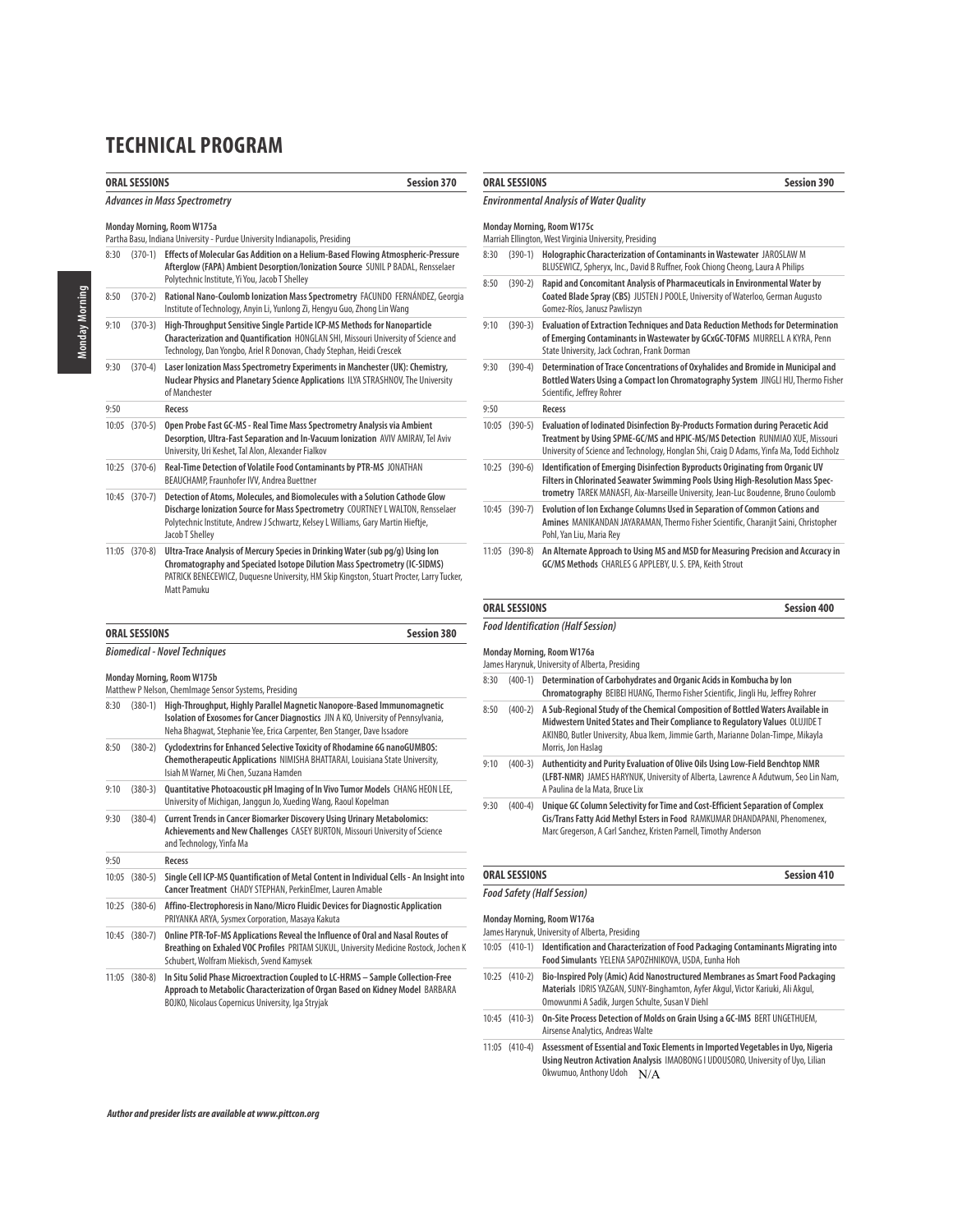| ORAL SESSIONS          | <b>Session 420</b> |
|------------------------|--------------------|
| Laboratory Informatics |                    |

### **Monday Morning, Room W176b**

Chin-I Shyr, The Pittsburgh Conference, Presiding

| 8:30 | $(420-1)$      | Pay Now or Later: Creating Solid System Application User Requirements KATHERINE H<br>TEMPLE, CSols, Inc.                                                                                                     |
|------|----------------|--------------------------------------------------------------------------------------------------------------------------------------------------------------------------------------------------------------|
| 8:50 | $(420-2)$      | How Much Does LIMS Cost? Licensing & Beyond HOWARD ROSENBERG, CSols, Inc.                                                                                                                                    |
| 9:10 | $(420-3)$      | A Data Acquisition, Visualization and Analysis Workbench for Open Source Analytical<br>Instruments JAY M PATEL, MonitorPollution.org, Robert S Phillips, Ivanov Dinko                                        |
| 9:30 | $(420-4)$      | Keeping Your SDMS Fine-Tuned and User Friendly CHRISTOPHER JAMES HAHN, CSols, Inc.                                                                                                                           |
| 9:50 |                | Recess                                                                                                                                                                                                       |
|      | $10:05(420-5)$ | Planning for Laboratory Software Implementations: Often-Overlooked Considerations<br>KATHERINE H TEMPLE, CSols, Inc.                                                                                         |
|      | $10:25(420-6)$ | LIMS Project Success Through Proper Project Governance and Communications<br>HOWARD ROSENBERG, CSols, Inc.                                                                                                   |
|      | 10:45 (420-7)  | Use of Custom Access Based Reporting Systems for Sample QC Screening of Mass<br>Chromatographic Data EDUARDO SANCHEZ, ORISE/CDC, Jessica Rafson, Lydia G Thornburg,<br>Christopher M Reese, David M Chambers |
|      | 11:05 (420-8)  | Is SAP the Only System You Need to Operate Your QC Lab? A LOTR Parody GEOFF<br>TURNBULL, CSols, Inc.                                                                                                         |

| <b>ORAL SESSIONS</b> | <b>Session 430</b> |
|----------------------|--------------------|
|                      |                    |

#### **LC/MS - Bioanalytical, Biomedical and Pharmaceutical**

#### **Monday Morning, Room W176c**

|      |                | Todd A Gillespie, Lilly Research Labs, Presiding                                                                                                                                                                                                                                       |
|------|----------------|----------------------------------------------------------------------------------------------------------------------------------------------------------------------------------------------------------------------------------------------------------------------------------------|
| 8:30 | $(430-1)$      | Simultaneous Determination of 28 Pteridines, Folates, and Modified Nucleosides<br>for Cancer Risk Screening Using Ultra-Fast Liquid Chromatography - Tandem Mass<br>Spectrometry CASEY BURTON, Missouri University of Science and Technology, Honglan Shi,<br>Yinfa Ma                 |
| 8:50 | $(430-2)$      | Simultaneous Determination of Underivatized Amino Acids in Urine by High-<br>Performance Liquid Chromatography - Tandem Mass Spectrometry for Breast Cancer<br>Risk Screening ALEXANDRE CRISTEA, Missouri University of Science and Technology, Casey<br>Burton, Yinfa Ma, Honglan Shi |
| 9:10 | $(430-3)$      | Assessment of Flow-Through Desorption and Online SPE Technology for the<br>Quantitation of Dried Blood Spots Using Isotope Dilution Mass Spectrometry LOGAN<br>MILLER, Duquesne University, Fredrick D Foster, Scott Faber, Matt Pamuku, HM Skip Kingston                              |
| 9:30 | $(430-4)$      | Automating Mobile Phase pH for Peptide Mapping for LC-UV-MS Methods AMANDA<br>DLUGASCH, Waters Corporation, Thomas Edward Wheat, Patricia R McConville                                                                                                                                 |
| 9:50 |                | Recess                                                                                                                                                                                                                                                                                 |
|      | 10:05 (430-5)  | Elucidation of the Folate-Derived Pteridine Biosynthetic Pathway Using Metabolic<br>Flux Analysis CASEY BURTON, Missouri University of Science and Technology, Honglan Shi,<br>Yinfa Ma                                                                                                |
|      | $10:25(430-6)$ | Use of a Triple Detection System Combining Photodiode Array, Evaporative Light<br>Scattering and Mass Detection for Mass Balance in the Forced Degradation of<br>Pharmaceuticals PAULA HONG, Waters Corporation, Patricia R McConville                                                 |
|      | 10:45 (430-7)  | Sensitive and Fast UPLC Method Coupled with Mass Detection for the Analysis of<br>Genotoxic Impurities of Imatinib Mesylate MARGARET MAZIARZ, Waters Corporation,<br>Mark Wrona, Chris Henry                                                                                           |
|      | 11:05 (430-8)  | Development and Comparison of Quantitative Methods Using Orthogonal<br>Chromatographic Techniques for the Analysis of Potential Mutagenic Impurities<br>JENNIFER SIMEONE, Waters Corporation, Paula Hong, Patricia R McConville                                                        |

### **ORAL SESSIONS Session 440**

#### **Others - Chromatography and Sampling**

**Monday Morning, Room W177**

- Thomas E Wheat, Waters Corporation, Presiding 8:30 (440-1) **Development and Validation of a Fast Stability-Indicating Method for the Assay of Pyrantel and Estimation of its Degradation Product in Oral Endectoparasitiside Chewable** PENG ZHANG, Merial, Abu Rustum 8:50 (440-2) **Translating Traditional GC Methods to an Innovative New GC Platform** KENNETH G LYNAM, Agilent Technologies, Amanda Kaspick 9:10 (440-3) **Assessment of Arsenic Species in Ginger** LEE YU, National Institute of Standards and Technology (NIST) 9:30 (440-4) **A Convergent Methodology for Full Automation in Food Safety Analysis** FERNANDO M LANCAS, University of Sao Paulo, Bruno H Fumes, Mariane A Andrade, Ana L Toffoli  $\,$   $\rm N/A$ 9:50 **Recess** 10:05 (440-5) **Determination of 8 Macrolide Residues in Royal Jelly Products by Liquid Chromatography-Tandem Mass Spectrometry** WU LIQIN, Zhejiang Academy of Agricultural Sciences, Shen Xueli  $N/A$ 10:25 (440-6) **Towards a Detailed Characterization of Linker Drugs Using Two-Dimensional Liquid Chromatography-Mass Spectrometry** CJ VENKATRAMANI, Genentech, Shu Rong Huang, Ila Patel 10:45 (440-7) **Rapid Isolation of Monoclonal Antibodies Using Peptides Immobilized in Porous Membranes** AUSTIN LANDRY BENNETT, Georgia Institute of Technology, Wenjing Ning, Weijing Liu, Merlin Bruening 11:05 (440-8) **How to Use Automation to Achieve Extraordinarily High SPE Performance** MARK
- HAYWARD, ITSP Solutions, Jonathan Ho, Tom Moran, Kim Gamble

#### **ORAL SESSIONS** Session 450

#### **Sampling and Sample Preparation - MS and IC**

**Monday Morning, Room W475b**

- Lara P Phelps, US Environmental Protection Agency, Presiding
- 8:30 (450-1) **Iron Oxide Xerogels for Arsenic Sampling from Drinking Water in Resource-Limited Environments** MICHAEL S BONO, Massachusetts Institute of Technology, Emily B Hanhauser, Charlene Ren, Chintan Vaishnav, A John Hart, Rohit Karnik
- 8:50 (450-2) **Improved Cleanup of Pesticides in Dry, Difficult Matrices Using a Novel Dual-Layer SPE Cartridge for LC/MS/MS and GC/MS/MS Analysis** JENNIFER E CLAUS, MilliporeSigma, Katherine K Stenerson, Olga I Shimelis, Michael Ye
- 9:10 (450-3) **Evaluation of A Novel Vapor Delivery Device for Homemade Explosives Analysis**  LAURYN DEGREEFF, U.S. Naval Research Laboratory, Christopher Katilie, Michael Malito
- 9:30 (450-4) **Extraction and Analysis of Organochlorine Pesticide Residues in Fatty Matrix by Lipid Removing Sorbent and GC/MSMS** JOAN STEVENS, Agilent Technologies, Derick Lucas, Limian Zhao

9:50 **Recess**

- 10:05 (450-5) **Stability of VOCs in Blood Determined by SPME/GC/MS** LYDIA G THORNBURG, CDC, Christopher M Reese, Eduardo Sanchez, Jessica Rafson, David M Chambers
- 10:25 (450-6) **In-Cap, Automated Sample Prep for Analysis of Anions Using Ion Chromatography** CHRISTOPHER POHL, Thermo Fisher Scientific, Roseanne Slingsby, Doug Jamieson, John Guajardo, Wu Thomas
- 10:45 (450-7) **Application of a Personal Air Sampler** JASON S HERRINGTON, Restek, Jaap de Zeeuw, Rebecca Stevens, Gary Stidsen, Steve Kozel
- 11:05 (450-8) **Improving On-Line (PAMS) and Canister-Based (TO-15) Analysis of Trace-Level Compounds in High-Humidity Ambient Air** MASSIMO SANTORO, Markes International, Nicola Watson, Chris Hall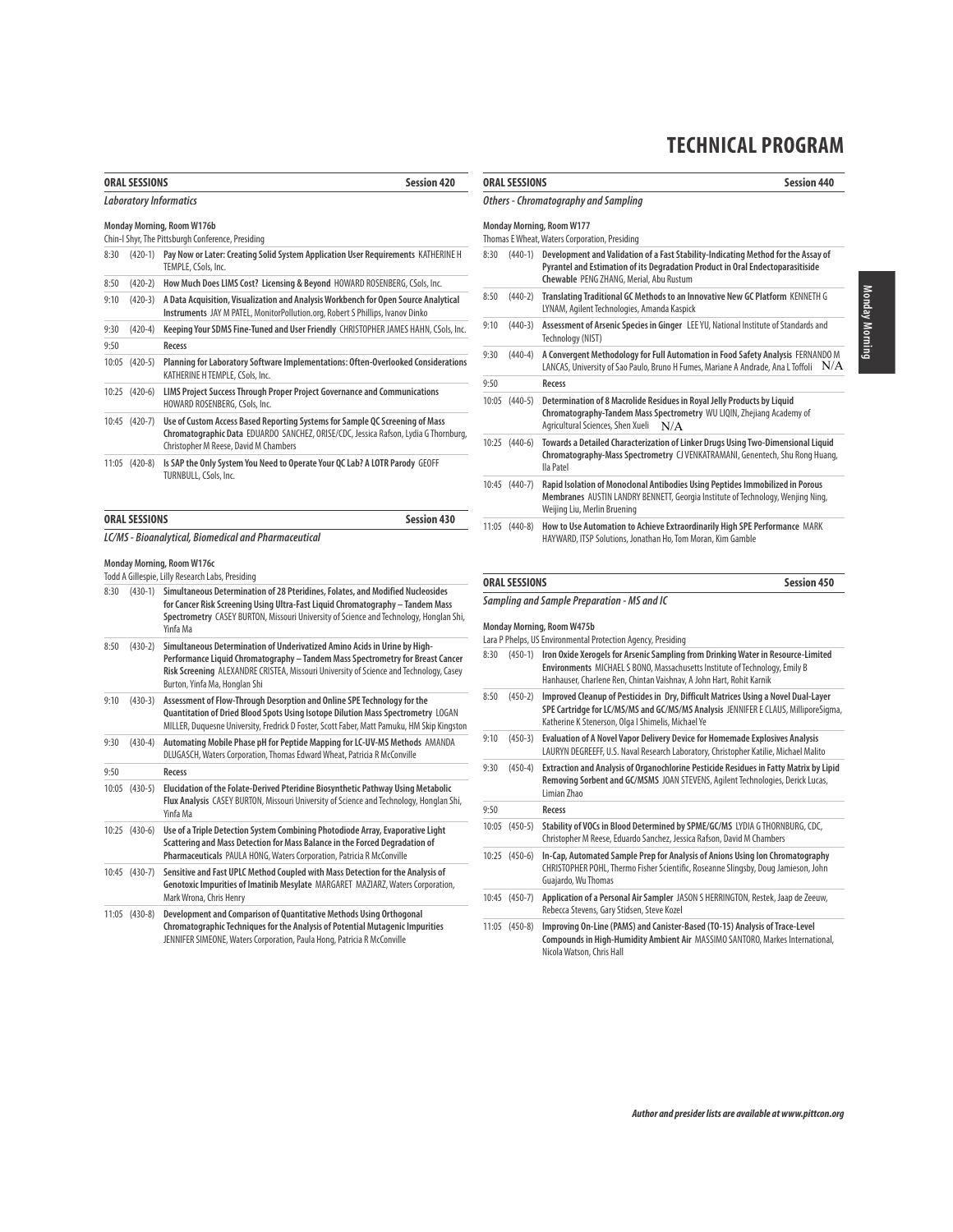|      | <b>ORAL SESSIONS</b>                                                            | <b>Session 460</b>                                                                                                                                                                                                                                                                                                         |  |  |  |
|------|---------------------------------------------------------------------------------|----------------------------------------------------------------------------------------------------------------------------------------------------------------------------------------------------------------------------------------------------------------------------------------------------------------------------|--|--|--|
|      | <b>Sampling and Sample Preparation - SPME</b>                                   |                                                                                                                                                                                                                                                                                                                            |  |  |  |
|      | Monday Morning, Room W476<br>Vishal Sahore, Brigham Young University, Presiding |                                                                                                                                                                                                                                                                                                                            |  |  |  |
| 8:30 | $(460-1)$                                                                       | Extraction and Purification of DNA from Complex Biological Sample Matrices Using<br>Solid-Phase Microextraction Coupled with Real-Time PCR OMPRAKASH NACHAM, lowa<br>State University, Kevin D Clark, Jared L Anderson                                                                                                     |  |  |  |
| 8:50 | $(460-2)$                                                                       | Time Weighted Average Concentration Monitoring of Compounds with Wide Range<br>of Physicochemical Properties in Aquatic Environment Using Thin Film Solid Phase<br>Microextraction EZEL BOYACI, University of Waterloo, Fardin Ahmadi, Chris Sparham,<br>Janusz Pawliszyn                                                  |  |  |  |
| 9:10 | $(460-3)$                                                                       | Evaluation and Application of SPME Arrows JASON SHERRINGTON, Restek, Jaap de<br>Zeeuw, Rebecca Stevens, Gary Stidsen, Steve Kozel                                                                                                                                                                                          |  |  |  |
| 9:30 | $(460-4)$                                                                       | Optimization of Thin Film Microextraction Methods for Determination of Pesticides<br>in Environmental Matrices EMANUELA GIONFRIDDO, University of Waterloo, Hamed<br>Piri-Moghadam, Angel Rodriguez-Lafuente, Jonathan J Grandy, Heather L Lord, Terry Obal,<br>Janusz Pawliszyn                                           |  |  |  |
| 9:50 |                                                                                 | Recess                                                                                                                                                                                                                                                                                                                     |  |  |  |
|      | 10:05 (460-5)                                                                   | Deposition of a Sorbent into a Recession on a Solid Support Provides a New,<br>Mechanically Robust Solid Phase Micro-Extraction Device JUSTEN J POOLE, University<br>of Waterloo, Jonathan J Grandy, German Augusto Gomez-Ríos, Nathaly Reyes-Garces, Ezel<br>Boyaci, Harmen Vander Heide, Barbara Bojko, Janusz Pawliszyn |  |  |  |
|      | 10:25 (460-6)                                                                   | Investigation of the Hematocrit Effect on Solid Phase Microextraction NATHALY<br>REYES-GARCES, University of Waterloo, Barbara Bojko, Janusz Pawliszyn                                                                                                                                                                     |  |  |  |
|      | 10:45 (460-7)                                                                   | New Generation of Biocompatible Solid SPME Coatings for Integrated Separation<br>Platforms Applied to Targeted and Untargeted Analyses EZEL BOYACI, University of<br>Waterloo, Emanuela Gionfriddo, Janusz Pawliszyn                                                                                                       |  |  |  |
|      | 11:05 (460-8)                                                                   | Development of an Easy and Automated On-Fiber Derivatization Protocol for<br>Direct Analysis of Short-Chain Amines Using a Matrix Compatible Solid-Phase<br>Microextraction Coating EMANUELA GIONFRIDDO, University of Waterloo, Alice Passarini,<br>Janusz Pawliszyn                                                      |  |  |  |

| <b>POSTER SESSION</b>                                                                             | Session 470 |
|---------------------------------------------------------------------------------------------------|-------------|
| All posters are to be mounted by 10:00 AM and remain on display until 4:00 PM. Authors must be at |             |

**their posters from 10:00 AM to 12:00 PM. Poster sessions are on the Exposition Floor, Aisle 2500-2600. PLEASE NOTE: You cannot get onto the exposition floor until 9:00 AM. Posters that have not been taken down one-half hour after the designated time will be disposed of.**

### **Bioanalytical - MS, MS/GC, and LC/MS**

**Monday Morning, Exposition Floor, Aisle 2500-2600**

| $(470-1)$ P)   | Simultaneous LC/MS Analysis of Saccharides, Organic Acids, and Amino Acids Using<br>Polymer-Based HILIC Column under Alkaline Conditions LEAH BLOCK, Shodex, Showa<br>Denko America, Junji Sasuga, Daisuke Maruyama, Ron Benson                                                                |
|----------------|------------------------------------------------------------------------------------------------------------------------------------------------------------------------------------------------------------------------------------------------------------------------------------------------|
| $(470-2)$ P)   | Analysis of Antibody Drug Conjugates (ADC) by 2 µm Size Exclusion Chromatography<br>Column with Dual Functionality ATIS CHAKRABARTI, Tosoh Bioscience LLC, Richard C<br>Manzari                                                                                                                |
| $(470-3)$ P)   | Identification of Potential Biomarkers of Exposure to Avobenzone PRABHA DWIVEDI,<br>CDC, Manori Silva, Xiaoliu Zhou, Tolar Powell, Antonia Calafat, Xiaoyun Ye                                                                                                                                 |
| $(470 - 4P)$   | Proteasome Capacity and Substrate Specificity Quantified by Mass Spectrometry<br>JARED LAMP, University of Notre Dame<br>N/A                                                                                                                                                                   |
| $(470-5P)$     | Combination of Liquid Chromatography-Surface Enhanced Raman Spectroscopy and<br>Liquid Chromatography-Mass Spectrometry to Identify of SUMOylated Proteins Due<br>to Nutrient Restriction in Colorectal Cancer MONICA SCHROLL, University of Notre<br>Dame, Zachary D Schultz, Amanda B Hummon |
| $(470-6)$ P)   | Comparative Buffer System Analysis for HPLC EC Detections of Neurotransmitters and<br>Metabolites in Non-Mammalian Systems MATTHEW H STODGHILL, Furman University,<br>Nicholas John Kuklinski                                                                                                  |
| $(470 - 7)$ P) | In Vivo Quantification of Melanocortin Peptides Using Capillary Liquid<br>Chromatography-Tandem Mass Spectrometry ALEC CVALENTA, University of Michigan,<br>Malcolm J Low, Robert T Kennedy                                                                                                    |
| $(470-8)$      | Analyzing Liposomal Drug Delivery Systems in Three-Dimensional Cell Culture Models<br>Using MALDI-Imaging Mass Spectrometry JESSICA K LUKOWSKI, University of Notre<br>Dame, Amanda B Hummon                                                                                                   |

| $(470-9P)$   | A Selective Capture/Release Approach to Simplified Metabolite Identification by<br>Mass Spectrometry JING SU, Northeastern Illinois University, Gabriela Martinez $N/A$                                                                                        |
|--------------|----------------------------------------------------------------------------------------------------------------------------------------------------------------------------------------------------------------------------------------------------------------|
| $(470-10P)$  | Determination of the Constituent Compounds in the Essential Oil from<br>Dioscoreophyllum Cumminsii, A Multipurpose Phytomedicine by GCMS, and Their<br>Relevance to the Bioactivity of the Plant MODUPE MABEL OGUNLESI, University of<br>Lagos, Maurice C Amos |
| $(470-11P)$  | GC-MS Identification of the Bioactive Compounds in the Essential Oil from the Aerial<br>Parts of Cardiospermum Halicacabum, and Their Relevance to the Medicinal Uses of<br>the Plant MODUPE MABEL OGUNLESI, University of Lagos, Paul Osharive                |
| $(470-12P)$  | Electrospun Nanocomposite Polyvinylpyrrolidone Fibers as Substrate for Surface-<br>Assisted Laser Desorption/Ionization Time-of-Flight Mass Spectrometry JUAN BIAN,<br>The Ohio State University, Susan Olesik                                                 |
| $(470-13 P)$ | High Efficiency Nebulizer for Single Cell TOF-ICP-MS RYAN GARRETT BRENNAN, Glass<br>Expansion Inc, Jerry Dulude, Adeeb Rahman                                                                                                                                  |
| $(470-14P)$  | Investigation of the Selected Transition Metal Binding Characteristics of<br>Methanobactin from Methylosinus Trichosporium OB3b JACOB WATSON MCCABE, Texas<br>A&M University Commerce, Rajpal Vangala, Laurence Angel                                          |
| $(470-15P)$  | Biochemical Interactions on Cheese Rinds JESSICA CLEARY, University of Illinois,<br>Laura Sanchez                                                                                                                                                              |
| $(470-16P)$  | A Multi-Pronged Strategy to Identify HIV Protein Phosphorylation Sites KATHLEEN<br>ROWE, LaGuardia Community College                                                                                                                                           |
| $(470-17P)$  | NOBCChE Poster Awardee - Variation in the Extent of Ion Fragmentation in Traveling<br>Wave Ion Mobility Mass Spectrometry JOSEPH N MWANGI, University of North Carolina                                                                                        |

#### **POSTER SESSION** Session 480

at Greensboro, Norman H L Chiu, Daniel A Todd

**All posters are to be mounted by 10:00 AM and remain on display until 4:00 PM. Authors must be at their posters from 10:00 AM to 12:00 PM. Poster sessions are on the Exposition Floor, Aisle 2500-2600. PLEASE NOTE: You cannot get onto the exposition floor until 9:00 AM. Posters that have not been taken down one-half hour after the designated time will be disposed of.**

#### **Electrochemistry**

| Monday Morning, Exposition Floor, Aisle 2500-2600 |                                                                                                                                                                                                                                                                |  |
|---------------------------------------------------|----------------------------------------------------------------------------------------------------------------------------------------------------------------------------------------------------------------------------------------------------------------|--|
| $(480-1)$                                         | Fabrication and Evaluation of Analytical Properties of N-Substituted Polypyrrole Ionic<br>Liquid Coated Electrodes AMILA M DEVASURENDRA, The University of Toledo, Cheng<br>Zhang, Joshua A Young, Jared L Anderson, Jon R Kirchhoff, L M Viranga Tillekeratne |  |
| $(480-2)$                                         | Robust Diamond Electrodes for Spectroelectrochemistry, Trace Metal Detection, and<br>General Electroanalytical Applications CORY ALLEN RUSINEK, Fraunhofer USA, Michael F<br>Becker, Robert Rechenbera                                                         |  |
| $(480-3)$ P)                                      | Electrochemical Measurement of Vesicular Catecholamine Storage and Release:<br>Understanding the Chemo-Brain XIANCHAN LI, University of Gothenburg, Andrew Ewing                                                                                               |  |
| $(480 - 4P)$                                      | Biomimicking the Cell Redox Signaling: A Bipolar Nanopore Electrode for a Single<br>Living Cell Probing YILUN YING, East China University of Science and Technology, Yong-Xu<br>Hu, Rui Gao, Yitao Long                                                        |  |
| $(480-5P)$                                        | Oxidation Properties of Aggregated Au Nanoparticles of Different Sizes STACY ALLEN,<br>University of Louisville, Francis Zamborini                                                                                                                             |  |
| $(480-6P)$                                        | Heavy Metal Detections by Carbon Nanotube Thread Electrochemical Cell DAOLI<br>ZHAO, University of Cincinnati, David Siebold, Noe Alvarez, Shanov N Vesselin, William R<br>N/A<br>Heineman                                                                     |  |
| $(480 - 7)$                                       | Electrochemical Visualization of Intracellular Hydrogen Peroxide Inside Signal Cell<br>JINGJING ZHANG, Nanjing University                                                                                                                                      |  |
| $(480-8)$                                         | Synthesis and Characterization of Electrospun Iridium-Cobalt Oxide Nanofibers and<br>Their Catalytic Activity for Oxygen Evolution Reaction AREUM YU, Ewha Womans<br>University, Myung Hwa Kim, Chongmok Lee, Youngmi Lee                                      |  |
| $(480-9P)$                                        | An Advanced Set-Up for the Real-Time Determination of Mass-Transfer Parameters<br>During Oxygen Reduction Reaction (ORR) Measurements RITESH NVYAS, Metrohm,<br>Julia V Drunen, Corrado Locati                                                                 |  |
| $(480 - 10 P)$                                    | An Easy-to-Use Low-Noise Nanopore for Controlling Nanoparticle Translocation<br>Dynamics CHRIS GUNDERSON, University of Washington, Samuel Barlow, Bo Zhang                                                                                                    |  |
| $(480-11P)$                                       | Simultaneous Electrochemical Determination of Caffeine and Vanillin by Using Poly<br>(Alizarin red S) Modified Glassy Carbon Electrode HAYATI FILIK, Istanbul University                                                                                       |  |
| $(480-12P)$                                       | Ultra-Simple and Rapid Approach for the Preparation of Solid Contact Ion Selective<br>Electrodes TOLULOPE ANDREW FAYOSE, Keele University N/A                                                                                                                  |  |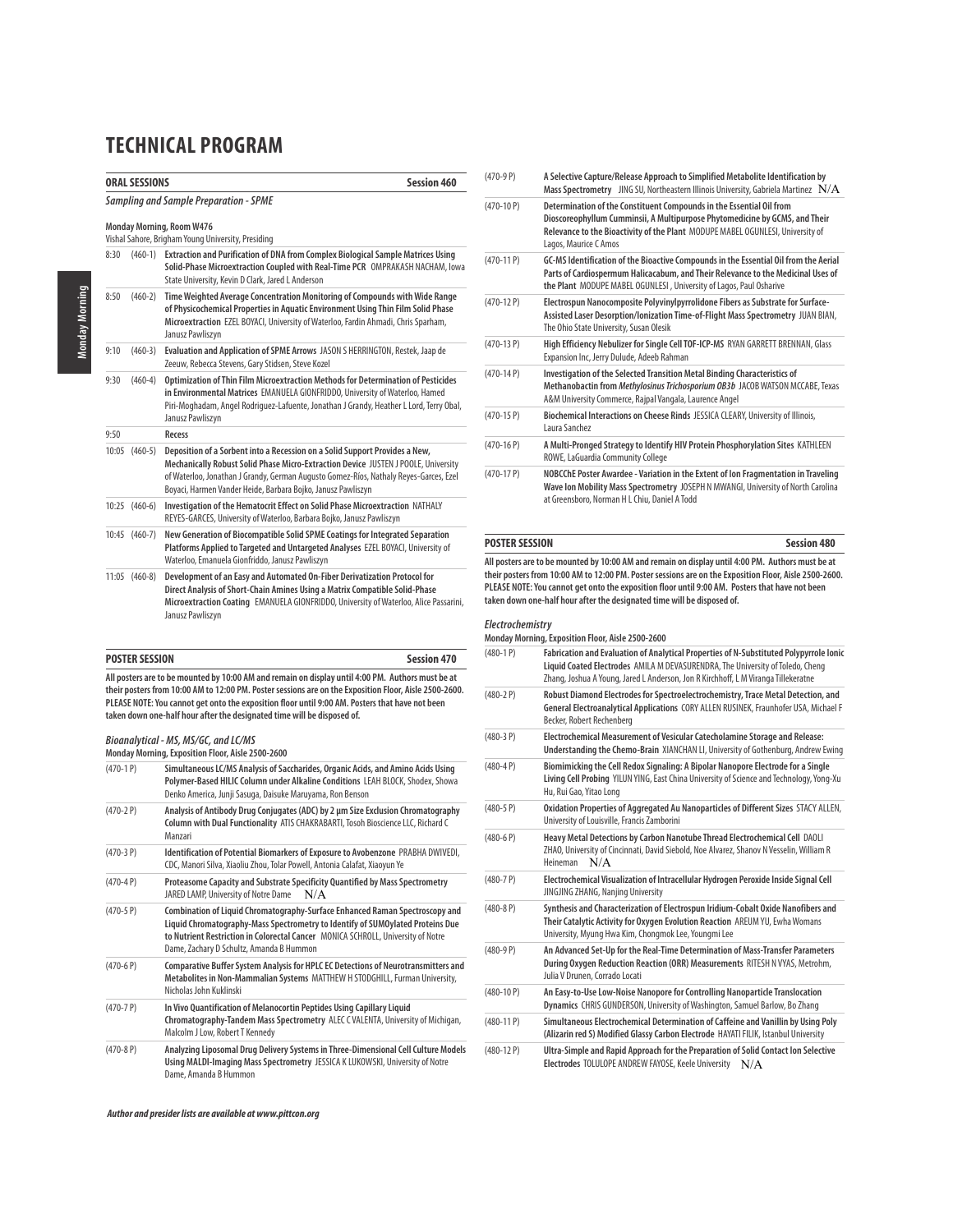| 17 CI-00-1    | Anaryzing the Dio-Compatibility of Conagen on Electrochemical, Aptamer-Daseu<br>Sensors INAYAH ENTZMINGER, University of Maryland, Baltimore County, Mirelis Santos<br>Cancel, Ryan White                                                                                                     |
|---------------|-----------------------------------------------------------------------------------------------------------------------------------------------------------------------------------------------------------------------------------------------------------------------------------------------|
| $(480-14P)$   | Improving the Reproducibility of Electrically Deposited Glucose Oxidase-Embedded<br>Chitosan Coatings onto Carbon Fiber Microelectrodes CAITLIN E DONAHUE, Roanoke<br>College, Timothy W Johann, Richard B Keithley                                                                           |
| $(480-15P)$   | Fabrication and Electrochemical Characterization of Binary Composites of Iridium and<br>Ruthenium Oxides YUN-BIN CHO, Ewha Womans University, Chongmok Lee, Youngmi Lee                                                                                                                       |
| $(480-16P)$   | The Effect of Carbon Fiber Microstructure on Electrochemical Performance of<br>Disk-Shaped Microelectrodes for Fast-Scan Cyclic Voltammetry TYLER WILLIAM BEGER,<br>Roanoke College, Richard B Keithley                                                                                       |
| $(480-17P)$   | Electrochemical Micronutrient Sensing: Quantification of the Potassium Ion ISAAC A<br>TAYLOR, Indiana University - Purdue University Indianapolis, Frederique Deiss                                                                                                                           |
| $(480-18P)$   | Stripping Voltammetry Study of Citrate-Cu Core/Shell Bimetallic Nanoparticles (NPs)<br>DHRUBA K PATTADAR, University of Louisville                                                                                                                                                            |
| $(480-19P)$   | Atmospheric Corrosion Study of Metals in an Industrial Environment of Ahmadabad<br>SUNILKUMAR PUNAMBHAI PAREKH, CU Shah Science College $\rm\,N/A$                                                                                                                                            |
| $(480-20P)$   | Electrochemical Detection for High Sensitivity Cardiovascular Tests at the Point of<br>Care FANG LAI, Ohmx Corporation, Eric J Van Groll, Rebecca S Hoo, Janelle N Fawver, Thomas<br>J Meade, Y P Bao                                                                                         |
| $(480-21)$    | Electrochemical Deposition of Tantalum in Non-Aqueous Media and Its<br>Electrochemical Applications ARA JO, Ewha Womans University, Youngmi Lee,<br>Chongmok Lee                                                                                                                              |
| $(480-22P)$   | The Role of Serotonin in Comorbid Depression and Obesity MELINDA HERSEY, University<br>of South Carolina , Claudia Grillo, Victoria Macht, Adrienne Green, Jim R Fadel, Srimal A<br>Samaranayake, Lawrence Reagan, Parastoo Hashemi                                                           |
| $(480-23 P)$  | DMSO Slows the Second Step of Exocytosis and Changes the Fraction of Partial<br>Catecholamine Release SOODABEH MAJDI, University of Gothenburg, Neda Najafinobar,<br>Jelena Lovric, Andrew Ewing                                                                                              |
| $(480-24P)$   | Combined Amperometry and Intracellular Electrochemical Cytometry of Vesicles to<br>Study the Effect of Anti-Cancer Drugs on Catecholamine Transmitter Secretion from<br>Single Sells ZAHRA TALEAT, Chalmers University of Technology, Xianchan Li, Andrew Ewing                               |
| $(480-25)$ P) | Single Cell Amperometry Reveals How Barbiturates Modulate Exocytosis of<br>Catecholamine Transmitters DAIXIN YE, Gothenburg University, Andrew Ewing                                                                                                                                          |
| $(480-26)$    | Fabrication of High-Density DNA Microelectrode Arrays Using Light Activated<br>Electrochemistry LEILA ZAREI, University of New South Wales                                                                                                                                                    |
| $(480-27P)$   | One-Pot Green Synthesis of Noble Bimetallic Nanoparticles Decorated Reduced<br>Graphene Oxide/Carbon Nanorods for High Sensitive Hydrazine Sensor RINKY SHA,<br>Indian Institute of Technology Hyderabad, Parikshit Sahatiya, Solomon Jones, Sushmee<br>Badhulika, Arthi Gopalakrishan<br>N/A |
| $(480-28P)$   | Sub-Microsecond Plasmonic Imaging Based Electrochemical Detection Reveals<br>Conformational Gating of Electron Transfer of Cytrochrome c YAN WANG, Arizona State<br>University, Xiaonan Shan, Hui Wang, Hongyuan Chen, Nongjian Tao                                                           |

(480-13 P) **Analyzing the Bio-Compatibility of Collagen on Electrochemical, Aptamer-Based** 

| POSTER SESSION | <b>Session 490</b> |
|----------------|--------------------|
|                |                    |

**All posters are to be mounted by 10:00 AM and remain on display until 4:00 PM. Authors must be at their posters from 10:00 AM to 12:00 PM. Poster sessions are on the Exposition Floor, Aisle 2500-2600. PLEASE NOTE: You cannot get onto the exposition floor until 9:00 AM. Posters that have not been taken down one-half hour after the designated time will be disposed of.**

#### **GC Methods and Developments**

**Monday Morning, Exposition Floor, Aisle 2500-2600**

| $(490-1)$    | Optimization of GC Chromatography by Inlet Liner Selection TIMOTHY ANDERSON,<br>Phenomenex                                                                                                                                                                                  |
|--------------|-----------------------------------------------------------------------------------------------------------------------------------------------------------------------------------------------------------------------------------------------------------------------------|
| $(490-2)$ P) | Evaluation of Polycyclic Aromatic Hydrocarbon Standard Reference Material 2260a<br>on Different Stationary Phases for Gas Chromatography WALTER BRENT WILSON,<br>National Institute of Standards and Technology (NIST), Lane C Sander, Leonard M Sidisky,<br>Stephen A Wise |
| $(490-3)$ P) | Fast GC: Good Separations in Less Than 10 Seconds LEE N POLITE, Axion Analytical Labs<br>Inc, Jackson O'Donnell, Nikolas L Polite, Theodore N Covello, Erick D Walts, Dennis L Polite,<br>Mary Beth Smith                                                                   |
| $(490-4P)$   | Optimize Productivity, Speed and Accuracy: ASTM Method D2887 Option B LEE                                                                                                                                                                                                   |

MAROTTA, PerkinElmer, Tom Kwoka, Leeman Bennington, Alan Gallaspy

| $(490-5P)$    | New Diatomaceous Earth Materials for Packed Columns - Exploring Inertness of<br>Solid Support and Effect of Particle Size (mesh) and Packed Column ID on Column<br>Efficiency ODEN KATARINA, Restek, Jaap de Zeeuw, Rebecca Stevens, Barry Burger, Scott<br>Adams, Kristi Sellers         |
|---------------|-------------------------------------------------------------------------------------------------------------------------------------------------------------------------------------------------------------------------------------------------------------------------------------------|
| $(490-6)$     | New ASTM Method Dissolved Gas Sampling Technique Comparison ANNE JUREK, EST<br>Analytical, Kelly Cravenor, Lindsey Pyron, Adam Guichard                                                                                                                                                   |
| $(490 - 7)$   | A New Versatile Autosampler for Liquids to Increase Productivity and Selectivity<br>Through Dual Injection Mode MICHELA GASPERINI, DANI Instruments, Ornella Crispu,<br>Roberto Taschini, Moira Zanaboni, Alessandro Casilli, Conor Sullivan                                              |
| $(490-8P)$    | Gas Chromatography - Mass Spectrometry for Determination of Environmentally<br>Important Phenols and Their Thio Analogs as Chemical Modification Products ANZOR<br>MIKAIA, National Institute of Standards and Technology (NIST), Levan A Megutnishvili, Nino<br>G Todua, Stephen E Stein |
| $(490-9P)$    | The Continuing Story of the Unique Selectivity of Ionic Liquid GC Stationary Phases<br>LEONARD M SIDISKY, MilliporeSigma, Greg A Baney, James L Desorcie, Gustavo Serrano,<br>Xin Zhena                                                                                                   |
| $(490-10P)$   | A Novel Approach to Heating, Flow Path and Connection Technology for Gas<br>Chromatography MATTHEW GIARDINA, Agilent Technologies, Joseph L Hedrick, Thomas<br>Szakas, Eric Denoyer                                                                                                       |
| $(490-11P)$   | GC Column for Rapid Baseline Separation of Standard 37 FAMEs YURI BELOV, InventX,<br>Inc. Jim Archer                                                                                                                                                                                      |
| $(490-12P)$   | Branched Dicationic Ionic Liquids as Highly Polar GC Stationary Phases MOHSEN<br>TALEBI, University of Texas at Arlington, Daniel W Armstrong                                                                                                                                             |
| $(490-13)$ P) | Structure Property Relationship of Thermally Stable Dicationic Ionic Liquids and<br>Their Evaluation as GC Stationary Phases RAHUL AVINASH PATIL, University of Texas at<br>Arlington, Daniel W Armstrong                                                                                 |

#### **POSTER SESSION Session 500**

**All posters are to be mounted by 10:00 AM and remain on display until 4:00 PM. Authors must be at their posters from 10:00 AM to 12:00 PM. Poster sessions are on the Exposition Floor, Aisle 2500-2600. PLEASE NOTE: You cannot get onto the exposition floor until 9:00 AM. Posters that have not been taken down one-half hour after the designated time will be disposed of.**

#### **LC/MS**

#### **Monday Morning, Exposition Floor, Aisle 2500-2600** (500-1 P) **Identification of a Secondary Reaction In Pre-Column Amine-Derivatization of Samples for UHPLC Quantitative Methods** DIEP SAM, Abbott Laboratories, Tracey Rae, Richard Haack, Jeff Fishpaugh (500-2 P) **"Dilute and Shoot" LC-MS/MS Analysis of Novel Psychoactive Substances: Kratom and Synthetic Cathinones** DEBASHISH ROY, Wake Forest University, Oneka Cummings, Allyson Mellinger, Gregory McIntire, Christa L Colyer (500-3 P) **LC-MS-Based Screening of East Indian Sandalwood Oil (Eiso) for Antitubercuar and Antiplasmodial Mechanisms of Action** THANKHOE ABRAM RANTS'O, Auburn University, Angela I Calderon, Mansour Alturki, Corey Levenson (500-4 P) **Deep and Reproducible Human Proteome Profiling with Novel Nano Flow LC Technology and HRAM Mass-Spectrometry** OLEKSANDR BOYCHENKO, Thermo Fisher Scientific, Stephan Meding, Wim Decrop, Mike Baynham, Martin Ruehl, Frank Steiner, Remco Swart (500-5 P) **Quality Analysis of Polysorbate 80 by LC-MS** XIAODONG HUANG, Ecolab, Lan Xiao (500-6 P) **Optimized UHPLC-MS Systems for Performance and Throughput: A Holistic Approach** MARKUS M MARTIN, Thermo Fisher Scientific, Matthias Krajewski, Martin Ruehl, Frank Steiner, Remco Swart (500-7 P) **An LC-MS-TOF Method for Quantifying Components of Interest in Hemp Extract** SUE DANTONIO, Agilent Technologies, A Roth, Karen Kaikaris, Joan Stevens, Mike Adams (500-8 P) **Simple and Efficient Method for the Extraction and LC/MS/MS Analysis of Vitamin B1 and B6 in Human Whole Blood** RAMKUMAR DHANDAPANI, Phenomenex, Jenny Wei, Sean Orlowicz (500-9 P) **Tackling Fraud in Fish Global Supply Chains: Innovations in Detection Using Rapid Evaporative Ionization Mass Spectrometry (REIMS) Technology** OLIVIER PAUL CHEVALLIER, Queens University Belfast, Connor Black, Christopher Elliott, Zoltan Takats, Sara Stead, Julia Balog, Steven Pringle (500-10 P) **Effects of Stationary Phase and Mobile Phase Modifiers on Reversed-Phase**

**Polypeptide Selectivity** CORY E MURACO, MilliporeSigma, Hillel Brandes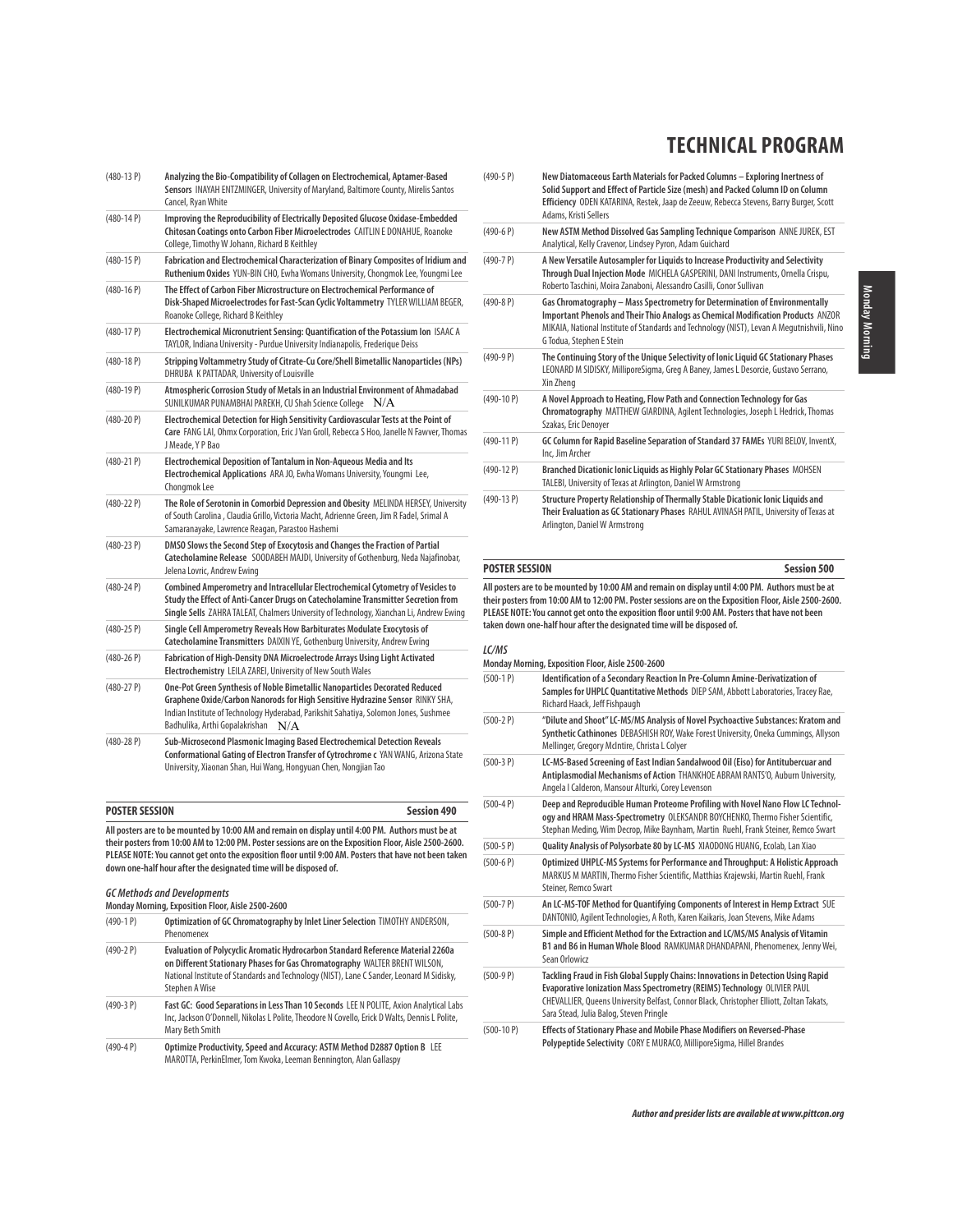| $(500-11P)$  | Identification of Serum Biomarkers of Triple Negative Breast Cancer Using Ultra-<br>High Performance Liquid Chromatography/Quadrupole Time-of-Flight Mass<br>Spectrometry-Based Metabolomics Method LIXIAN LI, Chongging Cancer Hospital &<br>Institute & Cancer Center, Weigi Nian, Xiaodong Zheng, Haiwei Zhang, Lin Yi, Qi Zhou,<br>Changhai Lin, Wanyan Tang<br>N/A |  |
|--------------|-------------------------------------------------------------------------------------------------------------------------------------------------------------------------------------------------------------------------------------------------------------------------------------------------------------------------------------------------------------------------|--|
| $(500-12 P)$ | Analysis of lonophore Antimicrobial Occurrence in Livestock Water Recycling (LWR)-<br>Treated Dairy Manure JEROD HURST, University at Buffalo, The State University of New<br>York, Josh Wallace, Diana S Aga                                                                                                                                                           |  |
| $(500-13 P)$ | Comparative Study of CIO <sub>2</sub> and O <sub>3</sub> as Oxidants for Degrading Environmental<br>Contaminants MD ABDUL HOQIE, Middle Tennessee State University, Ngee Sing Chong,<br>Sushma Appala                                                                                                                                                                   |  |
| $(500-14P)$  | Efficient Adsorption of Hemoglobin from Aqueous Solutions by Hybrid Monolithic<br>Cryogel Column BURCU ÖNAL, Aksaray University, Nuray Yılmaz Baran, Özlem Arslan,<br>N/A<br>Koray Çelik, Mehmet Odabaşı, Ömür Acet                                                                                                                                                     |  |
| $(500-15P)$  | Method for Estimating Oxidative Stress by Quantifying 8-isoprostane in Urine Using<br>UPLC-MS/MS DEBI JO RHYNER, Oak Ridge Institute for Science and Education, James<br>McGuffey, Langing Wang, Benjamin Blount                                                                                                                                                        |  |

| <b>POSTER SESSION</b>                                                                                  | <b>Session 510</b> |
|--------------------------------------------------------------------------------------------------------|--------------------|
| All posters are to be mounted by 10:00 AM and remain on display until 4:00 PM. Authors must be at      |                    |
| their posters from 10:00 AM to 12:00 PM. Poster sessions are on the Exposition Floor. Aisle 2500-2600. |                    |

**their posters from 10:00 AM to 12:00 PM. Poster sessions are on the Exposition Floor, Aisle 2500-2600. PLEASE NOTE: You cannot get onto the exposition floor until 9:00 AM. Posters that have not been taken down one-half hour after the designated time will be disposed of.**

**Magnetic Resonance in Biological and Nano Materials**

**Monday Morning, Exposition Floor, Aisle 2500-2600**

| $(510-1)$    | Structure and Membrane Contacts of HIV Fusion Peptide (HFP) Studied by Solid-State<br>Nuclear Magnetic Resonance (NMR) LIHUI JIA, Michigan State University                                                                                                       |
|--------------|-------------------------------------------------------------------------------------------------------------------------------------------------------------------------------------------------------------------------------------------------------------------|
| $(510-2)$    | Probing Acyl Chain Protrusion of Membranes by Paramagnetic Enhancement of 2H<br>Relaxation SHUANG LIANG, Michigan State University, David Weliky                                                                                                                  |
| $(510-3)$ P) | NMR Based Metabolic Profiling, Immunohistochemistry and Scanning and<br>Transmission Electron Microscopy Analysis of Ischemia Reperfusion Injury Induced<br>Acute Kidney Injury TAFADZWA CHIHANGA, Miami University, Qing Ma, Prasad Devrajan,<br>Michael Kennedy |
| $(510-4P)$   | Impact of As-Synthesized Ligands and Low-Oxygen Conditions on Silver Nanoparticle<br>Surface Functionalization KATHRYN JOHNSTON, University of Pittsburgh, Ashley Smith,<br>Lauren Marbella, Jill Millstone                                                       |
| $(510-5P)$   | NMR and Mechanistic Analysis of Regioselective Synthesis of Novel Bi- and Tri-<br>Heterocycles MARTÍN S FAILLACE, INFIQC, Walter J Peláez, Noelia M Ceballos, Gustavo A<br>Argüello                                                                               |
| $(510-6P)$   | Compact NMR Spectroscopy and Chemometrics for Quality Control of Gasoline<br>MARIO HENRIQUE MONTAZZOLLI KILLNER, State University of Londrina, Jarbas J Rohwedder,<br>Luiz A Colnago                                                                              |

**POSTER SESSION Session 520 All posters are to be mounted by 10:00 AM and remain on display until 4:00 PM. Authors must be at**

**their posters from 10:00 AM to 12:00 PM. Poster sessions are on the Exposition Floor, Aisle 2500-2600. PLEASE NOTE: You cannot get onto the exposition floor until 9:00 AM. Posters that have not been taken down one-half hour after the designated time will be disposed of.**

#### **Pharmaceuticals**

**Monday Morning, Exposition Floor, Aisle 2500-2600**

| $(520-1)$  | High Sensitivity CZE-ESI-MS Investigations and Applications EMILY AMENSON,<br>University of Notre Dame, Norman J Dovichi, Liangliang Sun                                            |
|------------|-------------------------------------------------------------------------------------------------------------------------------------------------------------------------------------|
| $(520-2P)$ | Selection of Aptamers for Microcystin Using Quantum Dot-Assisted Capillary<br>Electrophoresis SELEX JEFFREY GUTHRIE, Eastern Michigan University, Mariah Brito,<br>Celeste Rousseau |

| $(520-3P)$   | Sensitive and Fast Characterization of Site-Specific Protein Glycosylation with<br>Capillary Electrophoresis-Electrospray Ionization-Mass Spectrometry YANYAN QU,<br>University of Notre Dame, Liangliang Sun, Guijie Zhu, Zhenbin Zhang, Norman J Dovichi |
|--------------|------------------------------------------------------------------------------------------------------------------------------------------------------------------------------------------------------------------------------------------------------------|
| $(520 - 4P)$ | Ultrafast Chiral Separations for High Throughput Enantiopurity Analysis of<br>Pharmaceutical Drugs and Intermediates CHANDAN BARHATE, University of Texas at<br>Arlington, Erik Regalado, Christopher Welch, Daniel Armstrong                              |
| $(520-5P)$   | Differentiation of MabSelect SuRe Sepharose Resin from Other Resin Analytes by<br>Near Infrared (NIR) and Visible Spectroscopy ZHENG YANG, Pfizer                                                                                                          |
| $(520 - 6P)$ | Hydrophilic Interaction Liquid Chromatographic Determination of Glimepiride in<br>Pharmaceutical Formulations YUEGANG ZUO, University of Massachusetts Dartmouth,<br>Si Zhou, Pengxiao Zuo Zuo, Yiwei Deng                                                 |

# **POSTER SESSION Session 530 All posters are to be mounted by 10:00 AM and remain on display until 4:00 PM. Authors must be at**

**their posters from 10:00 AM to 12:00 PM. Poster sessions are on the Exposition Floor, Aisle 2500-2600. PLEASE NOTE: You cannot get onto the exposition floor until 9:00 AM. Posters that have not been taken down one-half hour after the designated time will be disposed of.**

#### **Sampling and Sample Preparation: MS, SPE, and SPME Monday Morning, Exposition Floor, Aisle 2500-2600**

(530-1 P) **Optimization of an Innovative Sampling Method for Air Sampling of Semi Volatile Organic Compounds** ILARIA FERRANTE, Markes International, Boris Lazaroz, Marianne Stranger, Frederick Maes, Marc Lor, Eddy Goelen, Adrian Covaci, Massimo Santoro, Nicola Watson, Chris Hall (530-2 P) **Method Validation for the Thermal Desorption (TD)–GC–MS Analysis of PAHs in Air** ILARIA FERRANTE, Markes International, Massimo Santoro, Caroline Widdowson, Nicola Watson, Chris Hall (530-3 P) **Automated On-Line SPE-LC/MS/MS Method for Perfluorinated Compounds in Water Samples** FREDRICK D FOSTER, Gerstel, Inc., Jacqueline Whitecavage, John Stuff, Edward Pfannkoch (530-4 P) **Dispersive Solid-Phase Extraction and In-Vial Filtration as a Simplified Clean-Up for Ethylphenols Determination in Red Wines** ARIEL R FONTANA, Instituto de Biología Agrícola Mendoza (IBAM) UNCuyo-CONICET, Rubén Bottini (530-5 P) **Withdrawn**  (530-6 P) **Sampling and Analysis of Airborne Polar Compounds by Solid-phase Microextraction/fast Gas Chromatography** MICHELA GASPERINI, DANI Instruments, Stefano Dugheri, Alessandro Bonari, Ilenia Pompilio, Christian Sabatini, Giulio Arcangeli, Nicola Mucci, Alessandro Casilli, Conor Sullivan, Moira Zanaboni (530-7 P) **Benefits of a Novel Automated SPME Technology for the Detection of Environmental Pollutants at Trace Level in Water** MANUELA BERGNA, Thermo Fisher Scientific, Giulia Riccardino, Tommaso Albertini, Flavio Bedini, Fausto Pigozzo, Jason Cole, Lori Dolata (530-8 P) **Application of High Efficient Concentrator for Sample Preparation** GARY GU, LabTech, Inc., Xiaohui Zhang, Liping Su, Jianwei Guo, Xingang Xie (530-9 P) **Automation of EPA Method 525.2 - Determination of Organic Compounds in Drinking Water** MICHAEL TANNER, J2 Scientific, Jeff Wiseman, Jennifer Salmons (530-10 P) **Analysis of 25-Hydroxyvitamin D2/D3 in Serum by Cleanert SLE Plates Couple with LC-MS/MS** SUZI QIN, Bonna-Agela Technologies, Qun Wang , Wan Wang, Warren Chen (530-11 P) **Reducing Run Time and Solvent Usage with EPA Method 3640A (Gel-Permeation Cleanup) Using a New Column Packing Material** JENNIFER SALMONS, J2 Scientific, Michael Tanner, Jeff Wiseman (530-12 P) **Organochlorine-Pesticides, Polychlorinated Biphenyls, and Polybrominated Diphenyl Ethers: An Automated Approach to Sample Preparation with Aquatic Biological Tissue Matrices** MICHAEL TANNER, J2 Scientific, Leticia Brown, Jeff Wiseman, Jennifer Salmons (530-13 P) **Analysis of 25-Hydroxyvitamin D2/D3 in Whole Blood Microsampling by Cleanert PEP MicroPlates Couple with LC-MS/MS** SIEN ZHAN, Beijing Obstetrics and Gynecology Hospital, Yanhong Zhai, Xiaomei Jiang, Yan Jia, Suzi Qin, Zzheng Cao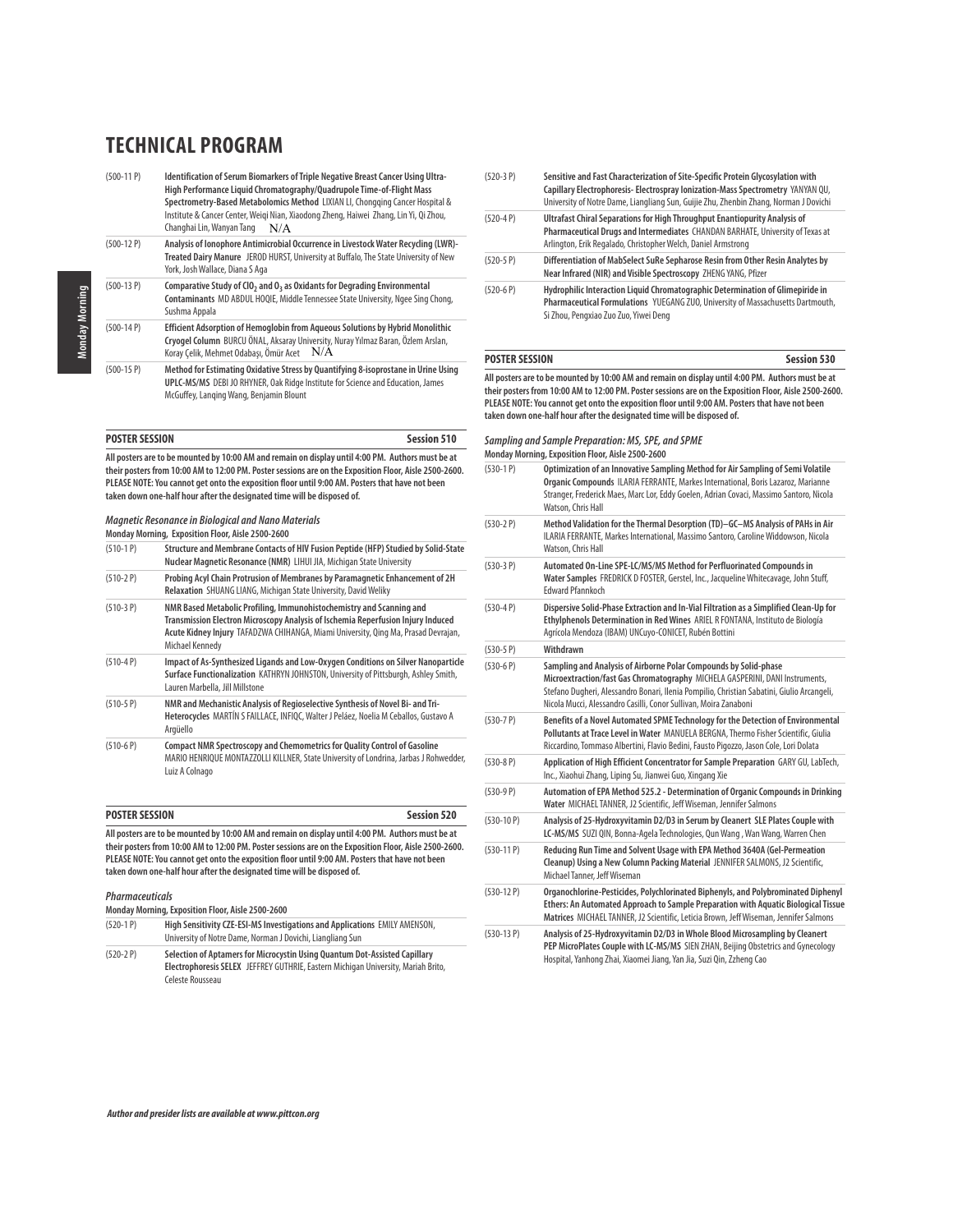# **POSTER SESSION** Session 540

**All posters are to be mounted by 10:00 AM and remain on display until 4:00 PM. Authors must be at their posters from 10:00 AM to 12:00 PM. Poster sessions are on the Exposition Floor, Aisle 2500-2600. PLEASE NOTE: You cannot get onto the exposition floor until 9:00 AM. Posters that have not been taken down one-half hour after the designated time will be disposed of.**

### **Separation Science**

|              | Monday Morning, Exposition Floor, Aisle 2500-2600                                                                                                                                                                                              |
|--------------|------------------------------------------------------------------------------------------------------------------------------------------------------------------------------------------------------------------------------------------------|
| $(540-1)$    | Synthesis and Characterization of Hexafluoracetylacetonate-Based Magnetic Ionic<br>Liquids STEPHEN A PIERSON, Iowa State University, Jared L Anderson                                                                                          |
| $(540-2)$ P) | Rapid Extraction and Analysis of Living Bacterial Cells Using Magnetic Ionic Liguid<br>Solvents JEFFREY A PURSLOW, Iowa State University, Kevin D Clark, Jared L Anderson                                                                      |
| $(540-3)$ P) | Modification of Core-Shell Silica Particles with a Carbonaceous Layer for HPLC JOSEPH<br>R EZZO, SUNY Buffalo, Luis A Colon                                                                                                                    |
| $(540-4)$    | Rejection of Commonly Used Electrolyte in Asymmetric Flow Filed Flow Fractionation:<br>Effects of Membrane Molecular Weight Cutoff Size, Fluid Dynamics and Valance of<br>Electrolytes THILAK KUMARA MUDALIGE, US FDA, Sean W Linder, Haiou Qu |
| $(540-5P)$   | Characterization of Biopolymers Using Microchannel Asymmetrical Flow FFF ROBERT<br>REED, Postnova Analytics Inc., Soheyl Tadjiki, Roland Welz, Tony Pfaffe, Florian Meier,<br>Roland Drexel, Thorsten Klein                                    |
| $(540-6)$    | Trace Metal Preconcentration in Urine Using Modified Rice Hull Adsorbents KUN LIU,<br>Missouri University of Science and Technology, Jesse Liu, Casey Burton, Ariel R Donovan,<br>Yongbo Dan, Honglan Shi                                      |
| $(540 - 7)$  | Development of a Novel Bipolar Electrochemically Generated Fluorescence Based<br>Detection Method for Microchip Electrophoresis MANJULA B WIJESINGHE, University of<br>Kansas, Dulan B Gunasekara, Susan M Lunte                               |
| $(540-8)$    | In Situ Chitin Isolation from Body Parts of a Centipede and Lysozyme Adsorption                                                                                                                                                                |

**Studies** ÖZLEM ARSLAN, Aksaray University, Esra Bulut, İhsan Alacabey, Murat Kaya, Mehmet Odabaşı N/A

# **MONDAY, MARCH 6, 2017 AFTERNOON**

| <b>AWARDS</b>                                                                                                                | Session 550 |
|------------------------------------------------------------------------------------------------------------------------------|-------------|
| The LCGC Lifetime in Achievement and Emerging Leader in Chromatography Awards<br>arranged by Laura Bush, LCGC & Spectroscopy |             |

### **Monday Afternoon, Room W183a**

|      |           | Laura Bush, LCGC & Spectroscopy, Presiding                                                                                                                                                                                                    |
|------|-----------|-----------------------------------------------------------------------------------------------------------------------------------------------------------------------------------------------------------------------------------------------|
| 1:30 |           | Introductory Remarks - Laura Bush                                                                                                                                                                                                             |
| 1:35 |           | Presentation of the 2017 LCGC Lifetime Achievement in Chromatography Award<br>to Pat Sandra, Research Institute for Chromatography, by Laura Bush, LCGC &<br>Spectroscopy                                                                     |
| 1:40 | $(550-1)$ | Evolution of Peak Capacity in Liquid Chromatography PAT SANDRA, Research Institute<br>for Chromatography                                                                                                                                      |
| 2:15 | $(550-2)$ | Capillary LC with Sub-2 Micron Particles: Effects of Column Packing Conditions on<br>Column Morphology and Efficiency JAMES WALLACE JORGENSON, University of North<br>Carolina at Chapel Hill, Justin Godinho, Arved Reising, Ulrich Tallarek |
| 2:50 | $(550-3)$ | High-Resolution Capillary LC/MS-MS in Structural Elucidation and Measurements of<br>Biologically Important Glycans MILOS V NOVOTNY, Indiana University, John D<br>Benktander, Stefan Gaunitz, Solomon T Gizaw, Guozhang Zou                   |
| 3:25 |           | Recess                                                                                                                                                                                                                                        |
| 3:40 |           | Presentation of the 2017 LCGC Emerging Leader in Chromatography Award to Deirdre<br>Cabooter, KU of Leuven, by Laura Bush, LCGC & Spectroscopy                                                                                                |
| 3:45 | $(550-4)$ | Selectivity and Efficiency in Liquid Chromatography: How To Get the Best of Both<br>Worlds DEIRDRE CABOOTER, KU Leuven                                                                                                                        |
| 4:20 | $(550-5)$ | Some Speculations on the Ideal Chromatography System: Quo Vadis HPLC? GERT<br>DESMET, Vrije Universiteit Brussel                                                                                                                              |

### **AWARDS Session 560**

**The SEAC - Charles N Reilley Award and Royce W Murray Awards**

arranged by Hector Abruna, Cornell University

# **Monday Afternoon, Room W183b**

|      |           | Shelley D Minteer, University of Utah, Presiding                                                                                                                                                                       |
|------|-----------|------------------------------------------------------------------------------------------------------------------------------------------------------------------------------------------------------------------------|
| 1:30 |           | <b>Introductory Remarks - Shelley D Minteer</b>                                                                                                                                                                        |
| 1:35 |           | Presentation of the 2017 SEAC - Charles N Reilley Award to Juan M Feliu, University of<br>Alicante, by Shelley D Minteer, SEAC President                                                                               |
| 1:40 | $(560-1)$ | Single Crystal Reactivity as In-Situ Analytical Characterization Tool of Platinum<br>Surfaces JUAN M FELIU, University of Alicante                                                                                     |
| 2:15 | $(560-2)$ | New Views of Platinum Surface Electrochemistry MARC KOPER, Leiden University                                                                                                                                           |
| 2:50 | $(560-3)$ | Themodynamic Studies of Electrochemical Interphases: Application to Platinum<br>Single Crystal Electrodes VICTOR CLIMENT, University of Alicante, Ricardo Martinez-<br>Hincapie, Paula Sebastian-Pascual, Juan M Feliu |
| 3:25 |           | Recess                                                                                                                                                                                                                 |
| 3:40 |           | Presentation of the 2017 SEAC - Royce W Murray Award to Joaquin Rodriquez Lopez,<br>University of Illinois at Urbana-Champaign, by Shelley D Minteer, SEAC President                                                   |
| 3:45 | $(560-4)$ | Versatile Electrochemical Probes for Emerging Concepts in Energy Materials JOAQUIN<br>RODRIGUEZ LOPEZ, University of Illinois at Urbana-Champaign                                                                      |

4:20 (560-5) **Electrochemistry of Nanobubbles** HENRY WHITE, University of Utah, Sean R German, Martin A Edwards, Qianjin Chen

# **SYMPOSIUM Session 570**

**ACS-DAC - Advances in Biomolecule Quantitation by Mass Spectrometry** arranged by Karen W Phinney, National Institute of Standards and Technology (NIST)

#### **Monday Afternoon, Room W178b**

|      |           | Karen W Phinney, National Institute of Standards and Technology (NIST), Presiding                                                                                                                                                            |
|------|-----------|----------------------------------------------------------------------------------------------------------------------------------------------------------------------------------------------------------------------------------------------|
| 1:30 |           | Introductory Remarks - Karen W Phinney                                                                                                                                                                                                       |
| 1:35 | $(570-1)$ | Diagnostic Protein Quantitation in Patient Biopsies Using Mass Spectrometry<br>WEI-LI LIAO, NantOmics, Chao Gong, Fabiola Cecchi, Todd Hembrough                                                                                             |
| 2:10 | $(570-2)$ | Improving Our Understanding of Vitamin D Metabolism with LC-MS/MS: Unveiling<br>Biology, Increasing Throughput ANDY HOOFNAGLE, University of Washington                                                                                      |
| 2:45 | $(570-3)$ | High-Throughput, High-Precision Protein Assays Via Mass Spectrometry: Longitudinal<br>Measurement of Protein Biomarker Panels in Dried Blood Spots LEIGH ANDERSON.<br>SISCAPA Assay Technologies, Morteza Razavi, Matt Pope, Terry W Pearson |
| 3:20 |           | Recess                                                                                                                                                                                                                                       |
| 3:35 | $(570-4)$ | Trumping the Enzymes: Breaking Down Walls to Quantify Enzyme Activity for Patient<br>Care WILLIAM ORRIN SLADE, LabCorp, Christopher Shuford, Russell P Grant                                                                                 |
| 4:10 | $(570-5)$ | Strategies for Protein Biomarker Quantitation KAREN W PHINNEY, National Institute<br>of Standards and Technology (NIST), David Bunk, Eric Kilpatrick, Mark Lowenthal, Nicole<br>Schneck, Illarion Turko                                      |

# **SYMPOSIUM Session 580 Cellular Respiration (Breath-Based) Metabolomics: In Vitro Links to Living**

**Systems for Toxicology, Food Safety, Infection, Pharmaceutical Production and Metabolism Diagnostics**

arranged by Joachim Dieter Pleil, US Environmental Protection Agency and Jane E Hill, Dartmouth College

# **Monday Afternoon, Room W179a**

|      | $\mathbf{N}$<br>Joachim Dieter Pleil, US Environmental Protection Agency, Presiding |                                                                                                                                                                                              |
|------|-------------------------------------------------------------------------------------|----------------------------------------------------------------------------------------------------------------------------------------------------------------------------------------------|
| 1:30 |                                                                                     | Introductory Remarks - Joachim Dieter Pleil and Jane E Hill                                                                                                                                  |
| 1:35 | $(580-1)$                                                                           | Overview of In Vitro Cellular Respiration (Gas-Phase) Analysis as a Complement to<br>Systemic In Vivo Human Metabolome Discovery JOACHIM PLEIL, US Environmental<br><b>Protection Agency</b> |
| 2:10 | $(580-2)$                                                                           | New Technologies in Infection Diagnostics: Linking the Volatile Cell Metabolome<br>to Breath-Based Diagnostics Using Innovative Analytical Tools JANE HILL,<br>Dartmouth University<br>N/A   |
| 2:45 | $(580-3)$                                                                           | Diagnostic Assessment for Food Safety: Detecting Adverse Changes in Packaged<br>Meats and Perishable Products JONATHAN BEAUCHAMP, Fraunhofer IVV                                             |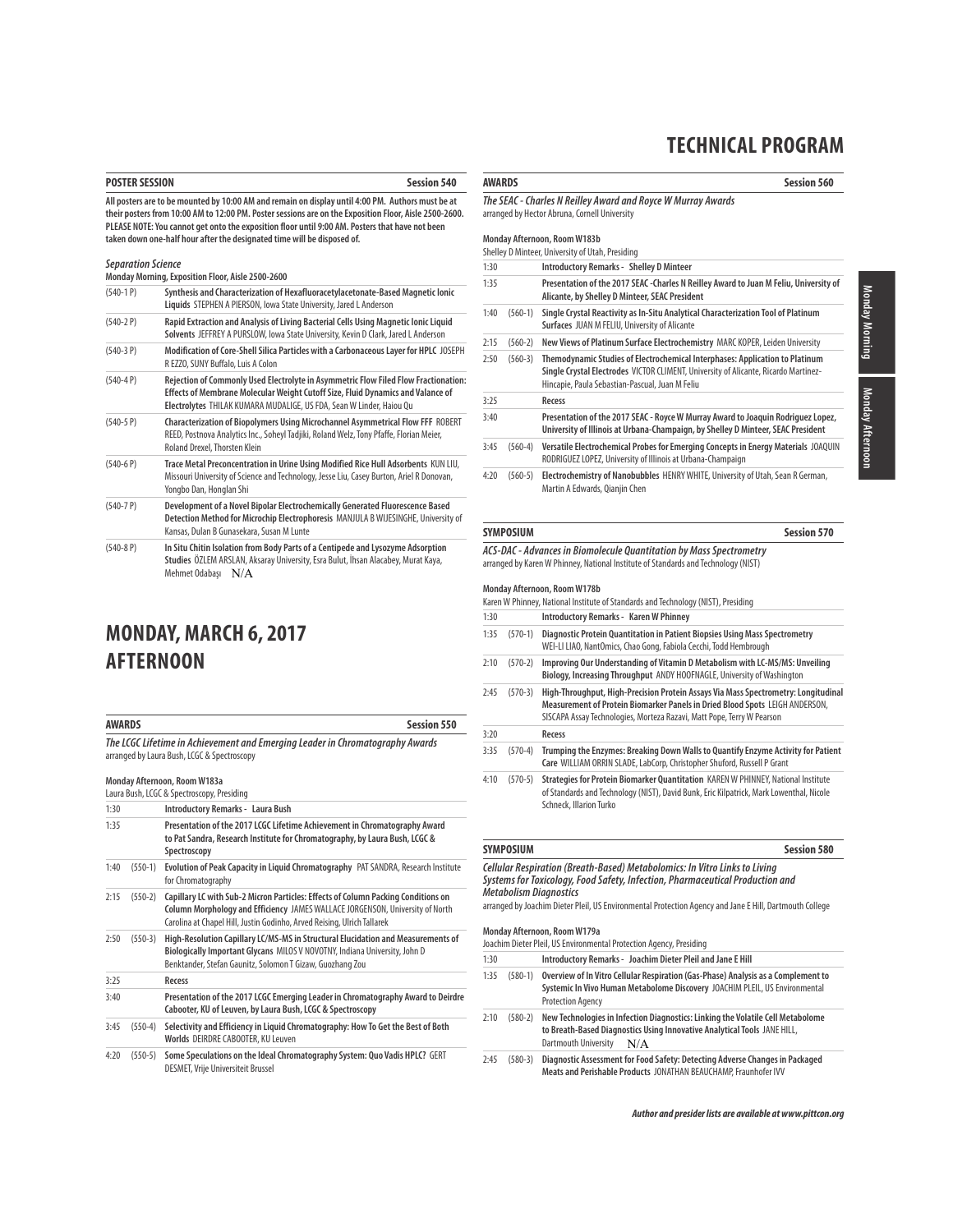3:20 **Recess**

- 3:35 (580-4) **Online Monitoring and Diagnostics of In Vitro Processes for Production of Pharmaceuticals** JENS HERBIG, IONICON Analytik, Rene Gutmann, Gerald Striedner, Markus Luchner
- 4:10 (580-5) **In Vitro Toxicity Assessment Technique for Volatile Substances Using Cytochrome P450 Isozyme-Specific Metabolic Pathways** BRETT ROBERT WINTERS, University of North Carolina at Chapel Hill, Michelle M Angrish, Michael Madden, Ariel Wallace

|                    | <b>Session 590</b><br><b>SYMPOSIUM</b> |                                                                                                                                                                                                |  |
|--------------------|----------------------------------------|------------------------------------------------------------------------------------------------------------------------------------------------------------------------------------------------|--|
|                    |                                        | <b>Frontiers in Sensors: From Ultrasensitive to Single Molecule Devices</b><br>arranged by Justin Gooding, The University of New South Wales<br>and Antonella Mazur, American Chemical Society |  |
|                    |                                        | Monday Afternoon, Room W179b<br>Justin Gooding, The University of New South Wales, Presiding                                                                                                   |  |
| 1:30               |                                        | Introductory Remarks - Justin Gooding and Antonella Mazur                                                                                                                                      |  |
| 1. $\neg$ $\Gamma$ |                                        | (EQQ 1) Nanosturetuvod Misvaalastvados as Ultvasonsitius Diamalasulav Consove CUANA                                                                                                            |  |

| 1:35 | $(590-1)$ | Nanostructured Microelectrodes as Ultrasensitive Biomolecular Sensors SHANA<br><b>KELLEY, University of Toronto</b>    |
|------|-----------|------------------------------------------------------------------------------------------------------------------------|
| 2:10 | $(590-2)$ | New Directions with Ultra-Small and Ultra-Thin Chemical Ion Sensors ERIC BAKKER,<br>University of Geneva               |
| 2:45 | $(590-3)$ | Single Nucleotide Discrimination with a Novel Nanopore YI-TAO LONG, East China<br>University of Science and Technology |
| 3:20 |           | Recess                                                                                                                 |
| 3:35 | $(590-4)$ | Measuring Small Molecule Interactions with Membrane Proteins NJ TAO, Arizona<br><b>State University</b>                |

4:10 (590-5) **Towards Single Molecule Sensors** JUSTIN GOODING, The University of New South Wales

| SYMPOSIUM                                                                                          | Session 600 |
|----------------------------------------------------------------------------------------------------|-------------|
| Integration of Liquid Chromatography and Mass Spectrometry in Proteomics                           |             |
| arranged by Ying Ge, University of Wisconsin-Madison and Amanda B Hummon, University of Notre Dame |             |

#### **Monday Afternoon, Room W181a** Ying Ge, University of Wisconsin-Madison, Presiding

| 1:30 |           | Introductory Remarks - Ying Ge and Amanda B Hummon                                                                                                                               |
|------|-----------|----------------------------------------------------------------------------------------------------------------------------------------------------------------------------------|
| 1:35 | $(600-1)$ | Submicrometer Particles in Top-Down Proteomics MARY JWIRTH, Purdue University,<br><b>Yiyang Zhou</b>                                                                             |
| 2:10 | $(600-2)$ | Direct HIC-MS Analysis of Antibodies and Antibody-Drug Conjugates ANDREW ALPERT,<br>PolyLC Inc.                                                                                  |
| 2:45 | $(600-3)$ | A Promising Alternative to SWATH: lonstar for In-Depth, Large-Scale and<br>Reproducible Quantification with High Accuracy/Precision and <1% Missing Data<br>JUN QU, SUNY-Buffalo |
| 3:20 |           | Recess                                                                                                                                                                           |
| 3:35 | $(600-4)$ | <b>Exploring the Proteomic Changes Resulting from Nutrient Restriction in Colorectal</b><br>Cancer AMANDA B HUMMON, University of Notre Dame                                     |
| 4:10 | $(600-5)$ | Novel Multi-Dimensional LC/MS Developments in Top-Down Proteomics YING GE,<br>University of Wisconsin-Madison                                                                    |

| SYMPOSIUM                                                                               | <b>Session 610</b> |
|-----------------------------------------------------------------------------------------|--------------------|
| <u>It's Locall Nous What? The Ctate of Cample Anglusis in the Eva of Local Cannabis</u> |                    |

**It's Legal! Now What? The State of Sample Analysis in the Era of Legal Cannabis** arranged by Paul Winkler, Sciex

#### **Monday Afternoon, Room W181b**

Paul Winkler, Sciex, Presiding

| 1:30 |           | <b>Introductory Remarks - Paul Winkler</b>                                                                       |
|------|-----------|------------------------------------------------------------------------------------------------------------------|
| 1:35 | $(610-1)$ | The Rocky Mountain High Experience HEATHER KRUG, Colorado Dept of Public Health<br>and Environment               |
| 2:10 | $(610-2)$ | Challenges, Gains, and Moving Forward to Competent Cannabis Testing SUSAN<br>AUDINO, SA Audino & Associates, LLC |

#### 2:45 (610-3) **State Regulatory Laboratory Perspective** KEITH WEGNER, Colorado Department of Agriculture

3:20 **Recess**

- 3:35 (610-4) **Establishing Quality Assurance in the Medical Cannabis Industry** ROBERT WILLIAM MARTIN, Association of Commercial Cannabis Laboratories
- 4:10 (610-5) **Advanced Techniques for Unknown Screening of Cannabis Samples** PAUL WINKLER, Sciex

| <b>SYMPOSIUM</b>  | Session 620                                                                                                                                                                                                                                                                |
|-------------------|----------------------------------------------------------------------------------------------------------------------------------------------------------------------------------------------------------------------------------------------------------------------------|
|                   | Method Development Strategies for Two-Dimensional Liquid Chromatography<br>Separations - Small and Large Molecules<br>arranged by Dwight Stoll, Gustavus Adolphus College<br>Monday Afternoon, Room W181c<br>Dwight Stoll, Gustavus Adolphus College, Presiding            |
| 1:30              | <b>Introductory Remarks - Dwight Stoll</b>                                                                                                                                                                                                                                 |
| 1:35<br>$(620-1)$ | Two Dimensional Liquid Chromatography Applied to the Characterization of<br>Monoclonal Antibodies and Antibody-Drug Conjugates KOEN SANDRA, Research<br>Institute for Chromatography, Pat Sandra, Isabel Vandenheede, Gerd Vanhoenacker,<br>Mieke Steenbeke                |
| 2:10<br>$(620-2)$ | Determination of Peak Purity for Therapeutic Peptides with Two-Dimensional Liquid<br>Chromatography (2D-LC) LIANJIA MA, Bristol-Myers Squibb, Bahar Demirdirek, George<br>Wang, Landon Greene, William Fish                                                                |
| 2:45<br>$(620-3)$ | Effects of Method Development Decisions on the Quantitative Performance of<br>Two-Dimensional Liquid Chromatography DWIGHT R STOLL, Gustavus Adolphus College,<br>David C Harmes, Tyler Brau, Eli Larson, Ray Sajulga, Sarah C Rutan, Peter W Carr                         |
| 3:20              | Recess                                                                                                                                                                                                                                                                     |
| 3:35<br>$(620-4)$ | Two Dimensional Liquid Chromatography for mAb's: Expanding the Analytical Toolkit<br>for Product and Process Characterization DOUGLAS RICHARDSON, Merck, Jun Heo,<br>Yuetian Chen, Shenjiang Yu, Daisy Richardson, David Pollard                                           |
| 4:10<br>$(620-5)$ | Method Validation and Robustness Assessment of a Two-Dimensional Liquid<br>Chromatography Method for Pharmaceutical Materials: A Focus on Special<br>Considerations Unique to 2D-LC from a Quality Control Perspective SAMUEL HYANG,<br>Genentech, Jenny Wang, Kelly Zhang |

### **SYMPOSIUM** Session 630

**Nanomedicine, From Diagnostics to Large Animal Therapy**

arranged by Weihong Tan, University of Florida and Raoul Kopelman, University of Michigan

### **Monday Afternoon, Room W184a**

|      |           | Raoul Kopelman, University of Michigan, Presiding                                                                                                                                                                 |
|------|-----------|-------------------------------------------------------------------------------------------------------------------------------------------------------------------------------------------------------------------|
| 1:30 |           | Introductory Remarks - Raoul Kopelman and Weihong Tan                                                                                                                                                             |
| 1:35 | $(630-1)$ | Spherical Nucleic Acids as Potent Immunomodulation Agents for Cancer Therapy<br><b>CHAD A MIRKIN, Northwestern University</b>                                                                                     |
| 2:10 | $(630-2)$ | Graphitic Nanocapsules Based Raman Bioimaging and Analysis ZHUO CHEN,<br>Hunan University                                                                                                                         |
| 2:45 | $(630-3)$ | Nanotherapy and Nanodiagnostics: From Cancer to Heart Disease RAOUL KOPELMAN,<br>University of Michigan, Chang Heon Lee, Jeff Folz, Hyungki Yoon, Janggun Jo, Joel Tan, Uma<br>Avula, Xueding Wang, Jerome Kalifa |
| 3:20 |           | Recess                                                                                                                                                                                                            |
| 3:35 | $(630-4)$ | DNA Nanostructures and Logic Circuits: Biological Recognition and Function WEIHONG<br>TAN, University of Florida                                                                                                  |
| 4:10 | $(630-5)$ | Nanomedicine for Functional Imaging and Therapy of Brain PARAS PRASAD, SUNY<br>at Buffalo                                                                                                                         |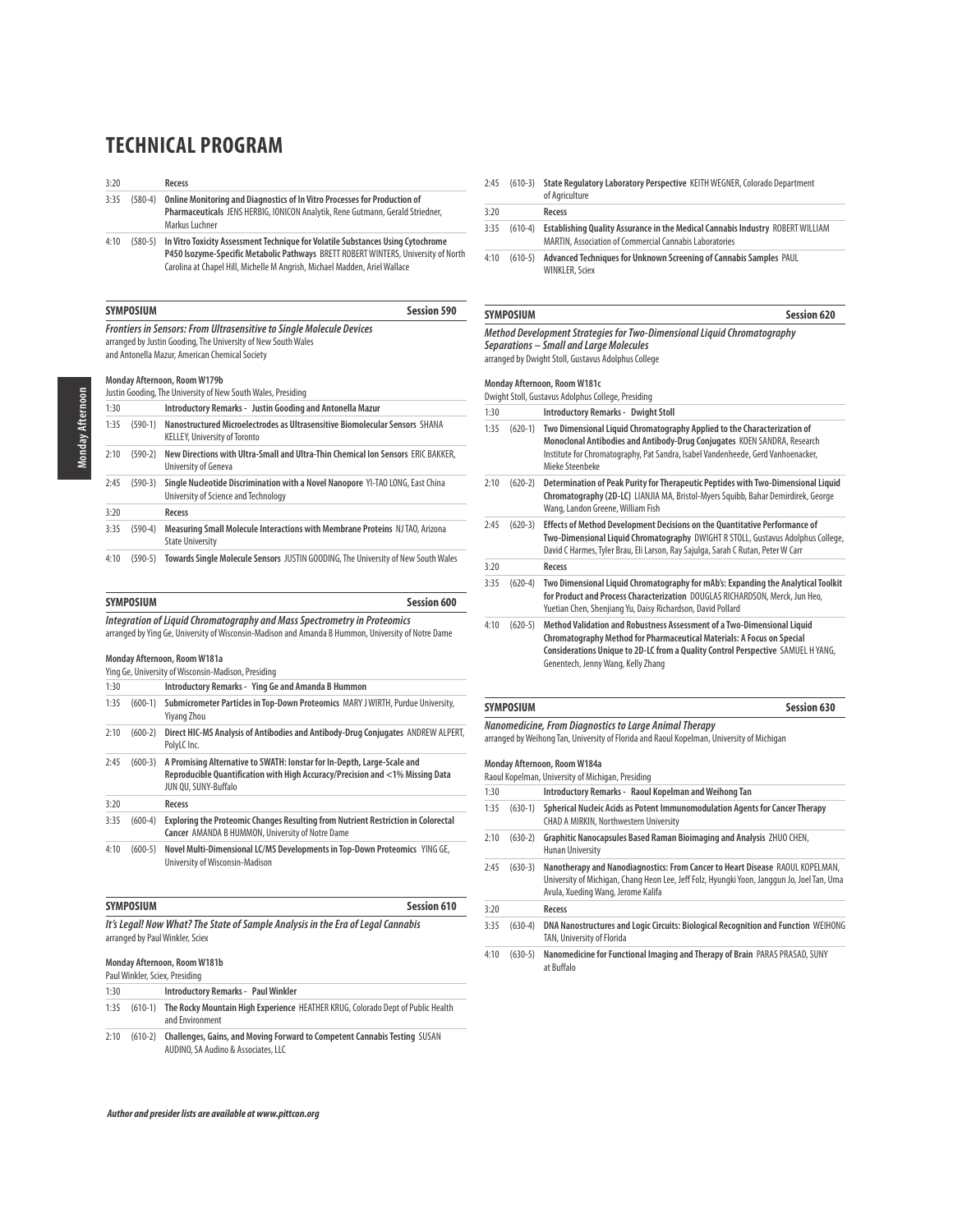|      | <b>SYMPOSIUM</b> | <b>Session 640</b>                                                                                                                                                                                                                                                           |                                      | ORGANIZED                           |
|------|------------------|------------------------------------------------------------------------------------------------------------------------------------------------------------------------------------------------------------------------------------------------------------------------------|--------------------------------------|-------------------------------------|
|      |                  | Novel Approaches in Optical Biological Imaging and Bioanalytical Analysis<br>arranged by Stephane Petoud, University of Geneva                                                                                                                                               |                                      | A Symphon<br>arranged by A          |
|      |                  | Monday Afternoon, Room W184bc<br>Stephane Petoud, University of Geneva, Presiding                                                                                                                                                                                            |                                      | <b>Monday Afte</b><br>Andrea Jaquir |
| 1:30 |                  | Introductory Remarks - Stephane Petoud                                                                                                                                                                                                                                       | 1:30                                 | $(670 -$                            |
| 1:35 |                  | (640-1) Ln3+ Based Nanoparticles and Near-Infrared (NIR) Quantum Dots for Optical<br>Bioimaging FRANK VAN VEGGEL, University of Victoria                                                                                                                                     |                                      |                                     |
| 2:10 | $(640-2)$        | Near-Infrared Emitting Lanthanine-Containing Metallacrowns as Novel Imaging<br>Agents for Optical Cellular Biological Imaging STEPHANE PETOUD, University of<br>Geneva, Svetlana V Eliseeva, Ivana Martinic, Tu N Nguyen, Evan R Trivedi, Chun Y Chow,<br>Vincent L Pecoraro | 1:50<br>2:10                         | $(670 -$<br>$(670 -$                |
| 2:45 | $(640-3)$        | Optical Biological Imaging with Autophagic Silicon Nanoparticles MICHAEL J SAILOR,<br>University of California, San Diego                                                                                                                                                    | 2:30                                 | $(670 -$                            |
| 3:20 |                  | Recess                                                                                                                                                                                                                                                                       |                                      |                                     |
| 3:35 | $(640-4)$        | Design of New Tunable MOF Platforms for NIR Lanthanide Luminescence NATHANIEL L<br>ROSI, University of Pittsburgh, Tianyi Luo, Chong Liu, Patrick Muldoon, Stephane Petoud,                                                                                                  | 2:50                                 |                                     |
|      |                  | Svetlana Eliseeva                                                                                                                                                                                                                                                            |                                      |                                     |
| 4:10 | $(640-5)$        | Reactivity Approaches to Selective Molecular Imaging in Biological Systems<br>CHRISTOPHER J CHANG, University of California Berkeley                                                                                                                                         | 3:05                                 | $(670 -$                            |
|      |                  |                                                                                                                                                                                                                                                                              | 3:25                                 | $(670 -$                            |
|      | <b>SYMPOSIUM</b> | Session 650                                                                                                                                                                                                                                                                  | 3:45                                 | $(670 -$                            |
|      |                  | Monday Afternoon, Room W183c<br>Adrian C Michael, The Pittsburgh Conference, Presiding                                                                                                                                                                                       | 4:05                                 | $(670 -$                            |
| 1:30 |                  | Introductory Remarks - Adrian C Michael and David R Walt                                                                                                                                                                                                                     |                                      |                                     |
| 1:35 | $(650-1)$        | Taking a Discovery From an Academic Laboratory and Building a Transformative<br>Company DAVID R WALT, Tufts University                                                                                                                                                       |                                      | ORGANIZED                           |
| 2:10 | $(650-2)$        | Next-Generation Sequencing JAY FLATLEY, Illumina                                                                                                                                                                                                                             |                                      |                                     |
| 2:45 | $(650-3)$        | Application of Next Generation Sequencing to Pan-Ethnic Carrier Screening<br>JIM GOLDBERG, Counsyl                                                                                                                                                                           | <b>Field Specti</b><br>arranged by R |                                     |
| 3:20 |                  | Recess                                                                                                                                                                                                                                                                       |                                      | <b>Monday Afte</b>                  |
| 3:35 | $(650-4)$        | Non-Invasive Prenatal Testing as the First Major "Liquid Biopsy" Clinical Application                                                                                                                                                                                        |                                      | Richard A Cro                       |
|      |                  | DANIEL S GROSU, LabCorp                                                                                                                                                                                                                                                      | 1:30                                 | $(680 -$                            |
| 4:10 | $(650-5)$        | Circulating Cell-Free Nucleic Acids and Early Cancer Detection ALEX M ARAVANIS, GRAIL                                                                                                                                                                                        | 1:50                                 | $(680 -$                            |
|      | <b>WORKSHOPS</b> | Session 660                                                                                                                                                                                                                                                                  | 2:10                                 | $(680 -$                            |
|      |                  | The Current State of the Art in (U)HPLC Columns                                                                                                                                                                                                                              |                                      |                                     |
|      |                  | arranged by Jason Anspach and Lawrence Loo, Phenomenex                                                                                                                                                                                                                       | 2:30                                 | $(680 -$                            |
|      |                  | Monday Afternoon, Room W176c                                                                                                                                                                                                                                                 | 2:50                                 |                                     |
|      |                  | Jason Anspach, Phenomenex, Presiding                                                                                                                                                                                                                                         | 3:05                                 | $(680 -$                            |
| 1:30 |                  | Introductory Remarks - Jason Anspach and Lawrence Loo                                                                                                                                                                                                                        |                                      |                                     |
| 1:35 | $(660-1)$        | Possibilities and Limitations of State-of-the-Art UHPLC Columns and Systems KEN<br>BROECKHOVEN, Vrije Universiteit Brussel, Sebastiaan Eeltink, Gert Desmet                                                                                                                  | 3:25                                 | $(680 -$                            |
| 2:05 | $(660-2)$        | Optimum Experimental and Instrumental UHPLC Conditions for Real World<br>Separation Challenges A CARL SANCHEZ, Phenomenex, Inc., Jason Anspach,                                                                                                                              | 3:45                                 | $(680 -$                            |

|      |           | Jason Anspach, Phenomenex, Presiding                                                                                                                                     |
|------|-----------|--------------------------------------------------------------------------------------------------------------------------------------------------------------------------|
| 1:30 |           | Introductory Remarks - Jason Anspach and Lawrence Loo                                                                                                                    |
| 1:35 | $(660-1)$ | Possibilities and Limitations of State-of-the-Art UHPLC Columns and Systems KEN<br>BROECKHOVEN, Vrije Universiteit Brussel, Sebastiaan Eeltink, Gert Desmet              |
| 2:05 | $(660-2)$ | Optimum Experimental and Instrumental UHPLC Conditions for Real World<br>Separation Challenges A CARL SANCHEZ, Phenomenex, Inc., Jason Anspach,<br><b>Tivadar Farkas</b> |
| 2:35 | $(660-3)$ | Recent Trends in the Use of Superficially Porous Particle Technology DAVID SCOTT<br>BELL, MilliporeSigma                                                                 |
| 3:05 |           | Recess                                                                                                                                                                   |
| 3:20 | $(660-4)$ | The Recent Development of Superficially Porous Particles for Separation of Small<br>Molecules and Large Biomolecules WU CHEN, Agilent Technologies, Anne Mack            |
| 3:50 | $(660-5)$ | Bridging the Gap Between Gas and Liguid Chromatography: Making Low-Density<br>Fluid Chromatography Successful FABRICE GRITTI, Waters Corporation                         |

### **ORGANIZED CONTRIBUTED SESSIONS Session 670**

| A Symphony of Neurochemical Tools |                                                                                                           |
|-----------------------------------|-----------------------------------------------------------------------------------------------------------|
|                                   | arranged by Andrea Jaquins-Gerstl, University of Pittsburgh and Kathryn M Nesbitt, University of Michigan |

### **Monday Afternoon, Room W184d** ns-Gerstl, University of Pittsburgh, Presiding 1) Investigation of Neurochemical Alterations in Obesity Prone Rats Using In Vivo **Microdialysis Coupled with Benzoyl Chloride Derivatization and LC/MS** KATHRYN M NESBITT, University of Michigan, Carrie R Ferrario, Robert T Kennedy  $N/A$ 1:50 (670-2) **Flexible Microelectrode Arrays for Monitoring and Manipulating Neuronal Dynamics** ANNA BELLE, Lawrence Livermore National Laboratory, Angela Tooker, Vanessa Tolosa, Allison M Yorita, Kye Lee, Jeanine Pebbles, Aaron Sperry 2:10 (670-3) **Impaired Dopamine Release and Uptake in Chemotherapy-Treated Rats** SAM VINCENT KAPLAN, Pinnacle Technology Inc. 2:30 (670-4) **Insulin Increases Striatal Cholinergic Interneuron Excitability and Enhances Dopamine Release via nAChRs: Implications for Food Reward** JYOTI C PATEL, NYU School of Medicine, Melissa A Stouffer, Christian R Lee, Paul Wikovsky, Robert P Machold, Catherine A Woods, Kenneth D Carr, Margaret E Rice 2:50 **Recess** 5) **Factors Affecting Chronic Intracortical Electrode Function** TARUN SAXENA, Duke University, Lohitash Karumbaiah, Ravi Bellamkonda 3:25 (670-6) **Increasing the Speed and Sensitivity of Neurotransmitter Analysis by LC-MS** JAMES P GRINIAS, Rowan University, Jenny-Marie Wong, Robert T Kennedy 3:45 (670-7) **New Tools for Rapid Clinical Neurochemical Monitoring** CHI LENG LEONG, Imperial College London, Michelle L Rogers, Sally A Gowers, Erika L Varner, Andrea Jaquins-Gerstl, Kathryn M Nesbitt, Adrian M Nightingale, Sharon L Jewell, Anthony J Strong, Adrian C Michael, Xize Niu, Martyn G Boutelle 4:05 (670-8) **Striatal Mapping of High-Resolution Voltammetric Recording of Dopamine and μ-Opiate Receptors** ANDREA JAQUINS-GERSTL, University of Pittsburgh, Kathryn M Nesbitt, Seth Walters, Adrian C Michael

#### **ORGANIZED CONTRIBUTED SESSIONS Session 680**

**Field Spectroscopic Analysis: Environmental, Pharmaceutical and Security Applications** Richard A Crocombe, PerkinElmer and Mark A Druy, Galvanic Applied Sciences

**Monday Afternoon, Room W176a**

.<br>Combe, PerkinElmer, Presiding

- 1) Military Applications of Portable GC-MS PAULINE E LEARY, Smiths Detection, Gary L Beals
- 1:50 (680-2) **Field Analysis of Agricultural Commodities and Products** FRANKLIN ELLWOOD BARTON, LLS Instruments, Inc., James A de Haseth
- 2:10 (680-3) **Deep-Ultraviolet (DUV) Raman Spectroscopy for the Standoff Detection of Threat Materials** LUISA THERESA MARIA PROFETA, Alakai Defense Systems, Kenneth R Pohl, Robert Babnick, Rob Waterbury
- 2:30 (680-4) **Use of a Field Portable GC/MS with Solid Phase Microextraction and Needle Trap Sampling for VOC and SVOC Analysis** CHARLIE SCHMIDT, PerkinElmer, William Hahn
	- 2:50 **Recess**
- 3:05 (680-5) **A Novel FTIR / GC-FTIR Analyzer for Environmental Monitoring** MARTIN LEE SPARTZ, Prism Analytical Technologies, Inc., Charles M Phillips, Anthony S Bonanno, Peter P Behnke, Eddie D Wyatt
- 3:25 (680-6) **Drug Detection Using Smartphones** TRAVIS KISNER, Detectachem
- 3:45 (680-7) **Portable Forensic Mass Spectrometry** GLEN PAUL JACKSON, West Virginia University, Korina Menking-Hoggatt, Taylor Krivenki
- 4:05 (680-8) **A New High Performance, Portable NIR Spectrometer Design and Applications** RICHARD JACKSON, Galaxy Scientific Inc., Qian Wang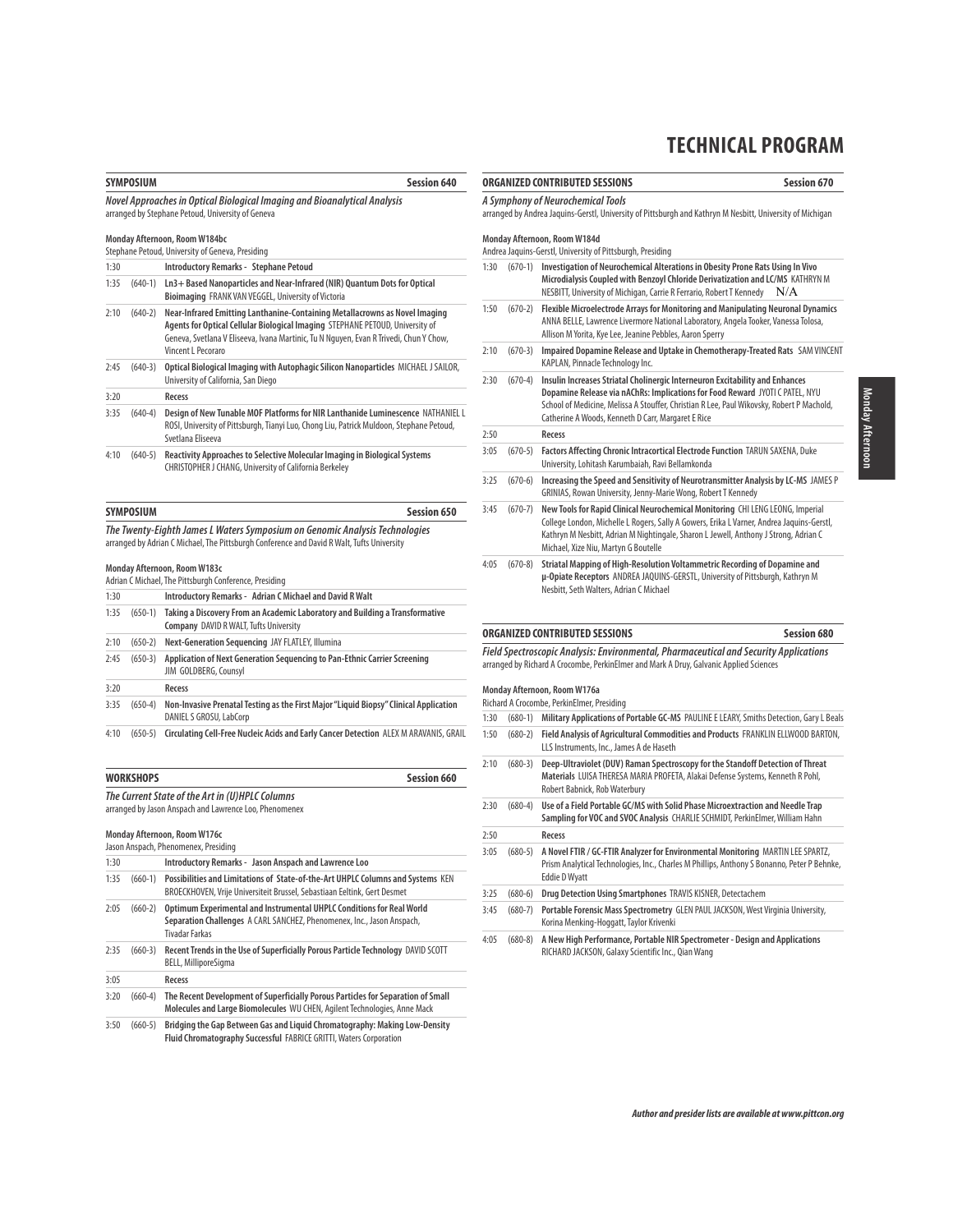|                                                                                 | <b>ORAL SESSIONS</b><br><b>Session 690</b>                |                                                                                                                                                                                                                                                                                                                               |  |  |
|---------------------------------------------------------------------------------|-----------------------------------------------------------|-------------------------------------------------------------------------------------------------------------------------------------------------------------------------------------------------------------------------------------------------------------------------------------------------------------------------------|--|--|
|                                                                                 | <b>Environmental Analysis of Metals and Nanomaterials</b> |                                                                                                                                                                                                                                                                                                                               |  |  |
| Monday Afternoon, Room W175a<br>Denise Wilkins, Bechtel Bettis, Inc., Presiding |                                                           |                                                                                                                                                                                                                                                                                                                               |  |  |
| 1:30                                                                            | $(690-1)$                                                 | Determination of Heavy Metals in Natural Water by Solid Phase Microextraction<br>Coupled with Inductively Coupled Plasma Mass Spectrometry AHMAD ROHANI FAR,<br>The University of Toledo, Amila M Devasurendra, Lidia B Rodriguez, Niloofar Alipourasiabi,<br>Jon R Kirchhoff                                                 |  |  |
| 1:50                                                                            | $(690-2)$                                                 | Uptake of Nanoparticles by Fresh Water Algae Using Single Cell ICP-MS CHADY<br>STEPHAN, PerkinElmer, Ruth Merrifield, Jamie Lead                                                                                                                                                                                              |  |  |
| 2:10                                                                            | $(690-3)$                                                 | Certification of a New Low-Level Hexavalent Chromium Standard Reference Material<br>in a Soil Matrix JAMES HENDERSON, Duquesne University, Patrick Benecewicz, Weier Hao,<br>Logan Miller, Matt Pamuku, Jennifer Crawford, Sue Lu, Teressa Switzer, Vasile Furdui, Pam<br>Wee, Francine Walker, Bob O'Brien, HM Skip Kingston |  |  |
| 2:30                                                                            | $(690-4)$                                                 | Portable Low-Cost Instrumentation for Field-Ready Electrochemical Environmental<br>Analysis DREW FARRELL, University of Arizona, Michael L Heien                                                                                                                                                                              |  |  |
| 2:50                                                                            |                                                           | Recess                                                                                                                                                                                                                                                                                                                        |  |  |
| 3:05                                                                            | $(690-5)$                                                 | Ionophore-Grafted Carbon Fiber Microelectrodes as On-Site Trace Metal Voltammetric<br>Sensor JORDAN HOLMES, University of South Carolina, Thushani Siriwardhane, Pavithra<br>Pathirathna, Parastoo Hashemi                                                                                                                    |  |  |
| 3:25                                                                            | $(690-6)$                                                 | Rapid Detection of Toxic Heavy Metals with Boron Doped Diamond Microelectrode<br>Arrays CORY ALLEN RUSINEK, Fraunhofer USA, Michael F Becker, Robert Rechenberg                                                                                                                                                               |  |  |
| 3:45                                                                            | $(690-7)$                                                 | Ordered Gold Nanorod Assembly with Surface Plasmon Enhanced Fluorescence<br>Manipulation ZHONG MEI, University of Texas at San Antonio, Liang Tang<br>N/A                                                                                                                                                                     |  |  |
| 4:05                                                                            | $(690-8)$                                                 | Sulfur Role in Atlantic Oysters and Mediterranean Mussels as Sea Pollutant<br>Biomarkers, A XANES Based Study MANUEL VALIENTE, Universitat Autonoma De<br>Barcelona, Carlo Marini, Marta Avila, Maria A Subirana, Wojciech Olszewski, Montserrat                                                                              |  |  |

| ORAL SESSIONS | Session 700 |
|---------------|-------------|
|---------------|-------------|

**Environmental Analysis of Pesticides, Hydrocarbons, and Other Organics**

### **Monday Afternoon, Room W175b**

| Paulina Piotrowski, The Pennsylvania State University, Presiding | wonday Afternoon, Koom w 175b |
|------------------------------------------------------------------|-------------------------------|
|                                                                  |                               |

Lopez-Mesas, Laura Simonelli

| 1:30 | $(700-1)$ | The Analysis of Polar Ionic Pesticides by Ion-exchange Chromatography Tandem Mass<br>Spectrometry: The Possible Solution to a Longstanding Problematic Analysis? JOHN<br>EDWARD MADDEN, Thermo Fisher Scientific, Richard J Fussell, Stuart Adams, Jonathan<br>Guest, Jonathan R Beck, Frans Schoutsen                                                                                                                                                                  |
|------|-----------|-------------------------------------------------------------------------------------------------------------------------------------------------------------------------------------------------------------------------------------------------------------------------------------------------------------------------------------------------------------------------------------------------------------------------------------------------------------------------|
| 1:50 | $(700-2)$ | On-Site, Thin-Film Microextraction for the Quantitation of Anthropogenic Pollutants<br>in Surface Waters Using Portable GC-MS Instrumentation Validated by Comparison to<br>Benchtop Methods JONATHAN J GRANDY, University of Waterloo, Hamed Piri-Moghadam,<br>Fardin Ahmadi, Janusz Pawliszyn                                                                                                                                                                         |
| 2:10 | $(700-3)$ | Direct Comparison of Atmospheric Pressure lonization Gas Chromatography-Triple<br>Quadrupole Mass Spectrometry, Electron Ionization-Triple Quadrupole Mass<br>Spectrometry, and Atmospheric Pressure Ionization Gas Chromatography-<br>Quadrupole Time of Flight Mass Spectrometry to High Resolution Mass Spectrometry<br>CONNER STULTZ, Penn State University, Frank Dorman, Eric Reiner, Liad Haimovici, Rhys<br>Jones, Karl Jobst, Kari Organtini, Sladjana Besevic |
| 2:30 | $(700-4)$ | US EPA 625 Method Validation Study for Automated SPE Disk Application ZOE<br>GROSSER, Horizon Technology, Alicia Cannon, Michael Ebitson                                                                                                                                                                                                                                                                                                                                |
| 2:50 |           | Recess                                                                                                                                                                                                                                                                                                                                                                                                                                                                  |
| 3:05 | $(700-5)$ | The Characterization of Flowback Hydrocarbons Towards the Fingerprinting of<br>Environmental Contamination Events PAULINA K PIOTROWSKI, Pennsylvania State<br>University, Frank Dorman, Joseph E Binkley, Christina N Kelly, Jonathan Byer                                                                                                                                                                                                                              |
| 3:25 | $(700-6)$ | PAHs in Whole Water Using a New Method MICHAEL EBITSON, Horizon Technology,<br>Alicia Cannon, Zoe Grosser                                                                                                                                                                                                                                                                                                                                                               |
| 3:45 | $(700-7)$ | Analysis of 58 Volatile Organic Compounds in the Water Intake of the Panama Canal<br>Using a Tandem GC System SALLEY DARA, Inficon                                                                                                                                                                                                                                                                                                                                      |
| 4:05 | $(700-8)$ | Measurement of Formaldehyde Pollution in Ambient Air ISMO KAUPPINEN, Gasera Ltd.,<br>Sauli Sinisalo Tuomas Hieta                                                                                                                                                                                                                                                                                                                                                        |

# **ORAL SESSIONS** Session 710 **GC/MS - Polymers, Plastics, and Environmental (Half Session) Monday Afternoon, Room W175c**

Barbara Manner, The Pittsburgh Conference, Presiding

- 1:30 (710-1) **Selected Applications Reveal Strategies for Material and Polymer Characterization with Pyrolysis-Gas Chromatography/Mass Spectrometry (PY-GC/MS)** TERRY RAMUS, Diablo Analytical, Dave Randle, Itsuko Iwai, R R Freeman
- 1:50 (710-2) **Failure Analysis of Rubber Materials Using Pyrolysis-Gas Chromatography-Mass Spectrometry-Nitrogen Phosphorus Detector (PY-GC/MS/NPD)** DAVE RANDLE, Diablo Analytical, Itsuko Iwai, Terry Ramus, R R Freeman
- 2:10 (710-3) **Quantification of Persistent Organic Pollutants in Different Matrices Using Stir-Bar Sorptive Extraction and Isotope Dilution Mass Spectrometry** WEIER HAO, Duquesne University, HM Skip Kingston, Scott Faber, Anthony Macherone, Matt Pomuku, James Henderson
- 2:30 (710-4) **Field Analysis of Semi-Volatile Organic Compounds in Waste Water Using Hand-Portable GC-MS and Novel Sampling/Extraction Techniques** TAI VAN TRUONG, Perkin Elmer, Edgar D Lee, Milton L Lee

### **ORAL SESSIONS** Session 720

**Laboratory Management: Automation (Half Session)**

#### **Monday Afternoon, Room W175c**

Barbara Manner, The Pittsburgh Conference, Presiding

- 3:05 (720-1) **Not All Software as a Service (SaaS) is Created Equal: Why SLA Matters More Than Ever** STACEY BREWER, Accelerated Technology Laboratories, Ken Ochi
- 3:25 (720-2) **Using a LIMS at a Corporate Food Processing Laboratory to Facilitate Rapid Turnaround and Regulatory Compliance** DUSTIN EBBING, Smithfield Foods, Gene Bartholomew, Sandra Moore, Laura L Williford
- 3:45 (720-3) **LIMS: A Critical Tool for Achieving and Maintaining Regulatory Compliance** KEN OCHI, Accelerated Technology Laboratories, Mark Gray
- 4:05 (720-4) **Real-Time Monitoring of in Process Laboratory Experimentation and Review of Laboratory Asset and Facility Management Systems** PETAR STOJADINOVIC, Automation Trainer LLC, John Coller, William Herms, Robert Dyer  $N/A$

#### **ORAL SESSIONS Session 730**

### **LC/MS - General Interest and Others**

**Monday Afternoon, Room W176b**

- Eduard Rogatsky, Wadsworth Center, DEHS, Presiding
- 1:30 (730-1) **Development of High Throughput LC/MS/MS Method for Analysis of Perfluorooctanoic Acid from Serum, Suitable for Large-Scale Human Bio-Monitoring** EDUARD ROGATSKY, New York State Dept of Health, Colleen O'Hehir, James Daly, Amelie Tedesco, Richard Jenny, Kenneth Aldous
- 1:50 (730-2) **Differentiation and Quantitation of Phosphonates Using Ion Chromatography and Triple Quadrupole Mass Spectrometry** LEI CHENG, Nalco Champion, An Ecolab Company, Christopher Durnell, Emerilis Casado-Rivera
- 2:10 (730-3) **Clinical Isomer Analysis in Blood Plasma with Ion Mobility Mass Spectrometry** ROBIN HENDRIKUS JOHANNES KEMPERMAN, University of Florida, Christopher D Chouinard, Nicholas R Oranzi, Allison J Levy, Richard A Yost
- 2:30 (730-4) **Quantitative Study of microRNAs by Immobilized DNA-Peptide Probe and Liquid Chromatography-Tandem Mass Spectrometry-Based Quasi-Targeted Proteomics**  YUN CHEN, Nanjing Medical University

#### 2:50 **Recess**

- 3:05 (730-5) **Separation of Metal Nanoparticles by Ultrathin Layer Chromatography Using Electrospun Nanofibers as the Stationary Phase** YANHUI WANG, The Ohio State University
- 3:25 (730-6) **Sample Collection Tubes A Preanalytical Factor that can Influence Laboratory Developed in Vitro Diagnostic Tests** JASON KIELTYKA, Abbott Laboratories, Maryanne Himmelsbach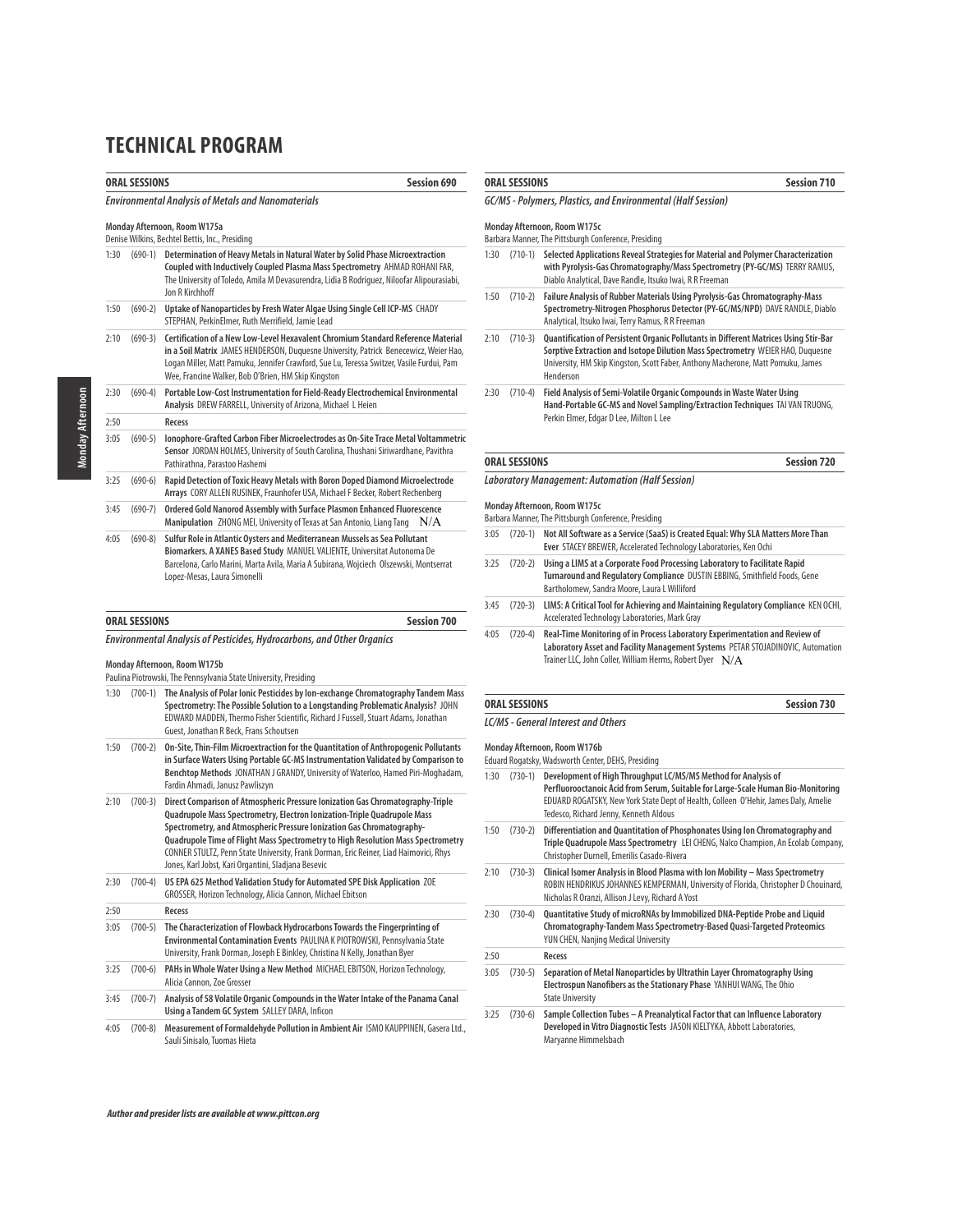- 3:45 (730-7) **LC-MS with Cold EI The New System and Recent Applications** AVIV AMIRAV, Tel Aviv University, Svetlana Tsizin, Boaz Seemann, Tal Alon, Alexander Fialkov
- 4:05 (730-8) **Agro-Industrial Residues from Physalis Peruviana Calyces as Natural Source of Phytoprostanes and Phenolic Compounds** SONIA MEDINA, Corporación Universitaria Lasallista, Jacinta Collado, Federico Ferreres, Julian Londoño-Londoño, Claudio Jimenez-Cartagena, Alexandre Guy, Thierry Durand, Jean-Marie Galano, Angel Gil-Izquierdo  $-N/A$

| <b>ORAL SESSIONS</b> | <b>Session 740</b> |
|----------------------|--------------------|
|                      |                    |

|      |           | Monday Afternoon, Room W177<br>Ashraf Khan, US Pharmacopeia, Presiding                                                                                                                                                                   |
|------|-----------|------------------------------------------------------------------------------------------------------------------------------------------------------------------------------------------------------------------------------------------|
| 1:30 | $(740-1)$ | Novel Method for Determining Shelf-Life Stability of Peptides JENNIFER LEWIS,<br>FreeThink Technologies, Kenneth C Waterman, Robin Waterman                                                                                              |
| 1:50 | $(740-2)$ | A 24 Hour Study on the Stability of Dopamine and Dobutamine Under Laboratory<br>Simulated Neonatal Ward Conditions BHAVIK PATEL, University of Brighton, Katherine<br>Kirupakaran, Liam Mahoney, Hieke Rabe                              |
| 2:10 | $(740-3)$ | Development of A Stability Indicating RP-HPLC Method for ML-163 Topical Solution<br>for Cats NILUSHA LT PADIVITAGE, Merial, Abu Rustum                                                                                                   |
| 2:30 | $(740-4)$ | Adding Mass Detection as an Orthogonal Technique for Improved Confidence in the<br>Analysis of Synthetic Peptides BROOKE M KOSHEL, Waters Corporation, Robert E Birdsall,<br>Ying Qing Yu, Asish Chakraborty, Joe Fredette, Scott Berger |
| 2:50 |           | Recess                                                                                                                                                                                                                                   |
| 3:05 | $(740-5)$ | Mass Spectral Accuracy for the Identification of Large Biomolecule Modifications or<br>Adducts YONGDONG WANG, Cerno Bioscience, Don Kuehl                                                                                                |
| 3:25 | $(740-6)$ | Universal Headspace GC Method for the Analysis of Residual Solvents in<br>Pharmaceuticals with Dual FID/NPD Detection AMY F BIRCH, Boehringer Ingelheim<br>Pharmaceuticals, Inc.                                                         |
| 3:45 | $(740-7)$ | Analysis of Over-The-Counter Medications and Packaging Using Multi-Step Pyrolysis<br><b>GC/MS KAREN D SAM, CDS Analytical</b>                                                                                                            |
| 4:05 | $(740-8)$ | Investigating the Application of Protein A Modified Capillary-Channel Polymer<br>(C-CP) Polypropylene (PP) Fibers to the Quantitation of Immunoglobulin (IgG) in<br><b>Complicated Matrices HUNG TRANG, Clemson University</b>           |

|                                                                        | <b>ORAL SESSIONS</b><br><b>Session 750</b> |                                                                                                                                                                                                                                                      |  |  |
|------------------------------------------------------------------------|--------------------------------------------|------------------------------------------------------------------------------------------------------------------------------------------------------------------------------------------------------------------------------------------------------|--|--|
|                                                                        | <b>Pharmaceutical Characterization</b>     |                                                                                                                                                                                                                                                      |  |  |
| Monday Afternoon, Room W475a<br>Rob Driscoll, Robatel, Inc., Presiding |                                            |                                                                                                                                                                                                                                                      |  |  |
| 1:30                                                                   | $(750-1)$                                  | Protein Protection Evaluation with Viscosity Measurement by Fluidicam CHRISTELLE<br>TISSERAND, Formulaction, Patricia Adamska, Yoann Lefeuvre, Patrick Abgraal, Jim Munhall                                                                          |  |  |
| 1:50                                                                   | $(750-2)$                                  | Imaging Cleaved Tablets to Determine API Size and Distribution Metrics From<br>Coatings and Particles - A New Instrument TIM SMITH, Renishaw, Tim Prusnick,<br><b>Ken Smith</b>                                                                      |  |  |
| 2:10                                                                   | $(750-3)$                                  | A Unifying, Informatics-Based Approach to Life Cycle Management of Impurity<br>Data in Pharmaceutical Development ALBERT VAN WYK, ACD/ Labs, Colin Read, Dmitry<br>Mityushev, Petr Kandalov                                                          |  |  |
| 2:30                                                                   | $(750-4)$                                  | Evaluation of the Nicotine Particle Size in an Aerosol Formed by an Electronic<br>Cigarette JESSE LEE PATTERSON, Virginia Commonwealth University, Justin Poklis, Michael<br>Hindle, Joseph M Turner, Carl E Wolf, Alphonse Poklis, Michelle R Peace |  |  |
| 2:50                                                                   |                                            | Recess                                                                                                                                                                                                                                               |  |  |
| 3:05                                                                   | $(750-5)$                                  | Evaluation of Barcode Tracking System for Automated Sample Preparation and<br>ICP/ICPSMS Analysis KEVIN J HAHN, Elemental Scientific Inc., M Paul Field                                                                                              |  |  |
| 3:25                                                                   | $(750-6)$                                  | Faster and Improved Ease-of-Use Citrate and Phosphate Assays of Pharmaceutical<br>Products HUA YANG, Thermo Fisher Scientific, Jeffrey Rohrer                                                                                                        |  |  |
| 3:45                                                                   | $(750-7)$                                  | Core-Shell vs. Fully-Porous Particles for High Throughput Analysis LAWRENCE LOO,<br>Phenomenex, Inc., Jason Anspach, Tivadar Farkas, Mike Chitty, Ismail Rustamov                                                                                    |  |  |
| 4:05                                                                   | $(750-8)$                                  | Fast Centrifugal Partitioning Chromatography ROBERT DRISCOLL, Robatel Inc.                                                                                                                                                                           |  |  |

## **ORAL SESSIONS** Session 760

#### **Sampling and Sample Preparation - Liquid Extraction, SPE and Others**

#### **Monday Afternoon, Room W475b**

- Garry J Lynch, Bechtel Marine Propulsion Corporation, Presiding 1:30 (760-1) **Advances in the Development of a Universal Passive Dosimeter** MITCHELL RUBENSTEIN, USAF, Kim Anderson, Glenn Wilson, Kathy Fullerton 1:50 (760-2) **Design of Ni2+-attached O-Carboxymethyl Chitosan Schiff base Complexes for Lysozyme Purification** MEHMET ODABASI, Aksaray University, Omur Acet, Ayfer Menteş N/A 2:10 (760-3) **Development of a New Pressurized Liquid Extraction Method for Extracting Analytes from Fatty Matrices** DOUGLAS E RAYNIE, South Dakota State University, Alicia Douglas Stell, Brittany A Leffler, Shanmugapriya Dharmarajan 2:30 (760-4) **The Analysis of Water for Perfluorinated Compounds Using Automated Solid Phase Extraction** MICHAEL EBITSON, Horizon Technology, Alicia Cannon, William Jones 2:50 **Recess** 3:05 (760-5) **A Novel 3D-Printed IV Piggyback System to Improve Low Glucose Storage of Red Blood Cells** RUIPENG MU, Michigan State University, Dana Spence 3:25 (760-6) **Magnetic Ionic Liquids: Solvents for Nucleic Acid Extraction and Amplification from Nuclease-Rich Samples** KEVIN D CLARK, Iowa State University, Jared L Anderson 3:45 (760-7) **Inter-Laboratory Comparison of Two Thin Film Microextraction Devices as Green Alternatives to an EPA Certified Liquid-Liquid Extraction Method for the Determination of Pesticides in Surface Water Samples** JONATHAN J GRANDY,
	- University of Waterloo, Hamed Piri-Moghadam, Emanuela Gionfriddo, Angel Rodriguez-Lafuente, Heather L Lord, Terry Obal, Janusz Pawliszyn

#### **ORAL SESSIONS** Session 770

# **Sensors - Bioanalytical Monday Afternoon, Room W476**

|      | Mukul Sonker, Brigham Young University, Presiding |                                                                                                                                                                                                                                                                                 |  |
|------|---------------------------------------------------|---------------------------------------------------------------------------------------------------------------------------------------------------------------------------------------------------------------------------------------------------------------------------------|--|
| 1:30 | $(770-1)$                                         | Highly Sensitive Detection of Small Molecule Markers by Surface Plasmon Resonance<br>Imaging Assisted by Chemical and Enzyme Indicators GAYAN C PREMARATNE,<br>Oklahoma State University, Zainab Hussain Al Mubarak, Cassandra Rodenbaugh, Lucy<br>Lehoczky, Sadagopan Krishnan |  |
| 1:50 | $(770-2)$                                         | 2D Photonic Crystal Sensor for Phenylpyruvate, An Enzymatic By-Product of<br>Phenylalanine KYEONGWOO JANG, University of Pittsburgh, Sanford A Asher, W S Horne                                                                                                                 |  |
| 2:10 | $(770-3)$                                         | MicroRNA Biosensor Design Strategies to Mitigate Off-Analyte Response NICHOLAS E<br>LARKEY, Oregon State University, Sean M Burrows                                                                                                                                             |  |
| 2:30 | $(770-4)$                                         | Development and Characterization of Thiol-Responsive Scintillation Proximity<br>Assay Core-Shell Nanoparticles as Turn-On Biosensors ZEINAB MOKHTARI, University<br>of Arizona, Isen Andrew Chua Calderon, Colleen M Janczak, Craig A Aspinwall                                 |  |
| 2:50 |                                                   | Recess                                                                                                                                                                                                                                                                          |  |
| 3:05 | $(770-5)$                                         | Pi-Pi Stacking of Pyrenecarboxylic Acid with Carboxylated Multiwalled Carbon<br>Nanotubes for Sensitivity Enhancement of Clinical Immunosensors JINESH NIROULA,<br>Oklahoma State University, Gayan C Premaratne, Seyyed A Shojaee, Don A Lucca,<br>Sadagopan Krishnan          |  |
| 3:25 | $(770-6)$                                         | Development of a Nano-Biosensor for Detection of Methanol in Alcoholic Drinks<br>NAUMIH NOAH, United States International University-Africa<br>N/A                                                                                                                              |  |
| 3:45 | $(770-7)$                                         | A Novel Bioassay Platform Using Silica Core Liposome Shell Microparticles for Ligand<br>Discovery KENDALL ELIZABETH SANDY, University of Arizona, Jinyan Wang, Mark T Agasid,<br>Craig A Aspinwall                                                                              |  |
| 4:05 | $(770-8)$                                         | Coupling of Electrochemical Reactions with Optical Readout at Closed Bipolar<br>Electrode for Chemical Sensing WEI XU, University of Notre Dame, Kaiyu Fu, Chaoxiong<br>Ma, Paul W Bohn                                                                                         |  |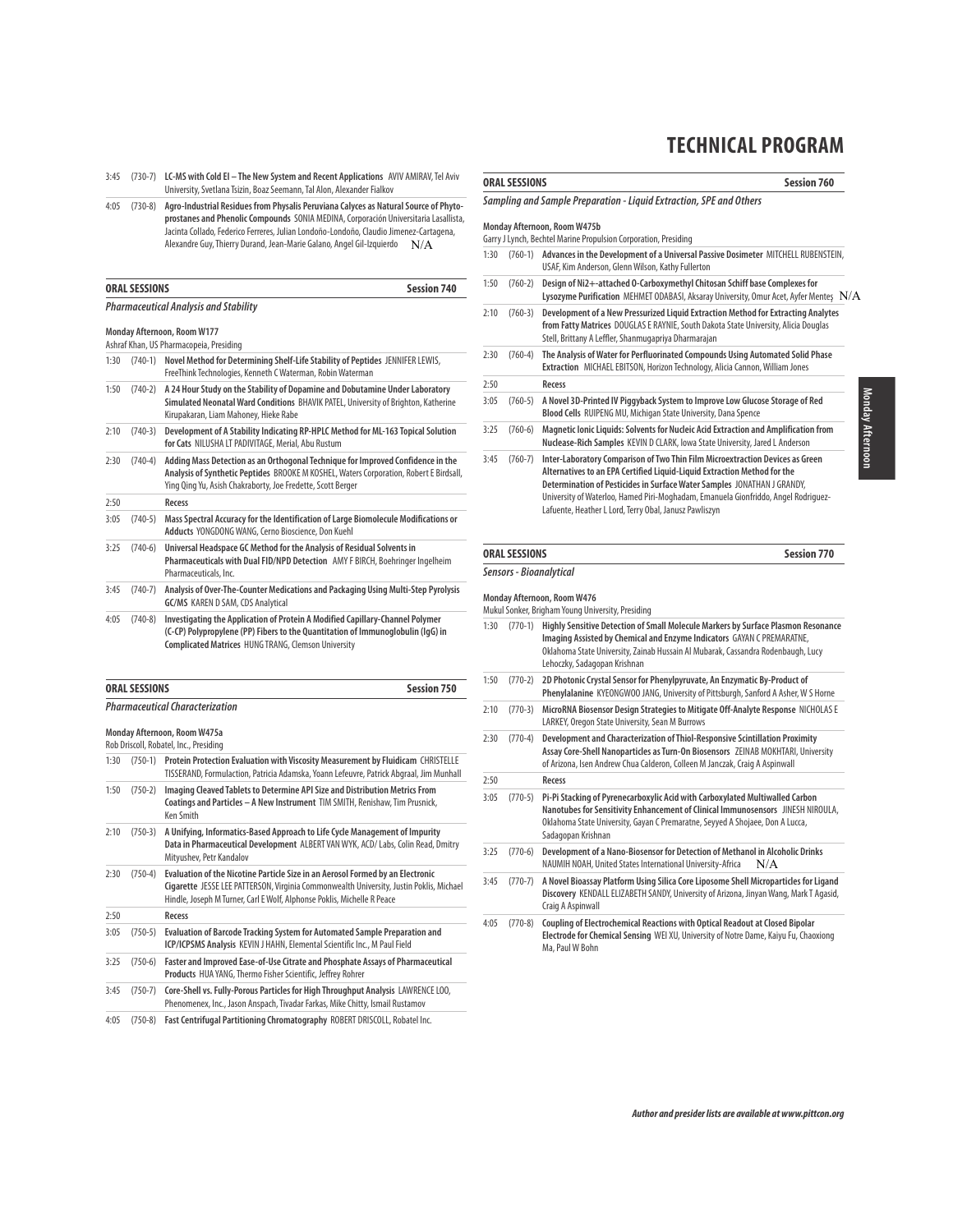| POSTER SESSION | Session 780                                                                                                                                                                                                                                                                                                                                                                             |
|----------------|-----------------------------------------------------------------------------------------------------------------------------------------------------------------------------------------------------------------------------------------------------------------------------------------------------------------------------------------------------------------------------------------|
|                | All posters are to be mounted by 10:00 AM and remain on display until 4:00 PM. Authors must be at<br>their posters from 1:00 PM to 3:00 PM. Poster sessions are on the Exposition Floor, Aisle 2500-2600.<br>PLEASE NOTE: You cannot get onto the exposition floor until 9:00 AM. Posters that have not been<br>taken down one-half hour after the designated time will be disposed of. |
|                | Atomic Spectroscopy - Environmental, Food, Fuels, Metals<br>Monday Afternoon, Exposition Floor, Aisle 2500-2600                                                                                                                                                                                                                                                                         |
| $(780-1)$      | Determination of Aluminum, Iron, Calcium, Zinc, and Lead in Commercial<br>Antiperspirants, Using Microwave Digestion and Flame Atomic Absorption<br>Spectrometry (FAAS): Preliminary Results MARKT STAUFFER, University of Pittsburgh -<br>N/A<br>Greensburg, Elizabeth R Gerda                                                                                                         |
| $(780-2)$ P)   | In Search of a Mass Burial Site from the French and Indian War: Preliminary Results<br>for Analysis of Soils for Selected Elements from an Archaeological Excavation near<br>Ligonier, Pennsylvania MARK T STAUFFER, University of Pittsburgh - Greensburg, Anthony<br>T Boldurian, Justin McKeel, Michael F Jacobyansky, Morgan M Stetson, Samantha L Merz,<br>N/A<br>Alicia Hruby     |
| (780-3 P)      | Validation and Application of Online Isotopic Dilution ICPMS (OID-ICPMS) Method for<br>Determination of Trace Elements in Herbal Supplements OLUJIDE T AKINBO, Butler<br>University, David Cho, Abua Ikem                                                                                                                                                                               |
| (780-4 P)      | Considerations for the Analysis of Cremated Remains by Inductively Coupled<br>Plasma-Atomic Emission Spectrometry WILLIAM CWETZEL, Thomas More College,<br>Kelsey L Sparks, Christina A Farwick, Christa A Currie                                                                                                                                                                       |
| (780-5 P)      | Evaluation of Online Isotopic Dilution Analysis (OIDA) For Determination of Trace<br>Elements in Shrimps OLUJIDET AKINBO, Butler University, Jordan Knotts, Abua Ikem                                                                                                                                                                                                                   |
| (780-6 P)      | Qualitative Analysis of Mineral Elements in Milk Powders Using Laser-Induced<br>Breakdown Spectroscopy (LIBS) BADER ALFARRAJ, Mississippi State University, Herve K<br>Sanghapi, Chet R Bhatt, Fang Y Yueh, Jagdish P Singh                                                                                                                                                             |
| (780-7 P)      | Total Organic Carbon (TOC) Analysis of Soil and Rock Comparing Various Elemental<br>Analysis Techniques JEFFERY GAST, LECO Corporation, Adam Darling                                                                                                                                                                                                                                    |
| (780-8 P)      | How to Compromise Between ICP-OES Detection Limits and Speed of Analysis? SANJA<br>ASENDORF, Thermo Fisher Scientific, Nora Bartsch, Matthew Cassap, Maura Rury                                                                                                                                                                                                                         |
| (780-9 P)      | Oxide Analysis by Pulsed Radio-Frequency Discharge Inductively Coupled Plasma<br>Mass Spectrometry WEIFENG LI, Xiamen University, Wei Hang                                                                                                                                                                                                                                              |
| (780-10 P)     | Laser Induced Spectroscopy for Quantitative Analysis of Trace Elements in High<br>Pressure CO <sub>2</sub> Enriched Water: An Application to Carbon Sequestration HERVE K<br>SANGHAPI, Mississippi State University, Jagdish P Singh                                                                                                                                                    |
| (780-11 P)     | Analysis of Micronutrients in Soils and Foods with ICP-OES NICK SPIVEY, PerkinElmer<br>Inc., Kenneth Neubauer, Stan Smith                                                                                                                                                                                                                                                               |
| (780-12 P)     | CeO <sub>2</sub> and ZnO Removal from Surface Water Characterized by Single Particle ICP-MS<br>CHADY STEPHAN, PerkinElmer, Ariel R Donovan, Honglan Shi                                                                                                                                                                                                                                 |
| (780-13 P)     | Environmental Life Cycle of Metal-Based Nanoparticles Assessed by Single Particle -<br>ICP-MS CHADY STEPHAN, PerkinElmer                                                                                                                                                                                                                                                                |
| $(780-14P)$    | Gunshot Residue Analysis by Single Particle ICP-MS CHADY STEPHAN, PerkinElmer,<br>James Ramville, Rodrigo Heringer                                                                                                                                                                                                                                                                      |
| (780-15 P)     | Withdrawn                                                                                                                                                                                                                                                                                                                                                                               |
| $(780-16P)$    | Accurate Mercury Measurements in Condensate and Naphtha JASON P GRAY, AGS<br>Scientific, Inc., Naoko Hishida, Koji Tanida, Tomoaki Watanabe, Alvin Chua                                                                                                                                                                                                                                 |
| (780-17 P)     | Handheld Mercury Monitoring: Atomic Absorption vs Atomic Fluorescence JASON P<br>GRAY, AGS Scientific, Inc., Koji Tanida, Tomoaki Watanabe, Alvin Chua                                                                                                                                                                                                                                  |
| $(780-18P)$    | Advantages of Discrete Technology for EPA 1631E JASON P GRAY, AGS Scientific, Inc.,<br>Koji Tanida, Tomoaki Watanabe, Alvin Chua                                                                                                                                                                                                                                                        |
| (780-19 P)     | Withdrawn                                                                                                                                                                                                                                                                                                                                                                               |
| $(780-20P)$    | Cyanide Analysis from Contaminated Blood Samples via the Indirect Analysis of Silver<br>JEFFREY ROSENTRETER, Idaho State University                                                                                                                                                                                                                                                     |
| (780-21 P)     | Advantages of Flexible Autodilution Systems for ICP OES NORA BARTSCH, Thermo Fisher<br>Scientific, Sanja Asendorf, Matthew Cassap, Maura Rury                                                                                                                                                                                                                                           |
| (780-22 P)     | Fully Automated Double Channel Analysis for NC/S Determination of Soils and Plants<br>Using an Elemental Analyzer GUIDO GIAZZI, Thermo Fisher Scientific, Liliana Krotz,<br>Francesco Leone                                                                                                                                                                                             |

| $(780-23P)$   | Optimized Helium Gas Consumption for an Elemental Analyzer GUIDO GIAZZI, Thermo<br>Fisher Scientific, Liliana Krotz, Francesco Leone                               |
|---------------|--------------------------------------------------------------------------------------------------------------------------------------------------------------------|
| $(780-24P)$   | Improving the Elemental Analysis QC Activity by a Fully Automatic Method GUIDO<br>GIAZZI, Thermo Fisher Scientific, Liliana Krotz, Francesco Leone, Walter Galotta |
| $(780-25P)$   | Withdrawn                                                                                                                                                          |
| $(780-26)$    | High Purity Metal Analysis Using FAST-FIAS Sample Introduction Coupled to ICP-MS<br>KENNETH NEUBAUER, PerkinElmer Inc., Wim van Bussel, Stephen Mangum             |
| $(780-27P)$   | AMS (All Matrix Solution) - Is This Technology Needed? EWA PRUSZKOWSKI,<br>PerkinElmer, Inc., Cynthia Bosnak                                                       |
| $(780-28P)$   | The Use of ICP-OES for Lubricant Analysis Following ASTM D4951 and D5185 DAVID<br>HILLIGOSS, PerkinElmer, Stan Smith                                               |
| $(780-29P)$   | Overcoming Difficult Interferences in Metallurgical Matrices with Reaction Mode<br>ICP-MS KENNETH NEUBAUER, PerkinElmer Inc., Wim van Bussel, Joerg Michel         |
| $(780-30)$ P) | The Use and Advantages of Attenuation Mode in ICP-OES Analyses KENNETH<br>NEUBAUER, PerkinElmer Inc., Nick Spivey, Lee Davidowski                                  |
| $(780-31P)$   | What Levels of Contaminant Detection are Needed Today in Semiconductor Industry?<br>EWA PRUSZKOWSKI, PerkinElmer, Inc., Cynthia Bosnak                             |

### **POSTER SESSION Session 790**

**All posters are to be mounted by 10:00 AM and remain on display until 4:00 PM. Authors must be at their posters from 1:00 PM to 3:00 PM. Poster sessions are on the Exposition Floor, Aisle 2500-2600. PLEASE NOTE: You cannot get onto the exposition floor until 9:00 AM. Posters that have not been taken down one-half hour after the designated time will be disposed of.**

**Drug Discovery Monday Afternoon, Exposition Floor, Aisle 2500-2600**

| $(790-1)$    | GC-MS, GC-IRD and GC-MS/MS Studies on Functional Group Derivatives Related to 2,3-<br>MDPV and 3,4-MDPV Designer Drugs YOUNIS ABIEDALLA, Auburn University, Randall<br>Clark, Jack DeRuiter               |
|--------------|-----------------------------------------------------------------------------------------------------------------------------------------------------------------------------------------------------------|
| $(790-2)$ P) | Development of GFC Column for Antibody Drug Analysis LEAH BLOCK, Shodex, Showa<br>Denko America, Junya Kato, Hirotsugu Nakanishi, Asuka Toda, Ron Benson                                                  |
| $(790-3)$ P) | LC/MS Analysis of Various Compounds Having Amino or Ammonium Groups with<br>Using a New Polymer-Based HILIC Column LEAH BLOCK, Shodex, Showa Denko America,<br>Junji Sasuga, Daisuke Maruyama, Ron Benson |
| $(790-4)$    | Analytical Evaluation of Slow Sustained Release Copper lons in Aqueous Media from<br>the Prepared Natural Rubber Network Structure FAHIMA MOSAAD HELALY, National<br>N/A<br>Research Centre (NRC)         |
| $(790-5P)$   | Advanced Multipump Setups for LC-MS Applications in the Biopharma QC<br>Environment MARTIN SAMONIG, Thermo Fisher Scientific, Sabrina Patzelt, Martin Ruehl,<br>Frank Steiner, Remco Swart                |
| $(790-6)$    | The Use of Orthogonal Methods to Monitor the Major Degradation Products of<br>Cannabidiol (CBD) CATHARINE LAYTON, Waters Corporation, Jacquelyn Runco, Andy Aubin                                         |
| $(790 - 7)$  | Vitreous In Vitro Model to Assess the Stability of Disulfides and Trisulfides in Ocular<br>Antibody Fab Molecules Y DIANA LIU, Genentech, George Tsui, Heidi Zhang, Yan Chen                              |

| POSTER SESSION                                                                                       | <b>Session 800</b> |
|------------------------------------------------------------------------------------------------------|--------------------|
| All posters are to be mounted by 10:00 AM and remain on display until 4:00 PM. Authors must be at    |                    |
| their posters from 1:00 PM to 3:00 PM. Poster sessions are on the Exposition Floor, Aisle 2500-2600. |                    |
| PLEASE NOTE: You cannot get onto the exposition floor until 9:00 AM. Posters that have not been      |                    |

**PLEASE NOTE: You cannot get onto the exposition floor until 9:00 AM. Posters that have not been taken down one-half hour after the designated time will be disposed of.**

### **Environmental Air Quality**

| Monday Afternoon, Exposition Floor, Aisle 2500-2600 |                                                                                                                                                                                                                       |
|-----------------------------------------------------|-----------------------------------------------------------------------------------------------------------------------------------------------------------------------------------------------------------------------|
| $(800-1)$ P)                                        | Effect of Smoking Cigarettes on PM2.5 Concentration and Distribution in Indoor Air<br>ZIPEI LIU, Tianjin Foreign Languages School, Ying Yang, Wen Gu, Yi He                                                           |
| $(800-2)$ P)                                        | What are the Best Sampling Techniques for the Analysis of VOCs and SVOCs in Air<br>Using Thermal Desorption? ILARIA FERRANTE, Markes International, Massimo Santoro,<br>Caroline Widdowson, Nicola Watson, Chris Hall |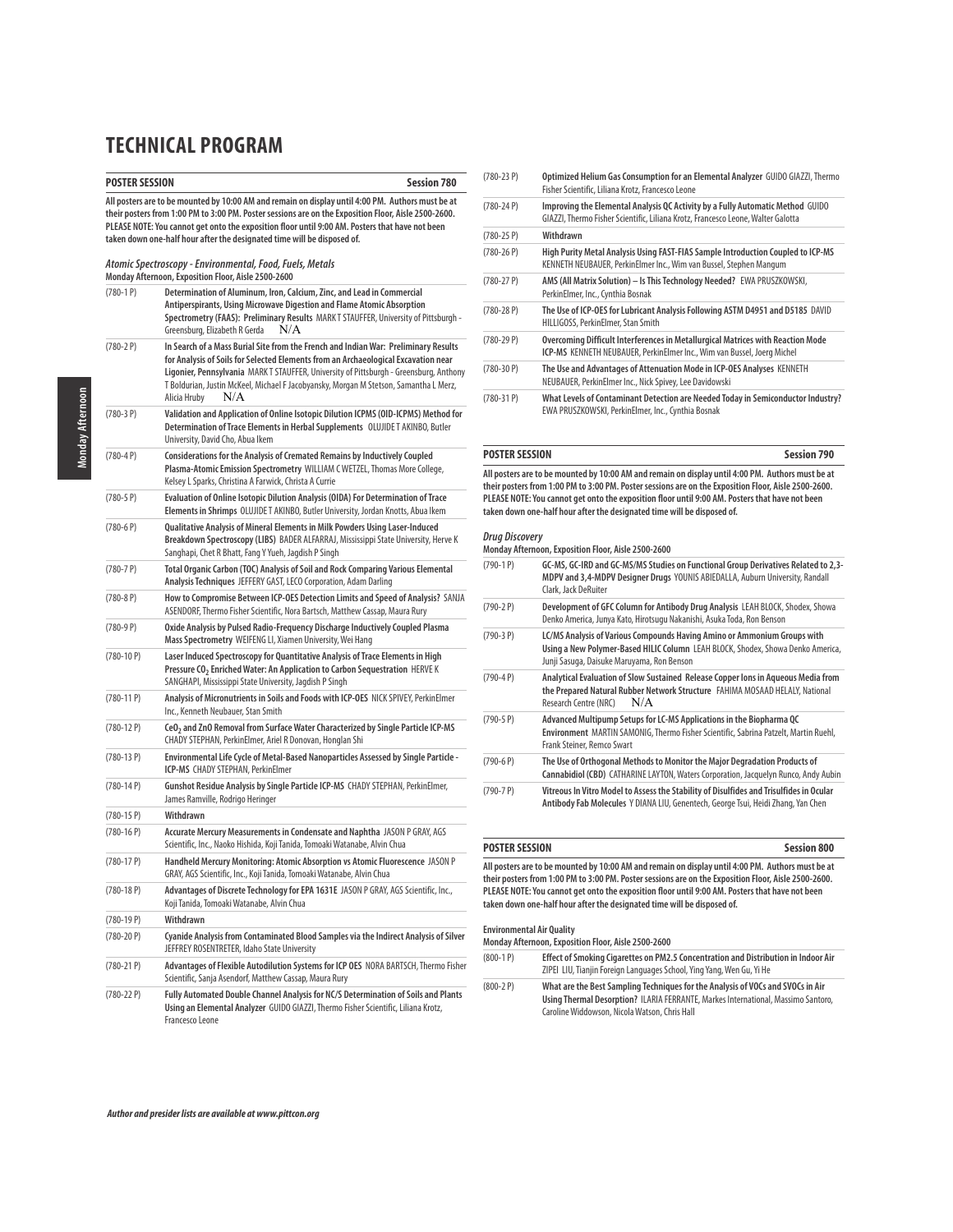- (800-3 P) **Tracking the Distribution of Atmospheric PAHs within a North Patagonia Region, Argentina** ANDRÉS HUGO ARIAS, CONICET, Melina M Orazi, Ana L Oliva, Jorge E Marcovecchio N/A
- (800-4 P) **Hydrogen vs. Helium: Evaluation of Carrier Gases for Chlorinated Contaminant Testing by GC/ECD** RAMKUMAR DHANDAPANI, Phenomenex, Matthew Trass, Kristen Parnell, Timothy Anderson, Sean Orlowicz
- (800-5 P) **Biological and Chemical Characterization of Ship Diesel Engine- and Wood Combustion Aerosol Emissions: Multi-Omics Characterization of Aerosol-Exposed Lung Cells and Chemical Profile of the Emissions** RALF ZIMMERMANN, Joint MS Centre/ HICE, Gunnar Dittmar, Tamara Kanashova, Jeroen Buters, Sebastian Öder, Hanns Paur, Marco Dilger, Carsten Weiss, Horst Harndorf, Benjamin Stengel, Karsten Hiller, Sean Sapcariu, Kelly BéruBé, Anna Wlodarcyzk, Bernhard Michalke, Tobias Krebs, Michael Kelbg, Thorsten Streibel, Erwin Karg, Jürgen Schnelle-Kreis, Martin Sklorz, Jürgen Orasche, Patrick Richthammer, Laarnie Müller, Johannes Passig, Christian Radischat, Suchi Smita, Heikki Lamberg, Maija-Riitta Hirvonen, Olli Sippula, Jorma Jokiniemi

### **POSTER SESSION Session 810**

**All posters are to be mounted by 10:00 AM and remain on display until 4:00 PM. Authors must be at their posters from 1:00 PM to 3:00 PM. Poster sessions are on the Exposition Floor, Aisle 2500-2600. PLEASE NOTE: You cannot get onto the exposition floor until 9:00 AM. Posters that have not been taken down one-half hour after the designated time will be disposed of.**

#### **LC - Pharmaceutical**

**Monday Afternoon, Exposition Floor, Aisle 2500-2600**

| <del>ט שיט אינוניו ווטטון ווטונטאמען ווט</del> טוניטווייטווייטויו |                                                                                                                                                                                                                                                                                            |  |
|-------------------------------------------------------------------|--------------------------------------------------------------------------------------------------------------------------------------------------------------------------------------------------------------------------------------------------------------------------------------------|--|
| $(810-1)$                                                         | Maleate Salt Detection Using UV vs. CAD Detection CHADWICK ADKINS, Mayne Pharma,<br>Kimberly Tillapaugh, Jessica Netzer                                                                                                                                                                    |  |
| $(810 - 2P)$                                                      | Critical Comparison of Solute Focusing Methods in the Second Dimension of On-Line<br>Two-Dimensional Liquid Chromatography DWIGHT R STOLL, Gustavus Adolphus College,<br>Eli Larson, Carston Dammann, Tyler Brau, Hayley Lhotka, Lena N Jeong, Ray Sajulga, Sarah C<br>Rutan, Peter W Carr |  |
| $(810-3P)$                                                        | A Fast On-Line Automatic Derivatiization Method for Determination of PB-1503 (A<br>Drug Candidate) in Extended Release Capsule Formulation by HPLC PENNY JIANG,<br>Prinbury Biopharm Co., Ltd, David Cao, Terry Zheng, Yun Tian, David Zhao, Eric Tsai                                     |  |
| $(810-4P)$                                                        | Analytical Method Effectiveness JIANHUA LI, Bayer Consumer Health, Lucy Zhao,<br>Kangping Xiao                                                                                                                                                                                             |  |
| $(810-5P)$                                                        | Analysis of the Conjugated Drug-Delivery Polymer, Polyglutamate-Doxorubicin by the<br>Latest Advanced Multi-Detector GPC Systems MARK R POTHECARY, Malvern Instruments,<br>Wei Wong, Carrie Schindler                                                                                      |  |
| $(810-6P)$                                                        | Simultaneous Analysis of Dual Active Ingredients in a Pharmaceutical Formulation<br>Containing Metformin by a Single Ion Pair UPLC Method JOSE G RIVERA, Merck,<br>Brian Ferrer, Lisandra Santiago-Capeles, Wilfredo Maldonado, Lee Klein, Pedro L Lopez,<br>Maria T Cruañes               |  |
| $(810 - 7P)$                                                      | A New Adsorbent for Solid Phase Extraction of Phthalates Based on Ionic Liquids<br>Modified Graphene Oxide Composites GUOYUE SHI, East China Normal University,<br>Xinguang Zhou, Zhang Yinglu                                                                                             |  |
| $(810-8P)$                                                        | A Rapid Novel HPLC Method for Estimation of Cobicistat and Identification of<br>Degradation Compounds RAJENDRA B KAKDE, Rashtrasant Tukadoji Maharaj Nagpur<br>University, Rahul P Chilbule, Kamalesh Gadpayale $N/A$                                                                      |  |
|                                                                   |                                                                                                                                                                                                                                                                                            |  |

| <b>POSTER SESSION</b>                                                                                | <b>Session 820</b> |
|------------------------------------------------------------------------------------------------------|--------------------|
| All posters are to be mounted by 10:00 AM and remain on display until 4:00 PM. Authors must be at    |                    |
| their posters from 1:00 PM to 3:00 PM. Poster sessions are on the Exposition Floor, Aisle 2500-2600. |                    |
| PLEASE NOTE: You cannot get onto the exposition floor until 9:00 AM. Posters that have not been      |                    |

### **taken down one-half hour after the designated time will be disposed of.**

#### **Proteomics and Metabolomics**

**Monday Afternoon, Exposition Floor, Aisle 2500-2600**

| $(820-1)$    | Proteomic Analysis of Right-Side and Left-Side Colon Cancer Tumors KATELYN R<br>LUDWIG. University of Notre Dame. Amanda B Hummon                             |
|--------------|---------------------------------------------------------------------------------------------------------------------------------------------------------------|
| $(820-2)$ P) | Investigating Aging and Ovarian Cancer Metastasis Sites with Ouantitative Mass<br>Cnactus mature Dasad Dustasmics of Muning Adinasa Tissue, DETED ETHAN FEICT |

**Spectrometry-Based Proteomics of Murine Adipose Tissue** PETER ETHAN FEIST, University of Notre Dame, Elizabeth Loughran, Sharon Stack, Amanda B Hummon

- (820-3 P) **Enhanced Coverage of the Molecular Content of Selected Single Cells from Rat Islets of Langerhans by Combining MALDI MS and CE-MS** MARINA C PHILIP, University of Illinois at Urbana-Champaign, Meng Qi, Troy J Comi, Stanislav S Rubakhin, Jonathan V Sweedler
- (820-4 P) **Integrated Miniaturized Device Coupled to MRM-MS for Fast Detection of Phosphopeptides from Biological Samples** JINGREN DENG, Virginia Tech, Lulia M Lazar (820-5 P) **Adjustable In-Source Fragmentation of Metabolites and Lipids in Laser Desorption/Ionization from Silicon Nanopost Arrays** ANDREW KORTE, George Washington University, Akos Vertes
- (820-6 P) **NOBCChE Poster Awardee Novel Tags for Enhancing Sample Multiplexing** JASMINE DANIELS, Texas Southern University, Christina King, Rena AS Robinson

#### **POSTER SESSION Session 830**

**All posters are to be mounted by 10:00 AM and remain on display until 4:00 PM. Authors must be at their posters from 1:00 PM to 3:00 PM. Poster sessions are on the Exposition Floor, Aisle 2500-2600. PLEASE NOTE: You cannot get onto the exposition floor until 9:00 AM. Posters that have not been taken down one-half hour after the designated time will be disposed of.**

#### **Quality/QA/QC**

|              | Monday Afternoon, Exposition Floor, Aisle 2500-2600                                                                                                                                            |
|--------------|------------------------------------------------------------------------------------------------------------------------------------------------------------------------------------------------|
| $(830-1)$    | Accurate and Precise Sulfur Analysis by Combustion Method GUIDO GIAZZI, Thermo<br>Fisher Scientific, Liliana Krotz, Francesco Leone                                                            |
| $(830 - 2P)$ | Evaluation of DART (Direct Analysis in Real Time), Coupled to a Portable Mass<br>Detector for Rapid Cleaning Validation CHRIS HENRY, Waters Corporation                                        |
| $(830-3P)$   | Influence of Different Glass Types Upon the Recovery Rates of Different Analytes in<br>LC and LC-MS MATTHIAS KAMUF, Agilent Technologies, Adam Harder, Amanda Kaspick                          |
| $(830-4P)$   | Withdrawn                                                                                                                                                                                      |
| $(830-5P)$   | Analytical Strategies for Inorganic Contamination Analysis in the Semiconductor<br>N/A<br>Industry CHADY STEPHAN, PerkinElmer, Ewa Pruszkowski, Kenneth Ong                                    |
| $(830-6P)$   | A Novel Gas Flow Meter Which Eliminates the Need for Recalibration Returns PAUL<br>TRIPP, Agilent Technologies                                                                                 |
| $(830 - 7)$  | Study Conducted of Essential ISO Standards for Liquid Handling and Pipetting<br>PETAR STOJADINOVIC, Automation Trainer LLC, John Coller, William Herms, Robert Larkin,<br><b>Robert Nugent</b> |
| $(830 - 8P)$ | Overcome the Challenges to Implement IR/NIR Analytical Solutions KANGMING MA,                                                                                                                  |

Eurofins QTA

#### **POSTER SESSION Session 840**

**All posters are to be mounted by 10:00 AM and remain on display until 4:00 PM. Authors must be at their posters from 1:00 PM to 3:00 PM. Poster sessions are on the Exposition Floor, Aisle 2500-2600. PLEASE NOTE: You cannot get onto the exposition floor until 9:00 AM. Posters that have not been taken down one-half hour after the designated time will be disposed of.**

#### **Sensors**

**Monday Afternoon, Exposition Floor, Aisle 2500-2600**

- (840-1 P) **Electrokinetic-Assisted SPR Sensing with Kretchmann-Configuration** KYOHEI TERAO, Kagawa University, Shohei Kondo, Nobumitsu Miyanishi, Hidekuni Takao, Fusao Shimokawa (840-2 P) **Low Power Miniaturized Helium Discharge Photoionization Detectors for Highly**
- **Sensitive Vapor Detection** HONGBO ZHU, University of Michigan, Menglian Zhou, Jiwon Lee, Robert Nidetz, Katsuo Kurabayashi, Xudong Fan
- (840-3 P) **Multiplexed, Flexible and Portable Plasmonic Biosensing On-Chip** LAURA SAGLE, University of Cincinnati, Jie He, Sarah Unser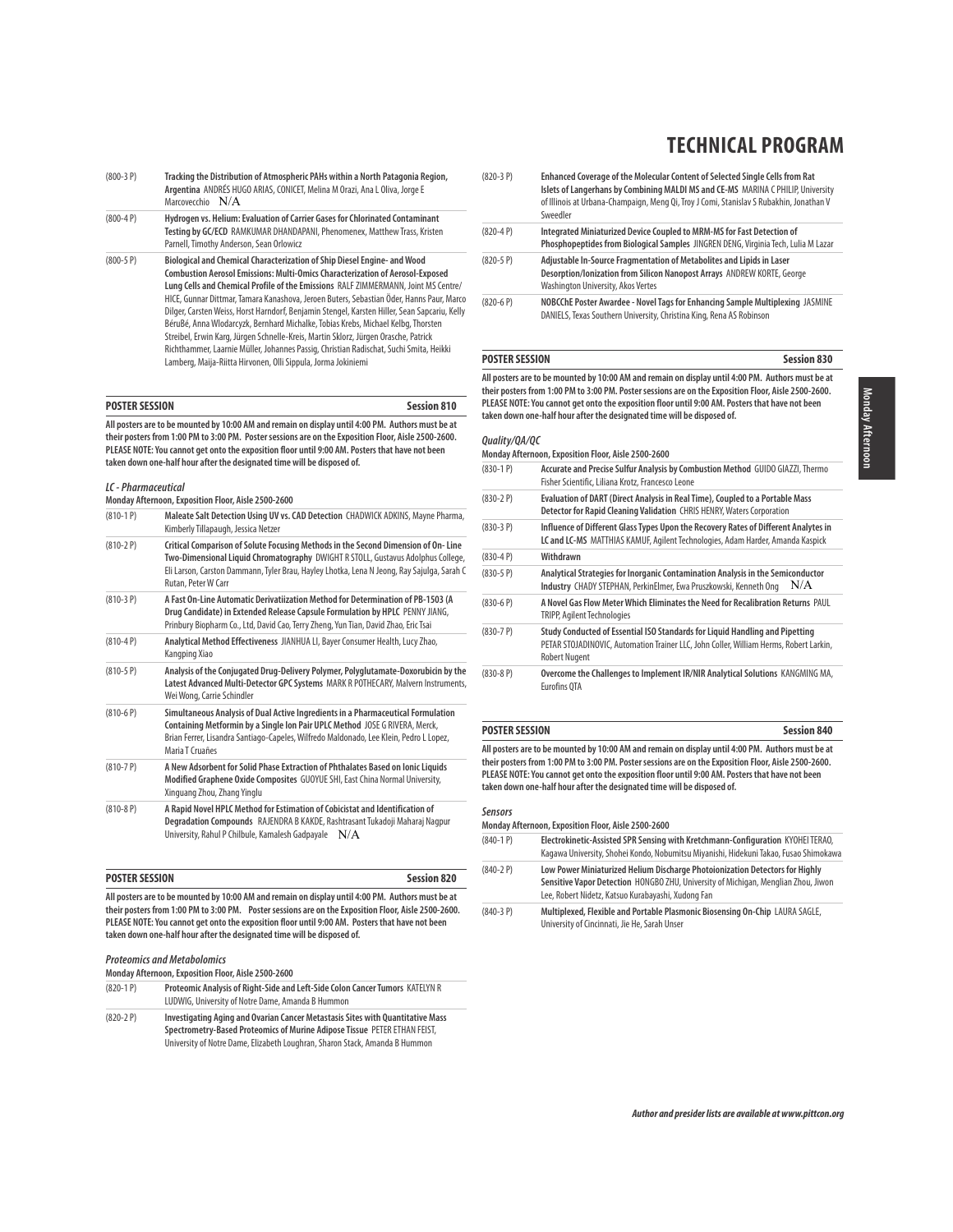## **POSTER SESSION Session 850**

**All posters are to be mounted by 10:00 AM and remain on display until 4:00 PM. Authors must be at their posters from 1:00 PM to 3:00 PM. Poster sessions are on the Exposition Floor, Aisle 2500-2600. PLEASE NOTE: You cannot get onto the exposition floor until 9:00 AM. Posters that have not been taken down one-half hour after the designated time will be disposed of.**

### **UV/VIS Applications**

|              | Monday Afternoon, Exposition Floor, Aisle 2500-2600                                                                                                                                                                                                                                                                                               |  |  |
|--------------|---------------------------------------------------------------------------------------------------------------------------------------------------------------------------------------------------------------------------------------------------------------------------------------------------------------------------------------------------|--|--|
| $(850-1)$    | Micelles - Nanometric Containers for Extractions and Colorimetric Determination<br>KATARZYNA KŁUCIŃSKA, University of Warsaw, Emilia Stelmach, Paulina Bartosińska,<br>Anna Kisiel, Krzysztof Maksymiuk, Agata Michalska                                                                                                                          |  |  |
| $(850-2)$    | Photometric Study of Enzymatic Reaction by Glucose Oxidase Immobilized on Iron<br>Oxide Fine Particles MATASHIGE OYABU, Kanazawa Institute of Technology Math&Sci.,<br>Takeshi Chaki, Keisuke Itoh, Yu Hirose                                                                                                                                     |  |  |
| $(850-3)$ P) | Multianalyte Determination of Aluminum and Iron (and Other Metals) in Transparent<br>Membranes, Using Visible Spectrophotometry and Chemometrics: Preliminary<br>Attempts and Results MARK T STAUFFER, University of Pittsburgh - Greensburg, Brandin<br>M Adams, William E Weller<br>N/A                                                         |  |  |
| $(850 - 4P)$ | Simultaneous Determination of Iron and Aluminum by Spectrophotometry and<br>Partial Least Squares Regression (PLSR), PART 2: Investigations of Xylenol Orange,<br>Chrome Azurol S, and Pyrocatechol Violet, as Potential Simultaneous Chelators $N/A$<br>MARK T STAUFFER, University of Pittsburgh - Greensburg, Danyaal Alam, Nicholas A Frankos |  |  |
| $(850-5P)$   | Syntheses, Characterization, Catalytic and Anti Microbial Study of Some Lanthanide<br>Complexes with Kynurenic Acid RASHMIKANT A PATEL, Mun. Arts & UB Science College                                                                                                                                                                            |  |  |
| $(850-6P)$   | Alternative Optics for Standoff Spatial Heterodyne Raman Spectroscopy ASHLEY N<br>ALLEN, University of South Carolina Columbia, Kevin Dudley, Patrick Barnett, J Chance<br>Carter, S Michael Angel                                                                                                                                                |  |  |

# **TUESDAY, MARCH 7, 2017 MORNING**

|       | <b>AWARDS</b><br><b>Session 860</b>                                                                       |                                                                                                                                                          |  |
|-------|-----------------------------------------------------------------------------------------------------------|----------------------------------------------------------------------------------------------------------------------------------------------------------|--|
|       | The Coblentz Society/ABB - Bomem-Michelson Award<br>arranged by Yukihiro Ozaki, Kwansei Gakuin University |                                                                                                                                                          |  |
|       |                                                                                                           | Tuesday Morning, Room W183a<br>Yukihiro Ozaki, Kwansei Gakuin University, Presiding                                                                      |  |
| 8:30  |                                                                                                           | Introductory Remarks - Yukihiro Ozaki                                                                                                                    |  |
| 8:35  |                                                                                                           | Presentation of the 2017 Coblentz Society/ABB - Bomem-Michelson Award to Keith<br>A Nelson, Massachusetts Institute of Technology, by Henry L Buijs, ABB |  |
| 8:40  | $(860-1)$                                                                                                 | Terahertz Spectroscopy: New Nonlinear Effects and THz ESR KEITH A NELSON,<br>Massachusetts Institute of Technology                                       |  |
| 9:15  | $(860-2)$                                                                                                 | High-Throughput 2D IR Spectroscopy Platform Yields Insights into Solvent Dynamics<br>in Solution Mixtures AMBER KRUMMEL, Colorado State University       |  |
| 9:50  | $(860-3)$                                                                                                 | Nonlinear Spectroscopy with Shaped Femtosecond Pulses and Its Application to<br>Biomedical Imaging MARCOS DANTUS, Michigan State University              |  |
| 10:25 |                                                                                                           | Recess                                                                                                                                                   |  |
| 10:40 | $(860-4)$                                                                                                 | Two-Dimensional Coherent Photocurrent Excitation Spectroscopy in Perovskite<br>Solar Cells CARLOS SILVA, Université de Montréal                          |  |
| 11:15 | $(860-5)$                                                                                                 | Chiral Detection and Manipulation of Cryogenically Buffered Polyatomic Molecules<br>DAVID PATTERSON, Harvard University                                  |  |

## **The Pittsburgh Analytical Chemistry Award**

arranged by Fu-Tyan Lin, The Pittsburgh Conference

#### **Tuesday Morning, Room W183b**

|       |           | Fu-Tyan Lin, The Pittsburgh Conference, Presiding                                                                                                                                                                                                                                     |
|-------|-----------|---------------------------------------------------------------------------------------------------------------------------------------------------------------------------------------------------------------------------------------------------------------------------------------|
| 8:30  |           | Introductory Remarks - Fu-Tyan Lin                                                                                                                                                                                                                                                    |
| 8:35  |           | Presentation of the 2017 Pittsburgh Analytical Chemistry Award to Janusz Pawliszyn,<br>University of Waterloo, by Melinda R Stephens, Chair, Society for Analytical Chemists<br>of Pittsburgh                                                                                         |
| 8:40  | $(870-1)$ | Development of Analytical Devices and Procedures Consistent with Green Chemistry<br>JANUSZ PAWLISZYN, University of Waterloo                                                                                                                                                          |
| 9:15  | $(870-2)$ | Revisiting Chromatographic Quantitation in a Digital Age PURNENDU K DASGUPTA,<br>University of Texas Arlington, Akinde F Kadjo                                                                                                                                                        |
| 9:50  | $(870-3)$ | Capillary Zone Electrophoresis for Bottom-Up Proteomics NORMAN J DOVICHI,<br>University of Notre Dame, Xiaojing Yan, Liangliang Sun                                                                                                                                                   |
| 10:25 |           | Recess                                                                                                                                                                                                                                                                                |
| 10:40 | $(870-4)$ | Instrumentation and Mechanism of Rapid Evaporative Ionization Mass Spectrometry<br>ZOLTAN TAKATS, Imperial College London                                                                                                                                                             |
| 11:15 | $(870-5)$ | Capillary Liquid Chromatography: Active Temperature Control and Neuroscience<br>Applications STEPHEN G WEBER, University of Pittsburgh, Stephen R Groskreutz,<br>Yangguang Ou, Anthony R Horner, Erin P Shields, Khanh Thieu Ngo, Rachael E Wilson,<br>Michael T Rerick, Jenna DeVivo |

| <b>SYMPOSIUM</b>                                                                | <b>Session 880</b> |
|---------------------------------------------------------------------------------|--------------------|
| How Did That Get in My Food? Determination of Process Induced Food Contaminants |                    |

arranged by Wendy Young and Lowri deJager, FDA

**Tuesday Morning, Room W178b**

|       |                   | Wendy Young, FDA, Presiding                                                                                                                                                  |
|-------|-------------------|------------------------------------------------------------------------------------------------------------------------------------------------------------------------------|
| 8:30  |                   | Introductory Remarks - Wendy Young and Lowri deJager                                                                                                                         |
| 8:35  | $(880-1)$         | Overview of the Analysis and Detection of Process Induced Contaminants in Foods<br>at the FDA SUSAN GENUALDI, FDA, Lowri deJager                                             |
| 9:10  | $(880-2)$         | LC-MS/MS Detection of MCPD and Glycidyl Esters in Infant Formula and Other<br>Complex Food Matrices JESSICA KATHLEEN LEIGH, US Food & Drug Administration,<br>Shaun MacMahon |
| 9:45  | $(880-3)$         | "Desired and Undesired Molecules": Formation and Analysis of Aroma-Active<br>Compounds and Food-Borne Toxicants During Food-Processing MICHAEL GRANVOGL,<br>TU Munich        |
| 10:20 |                   | Recess                                                                                                                                                                       |
|       | $10:35$ $(880-4)$ | Analysis of Furosine as a Processing Marker in Tomato Products by Ion-Pairing<br>Sample Preparation with RP-LC-MS-MS RIC R GONZALEZ, ConAgra Foods, Inc.,<br>Indarpal Singh  |
| 11:10 | $(880-5)$         | 4-Methyl Imidazole - From Formation and Analysis to Toxicology and Regulatory<br>Status, JENNIFER WEIST, The Hershey Company                                                 |

| SYMPOSIUM                                                       | <b>Session 890</b> |
|-----------------------------------------------------------------|--------------------|
| In Vivo Neurochemistry: Faster, Smaller, More Sensitive Methods |                    |

**for Real-Time Neuroanalysis** 

arranged by B Jill Venton, University of Virginia and Andrew G Ewing, University of Gothenberg

#### **Tuesday Morning, Room W179a** B Jill Venton, University of Virginia, Presiding

|      | <b>D</b> Jill veheory of the croicy of virginia, i response |                                                                                                                                                                                                                                                                                                                                        |  |
|------|-------------------------------------------------------------|----------------------------------------------------------------------------------------------------------------------------------------------------------------------------------------------------------------------------------------------------------------------------------------------------------------------------------------|--|
| 8:30 |                                                             | Introductory Remarks - B Jill Venton and Andrew G Ewing                                                                                                                                                                                                                                                                                |  |
| 8:35 | $(890-1)$                                                   | Sensing Neurotransmitters with Electrochemical Tools R MARK WIGHTMAN, University<br>of North Carolina at Chapel Hill                                                                                                                                                                                                                   |  |
| 9:10 | $(890-2)$                                                   | Dopamine Storage, One Vesicle at a Time: Effects of Mind-Altering Drugs on Vesicle<br>Content Inside Cells In Vitro and In Vivo ANDREW G EWING. University of Gothenburg<br>and Chalmers University, Xianchan Li, Jelena Lovric, Soodabeh Majdi, Lin Ren, Anna<br>Larsson, Johan Dunevall, Neda Najafinobar, Amir Mohammadi, Daixin Ye |  |

**AWARDS Session 870**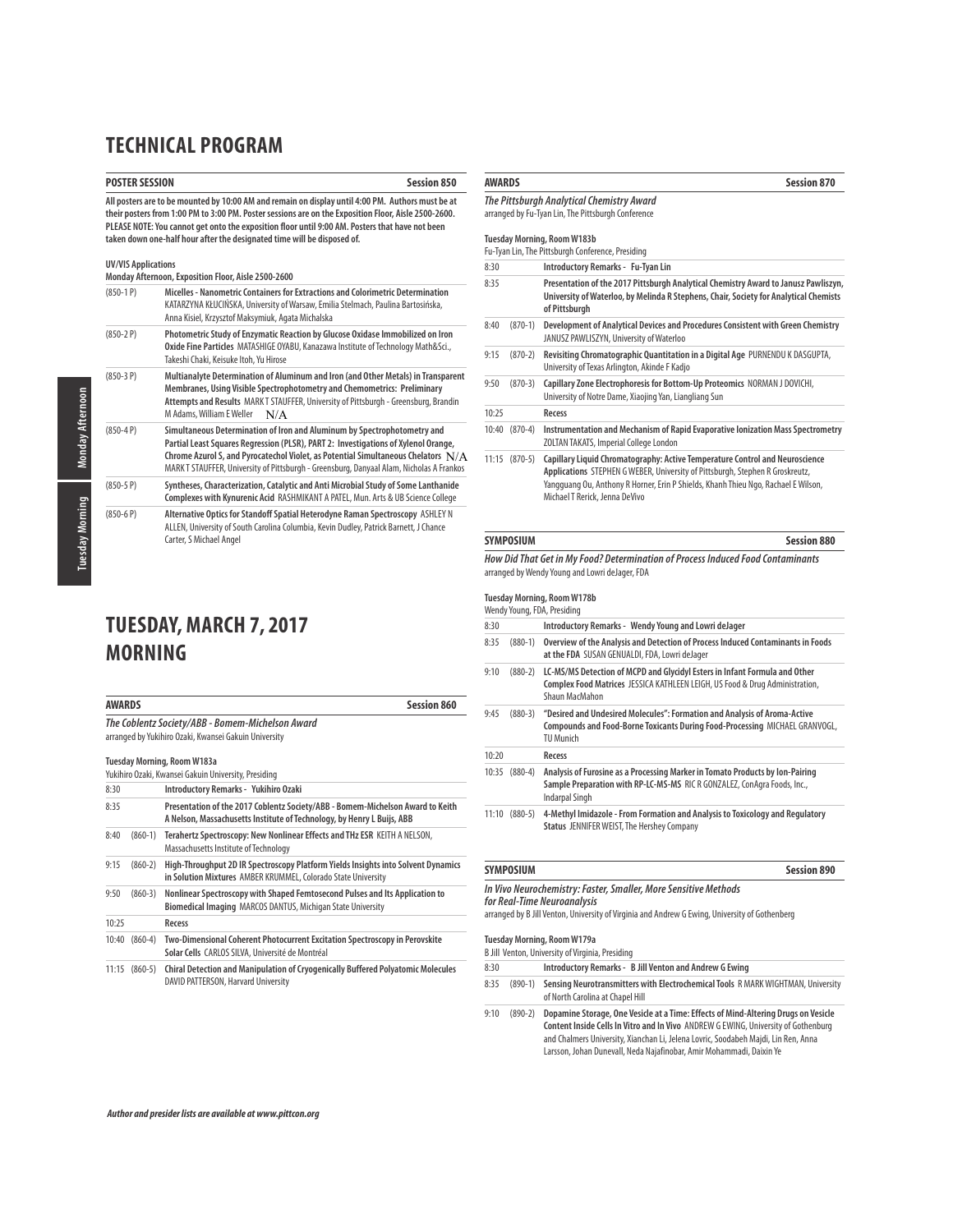| 9:45  | $(890-3)$         | Novel Carbon-Based Sensors for the Next Generation of In Vivo Voltammetric<br>Measurements LESLIE A SOMBERS, North Carolina State University |
|-------|-------------------|----------------------------------------------------------------------------------------------------------------------------------------------|
| 10:20 |                   | Recess                                                                                                                                       |
|       | $10:35$ $(890-4)$ | New Insights into DA from New Kinetic Models ADRIAN C MICHAEL, University of<br>Pittsburgh, Elaine Marie Robbins, Rebecca Wu                 |
|       | $11:10(890-5)$    | Tunable CNT Fiber and Yarn Microelectrodes B JILL VENTON, University of Virginia,<br>Chena Yang                                              |

# **SYMPOSIUM Session 900 JAIMA - Analytical Solutions for Biopharma**

arranged by Satoshi Nomura, Japan Analytical Instruments Manufacturers' Association (JAIMA)

#### **Tuesday Morning, Room W183c**

|      | <b>INCOURT INTERNATIONAL INCORPORT</b><br>Satoshi Nomura, Japan Analytical Instruments Manufacturers' Association (JAIMA), Presiding |                                                                                      |  |  |
|------|--------------------------------------------------------------------------------------------------------------------------------------|--------------------------------------------------------------------------------------|--|--|
| 8:30 |                                                                                                                                      | Introductory Remarks - Satoshi Nomura                                                |  |  |
| 8.35 |                                                                                                                                      | (900-1) Luminescent Sensors and Imaging Technologies for Drug Discovery TAKEAKLOZAWA |  |  |

|       |           | <b>0.33</b> (200 T) <b>EQUIDITESCENT SCHOOLS QNQ HIMAGHIY FCGHIOLOGICS TOL DTUY DISCOVELY</b> TAINEAINI OZAWAY,<br>The University of Tokyo                |
|-------|-----------|-----------------------------------------------------------------------------------------------------------------------------------------------------------|
| 9:10  | $(900-2)$ | Workflow Solutions for the Analytical Separation of mAbs ATIS CHAKRABARTI, Tosoh<br>Bioscience LLC                                                        |
| 9:45  | $(900-3)$ | HPLC-MS/MS for Separation and Detection of Intact Proteins KEVIN A SCHUG,<br>University of Texas at Arlington                                             |
| 10:20 |           | Recess                                                                                                                                                    |
| 10:35 | $(900-4)$ | Introducing the Latest Bio-Pharmaceutical Application by ICP-QQ AMIR LIBA,<br>Agilent Technologies                                                        |
| 11:10 | $(900-5)$ | Development of Innovative Supply System of Reliable Analytical Standards Purity<br>Determined by AQARI (Accurate QuAntitative NMR with Internal Reference |

| SYMPOSIUM | <b>Session 910</b> |
|-----------|--------------------|

Takako Suematsu, Kevin K Millis, Yuko Yamada

**Substance)** MIURA TORU, Wako Pure Chemical Industries, Ltd., Naoki Sugimoto,

|       | JIMI VJIVIN                                                                                                                                   | JEJJIVII / IV                                                                                                                                                                                                                                                                                   |
|-------|-----------------------------------------------------------------------------------------------------------------------------------------------|-------------------------------------------------------------------------------------------------------------------------------------------------------------------------------------------------------------------------------------------------------------------------------------------------|
|       | <b>Multimodal Chemical Imaging Approaches</b><br>arranged by Jacob T Shelley, Rensselaer Polytechnic Institute<br>Tuesday Morning, Room W179b |                                                                                                                                                                                                                                                                                                 |
|       |                                                                                                                                               | Jacob T Shelley, Rensselaer Polytechnic Institute, Presiding                                                                                                                                                                                                                                    |
| 8:30  |                                                                                                                                               | <b>Introductory Remarks - Jacob T Shelley</b>                                                                                                                                                                                                                                                   |
| 8:35  | $(910-1)$                                                                                                                                     | Intraoperative Tumor Boundary Monitoring by Multimodal Non-Linear Imaging<br>JUERGEN POPP, Leibniz Institute of Photonic Technology                                                                                                                                                             |
| 9:10  | $(910-2)$                                                                                                                                     | Multimodal Physical and Chemical Imaging Using an Atomic Force Microscopy/<br>Infrared Spectroscopy/Mass Spectrometry Platform GARY JVAN BERKEL, Oak Ridge<br>National Laboratory                                                                                                               |
| 9:45  | (910-3)                                                                                                                                       | Correlated Chemical Imaging of Mechanisms of Spatiotemporal Organization in<br>Communities of the Opportunistic Pathogen Pseudomonas aeruginosa PAUL W BOHN,<br>University of Notre Dame, Nameera Baig, Sneha Polisetti, Sage Dunham, Nydia<br>Morales-Soto, Joshua Shrout, Jonathan V Sweedler |
| 10:20 |                                                                                                                                               | Recess                                                                                                                                                                                                                                                                                          |
|       | $10:35$ (910-4)                                                                                                                               | New Approaches for Multimodal Ambient Imaging of Biological Samples JULIA<br>LASKIN, Pacific Northwest National Laboratory                                                                                                                                                                      |

11:10 (910-5) **Towards Simultaneous Elemental and Molecular Chemical Imaging Through Optical and Mass Spectrometries** JACOB T SHELLEY, Rensselaer Polytechnic Institute, Courtney L Walton, Sunil P Badal

|                                                                                                                                                                                                                                                                 | Session 920<br><b>SYMPOSIUM</b> |                                                                                                                                                                                                                                                                                                                                                                                |  |
|-----------------------------------------------------------------------------------------------------------------------------------------------------------------------------------------------------------------------------------------------------------------|---------------------------------|--------------------------------------------------------------------------------------------------------------------------------------------------------------------------------------------------------------------------------------------------------------------------------------------------------------------------------------------------------------------------------|--|
| Novel Uses of Mass Spectrometry and Ion Mobility in Pharmaceuticals:<br><b>From Small Molecules to Monoclonal Antibodies</b><br>arranged by lain Campuzano, Amgen and Joseph A Loo, University of California, Los Angeles<br><b>Tuesday Morning, Room W181c</b> |                                 |                                                                                                                                                                                                                                                                                                                                                                                |  |
|                                                                                                                                                                                                                                                                 |                                 | lain Campuzano, Amgen, Presiding                                                                                                                                                                                                                                                                                                                                               |  |
| 8:30                                                                                                                                                                                                                                                            |                                 | Introductory Remarks - lain Campuzano and Joseph A Loo                                                                                                                                                                                                                                                                                                                         |  |
| 8:35                                                                                                                                                                                                                                                            | $(920-1)$                       | MS and Ion Mobility to Characterize Protein-Ligand Interactions JOSEPH A LOO,<br>University of California Los Angeles                                                                                                                                                                                                                                                          |  |
| 9:10                                                                                                                                                                                                                                                            | $(920-2)$                       | Enhancing Metabolomic Analyses with Automated Solid Phase Extractions and Ion<br>Mobility-Mass Spectrometry ERIN S BAKER, Pacific Northwest National Laboratory,<br>Xuevun Zheng, Noor Alv. Kristin Burnum-Johnson, Daniel Orton, Jennifer Kyle, Cameron<br>Casey, Young-Mo Kim, Erika Zink, Matthew Monroe, Yehia Ibrahim, Justin Teequarden,<br>Thomas Metz, Richard D Smith |  |
| 9:45                                                                                                                                                                                                                                                            | $(920-3)$                       | The Use of Molecular Modelling for Ion Mobility Drift Time and Fragment Ion<br>Prediction in Ion Mobility and Mass Spectrometry CRIS LAPTHORN, University of<br>Greenwich, Frank Pullen, Babur Chowdhry, Patricia Wright, Trevor Dines, George Perkins,<br>Yanira Heredia                                                                                                      |  |
| 10:20                                                                                                                                                                                                                                                           |                                 | Recess                                                                                                                                                                                                                                                                                                                                                                         |  |
| 10:35                                                                                                                                                                                                                                                           | $(920-4)$                       | Inhibition of Lactate Export Paradoxically Transforms Mitochondria from Synthesis<br>Organelles to Oxidative Machines: Insights from a MIMOSA-Based Fluxomics<br>Screen DARREN S DUMLAO, Pfizer, John S Janiszewski, Richard G Kibbey, Tiago Alves,<br>Mary A Piotrowski, Julie Keefer, Maggie A Basile, Peter Wells                                                           |  |
|                                                                                                                                                                                                                                                                 | $11:10(920-5)$                  | Native-MS and Ion Mobility to High-Throughput MS: From Diastereoisomers to Large<br>Monoclonal Antibodies and Beyond IAIN CAMPUZANO, Amgen                                                                                                                                                                                                                                     |  |

# **SYMPOSIUM Session 930**

**Single Nanoparticle Electrochemistry**

arranged by Patrick Robert Unwin, University of Warwick and Henry White, University of Utah

### **Tuesday Morning, Room W181a**

|       | Patrick Robert Unwin, University of Warwick, Presiding |                                                                                                                                                                                                 |  |
|-------|--------------------------------------------------------|-------------------------------------------------------------------------------------------------------------------------------------------------------------------------------------------------|--|
| 8:30  |                                                        | Introductory Remarks - Patrick Robert Unwin and Henry White                                                                                                                                     |  |
| 8:35  | $(930-1)$                                              | Single-Particle Photoanode: Super-Resolution Reaction Imaging and Sub-Particle<br>Photocurrent Mapping PENG CHEN, Cornell University                                                            |  |
| 9:10  | $(930-2)$                                              | Optical Readouts of Nanoscale Electrochemistry KATHERINE WILLETS, Temple University                                                                                                             |  |
| 9:45  | $(930-3)$                                              | Collision Induced Single Nanoparticle Electro-Dissolution BO ZHANG,<br>University of Washington                                                                                                 |  |
| 10:20 |                                                        | Recess                                                                                                                                                                                          |  |
| 10:35 | $(930-4)$                                              | Spatio-Temporal Electrochemical Analysis of Single Nanoparticles PATRICK ROBERT<br>UNWIN, University of Warwick, Minkyung Kang, Cameron Bentley, Jon Ustarroz                                   |  |
| 11:10 | $(930-5)$                                              | Resistive Pulse Delivery of Single Nanoparticles to Electrochemical Interfaces<br>HENRY WHITE, University of Utah, Kim McKelvey, Yulun Zhang, Martin A Edwards,<br>Jeffrey E Dick, Allen J Bard |  |

#### **SYMPOSIUM Session 940**

**Terahertz Spectroscopy and Imaging for Biomedical and Pharmaceutical Applications** arranged by Katsuhiro Ajito, NTT Device Technology Labs and Zachary Taylor, University of California, Los Angeles

### **Tuesday Morning, Room W181b**

Katsuhiro Ajito, NTT Device Technology Labs, Presiding

- 8:30 **Introductory Remarks Katsuhiro Ajito and Zachary Taylor**
- 8:35 (940-1) **Intermolecular Fingerprint Imaging of Pharmaceutical Cocrystals Using Pulse and CW Terahertz Spectroscopy Systems** KATSUHIRO AJITO, Nippon Telegraph and Telephone Corporation, Masahito Nakamura, Takuro Tajima, Michko Seyama
- 9:10 (940-2) **Application of Terahertz Time-Domain Polarimetry in Non-Destructive Evaluation (NDE) of Thin Films** M HASSAN ARBAB, SUNY, Stony Brook
- 9:45 (940-3) **Advances in Terahertz Imaging of Human Breast Carcinomas and Tumor Phantoms** MAGDA EL-SHENAWEE, University of Arkansas, Tyler Bowman, Alec Walter, Yuhao Wu, John Gauch, Lucas Campbell, Narasimhan Rajaram, Keith Bailey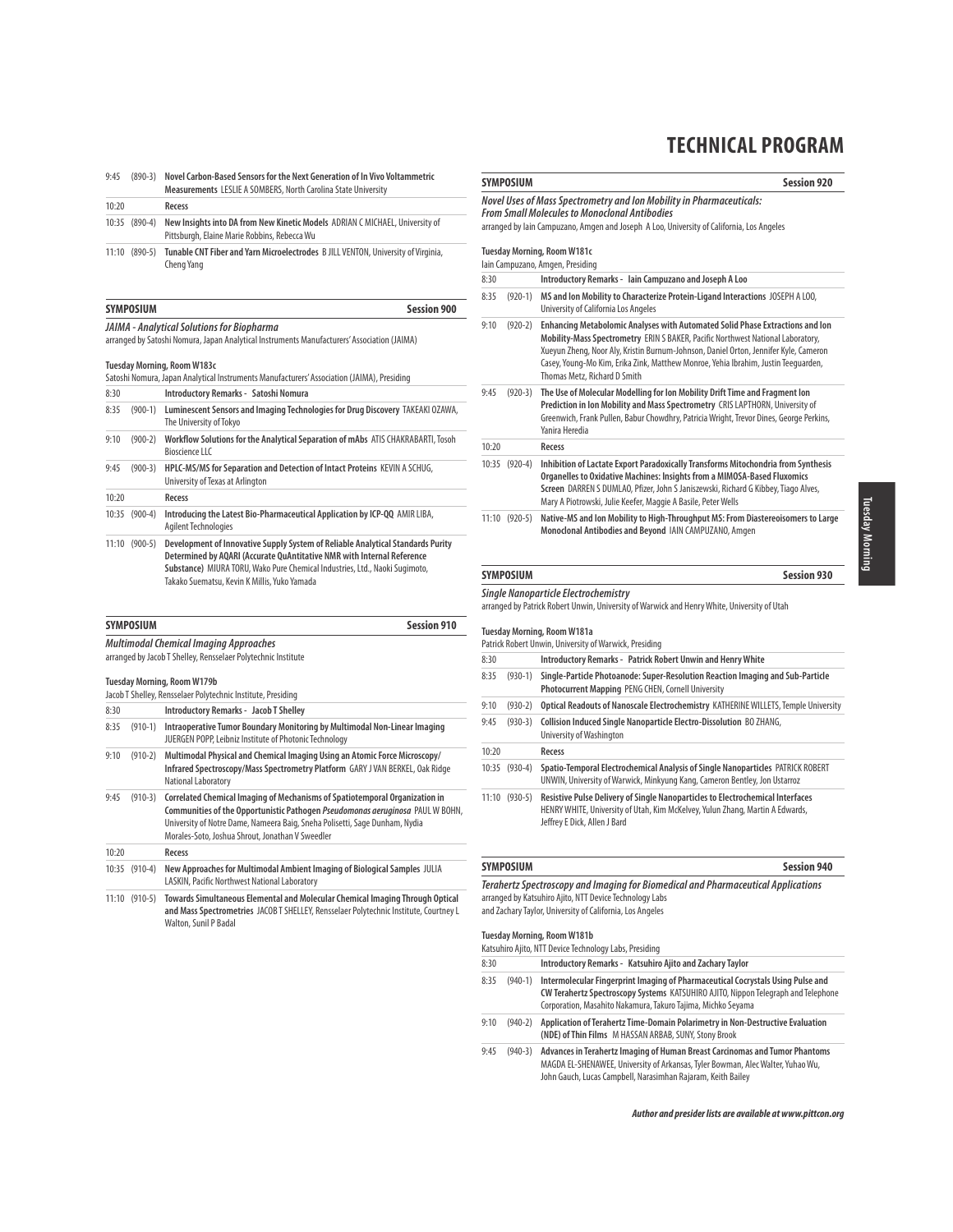10:20 **Recess** 10:35 (940-4) **Tissue Water Content Mapping Using THz Imaging** ZACHARY TAYLOR, University of California Los Angeles, Shijun Sung, Neha Bajwa, Skyler Selvin, Yong Hu, Sophie Deng, Maie St. John, Erik Dutson, Warren Grundfest

11:10 **Panel Discussion - Future Terahertz Spectroscopy and Imaging for Biomedical and Pharmaceutical Applications** 

|       | <b>Session 950</b><br><b>WORKSHOPS</b> |                                                                                                                                           |  |
|-------|----------------------------------------|-------------------------------------------------------------------------------------------------------------------------------------------|--|
|       |                                        | Analytical Information Markup Language (AnIML) Data Standard in Action<br>arranged by Burkhard Schaefer, BSSN Software GmbH               |  |
|       |                                        | Tuesday Morning, Room W176c<br>Burkhard Schaefer, BSSN Software GmbH, Presiding                                                           |  |
| 8:30  |                                        | <b>Introductory Remarks - Burkhard Schaefer</b>                                                                                           |  |
| 8:35  | $(950-1)$                              | Vendor-Neutral Analytical Data Exchange Using the AnIML Format BURKHARD<br>SCHAEFER, BSSN Software GmbH                                   |  |
| 9:05  | $(950-2)$                              | Analytical Data Longevity and Management for Regulatory Compliance Using AnIML<br>Format and Cloud Technologies. VIKTOR IASSINSKII, Sciex |  |
| 9:35  | $(950-3)$                              | Withdrawn                                                                                                                                 |  |
| 10:05 |                                        | Recess                                                                                                                                    |  |
| 10:20 | $(950-4)$                              | MS Data, AnIML, and the Web: Migrating MS Data Curation, Searching, and<br>Visualization MICHAEL BRADEN, ChemAxon                         |  |
| 10:50 | $(950-5)$                              | AnIML Empowers Long-Term Storage and Archiving of GC and LC Raw and Meta Data<br>PETER MAIER, Scion Instruments                           |  |
| 11:20 | $(950-6)$                              | Filling the Automation and Enterprise Gap with Data and Device Standardization<br>CARMEN CONDRAU, SiLA Consortium, Devon L Johnston       |  |

#### **ORGANIZED CONTRIBUTED SESSIONS Session 960**

**Electrochemistry at Nanoscale Structures** arranged by Mei Shen, University of Illinois, Urbana-Champaign and Takashi Ito, Kansas State University

#### **Tuesday Morning, Room W184a** Mei Shen, University of Illinois, Urbana-Champaign, Presiding

| 8:30  | $(960-1)$   | Electrochemically-Assisted Click Reaction for Spatially-Controlled Functionalization<br>of Cylindrical/Conical Pores in Track-Etched Poly(ethylene terephthalate) Membranes<br>TAKASHI ITO, Kansas State University, Herman Coceancigh, Gargi S Jagdale, Lane A Baker |
|-------|-------------|-----------------------------------------------------------------------------------------------------------------------------------------------------------------------------------------------------------------------------------------------------------------------|
| 8:50  | $(960-2)$   | Microinjection into Microalgal Cells HITOMI MUKAIBO, University of Rochester, Andrew R<br>Durney, Leah C Frenette, Xuewen Zhou, Xixi Zhang, Todd D Krauss                                                                                                             |
| 9:10  | $(960-3)$   | Suspended Nanoparticle Photocatalytic Activity and Their Colloidal Properties MARIO<br>ALPUCHE AVILES, University of Nevada, Reno, Krishna K Barakoti, Pushpa Chhetri                                                                                                 |
| 9:30  | $(960-4)$   | Electroanalytical Characterization of Surface Properties and Reactivity of Engineered<br>Nanoparticles by Collision Electrochemistry SILVANA ANDREESCU, Clarkson University                                                                                           |
| 9:50  |             | Recess                                                                                                                                                                                                                                                                |
| 10:05 | $(960-5)$   | Stripping Analysis of Electrophoretically Deposited Nanoparticles and Nanoalloys<br>FRANCIS ZAMBORINI, University of Louisville, Stacy Allen, Dhruba K Pattadar                                                                                                       |
| 10:25 | $(960-6)$   | Controlling Electron Transfer in Nanoparticles and Protein Complexes DAVID E CLIFFEL,<br>Vanderbilt University, David Crisostomo                                                                                                                                      |
| 10:45 | $(960 - 7)$ | Scanning Electrochemical Microscopy (SECM): A Tool to Study Real-Time Microbial<br>Metabolic Exchange DIPANKAR KOLEY, Oregon State University                                                                                                                         |
| 11:05 | $(960-8)$   | Detection of Ionic Neurotransmitters at Biological Nanostructures via Nanopipet                                                                                                                                                                                       |

**Electrode** MEI SHEN, University of Illinois at Urbana-Champaign, Zizheng Qu, Justin DesLaurier, Theresa M Welle

#### **ORGANIZED CONTRIBUTED SESSIONS Session 970**

**Quantum Cascade Lasers - A Different Approach to Infrared Spectroscopy?** arranged by Ellen Miseo, Hamamatsu and Don Kuehl, RedShift BioAnalytics

**Tuesday Morning, Room W184bc**

Ellen Miseo, Hamamatsu, Presiding

| 8:30  | $(970-1)$ | Novel and Prospective Spectroscopic Applications for Quantum Cascade Lasers<br>DANIELA P MALDONADO, Hamamatsu                                                                                                                                                                              |
|-------|-----------|--------------------------------------------------------------------------------------------------------------------------------------------------------------------------------------------------------------------------------------------------------------------------------------------|
| 8:50  | $(970-2)$ | Protein Characterization by Microfluidic Modulation Spectroscopy DON KUEHL,<br>RedShift BioAnalytics, Rick Sharp, Eugene Ma, Jinhong Kim, Chip Marshall                                                                                                                                    |
| 9:10  | $(970-3)$ | Widely Tunable Quantum Cascade Lasers: Technology and Applications ANISH GOYAL,<br>Block Engineering/MEMS, Jeff Socha, Zhu Ninghui, David Kelley, Huwei Tan, Petros Kotidis                                                                                                                |
| 9:30  | $(970-4)$ | Second Generation QCL Microscopy: Pushing the Limits of Infrared Chemical Imaging<br>JEREMY A ROWLETTE, Daylight Solutions, Edeline Fotheringham, David Nichols, Ben Bird,<br>Miles Weida, Justin Kane, Allen Priest, David Arnone, William Chapman, David Caffey, Paul<br>Larson, Tim Day |
| 9:50  |           | Recess                                                                                                                                                                                                                                                                                     |
| 10:05 | $(970-5)$ | Discrete Frequency Infrared Imaging Using Quantum Cascade Lasers KEVIN YEH,                                                                                                                                                                                                                |
|       |           | University of Illinois at Urbana-Champaign, Rohit Bhargava                                                                                                                                                                                                                                 |
| 10:25 | $(970-6)$ | Recent Advances in QCL Based Sensing of Liquids and Gases BERNHARD LENDL,<br>TU Wien                                                                                                                                                                                                       |
| 10:45 | $(970-7)$ | Laser Direct IR Imaging - A New Paradigm for Mid-IR Spectroscopic Imaging<br>CHARLES HOKE, Agilent Technologies, Yuri Beregovski, Andrew Ghetler, Christopher Moon,<br>Richard Tella, Zhen Zhang                                                                                           |

#### **ORAL SESSIONS Session 980**

#### **Advancements in Environmental Monitoring**

**Tuesday Morning, Room W175a**

- Mary Ellen McNally, EI DuPont de Nemours and Company, Presiding
- 8:30 (980-1) **Open Source Instruments and Chemical Analysis Methods for a Citizen Science Based Environmental Monitoring Initiative** JAY M PATEL, MonitorPollution.org, Mayank Patel, Arno Bouwens, Jamie Isidro, Robert S Phillips 8:50 (980-2) **Fieldwork Determination of Design Priorities for Point-of-Use Water Sensors for Use in Resource-Limited Environments** MICHAEL S BONO, Massachusetts Institute of Technology, Sydney B Beasley, Emily B Hanhauser, A John Hart, Rohit Karnik, Chintan Vaishnav 9:10 (980-3) **Microcystins Release and Removal from Cyanobacteria During Oxidation Monitored by UFLC-MS/MS** HAITING ZHANG, Missouri University of Science and Technology, Yongbo Dan, Craig D Adams, Honglan Shi, Yinfa Ma, Todd Eichholz 9:30 (980-4) **Towards an Automated Untargeted Method for Microcystins Analysis Using Two Dimensional Liquid Chromatography and Ion Mobility/Quadrupole Time of Flight Mass Spectrometry** KENNETH JOHN ROSNACK, Waters Corporation, Adam Ladak, Xavier Ortiz 9:50 **Recess** 10:05 (980-5) **Measuring Ultrafines and Black Carbon- The Next Challenge in Air Quality** JOHN ROBERT SAFFELL, Alphasense Ltd., Simone Hochgreb, Boies Adam, Nishida Robert 10:25 (980-6) **Comprehensive Two-Dimensional Gas Chromatography for Trace Analysis of Environmental Contaminants: Thermal- and Valve-based Approaches** HALEIGH BOSWELL, University of Waterloo, Matthew Edwards, Tadeusz Górecki
- 10:45 (980-7) **Evaluation of a New Gas Chromatograph Incorporating a Novel Flow Path, Connection Technology, and Heating Approach for the Analysis of Semivolatile Organic Compounds** MATTHEW GIARDINA, Agilent Technologies, Joe Hedrick, Eric Denoyer, Thomas Szakas, Jim Gearing
- 11:05 (980-8) **Practical Guidance to Increase Productivity, Reproducibility, and Efficiency with Microwave Extraction for Environmental Labs** AMIT JOSHI, Milestone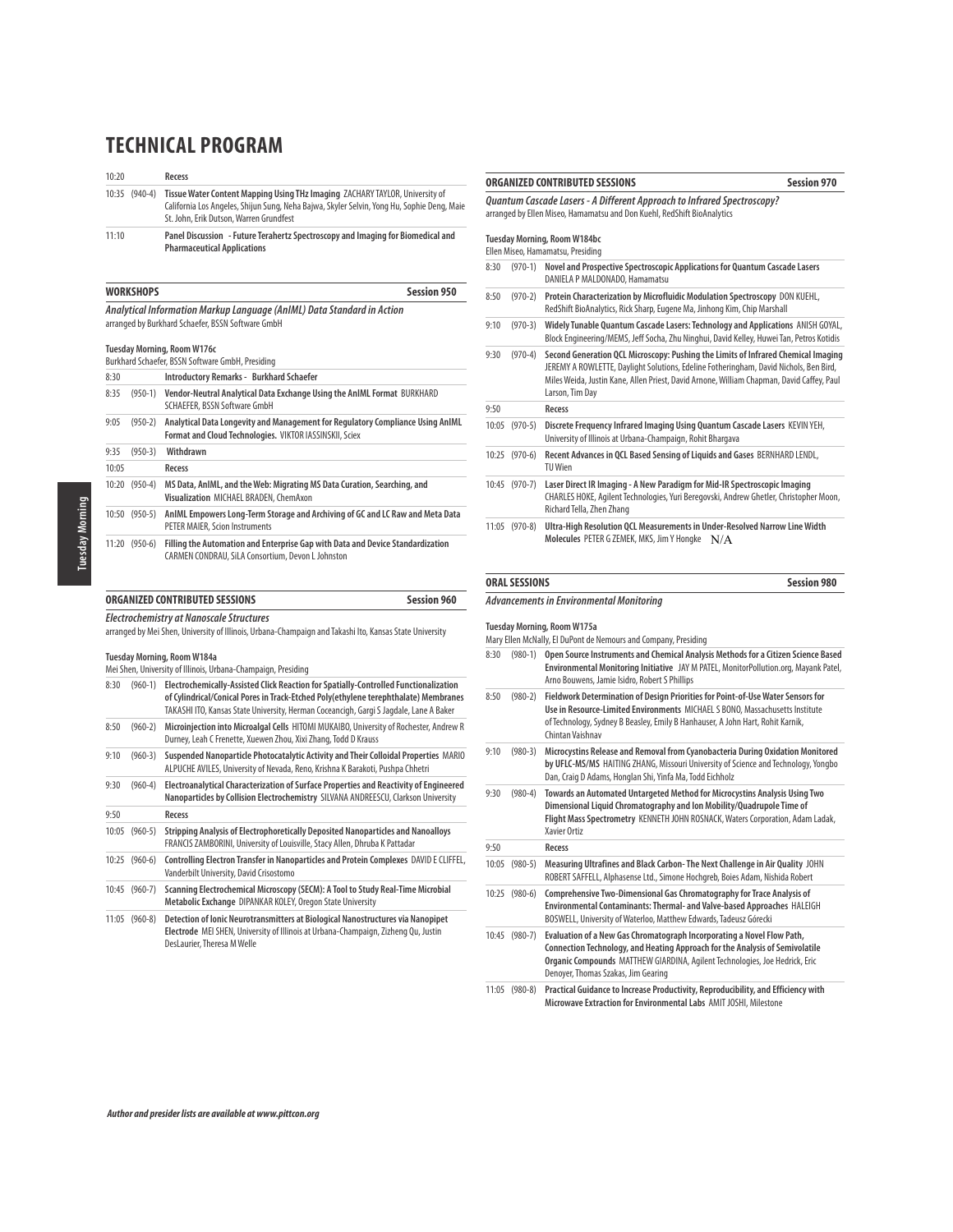| <b>Session 990</b><br><b>ORAL SESSIONS</b> |                      |                                                                                                                                                                                                                               |
|--------------------------------------------|----------------------|-------------------------------------------------------------------------------------------------------------------------------------------------------------------------------------------------------------------------------|
|                                            |                      | Analysis of Drugs for Forensics Applications (Half Session)                                                                                                                                                                   |
|                                            |                      | Tuesday Morning, Room W175b<br>Gary W Yanik, PDR-Separations, Presiding                                                                                                                                                       |
| 8:30                                       | $(990-1)$            | Portable Chromatography for Field Analysis of Suspicious Substances RICH PAUL<br><b>BUDEK, Cromite</b>                                                                                                                        |
| 8:50                                       | $(990-2)$            | Rapid and Robust Analysis of Counterfeit and Adulterated Pharmaceuticals Using a<br>High Performance GC-TOFMS JOHN RORABECK, Andrews University, David E Alonso,<br>Kai Pham, Joseph E Binkley                                |
| 9:10                                       | $(990-3)$            | What's Really in My Drug Sample? A Multiplatform Workflow for the War Against<br>Synthetic Drugs of Abuse DAVID E ALONSO, LECO Corporation, Joseph E Binkley                                                                  |
| 9:30                                       | $(990-4)$            | Modifications of DART-MS for Enhanced Detection of Forensic Compounds EDWARD<br>SISCO, National Institute of Standards and Technology (NIST), Thomas P Forbes                                                                 |
|                                            | <b>ORAL SESSIONS</b> | <b>Session 1000</b>                                                                                                                                                                                                           |
|                                            |                      | <b>Analytical Education (Half Session)</b>                                                                                                                                                                                    |
|                                            |                      | <b>Tuesday Morning, Room W175b</b><br>Gary W Yanik, PDR-Separations, Presiding                                                                                                                                                |
|                                            |                      | 10:05 (1000-1) MacGyver Chemistry EUGENE SMITH, FAU-Honors College                                                                                                                                                            |
|                                            |                      | 10:25 (1000-2) Development, Implementation, and Impact of the Scientific Reasoning Tool in an<br>Instrumental Analysis Laboratory Course ANNA M DONNELL, University of Cincinnati                                             |
|                                            |                      | 10:45 (1000-3) Creating Undergraduate Awareness About Analytical Chemistry Careers and Research<br>CHARLES A LUCY, University of Alberta                                                                                      |
|                                            |                      | 11:05 (1000-4) E-Lab Script: An Approach to Enhance the Experience of Analytical Laboratory Classes<br>BHAVIK PATEL, University of Brighton, Charlotte Sarmouk, Christopher Baker                                             |
|                                            | <b>ORAL SESSIONS</b> | <b>Session 1010</b>                                                                                                                                                                                                           |
|                                            |                      | <b>Applications of Microspectroscopy for Materials Characterization</b>                                                                                                                                                       |
|                                            |                      | <b>Tuesday Morning, Room W175c</b><br>Cecil Dybowski, University of Delaware, Presiding                                                                                                                                       |
| 8:30                                       |                      | (1010-1) Microspectroscopy of Nanoparticle Contaminants in Water LINDSAY CELLIOTT,<br>NIST/UMD, Kuo-Tang Liao, Wengi Zhu, Henri Lezec, Samuel M Stavis                                                                        |
| 8:50                                       |                      | (1010-2) Imaging Carbon Dioxide Reduction on Single Nanoparticles PRASHANT K JAIN,<br>University of Illinois                                                                                                                  |
| 9:10                                       |                      | (1010-3) Nonlinear Optical Stokes Ellipsometric Microscopy: Imaging Local Orientation in<br>Turbid Media JAMES RW ULCICKAS, Purdue University, Fengyuang Deng, Changqin Ding,<br>Garth J Simpson, Janny Dinh, Scott R Griffin |
| 9:30                                       |                      | (1010-4) Brain Image Fusion of IR Imaging and Microscopy for Molecular Histology NICOLAS<br>SPEGAZZINI, University of Illinois at Urbana-Champaign, Saumya Tiwari, Jennifer Mitchell,<br>Martha Gillette, Rohit Bhargava      |
| 9:50                                       |                      | Recess                                                                                                                                                                                                                        |
|                                            |                      | 10:05 (1010-5) Dynamic Sampling for Sparse Confocal Raman Imaging SHIJIE ZHANG, Purdue<br>University, Azhad U Chowdhury, Zhengtian Song, Dilshan Godaliyadda, Dong H Ye, Charles<br>A Bouman, Garth J Simpson                 |
|                                            |                      | 10:25 (1010-6) A Membrane-Based Biosensor Platform for Measuring Ligand-Receptor Interactions<br>MARLENE GUTIERREZ, University of Tennessee, Christopher A Baker                                                              |
|                                            |                      | 10:45 (1010-7) Microlens Based Optical Microscopy RAJESH PRABHU BALARAMAN, Southern Illinois                                                                                                                                  |

University, Nathalie Becerra-Mora, Mayandi Sivaguru, Srinivasa R Raghavan, Punit Kohli 11:05 (1010-8) **A Microscopy Approach for Quantifying Second Harmonic Generation (SHG) Signal of Powders** AZHAD U CHOWDHURY, Purdue University, Shijie Zhang, Garth J Simpson

|       | <b>Session 1020</b><br><b>ORAL SESSIONS</b><br><b>Biomedical - Sensors, Nanotechnology and Microfluidics</b><br>Tuesday Morning, Room W176a<br>Mallikarjunarao Ganesana, University of Virginia, Presiding |                                                                                                                                                                                                                                                                           |  |
|-------|------------------------------------------------------------------------------------------------------------------------------------------------------------------------------------------------------------|---------------------------------------------------------------------------------------------------------------------------------------------------------------------------------------------------------------------------------------------------------------------------|--|
|       |                                                                                                                                                                                                            |                                                                                                                                                                                                                                                                           |  |
|       |                                                                                                                                                                                                            |                                                                                                                                                                                                                                                                           |  |
| 8:30  |                                                                                                                                                                                                            | (1020-1) Use of Electrospinning and Dynamic Air Focusing to Create Three-Dimensional<br>Cell Culture Scaffolds in Fluidic Devices CHENGPENG CHEN, Saint Louis University,<br><b>R</b> Scott Martin                                                                        |  |
| 8:50  |                                                                                                                                                                                                            | (1020-2) Traumatic Brain Injury Diagnostics Via Small RNA Sequencing of Brain-Derived<br>Exosomal MicroRNA JIN A KO, University of Pennsylvania, Matthew Hemphill, Youngji Na,<br>Junhyong Kim, Dave Meaney, Dave Issadore                                                |  |
| 9:10  |                                                                                                                                                                                                            | (1020-3) Sequence-Specific 16S rRNA Detection at 1 A with a Glass Nanopore Sensor ALLISON<br>M YORITA, Lawrence Livermore National Laboratory, Bonhye Koo, Jacob J Schmidt,<br><b>Harold G Monbouquette</b>                                                               |  |
| 9:30  |                                                                                                                                                                                                            | (1020-4) Fully Inkjet Printed Paper-Based Analytical Device for Potentiometric lon Sensing<br>NIPAPAN RUECHA, Keio University, Koji Suzuki, Daniel Citterio                                                                                                               |  |
| 9:50  |                                                                                                                                                                                                            | Recess                                                                                                                                                                                                                                                                    |  |
| 10:05 |                                                                                                                                                                                                            | (1020-5) Modular Assembly of Bio-Functionalized Core-Shell Nanoparticle Probes for<br>Multimodal Imaging and Therapeutics Delivery PRAKASH D NALLATHAMBY,<br>University of Notre Dame, Ryan K Roeder, Karen Cowden-Dahl, Tyler E Curtis, Clodia Osipo,<br>Alexander Bobbs |  |
|       |                                                                                                                                                                                                            | 10:25 (1020-6) Paper-Based Analytical Devices for Urine Analysis with Direct Text Display of Assay<br>Results KENTARO YAMADA, Keio University, Koji Suzuki, Daniel Citterio                                                                                               |  |
|       |                                                                                                                                                                                                            | 10:45 (1020-7) Transparent Carbon Ultramicroelectrode Arrays (T-CUAs) as Sensors for the Detection<br>of Pathogenic Cellular Response Mechanisms JANINE ELLIOTT, University of Texas at<br>Austin, Keith J Stevenson                                                      |  |
|       |                                                                                                                                                                                                            | 11:05 (1020-8) Phyllanthus Embilica Leaves Extract: A Potential Amylase Enzyme Inhibitor with<br>Antioxidant and Antimicrobial Activity JAGDISH SINGH, Mata Guiri College<br>Fatehgarh Sahib $N/A$                                                                        |  |

# **ORAL SESSIONS Session 1030**

#### **GC/MS - General Interest and Homeland Security**

**Tuesday Morning, Room W176b**

- Singh Manocha, The Pittsburgh Conference, Presiding 8:30 (1030-1) **GC-MS with Cold EI and Its Unexpected Benefits** AVIV AMIRAV, Tel Aviv University, Alexander Fialkov, Tal Alon, Uri Keshet 8:50 (1030-2) **New Innovations in Fieldable, Down-Range Portable Mass Spectrometers** PHILIP TACKETT, FLIR Systems, Inc. 9:10 (1030-3) **A Novel Benchtop GC-TOFMS for Improved Detection and Quantitation of Analytes in Complex Matrices** MATTHEW W SOYK, Leco Corporation, David Borton, Viatcheslav Artaev
- 9:30 (1030-4) **Trace Ammonia Vapor Analysis by GC/MS for the Detection of Ammonium Nitrate Explosives** CHRISTOPHER KATILIE, Nova Research Inc., Adam Lubrano, Lauryn DeGreeff

9:50 **Recess**

- 10:05 (1030-5) **Molecule Identifier Software for the Provision of Elemental Formula from Single Quadruple GC-MS Data** AVIV AMIRAV, Tel Aviv University, Tal Alon
- 10:25 (1030-6) **Evaluation of SPME and NTME for VOC Profiling in Bacterial Cultures** PETER OERTEL, Rostock University Medical Center, Andreas Bergmann, Phillip Trefz, Anne Kuentzel, Jochen K Schubert, Wolfram Miekisch
- 10:45 (1030-7) **Study of Urinary Volatile Organic Compounds for Diagnosis of Prostate Cancer by Gas Chromatography/Mass Spectrometry** QIN GAO, University of Texas at El Paso, Wen-Yee Lee
- 11:05 (1030-8) **Advanced Data Visualization: The Many Dimensions of Petroleomics Using High-Resolution Gas Chromatography and Time-of-Flight Mass Spectrometry** CHRISTINA N KELLY, LECO Corporation, David E Alonso, Joseph E Binkley, Lorne M Fell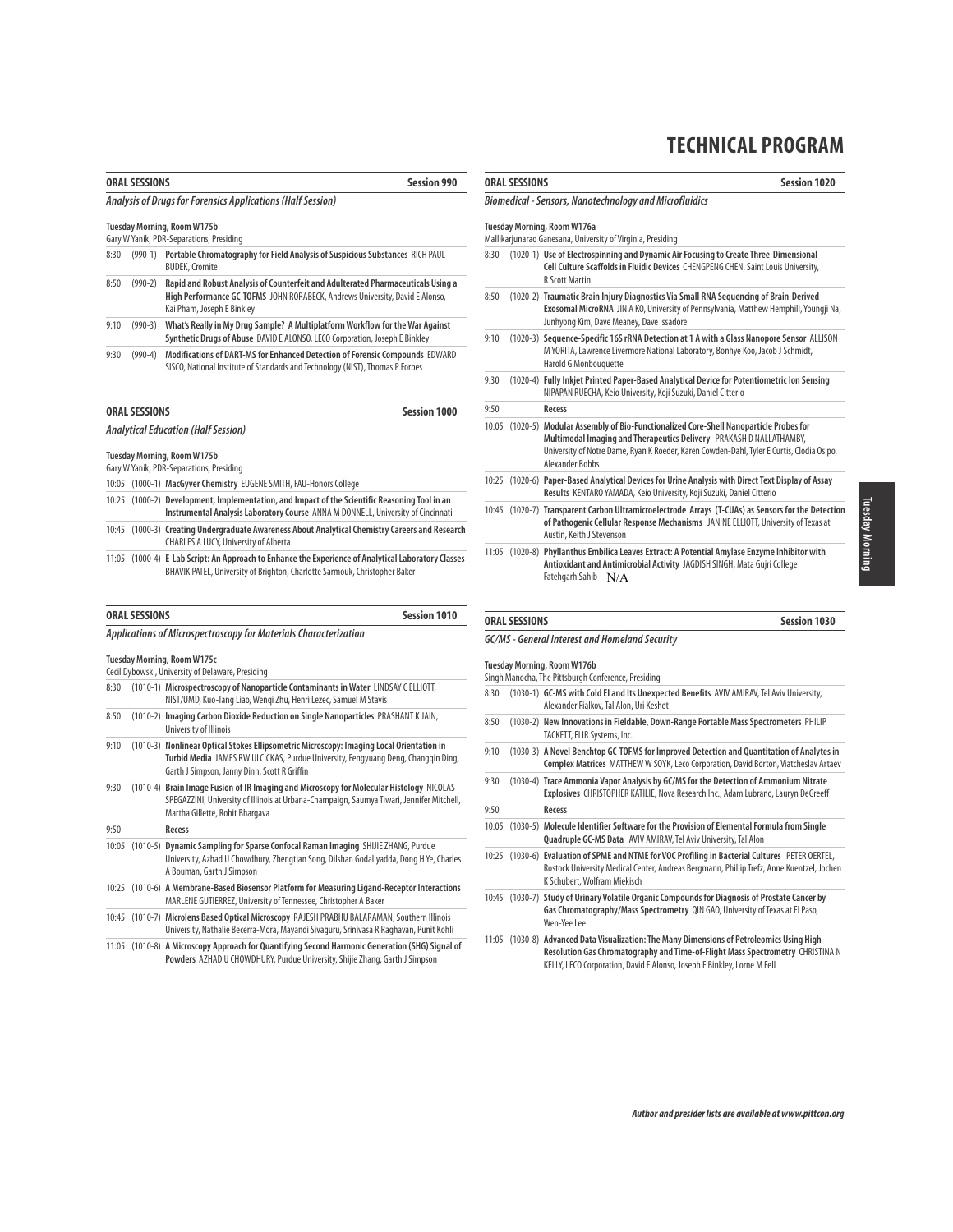|      | <b>ORAL SESSIONS</b><br><b>Session 1040</b><br>LC - Environmental and Others |                                                                                                                                                                                                                                                                |  |
|------|------------------------------------------------------------------------------|----------------------------------------------------------------------------------------------------------------------------------------------------------------------------------------------------------------------------------------------------------------|--|
|      |                                                                              |                                                                                                                                                                                                                                                                |  |
|      |                                                                              | <b>Tuesday Morning, Room W177</b>                                                                                                                                                                                                                              |  |
|      |                                                                              | Kannan Srinivasan, Thermo Fisher Scientific, Presiding                                                                                                                                                                                                         |  |
| 8:30 |                                                                              | (1040-1) Recent Advances in Suppression Technology for lon Chromatography RONG LIN,<br>Thermo Fisher Scientific, Sheetal Bhardwaj, Mrinal K Sengupta, Brittany Omphroy,<br>Kannan Sriniyasan                                                                   |  |
| 8:50 |                                                                              | (1040-2) Recent Advances in Suppressed Ion Chromatography Using Carbonate Eluents in<br>Achieving Low Background and Noise Performance MRINAL K SENGUPTA, Thermo<br>Fisher Scientific, Kannan Srinivasan                                                       |  |
| 9:10 |                                                                              | (1040-3) Optimizing LED-Based UV Absorption Detectors for On-Column Capillary Liquid<br>Chromatography THY X TRUONG, Brigham Young University, Xiaofeng Xie, Paul B<br>Farnsworth, H Dennis Tolley, Luke T Tolley, Milton L Lee                                |  |
| 9:30 |                                                                              | (1040-4) Realizing the Full Potential of High Efficiency Superficially Porous Particle Columns<br>with a Correctly Configured LC System ANNE MACK, Agilent Technologies, William J Long,<br>Stephen J Luke, Jason J Link                                       |  |
| 9:50 |                                                                              | Recess                                                                                                                                                                                                                                                         |  |
|      |                                                                              | 10:05 (1040-5) Polar Compound LC Method Development on Superficially Porous Particle Columns<br>ANNE MACK, Agilent Technologies, William J Long, Stephen J Luke, Jason J Link                                                                                  |  |
|      |                                                                              | 10:25 (1040-6) Multi-Component Stationary Phase Gradient on Silica Monoliths for Liquid<br>Chromatography ANNA FORZANO, Virginia Commonwealth University, Sarah C Rutan,<br>Maryanne M Collinson                                                               |  |
|      |                                                                              | 10:45 (1040-7) Hydrophilic Interaction Liquid Chromatography: Fundamental Investigation of<br>Column Equilibration for Polar Siliceous and Zwitterionic Stationary Phases DANIEL<br>SHOLLENBERGER, MilliporeSigma, Craig Aurand, David Scott Bell, Hugh Cramer |  |
|      |                                                                              | 11:05 (1040-8) Non-Traditional Chiral Separations with Polysaccharide HPLC Columns Using Atypical<br>Solvents and High pH MORGAN JACOB KRAMER, Phenomenex, JP Preston                                                                                          |  |
|      | <b>ORAL SESSIONS</b>                                                         | <b>Session 1050</b>                                                                                                                                                                                                                                            |  |
|      |                                                                              | LC - Pharmaceutical (Half Session)                                                                                                                                                                                                                             |  |
|      |                                                                              | <b>Tuesday Morning, Room W476</b>                                                                                                                                                                                                                              |  |
|      |                                                                              | Rose Ann Clark, Saint Francis University, Presiding                                                                                                                                                                                                            |  |
| 8:30 |                                                                              | (1050-1) Development and Validation of a Fast Reversed Phase Stability-Indicating Method<br>for the Assay of 3,3'-Thiodipropionic acid (TDPA) and Estimation of its Related<br>Compounds PENG ZHANG, Merial, Nilusha LT Padivitage, Abu Rustum                 |  |
| 8:50 |                                                                              | (1050-2) Developing HPLC Methods When C18 Columns Don't Work RICHARD A HENRY, Penn                                                                                                                                                                             |  |

- State University 9:10 (1050-3) **HPLC Method Development for Identification and Assay of Praziquantel, Afoxolaner,**
- **Moxidectin, and BHT/BHA, and Estimation of Praziquantel, Afoxolaner, and Moxidectin Related Compounds in Topical Spot-on Products** JIANGTAO HE, Merial, Junmin Huang, Abu Rustum 9:30 (1050-4) **Advances in Bioanalysis Using On-Line SPE with Liquid Chromatography Mass**
- **Spectrometry** XIAONING JO LU, MilliporeSigma, Hillel Brandes, David Scott Bell, Candace Price

| <b>ORAL SESSIONS</b>                           | <b>Session 1060</b> |
|------------------------------------------------|---------------------|
| New Approaches to Understanding Brain Function |                     |

# **Tuesday Morning, Room W184d**

Leslie Wilson, North Carolina State University, Presiding

- 8:30 (1060-1) **Dexamethasone Enhanced Microdialysis Sampling of Spreading Depolarization Waves in the Rat Cortex** ERIKA L VARNER, University of Pittsburgh, Andrea Jaquins-Gerstl, Chi Leng Leong, Kathryn M Nesbitt, David Fine, Amy K Wagner, Martyn G Boutelle, Adrian C Michael
- 8:50 (1060-2) **Comparing Spreading Depolarizations in the Nucleus Accumbens and Cortex** CADDY HOBBS, University of North Carolina at Chapel Hill, Justin Allen Johnson, R Mark Wightman
- 9:10 (1060-3) **In Situ Transient Adenosine Characterization with Fast-Scan Cyclic Voltammetry: Exploring Brain Regions and Release Mechanisms** SCOTT T LEE, University of Virginia, B Jill Venton

## **Author and presider lists are available at www.pittcon.org**

| 9:30 | (1060-4) Multiple Sources Contribute to Extracellular Hydrogen Peroxide Dynamics in the<br>Striatum LESLIE RAE WILSON, North Carolina State University, Sambit Panda, Andreas C<br>Schmidt, Leslie A Sombers |
|------|--------------------------------------------------------------------------------------------------------------------------------------------------------------------------------------------------------------|
| 9:50 | Recess                                                                                                                                                                                                       |
|      | 10:05 (1060-5) In Vivo Brain Analysis Using Solid Phase Microextraction NATHALY REYES-GARCES.                                                                                                                |

- University of Waterloo, Ezel Boyaci, German Augusto Gomez-Rios, Barbara Bojko, Dajana Vuckovic, Clement Hamani, Janusz Pawliszyn 10:25 (1060-6) **Analyzing Single Vesicles in PC12 Cells Using Novel Pt Nanoelectrodes** SAMUEL
- BARLOW, University of Washington, Peter Defnet, Bo Zhang 10:45 (1060-7) **Monitoring Neurotransmitter Release In Vivo Via Fast-Scan Cyclic Voltammetry Following Pesticide Exposure** SHANE BERGER, University of South Carolina, Parastoo Hashemi

### **ORAL SESSIONS** Session 1070

**Pharmaceutical Characterization with Spectroscopy and Spectrometry**

#### **Tuesday Morning, Room W475a**

Robert Lodder, University of Kentucky, Presiding

- 8:30 (1070-1) **Characterization of BSN 272: An NME for Prader Willi Syndrome** ROBERT LODDER, University of Kentucky
- 8:50 (1070-2) **Integrity Assessment of Therapeutic IgG2 Monoclonal Antibodies by Measuring Their Interaction with FCRL5 Using Surface Plasmon Resonance (SPR)** OYELEYE A ALABI, U.S. Food and Drug Administration, Mate Tolnay
- 9:10 (1070-3) **A Happy Marriage: Fluid Image Characterization and Raman Composition Analysis** OLGA LASKINA, rap.ID Inc., Oliver Valet, Markus Lankers
- 9:30 (1070-4) **Second Harmonic Generation Microscopy Guided Raman Spectroscopy for Rapid Qualitative and Quantitative Measurements of Active Pharmaceutical Ingredients in Excipients Matrix** ZHENGTIAN SONG, Purdue University, Azhad U Chowdhury, Shijie Zhang, Garth J Simpson

| 9:50 | Recess                                                                                                                                                                                                                                                                                                                                                                                    |
|------|-------------------------------------------------------------------------------------------------------------------------------------------------------------------------------------------------------------------------------------------------------------------------------------------------------------------------------------------------------------------------------------------|
|      | 10:05 (1070-5) The Development of Analytical Procedures for Analysis of Trace Metals in<br>Pharmaceutical Formulations SAMAR THIAB, Liverpool John Moores University,<br>Phil Riby, Mark Wainwright                                                                                                                                                                                       |
|      | 10:25 (1070-6) Analysis of Arsenic and Other ICH Q3D Metals in Pharmaceutical Formulations<br>PHIL RIBY, Liverpool John Moores University, Phil Riby, Emily Westwood, Matt Roberts                                                                                                                                                                                                        |
|      | 10:45 (1070-7) Testing and Validation of Various Antacids - Trace Elemental Impurities and Major<br>Components in a Single Analysis AARON HINEMAN, PerkinElmer Inc., Jon Sims                                                                                                                                                                                                             |
|      | 11:05 (1070-8) Development of an Instrument for Rapid Characterization of Crystal Content in<br>$\mathbb{R}^2$ , in the set in the contract $\mathbb{R}^2$ , $\mathbb{R}^2$ , $\mathbb{R}^2$ , $\mathbb{R}^2$ , $\mathbb{R}^2$ , $\mathbb{R}^2$ , $\mathbb{R}^2$ , $\mathbb{R}^2$ , $\mathbb{R}^2$ , $\mathbb{R}^2$ , $\mathbb{R}^2$ , $\mathbb{R}^2$ , $\mathbb{R}^2$ , $\mathbb{R}^2$ , |

**Pharmaceuticals Using Triboluminescence** GREGORY EAKINS, Purdue University, Garth J Simpson, Casey J Smith, Scott R Griffin, Jasmine Madison

#### **ORAL SESSIONS** Session 1080

**Process Analytical Chemistry / Monitoring (Half Session)**

#### **Tuesday Morning, Room W476**

- Rose Ann Clark, Saint Francis University, Presiding 10:05 (1080-1) **Spectroscopic Purity Assessment of Early Stages of a Natural Product Isolation Reduces Excessive Costly Recovery Unit Processes** MARK BOATWRIGHT, Kansas State University, David Wetzel
- 10:25 (1080-2) **Effects of Optical Scattering on Representative Sampling in Solids or Turbid Media in Process Raman Spectroscopy** KAREN ESMONDE-WHITE, Kaiser Optical Systems Inc., Carsten Uerpmann, Sean Gilliam, Lisa Gilliam, Ian Lewis
- 10:45 (1080-3) **A Novel FTIR-GC/FTIR Detection Method as Applied to Process Monitoring of Carbon Dioxide Purity** CHARLES M PHILLIPS, Prism Analytical Technologies, Martin Lee Spartz, Anthony S Bonanno, Alexander T Steele, Peter P Behnke
- 11:05 (1080-4) **A Novel Approach for Accurate On-Line Capillary Column Heating Using Micro-Convection Oven Technology** JOHN WASSON, Wasson-ECE Instrumentation, David Cuthbert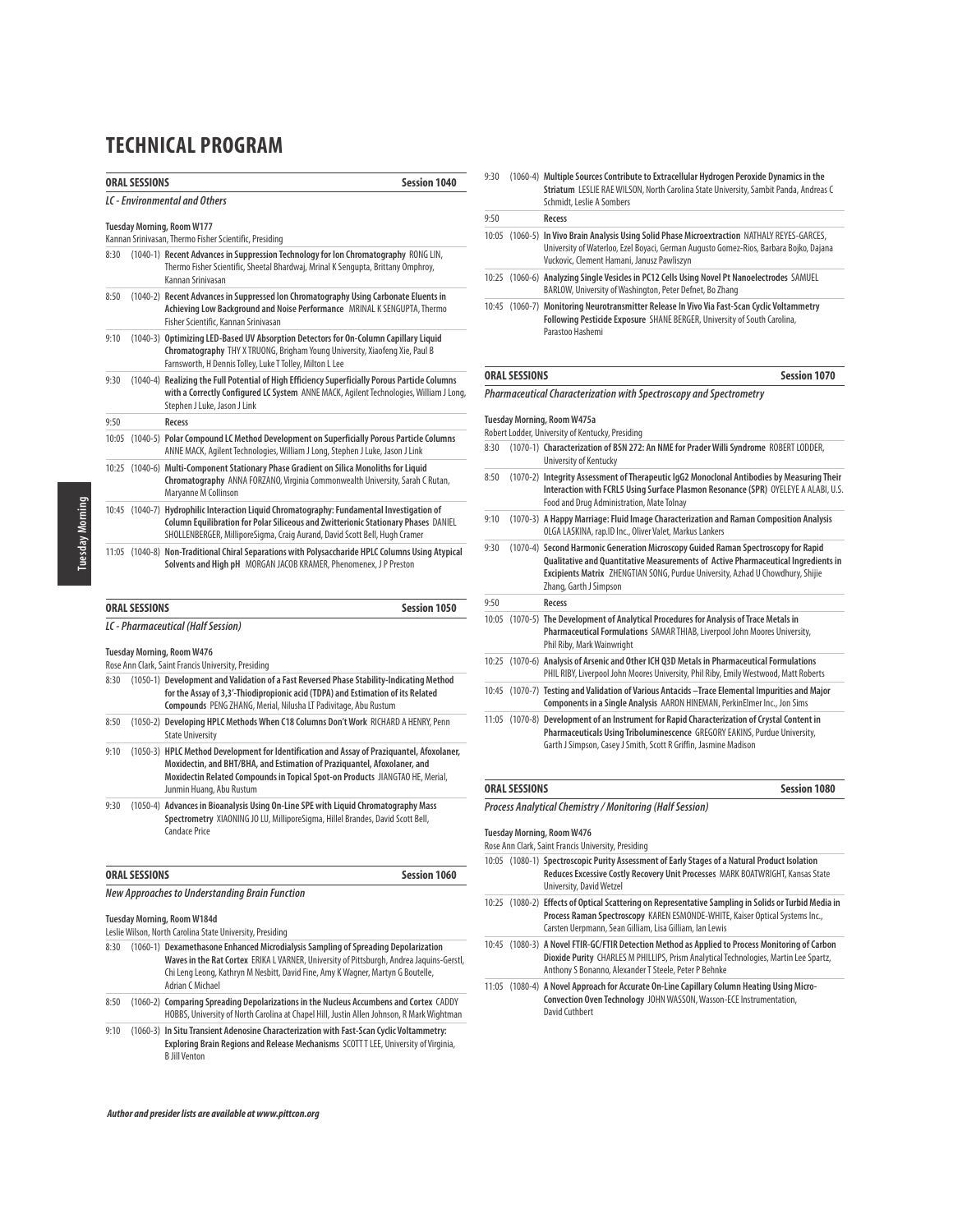| TECHNICAL PROGRAM |
|-------------------|
|-------------------|

|                                                                                 | Session 1090<br><b>ORAL SESSIONS</b> |                                                                                                                                                                                                                                                       |
|---------------------------------------------------------------------------------|--------------------------------------|-------------------------------------------------------------------------------------------------------------------------------------------------------------------------------------------------------------------------------------------------------|
|                                                                                 |                                      | <b>Process Analytical Technologies and Methods</b>                                                                                                                                                                                                    |
| Tuesday Morning, Room W475b<br>Michael Woodman, Agilent Technologies, Presiding |                                      |                                                                                                                                                                                                                                                       |
| 8:30                                                                            |                                      | (1090-1) Triboluminescence Instrumentation for Rapid Detection of Trace Residual<br>Crystallinity in Amorphous Pharmaceutical Formulations SCOTT R GRIFFIN, Purdue<br>University, Casey J Smith, Jasmine Madison, Gregory Eakins, Garth J Simpson     |
| 8:50                                                                            |                                      | (1090-2) Monitoring Changes in Protein Aggregation with Holographic Characterization DAVID<br>B RUFFNER, Spheryx, Inc., Jaroslaw M Blusewicz, Fook Chiong Cheong, Laura A Philips                                                                     |
| 9:10                                                                            |                                      | (1090-3) A Simple and Fast Screening Method for the Identification of Male DNA in Forensically<br>Relevant Samples AN-CHI TSUEI, University of Virginia, James P Landers, Kimberly Jackson                                                            |
| 9:30                                                                            |                                      | (1090-4) Magnetite Nanoparticles for Scalable Enzyme-Catalyzed Reactions and<br>Electrochemical Biosensing SADAGOPAN KRISHNAN, Oklahoma State University, Gayan C<br>Premaratne, Charuksha Walgama, Vini Singh, Jinesh Niroula, Rajasekhara Nerimetla |
| 9:50                                                                            |                                      | Recess                                                                                                                                                                                                                                                |
| 10:05                                                                           |                                      | (1090-5) Low Level Product Off-Gassing by IR/GC-IR MARTIN LEE SPARTZ, Prism Analytical<br>Technologies, Inc., Charles M Phillips, Peter P Behnke, Kelly McPartland, Allan P Bohlke                                                                    |
| 10:25                                                                           |                                      | (1090-6) Observation and Visualization of Process Streams in Real-Time with Direct Mass<br>Spectrometry (RTGA-MS) TERRY RAMUS, Diablo Analytical, Scott Hein, Dave Randle                                                                             |
| 10:45                                                                           |                                      | (1090-7) Withdrawn                                                                                                                                                                                                                                    |
|                                                                                 |                                      | 11:05 (1090-8) Quality Control and Calibration Approaches for Determining Reproducible Results<br>PETAR STOJADINOVIC, Automation Trainer LLC, John Coller, William Herms N/A                                                                          |

**POSTER SESSION Session 1100 All posters are to be mounted by 10:00 AM and remain on display until 4:00 PM. Authors must be at their posters from 10:00 AM to 12:00 PM. Poster sessions are on the Exposition Floor, Aisle 2500-2600. PLEASE NOTE: You cannot get onto the exposition floor until 9:00 AM. Posters that have not been taken down one-half hour after the designated time will be disposed of.**

#### **Bioanalytical - Electrochemistry**

|               | Tuesday Morning, Exposition Floor, Aisle 2500-2600                                                                                                                                                                                                                                                   |
|---------------|------------------------------------------------------------------------------------------------------------------------------------------------------------------------------------------------------------------------------------------------------------------------------------------------------|
| $(1100-1)P$   | Electrochemiluminescent Array and Liquid Chromatography-Mass Spectroscopy<br>Approaches for Sequential Detection of DNA Oxidation and Chemical DNA Damage<br>ITTI BIST, University of Connecticut, Snehasis Bhakta, Di Jiang, Tia E Keyes, Aaron Martin,<br>Robert J Forster, James F Rusling<br>N/A |
| $(1100-2P)$   | Sensing Glucose in Urine and Serum and Hydrogen Peroxide in Living Cells Using a<br>Novel Boronate Nanoprobe Based on Surface-Enhanced Raman Spectroscopy XIN GU,<br>University of Notre Dame<br>N/A                                                                                                 |
| $(1100-3P)$   | In Vivo Hydrogen Peroxide Degradation Monitoring in Aspergillus Fumigatus Fungus<br>ALEX S LIMA, University of São Paulo, Carla S Santos, Renata B Fernandes, Luiz E Netto,<br>Mauro Berotti                                                                                                         |
| $(1100-4P)$   | Effects of Mutation Sites on the Orientation and Activity of Surface-Tethered Enzymes<br>YAOXIN LI, University of Michigan, Ann Arbor, Tadeusz L Ogorzalek, Shuai Wei, Charles L<br>Brooks III, E Neil G Marsh, Zhan Chen                                                                            |
| $(1100-5P)$   | Exploration of Ammonia Production in Blue Green Algae by Bioelectrocatalytic<br>Methods JACOB DANIEL LYON, University of Iowa, Tim Paschkewitz, Johna Leddy                                                                                                                                          |
| $(1100-6P)$   | Experimental Evaluation of Titanium Substrate Photofunctionalization Effect on<br>Proliferation and Cell Differentiation of Fibroblasts KINICHI MORITA, USHIO INC., Yuka<br>Sonoda, Sae Iwata, Naho Watanabe, Masaki Kounoura, Yukihiro Yonemoto, Yuta Nakashima,<br>Satoru Kuhara, Kosuke Tashiro   |
| $(1100 - 7P)$ | Spectroelectrochemistry of Iron Porphyrin Nitroxyls in the Presence of Weak Acids<br>MD H RAHMAN, Marquette University, Michael D Ryan                                                                                                                                                               |
| $(1100-8P)$   | <b>Combination of Capillary Electrophoresis and Sheath Flow SERS for Metabolite</b><br>Detection in Biological Fluids EMILY ANN SHANGLE, University of Notre Dame,<br>Zachary D Schultz                                                                                                              |
| $(1100-9P)$   | Electrochemical Measurements of Dopamine in Chemotherapy-Treated Zebrafish<br><b>CHASE S STUCKY, Bethel College</b>                                                                                                                                                                                  |
| $(1100-10P)$  | A Novel Electrochemical Sensor Based on NiP-TiO <sub>250</sub> I-RGO Modified Electrode<br>NADTINAN PROMPHET, Chulalongkorn University, Pranee Rattanawaleedirojn, Nadnudda<br>Rodthongkum                                                                                                           |
| $(1100-11P)$  | Electron Transfer in Electrochemical Systems Based on immobilized Glucose Oxidase<br>ARIINAS RAMANAVICIIIS, Vilnius University, Natalija German, Asta Kausaite-Minkstimiene                                                                                                                          |

ARUNAS RAMANAVICIUS, Vilnius University, Natalija German, Asta Kausaite-Minkstimiene, Povilas Genys, Jurate Petroniene, Almira Ramanaviciene

- (1100-12 P) **Adenosine Monophosphate Capped Graphene Quantum Dots for Selective Detection of Dopamine** XIAO LIU, University of North Dakota, Xuefei Zhang, Yuqian Xing, Ying Zhang, Julia Zhao
- (1100-13 P) **Enzyme-Free and Label-Free Signal Amplification for MicroRNA Detection via Hybridization Chain Reaction based on dsDNA-Templated Formation of Copper Nanoparticles** YUQIAN XING, University of North Dakota, Xiao Liu, Xuefei Zhang, Ying Zhang, Julia Zhao
- (1100-14 P) **DNA Surface Hybridization: Electrochemical Investigation** SAIMON M MORAES SILVA, University of New South Wales, Roya Tavallaie, D Brynn Hibbert, J Justin Gooding

# **POSTER SESSION Session 1110**

**All posters are to be mounted by 10:00 AM and remain on display until 4:00 PM. Authors must be at their posters from 10:00 AM to 12:00 PM. Poster sessions are on the Exposition Floor, Aisle 2500-2600. PLEASE NOTE: You cannot get onto the exposition floor until 9:00 AM. Posters that have not been taken down one-half hour after the designated time will be disposed of.**

#### **Biomedical Analysis**

**Tuesday Morning, Exposition Floor, Aisle 2500-2600**

| $(1110-1)P$  | Make a Deep Dive into a Cell-Based Potency Assay: Troubleshooting in a GMP Quality<br>Control Environment MIN S CHANG, Genentech/Validation Technology Institute, Maria<br>Darlucio, Kaitlyn Lane-Rothermud, Nancy Nguyen Session, Daniel Rodbourn, Joseph Molon $\,$ $\rm N/A$ |                        |
|--------------|---------------------------------------------------------------------------------------------------------------------------------------------------------------------------------------------------------------------------------------------------------------------------------|------------------------|
| $(1110-2P)$  | Tailoring Biopolymer Matrices to Stimulate Fibroblast Synthesis Toward Cell<br>Therapeutic Treatment of POP NAIWEI CHI, Illinois Institute of Technology                                                                                                                        |                        |
| $(1110-3P)$  | Label-Free Pathology by Spectrally Sliced Femtosecond Stimulated Raman Scattering<br>(SRS) Microscopy ANDREW FRANCIS, University of Washington<br>N/A                                                                                                                           |                        |
| $(1110-4P)$  | Development of Aptamers Against Patient Pancreatic Adenocarcinoma for N/A<br>Personalized Precision Cancer Monitoring and Therapy YIAN GUO, University of Florida                                                                                                               | <b>Tuesday Morning</b> |
| $(1110-5P)$  | Laminated Microfluidic Paper-Based Analytical Devices for Clinical Protein Assays<br>KEISUKE TENDA, Keio University, Riki Ota, Kentaro Yamda, Terence G Henares, Koji Suzuki,<br>Daniel Citterio                                                                                |                        |
| $(1110-6P)$  | Miniature Gas Chromatography Based Breath Analyzer for Non-Invasive Point-of-<br>Care Diagnostics of Acute Lung Injury MENGLIAN ZHOU, University of Michigan, Jiwon<br>Lee, Hongbo Zhu, Kevin Ward, Carl Haas, Xudong Fan                                                       |                        |
| $(1110-7P)$  | The Potential Impact of Circulating miR-26a in a Rat Model of Non-Alcoholic Fatty<br>Liver Disease Fed High Fat Diet: In Vivo and In Vitro Study SAMY ABDEL AZIM, Cairo<br>University, Abd El-Moneim Afify, Ahmed S Abdel Fatah                                                 |                        |
| $(1110-8P)$  | Comparative Study on the Efficacy of Formal Ether and Other Organic Solvents in<br>N/A<br>Body Fluid Analysis NKEMJIKA OSUJI, Diff Hospital                                                                                                                                     |                        |
| $(1110-9P)$  | Rapid and Sensitive Wavequide Biosensor for Detection of H5N1 Influenza A Virus<br>MONICA MORENO, University of Louisville, Jafar Ghithan, Martin O'Toole, Sergio B Mendes                                                                                                      |                        |
| $(1110-10P)$ | Simultaneous Determination of Phthalates in Toys Marked in Brazil JULIANA MARIA O<br>SOUZA, University of São Paulo, Marília Cristina O Souza, Fernando Barbosa Junior                                                                                                          |                        |
| $(1110-11P)$ | An Assessment of Drugs Other Than Nicotine (DOTNs) in Electronic Cigarette Products<br>MICHELLE R PEACE, Virginia Commonwealth University, Haley Mulder, Rose Krakowiak,<br>Joseph B Turner, Justin Poklis, Matthew Halquist, Carl Wolf, Alphonse Poklis                        |                        |
| $(1110-12P)$ | Peroxidase-Like Activity of Nanocellulose and Its Analytical Application for Detection<br>of Hydrogen Peroxide and Glucose HAKAN CIFTCI, Kirikkale University, Unsal Urersoy                                                                                                    | N/A                    |
| $(1110-13P)$ | Chronic Lymphocytic Leukemia Targeted with a Selective Kinase Inhibitor NEUS<br>GIMENEZ, IDIBAPS                                                                                                                                                                                |                        |
| $(1110-14P)$ | Withdrawn                                                                                                                                                                                                                                                                       |                        |
| $(1110-15P)$ | Biomarkers Detection Released by Cancer Cells Using an Aptasensor VALBER A<br>PEDROSA, UNESP, Bruno P Crulhas, Agnieska E Karpik, Vanessa M Braite                                                                                                                              |                        |
|              |                                                                                                                                                                                                                                                                                 |                        |

(1110-16 P) **Cross Link Hyaluronic Acid Structure Elucidation Applying Raman/Roa, and Infrared (IR) Spectroscopy** JUANITA LIZETH SANCHEZ, BioTools, Jordan Nafie, Rina Dukor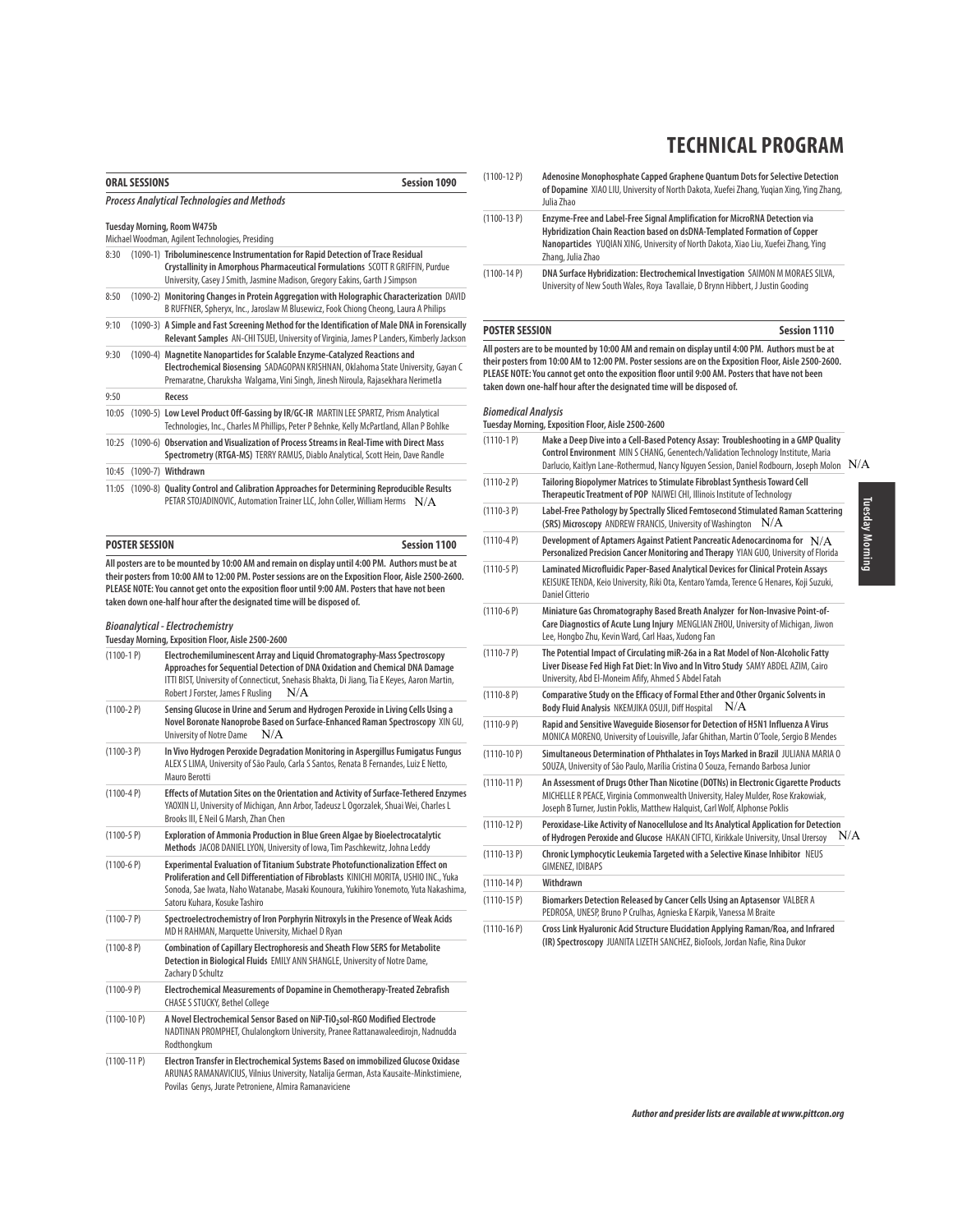### **POSTER SESSION Session 1120**

**All posters are to be mounted by 10:00 AM and remain on display until 4:00 PM. Authors must be at their posters from 10:00 AM to 12:00 PM. Poster sessions are on the Exposition Floor, Aisle 2500-2600. PLEASE NOTE: You cannot get onto the exposition floor until 9:00 AM. Posters that have not been taken down one-half hour after the designated time will be disposed of.**

**Environmental Analysis of Pesticides, PPCPs, VOCs and other Organics Tuesday Morning, Exposition Floor, Aisle 2500-2600**

| $(1120-1)$     | Electrochemical Study and Quantification of Pirimicarb at Boron Doped Diamond<br>Electrode THIAGO MG SELVA, Universidade de São Paulo, Raphael B Prata, William R<br>Araujo, Thiago Paixão                                                                                                                                                    |
|----------------|-----------------------------------------------------------------------------------------------------------------------------------------------------------------------------------------------------------------------------------------------------------------------------------------------------------------------------------------------|
| $(1120-2P)$    | Efficient Sample Workflow from Extraction to Analysis for Pesticides Using US<br>EPA 608/8081 ZOE GROSSER, Horizon Technology, Michael Ebitson, Alicia Cannon,<br><b>William Jones</b>                                                                                                                                                        |
| $(1120-3P)$    | New Workflow for Identification of Multiclass Pesticides at <1 ppb Levels in Fish<br>Samples by LC-MS/MS Using Enhanced Product Ion Spectrum ANDRÉS PÉREZ-PARADA,<br>UdelaR, Horacio Heinzen, Silvina Niell, Marcos Colazzo, Beatriz Alonso, Federico Ernst,<br>Veronica Cesio, Lucia Pareja, Natalia Besil                                   |
| $(1120-4P)$    | Solid-Phase Extraction Using Molecularly Imprinted Polymer for Selective Extraction<br>of Natural and Synthetic Estrogens from Aqueous Samples KAYNOUSH NARAGHI,<br>N/A<br>AFFINISEP, Michel Arotçaréna, Sami Bayoudh                                                                                                                         |
| $(1120-5P)$    | PPCPs Correlation Between Soils and Waterways of Southwest Illinois and St. Louis<br>KEVIN RYAN TUCKER, Southern Illinois University, Paisley Harper, Michael Lohman, Rachel<br>Davis, John Little, Hannah Lupton                                                                                                                             |
| $(1120-6P)$    | A Rapid Extraction and Analysis of Steroid Hormones, PPCP's, and Pyrethroids From<br>Sediments Using a Modified QuEChERS Procedure and Optimized LCMSMS Analysis<br>ALLEN MISA, Phenomenex, Scott Krepich, Matthew Trass                                                                                                                      |
| $(1120 - 7P)$  | Solutions for the Determination and Stability of Bromomethane by Purge and Trap<br>ANNE JUREK, EST Analytical, Kelly Cravenor, Lindsey Pyron, Adam Guichard                                                                                                                                                                                   |
| $(1120-8P)$    | Static Headspace Sampling of Volatile Organic Compounds While Maintaining 5030<br>Compliance ANNE JUREK, EST Analytical, Kelly Cravenor, Lindsey Pyron, Adam Guichard                                                                                                                                                                         |
| $(1120-9P)$    | A Purge & Trap Method 8260 by Day, Thermal Desorption EPA 325 by Night: A Look at<br>a Unique Autosampler to Streamline the Labs Workload STEPHEN D WESSON, CDS<br>Analytical, Karen Sam, Jennifer Dowling                                                                                                                                    |
| $(1120-10P)$   | A Fully Automated Portable Gas Chromatography for Sensitive and Rapid<br>Quantification of Volatile Organic Compounds in Water MENGLIAN ZHOU, University of<br>Michigan, Jiwon Lee, Hongbo Zhu, Robert Nidetz, Katsuo Kurabayashi, Xudong Fan                                                                                                 |
| $(1120-11P)$   | Critical Fractionation and Analysis of Water and Soil Matrices Using Tuned EPH<br>Specific Silica Gel Cartridges ALEXANDRIA PAVKOVICH, Restek, Jason Thomas                                                                                                                                                                                   |
| $(1120-12P)$   | Decomposition Kinetics of A-Pinene Via Ozone Oxidation Under Coexisting Nitrogen<br>Monoxide AKIHIRO YAMASAKI, Seikei University, Yasuzawa Satoshi, Miyuki Noquchi                                                                                                                                                                            |
| $(1120-13)$ P) | Construction of Advanced Biologging Systems for High Rate Data-Recovery from<br>Marine Top Predators TAKUJI NODA, The Institute of Statistical Mathematics, Yoshinori<br>Miyamoto, Nobuaki Arai, Hiromichi Mitamura, Kotaro Ichikawa, Keiichi Uchida, Satoko S<br>Kimura, Kazushi Miyashita, Hokuto Shirakawa, Yuichi Tsuda, Takashi Kitagawa |
| $(1120-14P)$   | Field Use Continuous Flow-Through Analyzer for Measurement of Seawater pH and<br>Total Alkalinity Using ISFET and Leak-Free Reference Electrodes SHOJI YAMAMOTO, The<br>University of Tokyo, Hajime Kayanne, Yukari Sato, Akihide Hemmi                                                                                                       |
| $(1120-15P)$   | Analytical Capabilities to Measure a TO-15 Subset of VOC Components Using Gas<br>Chromatography-Mass Spectroscopy at the 1.00 ppm and 0.10 ppm Level for the<br>Generation of Standards to be Used in the Analysis of These Components DEDEEPYA<br>PASUPULETI, Matheson Trigas, Inc., Joshua Cooper, Gregory Leggett<br>N/A                   |

### **POSTER SESSION** Session 1130

**All posters are to be mounted by 10:00 AM and remain on display until 4:00 PM. Authors must be at their posters from 10:00 AM to 12:00 PM. Poster sessions are on the Exposition Floor, Aisle 2500-2600. PLEASE NOTE: You cannot get onto the exposition floor until 9:00 AM. Posters that have not been taken down one-half hour after the designated time will be disposed of.**

**LC - Environmental and Others**

| Tuesdav Morning, Exposition Floor, Aisle 2500-2600 |                                                                                                                                                                                                                                                                                                                   |
|----------------------------------------------------|-------------------------------------------------------------------------------------------------------------------------------------------------------------------------------------------------------------------------------------------------------------------------------------------------------------------|
| $(1130-1)$                                         | Determination Of Molecular Mass 302 Polycyclic Aromatic Hydrocarbons in Standard<br>Reference Material 1597A by Reverse-Phase Liquid Chromatography Coupled with<br>Fluorescence Detection HUGH V HAYES, University of Central Florida, Walter Brent Wilson,<br>Lane C Sander, Stephen A Wise, Andres D Campiglia |

| (1130-2 P) | Investigation of Retention Behavior of Polycyclic Aromatic Hydrocarbons and        |
|------------|------------------------------------------------------------------------------------|
|            | Polycyclic Aromatic Sulfur Heterocycles in Normal-Phase Liquid Chromatography      |
|            | WALTER BRENT WILSON, National Institute of Standards and Technology (NIST), Hugh V |
|            | Haves, Lane C Sander, Andres D Campiglia, Stephen A Wise                           |

| $(1130-3P)$   | Improvement of Precision and Uptime in UHPLC by Intelligent SmartInject<br>Technology MARKUS M MARTIN, Thermo Fisher Scientific, Matthias Krajewski,<br>Sabrina Patzelt, Frank Steiner                             |
|---------------|--------------------------------------------------------------------------------------------------------------------------------------------------------------------------------------------------------------------|
| $(1130 - 4P)$ | Automated Pre-Column Derivatization of Amino Acids by HPLC LEE N POLITE, Axion<br>Analytical Labs Inc, Jackson O'Donnell, Nikolas L Polite, Theodore N Covello, Erick D Walts,<br>Dennis L Polite, Mary Beth Smith |
| $(1130-5P)$   | Anion Exchange Chromatography of Sulfonated Compounds Using a Protamine<br>Coated Column ASHLEY E RICHARDSON, Miami University, Matthew T Webb, Neil<br>D Danielson                                                |
| (1130c, n)    | David compost and Unlidested of a Uigh Daufamento a Huntd Charmetermentic Mash                                                                                                                                     |

| $(1130-6P)$   | Development and Validation of a High-Performance Liquid Chromatographic Method<br>for Therapeutic Drug Monitoring of Meropenem in Serum/Plasma HUATANG.<br>N/A<br>Cincinnati Children's Hospital Medical Center                   |  |
|---------------|-----------------------------------------------------------------------------------------------------------------------------------------------------------------------------------------------------------------------------------|--|
| $(1130 - 7P)$ | Introduction of No Pulsation Pump KEN KITAMURA, FLOM Corporation<br>N/A                                                                                                                                                           |  |
| (113000)      | $\mathbf{P}$ . The set of the set of the set of the set of the set of the set of the set of the set of the set of the set of the set of the set of the set of the set of the set of the set of the set of the set of the set of t |  |

| $(1130-8P)$ | Liquid Feeding System Controlling the Pressure and Flow Rate Simultaneously<br>YOKO SEKIGUCHI, FLOM Corporation, Satoshi Motomiva, Shvoji Funakoshi, Satoshi<br>Nakamura, Takafumi Shimizu |
|-------------|--------------------------------------------------------------------------------------------------------------------------------------------------------------------------------------------|
| (1130-9 P)  | High pH Chiral Separations of Amphetamine and Amphetamine Derivatives with a                                                                                                               |

- **Polysaccharide HPLC Column** MORGAN JACOB KRAMER, Phenomenex, J P Preston, Abraham Becerra
- (1130-10 P) **High Performance Low Volume Static Mixer for Tough HPLC Applications** JAMES STEELE, Mott Corporation, Kenneth L Rubow (1130-11 P) **Purification and Characterization of Novel Endogenous Cardiotonic Steroids from**
- **Pig Skeletal Muscle** CORY A STINER, University of Cincinnati, Judith Heiny, Julio Landero, David Cowert N/A
- (1130-12 P) **A Goal-Oriented Approach to the Quantitative Determination of Cannabinoids by HPLC** CRAIG STEVEN YOUNG, Shimadzu Scientific Instruments
- (1130-13 P) **Development and Validation of an HPLC-DAD Method to Estimate Total Known and Unknown Furocoumarin Content** NICHOLAS HOUSEL, Inolex, Ivan Souza, Rocco Burgo (1130-14 P) **Direct Large-Volume Injection LC-MS/MS for the Identification and Determination of Environmental Contaminants in Drinking Water** RONALD E HUNTER, The Coca-Cola Company, Farzaneh Maniei, James E Van Slate, Ian Isaacs
- (1130-15 P) **Water ICE: Ion Exclusion Chromatography of Very Weak Acids with a Pure Water Eluent** HONGZHU LIAO, University of Texas at Arlington, Purnendu K Dasgupta, Charles P Shelor
- (1130-16 P) **Permeative Amine Introduction for Very Weak Acid Detection in Anion Chromatography** HONGZHU LIAO, University of Texas at Arlington, Purnendu K Dasgupta (1130-17 P) **Refractive Index Detector Kit that Fits** KATE MONKS, KNAUER Wissenschaftliche Geräte GmbH (1130-18 P) **Multitasking Valves for Chromatography** STEPHANIE RUNDE, KNAUER Wissenschaftliche Geräte Gmbh
- (1130-19 P) **Determination of Chelator and Cu2+ Concentration in Liposomal Formulations Using High Performance Liquid Chromatography with UV Absorbance Detection and Atomic Absorption Spectroscopy** TARA ELIZABETH SANSOM, Charles River (1130-20 P) **Heart-Cutting Two-Dimensional HPLC for Separation of Stereoisomers and**
- **Structurally Similar Compounds** CHARLOTTE TSANG, Genentech, Kelly Zhang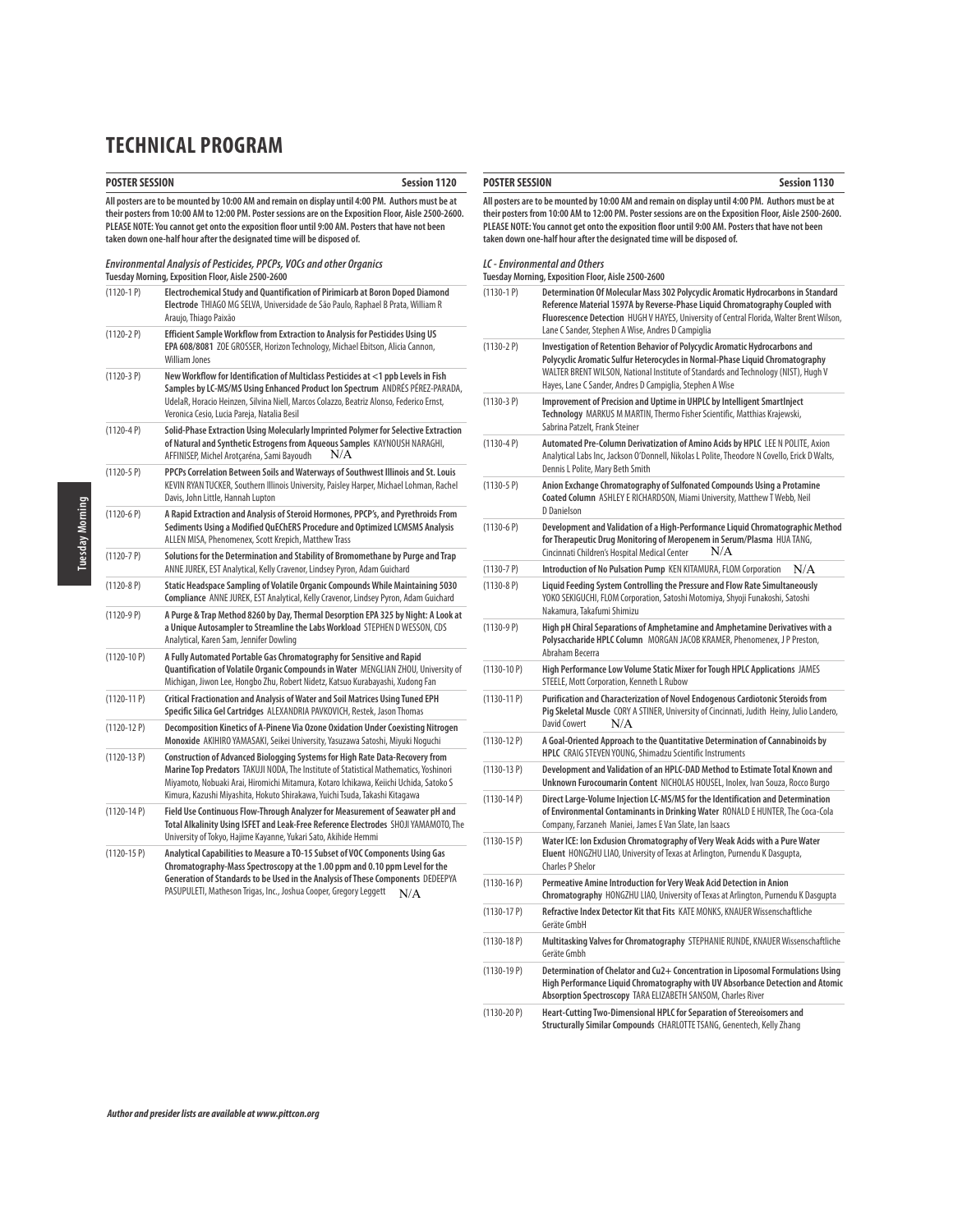|                                                                                                                                                                                                                                                                                                                                                                                           | <b>POSTER SESSION</b><br><b>Session 1140</b>                                                                                                                                                                                                                                                                                                     |  |
|-------------------------------------------------------------------------------------------------------------------------------------------------------------------------------------------------------------------------------------------------------------------------------------------------------------------------------------------------------------------------------------------|--------------------------------------------------------------------------------------------------------------------------------------------------------------------------------------------------------------------------------------------------------------------------------------------------------------------------------------------------|--|
| All posters are to be mounted by 10:00 AM and remain on display until 4:00 PM. Authors must be at<br>their posters from 10:00 AM to 12:00 PM. Poster sessions are on the Exposition Floor, Aisle 2500-2600.<br>PLEASE NOTE: You cannot get onto the exposition floor until 9:00 AM. Posters that have not been<br>taken down one-half hour after the designated time will be disposed of. |                                                                                                                                                                                                                                                                                                                                                  |  |
| <b>Others</b>                                                                                                                                                                                                                                                                                                                                                                             |                                                                                                                                                                                                                                                                                                                                                  |  |
|                                                                                                                                                                                                                                                                                                                                                                                           | Tuesday Morning, Exposition Floor, Aisle 2500-2600                                                                                                                                                                                                                                                                                               |  |
| $(1140-1)$                                                                                                                                                                                                                                                                                                                                                                                | Lyme Disease (and Co-Infections) Research and Education BARBARA ADRIENNE ROSEN,<br>Lyme Disease Research<br>N/A                                                                                                                                                                                                                                  |  |
| $(1140-2P)$                                                                                                                                                                                                                                                                                                                                                                               | Upcoming Trends in the Analytical Instrumentation Market KIRAN UNNI, Frost &<br>Sullivan, Prem Shanmugam, Sujan Sami<br>N/A                                                                                                                                                                                                                      |  |
| $(1140-3)$ P)                                                                                                                                                                                                                                                                                                                                                                             | Ultra Strong Trapping of VEGF by Graphene Oxide: Anti-Angiogenesis Application<br>PEI-XIN LAI, National Taiwan Ocean University, Chih-Ching Huang, Chung-Wein Chen, Tzu-<br>Yu Lin, Shih-Chun Wei, Hong-Jyuan Jian, Irving Po-Jung Lai, Ju-Yi Mao, Hsu Pang-Hung,<br>Han-Jia Lin, Wen-Shyong Tzou, Shiow-Yi Chen, Scott G. Harroun, Jui-Yang Lai |  |
| $(1140-4P)$                                                                                                                                                                                                                                                                                                                                                                               | Is Tattoo Ink Safe? Analysis of Polycyclic Aromatic Hydrocarbons (PAHs) in Tattoo Ink<br>by GC/MS RAMKUMAR DHANDAPANI, Phenomenex, Timothy Anderson, Kristen Parnell,<br>Matthew Trass, Sean Orlowicz                                                                                                                                            |  |
| $(1140-5P)$                                                                                                                                                                                                                                                                                                                                                                               | A Simple Gaussian Derivative Method to Resolve Overlapping Peaks for Ion Mobility<br>Spectrometry HUAIWEN CANG, Dalian Institute of Chemical Physics                                                                                                                                                                                             |  |
| $(1140-6P)$                                                                                                                                                                                                                                                                                                                                                                               | The Design and Realization of Information System for Uncertainty Evaluation<br>Information System in Chemical Measurement BIN WANG, National Institute of<br>Metrology, Xiaohua Lu                                                                                                                                                               |  |
| $(1140 - 7P)$                                                                                                                                                                                                                                                                                                                                                                             | Improving Identification of Compounds in Metabolomic Studies Through Correlation<br>and Statistics PABLO ARIEL HOIJEMBERG, CIBION, István Pelczer                                                                                                                                                                                                |  |
| $(1140-8P)$                                                                                                                                                                                                                                                                                                                                                                               | Near-Infrared Spectroscopy Prediction of Kappa Number and Other Parameters in<br>Wood Pulps KYLE HOLLISTER, Metrohm, Phillip Ruer, Keith Freel                                                                                                                                                                                                   |  |
| $(1140-9P)$                                                                                                                                                                                                                                                                                                                                                                               | Introducing Undergraduate Chemists to Chemometrics, PART 2: Performing Outlier<br>Rejection Tests, and Streamlining the NIPALS Algorithm MARK T STAUFFER, University<br>of Pittsburgh - Greensburg                                                                                                                                               |  |
| $(1140-10P)$                                                                                                                                                                                                                                                                                                                                                                              | Fertilizer Analysis with ICP-OES NICK SPIVEY, PerkinElmer Inc., Erica Cahoon, Stan Smith                                                                                                                                                                                                                                                         |  |
| $(1140-11 P)$                                                                                                                                                                                                                                                                                                                                                                             | Characterization of Major Phytochemical Compounds in Moringa Oleifera Leaves<br>Harvested From Trees Growing in Different Regions of South Africa Using Atomic and<br>Vibrational Spectroscopy NTEBOGENG SHARON MOKGALAKA-FLEISCHMANN, Tshwane<br>University of Technology                                                                       |  |
| $(1140-12P)$                                                                                                                                                                                                                                                                                                                                                                              | Gas Sorption Characterization of Powder and Porous Materials with Alternative Gases<br>TIANYING JIANG, 3M Company                                                                                                                                                                                                                                |  |
| $(1140-13)$ P)                                                                                                                                                                                                                                                                                                                                                                            | Caged Compounds as Light-Dependent Initiators for Enzyme Catalysis Reactions<br><b>EMMA CASTIGLIONI, Manchester institute of Biotechnology</b>                                                                                                                                                                                                   |  |
| (1140-14 P)                                                                                                                                                                                                                                                                                                                                                                               | Affinity Binding of Functionalized Carbon Nanotubes with Peptide Probes: Asserting<br>Physiological Characteristics TYLER DAVIS, West Virginia University, Lisa A Holland                                                                                                                                                                        |  |
| $(1140-15 P)$                                                                                                                                                                                                                                                                                                                                                                             | Improved Method for Pu(VI) by Chemometric Analysis of High-Quality Absorbance<br>Measurements ROBERT LASCOLA, Savannah River National Laboratory, Patrick E O'Rourke,<br>Edward A Kyser, Michael J Phillips, David Kruzner                                                                                                                       |  |
| $(1140-16)$ P)                                                                                                                                                                                                                                                                                                                                                                            | Electroplated Platinum Electrodes for Educational Purposes SAYED A MARZOUK,<br>United Arab Emirates University, Aisha R Yammahi, Al Ghoul J Sahar, Al Neyadi S Amna,<br>Al Anood O Balabaid                                                                                                                                                      |  |
| $(1140-17P)$                                                                                                                                                                                                                                                                                                                                                                              | Laser-Induced Breakdown Spectroscopy Based Protein Assay for Cereal Samples<br>BANU SEZER, Hacettepe University, Gonca Bilge, Ismail H Boyaci                                                                                                                                                                                                    |  |
| $(1140-18P)$                                                                                                                                                                                                                                                                                                                                                                              | Using Coffee Ring Effect as a Means of Improving Spectroscopic Discrimination of<br>Sample Groups DAUN SEOL, Hanyang University, Hoeil Chung<br>N/A                                                                                                                                                                                              |  |
| (1140-19 P)                                                                                                                                                                                                                                                                                                                                                                               | Get More Out of Your Methanizer WILLIAM SULLIVAN, SUNY at Buffalo                                                                                                                                                                                                                                                                                |  |
| $(1140-20 P)$                                                                                                                                                                                                                                                                                                                                                                             | Performance of Xpert MTB/RIF Assay for Rapid Diagnosis of Extrapulmonary<br>Tuberculosis in Selected Public Healthcare Facilities of Addis Ababa, Ethiopia BIHIL<br>N/A<br>SHEREFEDIN SEREMOLO, MSH                                                                                                                                              |  |
| $(1140-21)$                                                                                                                                                                                                                                                                                                                                                                               | How Scientific Companies use the Talent Supply Chain Management Model to Link<br>Human Capital to Business Needs to Increase Productivity and Efficiency HARVEY YAU,<br>KellyOCG, Mike Berich                                                                                                                                                    |  |
| $(1140-22 P)$                                                                                                                                                                                                                                                                                                                                                                             | Reverse Intensity Correction for Raman Spectral Library Search JUN ZHAO, B&W Tek,<br>Jack Zhou                                                                                                                                                                                                                                                   |  |
| $(1140-23 P)$                                                                                                                                                                                                                                                                                                                                                                             | Integration of Multiple Instruments in a Chemistry Studio Classroom CHARLES<br>ABRAMS, Truman College, Matthew Patterson                                                                                                                                                                                                                         |  |

| (1140-24 P)    | Microcavity Raman Sensing: Improved System Stability for Quantitative Analysis<br>LUISA THERESA MARIA PROFETA, Alakai Defense Systems, Kumarasiri Konthasinghe,<br>Benjamin Petrak, Andreas Muller                                                                                                   |  |
|----------------|------------------------------------------------------------------------------------------------------------------------------------------------------------------------------------------------------------------------------------------------------------------------------------------------------|--|
| $(1140-25)$ P) | The Color of STEM; One on One JOHN D BLIZZARD, QuadSil Inc, Isaac J Hales                                                                                                                                                                                                                            |  |
| $(1140-26)$    | Fabrication of Silver Coated Gold Nanorods Based Surface Enhanced Raman<br>Scattering Substrates and Their Environmental Applications SHUYU XU, University of<br>Delaware, John F Rabolt, Bruce Chase                                                                                                |  |
| $(1140-27P)$   | Novel Calix[4]Pyrrole Assembly: Punctilious Recognition of F- and Cu+2 lons KEYUR<br>DINESH BHATT, C.U. Shah University, Wadhwan, Hemangini Shah, Vinod Jain<br>N/A                                                                                                                                  |  |
| $(1140-28)$ P) | The Detection of Catalytic Intermediates in $[2+2+2]$ Cycloaddition Reactions by NMR<br>and ESI-MS DANIEL CASSU, Universitat de Girona, Anna Roglans, Anna Pla-Quintana                                                                                                                              |  |
| $(1140-29P)$   | Universal Detection of Body Fluid Traces In Situ with Raman Hyperspectroscopy for<br>Forensic Purposes MARISIA ANN FIKIET, University at Albany, The State University of New<br>York, Gregory Mclaughlin, Igor K Lednev, Hiro-o Hamaguchi, Masahiro Ando                                             |  |
| $(1140-30P)$   | Digital Electrode Array Mass Filter JEROME MOORE, Robot Nose Corporation<br>N/A                                                                                                                                                                                                                      |  |
| $(1140-31 P)$  | Forensic Body Fluid Identification and Differentiation by Raman Spectroscopy CLAIRE<br>K MURO, University at Albany, The State University of New York, Igor K Lednev, Kyle C Doty,<br>Luciana de Souza Fernandes                                                                                     |  |
| $(1140-32)$ P) | Selected Ion Flow-Drift Tube Mass Spectrometry, SIFDT-MS, Technique for Trace<br>Gas Analysis PATRIK SPANEL, J. Heyrovsky Institute of Physical Chemistry, Michal Lacko,<br>Anatolii Spesyvyi, Kristyna Sovova, David Smith                                                                          |  |
| $(1140-33 P)$  | Metabolic Analysis of Specific Lymnaea Stagnalis Neurons by Capillary Microsampling<br>and Mass Spectrometry with Ion Mobility Separation LINWEN ZHANG, The George<br>Washington University, Nikkita Khattar, Zita Zrinyi, Zsolt Pirger, Akos Vertes                                                 |  |
| $(1140-34P)$   | Microfluidic Chemiluminescence Detection System for Determination of Chromium in<br>Water JAE-HOON AHN, Postech (Pohang University of Science & Technology), Kyoung Ho<br>Jo, Jong Hoon Hahn                                                                                                         |  |
| $(1140-35 P)$  | Determination of Amino Acids in Supplements after Dansylation Using a LED<br>Fluorimeter ABD AL-KARIM ALI, Miami University, Andrew N Donahey, Neil D Danielson                                                                                                                                      |  |
| $(1140-36)$ P) | Selected Ion Flow-Drift Tube, SIFDT, Study of Reactions of $H_2O^+$ and NO <sup>+</sup> with<br>Primary Alcohols in the Presence of Water Vapour under Variable Collisional Energies<br>MICHAL LACKO, J. Heyrovsky Institute of Physical Chemistry, Anatolii Spesyvyi, Patrik<br>Španěl, David Smith |  |
| $(1140-37P)$   | Dry Reagent Chemistry for Homemade Explosives (HMEs) A ROXANA NICOLAESCU,<br>Serim Research Corporation, Monika Felten, Shane Graber                                                                                                                                                                 |  |
| $(1140-38)$ P) | Unattended Reaction Monitoring Using Automated Microfluidics Sampler and On-line<br>Liquid Chromatography DARSHAN C PATEL, University of Texas at Arlington, Yaqi (Fara)<br>Lyu, Jorge Gandarilla, Daniel W Armstrong, Steven J Doherty                                                              |  |
| $(1140-39P)$   | Vapor Modified Transformation of Gas lons of Small Molecules from a Range of<br>Proton Affinities in Tandem Differential Mobility Spectrometry: Control of<br>Quantitative Response Using Water Vapor HOSSEIN SHOKRI, New Mexico State<br>University, Gary A Eiceman                                 |  |
| $(1140-40)$ P) | Calibration Strategies for Quantitative Measurements of Fe, K, Mg, Mn, Na, and Zn<br>in Pinus sp. Wood Samples by Laser Induced Breakdown Spectrometry DANIEL<br>SILVESTRE, University of Sao Paulo, Vinicius Montes, Lidiane Nunes, Flavio Leme, Francisco<br>Krug, Cassiana Nomura                 |  |
| $(1140-41 P)$  | Dependence of Mass Spectrometric Fragmentation of Polychlorinated Biphenyls on<br>Chlorine Substitution Patten and Given Energy QIAOZHI TANG, University of Illinois at<br>Chicago, An Li, Wang Ying, Hua Wei                                                                                        |  |
| $(1140-42)$ P) | Rapid Analysis of Residual Styrene Monomer and Oligomer in Polystyrene Using<br>Fragmentless Ionization Mass Spectrometry TAKAHISA TSUGOSHI, NMIJ/AIST,<br>Yuji Mishima                                                                                                                              |  |
| $(1140-43)$ P) | Effective STEAM Education Pedagogy for the Retention of Black Americans ASHLEY<br>WARFIELD-OYIRIFI, University of Illinois<br>N/A                                                                                                                                                                    |  |
| $(1140-44P)$   | Bipolymer Strips for Organic Vapor Sensing YIMEI WEN, Clemson University,<br>George Chumanov                                                                                                                                                                                                         |  |
| $(1140-45 P)$  | Peak Deconvolution Analysis with Photodiode Array Detector TOSHINOBU<br>YANAGISAWA, Shimadzu Corporation, Shuntaro Arase, Kanta Horie, Takashi Kato, Akira<br>Noda, Masatoshi Takahashi, Yasuhiro Mito                                                                                               |  |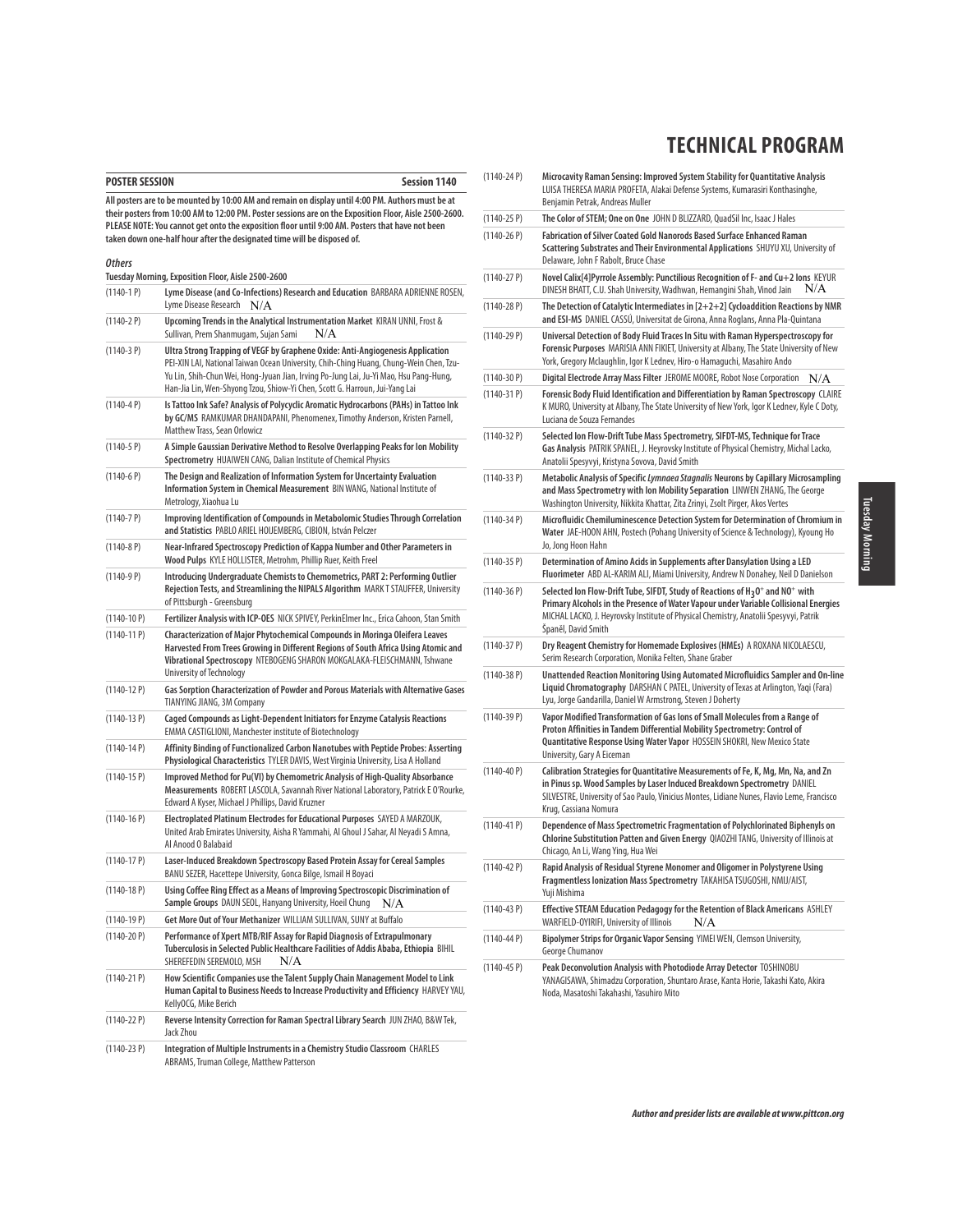### **POSTER SESSION Session 1150 All posters are to be mounted by 10:00 AM and remain on display until 4:00 PM. Authors must be at their posters from 10:00 AM to 12:00 PM. Poster sessions are on the Exposition Floor, Aisle 2500-2600.**

**PLEASE NOTE: You cannot get onto the exposition floor until 9:00 AM. Posters that have not been taken down one-half hour after the designated time will be disposed of.**

# **Pharmaceutical - LC, MS, GC, and LC/MS**

|               | Tuesday Morning, Exposition Floor, Aisle 2500-2600                                                                                                                                                                                                                                                         |  |
|---------------|------------------------------------------------------------------------------------------------------------------------------------------------------------------------------------------------------------------------------------------------------------------------------------------------------------|--|
| $(1150-1)$    | Method Development and Validation for Separation of Ten Pharmaceutical Raw<br>Materials Using Reversed-Phase Liquid Chromatography and Software Modeling<br>JOHN ALBAZI, Northeastern Illinois University, Rajwa J Alghareeb                                                                               |  |
| (1150-2 P)    | Realizing the Benefits of Solid-Core Particles in Small Molecule Pharmaceutical LC<br>Applications KENNETH BERTHELETTE, Waters Corporation, Thomas Swann, Jennifer Nguyen                                                                                                                                  |  |
| $(1150-3P)$   | Extraction, Identification and Isolation of Isoflavones in the Roots of Mongolian $\rm\,N/A$<br>Milkvetch VALERIE DESYROY, SiliCycle, Xavier Pigeon, Adrian A Villanueva, Jasmin Douville                                                                                                                  |  |
| $(1150 - 4P)$ | RP-HPLC of Linagliptin and Its Related Substance Along with Mass and NMR<br>Characterization FAIZAN IRFAN FAROOQUI, Rashtrasant Tukadoji Maharaj Nagpur<br>University, Rajendra B Kakde, Rahul P Chilbule, Yogesh J Malkhede, Ishwar R Kakde                                                               |  |
| $(1150-5P)$   | Development of Novel Through-Porous Particles as a Separation Media for<br>Chromatography NORITAKA KURODA, YMC CO., LTD., Ryosuke Takahashi, Ryota Wada,<br>Masatoshi Taniguchi, Takashi Yukiyama, Hiroki Kanezaki, Moemi Miyashita, Noriko Shoji,<br>Ken Tsutsui, Naohiro Kuriyama, Norio Ishizuka<br>N/A |  |
| $(1150-6P)$   | Extraction and Analysis of Albendazole from Suspect Pharmaceuticals TAYLOR N<br>LASHBROOK, Saint Mary's College, Gina C Pernesky, Christopher J Dunlap                                                                                                                                                     |  |
| (1150-7 P)    | A Comparison of Preparative HPLC, Closed-Loop Recycling, and Simulated Moving<br>Bed for Cost-Effective Separation of Enantiomers TAKASHI SATO, YMC CO., LTD., Saoko<br>Nozawa, Mai Sato, Akiko Matsui, Tom Seno, Noritaka Kuroda                                                                          |  |
| $(1150-8P)$   | Robust and Efficient Purification of Enantiomers Using Novel Polysaccharides Type<br>Chiral Stationary Phases TAKASHI SATO, YMC CO., LTD., Saoko Nozawa, Mai Sato, Akiko<br>Matsui, Tom Seno, Noritaka Kuroda                                                                                              |  |
| $(1150-9P)$   | Back to the Basic, Which UV Wavelength Should Be Selected for Quantitation<br>LUCY ZHAO, Bayer Consumer Health, Jianhua Li, Kangping Xiao                                                                                                                                                                  |  |
| $(1150-10P)$  | Ensuring Quality Data for USP 232 Implementation with ICP-MS SIMON NELMS,<br>Thermo Fisher Scientific, Phil Riby, Shona McSheehy Ducos, Kyle D'Silva, Daniel Kutscher                                                                                                                                      |  |
| $(1150-11P)$  | Extraction and Analysis of Ciprofloxacin from Suspect Pharmaceuticals GINA C<br>PERNESKY, Saint Mary's College, Taylor N Lashbrook, Christopher J Dunlap                                                                                                                                                   |  |
| $(1150-12P)$  | Analysis of Glucocorticoids by GC-VUV ANUMEHA P MUTHAL, Seton Hall University,<br>Nicholas H Snow                                                                                                                                                                                                          |  |
| (1150-13 P)   | Withdrawn                                                                                                                                                                                                                                                                                                  |  |
| $(1150-14P)$  | LC/MS Analysis of Opioids and Cannabis Using High pH Buffer SUBHRA BHATTACHARYA,<br>Thermo Fisher Scientific, Stephen Roemer                                                                                                                                                                               |  |
| (1150-15 P)   | Predicting Consumer Acceptance via GC/MS-Electronic Tongue Analysis JONATHAN E<br>CLARK, Procter & Gamble, Jayme Webb-Turbeville                                                                                                                                                                           |  |
| $(1150-16P)$  | Determination of a Large Protein in Agueous Formulations Using Size-Exclusion<br>High Performance Liquid Chromatography with UV/VIS Detection and Using UV/VIS<br>Spectrometry JENA JENKINS, Charles River                                                                                                 |  |
| $(1150-17P)$  | Evaluating the Benefits of LED Illumination During Manufacturing and Packaging of<br>Pharmaceutical Products BRITTANY PIERCE, Merck, Andreas Abend, Leonardo Allain,<br>Adam Socia                                                                                                                         |  |

| <b>POSTER SESSION</b>                                                                                  | Session 1160 |
|--------------------------------------------------------------------------------------------------------|--------------|
| All posters are to be mounted by 10:00 AM and remain on display until 4:00 PM. Authors must be at      |              |
| their posters from 10:00 AM to 12:00 PM. Poster sessions are on the Exposition Floor. Aisle 2500-2600. |              |
| PLEASE NOTE: You cannot get onto the exposition floor until 9:00 AM. Posters that have not been taken  |              |
| down one-half hour after the designated time will be disposed of.                                      |              |

### **The Versatile Use of Portable Instruments**

**Tuesday Morning, Exposition Floor, Aisle 2500-2600**

| $(1160-1)$ | The Role of Spatial Orientation in FDM 3D Printing to Spatial Definition of Printed Slit<br>and Optical Detection Performance MIREK MACKA, University of Tasmania, Farhan Cecil,<br>Michael C Breadmore, Rosanne M Guijt, Brett Paull, Pavel N Nesterenko, Alan Henderson,<br>Andrew Cole |
|------------|-------------------------------------------------------------------------------------------------------------------------------------------------------------------------------------------------------------------------------------------------------------------------------------------|
| (1160.7P)  | Miniaturized HPIC Injection Valve with Potential for Portable Capillary IC MIREK                                                                                                                                                                                                          |

(1160-2 P) Miniaturized HPLC Injection Valve with Pote MACKA, University of Tasmania, Yan Li, Pavel N Nesterenko, Brett Paull, Roger Stanley

**Author and presider lists are available at www.pittcon.org** 

| $(1160-3P)$   | Portable Spectroscopy for Teaching Engaging, Immediate and Interactive Science<br>KIMBERLEY RUSSELL, Bruker                                                                                                                                                       |
|---------------|-------------------------------------------------------------------------------------------------------------------------------------------------------------------------------------------------------------------------------------------------------------------|
| $(1160 - 4P)$ | A Next Level in Taking Your Lab to the Sample - True Mobility in Gas Chromatographic<br>Gas Analysis REMKO VAN LOON, Agilent Technologies, Matthew Giardina, Thomas Szakas,<br>Duvekot Coen                                                                       |
| $(1160-5P)$   | GC Detector HONGBO ZHU, University of Michigan                                                                                                                                                                                                                    |
| $(1160-6P)$   | Fully Automated Portable Comprehensive 2-Dimensional Gas Chromatography Device<br>JIWON LEE, University of Michigan, Menglian Zhou, Hongbo Zhu, Robert Nidetz, Katsuo<br>Kurabayashi, Xudong Fan                                                                  |
| $(1160 - 7P)$ | Handheld Backscatter X-Ray Instrument Enables Operators to Find Hidden Explosives,<br>Narcotics and Other Contraband Behind > 2 mm of Steel — Over Twice the Thickness<br>of Motor Vehicle Body Panels PETER ROTHSCHILD. Heuresis. Hal Grodzins. Jon Shein<br>N/A |

# **TUESDAY, MARCH 7, 2017 AFTERNOON**

| <b>AWARDS</b> | <b>Session 1170</b>                                                                                                                                                    |
|---------------|------------------------------------------------------------------------------------------------------------------------------------------------------------------------|
|               | The Pittsburgh Spectroscopy Award<br>arranged by Sanford Asher, The University of Pittsburgh                                                                           |
|               | Tuesday Afternoon, Room W183a<br>Partha Basu, Indiana University - Purdue University Indianapolis, Presiding                                                           |
| 1:30          | <b>Introductory Remarks - Sanford Asher</b>                                                                                                                            |
| 1:35          | Presentation of the 2017 Pittsburgh Spectroscopy Award to Edward I Solomon,<br>Stanford University, by Karen L Johnson, Chair, Spectroscopy Society of Pittsburgh      |
| 1:40          | (1170-1) Bioinorganic Spectroscopy: Activating Metal Sites for Biological Electron Transfer<br><b>EDWARD I SOLOMON, Stanford University</b>                            |
| 2:15          | (1170-2) Synchrotrons and X-Ray Free Electron Lasers in Structural Biology - From "Slow" to<br>"Ultrafast" KEITH O HODGSON, Stanford University, Britt Hedman          |
| 2:50          | (1170-3) Spectroscopic Insights into the BioSynthesis of Coenzyme B12 THOMAS C BRUNOLD,<br>University of Wisconsin Madison                                             |
| 3:25          | Recess                                                                                                                                                                 |
| 3:40          | (1170-4) Electron-Nuclear Double Resonance (ENDOR) in Metallobiochemistry BRIAN<br>HOFFMAN, Northwestern University                                                    |
| 4:15          | (1170-5) Dynamics and Mechanisms of Copper-Responsive Regulators and Efflux Pumps in<br>Living Cells Revealed by Single-Molecule Imaging PENG CHEN, Cornell University |

| <b>AWARDS</b>                                          | <b>Session 1180</b> |
|--------------------------------------------------------|---------------------|
| The Royal Society of Chemistry's Joseph Black Award    |                     |
| arranged by Rebecca Brodie, Royal Society of Chemistry |                     |
| Tuesdav Afternoon, Room W183b                          |                     |
| Rebecca Brodie, Royal Society of Chemistry, Presiding  |                     |

| 1:30 | Introductory Remarks - Rebecca Brodie                                                                                                                                                      |
|------|--------------------------------------------------------------------------------------------------------------------------------------------------------------------------------------------|
| 1:35 | Presentation of the 2017 Royal Society of Chemistry's Joseph Black Award to<br>Kirsty Penkman, University of York, United Kingdom, by Rebecca Brodie, Royal<br><b>Society of Chemistry</b> |
| 1:40 | (1180-1) Through the Looking-Glass, and What Amino Acids Found There KIRSTY PENKMAN,<br>University of York                                                                                 |
| 2:15 | (1180-2) Evolutionary Metallomics ARIEL D ANBAR, Arizona State University                                                                                                                  |
| 2:50 | (1180-3) Development of Targeted Metaproteomic Method for Studies of Ocean Metabolism<br>and Change MAK SAITO, Woods Hole Oceanographic Institution, Matthew McIlvin,<br>Dawn Moran        |
| 3.25 | Recess                                                                                                                                                                                     |

Tuesday Afternoon | Tuesday Morning Tuesday Afternoon Tuesday Morning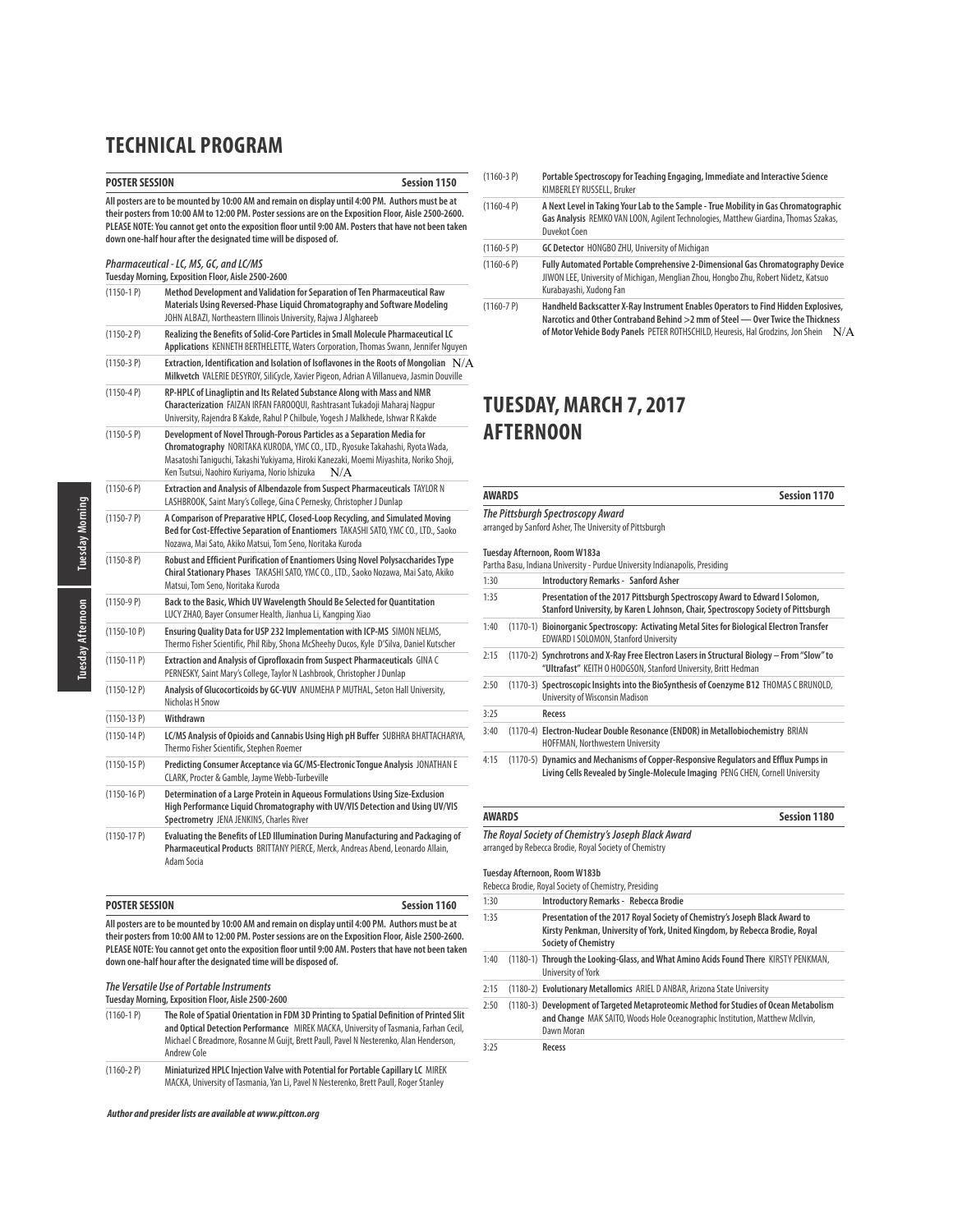- 3:40 (1180-4) **Interrogation of PTMs in C. Reinhardtii via MS-Based Proteomics Approaches** LESLIE HICKS, University of North Carolina at Chapel Hill
- 4:15 (1180-5) **Dissecting Protein Complexes in the Gas-Phase: From Top-Down Sequencing to Collision Induced Unfolding** BRANDON RUOTOLO, University of Michigan

| <b>SYMPOSIUM</b> | Session 1190 |
|------------------|--------------|
|------------------|--------------|

**ACS-DAC - Ion Mobility: Adding New Dimensions** arranged by Matthew F Bush, University of Washington

### **Tuesday Afternoon, Room W184d**

|      | <b>INCOURT IN INSIDE IN THE INCOME.</b><br>Matthew F Bush, University of Washington, Presiding                                                                                |
|------|-------------------------------------------------------------------------------------------------------------------------------------------------------------------------------|
| 1:30 | <b>Introductory Remarks - Matthew F Bush</b>                                                                                                                                  |
| 1:35 | (1190-1) Multidimensional lon Mobility Analysis of Proteins and Protein Complexes<br>MATTHEW F BUSH, University of Washington                                                 |
| 2:10 | (1190-2) Pathways and Thermodynamics of Polyproline Helix Formation in Solution from<br>Measurements of lons in the Gas Phase DAVID E CLEMMER, Indiana University             |
| 2:45 | (1190-3) Tandem Differential Mobility Spectrometry and Addition of Ion Transformations for<br>Improved Selectivity of Response GARY ALAN EICEMAN, New Mexico State University |
| 3:20 | Recess                                                                                                                                                                        |
| 3:35 | (1190-4) Ion Mobility Spectrometry for Nanomaterials CHRISTOPHER J HOGAN, University of<br>Minnesota, Seongho Jeon, Vivek K Rawat, David T Buckely, Derek R Oberreit          |
| 4:10 | (1190-5) Coupling of Surface-Induced Dissociation with lon Mobility or High Resolution MS                                                                                     |

VICKI WYSOCKI, Ohio State University, Joshua Gilbert, Jing Yan, Zachary VanAernum, Florian Busch, Sophie Harvey, Aniruddhe Sahasrabuddhe, Alyssa Stiving, Akiko Tanimoto

| <b>SYMPOSIUM</b><br><b>Session 1200</b> |                                                                                                            |  |  |  |  |  |  |  |  |  |  |
|-----------------------------------------|------------------------------------------------------------------------------------------------------------|--|--|--|--|--|--|--|--|--|--|
|                                         | Advances in Real-Time Detection of Metal lons for Bioimaging<br>and Environmental Monitoring               |  |  |  |  |  |  |  |  |  |  |
|                                         | arranged by Yi Lu, University of Illinois at Urbana-Champaign<br>and Daniela Buccella, New York University |  |  |  |  |  |  |  |  |  |  |
|                                         | Tuesday Afternoon, Room W184a<br>Yi Lu, University of Illinois at Urbana-Champaign, Presiding              |  |  |  |  |  |  |  |  |  |  |
| 1:30                                    | Introductory Remarks - Yi Lu and Daniela Buccella                                                          |  |  |  |  |  |  |  |  |  |  |

| .    |                                                                                                |
|------|------------------------------------------------------------------------------------------------|
| 1:35 | (1200-1) New Targeted Fluorescent Probes for the Study of Intracellular Metal Distribution and |
|      | Mobilization DANIELA BUCCELLA, New York University                                             |
| 2:10 | (1200-2) Tracking Mobile Zinc in the Brain - New Probes, New Biology STEPHEN J LIPPARD.        |

- Massachusetts Institute of Technology 2:45 (1200-3) **Molecular Imaging of Transition Metal Signaling in the Brain and Beyond**
- CHRISTOPHER J CHANG, University of California Berkeley 3:20 **Recess**
- 3:35 (1200-4) **Quantification of Zinc with Genetically Encoded FRET-Based sensors** AMY ELIZABETH PALMER, University of Colorado
- 4:10 (1200-5) **In Vitro Selection of DNAzymes that are Highly Selective for Metal Ions and Transforming Them Into Metal Ion Sensors for Environmental Monitoring and Biomedical Diagnostic and Imaging** YI LU, University of Illinois at Urbana-Champaign, JingJing Zhang, Claire McGhee, Ryan Lake

| <b>SYMPOSIUM</b> |  |  |  |  |  |  | Session 1210 |  |  |  |  |  |
|------------------|--|--|--|--|--|--|--------------|--|--|--|--|--|
|                  |  |  |  |  |  |  | .            |  |  |  |  |  |

**Forensic Analysis in the Lab and Crime Scene** arranged by Igor K Lednev, University at Albany, SUNY

**Tuesday Afternoon, Room W179a**

| Igor K Lednev, University at Albany, SUNY, Presiding |
|------------------------------------------------------|
|------------------------------------------------------|

1:30 **Introductory Remarks - Igor K Lednev** 

- 1:35 (1210-1) **Forensic Science Research and Development Funding Program at the National Institute of Justice: Opportunities in Analytical Chemistry, Applied Spectroscopy and Bioanalysis** GREGORY DUTTON, National Institute of Justice
- 2:10 (1210-2) **Discriminating Power of Volatiles from Forensic Specimens in the Field Using Innovative Sampling and Analysis** KENNETH G FURTON, Florida International University, Howard K Holness, Alison Simon, Lauren Colon-Crespo, Adhly Huertas, Vanquilla Shellman, Rodolfo Mesa, Abuzar Kabir

2:45 (1210-3) **Macro X-Ray Fluorescence (MA-XRF): A Powerful Tool for the Non-Invasive Detection, Analysis and Imaging of Biological Traces and Gun Shot Residues in Forensic Science** ARIAN C VAN ASTEN, Netherlands Forensic Institute, Kirsten Langstraat, Alwin Knijnenberg, Gerda Edelman, Annelies van Loon, Joris Dik

3:20 **Recess**

- 3:35 (1210-4) **Collection and Analysis of Breath Components for Marijuana Detection Using Capillary Microextraction of Volatiles (CMV)** JOSE R ALMIRALL, Florida International University
- 4:10 (1210-5) **Raman Microspectroscopy of Biological Stains and Advanced Statistics for Forensic Purposes** IGOR K LEDNEV, University at Albany, The State University of New York

#### **SYMPOSIUM Session 1220**

**IAEAC - Novel Sensor Strategies for the Quantification of Biogenic Amines** arranged by Antje J Baeumner, University of Regensburg

|      | Tuesday Afternoon, Room W181c<br>Antie J Baeumner, University of Regensburg, Presiding                                                                                                                                                                                                 |
|------|----------------------------------------------------------------------------------------------------------------------------------------------------------------------------------------------------------------------------------------------------------------------------------------|
| 1:30 | Introductory Remarks - Antje J Baeumner                                                                                                                                                                                                                                                |
| 1:35 | (1220-1) Engineered Water Nanostructures (EWNS): A Chemical Free, Nanotechnology<br>Based Antimicrobial Platform for Inactivation of Foodborne Microorganisms Across<br>the "Farm to the Fork" Continuum PHILIP DEMOKRITOU, Harvard T. H. Chan School of<br>N/A<br><b>Public Heath</b> |
| 2:10 | (1220-2) Novel Sensing Strategies for the Quantification of Biogenic Amines AXEL DUERKOP,<br>University of Regensburg                                                                                                                                                                  |
| 2:45 | (1220-3) Single-Walled Carbon Nanotube-Based Chemiresistive Sensors for Food Freshness<br>Monitoring JAN MARKUS SCHNORR, C2Sense, Inc., Timothy M Swager                                                                                                                               |
| 3:20 | Recess                                                                                                                                                                                                                                                                                 |
| 3:35 | (1220-4) Seafood Decomposition, Biogenic Amines, and Associated Regulatory Applications                                                                                                                                                                                                |

- RONALD A BENNER, JR., U.S. Food and Drug Administration
- 4:10 (1220-5) **Stimulus-Response Biosensor for Determining Bacteria Viability Using Lectin-Glycoenzyme Nanobrushes** ERIC MCLAMORE, University of Florida

#### **SYMPOSIUM Session 1230**

**JAIMA - Emerging Technologies for the Evaluation of Biotherapeutics** arranged by Satoshi Nomura, Japan Analytical Instruments Manufacturers' Association (JAIMA)

#### **Tuesday Afternoon, Room W183c**

|      | Satoshi Nomura, Japan Analytical Instruments Manufacturers' Association (JAIMA), Presiding                                                                                          |
|------|-------------------------------------------------------------------------------------------------------------------------------------------------------------------------------------|
| 1:30 | Introductory Remarks - Satoshi Nomura                                                                                                                                               |
| 1:35 | (1230-1) Subvisible Particles in Therapeutic Protein Products: Causes, Consequences, Control<br>and Challenges JOHN CARPENTER, University of Colorado                               |
| 2:10 | (1230-2) Raman Spectroscopy for Highly Concentrated Antibody Solution in<br>Biopharmaceuticals CHIKASHI OTA, Horiba, Ltd                                                            |
| 2:45 | (1230-3) Recent Analytical Approach for Evaluating Protein Formulation in<br>Biopharmaceuticals KOHEI TSUMOTO, The University of Tokyo                                              |
| 3:20 | Recess                                                                                                                                                                              |
| 3:35 | (1230-4) Resolving the Mega-Mysteries of Biologics: High Mass Analysis of Conjugated,<br><b>DEGulated and Aggregated Proteins by MAI DLTOE MS, RRIAN EIELD, Shimadzu Scientific</b> |

- PEGylated and Aggregated Proteins by **I** Instruments, Ryan Wenzel, Nazim Boutaghou, Scott Kuzdzal
- 4:10 (1230-5) **Mass Spectrometry-Based Clinical Proteogenomics for Personalized Medicine of Lung Cancer Subtypes** TOSHIHIDE NISHIMURA, St. Marianna University School of Medicine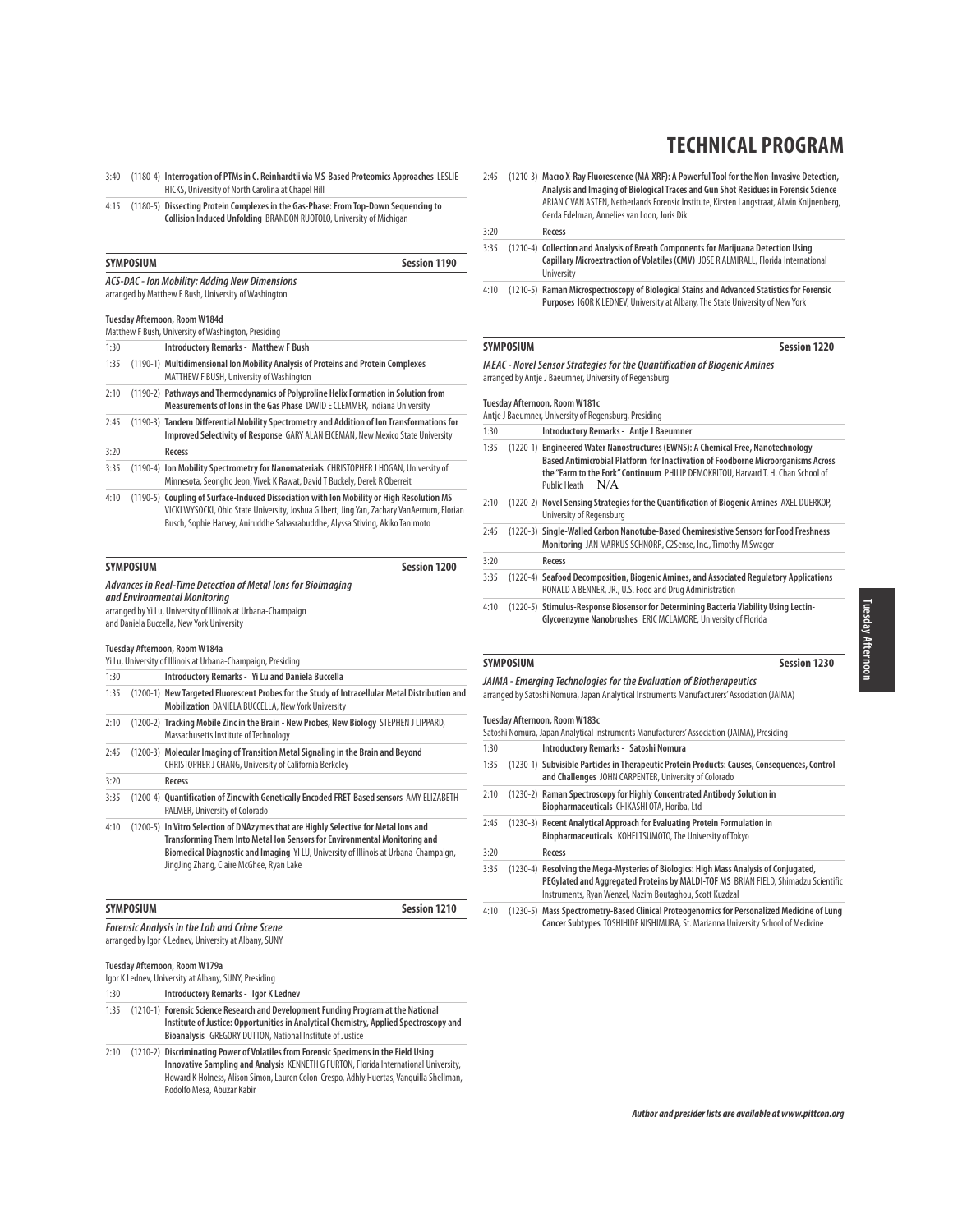**SYMPOSIUM Session 1240**

#### **Microanalytical Methods for Immunology**

arranged by Rebecca R Pompano, University of Virginia and J Christopher Love, Koch Institute at MIT

#### **Tuesday Afternoon, Room W181b** Rebecca R Pompano, University of Virginia, Presiding

|      | <u>REDECCA R FUITPAND, UNIVERSITY OF VIRGINIA, FIESIUM</u>                                                                                                                                               |
|------|----------------------------------------------------------------------------------------------------------------------------------------------------------------------------------------------------------|
| 1:30 | Introductory Remarks - Rebecca R Pompano and J Christopher Love                                                                                                                                          |
| 1:35 | (1240-1) Single-Cell Technologies for Profiling Human Disease J CHRISTOPHER LOVE, Koch<br>Institute at MIT $N/A$                                                                                         |
| 2:10 | (1240-2) High-Throughput Affinity Electrophoresis Underpins Quantitative Characterization<br>of Antibodies AMY E HERR, University of California Berkeley                                                 |
| 2:45 | (1240-3) Microsystems and Materials for Capture, Analysis and Release of Immune Cells<br>ALEXANDER REVZIN, University of California, Davis, Kyungjin Son, Tam Vu, Judy van de<br>Water, Gulnaz Stybayeva |
| 3:20 | Recess                                                                                                                                                                                                   |
| 3:35 | (1240-4) Spatially Resolved Detection of Cytokines in Intact Tissue Ex Vivo REBECCA R<br>POMPANO, University of Virginia, Maura C Belanger, Andrew W Kinman, Benjamin D Groff                            |
| 4.10 | . (1996) [/ المالك: مالك الكالم وسينتسبوا موسيقية الكاملة المستقلة واستقل المالك والمنافسة المنافسة المنافسة ا                                                                                           |

4:10 (1240-5) **In Vivo Microdialysis Sampling for Observing Immune Cell Chemical Communication** JULIE A STENKEN, University of Arkansas, Kamel Alkhatib, Alda Diaz-Perez, Randy Espinal Cabrera, Sarah Phillips, Tina Poseno, Margaret Power, Thaddeus Vasicek, Patrick Pysz

| <b>SYMPOSIUM</b>                                                         | <b>Session 1250</b> |
|--------------------------------------------------------------------------|---------------------|
| Process Analytical Technologies for Pharmaceutical and Biopharmaceutical |                     |
| Continuous Manufacturina                                                 |                     |
| arranged by Todd D Maloney, Eli Lilly and Company                        |                     |

#### **Tuesday Afternoon, Room W181a**

| 1:30 | <b>Introductory Remarks - Todd D Maloney</b>                                                                                                                                                                                      |
|------|-----------------------------------------------------------------------------------------------------------------------------------------------------------------------------------------------------------------------------------|
| 1:35 | (1250-1) Process Analytical Technologies for Real-Time Monitoring of Small Volume<br>Continuous Processes TODD D MALONEY, Eli Lilly and Company, Gordon Lambertus,<br>Adam McFarland, Brad Campbell, Mindy B Forst, Jon Dieringer |
| 2:10 | (1250-2) Process Analytical Technology (PAT) for Biologics: Case Studies in Online LC DOUGLAS<br>RICHARDSON, Merck, Bhumit Patel, Jun Heo, Kaiyan Tang, John P Higgins, David Pollard                                             |
| 2:45 | (1250-3) Practical Applications of PAT and On-Line LC in Biopharmaceutical Process<br>Development and Manufacturing MARKT CHIPLEY, Pfizer, Inc, Jason A Starkey                                                                   |
| 3:20 | Recess                                                                                                                                                                                                                            |
| 3:35 | (1250-4) On-Line HPLC and Vibrational Spectroscopy for Monitoring and Control of a<br>Multi-Stage Continuous Flow Chemistry Process ROBERT BONDI, GlaxoSmithKline                                                                 |
| 4:10 | (1250-5) Process Analytical Technology Applications in Agricultural Processing ERIN<br>ROCKAFELLOW, ADM, Joshua Terrian, David Ejeh                                                                                               |

# **SYMPOSIUM Session 1260 Recent Innovations in Nanosensing**

arranged by Xiujun James Li, University of Texas at El Paso

#### **Tuesday Afternoon, Room W178b**

|      | Xiujun James Li, University of Texas at El Paso, Presiding |                                                                                                                                                       |  |  |  |
|------|------------------------------------------------------------|-------------------------------------------------------------------------------------------------------------------------------------------------------|--|--|--|
| 1:30 |                                                            | Introductory Remarks - Xiuiun James Li                                                                                                                |  |  |  |
| 1:35 |                                                            | (1260-1) Ion Channel Probes (ICPs) for Bio/Chemical Analysis LANE A BAKER, Indiana University                                                         |  |  |  |
| 2:10 |                                                            | (1260-2) Nano-Enabled <i>In Vitro</i> and <i>In Vivo</i> Diagnostic Tools for Tracking and Treating Disease<br>CHAD A MIRKIN, Northwestern University |  |  |  |
| 2:45 |                                                            | (1260-3) Nanoparticle-Mediated Photothermal Immunosensing Using a Thermometer XIUJUN<br>JAMES LI, University of Texas at El Paso                      |  |  |  |
| 3:20 |                                                            | Recess                                                                                                                                                |  |  |  |

|  | 3:35 (1260-4) Nanosensors for Direct Reading of DNA Damage STEVEN SOPER, University of Kansas |  |  |
|--|-----------------------------------------------------------------------------------------------|--|--|
|  |                                                                                               |  |  |

4:10 (1260-5) **Novel Plasmonic Nanostructures for Sensing and Imaging Applications** YOUNAN XIA, Georgia Institute of Technology

# **ORGANIZED CONTRIBUTED SESSIONS Session 1270**

# **Current Trends in Pharmaceutical Dissolution Testing**

arranged by Gregory K Webster, AbbVie and J Derek Jackson, Flexion Therapeutics

**Tuesday Afternoon, Room W179b** gregory i<br>Gregory AbbVie, Dr

|      | Gregory K Webster, Abb Vie, Fresiding                                                                                                              |
|------|----------------------------------------------------------------------------------------------------------------------------------------------------|
| 1:30 | (1270-1) Five Steps Required for Transition to Enhanced Mechanical Qualification of the<br>Dissolution Apparatus BRYAN CRIST, Agilent Technologies |
| 1:50 | (1270-2) Summary Report from the AAPS IVRDTG Instrumentation Sub-Team GEOFFREY<br><b>GROVE, Sotax Corporation</b>                                  |
| 2:10 | (1270-3) Cleaning Validations for App1/App2 Systems GREGORY KWEBSTER, AbbVie, Xi Shao,<br>Christian   Hansen                                       |
| 2:30 | (1270-4) In Vitro Release Testing of Parenteral Suspensions DEREK JACKSON,<br>N/A<br><b>Flexion Therapeutics</b>                                   |
| 2:50 | Recess                                                                                                                                             |
| 3:05 | (1270-5) Novel Methods for Predictive Dissolution Measurements KONSTANTIN TSINMAN,<br>Pion Inc, Dave Kwajewski                                     |
| 3:25 | (1270-6) Advanced Dissolution Technologies for Formulation Rapid Screening and<br>Development XUJIN LU, Bristol-Myers Squibb, Lili Lo, Pankaj Shah |
| 3:45 | (1270-7) Analyzing Multi Component Dissolution Samples Using In-Situ Fiber Optic UV<br>Spectrophotometry ANDREW KIELT, Distek, Inc., Guy Inman     |
|      |                                                                                                                                                    |

4:05 **Panel Discussion** 

### **ORGANIZED CONTRIBUTED SESSIONS Session 1280**

**From Discovery to Precision Medicine: Mass Spectrometry Through the Years and Beyond** arranged by Jody Roberts, Chemical Heritage Foundation

### **Tuesday Afternoon, Room W184bc**

| 1:30 | <b>Introductory Remarks - Jody Roberts</b>                                                                                                                                                                                               |
|------|------------------------------------------------------------------------------------------------------------------------------------------------------------------------------------------------------------------------------------------|
| 1:35 | (1280-1) The Commercialization of Quadrupole Mass Spectrometry and GC/MS/DS: An<br>Historical View DAVID C BROCK, Computer History Museum, Robert E Finnigan                                                                             |
| 2:10 | (1280-2) A Brief History (1974-2016) of Mass Spectrometry Instrumentation Driving<br>Cutting-Edge Biological Research that then Stimulates Development of New Mass<br>Spectrometry Instrumentation DONALD F HUNT, University of Virginia |
| 2:45 | (1280-3) Orbitrap Mass Spectrometry: Ultra-High Resolution for Post-Genomic World<br>ALEXANDER A MAKAROV, Thermo Fisher Scientific                                                                                                       |
| 3:20 | Recess                                                                                                                                                                                                                                   |
| 3:35 | (1280-4) Mass Spectrometry and Biomonitoring for Assessing Exposure to Environmental<br><b>Chemicals ANTONIA CALAFAT, CDC</b>                                                                                                            |
| 4:10 | Panel Discussion - Continued Expansion of the Role of Mass Spectrometry in the<br><b>Biomedical World of the Future</b>                                                                                                                  |

### **ORGANIZED CONTRIBUTED SESSIONS Session 1290 SEAC: The Student Session in Electroanalysis**

arranged by Stephen Maldonado, University of Michigan

#### **Tuesday Afternoon, Room W176c**

Stephen Maldonado, University of Michigan, Presiding

- 1:30 (1290-1) **Nanogap Voltammetry of Highly Disordered Conductive Carbon** RAN CHEN, University of Pittsburgh, Amin M Najarian, Richard L McCreery, Shigeru Amemiya
- 1:50 (1290-2) **Convolution-Based Removal of Non-Faradaic Background Current in Fast-Scan Cyclic Voltammetry Recordings** JUSTIN ALLEN JOHNSON, University of North Carolina at Chapel Hill, R Mark Wightman
- 2:10 (1290-3) **Dual Function Ion Selective Microelectrodes for SECM** JYOTHIR GANESH UMMADI, Oregon State University, Dipankar Koley
- 2:30 (1290-4) **Virus-Composite Films for Impedimetric Sensing of Human Serum Albumin** ALANA OGATA, University of California Irvine, Jeffrey Briggs, Shae Schlegel, Ming Tan, Sudipta Mujamdar, Gregory Weiss, Reginald Penner
- 2:50 **Recess**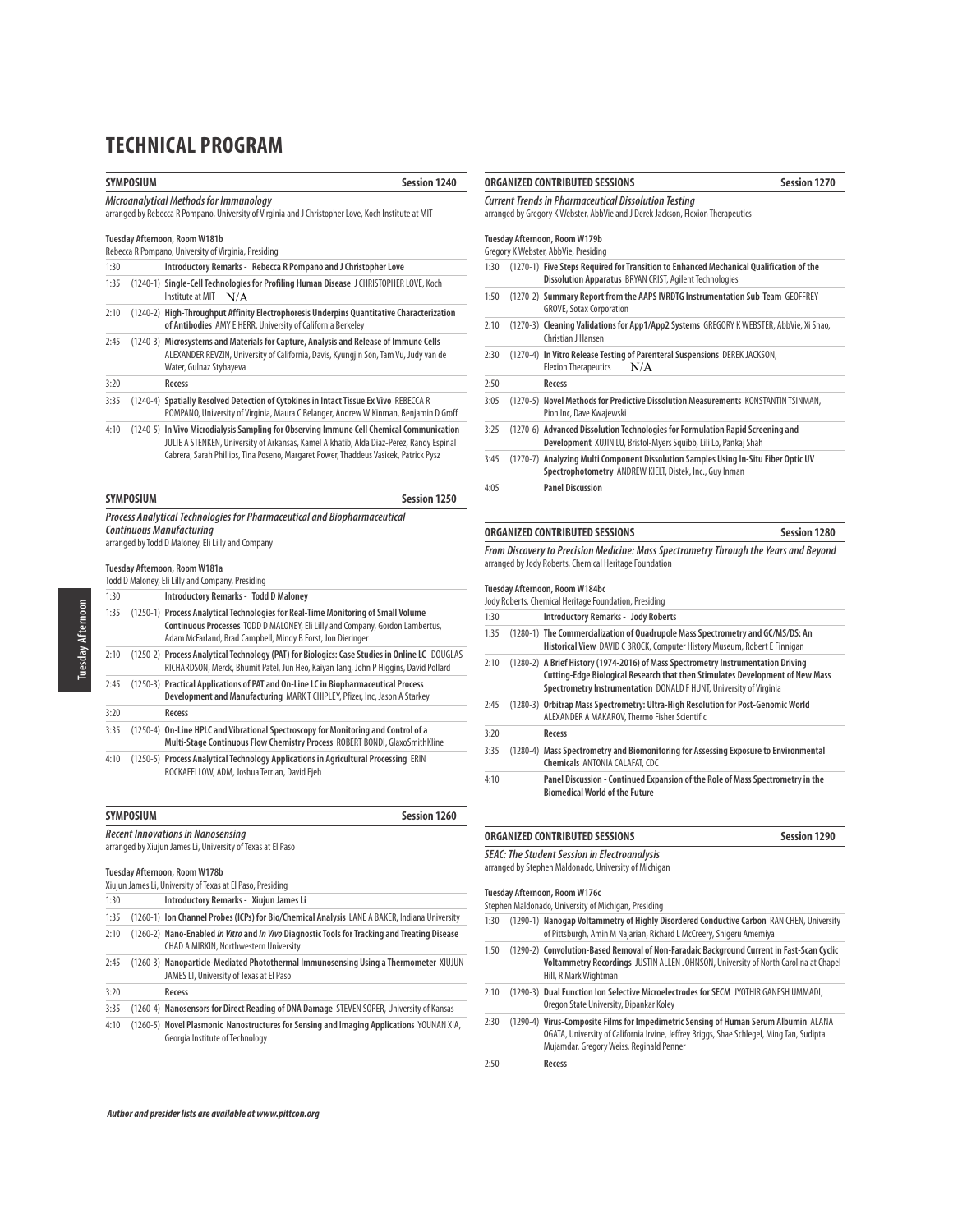| 3:05 | (1290-5) Reaction Mechanism of Nickel Molybdate (NiMoO4) Investigated via Operando<br>Synchrotron X-Ray Techniques JAMES P PASTORE, Cornell University, Peter M Csernica,<br>Katharine E Silberstein, James R McKone, Francis J DiSalvo, Héctor D Abruña |
|------|----------------------------------------------------------------------------------------------------------------------------------------------------------------------------------------------------------------------------------------------------------|
| 3:25 | (1290-6) Electrolysis of Ammonia Using Earth-Abundant Materials DANIEL J LITTLE. Michigan<br><b>State University</b>                                                                                                                                     |
| 3:45 | (1290-7) Probing the Unique Reactivity Modes of Redox Active Polymer Particles MARK                                                                                                                                                                      |

|      | i iz۶0-71 Proding the Unique Reactivity Modes of Regox Active Polymer Particles MARK (۱۳۵۲). بــــــ |
|------|------------------------------------------------------------------------------------------------------|
|      | BURGESS, University of Illinois at Urbana-Champaign, Kenneth Hernandez-Burgos, Etienne               |
|      | Chenard, Jonathon Schuh, Jasmine Davila, Elena C Montoto, Randy H Ewoldt, Jeffrey S                  |
|      | Moore, Joaquin Rodriguez Lopez                                                                       |
| 4:05 | <b>Panel Discussion</b>                                                                              |

| ORAL SESSIONS | <b>Session 1300</b> |
|---------------|---------------------|
|               |                     |

### **Bioanalytical - Electrochemistry**

#### **Tuesday Afternoon, Room W175a**

Srikanth Gattu, West Virginia University, Presiding

- 1:30 (1300-1) **The Electrochemical Characterization of Ink-Jet Printed Carbon Nanotubes Electrodes** ROMANA JAROSOVA, Michigan State University, Margaret Gajda, Greg Swain, Andreas Lesch
- 1:50 (1300-2) **Electroanalytical Measurements in Zebrafish** MICHAEL JOHNSON, University of Kansas, Mimi Shin, Thomas Field, Chase S Stucky 2:10 (1300-3) **Integration of Collagen Hydrogel Scaffold to Enhance Performance of RNA Electrochemical-Aptamer Based (E-AB) Sensors** MIRELIS SANTOS CANCEL, University of Maryland, Baltimore County, Ryan White 2:30 (1300-4) **Nanocomposite Microneedle Electrochemical Arrays for Non-Invasive Transdermal Sensing of Analytes** ELDHOSE SKARIA, University of Brighton, Melanie S Flint, Bhavik A Patel, Keng W Ng 2:50 **Recess** 3:05 (1300-5) **Applications of Different CNT Fibers and Novel Microelectrodes Design for Neurotransmitter Detection** YANG CHENG, University of Virginia, B Jill Venton, Christopher B Jacobs 3:25 (1300-6) **Measurement of Pyocyanin from Pseudomonas Aeruginosa in Polymicrobial Environments Using Electrochemical Sensors** EDGAR D GOLUCH, Northeastern University, Clara Romero Santiveri, Hunter Sismaet 3:45 (1300-7) **Bactosomal Cytochrome P450 Electrocatalysis** RAJASEKHARA NERIMETLA, Oklahoma
- State University, Sadagopan Krishnan 4:05 (1300-8) **Electrochemiluminescence-Based Detection of Bacteria** HENOK BAYE HABTAMU,
	- Indiana University Purdue University Indianapolis, Frederique Deiss

| <b>Session 1310</b><br>ORAL SESSIONS |  |
|--------------------------------------|--|
|--------------------------------------|--|

**Bioanalytical - Fluorescence/Luminescence, and Capillary Electrophoresis**

#### **Tuesday Afternoon, Room W175b**

Jinesh N Jain, NETL - Department of Energy, Presiding

- 1:30 (1310-1) **A Cooperative-Binding Split Aptamer Assay for Rapid, Specific and Ultra-Sensitive Fluorescence Detection of Cocaine in Saliva** HAIXIANG YU, Florida International University, Juan Canoura, Bhargav Guntupalli, Yi Xiao
- 1:50 (1310-2) **Reversible Distribution of G Protein** β**U9 Based Assay for Real-Time Quantification of GPCR and G Protein Function in Living Cells** KANISHKA SENARATH, University of Toledo, Kasun Ratnayake, Praneeth Siripurapu, Ajith Karunarathne
- 2:10 (1310-3) **A Novel Fluorescent Ratiometric Nanosensor for Continuous Chloride Monitoring In Vivo** WENJUN DI, Northeastern University, Heather A Clark
- 2:30 (1310-4) **Development of Graphene Quantum Dots with Controllable Size and Composition** N/A XUEFEI ZHANG, University of North Dakota, Xiao Liu, Yuqian Xing, Ying Zhang, Julia Zhao
- 2:50 **Recess**
- 3:05 (1310-5) **Analyzing Drosophila Melanogaster Hemolymph with Different Sampling Techniques, Capillary Electrophoresis, and Fluorescence Cell Sorting** MARISSA R CABAY, University of Illinois at Chicago, Scott A Shippy
- **TECHNICAL PROGRAM**
- 3:25 (1310-6) **The Role of Titanium Dioxide Nanoparticles in Endocrine Disruption Through Binding to Steroid Hormones** MARRIAH ELLINGTON, West Virginia University, Vincent Nyakubaya, Lisa A Holland  $N/A$
- 3:45 (1310-7) **Assay Conditions and New Applications of a Peptide Substrate Reporter** MICHELLE L KOVARIK, Trinity College, Allison J Tierney, Kunwei Yang
- 4:05 (1310-8) **Optical Control and Real Time Mapping of Subcellular Signaling & Cell Behavior** AJITH KARUNARATHNE, University of Toledo, Kanishka Senarath, Dinesh Kankanamge, Kasun Ratnayake, Christine Dansak, Praneeth Siripurapu

### **ORAL SESSIONS Session 1320 Bioanalytical - MS, GC/MS, and LC/MS**

#### **Tuesday Afternoon, Room W175c**

Lingzi Sang, University of Illinois Urbana-Champaign, Presiding

- 1:30 (1320-1) **Metabolic Profiling Along the Segmentally Stratified Rat Colon** MEREDITH DINGES, University of California Riverside, Cynthia K Larive, Christian Lytle
- 1:50 (1320-2) **High-Throughput Mass Spectrometry for Bioanalytical Assays: Sub-Second Sample Processing via Acoustic Droplet Ejection** ERIC W HALL, Labcyte, Lucien Ghislain, Richard Ellson, Martin Bachmann, Ian Sinclair, Jonathan Wingfield, Rhys Jones, Sammy Datwani
- 2:10 (1320-3) **12-Time Point Proteomics of Xenopus Laevis Allows for Broad Understanding of Proteomic Expression File Emerging from a Mature Oocyte to Late Neurala Stage Embryo Quantifying More than 6,100 Protein Profiles** ELIZABETH H PEUCHEN, University of Notre Dame, Liangliang Sun, Matthew M Champion, Norman J Dovichi
- 2:30 (1320-4) **New Setup for Micro-Extraction Techniques and GC-MS Analysis of Biological Cultures** ANN-CHRISTIN BISCHOFF, Rostock University Medical Center, Peter Oertel, Pritam Sukul, Wolfram Miekisch, Jochen K Schubert

#### 2:50 **Recess**

- 3:05 (1320-5) **Identification and Determination of Photosensitizing Porphyrins in Oral Bacteria** JONAS FYRESTAM, Stockholm University
- 3:25 (1320-6) **Selenium Accumulation and Metabolism in Supplemented Aquaponics Systems Using ICP-QQQ and HPLC** SKYLER W SMITH, University of Cincinnati, Julio A Landero-Figueroa, Christopher Yap, Megan Schmale
- 3:45 (1320-7) **The Impact of Glyphosate on the Artemia Metabolome Determined Using 1 H NMR and GC-MS** MELISSA A MORGAN, University of California Riverside, Cynthia K Larive, Corey M Griffith
- 4:05 (1320-8) **Universal Derivatization of Metabolites for Improved Sensitivity in Electrospray Ionization Mass Spectrometry** TIANJIAO HUANG, Saint Louis University, James Edwards

### **ORAL SESSIONS Session 1330 Bioanalytical Application of Mass Spectrometry**

**Tuesday Afternoon, Room W176a**

- Yinfa Ma, Missouri University of Science and Technology, Presiding
- 1:30 (1330-1) **Controlled Protein Digestion in Membranes Containing Immobilized Enzymes**  MERLIN BRUENING, University of Notre Dame, Yongle Pang, Wenjing Ning, Jinlan Dong
- 1:50 (1330-2) **Expanding the Capabilities of Microscopy-Guided MALDI MS Profiling to Enable Analysis of Biochemically and Structurally Heterogeneous Biological Samples Ranging from Individual Neurons to Bacterial Colonies** TROY J COMI, University of Illinois, Elizabeth K Neumann, Tong Si, Stanislav S Rubakhin, Jonathan V Sweedler
- 2:10 (1330-3) **Analysis of Trace Glycosylated Peptides In Vivo Using Mass Spectrometry** CATHERINE KRAMER, University of Arizona, Evan M Jones, Chris Stagg, Lajos Szabo, Robin Polt, Michael L Heien
- 2:30 (1330-4) **SILAC In Vitro Quantitative Profiling of Colon Cancer Spheroids Treated with Combination Chemotherapies in a 3D Printed Fluidic Device** GABRIEL J LABONIA, University of Notre Dame, Amanda B Hummon

2:50 **Recess**

- 3:05 (1330-5) **Tip Enhanced Laser Ablation for Genomics and Proteomics Analysis** KERMIT KING MURRAY, Louisiana State University, Fan Cao, Bijay Banstola, Fabrizio Donnarumma
- 3:25 (1330-6) **High-Throughput Screening and Quantitation of Prohibited Substances in Plasma and Urine Samples by Coated Blade Spray-Mass Spectrometry (CBS-MS)** MARCOS TASCON, University of Waterloo, German Augusto Gomez-Ríos, Nathaly Reyes-Garces, Ezel Boyaci, Justen J Poole, Janusz Pawliszyn

Tuesday Afternoon Tuesday Afternoon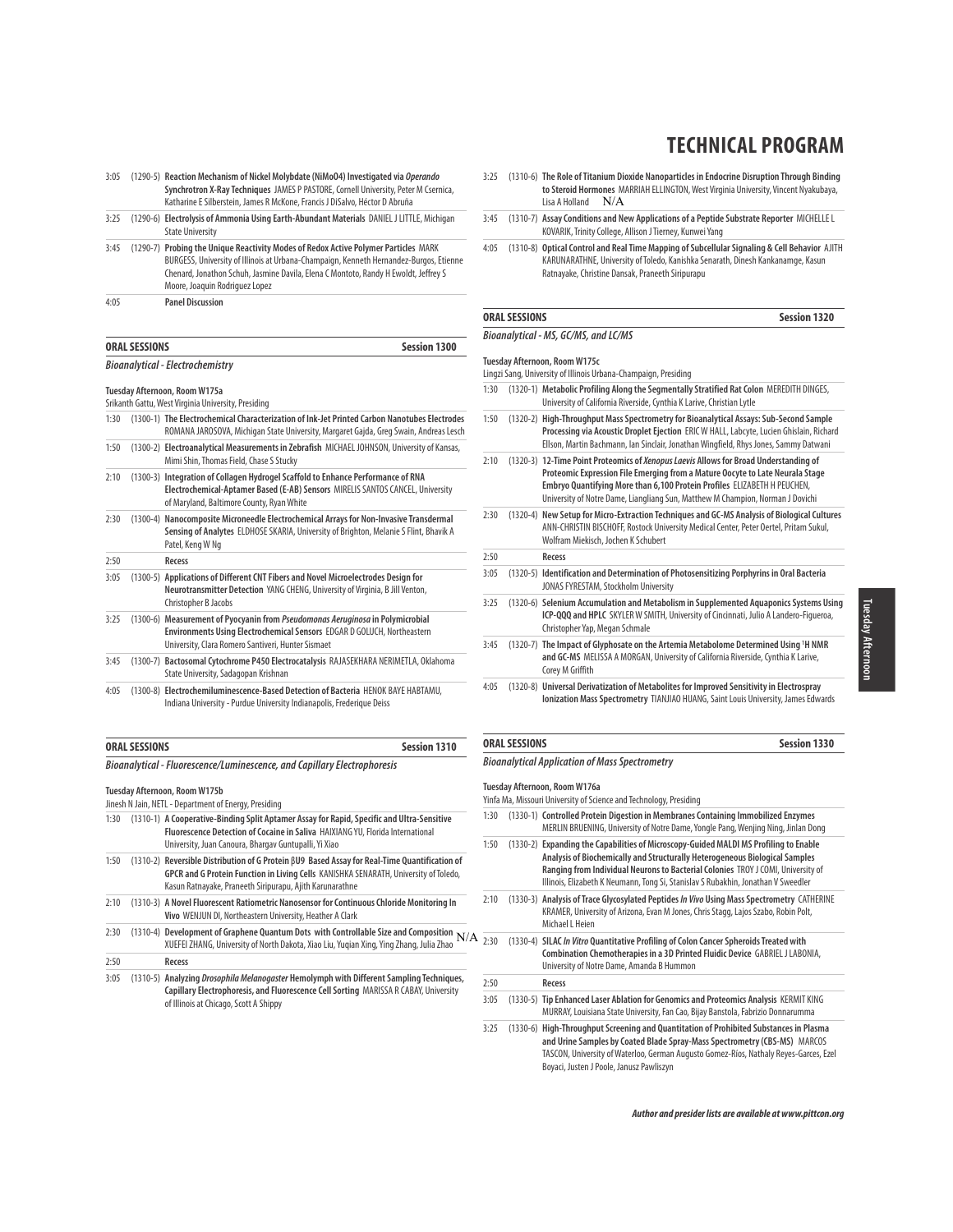- 3:45 (1330-7) **Paper-Based Ion Concentration Polarization Within the Volume of a Paper Spray Ionization Emitter for Mass Spectrometric Detection of Biomolecules from Small Sample Volumes** LARRY G WARFIELD, University of Tennessee, Christopher A Baker
- 4:05 (1330-8) **Open Port Probe as a Robust Interface for the Direct Coupling of Biocompatible Solid-Phase Microextraction Fibers to Atmospheric Pressure Ionization Mass Spectrometry** GERMAN AUGUSTO GOMEZ-RIOS, University of Waterloo, Janusz Pawliszyn, Chang Liu, Nathaly Reyes-Garces, Thomas R Covey, Bradley Schneider, Don W Arnold

| <b>ORAL SESSIONS</b>                                                          | Session 1340 |
|-------------------------------------------------------------------------------|--------------|
| Clinical Chemistry Aspects with Focus on Pathogens, Marijuana and Anti-Cancer |              |
| <b>Measurements (Half Session)</b>                                            |              |

#### **Tuesday Afternoon, Room W176b**

| Kimberlev Frederick, Skidmore College, Presiding |                                                                                           |  |
|--------------------------------------------------|-------------------------------------------------------------------------------------------|--|
|                                                  | 1:30 (1340-1) Medical Applications of GC-Ion Mobility Spectrometry WOLFGANG VAUTZ, ISAS   |  |
|                                                  | 1:50 (1340-2) Electrochemical Measurement of Pyocyanin Production by Clinical Pseudomonas |  |

- **Aeruginosa Isolates** EDGAR D GOLUCH, Northeastern University N/A 2:10 (1340-3) **A Chemical Assessment of Marijuana by GC-FID with a Variety of Injection Techniques** REBECCA PLESSEL, Penn State University, Maura McGonigal, Frank Dorman
- 2:30 (1340-4) **Development, Validation and Comparative Analysis of HPLC and HPTLC Methods for Quantification of Capecitabine in Serum of Cancer Patients** MADHUKAR R TAJNE, Rashtrasant Tukadoji Maharaj Nagpur University, Sonali Gajanrao Thorat $\;\;\mathrm{N/A}$

| <b>ORAL SESSIONS</b>                                   | Session 1350 |
|--------------------------------------------------------|--------------|
| <b>Microfluidics Methods - Biomedical Applications</b> |              |

### **Tuesday Afternoon, Room W177**

|      | Abhijit Ghosh, Brigham Young University, Presiding                                                                                                                                                                                                                                                            |
|------|---------------------------------------------------------------------------------------------------------------------------------------------------------------------------------------------------------------------------------------------------------------------------------------------------------------|
| 1:30 | (1350-1) Microfabricated Sampling Probes Coupled to Droplet Microfluidics for In Vivo<br>Neurochemical Monitoring with High Spatiotemporal Resolution THITAPHAT<br>NGERNSUTIVORAKUL, University of Michigan, Alec C Valenta, Robert T Kennedy                                                                 |
| 1:50 | (1350-2) A New All-Polymer Microfluidic Chip to Measure Neurochemical Release from Single<br>Cells ADAM ROBERT MEIER, University of Arizona, Richard F Vreeland, Marco Matteucci,<br>Rafael Taboryski, Michael L Heien                                                                                        |
| 2:10 | (1350-3) Smart Hydrogel Integrated on Microfluidic Paper-Based Analytic Device for<br>Point-of-Care Testing ZHI ZHU, Xiamen University, Chaoyong Yang                                                                                                                                                         |
| 2:30 | (1350-4) Development of Computer-Controlled Microfluidic Biosensing Systems for Tissue<br>Viability Monitoring SALLY A GOWERS, Imperial College London, Michelle L Rogers, Chi<br>Leng Leong, Tonghathai Phairatana, Isabelle C Samper, Martyn G Boutelle                                                     |
| 2:50 | Recess                                                                                                                                                                                                                                                                                                        |
| 3:05 | (1350-5) A 3D Printed Device to Test Bacterial Susceptibility to Antibiotic Dosing ANDREW<br>HELLER, Michigan State University, Dana Spence                                                                                                                                                                   |
| 3:25 | (1350-6) Carbon-Based Sensors for Use in On-Line Microfluidic Carboplatin Detector<br>TONGHATHAI PHAIRATANA, Imperial College London, Martyn G Boutelle                                                                                                                                                       |
| 3:45 | (1350-7) Inertial Microfluidic Device for Automated Adjustment of Cell Concentration JIAN ZHOU,<br>Zhejiang University, Chunlong Tu, Yitao Liang, Bobo Huang, Yifeng Fang, Xiao Liang, Xuesong Ye                                                                                                             |
| 4:05 | (1350-8) Portable High-Resolution 3D Printed Microfluidic Analyzer for Online Clinical<br>Microdialysis Samples ISABELLE C SAMPER, Imperial College London, Sally A Gowers,<br>Bynvant K Sandhu, Chi Leng Leong, Michelle L Rogers, Carlo A Seneci, Vassilios Papalois,<br>Martyn G Boutelle, Brook F Huxford |

| <b>ORAL SESSIONS</b>                                                     | Session 1360 |
|--------------------------------------------------------------------------|--------------|
| <b>Microfluidics Methods - Environmental Applications (Half Session)</b> |              |

**Tuesday Afternoon, Room W176b** Kimberley Frederick, Skidmore College, Presiding

- 3:05 (1360-1) **Low Cost Microfluidics for Resource Limited Settings: Using 3D Printing and Microcontroller Technology to Increase the Reach of Cutting Edge Research** JASON M EMORY, Pfeiffer University, Micah E Bostian
- 3:25 (1360-2) **Fully Printable Optical System Oriented Micro/Nano Fabrication by Configuration of Polydimethylsiloxane and Gallium** KEISUKE NAKAKUBO, Kyushu University, Hiroaki Nomada, Hirokazu Higuchi, Hiroaki Yoshioka, Kinichi Morita, Yuji Oki

**Author and presider lists are available at www.pittcon.org** 

- 3:45 (1360-3) **A Novel Microfluidic Device for Fast Extraction of Polycyclic Aromatic Hydrocarbons (PAHs) from Environmental Waters** FLORENCE RICOUL, CEA/LETI, Louise Foan, Julien El Sabahy, Bertrand Bourlon, Séverine Vignoud
- 4:05 (1360-4) **A One-Step Surface Modification Method for Simple DNA Immobilization on Paper-Based Device and Its Application for DNA Detection** WAN ZHOU, University of Texas at El Paso, Mengli Feng, Alejandra Valadez Valadez, Xiujun Li

### **ORAL SESSIONS Session 1370**

#### **Microfluidics Methods -Bioanalytical Applications**

#### **Tuesday Afternoon, Room W475a** Sam Subramaniam, Miles College, Presiding

| 1:30 | (1370-1) Microfluidic Protein-Based Separations with Phospholipid Nanogels CASSANDRA<br>CRIHFIELD, West Virginia University, Srikanth Gattu, Lisa A Holland<br>N/A                                                                            |
|------|-----------------------------------------------------------------------------------------------------------------------------------------------------------------------------------------------------------------------------------------------|
| 1:50 | (1370-2) Enhancing the Information Content of Single Cell Analysis on Microfluidic Devices<br>Using Optical Fiber Bridges for the Analysis of Kinases, Proteases, and Cytokines<br><b>CHRISTOPHER T CULBERTSON, Kansas State University</b>   |
| 2:10 | (1370-3) Development of an On-Line Microdialysis Microchip Electrophoresis-Based<br>Separation System for In Vivo Monitoring of Biomarkers in Traumatic Brain Injury<br>SHAMAL M GUNAWARDHANA, University of Kansas, Susan M Lunte            |
| 2:30 | (1370-4) Functional Screening of Membrane Proteins with Microfluidic Nanodisc Assembly<br>JAMES H WADE, University of Illinois at Urbana-Champaign, Ryan C Bailey, Josh D Jones                                                               |
| 2:50 | Recess                                                                                                                                                                                                                                        |
| 3:05 | (1370-5) An In Vitro Microfluidic Model of Endothelial Barrier Function ALEXANDRA M<br>ANDERSON, University of Tennessee, Christopher A Baker                                                                                                 |
| 3:25 | (1370-6) Electrokinetically Operated Integrated Microfluidic Platform for Immunoaffinity<br>Extraction and Electrophoresis of Preterm Birth Biomarkers MUKUL SONKER, Brigham<br>Young University, Vishal Sahore, Ellen Parker, Adam T Woolley |
| 3:45 | (1370-7) Microfluidic Separation of Lymphoblasts in Diagnosis of Acute Lymphoblastic<br>Leukemia WENJIE LI, Texas Tech University, Dimitri Pappas                                                                                             |
| 4:05 | (1370-8) Separation of Biomolecules from Microdroplets to Nanodroplets MAO FUKUYAMA,<br>Kyoto Institute of Technology, Yumi Yoshida, Kohji Maeda                                                                                              |

# **ORAL SESSIONS** Session 1380

#### **Recent Developments in Portable Instruments**

**Tuesday Afternoon, Room W475b**

Jane Chan, Bechtel Bettis, Inc., Presiding

- 1:30 (1380-1) **Printable Field Deployable Sensors Based on Functional Redox Active Nanoparticles** SILVANA ANDREESCU, Clarkson University, Gonca Bulbul, Ali Othman 1:50 (1380-2) **Novel Non-Radioactive Ion Source for Atmospheric Pressure Ionization (API)** BERT UNGETHUEM, Airsense Analytics, Andreas Walte
- 2:10 (1380-3) **Hand-Portable Nanoflow Liquid Chromatography System** LUKE T TOLLEY, Brigham Young University, Xiaofeng Xie, Truong X Thy, Paul B Farnsworth, H Dennis Tolley, Milton L Lee 2:30 (1380-4) **Dopant-Assisted Positive Photoionization Ion Mobility Spectrometry for On-Site**
- **Detection of Peroxide Explosives** HAIYANG LI, Dalian Institute of Chemical Physics, Dandan Jiang, Chuang Chen, Xin Wang

2:50 **Recess**

- 3:05 (1380-5) **Improving Worker Safety by the Measurement of Toxic Gases Inside Cargo Containers Using a Novel Hand-Held Photoacoustic Gas Analyzer** ARTO BRANDERS, Gasera Ltd., Ismo Kauppinen, Jaakko Lehtinen
- 3:25 (1380-6) **Reliable Measurements and Influence of Humidity in an Ion Mobility Spectrometer** BERT UNGETHUEM, Airsense Analytics, Andreas Walte
- 3:45 (1380-7) **Portable Gas Analyzer for Continuous Monitoring of Hydrogen Sulfide in Gas Streams** SAYED A MARZOUK, United Arab Emirates University, Mohamed A Alnaqbi, Mohamed H Al-Marzouqi, Muna S Bufaroosha
- 4:05 (1380-8) **Inexpensive Portable Raman with Superior Analysis Speed and Accuracy: Visible Excitation Revisited** ALEKSANDR V MIKHONIN, BioTools, Inc., Laurence A Nafie, Rina K Dukor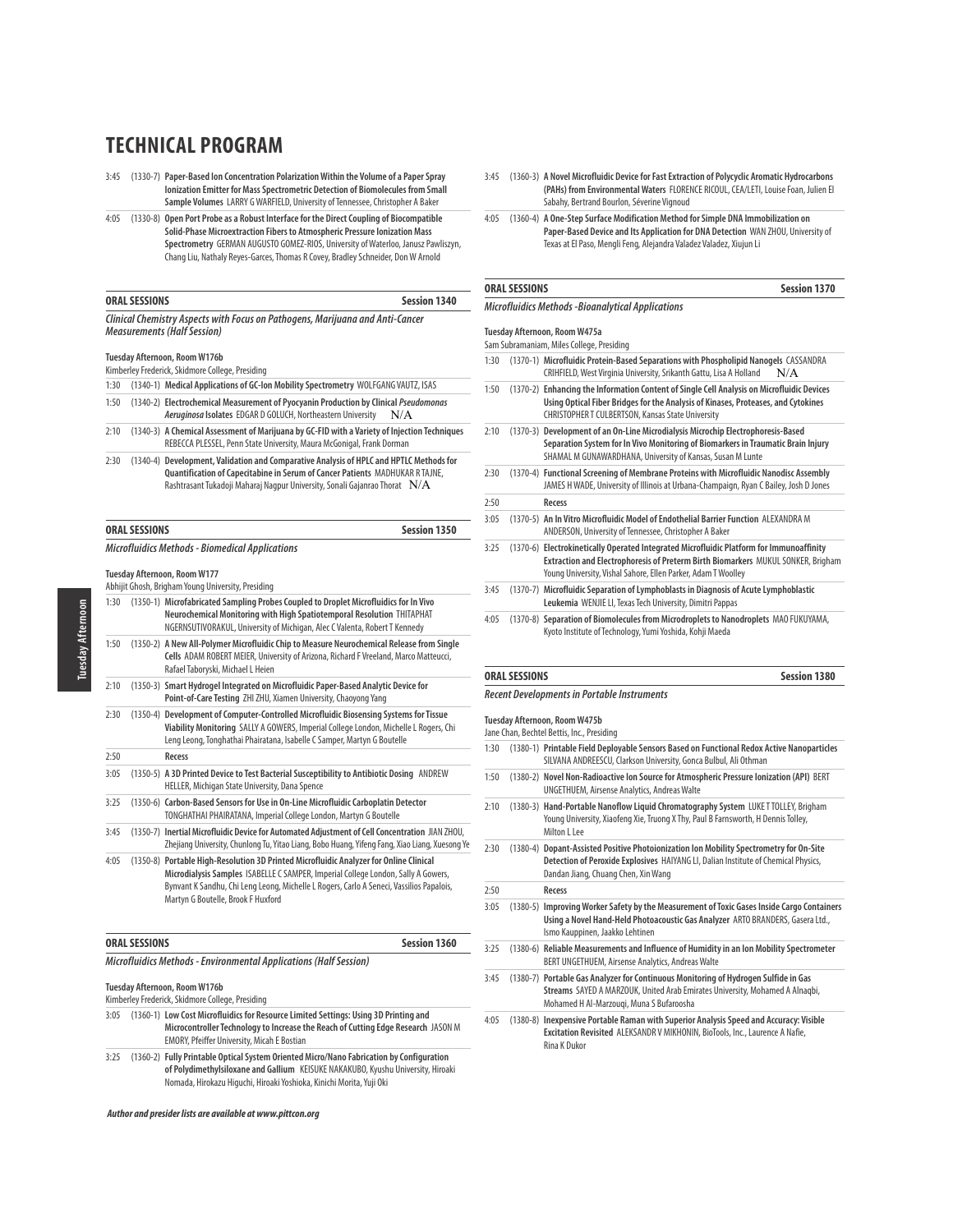| <b>Session 1390</b><br><b>ORAL SESSIONS</b> |                       |                                                                                                                                                                                                                                                                                                                                                                                                                                                                                              |
|---------------------------------------------|-----------------------|----------------------------------------------------------------------------------------------------------------------------------------------------------------------------------------------------------------------------------------------------------------------------------------------------------------------------------------------------------------------------------------------------------------------------------------------------------------------------------------------|
|                                             |                       | Sensors - Bioanalytical, Biomedical, Pharmaceutical, and Clinical/Toxicology                                                                                                                                                                                                                                                                                                                                                                                                                 |
|                                             |                       | Tuesday Afternoon, Room W476                                                                                                                                                                                                                                                                                                                                                                                                                                                                 |
|                                             |                       | Emil Ciurczak, Doramaxx Consulting, Presiding                                                                                                                                                                                                                                                                                                                                                                                                                                                |
| 1:30                                        |                       | (1390-1) Surface Plasmon Immunoarrays for Insulin Measurements with Binding Kinetics<br>VINI SINGH, Oklahoma State University, Sadagopan Krishnan                                                                                                                                                                                                                                                                                                                                            |
| 1:50                                        |                       | (1390-2) Generating Exosome-Specific DNA Aptamers for Cancer Detection LIQIN ZHANG,<br>University of Florida, Weihong Tan<br>N/A                                                                                                                                                                                                                                                                                                                                                             |
| 2:10                                        |                       | (1390-3) Nano-Assembly-Based Logic Sensor for In Situ Analysis of Small RNA Combinations<br>LULU ZHANG, Oregon State University, Sean M Burrows                                                                                                                                                                                                                                                                                                                                              |
| 2:30                                        |                       | (1390-4) Gold-Aptamer-Nanoconstructs Engineered to Diagnose the Common Cold VEEREN<br>CHAUHAN, University of Nottingham                                                                                                                                                                                                                                                                                                                                                                      |
| 2:50                                        |                       | Recess                                                                                                                                                                                                                                                                                                                                                                                                                                                                                       |
| 3:05                                        |                       | (1390-5) Reversible Electrochemical Detection of Dextran Sulfate and Pentosan<br>Polysulfate KEBEDE L GEMENE, Northern Kentucky University, Emma Gordon,<br>Simon Segal, Karina Sabou                                                                                                                                                                                                                                                                                                        |
| 3:25                                        |                       | (1390-6) In Acupoint Real Time Monitoring of Nitric Oxide by Graphene-Functionalized<br>Acupuncture Needle GUOJUN ZHANG, Hubei University of Chinese Medicine, Lina Tang,<br>Yu-Tao Li                                                                                                                                                                                                                                                                                                       |
| 3:45                                        |                       | (1390-7) Creating Paper Analytical Devices to Screen for Low Quality Pharmaceuticals TONIL<br>BARSTIS, Saint Mary's College, Christopher J Dunlap                                                                                                                                                                                                                                                                                                                                            |
| 4:05                                        |                       | (1390-8) The Enumeration of E.Coli and Beta-Hemalytic Streptococcus by Paper-Based<br>Membrane UGUR TAMER, Gazi University, Merve Eryilmaz, Aysen Gumustas, Gokhan<br>Caglayan, Esra Acar, Ismail H Boyacı, Demet Cetin, Zekiye Suluder                                                                                                                                                                                                                                                      |
|                                             | <b>POSTER SESSION</b> | <b>Session 1400</b>                                                                                                                                                                                                                                                                                                                                                                                                                                                                          |
|                                             |                       | All posters are to be mounted by 10:00 AM and remain on display until 4:00 PM. Authors must be at<br>their posters from 1:00 PM to 3:00 PM. Poster sessions are on the Exposition Floor, Aisle 2500-2600.<br>PLEASE NOTE: You cannot get onto the exposition floor until 9:00 AM. Posters that have not been<br>taken down one-half hour after the designated time will be disposed of.<br>Bioanalytical - Sensors and Lab-on-a-Chip<br>Tuesday Afternoon, Exposition Floor, Aisle 2500-2600 |
| $(1400-1)$                                  |                       | Acoustophoresis Based Method for Diagnostic Applications GAYATRI P GAUTAM, New<br>Mexico Institute of Mining and Technology, Scott Cox, Menake E Piyasena                                                                                                                                                                                                                                                                                                                                    |
| $(1400-2)$ P)                               |                       | Improved On-Chip Separation and Detection of Cellular Release from a 3-Dimensional<br>Cell Culture Model BENJAMIN TIMOTHY MEHL, Saint Louis University, R Scott Martin                                                                                                                                                                                                                                                                                                                       |
| $(1400-3)$ P)                               |                       | Dual-Function Paper-Based Analytical Device for Cultivation and Screening of<br>Escherichia Coli Infection JULALUK NOIPHUNG, Chulalongkorn University, Wanida<br>Laiwattanapaisal                                                                                                                                                                                                                                                                                                            |
| $(1400 - 4P)$                               |                       | A Reconfigurable Pipette for Customized, Cost-Effective Liquid Handling DANIEL J<br>WILSON, Tufts University, Syrena C Fernandes, Charles R Mace                                                                                                                                                                                                                                                                                                                                             |
| $(1400-5P)$                                 |                       | Understanding Single-Cell Protein Dynamics Using Single Molecule Array (Simoa)<br>Technology SOYOON HWANG, Tufts University, Liangxia Xie, Shazia Baig, Stephanie Walter,<br>David R Walt                                                                                                                                                                                                                                                                                                    |
| $(1400-6P)$                                 |                       | Advanced Glucose Biosensors based on Dendritic Gold Nanostructures ALMIRA                                                                                                                                                                                                                                                                                                                                                                                                                    |

RAMANAVICIENE, Vilnius University, Anton Popov, Ruta Aleknaite, Natalija German, Asta Kausaite-Minkstimiene, Arunas Ramanavicius (1400-7 P) **Human Immune Cytokines Analysis of Post-Influenza Vaccine Responses** TRINH L DINH, Tufts University, Danlu Wu, Bruce Bausk, David R Walt (1400-8 P) **Tuning the Orientation of Proteins on the Surface of Nanoparticles Through Genetic Engineering for Detection of HPV Virus** JU-YI MAO, National Taiwan Ocean University (1400-9 P) **An Isothermal, Label-Free, and Rapid One-Step RNA Amplification/Detection Assay for Diagnosis of Respiratory Viral Infections** YONG SHIN, University of Ulsan College of Medicine, Bonhan Koo, Tae Yoon Lee (1400-10 P) **Solid-State Synthesis of Self-Functional Carbon Quantum Dots For Detection of Bacteria and Tumor Cells** IRVING LAI, National Taiwan Ocean University, Scott G Harroun, Shiow-Yi Chen, Binesh Unnikrishnan, Yu-Jia Li, Chih-Ching Huang

- (1400-11 P) **Cell Based Biosensing on Micropatterned Porous Silicon Photonic Crystal: Towards Single Cell Sensing** RANJANA PIYA, University of New South Wales, Justin Gooding, Peter Reece, Alexander Soeriyadi
- (1400-12 P) **DNA Aligner-Mediated Cleavage and Extension for Isothermal Amplification of Nucleic Acids** TAO ZHANG, Zhejiang University N/A

| $(1400-13 P)$ | Specific Detection of Biomolecules in Physiological Solutions Using Polymer Modified<br>Transistor Biosensors NING GAO, Harvard University, Teng Gao, Xiao Yang, Wei Zhou,<br>Xiaochuan Dai, Angi Zhang, Charles Lieber |
|---------------|-------------------------------------------------------------------------------------------------------------------------------------------------------------------------------------------------------------------------|
| $(1400-14P)$  | Label-Free Detection of DNA Mutations by Nanopore Analysis XIAOHAN CHEN, Illinois                                                                                                                                       |

- Institute of Technology, Xiyun Guan, Golbarg Mohamma, Youwen Zhang, Rui Ma, Ruiqi Xie (1400-15 P) **Nanopore Detection of Uranyl Ions Using a Peptide Probe** GOLBARG MOHAM-MADIROOZBAHANI, Illinois Institute of Technology, Xiyun Guan, Xiaohan Chen, Youwen
- Zhang, Ruiqi Xie, Rui Ma (1400-16 P) **Single Molecule Arrays for Ultra-Sensitive Direct Detection of Nucleic Acids** LIMOR COHEN, Tufts University, Mark Hartman, Myoyong Lee, Aaron Amardey-Wellington, Mark Xylas, David R Walt
- (1400-17 P) **Synthesis of Polyethylenimine-Protected Pt-nanoclusters and Its Application in Metronidazole Detection** YUQING WU, Jilin University, Na Xu, Hongwei Li N/A
- (1400-18 P) **Single Molecule Arrays (Simoa) for Improving Tuberculosis Diagnostics** LIANGXIA XIE, Tufts University, Rushdy Ahmad, Steven A Carr, David R Walt

#### **POSTER SESSION Session 1410**

**All posters are to be mounted by 10:00 AM and remain on display until 4:00 PM. Authors must be at their posters from 1:00 PM to 3:00 PM. Poster sessions are on the Exposition Floor, Aisle 2500-2600. PLEASE NOTE: You cannot get onto the exposition floor until 9:00 AM. Posters that have not been taken down one-half hour after the designated time will be disposed of.**

#### **Environmental Analysis of Water Quality**

**Tuesday Afternoon, Exposition Floor, Aisle 2500-2600**

- (1410-1 P) **Evaluation of Drinking Water and Surface Water in Pennsylvania for Volatile Organic Compounds Determined by GC/MS with Purge and Trap Sample Concentration**  CYNTHIA ELMORE, OI Analytical, Frank Dorman, Paulina K Piotrowski, Callan Glover (1410-2 P) **Withdrawn**
- (1410-3 P) **Determining Haloacetic Acids in Drinking Water Using Two-Dimensional Ion Chromatography** CARL A FISHER, Thermo Fisher Scientific, Rong Lin, Kannan Srinivasan (1410-4 P) **EPA Method 557 Quantitation of Haloacetic Acids, Bromate and Dalapon in Drinking Water Using Ion Chromatography and Tandem Mass Spectrometry** JOHN EDWARD MADDEN, Thermo Fisher Scientific, Jonathan R Beck, Charles T Yang, Hans Schweingruber, Terri Toyoko Christison (1410-5 P) **Determination of Toxins in Drinking Water by UHPLC/MS/MS** ALLEN MISA, Phenomenex, Scott Krepich (1410-6 P) **A Sensitive Colorimetric Method for Sulphonamides Detection in Seawater Using Solid Phase Extraction and Smart phone** AZIZ AMINE, Hassan II University of Casablanca, Sophia Ait Errayess, Laila Idrissi (1410-7 P) **Photochemical Synthesis, Biological and Environmental Applications of**
- **Anisotropic Gold Nanoparticles** FRANCIS JUMA OSONGA, SUNY Binghamton, Idris Yazgan, Omowunmi A Sadik (1410-8 P) **Arsenic Speciation in FGD Wastewater Samples Using Liquid Chromatography-**
- **Hydride Generation Atomic Fluorescence Spectrometry** WARREN T CORNS, P S Analytical, Jasmina Allen, Eva M Krupp, Joerg Feldmann, Shaun Lancester
- (1410-9 P) **Determination of Selenium Species in Bottled Mineral Water Causing Odour and Tainting** WARREN T CORNS, P S Analytical, Jasmina Allen, Eva M Krupp, Joerg Feldmann, Shaun Lancester

# **POSTER SESSION Session 1420**

**All posters are to be mounted by 10:00 AM and remain on display until 4:00 PM. Authors must be at their posters from 1:00 PM to 3:00 PM. Poster sessions are on the Exposition Floor, Aisle 2500-2600. PLEASE NOTE: You cannot get onto the exposition floor until 9:00 AM. Posters that have not been taken down one-half hour after the designated time will be disposed of.**

#### **Food Identification**

**Tuesday Afternoon, Exposition Floor, Aisle 2500-2600**

- (1420-1 P) **New GC Column Selectivity for Characterization of Complex Fatty Acid Methyl Esters in Food** RAMKUMAR DHANDAPANI, Phenomenex, Marc Gregerson, A Carl Sanchez, Kristen Parnell, Timothy Anderson
- (1420-2 P) **Extending Inertness, Thermal Stability and Column Lifetime of WAX GC Columns** LAURA PROVOOST, Agilent Technologies, Kenneth G Lynam, Allen Vickers, Vanessa Abercrombie, Ngoc A Dang, John Oostdijk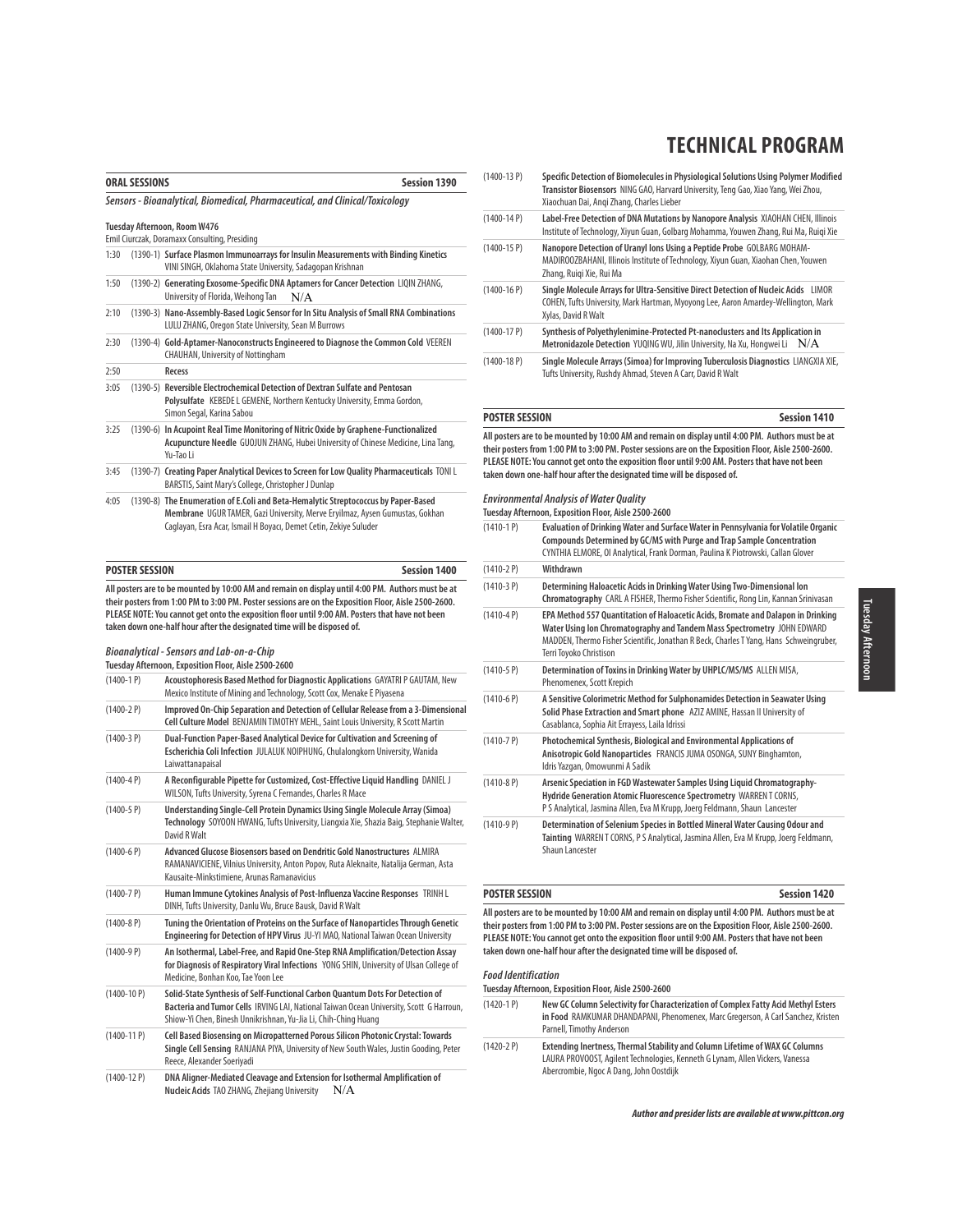| $(1420-3)$ P) | Butter-Beer - Detecting Diacetyl in Beer Brewing Using Thermal Desorption and GC-<br>MS NATHAN S PROVO, Central Michigan University, Andrew T McDonald, Dale J LeCaptain |
|---------------|--------------------------------------------------------------------------------------------------------------------------------------------------------------------------|
| $(1420 - 4P)$ | Analysis of Water-Soluble Vitamins in Infant Formula by UHPLC-MS/MS WILHAD M<br>REUTER, PerkinElmer Inc, Sharanya Reddy, Avinash Dalmia                                  |
| $(1420 - 5P)$ | A Portable Optoelectronic Nose for Monitoring Meat Freshness ZHENG LI, University<br>N/A<br>of Illinois at Urbana-Champaign                                              |
| $(1420-6P)$   | Evaluation of Optimized C30 Phase for Separation of Structurally Related Isomers<br>TOMOYASU TSUKAMOTO, ChromaNik Technologies Inc., Norikazu Nagae, Shun Kojima         |
| $(1420 - 7P)$ | Fast and Reliable Analysis of Isoflavones in Dietary Supplements KENNETH JOHN<br>ROSNACK, Waters Corporation, Jinchuan Yang, Mark Benvenuti, Joe Romano                  |
| $(1420 - 8P)$ | N/A<br>GC Analysis of E-Cigarette Juice TIMOTHY ANDERSON, Phenomenex                                                                                                     |
| $(1420-9P)$   | Cannabinoid and Terpene Analysis in Food Products TIMOTHY ANDERSON, Phenomenex N/,                                                                                       |
| $(1420-10P)$  | Fragrance and Flavor Screen by GC TIMOTHY ANDERSON, Phenomenex<br>N/A                                                                                                    |
| $(1420-11P)$  | Discrimination of Cold-Pressed Oils Using Raman Spectroscopy HASAN MURAT<br>VELIOGLU, Namik Kemal University<br>N/A                                                      |

**POSTER SESSION Session 1430 All posters are to be mounted by 10:00 AM and remain on display until 4:00 PM. Authors must be at their posters from 1:00 PM to 3:00 PM. Poster sessions are on the Exposition Floor, Aisle 2500-2600. PLEASE NOTE: You cannot get onto the exposition floor until 9:00 AM. Posters that have not been taken down one-half hour after the designated time will be disposed of.**

#### **Food Science**

|                 | Tuesday Afternoon, Exposition Floor, Aisle 2500-2600                                                                                                                                                                                                 |
|-----------------|------------------------------------------------------------------------------------------------------------------------------------------------------------------------------------------------------------------------------------------------------|
| $(1430-1)$      | Mapping Elemental Nutrient and Surface Treatment Distribution in Produce<br>KIMBERLEY RUSSELL, Bruker                                                                                                                                                |
| $(1430-2)$ P)   | Optimizing a Total Protein Combustion Instrument for Lowest Cost-per-Analysis<br>MASON MARSH, Leco, Dennis Lawrenz, Fred Schultz, Adam Darling                                                                                                       |
| $(1430-3P)$     | Texture Structuring of Meat Analogues with Moisture Extrusion: Application of Insect<br>and Soy Proteins NILOOFAR ASHTARI LARKI, Deutsches Institut für Lebensmitteltechnik<br>e.V., Marc Birringer, Stefan Töpfl, Sergiy Smetana, Christoph Pernutz |
| $(1430 - 4P)$   | Thermally Activated Microrheology for Characterization of Microstructure Evolution<br>CHRISTELLE TISSERAND, Formulaction, Maxime Bazin, Giovanni Brambilla, Mathias Fleury,<br>Matt Vanden Eynden, Gérard Meunier                                    |
| $(1430 - 5P)$   | Synthesis and Analytics of the Nature Product Thujone and Its Metabolites IRENE<br>THAMM, TUM, Michael Rychlik, Konrad Tiefenbacher, Johannes Richers                                                                                                |
| $(1430-6P)$     | Determination of Sugar Alcohols, Monosaccharides, and Disaccharides in Juice and<br>Juice Drinks Using Ion Exchange Chromatography with Pulsed Amperometric<br>Detection ANNE SHEARROW, Metrohm, Frederick Fiddler                                   |
| $(1430 - 7P)$   | Illuminating Flavor with Vacuum Assisted Sorbent Extraction (VASE) and GC/MS<br>Analysis VICTORIA NOAD, Entech Instruments, Dan Cardin, Thomas Robinson, Jared Bossart,<br><b>Brian Vogel</b>                                                        |
| $(1430 - 8P)$   | The Effect of Redox Potential on Amino Acid Catabolism by Lactic Acid Bacteria TUĞBA<br>BULAT, Hacettepe University, Ali Topcu<br>N/A                                                                                                                |
| $(1430 - 9P)$   | Real-Time VOC Analysis of Manuka Honey Using PTR-TOFMS LUKAS MÄRK, IONICON<br>Analytik, Jens Herbig, Matteo Lanza, Simone Jürschik, Philipp Sulzer, Alfons Jordan, Eugen<br>Hartungen, Gernot Hanel, Christopher A Mayhew                            |
| $(1430-10P)$    | Real-Time Quantification of Impurities in Food-Grade CO <sub>2</sub> with PTR-MS JENS HERBIG,<br>IONICON Analytik, Lukas Märk, Alfons Jordan, Gernot Hanel, Eugen Hartungen, Stefan<br>Jaksch, Simone Jürschik, Philipp Sulzer                       |
| $(1430 - 11 P)$ | The Comparison of Headspace and HS-SPME Sampling Techniques to Characterize<br>Volatiles in Wine over an Extended Period of Time ALAN OWENS, Shimadzu Scientific<br>Instruments, Inc., Andy Sandy, Nicole Lock, Michelle Yang, Robert Clifford       |
| $(1430-12)$ P)  | Applying High Speed Gas Chromatography for the Speciation of Fats in Foods and<br>Edible Oils REBECCA STEVENS, Restek Corporation, Jaap de Zeeuw, Jason S Herrington                                                                                 |
| $(1430-13)$ P)  | Quantitative Analysis of Virus Adhesion on Various Food-Processing Materials<br>AO GUO, Illinois Institute of Technology, Komal Sandal, Rutuja Khadye, Runan Yan, Carol<br>Shieh, Rong Wang                                                          |

| N/A | $(1430-14P)$   | Analysis of Amino Acid Profiles in Eragrostis Teff Seeds by HPLC Coupled to CE LIF<br>Detection System JAQUELINE N PICADA, Lutheran University of Brazil, Carlos E Rodriques,<br>Maria C Goersch, Fernanda Boaretto, Cleonice Hoffmann, Juliana Bondan, Giancarlo<br>Pasquali, Tarso Ledur Kist                                   |
|-----|----------------|-----------------------------------------------------------------------------------------------------------------------------------------------------------------------------------------------------------------------------------------------------------------------------------------------------------------------------------|
|     | $(1430-15)$    | Exploiting the Outstanding Properties of Calixarenes for Direct Potentiometric<br>Determination of Choline in Milk Powders and Infant Formula with Nanomolar<br>Detection Limit MOHAMED ABD EL-RAHMAN, Cairo University, Amr Mahmoud<br>N/A.                                                                                      |
|     | $(1430-16)$    | Discovery of Internal Standard for the Determination of Limonene in Sweet Orange<br>(Citus Sinensis) Oil by Gas Chromatography LIGUO SONG, Western Illinois University,<br>Wei Chean Chuah, Ravi Kiran Lella, Taylor Windbiel, Angel L Perez, Shaozong Zhang                                                                      |
|     | $(1430-17)$ P) | Enzymatic Determination of Total Polyphenol Content in Beverages Using Green<br>Bean and Banana Crude Extracts MARIA A MOROSANOVA, Moscow State University,<br>Elena   Morosanova                                                                                                                                                 |
|     | $(1430-18)$    | New Method for the Extraction of Polycyclic Aromatic Hydrocarbons (PAHs) from<br>Edible Oils Using Molecularly Imprinted Polymers (MIP) KAYNOUSH NARAGHI,<br>AFFINISEP, Michel Arotçaréna, Sami Bayoudh<br>N/A                                                                                                                    |
|     | $(1430-19)$    | Flavors, Odors, and Contaminants in Alcoholic Beverages Using Vacuum Assisted<br>Sorbent Extraction (VASE) and GC/MS Analysis VICTORIA NOAD, Entech Instruments,<br>Dan Cardin, Jared Bossart, Brian Vogel, Thomas Robinson                                                                                                       |
|     | $(1430-20P)$   | Quantitative Extraction and Analysis of Sucralose in Food Matrices SALMA SIRAJ,<br><b>Tate and Lyle</b>                                                                                                                                                                                                                           |
|     | $(1430-21)$    | An Enhancing Device for Volatile Compounds Analysis CHIKAKO TAKEI, BioChromato, Inc,<br>Yasuo Shida, Michael Churchill                                                                                                                                                                                                            |
|     | $(1430-22P)$   | Trace Detection and Classification of Food Contaminants Using Surface Enhanced<br>Raman Spectroscopy (SERS) with Novel Sputtered Substrates and Multivariagte<br>Analysis ALEJANDRA BRANHAM, Ocean Optics Inc., Anne-Marie Dowgiallo                                                                                              |
|     | $(1430-23)$ P) | Elimination of N, O-Bis(trimethylsilyl)trifluoroacetamide Interfer-ence by Base<br>Treatment in Derivatization Gas Chromatography Mass Spectrometry Determination<br>of Parts Per Billion of Alcohols in a Food Additive KOUDI ZHU, Dow Chemical Company,<br>Binghe Gu, Michael Kerry, Markus Mintert, Jim Luong, Matthias Pursch |
|     | $(1430-24P)$   | Proposal of a Linear Retention Index (LRI) System for Improving Identification<br>Reliability of Triacylglycerol Profiles in Different Lipid Samples by Liquid<br>Chromatography Methods LUIGI MONDELLO, University of Messina, Francesca<br>Rigano, Mariosimone Zoccali                                                          |
|     | $(1430-25)$    | Effects of the Iron Enrichment of Adzuki Bean (Vigna Angularis) Sprouts on the<br>Elemental Translocation and Distribution of Proteins and Fe-Metalloproteins<br>ALINE PEREIRA OLIVEIRA, Universidade Federal de Sao Paulo, Juliana Naozuka                                                                                       |

**All posters are to be mounted by 10:00 AM and remain on display until 4:00 PM. Authors must be at their posters from 1:00 PM to 3:00 PM. Poster sessions are on the Exposition Floor, Aisle 2500-2600. PLEASE NOTE: You cannot get onto the exposition floor until 9:00 AM. Posters that have not been taken down one-half hour after the designated time will be disposed of.**

**POSTER SESSION Session 1440**

#### **GC/MS**

**Tuesday Afternoon, Exposition Floor, Aisle 2500-2600**

(1440-1 P) **A Comprehensive Approach to Beer Analysis Using Thermal Desorption and Time-of-Flight Mass Spectrometry** LAURA MCGREGOR, Markes International, Lara Kelly, Ilaria Ferrante, Matthew Edwards, Nick Bukowski (1440-2 P) **Headspace Method Comparison for GC/MS Food Analysis** ADAM PATKIN, PerkinElmer, Timothy Ruppel, Charlie Schmidt (1440-3 P) **Novel Food Packaging Analysis by Extraction Cell Thermal Desorption GC/MS** RONALD EDWARD SHOMO, Scientific Instrument Services, Christopher Baker, John J Manura (1440-4 P) **Advantages of SPME Analysis Using Multiple Fibers** ANNE JUREK, EST Analytical, Kelly Cravenor, Lindsey Pyron, Adam Guichard (1440-5 P) **Fast Pesticide Residue Analysis Using a Novel Benchtop Time-of-Flight Mass Spectrometer** JONATHAN BYER, LECO Corporation, Jack Cochran, Joseph E Binkley (1440-6 P) **EPA Method 8270 Semi Volatile Organic Compounds Analysis on the a New Benchtop Time-of-Flight Mass Spectrometer** JONATHAN BYER, LECO Corporation, Joseph E Binkley, Lorne M Fell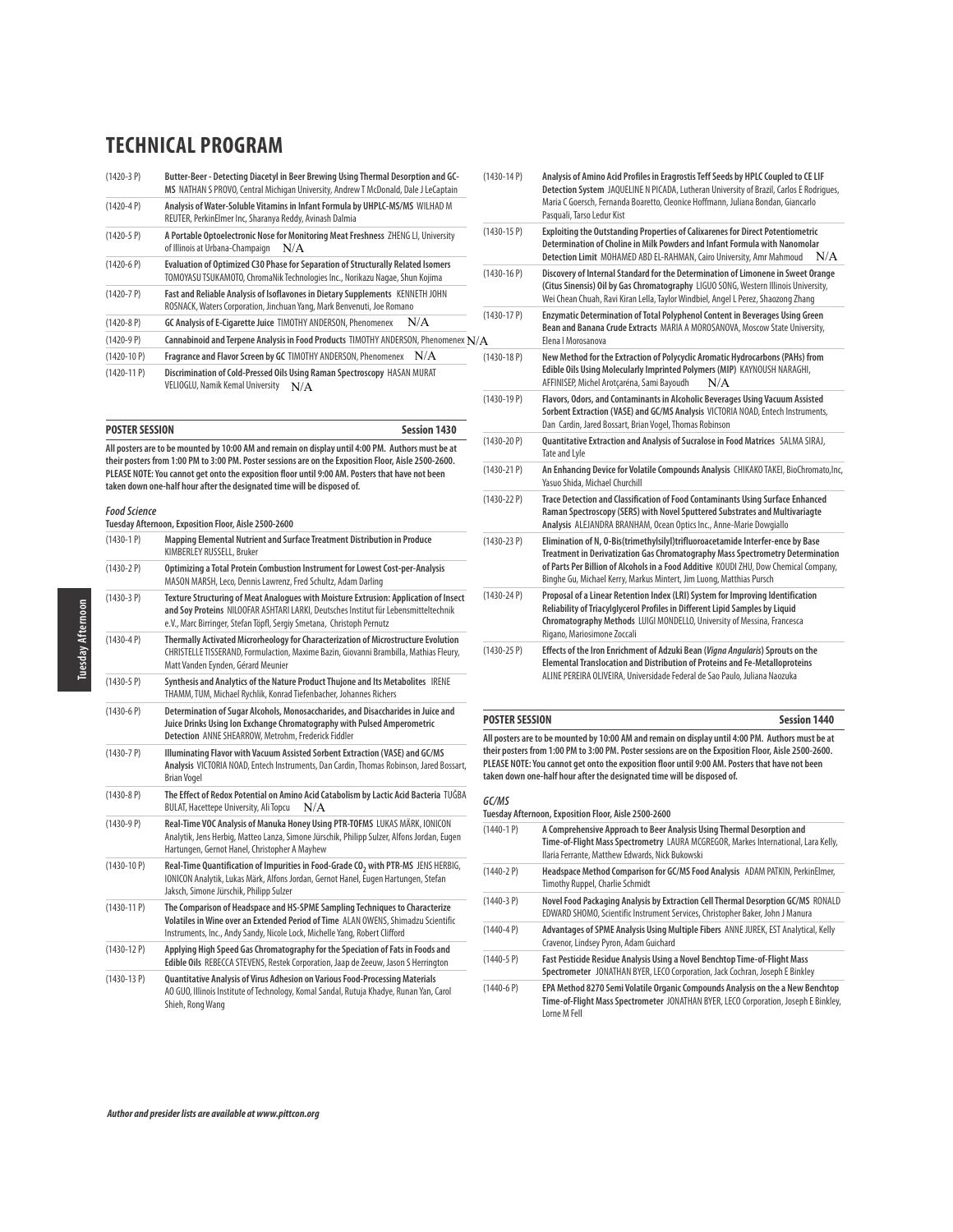| $(1440 - 7)$    | Photolysis of Chorothalonil in the Presence and Absence of Oxygen MARIA VICTORIA<br>COOKE, National University of Cordoba, Walter J Peláez, Gustavo A Arqüello<br>N/A                                                                                                                                          |
|-----------------|----------------------------------------------------------------------------------------------------------------------------------------------------------------------------------------------------------------------------------------------------------------------------------------------------------------|
| $(1440-8P)$     | Recent Challenging Applications of GC-MS with Cold El and Its Enhancement<br>Technologies AVIV AMIRAV, Tel Aviv University, Bogdan Belgorodsky, Alexander Fialkov,<br>Uri Keshet, Tal Alon                                                                                                                     |
| $(1440 - 9P)$   | Parallel Detection GCxGC-TOF MS/FID for Routine Petrochemical Analyses MATTHEW<br>EDWARDS, Markes International, Laura McGregor, Dave Wevill, Chris Hall, Nick Bukowski                                                                                                                                        |
| $(1440-10P)$    | A Solution for Determination of High-Concentration Aromatic Compounds in Finished<br>Gasolines Satisfying ASTM D5769 Using a New Benchtop GC-TOF/MS CHRISTINA N<br>KELLY, LECO Corporation, David E Alonso, Joseph E Binkley, Lorne M Fell                                                                     |
| $(1440-11P)$    | Enhanced Quality Control of E-Cigarettes and E-Liquids by TD-GC-TOF MS LAURA<br>MCGREGOR, Markes International, Massimo Santoro, Chris Hall, Ken Umbarger                                                                                                                                                      |
| $(1440-12P)$    | Automated Characterization of Organic Contamination in Plastic Bags by GC/MS<br>ADAM PATKIN, PerkinElmer, Lee Marotta, Alan Gallaspy                                                                                                                                                                           |
| $(1440-13 P)$   | Exploration of High-Temperature Petroleum Analysis Using Comprehensive Two-<br>Dimensional Gas Chromatography and Time-of-Flight Mass Spectrometry CHRISTINA<br>N KELLY, LECO Corporation, Joseph E Binkley, Lorne M Fell, David E Alonso                                                                      |
| $(1440-14P)$    | 176% Increase in Throughput for Determination of Semi-Volatiles Using Narrow-Bore<br>GC Columns and Rapid Data Acquisition with a Highly Sensitive Quadrupole GCMS<br>System BRAHM PRAKASH, Shimadzu Scientific Instruments, William Lipps, Andy Sandy,<br>Alan Owens, Nicole Lock, Michelle Yang, Riki Kitano |
| $(1440-15 P)$   | Development of a GC-MS Method for Quantifying Non-Polar and Polar Biogenic<br>Terpenes from Plants MASOUMEH DALILIAN, Middle Tennessee State University, Ngee<br>Sing Chong                                                                                                                                    |
| $(1440-16P)$    | Seasonal Effects on the Bioactive Constituents and Bioactivities Properties of Leaf<br>Essential Oil from Searsia Chirindensis (Baker f.) Moffett SUNDAY OKOH, University of<br>Fort Hare, Omobola Okoh, Benson Iweriebor, Anthony Okoh                                                                        |
| $(1440-17P)$    | Effects of Drying Methods on the Bioactive Constituents and Bioactives Properties of<br>the Leaf, Stem and Stem-Bark Essential Oil from Azadirachta Indica A. Juss SUNDAY<br>OKOH, University of Fort Hare, Omobola Okoh, Chima Igwe, Gloria Elemo, Anthony Okoh                                               |
| $(1440-18)$     | Terpene Constituents of the Floral and Leaf Part of Callistemon Citrinus (Curtis) Skeels<br>from Eastern Cape of South Africa OMOBOLA OLURANTI OKOH, University of Fort Hare                                                                                                                                   |
| $(1440-19P)$    | Aroma Analysis of Beverage Samples Using a Seguential Multi-Volatile (MVM)<br>Dynamic Headspace GC-MS Technique ANDREAS HOFFMANN, Gerstel GmbH & Co.KG,<br>Jun Tsunokawa, Kikuo Sasamoto, Nobuo Ochiai                                                                                                         |
| $(1440 - 20 P)$ | 2-Step Multi-Volatile Method (2-Step MVM) for Characterization of Aroma<br>Compounds in Bread ANDREAS HOFFMANN, Gerstel GmbH & Co.KG, Jun Tsunokawa,<br>Nobuo Ochiai, Kikuo Sasamoto                                                                                                                           |
| $(1440-21)$     | Application of a Novel Linear Retention Indices Database to a Complex Hop Essential<br>Oil ANDREAS HOFFMANN, Gerstel Gmbh & Co.KG, Nobuo Ochiai, Kikuo Sasamoto                                                                                                                                                |
| $(1440 - 22 P)$ | A Temperature-Regulated Thermal Desorption and Pyrolysis Device CHIKAKO TAKEI,<br>BioChromato, Inc, Haruo Shimada, Katsuyuki Maeno, Yasuo Shida, Michael Churchill                                                                                                                                             |
| $(1440-23)$ P)  | New Opportunities for the Non-Targeted Analysis of Environmental Contaminants<br>Using Gas Chromatography-Orbitrap Mass Spectrometry JASON COLE, Thermo Fisher<br>Scientific, Paul Silcock, Cristian Cojocariu, Flavio Bedini, Fausto Pigozzo                                                                  |
| $(1440-24P)$    | Automation YUNYUN NIE, Gerstel GmbH & Co. KG, Kurt Thaxton                                                                                                                                                                                                                                                     |

# **POSTER SESSION Session 1450**

**All posters are to be mounted by 10:00 AM and remain on display until 4:00 PM. Authors must be at their posters from 1:00 PM to 3:00 PM. Poster sessions are on the Exposition Floor, Aisle 2500-2600. PLEASE NOTE: You cannot get onto the exposition floor until 9:00 AM. Posters that have not been taken down one-half hour after the designated time will be disposed of.**

| Sampling and Sample Preparation - Liquid Extraction, and Others |
|-----------------------------------------------------------------|
| Tuesday Afternoon, Exposition Floor, Aisle 2500-2600            |

- (1450-1 P) **Study of Magnetic Ionic Liquids as Extraction Solvents and Their Selectivity Towards DNA** JIWOO AN, Iowa State University, Kevin D Clark, Jared L Anderson
- (1450-2 P) **Examination of Extraction and Clean-Up Efficiencies of Multi-Residue Pesticides in Difficult Matrices Using a Combination of Heated Extraction Techniques and a Modified QuEChERS Method** PATRICIA L ATKINS, Spex CertiPrep, Alicia Douglas Stell, Taylor M Hostak, Brittany A Leffler
- (1450-3 P) **The Use of Thermal Desorption for the Analysis of Stationary Source Emissions in Accordance with CEN/TS 13649: A Valid Alternative to Traditional Solvent-Extraction Methodology** ILARIA FERRANTE, Markes International, Massimo Santoro, Caroline Widdowson, Chris Hall, Nicola Watson (1450-4 P) **Examination of a New Pressurized Liquid Extraction Method for the Extraction of Phthalates in Polyethylene** ALICIA DOUGLAS STELL, CEM, Brittany A Leffler, Taylor M Hostak (1450-5 P) **Polydimethylsiloxane (PDMS) Surface Modifications for Enhancing**
- **Lipopolysaccharide Stimulation in Cell Studies** OLJA SIMOSKA, University of Texas at Austin, Jason B Shear (1450-6 P) **Protein Precipitation and Separation without Pipetting** ROLF SCHLAKE, Applied Separations (1450-7 P) **Simple Method for Isolation of Foreign Matter from Tissue Sections** MARY L STELLMACK, McCrone Associates, Anna S Teetsov (1450-8 P) **Optimization of 1,4-Dioxane and Ethanol Detection Using USEPA Method 8260**  ANNE JUREK, EST Analytical, Kelly Cravenor, Lindsey Pyron, Adam Guichard (1450-9 P) **Extraction of Cannabis Infused Edible Products** TIMOTHY RUPPEL, PerkinElmer N/A (1450-10 P) **Use of Homobifunctional Imidoesters for Nucleic Acids Extraction with a Thin Film**
- **Microfluidic Platform** YONG SHIN, University of Ulsan College of Medicine, Choong Eun Jin, Tae Yoon Lee (1450-11 P) **Multi-Position Electric Borate Fusion Sample Preparation and Study of Bauxite**
- **Sample Analyzed by XRF** PHILIPPE DAIGLE, Claisse, John A Anzelmo, Janice Pitre, Mathieu Bouchard

### **POSTER SESSION Session 1460**

**All posters are to be mounted by 10:00 AM and remain on display until 4:00 PM. Authors must be at their posters from 1:00 PM to 3:00 PM. Poster sessions are on the Exposition Floor, Aisle 2500-2600. PLEASE NOTE: You cannot get onto the exposition floor until 9:00 AM. Posters that have not been taken down one-half hour after the designated time will be disposed of.**

# **Surface Analysis/Imaging**

**Tuesday Afternoon, Exposition Floor, Aisle 2500-2600** (1460-1 P) **Detection and Characterization of Microplastics in the Penn State Waste Water Treatment Facility and Analysis of Artificial Weathering on Microplastic Spheres** CHRISTINE GHETU, Pennsylvania State University (1460-2 P) **Examining the Morphology of Native Urban Surface Films** JACOB S GRANT, University of Iowa, Scott K Shaw (1460-3 P) **Combination of Surface Plasmon Resonance (SPR) and Surface Enhanced Raman Scattering Spectroscopy (SERS) for Elucidating Protein- Ligand Recognition** JU-YOUNG KIM, University of Notre Dame, Zachary D Schultz (1460-4 P) **Advancing Tip-Enhanced Raman Spectroscopy in Ultrahigh Vacuum with Single-Molecule Resolution Scanning Tunneling Microscopy** PHILIP WHITEMAN, University of Illinois at Chicago, Zachary Porach, Nan Jiang (1460-5 P) **Electrochemiluminescence Imaging for Fast Single Cell Analysis** JINGJING XU, Nanjing University (1460-6 P) **Dynamic X-Ray Diffraction Sampling for Automated Protein Crystal Positioning** NICOLE M SCARBOROUGH, Purdue University, Dilshan Godaliyadda, Dong Hye Ye, Shijie Zhang, David J Kissick, Robert F Fischetti, Charles A Bouman, Garth J Simpson

(1460-7 P) **Investigation of Heavy Metal Deposition in Zebrafish by X-Ray Fluorescence Spectrometry** ELIZABETH ANN JAMKA, Loyola University Chicago, Martina Schmeling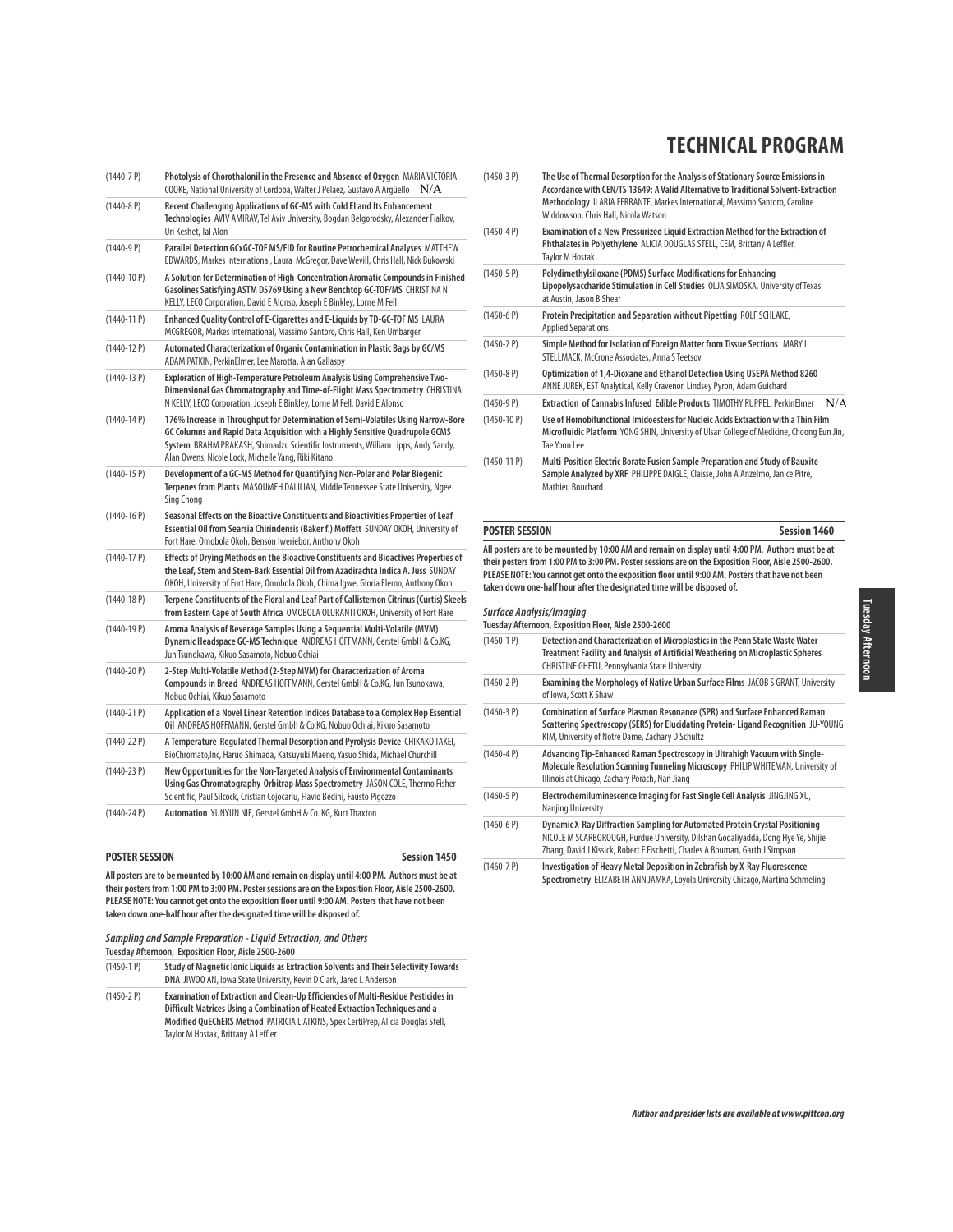# **WEDNESDAY, MARCH 8, 2017 MORNING**

|              | <b>AWARDS</b>    | <b>Session 1470</b>                                                                                                                                                                     |
|--------------|------------------|-----------------------------------------------------------------------------------------------------------------------------------------------------------------------------------------|
|              |                  | The Satinder Ahuja Award for Young Investigators in Separation Science<br>arranged by Karen W Phinney, National Institute of Standards and Technology (NIST)                            |
|              |                  | Wednesday Morning, Room W183a                                                                                                                                                           |
|              |                  | Karen W Phinney, National Institute of Standards and Technology (NIST), Presiding                                                                                                       |
| 8:30         |                  | <b>Introductory Remarks - Karen W Phinney</b>                                                                                                                                           |
| 8:35         |                  | Presentation of the 2017 Satinder Ahuja Award for Young Investigators in Separation<br>Science Award to Omar K Farha, Northwestern University by Karen W Phinney, NIST                  |
| 8:40         |                  | (1470-1) Functional Metal-Organic Framework Materials OMAR K FARHA,<br>Northwestern University                                                                                          |
| 9:15         |                  | (1470-2) Design and Fabrication of Fluorinated MOF Platforms for Gas Storage / Separation<br>Applications MOHAMED EDDAOUDI, King Abullah University of Science and Technology $\rm N/A$ |
| 9:50         |                  | (1470-3) Xylene Isomer Separation via Organic Solvent Reverse Osmosis RYAN P LIVELY, Georgia<br>Institute of Technology                                                                 |
| 10:25        |                  | Recess                                                                                                                                                                                  |
|              |                  | 10:40 (1470-4) Insights into MOF Functionality from Advanced Synchrotron Characterization<br>KARENA CHAPMAN, Argonne National Laboratory                                                |
|              |                  | 11:15 (1470-5) Mimicking Nature by Metal-Organic Frameworks: Perspective and Applications<br>NATALIA SHUSTOVA, University of South Carolina                                             |
|              | <b>SYMPOSIUM</b> | <b>Session 1480</b>                                                                                                                                                                     |
|              |                  | Wednesday Morning, Room W179b<br>Paul W Bohn, University of Notre Dame, Presiding                                                                                                       |
| 8:30         |                  | <b>Introductory Remarks - Paul W Bohn and Robert Hamers</b>                                                                                                                             |
| 8:35         |                  | (1480-1) Mid-Scale Instrumentation: Needs and Opportunities ROBERT HAMERS, University of<br>Wisconsin-Madison                                                                           |
| 9:10         |                  | (1480-2) Mid-Scale Instrumentation: Broader Impacts GRAHAM F PEASLEE, University                                                                                                        |
|              |                  | of Notre Dame                                                                                                                                                                           |
| 9:45         |                  | (1480-3) Results from the Workshop on Chemical Sciences Needs for Mid-Scale Instrument<br>Development PAUL W BOHN, University of Notre Dame, Marcos Dantus                              |
|              | <b>SYMPOSIUM</b> | <b>Session 1490</b>                                                                                                                                                                     |
|              |                  | <b>Bioinformatics: Metabolite Identification and Quantification</b><br>arranged by Xiang Zhang, University of Louisville                                                                |
|              |                  | Wednesday Morning, Room W179a<br>Xiang Zhang, University of Louisville, Presiding                                                                                                       |
|              |                  | Introductory Remarks - Xiang Zhang                                                                                                                                                      |
| 8:30<br>8:35 |                  | (1490-1) Improving Metabolite Identification and Quantitation Using Novel NMR-MS<br>Cross-Platform Approaches DANIEL RAFTERY, University of Washington                                  |
| 9:10         |                  | (1490-2) Reconstruction of High-Dimensional Metabolic Association Networks SEONGHO KIM,<br>Wayne State University/Karmanos Cancer Institute                                             |
| 9:45         |                  | (1490-3) Structure Identification for Non-Targeted Metabolomics: Where Are We Headed,<br>How Do We Get There? DAVID GRANT, University of Connecticut                                    |

- 10:35 (1490-4) **Mass Informatics of Stable Isotope Assisted Metabolomics** XIANG ZHANG, University of Louisville
- 11:10 (1490-5) **Bioinformatics Tool Box for Mass Spectrometry Imaging of Metabolites** YOUNG JIN LEE, Iowa State University

### **SYMPOSIUM SESSION**

**Innovations in the Analysis of Emerging Psychotropic and Synthetic Designer Drugs** arranged by Ruth Smith, Michigan State University

#### **Wednesday Morning, Room W178b** Ruth Smith, Michigan State University, Presiding

|       | <b>WALL SHIRTLE WILLINGS STATE OF THE CONTROL</b>                                                                                                                                                                                                |
|-------|--------------------------------------------------------------------------------------------------------------------------------------------------------------------------------------------------------------------------------------------------|
| 8:30  | <b>Introductory Remarks - Ruth Smith</b>                                                                                                                                                                                                         |
| 8:35  | (1500-1) Ultrafast CE-MS Analysis of Control Substances MEHDI MOINI, George Washington<br><b>University</b>                                                                                                                                      |
| 9:10  | (1500-2) GC-MS, MS/MS and GC-IR Studies on Regioisomeric Substituted Indoles RANDALL<br><b>CLARK, Auburn University</b>                                                                                                                          |
| 9:45  | (1500-3) Mass Spectral Tools for Characterization of Synthetic Phenethylamines RUTH SMITH,<br>Michigan State University, Alexandria Anstett, Fanny Chu, David E Alonso, A Daniel Jones                                                           |
| 10:20 | Recess                                                                                                                                                                                                                                           |
|       | 10:35 (1500-4) Application of Direct Analysis in Real Time-High Resolution Mass Spectrometry to<br>the Identification of Psychotropic Plants RABI ANN MUSAH, State University of New York<br>at Albany                                           |
|       | 11:10 (1500-5) The Utility of Portable Mass Spectrometers Towards Novel Psychoactive Substance<br>(NPS) Evidence Screening CHRISTOPHER MULLIGAN, Illinois State University, Zachary E<br>Lawton, Jamie R Wieland, Michael C Gizzi, Sabra R Botch |

# **SYMPOSIUM Session 1510**

**Measuring the Brain: From the Synapse to Thought** arranged by Jonathan V Sweedler, University of Illinois at Urbana-Champaign

### **Wednesday Morning, Room W181a**

|       |                  | Jonathan V Sweedler, University of Illinois at Urbana-Champaign, Presiding                                                                                                                           |
|-------|------------------|------------------------------------------------------------------------------------------------------------------------------------------------------------------------------------------------------|
| 8:30  |                  | Introductory Remarks - Jonathan V Sweedler                                                                                                                                                           |
| 8:35  |                  | (1510-1) Emerging Optical Chemical Imaging Technology for Brain Histopathology ROHIT<br>BHARGAVA, University of Illinois at Urbana-Champaign                                                         |
| 9:10  |                  | (1510-2) Live Single Human and Mouse Cell Transcriptome Variability: What Does it Mean?<br>JAMES EBERWINE, University of Pennsylvania                                                                |
| 9:45  |                  | (1510-3) Enabling Large-Scale Discovery, Characterization and Quantitation of Neuropeptides<br>via Multiple Tandem Mass Spectrometry Fragmentation Techniques LINGJUN LI,<br>University of Wisconsin |
| 10:20 |                  | Recess                                                                                                                                                                                               |
|       |                  | 10:35 (1510-4) Functional Nanomaterials and Chemical Neurotransmission ANNE M ANDREWS.<br>University of California, Los Angeles                                                                      |
|       |                  | 11:05 (1510-5) Analytical Tools for the Cell by Cell Characterization of the Brain JONATHAN V<br>SWEEDLER, University of Illinois at Urbana-Champaign                                                |
|       | <b>SYMPOSIUM</b> | <b>Session 1520</b>                                                                                                                                                                                  |

**Nanotechnology and Bioanalytical Chemistry** arranged by Xiaohong Fang, Chinese Academy of Sciences **Wednesday Morning, Room W181b** Xiaohong Fang, Chinese Academy of Sciences, Presiding 8:30 **Introductory Remarks - Xiaohong Fang and Weihong Tan**  8:35 (1520-1) **Surface Modification with Functional Molecular Patterns Revealed by In-Situ STM** LIJUN WAN, Institute of Chemistry at CAS 9:10 (1520-2) **Organometallic Single-Ion Magnets** SONG GAO, Peking University 9:45 (1520-3) **3D Printing of Device for Analysis of Metalloproteins** GUIBIN JIANG, RCEES, CAS 10:20 **Recess** 10:35 (1520-4) **Fluorescence Imaging Newly Synthesized Proteins in Cells** XINRONG ZHANG, Tsinghua University

11:10 (1520-5) **Quantitative Characterization of Protein Dynamics in Living Cells by Single-Molecule Microscopy** XIAOHONG FANG, Chinese Academy of Sciences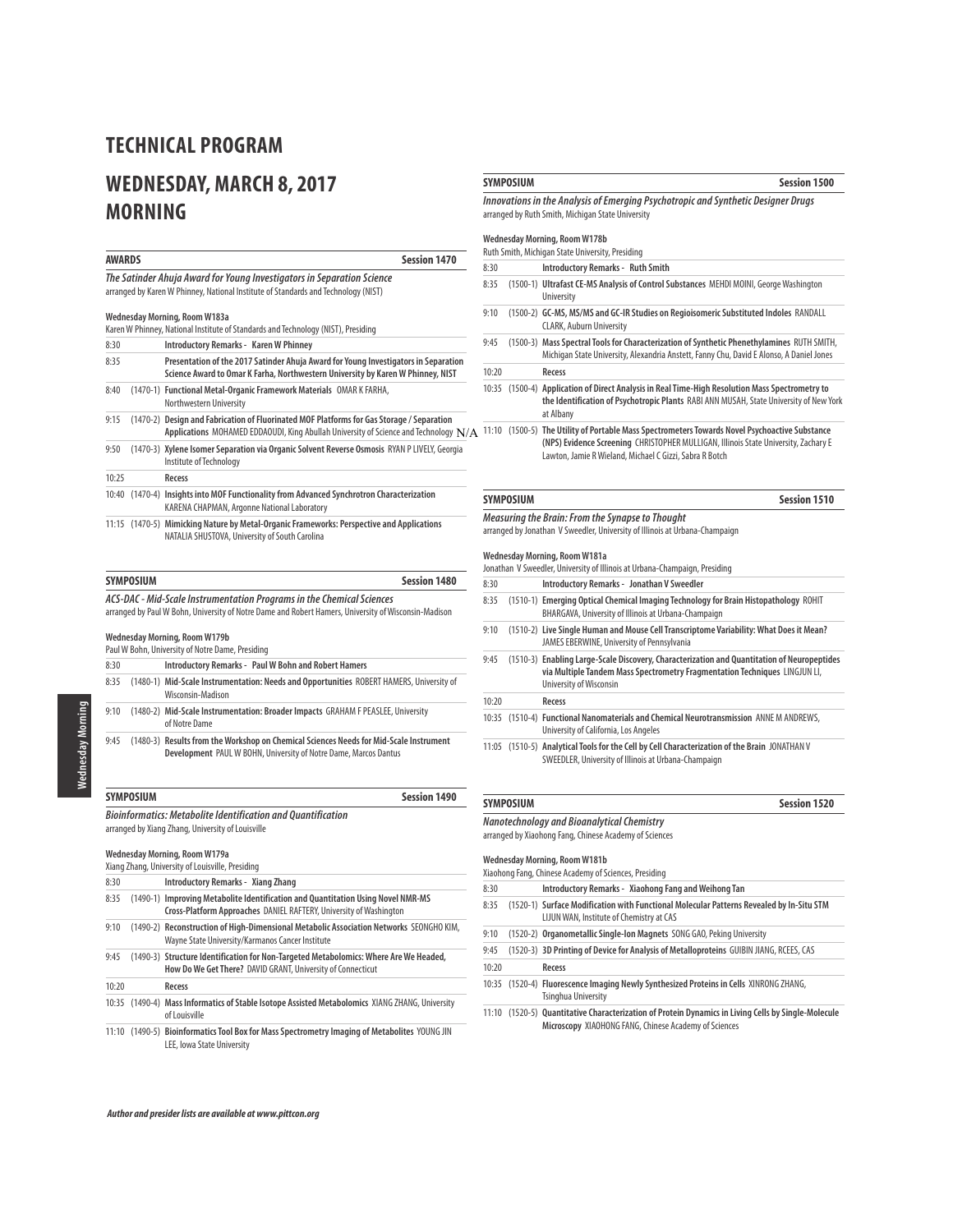**Session 1560** 

| SYMPOSIUM                                           | <b>Session 1530</b> |
|-----------------------------------------------------|---------------------|
| <b>Pharmacoutical Annlications of Microfluidics</b> |                     |

**Pharmaceutical Applications of Microfluidics** arranged by Susan M Lunte, University of Kansas and Elisabeth Verpoorte, University of Groningen

### **Wednesday Morning, Room W181c**

|       | Susan M Lunte, University of Kansas, Presiding                                                                                                                                                                                                                         |
|-------|------------------------------------------------------------------------------------------------------------------------------------------------------------------------------------------------------------------------------------------------------------------------|
| 8:30  | Introductory Remarks - Susan M Lunte and Elisabeth Verpoorte                                                                                                                                                                                                           |
| 8:35  | (1530-1) Organs-on-Chips: Pursuing Biological Insight In Vitro ELISABETH VERPOORTE, University<br>of Groningen, Pieter E Oomen, Maciej Grajewski, Maciej D Skolimowski, Viktoriia<br>Starokozhko, Patty P Mulder, Marjolijn T Merema, Grietje Molema, Geny M Groothuis |
| 9:10  | (1530-2) New Methods for Integrating Cell Culture with Microchip-Based Analysis R SCOTT<br><b>MARTIN, Saint Louis University</b>                                                                                                                                       |
| 9:45  | (1530-3) Pharmacokinetics and Biorhythms in Organs-on-a-Chip Systems SHUICHI TAKAYAMA,<br>University of Michigan                                                                                                                                                       |
| 10:20 | Recess                                                                                                                                                                                                                                                                 |

10:35 (1530-4) **3D-Printed Tools for In Vitro PK/PD** DANA SPENCE, Michigan State University

11:10 (1530-5) **Microfluidic Methods for Measuring Oxidative Stress in Cells** SUSAN M LUNTE, University of Kansas

| <b>SYMPOSIUM</b>                                   | Session 1540 |
|----------------------------------------------------|--------------|
| <b>Recent Developments in Mass Cytometry</b>       |              |
| arranged by Edgar Arriaga, University of Minnesota |              |

#### **Wednesday Morning, Room W183b**

|       | Edgar Arriaga, University of Minnesota, Presiding                                                                                                                                                                                            |
|-------|----------------------------------------------------------------------------------------------------------------------------------------------------------------------------------------------------------------------------------------------|
| 8:30  | Introductory Remarks - Edgar Arriaga                                                                                                                                                                                                         |
| 8:35  | (1540-1) Metal-Chelating Polymers and Lanthanide Nanoparticles for Immunoassays by Mass<br>Cytometry MITCHELL WINNIK, University of Toronto                                                                                                  |
| 9:10  | (1540-2) Multidimensional Profiling Using Mass Cytometry (CyTOF) Reveals Individual Variation<br>in Immune Responses RUTH R MONTGOMERY, Yale University School of Medicine                                                                   |
| 9:45  | (1540-3) Mass Cytometry for the Quantification of Autophagy in Skeletal Muscle Cell Sub-<br>Populations EDGAR ARRIAGA, University of Minnesota, Heather Grundhofer, Michelle<br>Kuhns, Sunny Chan, Michael Kyba, Genyun (Coco) Le, Dawn Lowe |
| 10:20 | Recess                                                                                                                                                                                                                                       |
|       | 10:35 (1540-4) Tracking Pluripotent Stem Cell Differentiation with Mass Cytometry and FLOW-MAP,<br>A Force-Directed Layout Algorithm for Single-Cell, Time Course Datasets ELI ZUNDER,<br>University of Virginia                             |
|       | 11:10 (1540-5) Diffusion-Based Representations for Revealing Progressions, Multi-Scale Clusters and                                                                                                                                          |

**Gene Interactions in Noisy Single Cell Data** KEVIN MOON, Yale School of Medicine

| <b>SYMPOSIUM</b> | Session 1550 |
|------------------|--------------|
|------------------|--------------|

**Scalable Neuron-Based Cell Culture Assays for Drug Discovery and Toxicity Testing** arranged by Anne Marion Taylor, University of North Carolina at Chapel Hill

#### **Wednesday Morning, Room W183c**

|       | Anne Marion Taylor, University of North Carolina at Chapel Hill, Presiding                                                                                                                                     |
|-------|----------------------------------------------------------------------------------------------------------------------------------------------------------------------------------------------------------------|
| 8:30  | <b>Introductory Remarks - Anne Marion Taylor</b>                                                                                                                                                               |
| 8:35  | (1550-1) Scalable Neuron-Based Cell Culture Assays ANNE MARION TAYLOR, University of North<br>Carolina at Chapel Hill                                                                                          |
| 9:10  | (1550-2) 3D Neuron-Based Tissue Models for Functional Assessments DAVID KAPLAN.<br><b>Tufts University</b>                                                                                                     |
| 9:45  | (1550-3) Integration of CNS and PNS Cellular Components with BioMems Systems for Drug<br>Discover and Toxicology JAMES J HICKMAN, University of Central Florida                                                |
| 10:20 | Recess                                                                                                                                                                                                         |
|       | 10:35 (1550-4) Applications of High-Throughput Longitudinal Single-Cell Analysis to Target<br>Identification and Neurotherapeutics Discovery STEVEN FINKBEINER, Gladstone Institute<br>of Neurological Disease |
|       | 11:10 (1550-5) In Vitro Approaches to Screening and Prioritization of Chemicals for Potential<br>Developmental Neurotoxicity TIMOTHY J SHAFER, US Environmental Protection Agency                              |

| <b>SYMPOSIUM</b> |  |
|------------------|--|
|                  |  |

**Wearable and Point-of-Care Sensor Technologies for Biomonitoring** arranged by Ian Papautsky, University of Illinois and William R Heineman, University of Cincinnati

#### **Wednesday Morning, Room W184d** Ian Papautsky, University of Illinois, Presiding

| 8:30  | Introductory Remarks - Ian Papautsky and William R Heineman                                                                                                                                     |
|-------|-------------------------------------------------------------------------------------------------------------------------------------------------------------------------------------------------|
| 8:35  | (1560-1) Wearable Sweat Sensors JAVEY ALI, University of California Berkeley                                                                                                                    |
| 9:10  | (1560-2) Nanophotonic Point-of-Care Devices for Ultrasensitive Label-free Analysis LAURA M<br>LECHUGA, ICN2                                                                                     |
| 9:45  | (1560-3) Point-of-Care Determination of Manganese in Clinical Applications IAN PAPAUTSKY,<br>University of Illinois                                                                             |
| 10:20 | Recess                                                                                                                                                                                          |
|       | 10:35 (1560-4) A Field Test of a Personal Sensor for Ultrafine Particle Exposure in Children PATRICK<br>RYAN, Cincinnati Children's Hospital Medical Center                                     |
|       | 11:10 (1560-5) Monitoring Corrosion of Biodegradable Magnesium Implants with a Visual H <sub>2</sub> Sensor<br>WILLIAM R HEINEMAN, University of Cincinnati, Daoli Zhao, Zhongyun Dong, William |

Hoagland, David K Benson, Prashant Kumta

### **WORKSHOPS** Session 1570

### **Analytical Methods and Reference Materials for Dietary Supplements**

arranged by Stephen A Wise, National Institutes of Health, Office of Dietary Supplements (NIH-ODS) and Catherine A Rimmer, National Institute of Standards and Technology (NIST)

#### **Wednesday Morning, Room W176c**

|       | Stephen A Wise, National Institutes of Health, Office of Dietary Supplements (NIH-ODS), Presiding                                                                                      |                     |
|-------|----------------------------------------------------------------------------------------------------------------------------------------------------------------------------------------|---------------------|
| 8:30  | <b>Introductory Remarks - Stephen A Wise</b>                                                                                                                                           |                     |
| 8:35  | (1570-1) Critical Needs and Use of Reference Materials for Dietary Supplements DARRYL<br><b>SULLIVAN, Covance Laboratories</b>                                                         |                     |
| 9:05  | (1570-2) Beyond Compliance: Current Challenges in Quality Testing of Dietary Supplements<br><b>HOLLY E JOHNSON, Alkemist Labs</b>                                                      |                     |
| 9:35  | (1570-3) Spectral Correlation Method for Verifying the Presence of Botanical Ingredients in<br>Supplements JAMES HARNLY, US Department of Agriculture                                  |                     |
| 10:05 | Recess                                                                                                                                                                                 |                     |
| 10:20 | (1570-4) Characterizing and Establishing Authenticity of Botanical Products PAULA N BROWN,<br><b>BC Institute of Technology</b>                                                        |                     |
| 10:50 | (1570-5) Accuracy of Reference Materials for Dietary Supplements UMA SREENIVASAN,<br><b>MilliporeSigma</b>                                                                             |                     |
|       | 11:20 (1570-6) Reference Materials for Dietary Supplements CATHERINE A RIMMER, National Institute<br>of Standards and Technology (NIST), Laura J Wood                                  |                     |
|       | ORGANIZED CONTRIBUTED SESSIONS                                                                                                                                                         | <b>Session 1580</b> |
|       | Frontiers in Atomic Spectrometry: Isotopic Signatures for Novel Environmental<br><b>Assessments of Non Conventional Isotopic Systems</b><br>arranged by Olivier FX Donard, MARSS-IPREM |                     |

**Wednesday Morning, Room W184a**

Olivier FX Donard, MARSS-IPREM, Presiding

- 8:30 (1580-1) **High Precision, High Sensitivity and Speciation in Isotopic Analysis for Environmental and Food Research** OLIVIER FX DONARD, MARSS-IPREM, Sylvain Berail, Emmanuel Tessier, Oriol Baltrons, Christophe Pecheyran, David Amouroux
- 8:50 (1580-2) **Copper Isotopic Composition as a Valuable Cancer Biomarker for Animals and Humans** PHILIPPE TELOUK, ENS-Lyon, Alexandra T Gourlan, Gabriel Chamel, Marie Laure Plissonnier, Victor Bondanese, Guillaume Douay, Frederique Ponce, Francis Albarede
- 9:10 (1580-3) **The ICP TOF as Efficient Detector for Laser Ablation Imaging and Nanoparticle Detection** MARTIN TANNER, TOFWERK AG, Olga Borovinskaya, Joel Kimmel
- 9:30 (1580-4) **Calcium Isotope Signatures and Kidney Function** THOMAS WALCZYK, National University of Singapore, Ye Zhao, Ian Bowen

9:50 **Recess**

10:05 (1580-5) **The Coupling of the Liquid Sampling Atmospheric Pressure Glow Discharge (LS-APGD) with an Orbitrap Mass Analyzer: A Potential Paradigm Shift in Isotope Ratio Mass Spectrometry** R KENNETH MARCUS, Clemson University, Edward Dexter Hoegg, George Hager, Garret Hart, David W Koppenaal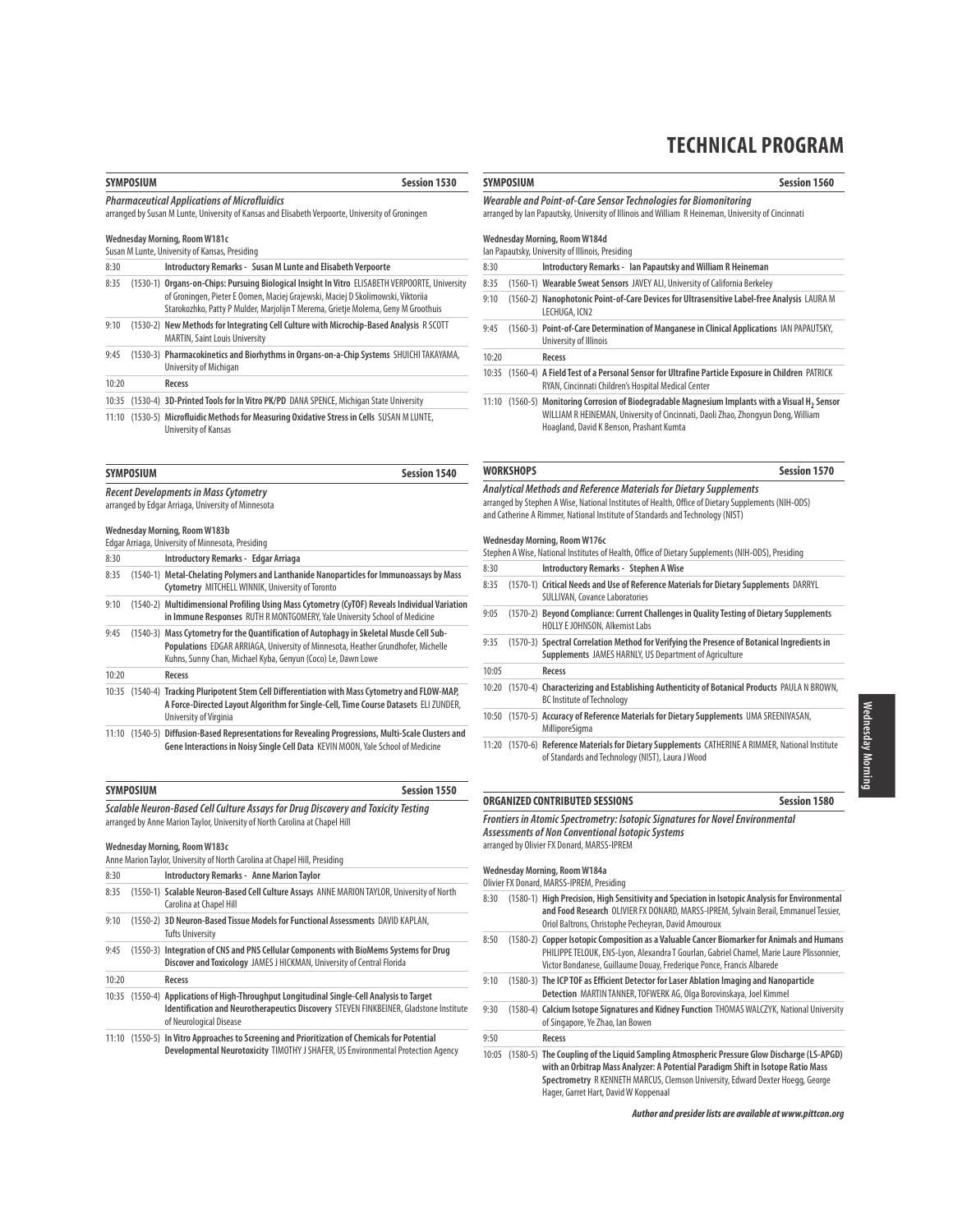### **ORGANIZED CONTRIBUTED SESSIONS Session 1590**

#### **SFE/SFC: Current Trends for Pharmaceutical and Natural Products**

arranged by Andy Miles and Ted Szczerba, Regis Technologies

### **Wednesday Morning, Room W184bc**

# Andy Miles, Regis Technologies, Presiding

| <b>ORAL SESSIONS</b><br><b>Session 1600</b> |  |                                                                                                                                                                                                              |
|---------------------------------------------|--|--------------------------------------------------------------------------------------------------------------------------------------------------------------------------------------------------------------|
|                                             |  | 10:25 (1590-6) Application of Supercritical Fluid Chromatography to the Analysis and Separation of<br>Chiral Pharmaceutical Compounds ERIN JORDAN, AbbVie, Philip Searle                                     |
| 10:05                                       |  | (1590-5) Chiral Resolution of Acids, Amines, and Amino Acids with SFC QI (TONY) YAN, Pfizer,<br><b>Frank Rilev</b>                                                                                           |
| 9:50                                        |  | Recess                                                                                                                                                                                                       |
| 9:30                                        |  | (1590-4) What a Gas! Open Access Laboratory Usage of SFC Instruments TOM HOLLENBECK, GNF                                                                                                                     |
| 9:10                                        |  | (1590-3) Preparative Supercritical Fluid Chromatography in Support of Drug Discovery and<br>Development MIRLINDA BIBA, Merck, Jinchu Liu, Jimmy DaSilva, Judy Morris                                         |
| 8:50                                        |  | (1590-2) Online Supercritical Fluid Extraction/Supercritical Fluid Chromatography (SFE/SFC) for<br>Analysis of Pharmaceuticals and Food MENGLING WONG, Genentech, Yoo Min Ko, Amber<br>Guillen, Joseph Pease |
| 8:30                                        |  | (1590-1) Evaluation of Novel Stationary Phases Optimized for Analytical and Preparative<br><b>SFC-MS</b> CYNTHIA NARBAIS, Dart Neuroscience, Gerard Rosse                                                    |

#### **Wednesday Morning, Room W175a**

#### John Baltrus, US Dept of Energy - NETL, Presiding

- 8:30 (1600-1) **Direct-Insertion and Comprehensive Gas Chromatography Coupled Multi-Reflection Ultra-High Resolution Time-of-Flight Mass Spectrometry for Characterization of Petrochemical Fractions** RALF ZIMMERMANN, JMSC (Helmholtz Zentrum München/Uni Rostock), Jürgen Wendt, Maximilian Jennerwein, Uwe Käfer, Markus Eschner, Mohammad Saraji, Benedikt Weggler, Thomas Gröger
- 8:50 (1600-2) **Determination of Polycyclic Aromatic Compounds and Their Alkyl-Substituted Derivatives in Combustion-Related Standard Reference Materials** WALTER BRENT WILSON, National Institute of Standards and Technology (NIST), Hugh V Hayes, Lane C Sander, Andres D Campiglia, Stephen A Wise
- 9:10 (1600-3) **Automotive Gasoline Analysis by GC-VUV A New ASTM Method** DAN WISPINSKI, Alberta Innovates Technology Futures, Chris Goss, Philip Walsh  $\,$   $\rm N/A$
- 9:30 (1600-4) **Fast and Extended Refinery Gas Analysis with Temperature Programmable Micro GC** SHAWN WILSON, INFICOn 9:50 **Recess**
- 10:05 (1600-5) **Real-Time Mass Spectrometry for Oil Refinery Process Efficiency and Environmental Compliance** CHARLES DECARLO, Extrel CMS, Jim Brenner, Zbigniew Krieger
- 10:25 (1600-6) **Direct Microplasma Analysis of Coals and Sorbents for C, H, N, S and Mineral Element Concentrations** RANDY VANDER WAL, Penn State University, Chethan K Gaddam
- 10:45 (1600-7) **Improved Method for Determination of Biofuel Sugars by HPAE-PAD** SACHIN PATIL, Thermo Fisher Scientific, Jeffrey Rohrer
- 11:05 (1600-8) **Automated FT-IR Analysis of TAN/TBN in In-Service Lubricants** IAN ROBERTSON, PerkinElmer Limited, David Hilligoss, David Wooton

| <b>ORAL SESSIONS</b>                                      | Session 1610 |
|-----------------------------------------------------------|--------------|
| Analysis Methods for Polymers and Plastics (Half Session) |              |

#### **Wednesday Morning, Room W175b**

Linda Rukavina, PPG Industries, Inc., Presiding

- 8:30 (1610-1) **The Use of Differential Scanning Calorimetry with Database Aided Classification for Quality Control of Recycled Polystyrene** DAVID SHEPARD, Netzsch Instruments North America, LLC
- 8:50 (1610-2) **Electrochemical Interrogation of Redox Active Polymer Particles for Energy Storage** KENNETH HERNANDEZ-BURGOS, University of Illinois at Urbana-Champaign, Jingshu Hui, Zachary T Gossage, Mark Burgess, Jeffrey S Moore, Joaquin Rodriguez Lopez
- 9:10 (1610-3) **Directional Templating Mechanisms of Anisotropic Nanoparticles Using Poly(pyromellitic dianhydride-p-phenylenediamine)** VICTOR KARIUKI, SUNY-Binghamton
- 9:30 (1610-4) **Application of Novel Synthesized Substituted Colored Poly(urea-urethanes)**  SMITA MANISH JAUHARI, SVNIT, Medha Joshi, Kishor Desai

### **ORAL SESSIONS Session 1620**

### **Bioanalytical - Microfluidics/Lab on-a-Chip**

| 8:30  | (1620-1) Using Paper-Based Microfluidics to Measure the Hematocrit SYRENA C FERNANDES,<br>Tufts University, Samuel Berry, Nicholas DeChiara, Anjali Rajaratnam, Charles R Mace                                                                                                                           |
|-------|----------------------------------------------------------------------------------------------------------------------------------------------------------------------------------------------------------------------------------------------------------------------------------------------------------|
| 8:50  | (1620-2) Facile Hydrothermal Method for Synthesis of Fluorescent Carbon Dots Derived from<br>Carrot Juice and Their Application for Mytomycin Drug Delivery SURESH KUMAR<br>KAILASA, Sardar Vallabhbhai National Institute of Technology, Stephanie L Souza, Shiva<br>Shankaran Chettiar, Karuna A Rawat |
| 9:10  | (1620-3) Paper-Based Tumor Models: Quantifying the Role of Oxygen in Drug Metabolism<br>MATTHEW RYEN LOCKETT, University of North Carolina at Chapel Hill                                                                                                                                                |
| 9:30  | (1620-4) Fabrication and Characterization of Transmembrane Protein Functionalized-<br>Phospholipid Nanoshell Microarrays DIEM P NGUYEN, University of Arizona, Jinyang<br>Wang, Xuemin Wang, Craig A Aspinwall                                                                                           |
| 9:50  | Recess                                                                                                                                                                                                                                                                                                   |
| 10:05 | (1620-5) Scanning Microfluidic System for Chromatographic-Based Binding Assays with<br>Near-Infrared Fluorescence Detection ELLIOTT LEONCIO RODRIGUEZ, University of<br>Nebraska-Lincoln, Saumen Poddar, John Vargas, Ryan Matsuda, Benjamin Hage, Michael<br>Stoller, Stephen Morrin, David S Hage      |
|       | 10:25 (1620-6) Diffusional Analysis of Cytokines in Lymph Node Tissue on a Microfluidic Chip<br>ASHLEY E ROSS, University of Virginia, Rebecca R Pompano                                                                                                                                                 |
|       | 10:45 (1620-7) Pressure-Actuated Microfluidic Devices Integrating Solid Phase Extraction, Fluores-<br>cent Labeling, and Microchip Electrophoresis for Pre-Term Birth Biomarker Analysis<br>VISHAL SAHORE, Brigham Young University, Mukul Sonker, Suresh Kumar, Adam T Woolley                          |
|       | 11:05 (1620-8) Investigating Reactive Nitrogen Species Using Microchip Electrophoresis with<br>Electrochemical Detection KELCI M SCHILLY, University of Kansas, Joseph M Siegel,<br>Susan M Lunte                                                                                                        |

#### **ORAL SESSIONS Session 1630**

#### **Capillary Electrophoresis - New Technology**

#### **Wednesday Morning, Room W176a**

Maojun Gong, Wichita State University, Presiding

| 8:30  |            | (1630-1) Flow-Gated Capillary Electrophoresis Coupled with Alternate Injections for Rapid<br>Quantitation of Biological Samples MAOJUN GONG, Wichita State University, Qingfu Zhu                                                                           |
|-------|------------|-------------------------------------------------------------------------------------------------------------------------------------------------------------------------------------------------------------------------------------------------------------|
| 8:50  |            | (1630-2) Microscale Enzymatic Reactions Using Phospholipid Assisted Capillary Separation<br>SRIKANTH GATTU, West Virginia University, Cassandra Crihfield, Lisa A Holland                                                                                   |
| 9:10  |            | (1630-3) Nonaqueous Microchip Capillary Electrophoresis with ESI-MS for the Detection of<br>Lipid Disease Biomarkers ERICK FOSTER, University of Notre Dame, Paul W Bohn                                                                                    |
| 9:30  | $(1630-4)$ | Simple Techniques to Preconcentrate Samples for Capillary Electrophoresis/Mass<br>Spectrometry DOO SOO CHUNG, Seoul National University, Kihwan Choi, Joon Yup Kwon,<br>Jihye Kim                                                                           |
| 9:50  |            | Recess                                                                                                                                                                                                                                                      |
| 10:05 |            | (1630-5) Increasing Plate Number and Resolution in CE: The TCE Platform and Some Resulting<br>Capabilities TARSO LEDUR KIST, Federal University of Rio Grande do Sul                                                                                        |
|       |            | 10:25 (1630-6) Capillary Zone Electrophoresis Automated Fraction Collection for the Forensic<br>Analysis of Sexual Assault Evidence SARAH N LUM, University of Notre Dame, Norman J<br>Dovichi, Bonnie Jaskowski-Huge, Carlos Gusti Gartner                 |
| 10:45 | $(1630-7)$ | Development and Use of Lectin Affinity Chromatography and Immunoextraction to<br>Study the Effects of Glycosylation on Drug Binding Properties of a1-Acid Glycoprotein<br>CHENHUA ZHANG, University of Nebraska-Lincoln, Kenan Dzide, Cong Bi, David S Hage |
|       |            | 11:05 (1630-8) Modified Silica Nanoparticles for Molecular Recognition and Fluorescent Labeling<br>WALID ABDELWAHAB, Georgia State University, Gabor Patonay, Ramzia El-Bagary                                                                              |

Nednesday Morning Wednesday Morning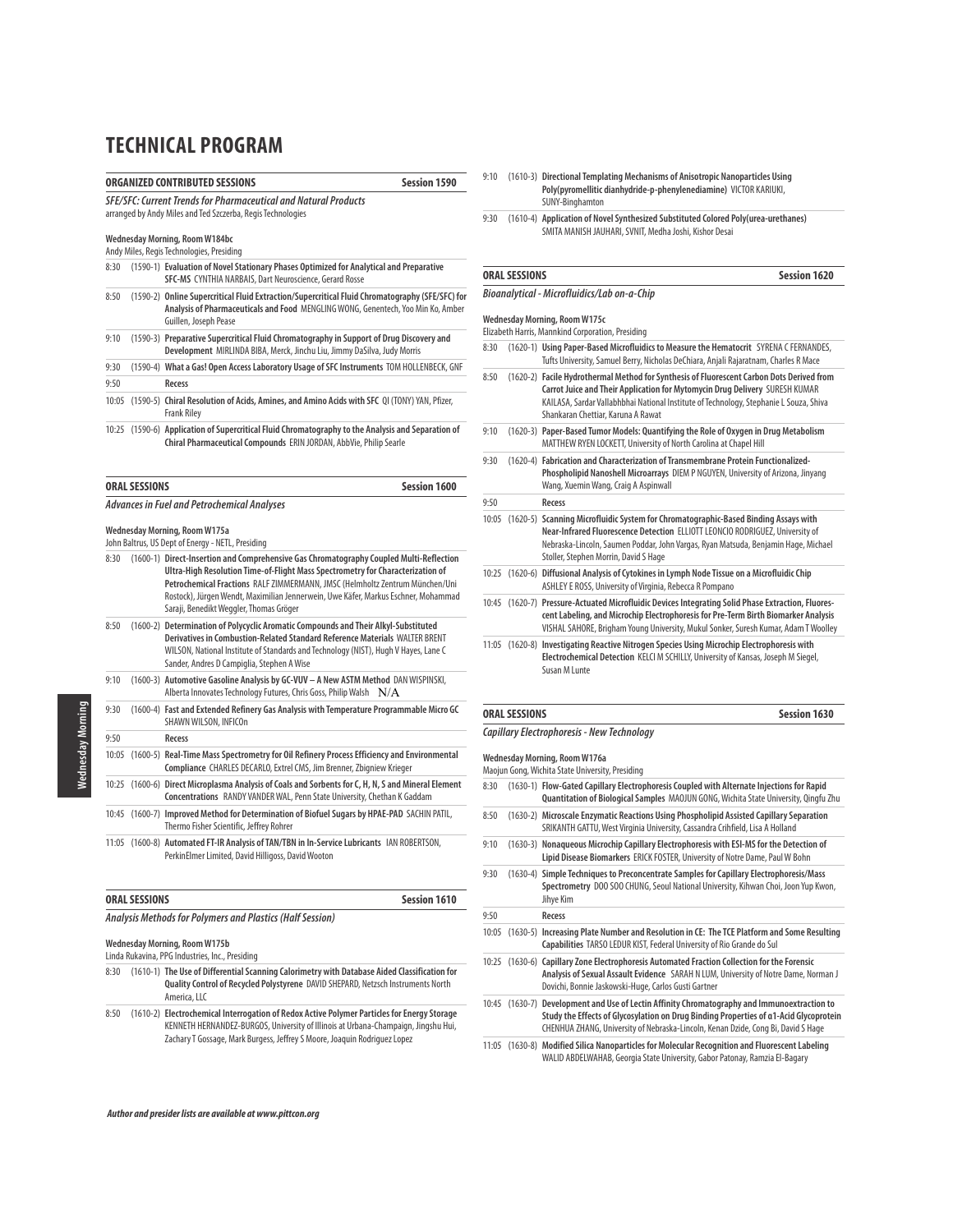| <b>ORAL SESSIONS</b>                    | <b>Session 1640</b> |
|-----------------------------------------|---------------------|
| <b>Consumer Products (Half Session)</b> |                     |
| Wednesday Morning, Room W175b           |                     |

Linda Rukavina, PPG Industries, Inc., Presiding

|  | 10:05 (1640-1) Analysis of Cosmetic Allergens Using Ultra Performance Convergence            |
|--|----------------------------------------------------------------------------------------------|
|  | Chromatography (UPC <sub>2</sub> ) with MS Detection JANE ALLISON COOPER, Waters Corporation |

- 10:25 (1640-2) **Reversed-Phase Separation of Six Sunscreen Actives Through Analyte Behavior Study and Software Modeling** HUGO CORDOVA, Northeastern Illinois University, John Albazi
- 10:45 (1640-3) **Method Development and Validation for the Determination of Nicotine Enantiomers in Electronic Cigarette Liquids Using Reversed-Phase and Chiral Phase High Performance Liquid Chromatography** NORBERTO GONZALEZ, Northeastern Illinois University, John Albazi
- 11:05 (1640-4) **A Comprehensive Solution for the Analysis of Fragrance Allergens Using Tandem Ionization GC×GC-TOF MS** LAURA MCGREGOR, Markes International, Matthew Edwards, Nick Bukowski, Massimo Santoro, Chris Hall, Pete Grosshans

|      | <b>ORAL SESSIONS</b><br><b>Session 1650</b><br><b>Environmental Analysis for Air Quality and Atmospheric Conditions</b> |                                                                                                                                                                                                                                    |  |
|------|-------------------------------------------------------------------------------------------------------------------------|------------------------------------------------------------------------------------------------------------------------------------------------------------------------------------------------------------------------------------|--|
|      |                                                                                                                         |                                                                                                                                                                                                                                    |  |
|      |                                                                                                                         | Wednesday Morning, Room W176b<br>David Benanou, Veolia, Presiding                                                                                                                                                                  |  |
| 8:30 |                                                                                                                         | (1650-1) Detection of Toxic Chemicals in the Workplace by GC/PID JENNIFER MACLACHLAN, PID<br>Analyzers, LLC, John N Driscoll                                                                                                       |  |
| 8:50 |                                                                                                                         | (1650-2) Determination of Thermal Oxidizer Destruction and Removal Efficiency with an<br>Innovative FTIR / GC-FTIR Analyzer ALLAN P BOHLKE, Prism Analytical Technologies,<br>Martin Lee Spartz, Joseph J Gregoria, Peter P Behnke |  |
| 9:10 |                                                                                                                         | (1650-3) Characterizing of Emissions from Open Burning of Electronic Waste Using TG-GC-MS                                                                                                                                          |  |

```
ENDALKACHEW SAHLE-DEMESSIE, US Environmental Protection Agency, Changseok Han,
                Joushua Deitrich, Teri Richardson, Jun Wang
9:30 (1650-4) Development of On-Line and Field Dual TD-GC-FID-MS for Automatic and Continuous
```

|      | Ambient Air Monitoring FRANCK AMIET. Chromatotec Inc., Louis Vivola, Seth Cloran,<br>Damien Bazin                                                                                                                            |
|------|------------------------------------------------------------------------------------------------------------------------------------------------------------------------------------------------------------------------------|
| 9:50 | Recess                                                                                                                                                                                                                       |
|      | 10:05 (1650-5) Measurement of VOCs for Air Quality Using Widely Tunable Mid-Infrared Laser Source<br>Combined with Cantilever Enhanced Photoacoustic Detection JUSSI RAITTILA, Gasera<br>Ltd, Ismo Kauppinen, Sauli Sinisalo |
|      | $10.25$ $(1650.6)$ The Rest Technique for the Analysis of Volatile and Semi-Volatile Organic Compounds                                                                                                                       |

- 10:25 (1650-6) **The Best Technique for the Analysis of Volatile and Semi-Volatile Organic Compounds (VOCs and SVOCs) in Air** LEE MAROTTA, PerkinElmer, Roberta Provost 10:45 (1650-7) **Ship Emissions Monitoring with Laser-Based Cantilever-Enhanced Photoacoustic**
- **Detection: Feasibility with Laboratory and Field Measurements** SAULI SINISALO, Gasera Ltd., Jaakko Lehtinen
- 11:05 (1650-8) **Measuring Surface Tension from Sub- to Super-Saturated Regimes of Submicrometer Single Particles Using AFM** HANSOL D LEE, University of Iowa, Holly S Morris, Armando D Estillore, Vicki H Grassian, Alexei V Tivanski

| <b>ORAL SESSIONS</b> | Session 1660 |
|----------------------|--------------|
| <b>Food Science</b>  |              |

# **Wednesday Morning, Room W177**

|      | Joan Stevens, Agilent Technologies, Presiding |                                                                                                                                                                                                                                                                                                                                  |  |
|------|-----------------------------------------------|----------------------------------------------------------------------------------------------------------------------------------------------------------------------------------------------------------------------------------------------------------------------------------------------------------------------------------|--|
| 8:30 |                                               | (1660-1) Development of a New High Performance Anion Exchange Column for Mono-to<br>Tetra-Saccharide Analysis in Foods and Beverages JIM R THAYER, Thermo Fisher<br>Scientific, Andy Woodruff, Charanjit Saini                                                                                                                   |  |
| 8:50 |                                               | (1660-2) Thermal Analysis Coupled to On-Line Ultrafast-Cycling Gas Chromatography-Photo<br>Ionization Mass Spectrometry to Study the Flavor Formation During the Roasting<br>Process of Coffee Beans and Nuts RALF ZIMMERMANN, JMSC HelmholtzZentr. München &<br>University Rostock, Hendryk Czech, Ehlert Sven, Michael Fischer |  |
| 9:10 |                                               | (1660-3) Investigation of Aging in Beer Using Gas Chromatography with Time-of-Flight Mass<br>Spectrometry ELIZABETH HUMSTON-FULMER, LECO, Joseph E Binkley<br>N/A                                                                                                                                                                |  |
| 9:30 |                                               | (1660-4) Chemical Marker Profiling of Borututu Bark - An Emerging Antioxidant Herbal Dietary<br>Supplement EHAB A ABOURASHED, Chicago State University, Hao Wen Fu                                                                                                                                                               |  |
| 9:50 |                                               | Recess                                                                                                                                                                                                                                                                                                                           |  |

# **TECHNICAL PROGRAM**

- 10:05 (1660-5) **HPAE-PAD Determination of Carbohydrates in Honey** MANALI AGGRAWAL, Thermo Fisher Scientific, Jeffrey Rohrer
- 10:25 (1660-6) **Method Development in the Use of an Overcoated Fiber for the Solid Phase Microextraction of Pesticide Residues from Baby Food** ROBERT E SHIREY, MilliporeSigma, Katherine K Stenerson, Leonard M Sidisky, Yong Chen, Tyler Young
- 10:45 (1660-7) **Protein Evaluation in Food Formulations by Passive Microrheology** CHRISTELLE TISSERAND, Formulaction, Roland Ramsch, Giovanni Brambilla, Matt Vanden Eynden
- 11:05 (1660-8) **Investigation of Aging in Beer Using Gas Chromatography with Time-of-Flight Mass Spectrometry** ELIZABETH HUMSTON-FULMER, LECO, Joseph E Binkley N/A

# **ORAL SESSIONS Session 1670 LC - Bioanalytical**

#### **Wednesday Morning, Room W475a**

Jason Anspach, Phenomenex, Presiding

- 8:30 (1670-1) **Practical Considerations when Transferring Methods to Sub 2 μm GFC Columns for Bioanalysis** JASON ANSPACH, Phenomenex, Brian Rivera, Lawrence Loo, Ismail Rustamov, Tivadar Farkas 8:50 (1670-2) **Solving the Volume Overload Problem in Analytical Scale Liquid Chromatography:**
- **Design and Application of a 1.0 mm ID Temperature-Assisted Solute Focusing Precolumn** STEPHEN R GROSKREUTZ, University of Pittsburgh, Dwight R Stoll, Anthony R Horner, Stephen G Weber
- 9:10 (1670-3) **Two-Stage Temperature-Assisted On-Column Solute Focusing: Enhancing Concentration Sensitivity in Capillary High Performance Liquid Chromatography** MICHAEL T RERICK, University of Pittsburgh, Stephen R Groskreutz, Stephen G Weber
- 9:30 (1670-4) **Development and Optimization Protein Entrapment in Monolithic Supports for High Performance Affinity Chromatography** ELLIOTT LEONCIO RODRIGUEZ, University of Nebraska-Lincoln, Shiden Azaria, David S Hage

## 9:50 **Recess** 10:05 (1670-5) **Leveraging the Power of Spatial Temperature Gradients in Capillary Liquid**

- **Chromatography with Active Temperature Control** STEPHEN R GROSKREUTZ, University of Pittsburgh, Michael T Rerick, Stephen G Weber
- 10:25 (1670-6) **A Cation Exchange Chromatography-Based Immunoassay to Measure ß-endorphin** AMIRUS SALEHEEN, University of Tennessee, Christopher A Baker
- 10:45 (1670-7) **Development of Pillar Array Columns with Low Dispersion and Low Pressure Drop Turns** MAKOTO TSUNODA, University of Tokyo
- 11:05 (1670-8) **In Vivo Measurement of Neuropeptidase Activity Using Electroosmotic Perfusion – Microdialysis (EOP-MD)** RACHAEL E WILSON, University of Pittsburgh, Yangguang Ou, Bart Degreef, Stephen G Weber

# **ORAL SESSIONS Session 1680**

**Sensors - Environmental, Nanotechnology, and Food Safety**

#### **Wednesday Morning, Room W475b**

Parastoo Hashemi, University of South Carolina, Presiding

- 8:30 (1680-1) **Determination of Pharmacologically Active Compounds in Wastewater by a Bead-based Flow-Cytometric Immunoarray** PETER CARL, Bundesanstalt für Materialforschung und -prüfung, Rudolf Schneider, Dominik Sarma, Knut Rurack
- 8:50 (1680-2) **New Hyperspectral Imager for Environmental Monitoring with Use of Optical Fiber Bundle and Ultra-Compact Spectrometers for Unmanned Aerial Vehicles (UAVs)**  KUNIAKI UTO, Tokyo Institute of Technology, Haruyuki Seki, Genya Saito, Yukio Kosugi, Shuji Sasa, Shuhei Sawayama, Minami Asada, Teruhisa Komatsu
- 9:10 (1680-3) **Molecularly Imprinted Polyvinylidene Difluoride (PVDF) Sensor for the Detection of Hydrophobic Parathion Methyl Pesticide Molecules Using Quartz Crystal Microbalance** LI SAM, NUS, Xuan Hao Lin
- 9:30 (1680-4) **Optical Sensors and Nanoprobes for Antioxidant Assessment** MUSTAFA RESAT APAK, Istanbul University, Erol Erçağ, Sema Cekic, Ayşem Arda, Esin Celik, Mustafa Bener, Burcu Bekdeser, Ziya Can, Sener Saglam, Aysenur Tufan

9:50 **Recess**

Wednesday Morning Wednesday Morning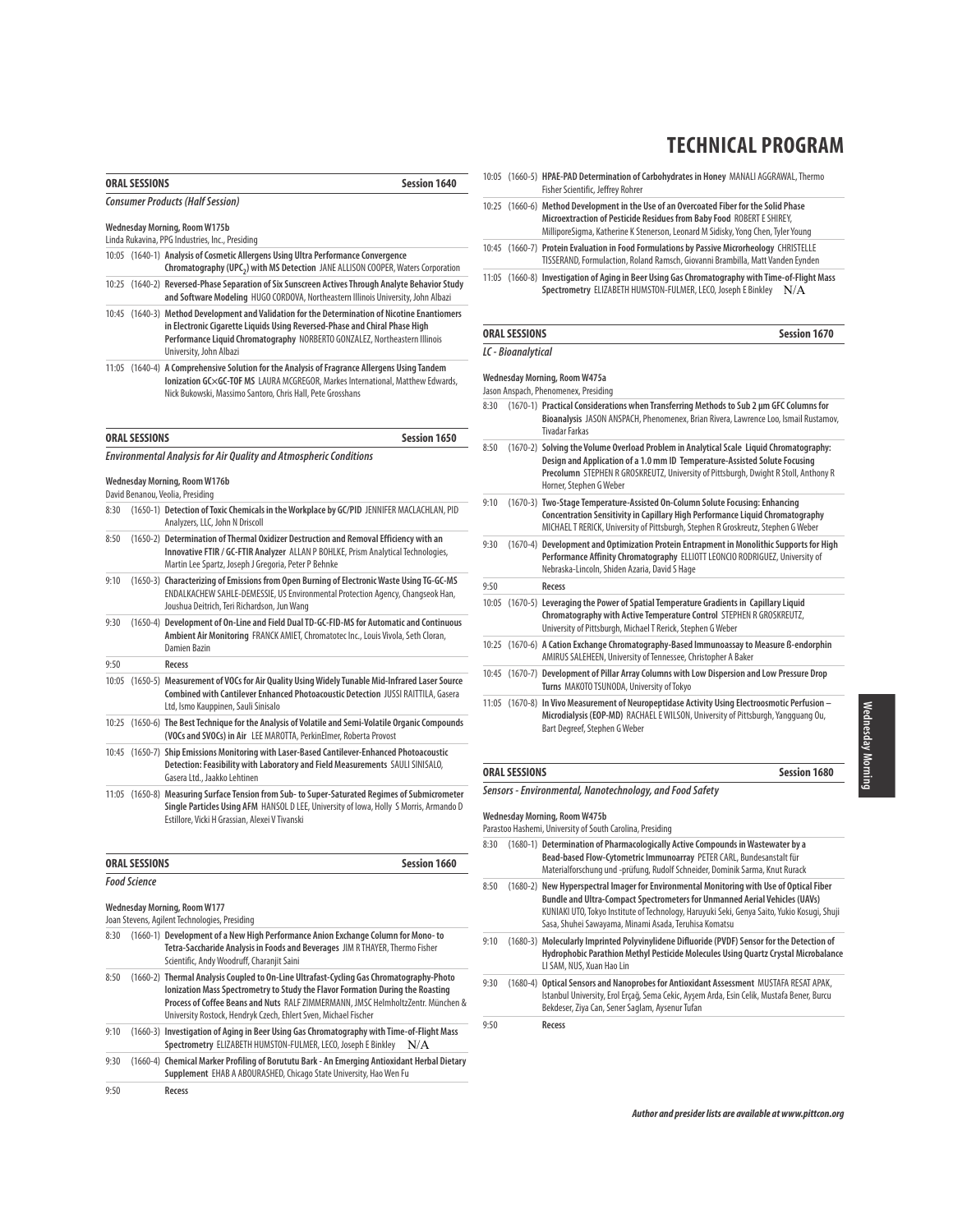10:05 (1680-5) **Quantitative Comparison of Enzyme Immobilization Strategies for Glucose Biosensing in Real-Time** SAMANTHA SMITH, North Carolina State University, Leyda Lugo-Morales, Saahj Gosrani, Gregory S McCarty, Leslie A Sombers 10:25 (1680-6) **Strategy to the PPQ Level-Detection of SPR Immunosensing** TOSHIKAZU KAWAGUCHI, Hokkaido University, Dual C Kabiraz, Kinichi Morita 10:45 (1680-7) **TBAF and Its Spectral Interferences** IAN BRETTELL-ADAMS, The University of Alabama, Paul Rupar, Alexandra Andreen

11:05 (1680-8) **Examination of Cannabis and Hemp Products for Heavy Metal Contamination**  PATRICIA L ATKINS, SPEX CertiPrep

# **ORAL SESSIONS** Session 1690 **Spectroscopic Applications in Materials Science**

#### **Wednesday Morning, Room W476**

Joel M Harris, University of Utah, Presiding

| 8:30  | (1690-1) Forensic Application of Laser Induced Breakdown Spectroscopy for Paint Analysis and<br>Stainless Steel Inclusions OLGA LASKINA, rap.ID Inc., Oliver Valet, Markus Lankers                                                                          |
|-------|-------------------------------------------------------------------------------------------------------------------------------------------------------------------------------------------------------------------------------------------------------------|
| 8:50  | (1690-2) Study of Rare Earth Elements by Laser Induced Breakdown Spectroscopy (LIBS) CHET<br>R BHATT, Mississippi State University, Ayed Binzowaimil, Jagdish P Singh                                                                                       |
| 9:10  | (1690-3) Determining Physical and Optical Properties of Thin Mixed Block Copolymer Wave-<br>quide Films by Scanning Angle Raman Spectroscopy JONATHAN MICHAEL BOBBITT,<br>lowa State University, Ames Laboratory DOE, Deyny Mendivelso-Perez, Emily A Smith |
| 9:30  | (1690-4) Nano Scale Sub-Surface Metrology Via Terahertz Time-Domain Scanning<br>Spectrometry JOSEPH E SABOL, Chemical Consultant, Anis Rahman, Aunik K Rahman                                                                                               |
| 9:50  | Recess                                                                                                                                                                                                                                                      |
| 10:05 | (1690-5) Graphene Oxide-Nanocarrier for Systematic In-Vitro Delivery of Antitumor Agents<br>and FRET Based Detection of Ion Induced Enzymatic Activity PETER SHANTA, University<br>of California Riverside, Quan Cheng                                      |
|       | 10:25 (1690-6) New Polyelectrolyte Multilayer Films for Capture of Tagged Proteins in Porous<br>Membranes WEIJING LIU, Michigan State University, Salinda Wijeratne, Merlin Bruening                                                                        |
|       | 10:45 (1690-7) Production and Characterization of Highly-Loaded Hollow Thermoplastic<br>Microballoon Epoxy Syntactic Foams KERRICK DANDO, Composite and Polymer<br>Engineering Laboratory, SDSM&T                                                           |
|       | 11:05 (1690-8) Modification of Silicon Particles for Liquid Chromatography AMARIS C BORGES-MUNOZ,                                                                                                                                                           |

University at Buffalo, The State University of New York, Luis A Colon

**Wednesday Morning** Wednesday Morning

# **POSTER SESSION** Session 1700

**All posters are to be mounted by 10:00 AM and remain on display until 4:00 PM. Authors must be at their posters from 10:00 AM to 12:00 PM. Poster sessions are on the Exposition Floor, Aisle 2500-2600. PLEASE NOTE: You cannot get onto the exposition floor until 9:00 AM. Posters that have not been taken down one-half hour after the designated time will be disposed of.**

#### **Analytical Education**

**Wednesday Morning, Exposition Floor, Aisle 2500-2600**

| $(1700-1)$    | Analysis of Iceland Spar: A Quantitative Inorganic Analysis Laboratory Experiment<br>RICHARD B KEITHLEY, Roanoke College                                                                                                                             |
|---------------|------------------------------------------------------------------------------------------------------------------------------------------------------------------------------------------------------------------------------------------------------|
| $(1700 - 2P)$ | Monitoring Water Quality of Abandoned Mine Drainage from a Passive Treatment<br>Facility in Southwestern Pennsylvania: Getting High School Students Involved in the<br>Research MARKT STAUFFER, University of Pittsburgh - Greensburg, Shreya Gulati |
| $(1700-3P)$   | Comparison of "Weird and Wild" Jelly Bean Flavors Using HS SPME - Gas<br>Chromatography - Mass Spectrometry JOSEPH E BINKLEY, Leco Corporation, Elizabeth<br>Humston-Fulmer, Christina N Kelly, Lorne M Fell                                         |
| $(1700 - 4P)$ | Microcontrolled and 3D Printed: Low Cost Space Resolved Electrochemistry GABRIEL<br>NEGRÃO MELONI, Institute of Chemistry USP                                                                                                                        |
| $(1700-5P)$   | Teaching Students the Proper Use of the GHS System for Fostering a Safety Culture in<br>the Chemistry Laboratory ENRIQUE ARCE-MEDINA, ESIQIE, Irma P Flores-Allier $N/A$                                                                             |
| $(1700-6P)$   | Including Broader Impacts in Your NSF-CHE Proposals LIN HE, National Science<br>Foundation, Michelle Bushey, Kelsey D Cook, Marsha Y Hawkins                                                                                                         |
| $(1700 - 7P)$ | National Science Foundation (NSF) Division of Chemistry Programs and Funding<br>Opportunities LIN HE, National Science Foundation, Michelle Bushey, Kelsey D Cook,<br>Marsha Y Hawkins                                                               |

#### **POSTER SESSION Session 1710**

**All posters are to be mounted by 10:00 AM and remain on display until 4:00 PM. Authors must be at their posters from 10:00 AM to 12:00 PM. Poster sessions are on the Exposition Floor, Aisle 2500-2600. PLEASE NOTE: You cannot get onto the exposition floor until 9:00 AM. Posters that have not been taken down one-half hour after the designated time will be disposed of.**

| $(1710-1)$    | Wednesday Morning, Exposition Floor, Aisle 2500-2600<br>Magnetic Bead-Based Peptide Extraction Methodology for Tissue Imaging WILLIAM                                                                                                                                                             |
|---------------|---------------------------------------------------------------------------------------------------------------------------------------------------------------------------------------------------------------------------------------------------------------------------------------------------|
|               | TEMPLE ANDREWS, University of Notre Dame, Amanda B Hummon, Susan B Skube                                                                                                                                                                                                                          |
| $(1710-2P)$   | Investigations into Radiative Ion-Ion Neutralization as a Gas-Phase Ion Transduction<br>and Spectroscopy Mechanism. ERIC DAVIS, Azusa Pacific University, Brian H Clowers,<br>Carolyn Saba, Gabriella Manocchio                                                                                   |
| $(1710-3P)$   | Analytical Validation of a Portable Mass Spectrometer Coupled with Ambient<br>Ionization Sources for Forensics Applications WILLIAM LEE FATIGANTE, Illinois State<br>University, Zachary E Lawton, Angelica R Traub, Jamie R Wieland, Michael C Gizzi, Herbert<br>Oberacher, Christopher Mulligan |
| $(1710-4P)$   | Automatized Measurement Both Recovery Rate and Quantification of Radioactive<br>Strontium-90 Utilizing a Split Flow Connecting into Online Solid Phase Extraction<br>System Prior to ICP-MS MAKOTO FURUKAWA, PerkinElmer Japan, Yoshitaka Takagai                                                 |
| $(1710-5P)$   | Screening for Dioxin-Like Compounds in Sediment Using Modified QuEChERS and a<br>GC-TOF Mass Spectrometer with Atmospheric Pressure Chemical Ionization LIAD<br>HAIMOVICI, Ontario Ministry of the Environment and Climate Change                                                                 |
| $(1710-6P)$   | VUV Lamp Based Chemical Ionization Ion Trap Mass Spectrometry for On-Situ Analysis<br>of Drugs and Explosives KEYONG HOU, Dalian Institute of Chemical Physics, Shuang Wang,<br>Haiyang Li                                                                                                        |
| $(1710 - 7P)$ | The Development of High-Pressure Photon Ionization Mass Spectrometry for Online<br>Analysis of Trace Volatile Organic Compounds LEI HUA, Dalian Institute of Chemical<br>Physics, Keyong Hou, Yan Wang, Jichun Jiang, Ping Chen, Haiyang Li                                                       |
| $(1710-8P)$   | Direct Analysis in Real Time (DART) Mass Spectrometry for Analysis of Quaternary<br>Ammonium Surfactants in Low Density Polyethylene (LDPE) Films JOSEPH JABLONSKI,<br>U.S. Food and Drug Administration, Suriyaprakaash L Balasubraman, Longjiao Yu,<br><b>Timothy Duncan</b>                    |
| $(1710-9P)$   | Leveraging Self-Cleaning Laminar Flow Tandem Mass Spectrometers for the<br>Detection of Low Level Pesticide and Glyphosate Residues in Wine and Beer FRANK A<br>KERO, PerkinElmer, Matteo Meglioli, Josh Ye, Jason Weisenseel, Craig Young, Feng Qin                                              |
| $(1710-10P)$  | Improved Instrument Robustness via a Hot Source Induced Desolvation (HSID)<br>Interface for Tandem Mass Spectrometry Instrumentation FRANK A KERO, PerkinElmer,<br>Josh Ye                                                                                                                        |
| $(1710-11P)$  | A D-Amino Acid-Containing Neuropeptide Discovery Funnel and Its Application in A.<br>Californica ITAMAR LIVNAT, University of Illinois at Urbana-Champaign, Hua-Chia Tai, Erik T<br>Jansson, Elena V Romanova, Jonathan V Sweedler, Jian Jing                                                     |
| $(1710-12P)$  | High-Throughput Single Cell MALDI MS with Follow-Up Immunofluorescence for<br>Direct Profiling and Classification of Rodent Astrocytes ELIZABETH K NEUMANN,<br>University of Illinois at Urbana-Champaign, Jonathan V Sweedler, Troy J Comi,<br>Stanislav S Rubakhin                              |
| $(1710-13 P)$ | Consideration in Sample Preparation and ICP-MS Analysis of Biological Samples<br>EWA PRUSZKOWSKI, PerkinElmer, Inc., Cynthia Bosnak                                                                                                                                                               |
| $(1710-14P)$  | Determining the Dissociation Pathways of Gas-Phase Complexes Composed of<br>Alkaline Earth Metals Coordinated by Alcohol Ligands SARAH SHEFFIELD, Duquesne<br>University, Susan Kline, Michael J Van Stipdonk                                                                                     |
| $(1710-15P)$  | Simultaneous Determination of Immunosuppressive Drugs from Whole Blood by<br>Coated Blade Spray Ionization-Mass Spectrometry MARCOS TASCON, University of<br>Waterloo, German Augusto Gomez-Ríos, Nathaly Reyes-Garces, Ezel Boyaci, Justen J Poole,<br>Janusz Pawliszyn                          |
| (1710-16 P)   | Targeted Screening for 75 PDE-5 Inhibitors and Analogs Using Three Different<br>Analytical Approaches VALERIE M TOOMEY, US Food and Drug Administration, Forensic<br>Chemistry Center, Sara E Kern                                                                                                |
| $(1710-17P)$  | High-Throughput Mass Spectrometry Analysis of Sulfa Drugs in Honey BRIAN VEACH,<br>Food and Drug Administration, Peter Rye                                                                                                                                                                        |
| $(1710-18P)$  | Enhanced Isotope Ratio Accuracy and Precision Using the Liquid Sampling<br>Atmospheric Pressure Glow Discharge with a Quadrupole Exactive Orbitrap<br>Instrument EDWARD DEXTER HOEGG, Clemson University, Garret Hart, David W Koppenaal,<br>George Hager, R Kenneth Marcus                       |

(1710-19 P) **Pulse Laser-Induced Fragmentation of Carbon Quantum Dots: Structure Analysis** HAN-WEI CHU, National Taiwan Ocean University, Chih-Ching Huang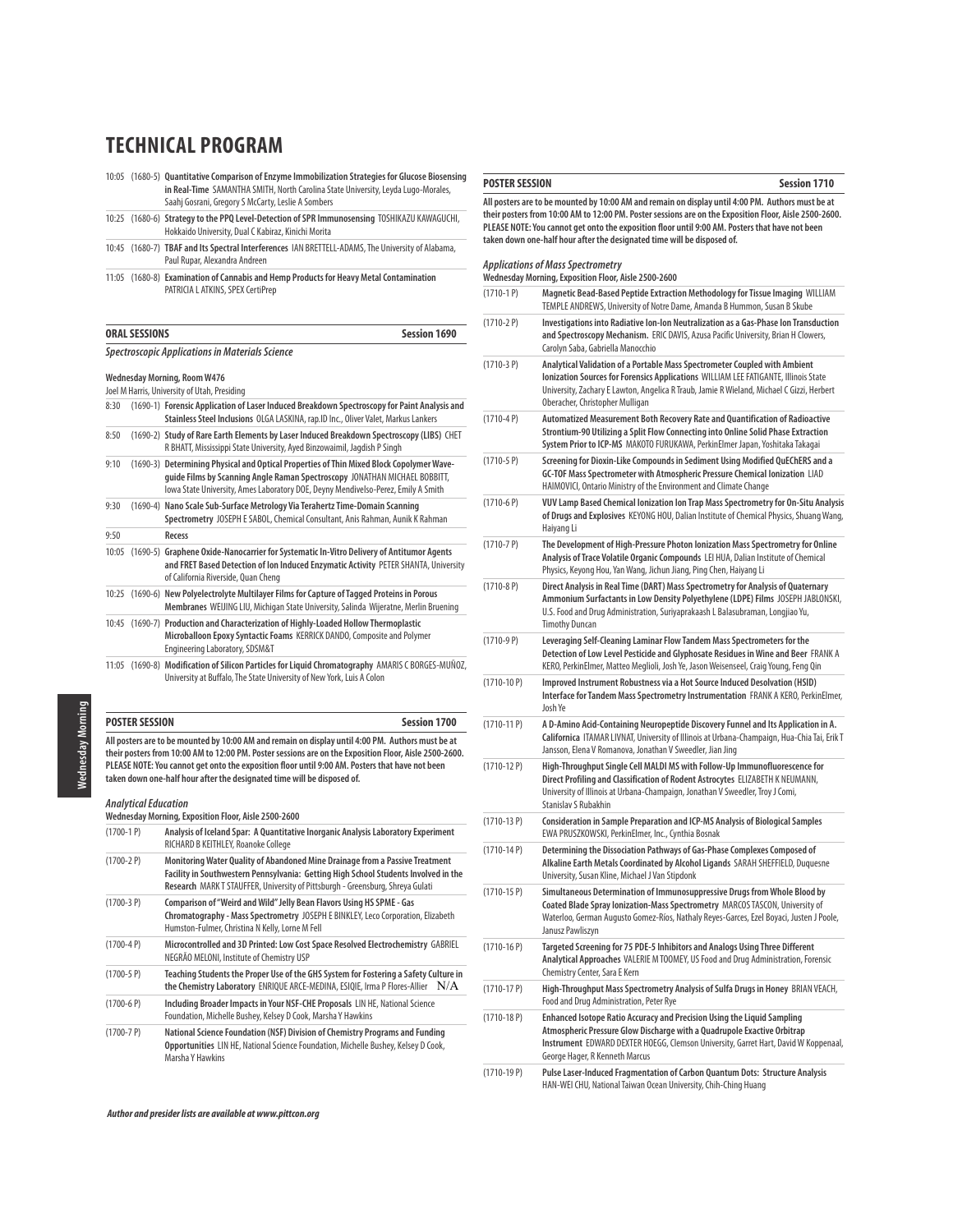**POSTER SESSION Session 1740**

| <b>POSTER SESSION</b><br><b>Session 1720</b> |                                                                                                                                                                                                                                                                                                                                                                                           | <b>POSTER SESSION</b>        |                                                                                                                      |
|----------------------------------------------|-------------------------------------------------------------------------------------------------------------------------------------------------------------------------------------------------------------------------------------------------------------------------------------------------------------------------------------------------------------------------------------------|------------------------------|----------------------------------------------------------------------------------------------------------------------|
|                                              | All posters are to be mounted by 10:00 AM and remain on display until 4:00 PM. Authors must be at<br>their posters from 10:00 AM to 12:00 PM. Poster sessions are on the Exposition Floor, Aisle 2500-2600.<br>PLEASE NOTE: You cannot get onto the exposition floor until 9:00 AM. Posters that have not been<br>taken down one-half hour after the designated time will be disposed of. |                              | All posters are to be mount<br>their posters from 10:00 AM<br>PLEASE NOTE: You cannot go<br>taken down one-half hour |
|                                              | <b>Chemical Analysis of Art and Archaeological Objects</b><br>Wednesday Morning, Exposition Floor, Aisle 2500-2600                                                                                                                                                                                                                                                                        |                              | <b>Forensics and Homeland</b><br><b>Wednesday Morning, Expos</b>                                                     |
| $(1720-1)$                                   | Ambient Mass Spectrometric Characterization of South American Dyes from the<br>Saltzman Collection RUTH ANN ARMITAGE, Eastern Michigan University, Daniel Fraser                                                                                                                                                                                                                          | $(1740-1)$                   | Portable a<br><b>Seized Coc</b>                                                                                      |
| $(1720-2P)$                                  | Further Studies of Glue Residues on Mended Ceramics from George Washington's<br>Boyhood Home RUTH ANN ARMITAGE, Eastern Michigan University, Daniel Fraser,<br>Mara Kaktins                                                                                                                                                                                                               | $(1740-2P)$                  | <b>Thiago Paix</b><br>Identificat<br><b>Using Amb</b>                                                                |
| $(1720-3P)$                                  | Identification of the Contents of a Civil War-Era Bottle RUTH ANN ARMITAGE, Eastern<br>Michigan University, Mishka Repaska, Kerry Gonzales, Brad Hatch                                                                                                                                                                                                                                    |                              | <b>JAMIE FOSS</b><br>Sabra R Bot                                                                                     |
| $(1720 - 4P)$                                | X-Ray Fluorescence Analysis of Mill Creek Pottery Fragments CYNTHIA STRONG, Cornell<br>College, Elizabeth Davidson                                                                                                                                                                                                                                                                        | $(1740-3)$ P)                | <b>Feasibility</b><br>Materials o<br>Botch, Chri                                                                     |
| $(1720-5P)$                                  | Historical Wax Cylinders from Chemical and Materials Science Perspectives ERIC B<br>MONROE, Library of Congress                                                                                                                                                                                                                                                                           | $(1740-4P)$                  | Barajas, Ra<br>Identificat<br>and Emitte<br><b>Thermal D</b>                                                         |
| <b>POSTER SESSION</b>                        | Session 1730                                                                                                                                                                                                                                                                                                                                                                              | $(1740-5P)$                  | <b>Developm</b>                                                                                                      |
|                                              | All posters are to be mounted by 10:00 AM and remain on display until 4:00 PM. Authors must be at<br>their posters from 10:00 AM to 12:00 PM. Poster sessions are on the Exposition Floor, Aisle 2500-2600.                                                                                                                                                                               |                              | Low Explo:<br>McCord, lla                                                                                            |
|                                              | PLEASE NOTE: You cannot get onto the exposition floor until 9:00 AM. Posters that have not been<br>taken down one-half hour after the designated time will be disposed of.                                                                                                                                                                                                                | $(1740-6P)$                  | Handheld<br>for Threat<br>Christopher                                                                                |
|                                              | <b>Environmental Analysis of Metals</b><br>Wednesday Morning, Exposition Floor, Aisle 2500-2600                                                                                                                                                                                                                                                                                           | $(1740 - 7P)$                | Implicatio<br>Portable N                                                                                             |
| $(1730-1)$                                   | Spatial and Temporal Study of Lead, Arsenic, Uranium, and Manganese in Sediment<br>Collected from the San Juan River on the Navajo Nation After the Gold King Mine Spill<br>ADAM KEHAR SETTIMO, Northern Arizona University, Jani C Ingram                                                                                                                                                | $(1740-8P)$                  | Mulligan, Z<br>On-Site De                                                                                            |
| $(1730-2P)$                                  | Studies of Metal Concentration in Bayous in Southwest Louisiana CAREY HARDAWAY,<br>McNeese State University, Joseph Sneddon                                                                                                                                                                                                                                                               |                              | with 1064<br>Yasuhiko Ol<br><b>Bree Allen</b>                                                                        |
| $(1730-3P)$                                  | Environmental Studies in Southwest Louisiana JOSEPH SNEDDON, McNeese State<br>University, Carey Hardaway                                                                                                                                                                                                                                                                                  | $(1740-9P)$                  | Compariso<br>Portable In                                                                                             |
| $(1730-4P)$                                  | Comprehensive Water Survey of the State of Pennsylvania CALLAN GLOVER, Penn State<br>University, Frank Dorman                                                                                                                                                                                                                                                                             |                              | lonization<br>Science, Yas                                                                                           |
| $(1730-5P)$                                  | Improving Data Quality for ICP-MS in High Throughput Environmental Laboratories<br>CHRISTOPH WEHE, Thermo Fisher Scientific, Shona McSheehy Ducos, Wei Liu, Lothar<br>Rottmann, Julian Wills, Adrian Holley<br>N/A                                                                                                                                                                        | $(1740-10 P)$                | Tsuge, Mai<br>Yamamoto<br><b>Forensic Di</b>                                                                         |
| $(1730-6P)$                                  | Simple Radiometric Quantification for Strontium-90 Using Iron-Barium<br>Coprecipitation Following Gross Beta Measurement and the Application to Sea Water<br>Around Fukushima MITSUYUKI KONNO, Fukushima University, Takagai Yoshitaka                                                                                                                                                    |                              | <b>Reaction C</b><br>Yasuhiro Su<br>Ritsuko Suo                                                                      |
| $(1730 - 7P)$                                | Advances in Electrochemical Instrumentation for the Continuous, On-Site Monitoring<br>of Trace Metals in Water KELSEY L SPARKS, University of Louisville, Marcus A Jeffries,                                                                                                                                                                                                              | $(1740-11P)$                 | AuNPs/Apt<br>WANG, Flor                                                                                              |
| $(1730-8P)$                                  | Thomas J Roussel, Robert S Keynton, Richard P Baldwin<br>3D Elemental Imaging Using Femtosecond Laser Ionization Orthogonal Time-of-<br>Flight Mass Spectrometry MIAOHONG HE, Xiamen University, Wei Hang $N/A$                                                                                                                                                                           | $(1740-12)$ P)               | A Universa<br><b>Triton Syste</b>                                                                                    |
| (17200)                                      | Integration of Autificial Neural Network and Field Devtable Metals Analyzes (FD VDF)                                                                                                                                                                                                                                                                                                      | $(1740-13)$ P)<br>$(1 - 10)$ | Withdrawı                                                                                                            |

(1730-9 P) **Integration of Artificial Neural Network and Field Portable Metals Analyzers (FP-XRF) in Forecasting Organic Micropollutants on Agricultural Soils** MARIA GRAZIA BONELLI, University of Rome "La Sapienza", Andrea Manni

**All posters are to be mounted by 10:00 AM and remain on display until 4:00 PM. Authors must be at their posters from 10:00 AM to 12:00 PM. Poster sessions are on the Exposition Floor, Aisle 2500-2600. PLEASE NOTE: You cannot get onto the exposition floor until 9:00 AM. Posters that have not been the designated time will be disposed of.** 

# *d* Security

|                | Wednesday Morning, Exposition Floor, Aisle 2500-2600                                                                                                                                                                                                                                                                                                                                                                                                |
|----------------|-----------------------------------------------------------------------------------------------------------------------------------------------------------------------------------------------------------------------------------------------------------------------------------------------------------------------------------------------------------------------------------------------------------------------------------------------------|
| $(1740-1)$     | Portable and Low-Cost Colorimetric Paper-Based Device for Phenacetin Detection in<br>Seized Cocaine Samples WILLIAM R ARAUJO, Universidade de São Paulo, Gabriela O Silva,<br>Thiago Paixão                                                                                                                                                                                                                                                         |
| $(1740-2P)$    | Identification of Fentanyl and Other Synthetic Opiates in Seized Street Drugs<br>Using Ambient Ionization High Resolution Time-of-Flight Mass Spectrometry<br>JAMIE FOSS, PerkinElmer, Amanda Moore, Frank A Kero, Charlie Schmidt, Tom Jacobs,<br>Sabra R Botch-Jones                                                                                                                                                                              |
| $(1740-3)$ P)  | Feasibility of FTIR Chemical Imaging for Forensic Analysis of Suspected Illicit<br>Materials on Blotter Papers: LSD vs. 25-C-NBOMe FRANK A KERO, PerkinElmer, Sabra R<br>Botch, Christopher Mulligan, Alessandra Bruno, Jamie Foss, Zachary E Lawton, David<br>Barajas, Raquel LeBlanc, Jill Koepke, Ryan Smith                                                                                                                                     |
| $(1740-4P)$    | Identification of Volatile Organic Compounds Present within a C4 Storage Magazine<br>and Emitted by C4: Using High-Volume Sampling (HVS) Traps that are Extracted into<br>Thermal Desorption (TD) Tubes for TD-GC/MS Analysis INHO CHO, TSA                                                                                                                                                                                                         |
| $(1740-5P)$    | Development of Paper Microfluidic Devices for the Detection of Organic and Inorganic<br>Low Explosives Residue KATHRYN CHABAUD, Florida International University, Bruce<br>McCord, Ilaria Pirazzini, Michelle Torres, Sheila Oliveira                                                                                                                                                                                                               |
| $(1740-6P)$    | Handheld High Pressure Mass Spectrometry with a Novel APCI Dual-Polarity Source<br>for Threat Detection MATTHEW AERNECKE, 908 Devices, Kerin E Gregory, Luc Davidson,<br><b>Christopher David Brown</b>                                                                                                                                                                                                                                             |
| $(1740 - 7P)$  | Implications of the Daubert Standard on Field-Based, Forensic Applications of<br>Portable Mass Spectrometers ANGELICA R TRAUB, Illinois State University, Christopher<br>Mulligan, Zachary E Lawton, Michael C Gizzi, Jamie R Wieland                                                                                                                                                                                                               |
| $(1740-8P)$    | On-Site Determination of Chemical Warfare Agents by Handheld Raman Analyzer<br>with 1064 nm Excitation Laser YASUO SETO, National Research Institute of Police Science,<br>Yasuhiko Ohrui, Takeshi Ohmori, Kouichiro Tsuge, Mai Ohtsuka, Fumihito Muta, Taro Nigami,<br><b>Bree Allen</b>                                                                                                                                                           |
| $(1740-9P)$    | <b>Comparison of Ion Mobility Behaviors of Chemical Warfare Agents Between Two</b><br>Portable Instruments of 63Ni Ionization-No Dopant System and Corona Discharge<br>Ionization-Ammonia Dopant System YASUO SETO, National Research Institute of Police<br>Science, Yasuhiko Ohrui, Hisayuki Nagashima, Tomoki Nagoya, Takeshi Ohmori, Kouichiro<br>Tsuge, Mai Ohtsuka, Takao Nakagawa, Nobuyoshi Kitagawa, Kenichi Tokita, Souichiro<br>Yamamoto |
| $(1740-10 P)$  | Forensic Discrimination of Glass Fragments by Elemental Analysis of Ti and Fe Using<br>Reaction Cell ICP-MS/MS TAKAO IGAWA, National Research Institute of Police Science,<br>Yasuhiro Suzuki, Masaaki Kasamatsu, Daisuke Kokubu, Atsushi Funatsuki, Yuko Kazui,<br>Ritsuko Sugita, Shinichi Suzuki, Yasuo Seto                                                                                                                                     |
| $(1740-11 P)$  | AuNPs/Aptamer Based Paper Microfluidic Devices for the Detection of Cocaine LING<br>WANG, Florida International University, Bruce McCord                                                                                                                                                                                                                                                                                                            |
| $(1740-12P)$   | A Universal Battery-Powered Vapor Preconcentrator LEONID KRASNOBAEV,<br>Triton Systems Inc.                                                                                                                                                                                                                                                                                                                                                         |
| $(1740-13)$ P) | Withdrawn                                                                                                                                                                                                                                                                                                                                                                                                                                           |
| $(1740-14P)$   | Photothermal Speckle Modulation for Spectroscopic Chemical Detection Applications<br>ERIK DAVID EMMONS, U.S. Army ECBC                                                                                                                                                                                                                                                                                                                              |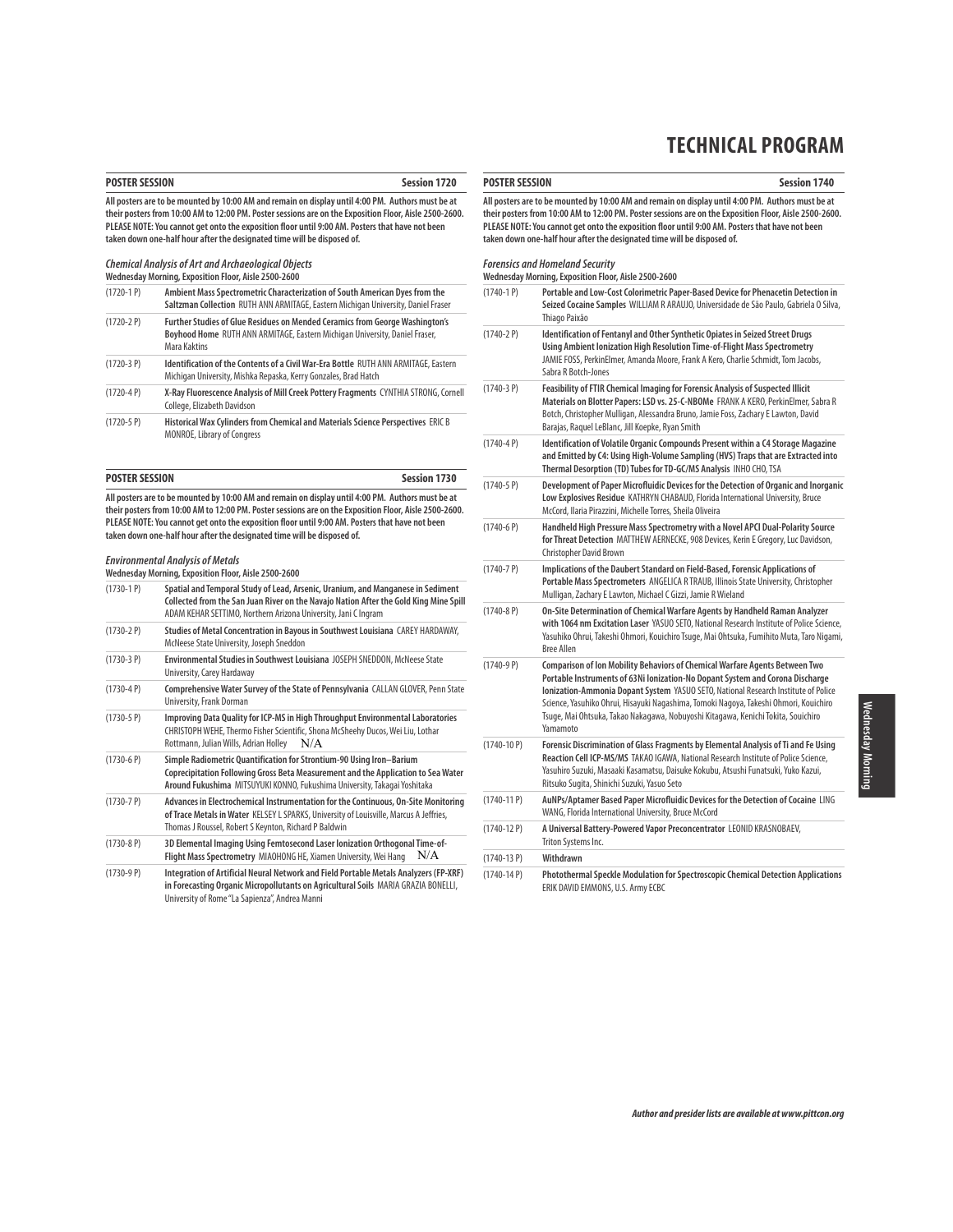| <b>POSTER SESSION</b><br>Session 1750 |                                                                                                                                                                                                                                                                                                                                                                                           |                            | <b>POSTER SESSION</b>                                                                                                                                                                                                                 |  |  |
|---------------------------------------|-------------------------------------------------------------------------------------------------------------------------------------------------------------------------------------------------------------------------------------------------------------------------------------------------------------------------------------------------------------------------------------------|----------------------------|---------------------------------------------------------------------------------------------------------------------------------------------------------------------------------------------------------------------------------------|--|--|
|                                       | All posters are to be mounted by 10:00 AM and remain on display until 4:00 PM. Authors must be at<br>their posters from 10:00 AM to 12:00 PM. Poster sessions are on the Exposition Floor, Aisle 2500-2600.<br>PLEASE NOTE: You cannot get onto the exposition floor until 9:00 AM. Posters that have not been<br>taken down one-half hour after the designated time will be disposed of. |                            | All posters are to be mounted by 10:00 AM and remain o<br>their posters from 10:00 AM to 12:00 PM. Poster session<br>PLEASE NOTE: You cannot get onto the exposition floor o<br>taken down one-half hour after the designated time wi |  |  |
|                                       | <b>Fuels, Energy and Petrochemical Analyses</b><br>Wednesday Morning, Exposition Floor, Aisle 2500-2600                                                                                                                                                                                                                                                                                   |                            | Pharmaceutical - Vibrational, Raman, Microscopy<br>Wednesday Morning, Exposition Floor, Aisle 2500-2600                                                                                                                               |  |  |
| $(1750-1)$                            | The Use of Both Thermaldesorption and GC-MS to Access an Expanded<br>Characterization of Trace Compounds in Biomethane ETIENNE BASSET, Engie, Ony<br>Rabetsimamanga, Amélie Louvat                                                                                                                                                                                                        | $(1760-1)$                 | <b>Phonon and Molecular Vibration Analy</b><br>Titanium Dioxide (IV) Against Hydrate<br>Terahertz and Raman Spectroscopy TO                                                                                                           |  |  |
| $(1750-2P)$                           | Two Dimensional Gas Chromatography (2D GC): A New Tool for Fast and Enhanced<br>Diagnostics Applied to Gas and Biomethane Industries ETIENNE BASSET, Engie,<br>Marianne Gallardo                                                                                                                                                                                                          | $(1760 - 2P)$              | Sciences, Tetsuo Sasaki, Toshiyuki Chikum<br><b>Continuous Wave Terahertz Laser Spect</b><br>Pharmaceuticals SASAKI TETSUO, Shizuo                                                                                                    |  |  |
| $(1750-3)$ P)                         | Battling Fuel-Washing: Identification of Accutrace S10 in Diesel Samples Using a New<br>Benchtop GC-TOF MS System CHRISTINA N KELLY, LECO Corporation, David E Alonso,<br>Joseph E Binkley, Lorne M Fell                                                                                                                                                                                  | $(1760-3)$ P)              | Jun-ichi Nishizawa<br>Ingredient-Specific Particle Size Charao<br>Morphology Directed Raman Spectrosc                                                                                                                                 |  |  |
| $(1750-4P)$                           | Rapid Fuel Type Analysis and Fuel Cross Contamination Analysis for In-Service Engines<br>TIMOTHY RUPPEL, PerkinElmer                                                                                                                                                                                                                                                                      | $(1760-4P)$                | and Drug Administration, Changning Guo<br>Giant Lipobeads as a Tool to Optimize t                                                                                                                                                     |  |  |
| $(1750-5P)$                           | Analysis of Sulfur Compounds in Light Petroleum Liquids by Gas Chromatography<br>and Pulsed Flame Photometric Detection (PFPD) Using ASTM Method D5623 CYNTHIA<br>ELMORE, OI Analytical, Michael Duffy                                                                                                                                                                                    | $(1760-5P)$                | New Smart Drug Delivery System SERG<br>Donald J Stone<br><b>Evaluation of the Polymorphic Forms o</b>                                                                                                                                 |  |  |
| $(1750-6P)$                           | A Simple Solution for Permanent Gas Analysis by Gas Chromatography Using Dual<br>Column System and a FID/Methanizer Detection JAAP DE ZEEUW, Restek, Katarina                                                                                                                                                                                                                             |                            | <b>Formulations Using Morphology Direct</b><br>JUARON THOMAS, Food and Drug Adminis                                                                                                                                                   |  |  |
| $(1750 - 7P)$                         | Oden, Mark Badger, Barry Burger, Rebecca Stevens<br>Rapid Analysis of Liquefied Petroleum Gas Using Micro GC Technology SHAWN<br>WILSON, INFICON                                                                                                                                                                                                                                          | $(1760-6P)$                | Using Graphite Furnace Atomic Absorpt<br><b>Impurity Analysis in Pharmaceutical Pr</b><br>Cadmium, Lead, Arsenic and Mercury J                                                                                                        |  |  |
| $(1750-8P)$                           | In Situ Raman and XPS Characterization of MnCoCeOx Catalysts Active for the<br>Purification of H2 Rich Stream LETICIA ESTER GOMEZ, Chemical Engineering School,<br>FIQ-UNL-INCAPE-CONICET, John F Munera, Eduardo E Miro, Alicia V Boix $N/A$                                                                                                                                             | $(1760 - 7P)$              | Cassap, Maura Rury<br>Advantages of On-Line React IR and Qu<br>Monitoring YASMIN ALAEE, Amgen, Taw                                                                                                                                    |  |  |
| $(1750-9P)$                           | Real-Time Monitoring of Natural Gas (NG) Composition with Raman Spectroscopy<br>SZYMON KUCZYNSKI, AGH University of Science and Technology, Stanislaw Nagy, Tomasz                                                                                                                                                                                                                        | $(1760 - 8P)$              | Bao, Albert Shi, Wendy Chen, Sheng Cui, N<br>Ranganathan<br><b>Quantitative Determination of Crystall</b>                                                                                                                             |  |  |
| $(1750-10 P)$                         | Wlodek, Karol Dabrowski, Jan Barbacki<br>Differential Scanning Calorimetry (DSC) Oxidation Studies to Determine the Useful<br>Life of Lubricants IAN ROBERTSON, PerkinElmer Limited, David Hilligoss, Cory Schomburg                                                                                                                                                                      |                            | by Vibrational Spectroscopy and Chemo<br>Michigan, Ann Arbor, Shengli Ma, Priscilla                                                                                                                                                   |  |  |
| $(1750-11 P)$                         | Easy and Accurate FT-IR Studies of the Degradation of Greases Using a Novel Fixed<br>Pathlength Transmission Cell IAN ROBERTSON, PerkinElmer Limited, David Hilligoss,<br>David Wooton                                                                                                                                                                                                    | $(1760-9P)$                | Micellization and Interaction of Cationi<br>OLUBUNMI M OSUNDIYA, Lagos State Univ<br>Olanrewaju Owoyomi, Agbeke O Bamgboy                                                                                                             |  |  |
| $(1750-12)$ P)                        | Withdrawn                                                                                                                                                                                                                                                                                                                                                                                 | $(1760-10 P)$              | <b>Resonance Raman Interrogation of Enz</b><br>(CYP119) REMIGIO USAI, Marquette Univ                                                                                                                                                  |  |  |
| $(1750-13)$ P)                        | Pair Distribution Function Insights into Energy Storage Materials KAMILA M<br>WIADEREK, Argonne National Laboratory, Borkiewicz Olaf, Karena Chapman                                                                                                                                                                                                                                      | $(1760-11 P)$              | Quantitative Analysis of Ibuprofen in C<br>Spectroscopy JUANITA LIZETH SANCHEZ,                                                                                                                                                       |  |  |
| $(1750-14P)$                          | Electrocatalytic Functional Materials for Carbon Dioxide Reduction and<br>Photochemical Energy Conversion PAWEL J KULESZA, University of Warsaw, Iwona<br>Rutkowska, James A Cox                                                                                                                                                                                                          |                            |                                                                                                                                                                                                                                       |  |  |
| $(1750-15)$                           | In-Situ Mid-Infrared Spectroscopic Monitoring of Carbon Dioxide Conversion<br>CHRISTINE KRANZ, Ulm University, Sven Daboss, Fang Gao, Christoph Nebel                                                                                                                                                                                                                                     | <b>SEAC POSTER SESSION</b> | All SEAC posters are to be mounted by 10:00 AM and ren                                                                                                                                                                                |  |  |
| $(1750-16)$                           | Analysis of Engine Emissions from Biodiesel Prepared by Using Calcined Egg Shell<br>Powder as a Heterogeneous Catalyst FRANCIS U OKEJIRI, Middle Tennessee State<br>University, Murfreesboro, Ngee-Sing Chong                                                                                                                                                                             |                            | at their posters from 10:00 AM to 12:00 PM. Poster sessi<br>2600. PLEASE NOTE: You cannot get onto the exposition<br>been taken down one-half hour after the designated tir                                                           |  |  |
| (1750-17 P)                           | New Lab Tool to Measure Very Low Sulfur in Gasoline Exceeding EPA Tier 3<br>Specifications CINDY KLAGER, Koehler Instrument Company, Raj Shah, Scott Fess                                                                                                                                                                                                                                 | <b>SEAC Poster Session</b> | Wednesday Morning, Exposition Floor, Aisle 2500-2600                                                                                                                                                                                  |  |  |
| $(1750-18)$                           | Development of an Analytical Laboratory Apparatus / Protocol to Study Pipeline<br>Corrosion in Various Fuels CINDY KLAGER, Koehler Instrument Company, Raj Shah,<br>Vincent Colantuoni                                                                                                                                                                                                    | $(1770-1)$                 | A Universal and Highly Selective Four-V<br>Sensor DAWN M MILLS, University of Cer<br>Chumbimuni-Torres, Percy Calvo-Marzal                                                                                                            |  |  |
| $(1750-19P)$                          | Evaluating Engine Oil Degradation based on Infrared Spectroscopy Analysis TORREY<br>HOLLAND, Southern Illinois University Carbondale, Ali Mazin Abdul-Munaim, Dennis<br>Watson, Sivakumar Poopalasingam                                                                                                                                                                                   | $(1770-2P)$                | <b>Electrochemical Biosensors and Spectra</b><br>dine-Thiophene Cancer Drug with dsDN<br>University of Central Florida, Karin Y Chun                                                                                                  |  |  |
| $(1750-20)$ P)                        | Binder Free Platinum Decorated Graphene-Polyaniline Composite for High<br>Performance Supercapacitor Application RINKY SHA, Indian Institute of Technology,                                                                                                                                                                                                                               | $(1770-3)$ P)              | Tuning pKa of Merocyanine Metastable<br><b>Operational at Physiological Condition:</b>                                                                                                                                                |  |  |

#### **Session 1760**

**Session 1770** 

and remain on display until 4:00 PM. Authors must be at **their poster sessions are on the Exposition Floor, Aisle 2500-2600. PLEASE NOTE: You cannot get onto the exposition floor until 9:00 AM. Posters that have not been taken down one-half hour after the designated time will be disposed of.**

**Microscopy, and Others** 

**Wednesday Morning, Exposition Floor, Aisle 2500-2600** (1760-1 P) **Phonon and Molecular Vibration Analysis on Photocatalytic Reaction of Anatase-Type Titanium Dioxide (IV) Against Hydrate Active Pharmaceutical Ingredients Using Terahertz and Raman Spectroscopy** TOMOAKI SAKAMOTO, National Institute of Health hiyuki Chikuma, Noriko Katori, Yukihiro Goda tz Laser Spectrometer and Its Applications for **Pharmaceuticals** SASAKI TETSUO, Shizuoka University, Tomoaki Sakamoto, Tadao Tanabe, (1760-3 P) **Ingredient-Specific Particle Size Characterization for Ophthalmic Ointments Using Morphology Directed Raman Spectroscopy (MDRS)** BRANDON JUARON THOMAS, Food hangning Guo to Optimize the Number of Steps in Preparation of a System SERGEY V KAZAKOV, Pace University, Sarah Rahni, (1760-5 P) **Evaluation of the Polymorphic Forms of Mometasone Furoate in Nasal Spray Formulations Using Morphology Directed Raman Spectroscopy (MDRS)** BRANDON I Drug Administration, Changning Guo (1760-6 P) **Using Graphite Furnace Atomic Absorption to Meet the Requirements of Elemental Imaceutical Products as Required in USP 232/233 for and Mercury** JIANFENG CUI, Thermo Fisher Scientific, Matthew **Pact IR and Quick UHPLC Analysis in Synthetic Reaction**  $E$ , Amgen, Tawnya Flick, Matthew Beaver, Ayman Allian, Jiemin  $\mathsf{sn},$  Sheng Cui, Matt Eitner, John Huckins, Kyle Nichols, Kumar on of Crystalline and Amorphous Content in Drug Product **by and Chemometrics Analysis YAOXIN LI, University of .** *.*<br>gli Ma, Priscilla Mantik (1760-9 P) **Micellization and Interaction of Cationic Surfactants in Polar Organic Solvent**  agos State University, Esan S Olaseni, Christopher O Aboluwoye, Olanrewaju Owoyomi, Agbeke O Bamgboye  $-N/A$ (1760-10 P) **Resonance Raman Interrogation of Enzymatic Intermediates of Cytochromes P450 (CYP119)** REMIGIO USAI, Marquette University, Daniel Kaluka, Mak Piotr, James R Kincaid (1760-11 P) **Quantitative Analysis of Ibuprofen in Commercial Forms Through FT-IR and Raman Spectroscopy** JUANITA LIZETH SANCHEZ, BioTools, Rina Dukor

**All SEAC posters are to be mounted by 10:00 AM and remain on display until 4:00 PM. Authors must be at their posters from 10:00 AM to 12:00 PM. Poster sessions are on the Exposition Floor, Aisle 2500- 2600. PLEASE NOTE: You cannot get onto the exposition floor until 9:00 AM. Posters that have not** designated time will be disposed of.

| $(1770-1)$  | A Universal and Highly Selective Four-Way Junction Electrochemical Nucleic Acid<br>Sensor DAWN M MILLS, University of Central Florida, Dmitry M Kolpashchikov, Karin Y<br>Chumbimuni-Torres, Percy Calvo-Marzal                                               |
|-------------|---------------------------------------------------------------------------------------------------------------------------------------------------------------------------------------------------------------------------------------------------------------|
| $(1770-2P)$ | Electrochemical Biosensors and Spectral Study on the Interaction of the New Acri-<br>dine-Thiophene Cancer Drug with dsDNA and ssDNA KATHERINE LOZANO UNTIVEROS,<br>University of Central Florida, Karin Y Chumbimuni-Torres, Fabiane Caxico de Abreu Galdino |
| $(1770-3P)$ | Tuning pKa of Merocyanine Metastable-State Photoacids for Ion Sensing Membranes<br>Operational at Physiological Conditions RENÁN SANTIAGO GÓNGORA, University of<br>Central Florida, Parth K Patel, Karin Y Chumbimuni-Torres, Juan E Arias                   |
| $(1770-4P)$ | The Clover Sensor: A Multiplexed Ion-Selective Platform for Detection of Sodium,<br>Potassium, Iodine and Calcium Ions STEPHANIE M ARMAS, University of Central Florida,<br>Mohammad Rostampour Kakroudi, Percy Calvo-Marzal, Karin Y Chumbimuni-Torres       |

Sushmee Badhulika N/A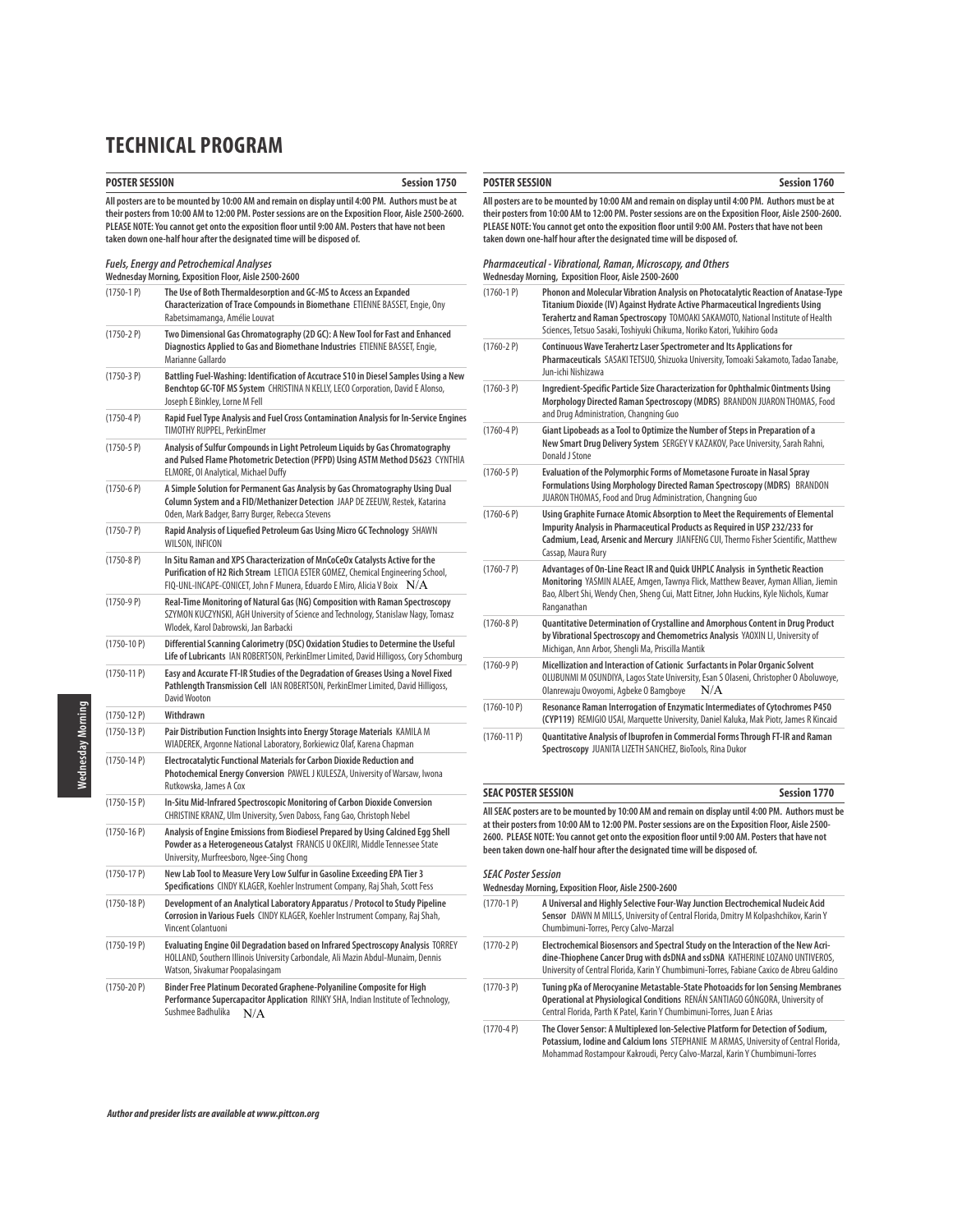# **WEDNESDAY, MARCH 8, 2017 AFTERNOON**

|                 | Yamada, Koji Suzuki, Daniel Citterio                                                                                                                                                                                                                   |
|-----------------|--------------------------------------------------------------------------------------------------------------------------------------------------------------------------------------------------------------------------------------------------------|
| $(1770-6P)$     | pH-Buffer-Integrated Ion-Selective Optodes on Printed Microfluidic Paper-Based<br>Analytical Devices (microPADs) HIROYUKI SHIBATA, Keio University, Terence G Henares,<br>Kentaro Yamada, Koji Suzuki, Daniel Citterio                                 |
| $(1770 - 7P)$   | Coulometric Determination of an Ion Using Thin-Layer Electrolysis Cell for Ion Transfer<br>at the Liquid Interface YUMI YOSHIDA, Kyoto Institute of Chemistry, Mao Fukuyama,<br>Kohji Maeda                                                            |
| $(1770-8P)$     | Probing Ion Intercalation in Next-Generation Battery Interfaces Using Coupled<br>Electrochemistry and In Situ Raman Spectroscopy NOAH B SCHORR, University of Illinois<br>at Urbana-Champaign, Jingshu Hui, Joaquin Rodriguez Lopez                    |
| $(1770-9P)$     | Charge Transfer in Soluble Crosslinked Polymers for Energy Storage ELENA C MONTOTO,<br>University of Illinois at Urbana-Champaign, Kenneth Hernandez-Burgos, Nagarjun<br>Gavvalapalli, Jeffrey S Moore, Joaquín Rodríguez López                        |
| $(1770-10P)$    | Investigation of Photoanodic Water Oxidation Surface Species on Hematite Using<br>SI-SECM MIHAIL R KRUMOV, University of Illinois at Urbana-Champaign, Burton H<br>Simpson, Joaquín Rodriquez Lopez                                                    |
| $(1770-11 P)$   | Interrogation of Single Photocatalytic Nanoparticles Using Scanning Electrochemical<br>Microscopy MATTHEW KROMER, University of Illinois at Urbana-Champaign, Zachary T<br>Gossage, Burton H Simpson, Rodríguez Paramaconi, Joaquín Rodriguez Lopez    |
| $(1770-12P)$    | Interrogation of Charge Transport Within Redox Active Polymer Layers and Particles<br>ZACHARY T GOSSAGE, University of Illinois at Urbana-Champaign, Jingshu Hui, Kenneth<br>Hernandez-Burgos, Jeffrey S Moore, Joaquin Rodriguez Lopez                |
| $(1770-13 P)$   | Stripping-Based Positioning of Mercury Sphere-Cap Ultramicroelectrodes (UMEs) for<br>Scanning Electrochemical Microscopy (SECM) of Operating Battery Interfaces<br>ZACHARY BARTON, University of Illinois at Urbana-Champaign, Joaquín Rodriguez Lopez |
| $(1770-14P)$    | Ion-Transfer Voltammetry in Perfluorinated Matrices: Detection of<br>Perfluorooctanesulfonate and Perfluorooctanoate in Clinical Samples<br>EVAN L. ANDERSON, University of Minnesota, Philippe Buhlman                                                |
| $(1770-15P)$    | Development of Calibration-Free Electrochemical Sensors Using Redox Buffer<br>Polymers XUE ZHEN, University of Minnesota, Philippe Buhlmann                                                                                                            |
| $(1770-16P)$    | All-Solid-State Redox Buffer Attached to Mesoporous Carbon JINBO HU, University of<br>Minnesota, Andreas Stein, Philippe Buhlmann                                                                                                                      |
| $(1770-17P)$    | New Fluorous-Phase Ion-Selective pH Electrode for the Physiological pH Range XINV<br>CHEN, University of Minnesota, Philippe Buhlmann, Maral P Mousavi                                                                                                 |
| $(1770-18)$ P)  | Improving the Sensitivity of Electrochemical Sensing for In-Line Monitoring of<br>Bacterial Contamination EDGAR D GOLUCH, Northeastern University, Martin Kimani,<br>Hunter J Sismaet                                                                  |
| $(1770-19P)$    | Dual Function Solid State pH Sensor as a SECM Probe for Local pH Mapping above<br>Hydrogel-Biofilm PARTHA S SHEET, Oregon State University, Vrushali S Joshi, Karyna<br>Flocker, Dipankar Koley                                                        |
| $(1770-20P)$    | Ultrasensitive Enzymatic Biosensor for Small Molecule Biomarkers in Urine GAYAN C<br>PREMARATNE, Oklahoma State University, Sadagopan Krishnan, Sabrina I Farias                                                                                       |
| $(1770-21)$     | Real-Time Monitoring of Bacterial Metabolites By Scanning Electrochemical<br>Microscopy (SECM) VRUSHALI S JOSHI, Oregon State University, Partha S Sheet, Jens<br>Kreth, Dipankar Koley                                                                |
| $(1770-22P)$    | Electrochemical Detection of Optogenetically Evoked Dopamine Release in Adult<br>Drosophila Melanogaster Brain MIMI SHIN, University of Virginia, B Jill Venton                                                                                        |
| $(1770 - 23 P)$ | Voltammetric Determination of Diffusion and Partition Coefficients in Plasticized<br>Polymer Membranes BRADLEY PEARCE HAMBLY, University of Memphis, James B<br>Sheppard, Erno Lindner, Bradford Pendley                                               |

(1770-5 P) **Inkjet Generated Ion-Selective Optode Particles for Calibration-Free Sensing on**

**Paper-Based Analytical Devices** YOSHIKI SODA, Keio University, Hiroyuki Shibata, Kentaro

|      | <b>AWARDS</b> | <b>Session 1780</b>                                                                                                                                                                        |
|------|---------------|--------------------------------------------------------------------------------------------------------------------------------------------------------------------------------------------|
|      |               | The Coblentz Society - Williams-Wright Award<br>arranged by Woody Barton, Light Light Solutions                                                                                            |
|      |               | Wednesday Afternoon, Room W183a<br>Woody Barton, Light Light Solutions, Presiding                                                                                                          |
| 1:30 |               | <b>Introductory Remarks - Woody Barton</b>                                                                                                                                                 |
| 1:35 |               | Presentation of the 2017 Coblentz Society - Williams-Wright Award to Slobodan Sasic,<br>SSCI/AMRI, by Woody Barton, Light Light Solutions                                                  |
| 1:40 |               | (1780-1) Diverse Applications of Vibrational Spectroscopy in Pharmaceutical Industry<br>SLOBODAN SASIC, SSCI/AMRI                                                                          |
| 2:15 |               | (1780-2) Chemometrics for Raman Imaging of Cancer Tissue YUKIHIRO OZAKI, Kwansei<br><b>Gakuin University</b>                                                                               |
| 2:50 |               | (1780-3) Characterization of API Crystalline Forms Using Low Frequency Raman Spectroscopy<br>PETER JOHN LARKIN, Cytec-Solvay                                                               |
| 3:25 |               | Recess                                                                                                                                                                                     |
| 3:40 |               | (1780-4) "Smart" Chemical Imaging Sensors: Making Our World Healthier and Safer MATTHEW<br>P NELSON, Chemlmage Corporation, Nathaniel R Gomer, Charles W Gardner, Patrick J Treado         |
| 4:15 |               | (1780-5) Raman, Mid-Infrared and Near-Infrared Spectroscopy with Handheld Instruments:<br>Instrumentation, Applications and Future Aspects HEINZW SIESLER, University of<br>Duisburg-Essen |
|      | <b>AWARDS</b> | <b>Session 1790</b>                                                                                                                                                                        |

**Wednesday Afternoon, Room W183b**

|      | Jonathan V Sweedler, University of Illinois at Urbana-Champaign, Presiding                                                                                                                        |
|------|---------------------------------------------------------------------------------------------------------------------------------------------------------------------------------------------------|
| 1:30 | Introductory Remarks - Jonathan V Sweedler                                                                                                                                                        |
| 1:35 | Presentation of the 2017 Ralph N Adams Award to Robert T Kennedy, University of<br>Michigan, by Jonathan V Sweedler, University of Illinois at Urbana-Champaign                                   |
| 1:40 | (1790-1) "Chip in Body" and "Body on Chip" Tools for Investigating Neurotransmitters and<br>Hormones ROBERT T KENNEDY, University of Michigan                                                     |
| 2:15 | (1790-2) Chemical and Electrochemical Nitric Oxide Release/Generation: Applications to<br>Intravascular Chemical Sensors and Other Biomedical Devices MARK E MEYERHOFF.<br>University of Michigan |
| 2:50 | (1790-3) D-Amino Acids and D-Amino Acid Containing Neuropeptides as Cell-Cell Signaling<br>Molecules JONATHAN V SWEEDLER, University of Illinois at Urbana-Champaign                              |
| 3:25 | Recess                                                                                                                                                                                            |
| 3:40 | (1790-4) The Rise (and Fall) of Hormone Secretion from Islets of Langerhans MICHAEL G ROPER,<br><b>Florida State University</b>                                                                   |
| 4:15 | (1790-5) Deciphering Neuropeptide Signaling via Mass Spectrometry-Based Peptidomic                                                                                                                |

**Approaches: From Discovery to Function** LINGJUN LI, University of Wisconsin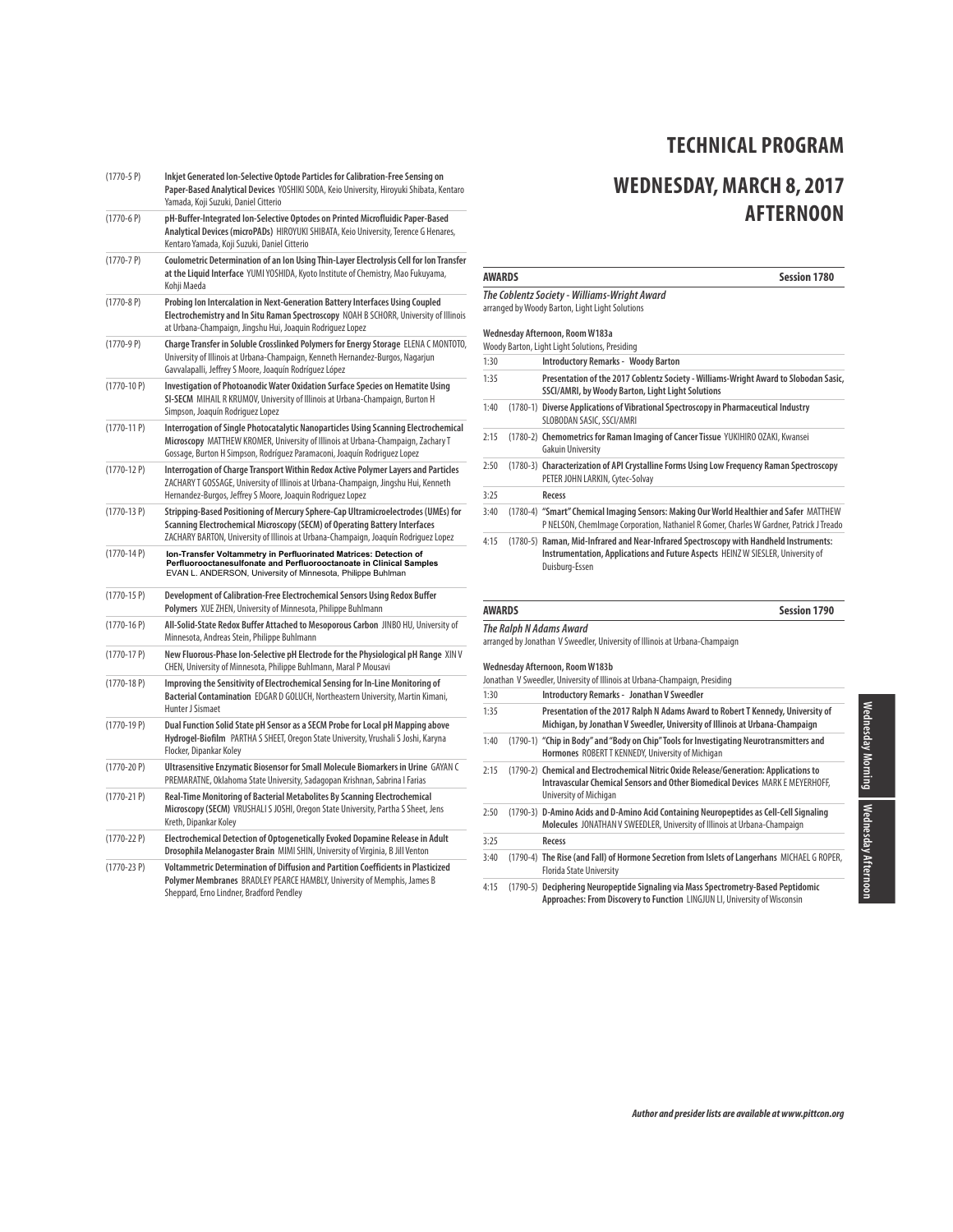| <b>SYMPOSIUM</b><br><b>Session 1800</b><br>ACS-DAC - Analyzing Chemical Signals Across Biological Kingdoms<br>arranged by Ashleigh B Theberge, University of Washington |           |                                                                                                                                                                    |
|-------------------------------------------------------------------------------------------------------------------------------------------------------------------------|-----------|--------------------------------------------------------------------------------------------------------------------------------------------------------------------|
|                                                                                                                                                                         |           |                                                                                                                                                                    |
|                                                                                                                                                                         |           | Ashleigh B Theberge, University of Washington, Presiding                                                                                                           |
| 1:30                                                                                                                                                                    |           | Introductory Remarks - Ashleigh B Theberge                                                                                                                         |
| 1:35                                                                                                                                                                    |           | (1800-1) Integrative 'Omics to Study Human-Associated Microbial Communities KATRINE<br>WHITESON, University of California Irvine                                   |
| 2:10                                                                                                                                                                    |           | (1800-2) Microengineered Systems for Recapitulating Intestinal Function NANCY ALLBRITTON,<br>University of North Carolina Chapel Hill                              |
| 2:45                                                                                                                                                                    |           | (1800-3) Systems Ecology of Human-Microbe Interactions PAUL WILMES, University<br>of Luxembourg                                                                    |
| 3:20                                                                                                                                                                    |           | Recess                                                                                                                                                             |
| 3:35                                                                                                                                                                    |           | (1800-4) Plant-Like Alkaloid Biosynthesis in Filamentous Fungi FRANK SCHROEDER,<br><b>Cornell University</b>                                                       |
| 4:10                                                                                                                                                                    |           | (1800-5) Multikingdom Metabolomics: Studying Bacterial-Fungal-Human Interactions with<br>Open Microfluidic Platforms ASHLEIGH B THEBERGE, University of Washington |
|                                                                                                                                                                         | SYMPOSIUM | <b>Session 1810</b>                                                                                                                                                |

|      | <b>Advances in Raman Spectroscopy</b><br>arranged by Sanford Asher, The University of Pittsburgh                                                      |
|------|-------------------------------------------------------------------------------------------------------------------------------------------------------|
|      | Wednesday Afternoon, Room W183c<br>Sanford Asher, The University of Pittsburgh, Presiding                                                             |
| 1:30 | <b>Introductory Remarks - Sanford Asher</b>                                                                                                           |
| 1:35 | (1810-1) Eye-Safe Near-Infrared Trace Explosives Detection and Imaging MARCOS DANTUS,<br>Michigan State University, Gennady Rasskazov, Anton Ryabtsev |
|      |                                                                                                                                                       |

| 2:10 | (1810-2) What the Low Frequency Region of the Raman Spectrum Reveals about Chemical     |
|------|-----------------------------------------------------------------------------------------|
|      | Bonding and Structure of Solid State Materials DAVID TUSCHEL, HORIBA Scientific         |
| 2:45 | (1810-3) UV Raman Spectroscopy Using a Spatial Heterodyne Raman Spectrometer: Miniature |

|      | Raman Instruments for SmallSat-Size Planetary Landers S MICHAEL ANGEL, University  |
|------|------------------------------------------------------------------------------------|
|      | of South Carolina Columbia, Nirmal Lamsal, Patrick Barnett, Alicia Strange Fessler |
| 3:20 | Recess                                                                             |

- 3:35 (1810-4) **Recent Advances in SERS and TERS** RICHARD VAN DUYNE, Northwestern University
- 4:10 (1810-5) **ROA and Raman for Characterization of Biopharmaceuticals: Innovators and Counterfeits** RINA K DUKOR, BioTools, Inc., Alexander Mikhonin, Sanchez L Juanita, Carolina Carballo, Laurence A Nafie

|      | <b>SYMPOSIUM</b> | Session 1820                                                                                                                                                                                                                                                                 |
|------|------------------|------------------------------------------------------------------------------------------------------------------------------------------------------------------------------------------------------------------------------------------------------------------------------|
|      |                  | <b>Frontiers in Metabolomics: Analytical Challenges and Advances</b><br>arranged by Dajana Vuckovic, Concordia University                                                                                                                                                    |
|      |                  | Wednesday Afternoon, Room W178b<br>Dajana Vuckovic, Concordia University, Presiding                                                                                                                                                                                          |
| 1:30 |                  | Introductory Remarks - Dajana Vuckovic                                                                                                                                                                                                                                       |
| 1:35 |                  | (1820-1) Expanding Coverage in "Omics" Technologies for Small Samples Within Vial Extraction<br>CORAL BARBAS, Universidad San Pablo CEU, Joanna B Godzien                                                                                                                    |
| 2:10 |                  | (1820-2) Increasing Metabolite Coverage in Untargeted Metabolomic Profiling of Human<br>Plasma DAJANA VUCKOVIC, Concordia University, Dmitri Sitnikov, Cian Monnin, Hanieh<br>Peyman, Parsram Ramrup                                                                         |
| 2:45 |                  | (1820-3) Metabolomics for Early Detection of Cystic Fibrosis in Affected Infants: Population-<br>Based Screening Without Widespread Genetic Testing PHILIP BRITZ-MCKIBBIN, McMaster<br>University, Alicia DiBattista, Osama Aldrbashi, Pranesh Chakraborty, Nathan Macintosh |
| 3:20 |                  | Recess                                                                                                                                                                                                                                                                       |
| 3:35 | $(1820-4)$       | Recent Advances in High-Performance Chemical Isotope Labeling LC-MS for<br>Comprehensive and Quantitative Metabolomics LIANG LI, University of Alberta                                                                                                                       |
| 4:10 | $(1820-5)$       | Data Processing and Compound Identification in Untargeted Metabolomics and<br>Exposome Research IVANA BLAZENOVIC, University of California Davis, Oliver Fiehn,<br>Arpana Vaniya, Tobias Kind                                                                                |

### **SYMPOSIUM** Session 1830

### **Integrated Microscale Chemical Analyzers**

arranged by J Michael Ramsey, University of North Carolina at Chapel Hill

#### **Wednesday Afternoon, Room W179a**

|      | J Michael Ramsey, University of North Carolina at Chapel Hill, Presiding                                                                                                                                                                          |
|------|---------------------------------------------------------------------------------------------------------------------------------------------------------------------------------------------------------------------------------------------------|
| 1:30 | <b>Introductory Remarks - J Michael Ramsey</b>                                                                                                                                                                                                    |
| 1:35 | (1830-1) Multi-Vapor Determinations with a Belt-Mountable Gas Chromatograph EDWARD T<br>ZELLERS, University of Michigan, Jungi Wang, Nicolas Nunovero, Zhijin Lin, Robert Nidetz,<br>Katsuo Kurabayashi, William H Steinecker, Sanketh Buggaveeti |
| 2:10 | (1830-2) Hand-Portable Liquid Chromatography for Target Chemical Analysis MILTON LLEE,<br>Brigham Young University, Luke T Tolley, Xiaofeng Xie, Thy X Truong, Paul B Farnsworth, H<br><b>Dennis Tolley</b>                                       |
| 2:45 | (1830-3) Mid-Infrared Lab-on-Chip: Progress and Perspectives BORIS MIZAIKOFF, Ulm University                                                                                                                                                      |
| 3:20 | Recess                                                                                                                                                                                                                                            |
| 3:35 | (1830-4) Integrated Microfabricated Systems for Performing Capillary Electrophoresis - Mass<br>Spectrometry J MICHAEL RAMSEY, University of North Carolina at Chapel Hill                                                                         |
| 4.10 | (1000 F). Furtherfled Aughstines and Automotive Challengers and Ongovision it is cuttle Ministerius.                                                                                                                                              |

4:10 (1830-5) **Embedded Analytics and Automation Challenges and Opportunities with Miniature Field Analyzers** CHRISTOPHER DAVID BROWN, 908 Devices

### **SYMPOSIUM Session 1840 Measurement at the Speed of Thought – New Analytical Approaches for Monitoring the Brain**

arranged by Martyn G Boutelle, Imperial College London

#### **Wednesday Afternoon, Room W179b**

| 1:30 | Introductory Remarks - Martyn G Boutelle                                                                                                                                                                                                |
|------|-----------------------------------------------------------------------------------------------------------------------------------------------------------------------------------------------------------------------------------------|
| 1:35 | (1840-1) Microelectrode Array Biosensors for Neurotransmitter Detection During Motivated<br>Behavior in Rats KATE M WASSUM, University of California Los Angeles, Melissa Malvaez,<br>Lili Feng, Harold G Monbouquette                  |
| 2:10 | (1840-2) Expanding Fast Scan Cyclic Voltammetry to New Molecular Targets: Opioid<br>Neuropeptides LESLIE A SOMBERS, North Carolina State University                                                                                     |
| 2:45 | (1840-3) Using Voltammetry to Decipher the Fundamental Mechanisms that Regulate In Vivo<br>Extracellular Serotonin PARASTOO HASHEMI, University of South Carolina                                                                       |
| 3:20 | Recess                                                                                                                                                                                                                                  |
| 3:35 | (1840-4) Tracking the Dynamics of Oxygen Fluctuations in the Brain R MARK WIGHTMAN,<br>University of North Carolina at Chapel Hill                                                                                                      |
| 4:10 | (1840-5) Platinized Carbon Fibers as an Electrochemical Substrate to Obtain Minimally Invasive<br>Microelectrode Biosensors for Brain Monitoring STEPHANE MARINESCO, University of<br>Lyon, Charles Chatard, Anne Meiller, Andrei Sabac |

### **SYMPOSIUM** Session 1850

**Plasmonic Toolbox for Chemical Analysis**

Bloomington

arranged by Jean-Francois Masson, Universite de Montreal and Emilie Ringe, Rice University

# **Wednesday Afternoon, Room W181b**

|      | Jean-Francois Masson, Universite de Montreal, Presiding                                                                                                                 |
|------|-------------------------------------------------------------------------------------------------------------------------------------------------------------------------|
| 1:30 | Introductory Remarks - Jean-Francois Masson and Emilie Ringe                                                                                                            |
| 1:35 | (1850-1) Confining Light to the Single Atom Scale for Sensing JEREMY J BAUMBERG, University<br>of Cambridge                                                             |
| 2:10 | (1850-2) Super-Resolution Imaging of Plasmonic Nanostructures: From Ligand Binding to<br>Plasmon Coupling KATHERINE WILLETS, Temple University                          |
| 2:45 | (1850-3) High Resolution Studies of Shape-Dependent Plasmonic Near-Field in Metal<br>Nanoparticles EMILIE RINGE, Rice University                                        |
| 3:20 | Recess                                                                                                                                                                  |
| 3:35 | (1850-4) Engineering High Refractive Index Sensitivity Through the Internal and External<br>Composition of Bimetallic Nanocrystals SARA E SKRABALAK, Indiana University |

4:10 (1850-5) **Nanoplasmonics Sensors for Clinical Analysis** JEAN-FRANCOIS MASSON, Universite de Montreal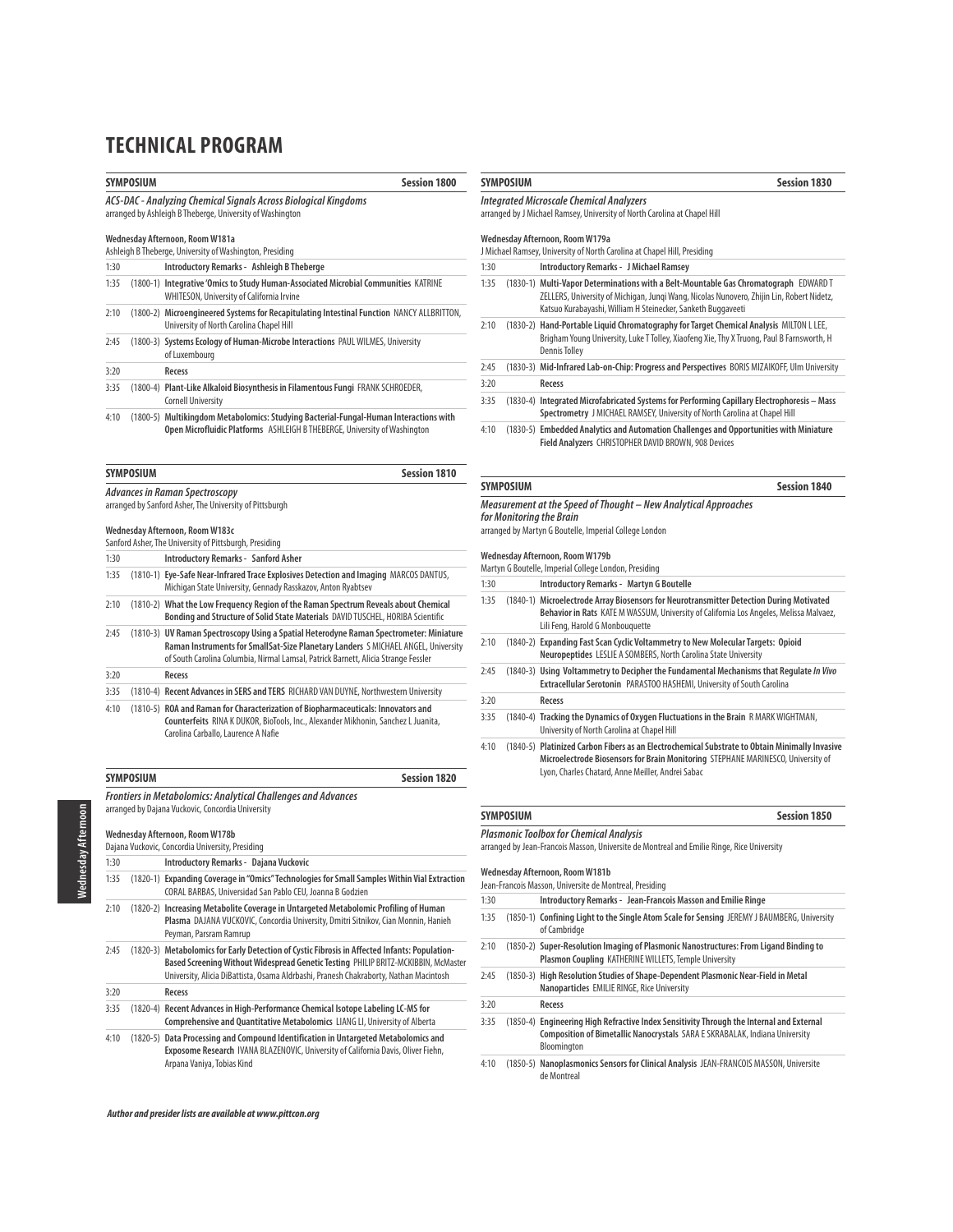|                                                                                                                                   | SYMPOSIUM        | <b>Session 1860</b>                                                                                                                                                                                                        | WORKS               |                           |
|-----------------------------------------------------------------------------------------------------------------------------------|------------------|----------------------------------------------------------------------------------------------------------------------------------------------------------------------------------------------------------------------------|---------------------|---------------------------|
| Sampling and Sample Preparation for Direct Introduction Mass Spectrometry<br>arranged by Janusz Pawliszyn, University of Waterloo |                  |                                                                                                                                                                                                                            |                     | Food Sc<br>arranged       |
|                                                                                                                                   |                  | Wednesday Afternoon, Room W181c<br>Janusz Pawliszyn, University of Waterloo, Presiding                                                                                                                                     | Wednes<br>Alfredo N |                           |
| 1:30                                                                                                                              |                  | Introductory Remarks - Janusz Pawliszyn                                                                                                                                                                                    | 1:30                |                           |
| 1:35                                                                                                                              |                  | (1860-1) Cartridge-Based Sampling lonization Methods for Miniature POC Mass Spectrometry<br>Analysis Systems ZHENG OUYANG, Purdue University, Wenpeng Zhang, Fan Pu, Pengqing<br>Yu, Ran Zou, Yu Xia                       | 1:35<br>2:05        | $\Gamma$<br>$\mathcal{L}$ |
| 2:10                                                                                                                              |                  | (1860-2) Digital Microfluidic Sample Processing for Direct-Injection Mass Spectrometry AARON<br><b>WHEELER, University of Toronto</b>                                                                                      |                     |                           |
| 2:45                                                                                                                              |                  | (1860-3) Open-Port Probe Sampling Interface for Mass Spectrometry CHANG LIU, Sciex, Don W<br>Arnold, Thomas R Covey                                                                                                        | 2:35<br>3:05        | C                         |
| 3:20                                                                                                                              |                  | Recess                                                                                                                                                                                                                     | 3:20                | C                         |
| 3:35                                                                                                                              |                  | (1860-4) Functionalized Medical Swabs Suitable for Monitoring Allergic Responses in<br>Atopic Patient Using DESI MS PAMELA PRUSKI, Imperial College London, Trevor Hansel,<br><b>Zoltan Takats</b>                         | 3:50                | C                         |
| 4:10                                                                                                                              |                  | (1860-5) Solid Phase Microextraction-Mass Spectrometry (SPME-MS): Recent Developments<br>and Applications GERMAN AUGUSTO GOMEZ-RIOS, University of Waterloo                                                                | 4:20                | C                         |
|                                                                                                                                   | <b>SYMPOSIUM</b> | <b>Session 1870</b>                                                                                                                                                                                                        | ORGAN               |                           |
|                                                                                                                                   |                  | <b>Single Cell Analysis for Precision Medicine</b>                                                                                                                                                                         | Bioana              |                           |
|                                                                                                                                   |                  | arranged by Chaoyong Yang, Xiamen University                                                                                                                                                                               | arranged            |                           |
|                                                                                                                                   |                  | Wednesday Afternoon, Room W184a<br>Chaoyong Yang, Xiamen University, Presiding                                                                                                                                             | Wednes              |                           |
| 1:30                                                                                                                              |                  | Introductory Remarks - Chaoyong Yang                                                                                                                                                                                       | Thomas I<br>1:30    |                           |
| 1:35                                                                                                                              |                  | (1870-1) Single Cell Analysis with Drop-Based Microfluidics DAVID WEITZ, Harvard University                                                                                                                                |                     | $\sqrt{2}$                |
| 2:10                                                                                                                              |                  | (1870-2) Single Molecule Arrays (Simoa) for Single Cell Analysis DAVID R WALT, Tufts University,<br>Liangxia Xie, Soyoon Hwang                                                                                             | 1:50                | $\Gamma$                  |
| 2:45                                                                                                                              |                  | (1870-3) Droplet Microfluidics for High Throughput Single-Cell Analysis CHAOYONG YANG,<br>Xiamen University                                                                                                                |                     |                           |
| 3:20                                                                                                                              |                  | Recess                                                                                                                                                                                                                     | 2:10                | $\left($                  |
| 3:35                                                                                                                              |                  | (1870-4) Single-Cell Manipulation, Sample Preparation, and Analysis for Precision Medicine<br>DANIEL T CHIU, University of Washington                                                                                      |                     |                           |
| 4:10                                                                                                                              |                  | (1870-5) Single-Cell 42-Plex Protein Secretion Analysis: From Immune Defense to Immuno<br>Pathogenesis RONG FAN, Yale University                                                                                           | 2:30                | $\Gamma$                  |
|                                                                                                                                   | <b>SYMPOSIUM</b> | <b>Session 1880</b>                                                                                                                                                                                                        | 2:50                |                           |
|                                                                                                                                   |                  |                                                                                                                                                                                                                            | 3:05                | C                         |
|                                                                                                                                   |                  | The Power of Column Technology in Liguid Chromatography<br>arranged by Luis A Colon, University at Buffalo                                                                                                                 | 3:25                | ľ                         |
|                                                                                                                                   |                  | Wednesday Afternoon, Room W184bc<br>Luis A Colon, University at Buffalo, Presiding                                                                                                                                         |                     |                           |
| 1:30                                                                                                                              |                  | Introductory Remarks - Luis A Colon                                                                                                                                                                                        | 3:45                | (                         |
| 1:35                                                                                                                              |                  | (1880-1) Surface Modification of Packing Materials for Liquid Chromatography LUIS A COLON,<br>University at Buffalo, The State University of New York, Karina M Tirado-González, Amaris C<br>Borges-Muñoz, Joseph R Ezzo   | 4:05                | $\left($                  |
| 2:10                                                                                                                              |                  | (1880-2) Effects of Loop Filling and Precision of Retention Time and Valve Actuation on the<br>Precision of Quantitation in Two-Dimensional Liquid Chromatography PETER W CARR,<br>University of Minnesota, Dwight R Stoll |                     |                           |
| 2:45                                                                                                                              |                  | (1880-3) Prospects for Submicrometer Particles in Protein Chromatography MARY JWIRTH,<br><b>Purdue University</b>                                                                                                          |                     |                           |
| 3:20                                                                                                                              |                  | <b>Recess</b>                                                                                                                                                                                                              |                     |                           |
| 3:35                                                                                                                              |                  | (1880-4) Metal-Organic Frameworks, Monolithic Columns, and Liquid Chromatography: What<br>a Powerful Mix FRANTISEK SVEC, The Molecular Foundry, LBNL                                                                       |                     |                           |
| 4:10                                                                                                                              |                  | (1880-5) Insights into Chromatographic Enantiomeric Separation of Allenes On Cellulose<br>Carbamate Stationary Phase NELU GRINBERG, Boehringer Ingelheim Pharmaceuticals, Inc.                                             |                     |                           |

| WORKSHOPS                                                                                                                                             | <b>Session 1885</b> |
|-------------------------------------------------------------------------------------------------------------------------------------------------------|---------------------|
| Food Safety and Ouality: Emeraina Challenaes<br>arranged by Alfredo Marcial Montes Nino. Microbioticos and Raiendra Kumar Patel. Runnemede BioScience |                     |
| Wednesday Afternoon, Room W475b                                                                                                                       |                     |

|      | Alfredo Marcial Montes Nino, Microbioticos, Presiding                                                                                                                                                                                               |
|------|-----------------------------------------------------------------------------------------------------------------------------------------------------------------------------------------------------------------------------------------------------|
| 1:30 | Introductory Remarks - Alfredo Marcial Montes Nino                                                                                                                                                                                                  |
| 1:35 | (1885-1) Development of Methodology for the Determination of Chlorate Residues in Milk and<br>Dairy Products Using LC-MS/MS MARTIN DANAHER, Teagasc                                                                                                 |
| 2:05 | (1885-2) The World Bank Led Global Food Safety Partnership (GFSP): A Scalable, Sustainable<br>Approach to Laboratory Capacity Building PAUL B YOUNG, Waters Corporation                                                                             |
| 2:35 | (1885-3) Withdrawn                                                                                                                                                                                                                                  |
| 3:05 | Recess                                                                                                                                                                                                                                              |
| 3:20 | (1885-4) Food Safety and Food Control in the European Union: Case Studies RAJENDRA PATEL,<br>Runnemede BioScience, Thomas W Kuhm                                                                                                                    |
| 3:50 | (1885-5) Discrimination of Honey of Different Botanical Origins Using an Untargeted High-<br><b>Definition Metabolomic Workflow KENNETH JOHN ROSNACK, Waters Corporation, Sara</b><br>Stead, Antonietta Wallace, Joanne Connolly, Michael Dickinson |

4:20 (1885-6) **Brazil Food Control Challenges - Ivermectin Residues Crisis in Brazil** ALFREDO MARCIAL MONTES NIÑO, Microbióticos, Rodrigo H Granja

# **CONTRIBUTED SESSIONS** Session 1890

Adrian C Michael, Stephen G Weber

**Bioanalytical Methods to Study Neurological Disorders** arranged by Thomas Field and Joseph M Siegel, University of Kansas

#### **Wednesday Afternoon, Room W184d**

Themas Field, University of Kansas, Presiding

| 1:30 | (1890-1) Widely Targeted Metabolomics Using Derivatization and LC-MS for Neurochemical<br>Study and Biomarker Discovery PAIGE A MALEC, University of Michigan, Jenny-Marie<br>Wong, Omar Mabrouk, Robert T Kennedy                                                                                                                               |
|------|--------------------------------------------------------------------------------------------------------------------------------------------------------------------------------------------------------------------------------------------------------------------------------------------------------------------------------------------------|
| 1:50 | (1890-2) Online Sample Preconcentration Approaches for Small Molecule Analysis by Capillary<br>Electrophoresis AMIT V PATEL, University of Illinois Urbana-Champaign, Marina C Philip,<br>Stanislav S Rubakhin, Jonathan V Sweedler                                                                                                              |
| 2:10 | (1890-3) Development of a Microfluidic-Based Method to Study the Redox Balance in Cell<br>Lysates JOSEPH M SIEGEL, University of Kansas, Patabadige E Damith, Christopher T<br>Culbertson, Susan M Lunte                                                                                                                                         |
| 2:30 | (1890-4) The Development of Continuous Online Microdialysis (coMD): A Bedside Analysis<br>System Providing Real-Time Analysis of Neurochemicals in High Time Resolution<br>MICHELLE L ROGERS, Imperial College London, Chi Leng Leong, Sally A Gowers, Isabelle C<br>Samper, Sharon L Jewell, Shumaila Khan, Anthony J Strong, Martyn G Boutelle |
| 2:50 | Recess                                                                                                                                                                                                                                                                                                                                           |
| 3:05 | (1890-5) Zebrafish as a Model of Chemotherapy Induced Cognitive Impairment THOMAS FIELD,<br>University of Kansas, Mimi Shin, Chase S Stucky, Joseph Loomis, Michael Johnson                                                                                                                                                                      |
| 3:25 | (1890-6) Longitudinal Studies of Tonic Dopamine for Investigation of Neural Disorders KATE L<br>PARENT, University of Arizona, Mitchel J Bartlett, Lindsey M Crown, Kathleen F Gies, Michael<br>Miller, Torsten Falk, Stephen L Cowen, Michael L Heien                                                                                           |
| 3:45 | (1890-7) Transient Adenosine Release Changes During the Progression of Ischemic Brain Injury<br>MALLIKARJUNARAO GANESANA, University of Virginia, B Jill Venton                                                                                                                                                                                  |
| 4:05 | (1890-8) Determination of Dopamine Response to K+ Stimulations and Dexamethasone<br>Treatment with One-Minute Time Resolution Online Microdialysis-High Performance<br>Liquid Chromatography KHANH THIEU NGO, University of Pittsburgh, Erika L Varner,                                                                                          |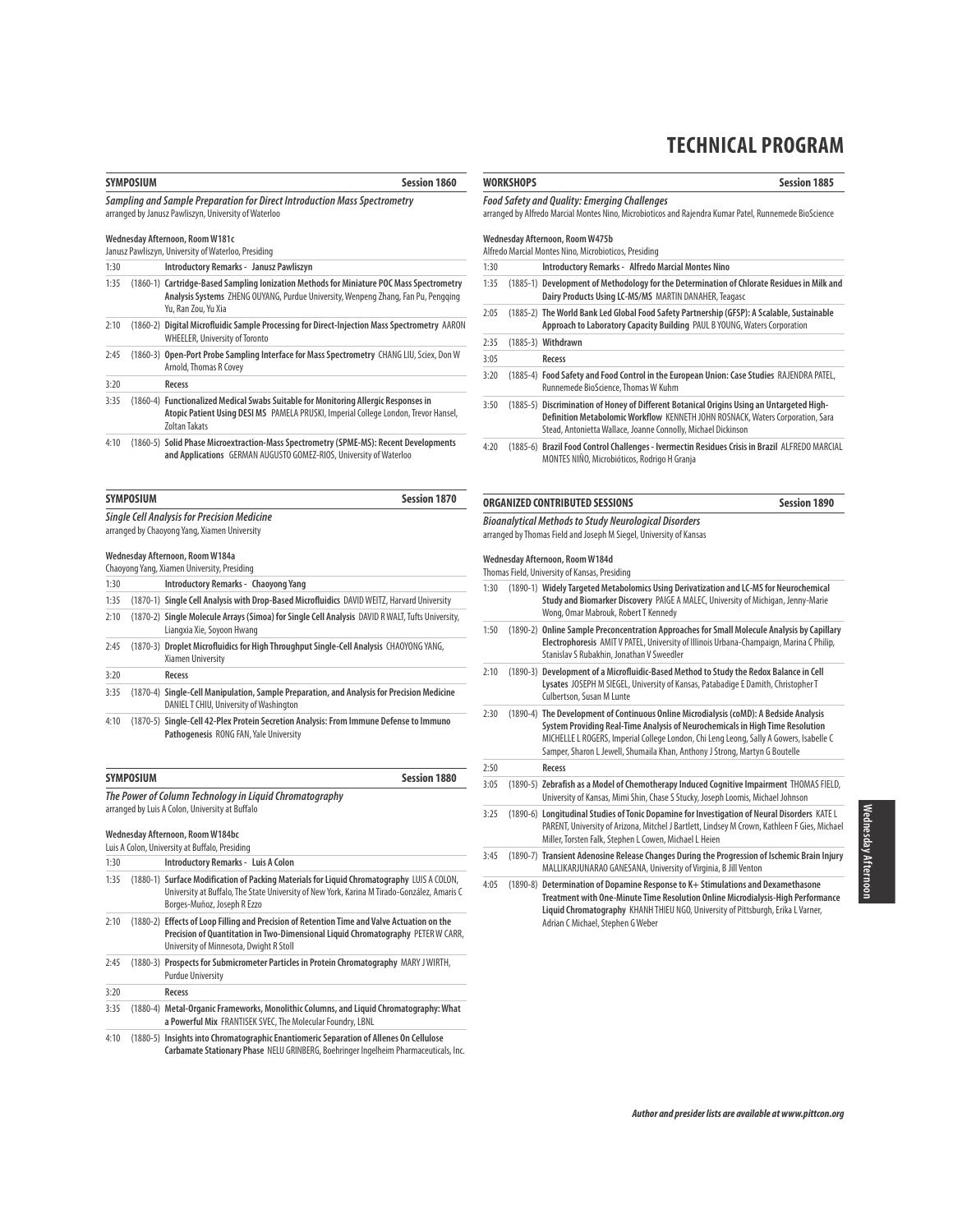### **ORGANIZED CONTRIBUTED SESSIONS Session 1900**

# **PAI-NET - Highly Sensitive Detection of Biomolecules and Its Related Techniques** arranged by Manabu Tokeshi, Hokkaido University and Kenji Kojima, PAI-NET **Wednesday Afternoon, Room W176c**

# Manabu Tokeshi, Hokkaido University, Presiding

|  | 1:30 (1900-1) Microfluidic-Based POCT MANABU TOKESHI. Hokkaido University |  |
|--|---------------------------------------------------------------------------|--|

|  | 1:50 (1900-2) Multi-Electrode Array Device for Electrochemical Imaging of Cell Activity KOSUKE INO, |  |
|--|-----------------------------------------------------------------------------------------------------|--|
|  | Tohoku University, Hitoshi, Shiku, Tomokazu Matsue                                                  |  |

- 2:10 (1900-3) **Development of Electrochemical Detecting Platform for Paper-Based Microfluidics** WATARU IWASAKI, National Institute of Advanced Industrial Science and Technology, Ryoji Kurita, Osamu Niwa, Masaya Miyasaki
- 2:30 (1900-4) **Nanowires for Early Disease Diagnosis** TAKAO YASUI, Nagoya University 2:50 **Recess**
- 3:05 (1900-5) **Development of High Resolution Scanning Electrochemical Microscopy for Single Cell Analysis** YASUFUMI TAKAHASHI, Kanazawa University
- 3:25 (1900-6) **Ultra-Sensitive Capillary Electrophoresis for Single Cell Omics Research** TAKAYUKI KAWAI, Riken
- 3:45 (1900-7) **Ghost Cytometry** SADAO OTA, Thinkcyte Inc.
- 4:05 (1900-8) **Selective Concentration of Microdroplet Content Utilizing Nanodroplet Formation** AKIHIDE HIBARA, Tohoku University

| <b>ORAL SESSIONS</b> | Session 1910 |
|----------------------|--------------|
|                      |              |

#### **Analysis of Explosives and Chemical Weapons for Forensics Applications (Half Session)**

**Wednesday Afternoon, Room W476**

#### David N Rahni, Pace University, Presiding

| $-0.00$ | $\{a\wedge a\wedge\wedge\cdots\}$ . The first field of the contract of the contract of the contract of the contract of the contract of the contract of the contract of the contract of the contract of the contract of the contract of the |
|---------|--------------------------------------------------------------------------------------------------------------------------------------------------------------------------------------------------------------------------------------------|
|         | of Virginia, Victoria C Holt, Brian E Root, James P Landers                                                                                                                                                                                |
|         | Colorimetric Detection for Explosives Identification SHANNON TKRAUSS, University                                                                                                                                                           |
| 1:30    | (1910-1) Centrifugal Microfluidic Device with On-Board Reagents and Smartphone                                                                                                                                                             |

- 1:50 (1910-2) **Improved Field Results Using Thermal Desorption with a 3-Point Stable- Isotope Curve Incorporated Prior to Sampling** MITCHELL RUBENSTEIN, USAF, Darrin K Ott, Claude C Grigsby, Kathy Fullerton, Garrett W Fisher
- 2:10 (1910-3) **Real-Time Mass Spectrometry Detection of Remotely Sampled Vapors and Aerosols by Venturi-Assisted Entrainment and Ionization** THOMAS P FORBES, National Institute of Standards and Technology (NIST), Matthew Staymates, Edward Sisco
- 2:30 (1910-4) **Non-Spectroscopic Biomimetic Optical Sensing of Chemical Vapors in the Mid-Infrared** KEVIN J MAJOR, Sotera Defense Solutions, Menelaos K Poutous, Ishwar D Aggarwal, Jasbinder S Sanghera, Kenneth J Ewing

|      | <b>ORAL SESSIONS</b><br><b>Session 1920</b><br>Developments in Forensics and Homeland Security Analyses (Half Session)                                                                                                    |  |  |
|------|---------------------------------------------------------------------------------------------------------------------------------------------------------------------------------------------------------------------------|--|--|
|      |                                                                                                                                                                                                                           |  |  |
|      | Wednesday Afternoon, Room W476<br>David N Rahni, Pace University, Presiding                                                                                                                                               |  |  |
| 3:05 | (1920-1) Sexual Offender Nodal Isolation of Cells (SONIC): Acoustophoretic Separation of<br>Sperm Cells from Mock Sexual Assault Samples CHARLES CLARK, University of Virginia,<br>James P Landers                        |  |  |
| 3:25 | (1920-2) Spectroscopic Characterization and Comparison Between Biologics, Organics and<br>Mineral Compounds Using a Pulsed Micro-Hollow Glow Discharge RANDY VANDER<br>WAL, Penn State University, Chethan K Gaddam $N/A$ |  |  |

- 3:45 (1920-3) **Chirp Delay Heterodyne Infrared Spectroscopy with Pulsed Distributed Feedback Quantum Cascade Lasers** ROMAIN BLANCHARD, Pendar Technologies
- 4:05 (1920-4) **Ethanol Concentration in 63 Refillable Electronic Cigarettes Liquid Formulations Determined by Headspace Gas Chromatography with Flame Ionization Detector (HS-GC-FID)** JUSTIN L POKLIS, Virginia Commonwealth University, Carl E Wolf, Michelle R Peace

# **ORAL SESSIONS Session 1930 ICP-MS as an Universal Tool (Half Session)**

#### **Wednesday Afternoon, Room W175a**

Allen Sharkins, The Pittsburgh Conference, Presiding

- 1:30 (1930-1) **An Evaluation of Unit and ½ Mass Correction Approaches as a Means of Minimizing the False Positives Produced by M+2 Species in US EPA Method 200.8 Using ICP-MS** SKYLER W SMITH, University of Cincinnati, Julio A Landero-Figueroa, Patricia A Creed, John T Creed, Kevin M Kubachka, Robert A Wilson
- 1:50 (1930-2) **SP-ICP-MS Analysis of Size and Number Concentration in Mixtures of Monometallic and Bimetallic (Core- Shell) Nanoparticles** CHADY STEPHAN, PerkinElmer, Ruth Merrifield, Jamie Lead
- 2:10 (1930-3) **Single Cell ICP-MS Method Development for Studying Interaction of Nanoparticles and Heavy Metals with Yeast Cells** KE LI, Missouri University of Science and Technology, Honglan Shi, Wenya Liu, Yinfa Ma, Chady Stephan
- 2:30 (1930-4) **The Preparation and Analysis of Mineral Based Excipients for ICH Q3D/USP <232> Elemental Impurities by ICP-MS** JON SIMS, PerkinElmer Inc., Aaron Hineman

#### **ORAL SESSIONS Session 1940**

#### **LC - General Interest and Food Science**

**Wednesday Afternoon, Room W175b**

|      | William J Long, Agilent Technologies, Presiding                                                                                                                                                                                                       |
|------|-------------------------------------------------------------------------------------------------------------------------------------------------------------------------------------------------------------------------------------------------------|
| 1:30 | (1940-1) Considerations for Quantitative Method Transfer Across Chromatographic Systems<br>PAULA HONG, Waters Corporation, Patricia R McConville                                                                                                      |
| 1:50 | (1940-2) Maximizing the Effect of Temperature on Retention of lonogenic Solutes Through<br>Buffer Selection in Liquid Chromatography ANTHONY R HORNER, University of<br>Pittsburgh, Stephen R Groskreutz, Stephen G Weber                             |
| 2:10 | (1940-3) Convolution Approach to Speed Up Simulation for Various Conditions of Liquid<br>Chromatography Including Volume Overload and Solvent Mismatch LENA N JEONG,<br>Virginia Commonwealth University, Sarah C Rutan, Dwight R Stoll, Peter W Carr |
| 2:30 | (1940-4) Evaluation of Alternative Methods for Amino Acid Analysis THOMAS EDWARD WHEAT,<br><b>Waters Corporation, Patricia R McConville</b>                                                                                                           |
| 2:50 | Recess                                                                                                                                                                                                                                                |
| 3:05 | (1940-5) Fabrication of Fused-Silica Capillary Columns for On-Column UV-Absorption<br>Detection in Capillary Liquid Chromatography XIAOFENG XIE, Brigham Young<br>University, Milton L Lee, Luke T Tolley, H Dennis Tolley                            |
| 3:25 | (1940-6) Custom Liquid Chromatography Stationary Phases Synthesized Using the Thiol-yne<br>Reaction ERIN P SHIELDS, University of Pittsburgh, Stephen G Weber                                                                                         |
| 3:45 | (1940-7) Hydrophilic Interaction Liquid Chromatography of Phenolic Acids with UV and MS<br>Detection ASHLEY E RICHARDSON, Miami University, Neil D Danielson                                                                                          |
| 4:05 | (1940-8) Following the Fermentation Process of Beer by HPLC WILLIAM J LONG, Agilent<br>Technologies, Anne Mack, Robert E Cook, Jason J Link, Stephen J Luke                                                                                           |

## **ORAL SESSIONS Session 1950**

#### **Molecular Spectroscopy Special Analytical Techniques**

#### **Wednesday Afternoon, Room W175c**

| Timothy A Policke, BWXT Nuclear Operations Group-Lynchburg, Presiding |  |
|-----------------------------------------------------------------------|--|
|-----------------------------------------------------------------------|--|

- 1:30 (1950-1) **Nonlinear and Ultrafast Spectroscopy of Hybrid Plasmonic Nanoparticles** LOUIS HABER, Louisiana State University
- 1:50 (1950-2) **Charge-Induced Long Range Order in a Room Temperature Ionic Liquid** KE MA, Michigan State University, Romana Jarosova, Greg Swain, Gary Blanchard
- 2:10 (1950-3) **Plasmon Waveguide Raman Spectroscopy for Thin Film and Monolayer Analyses** EMILY A SMITH, Iowa State University, Charles Nyamekye, Qiaochu Zhu, Stephen C Weibel, Jonathan Michael Bobbitt
- 2:30 (1950-4) **Polarizability of Pharmaceutical Cocrystal Assemblies Based on Terahertz Time-Domain Spectroscopy** TIANYAO ZHANG, University of Iowa, Mark A Arnold

2:50 **Recess**

3:05 (1950-5) **Near Infrared Quantitative Chemical Imaging Reveals Purity of Flour from Laboratory Scale vs. Production Scale Wheat Milling** MARK BOATWRIGHT, Kansas State University, David Wetzel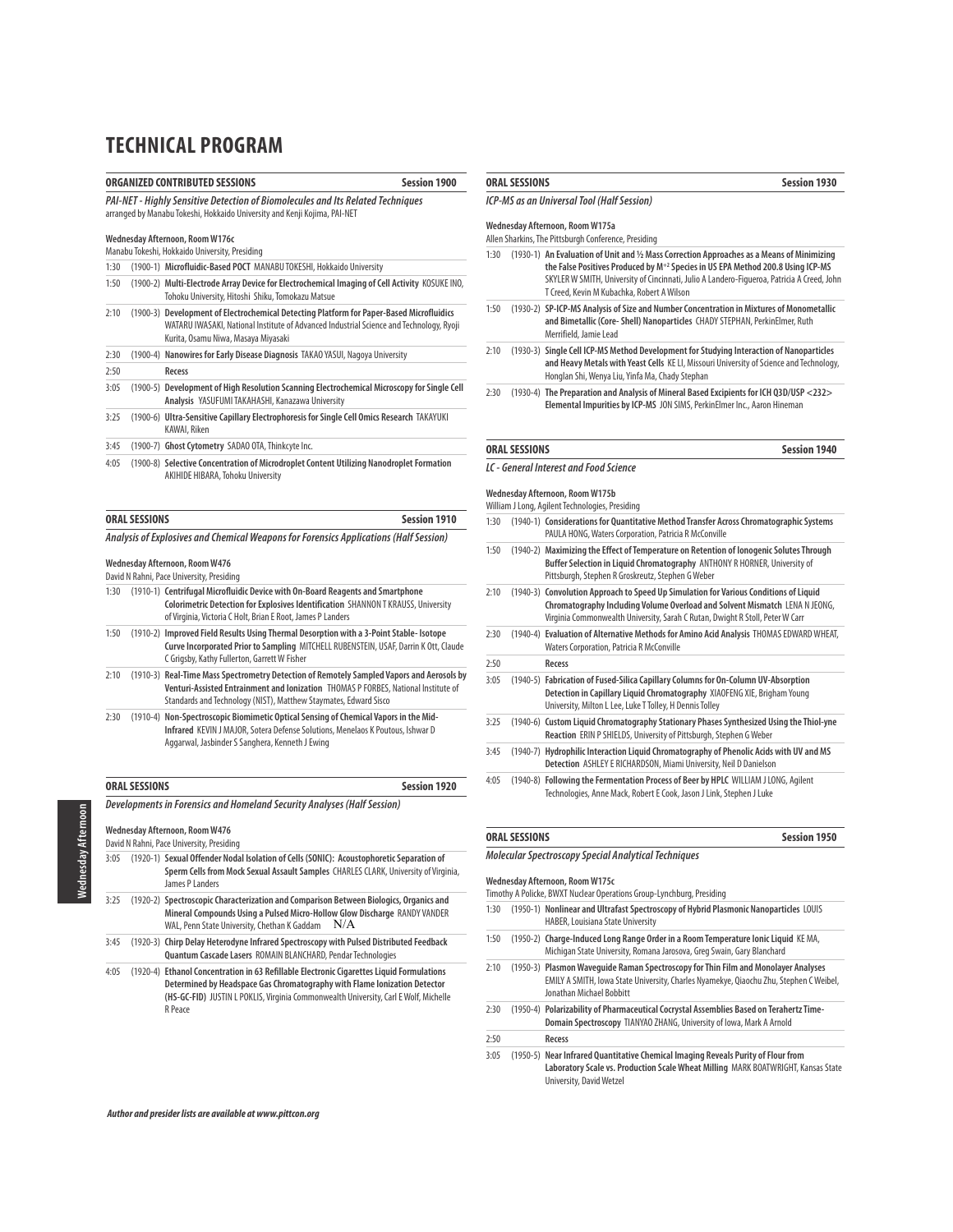### 3:25 (1950-6) **Confocal Raman Microscopy Detection of Specific Lectin Protein Binding to Carbohydrates at Supported Phospholipid Bilayers** DAVID A BRYCE, University of Utah, Jay P Kitt, Joel M Harris

- 3:45 (1950-7) **Application of In Situ Raman Spectroscopy to Support Root Cause Investigation of Particulate Matter in Parenterals** OLGA LASKINA, rap.ID Inc., Oliver Valet, Markus Lankers
- 4:05 (1950-8) **Accurate Molecular Orientation Analysis by IR pMAIRS Considering the Refractive Index of the Thin Film Sample** TAKESHI HASEGAWA, Kyoto University, Nobutaka Shioya, Takafumi Shimoaka, Richard Murdey

| <b>ORAL SESSIONS</b>  | Session 1960 |
|-----------------------|--------------|
| Nano-Electrochemistry |              |

# **Wednesday Afternoon, Room W176a**

Bo Zhang, University of Washington, Presiding

|      | <u>bo zilalių, Ulliversity vi Washington, Flesiulijų</u>                                                                                                                                                                                                                                                     |
|------|--------------------------------------------------------------------------------------------------------------------------------------------------------------------------------------------------------------------------------------------------------------------------------------------------------------|
| 1:30 | (1960-1) MnO2 Nanofluid Electrode for Nanoelectrofuels - Enhanced Stability, Viscosity and<br>Electrochemical Performance ELAHE MOAZZEN, Illinois Institute of Technology, Elena<br>N/A<br>Timofeeva, Carlo Sege                                                                                             |
| 1:50 | (1960-2) Electrodeposition with Nano-Bipolar Electrodes in 2D and 3D Geometries GARRISON<br>M CROUCH, University of Notre Dame, Donghoon Han, Paul W Bohn                                                                                                                                                    |
| 2:10 | (1960-3) Ion Selectivity Induced by Redox Cycling Within Nanopore Electrode Arrays at Weakly<br>Supported Solution KAIYU FU, University of Notre Dame, Donghoon Han, Chaoxiong Ma,<br>Paul W Bohn                                                                                                            |
| 2:30 | (1960-4) Hydrazine Decomposition and Hydrogen Nanobubbles in Single Particle Collision<br>YUNSHAN FAN, University of Washington, Bo Zhang                                                                                                                                                                    |
| 2:50 | Recess                                                                                                                                                                                                                                                                                                       |
| 3:05 | (1960-5) Electrochemical Characterization of Ultrathin Cross-Linked Metal Nanoparticle Films<br>CHU HAN, University of Washington, Stephen J Percival                                                                                                                                                        |
| 3:25 | (1960-6) Platinum Closed Bipolar Nanoelectrodes RUI HAO, University of Washington, Bo Zhang                                                                                                                                                                                                                  |
| 3:45 | (1960-7) Enabling Nanotitrations for In Situ Imaging of Reactive Adsorbed Species on<br>Heterogeneous Catalysts Using Surface Interrogation Scanning Electrochemical<br>Microscopy BURTON H SIMPSON, University of Illinois at Urbana-Champaign, Mihail R<br>Krumov, Matthew Kromer, Joaquín Rodriguez Lopez |
| 4:05 | (1960-8) Electrospun Iridium-Iridium Oxide Nanofibers as an Enhanced Electrocatalyst for<br>Hydrogen Evolution Reaction SU-JIN KIM, Ewha Womans University, Hyeseung Jung,<br>Myung Hwa Kim, Youngmi Lee                                                                                                     |

| ORAL SESSIONS                                                 | Session 1970 |
|---------------------------------------------------------------|--------------|
| Novel Applications of Vibrational Spectroscopy (Half Session) |              |

#### **Wednesday Afternoon, Room W175a**

Allen Sharkins, The Pittsburgh Conference, Presiding

- 3:05 (1970-1) **Optimization of Cumulative Industrial Individual Unit Process Efficiencies** DAVID WETZEL, Kansas State University, Mark Boatwright
- 3:25 (1970-2) **Novel and Fast Mixture Analysis Application based on MIR or Raman Spectra and Spectral Databases to Identify Ingredients and Their Quantities** KATJA HOLLAND-MORITZ, S.T.Japan-Europe GmbH, Klaus Schürmann
- 3:45 (1970-3) **In Situ Studies of Ethylene Epoxidation on Individual Ag Nanocatalysts** XUEQIANG ZHANG, University of Illinois at Urbana-Champaign, Gayatri Kumari, Prashant K Jain
- 4:05 (1970-4) **Application Specific SERS Substrates** HIROYUKI TAKEI, Tokyo University, Junichiro Saito, Keiko Kato, Kosuke Watanabe, Takayuki Okamoto, Armin Goelzhaeuser

## **ORAL SESSIONS Session 1980**

**Pharmaceutical Analysis by Liquid Chromatography**

#### **Wednesday Afternoon, Room W475a** Alice Chen, The Pittsburgh Conference, Presiding

- 1:30 (1980-1) **Direct and Simultaneous LC/MS Quantitation of Multiple Labelled and Unlabelled**
- **Ions Species** YONGDONG WANG, Cerno Bioscience, Don Kuehl
- 1:50 (1980-2) **Two Dimensional (2D) Liquid Chromatography for Impurity Analysis** ZHIMIN LI, Waters Corporation, Paula Hong, Patricia R McConville
- 2:10 (1980-3) **Enantioresolution of Several Amino Alcohol Drugs Containing Multiple Stereogenic Centers Using Immobilized Polysaccharide-Based HPLC Chiral Stationary Phases**  MOHAMED HEFNAWY, King Saud University  $N/A$

2:30 (1980-4) **UPLC-UV Method for Identification and Assay of Imidacloprid, Fipronil, s-Methoprene and BHT and Estimation of Imidacloprid, Fipronil and s-Methoprene Related** 

**TECHNICAL PROGRAM**

- **Compounds in Next Generation Topical Spot-on Product** JINGZHI TIAN, Merial, Abu Rustum 2:50 **Recess** 3:05 (1980-5) **Development of a RP-HPLC Method for Assay of Delmopinol Using Alkaline Mobile Phase and a Stable C18 Column** QINGLIN TANG, Merial, Jinyou Zhuang, Abu Rustum 3:25 (1980-6) **Analysis of Aminoglycosides Using High Performance Liquid Chromatography with Electrochemical Detection** JUN CHENG, Thermo Fisher Scientific, Yan Liu 3:45 (1980-7) **Development of a RP-UPLC Method for Determination of Assay and Related Compounds of Betamethasone Valerate and Clotrimazole in a Topical Veterinary Drug Formulation** RALF DOLFINGER, Merial, Qinglin Tang
- 4:05 (1980-8) **Development of a Stability Indicating RP-HPLC Method for Firocoxib Oral Suspension Solution** SIRANTHA PERERA, Merial, Abu Rustum

### **ORAL SESSIONS Session 1990 SERS UVRR Applications**

# **Wednesday Afternoon, Room W177**

Mustafa Culha, Yeditepe University, Presiding

- 1:30 (1990-1) **Surface-Enhanced Raman Scattering of Uranyl in Aqueous Samples: Implications for Nuclear Forensics and Groundwater Testing** MICHAEL TRUJILLO, University of Notre Dame, Jon Camden, James Bradshaw, David Jenkins
- 1:50 (1990-2) **Biocompatible, Liposome-Based Surface Enhanced Raman Spectroscopy (SERS) Substrates** LAURA SAGLE, University of Cincinnati, William Lum, Ian Bruzas, Sarah Unser 2:10 (1990-3) **Tailored SERS-Active Substrate for Forensic Trace Detection** CHIARA DERIU, Florida International University, Bruce McCord
- 2:30 (1990-4) **UV Resonance Raman Investigation of the Solution-State Structures of Polyglutamine** RYAN S JAKUBEK, University of Pittsburgh, David Punihaole, Riley J Workman, Jeffry Madura, Sanford A Asher

#### 2:50 **Recess**

- 3:05 (1990-5) **UV Raman Wide-Field Hyperspectral Imaging Spectrometer for Standoff Trace Explosive Detection** KYLE HUFZIGER, University of Pittsburgh, Sergei V Bykov, Sanford A Asher
- 3:25 (1990-6) **Effect of Metal Types and Geometries on Planar Array Substrates Based Surface Enhanced Raman Spectroscopy** ASHISH TRIPATHI, US Army ECBC, Erik David Emmons, Augustus W Fountain, Jason Guicheteau, Steven D Christesen
- 3:45 (1990-7) **Nanoporous Silver Film Fabricated by Oxygen Plasma: A Facile Approach for SERS Substrates** CHAOXIONG MA, University of Notre Dame, Jon Camden
- 4:05 (1990-8) **Understanding SERS of Blood Serum for Cancer Diagnosis** MUSTAFA CULHA, Yeditepe University, Ertug Avci, Soner Dogan

### **ORAL SESSIONS Session 2000**

**Solving Biomedical Issues with Mass Spectrometry (Half Session)**

#### **Wednesday Afternoon, Room W176b**

#### Abd Elmoneim Afify, Cairo University, Presiding

- 1:30 (2000-1) **Plasma-Based Ambient Mass Spectrometry for Exhaled Breath Analysis** XIAOXIA GONG, Texas Tech University, Songyue Shi, Gerardo Gamez
- 1:50 (2000-2) **Direct Picosecond Infrared Laser (PIRL) Extraction of Highly Charged Biomolecules, Native Proteins and Non-Covalently Bound Protein Ligand Complexes from Bulk Water** YINFEI LU, Max Planck Institute for the Structure and Dynamics of Matter, Cornelius L Pieterse, Jean-Michel Boudreau, Frederik Busse, Wesley D Robertson, RJ Dwayne Miller
- 2:10 (2000-3) **TOF-SIMS Imaging and 13C NMR at Natural Isotopic Abundance to Investigate the Biosynthetic Pathways of Bioactive Metabolites in the Amazonian Tree Species Sextonia Rubra (Lauraceae)** CHRISTOPHE DUPLAIS, CNRS, Tingting Fu, Nadine Amusant, Emeline Houël, David Touboul, Serge Della-Negra, Richard J Robins, Gérald S Rémaud, Alain Brunelle N/A
- 2:30 (2000-4) **Direct MS Analysis of Drugs of Abuse in Urine Using Biocompatible Solid Phase Microextraction (BioSPME)** EMILY R BARREY, MilliporeSigma, Craig Aurand, Candace Price, Sara E Smith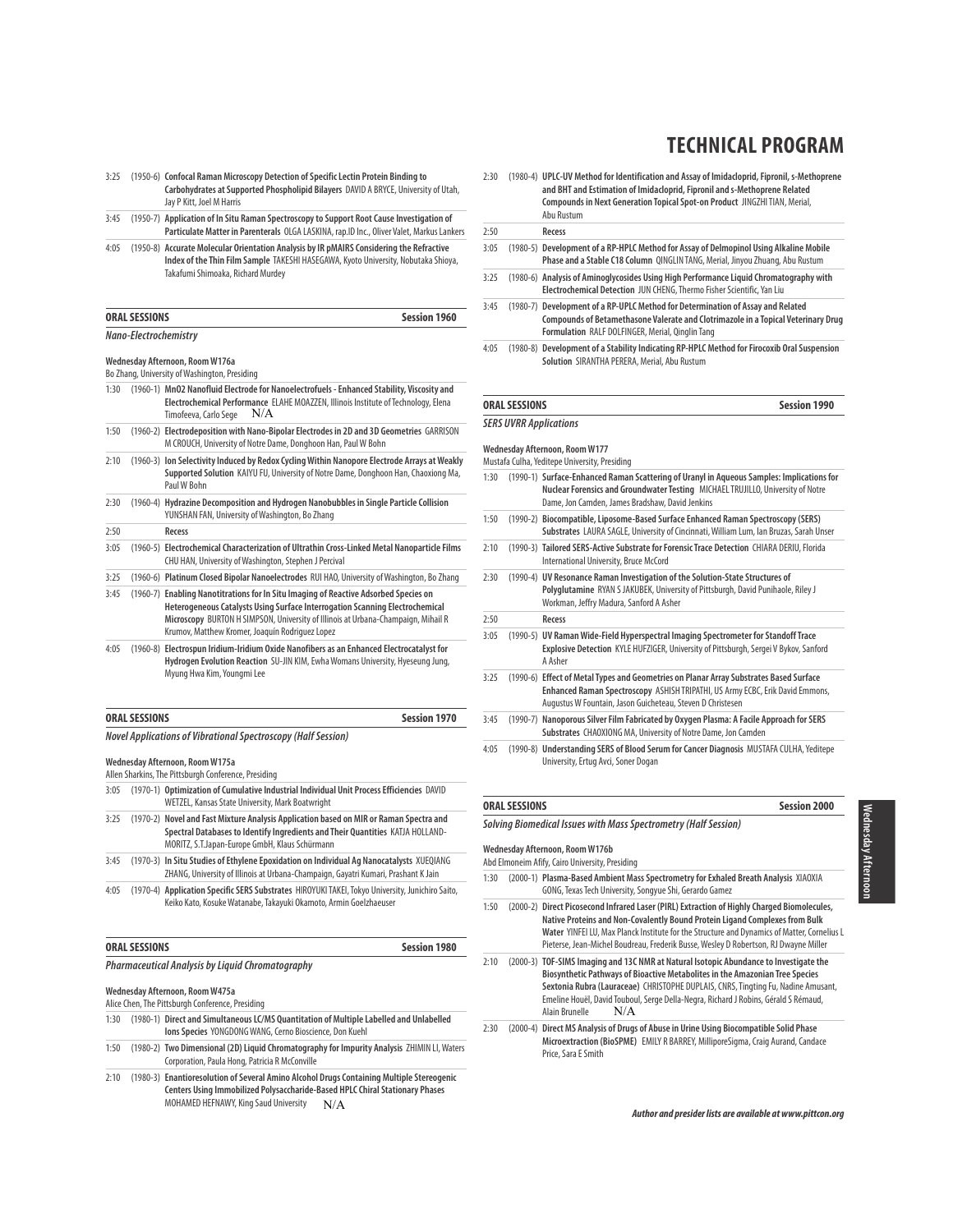### **POSTER SESSION** Session 2010

**All posters are to be mounted by 10:00 AM and remain on display until 4:00 PM. Authors must be at their posters from 1:00 PM to 3:00 PM. Poster sessions are on the Exposition Floor, Aisle 2500-2600. PLEASE NOTE: You cannot get onto the exposition floor until 9:00 AM. Posters that have not been**

| taken down one-half hour after the designated time will be disposed of. |                                                                                                                                                                                                                                                     |  |
|-------------------------------------------------------------------------|-----------------------------------------------------------------------------------------------------------------------------------------------------------------------------------------------------------------------------------------------------|--|
| <b>Bioanalytical - Others</b>                                           | Wednesday Afternoon, Exposition Floor, Aisle 2500-2600                                                                                                                                                                                              |  |
| $(2010-1)$                                                              | Protecting -Crystallin and Inhibiting Protein Aggregation to Delay Disease MICHAEL<br>MCCLAIN, Westminster College, Erin Wilson                                                                                                                     |  |
| $(2010-2P)$                                                             | The Effect of Tubang-Bakod (Jatropha Curcas L.) Latex in the Physiochemical Quality<br>of Contaminated Water VENCHIE CAGOROL BADONG, University of the Immaculate<br>Conception<br>N/A                                                              |  |
| $(2010-3 P)$                                                            | Three Dimensional Multipod Superstructures Based on Cu(OH)2 as a Highly Efficient<br>N/A<br>Nanozyme REN CAI, University of Florida, Weihong Tan                                                                                                    |  |
| $(2010-4P)$                                                             | Impact of Polyphenolic Compounds on the Structure and Aggregation of the<br>Amyloid-B Peptide BRITTANY HAGENHOFF, University of Missouri                                                                                                            |  |
| $(2010-5P)$                                                             | Spectroscopic Monitoring of Alpha Helical Uniformity ANAHITA ZARE, University<br>of Missouri                                                                                                                                                        |  |
| $(2010-6P)$                                                             | A New Strategy in Building Keypad Lock based on SERS JIMING HU, Wuhan University,<br>Boran Dong, Xiaodong Zhou                                                                                                                                      |  |
| $(2010 - 7P)$                                                           | Surface-Enhanced Raman Scattering of Bacteria on Silver Nanodomes AYSUN<br>KORKMAZ, Gaziantep University, Handan Yuksel, Ramazan Solmaz, Mehmet Kahraman                                                                                            |  |
| $(2010-8P)$                                                             | Long-Term Reliability of an Aseptic Online Glucose Monitoring & Control System in<br>Perfusion CHO Cell Cultures WILLIAM MILLER, YSI, Inc.                                                                                                          |  |
| $(2010-9P)$                                                             | Surface-Enhanced Raman Spectroscopy Detection of Biomolecules Using AgNPs<br>Attached Filter Paper Substrates Array RAJA PANDIYAN PANNEER SELVAM, University of<br>Alabama at Birmingham, Richard A Dluhy                                           |  |
| $(2010-10P)$                                                            | Influence of Brain Gangliosides on Vesicle Adsorption, Rupture, and Supported<br>Bilayer Formation NATHAN JWITTENBERG, Lehigh University, Luke R Jordan                                                                                             |  |
| $(2010-11 P)$                                                           | Discrimination of Human and Animal Blood Traces Via Raman Spectroscopy<br>KYLE DOTY, University at Albany, The State University of New York, Gregory McLaughlin,<br>Igor Lednev                                                                     |  |
| $(2010-12 P)$                                                           | Investigation of Fluidity and Phase Segregation of Polymerized Mixed Planar<br>Supported Lipid Bilayers for Biosensor Applications N MALITHI FONSEKA, University of<br>Arizona, Boying Liang, Kristina S Orosz, Craig A Aspinwall, S Scott Saavedra |  |
| $(2010-13 P)$                                                           | Microchip Electrophoresis with Laser Induced Fluorescence to Detect Carnosine<br>Uptake in Macrophage Cells MICHAEL L HOGARD, University of Kansas, Claudia G Fresta,<br>Giuseppe Caruso, Susan M Lunte                                             |  |
| $(2010-14P)$                                                            | Electrochemical Synthesis of Surface Enhanced Raman Scattering Spectroscopy<br>Microfluidic Paper-Based Device (SERS-µPADs) RAFAEL MASITAS, University of Notre<br>Dame, Zachary D Schultz                                                          |  |
| $(2010-15 P)$                                                           | Graphene Oxide-Based biosensor for Rapid and Sensitive Detection of HIV-1 Protease<br>YOUWEN ZHANG, Illinois Institute of Technology                                                                                                                |  |
| $(2010-16P)$                                                            | Albumin Removal from Human Serum Using Selective Nanopockets on Silica-Coated<br>Magnetic Nanoparticles SNEHASIS BHAKTA, University of Connecticut, Chandra K Dixit,<br>Itti Bist, John Macharia, Steven L Suib, James F Rusling                    |  |
| $(2010-17P)$                                                            | Lipid-DNA Micelles for Protein Detection and Drug Screening for Cancer Cells YANYUE<br>WANG, University of Florida, Weihong Tan $\rm\,N/A$                                                                                                          |  |
| $(2010-18 P)$                                                           | Ligand-Receptor Binding Investigated by Tip-enhanced Raman Spectroscopy LIFU<br>XIAO, University of Notre Dame, Zachary Schultz                                                                                                                     |  |

#### (2020-3 P) **Ultrasound-Assisted Microemulsion Electrokinetic Chromatography** AHMAD ROHANI FAR, The University of Toledo, Amila M Devasurendra, Jon R Kirchhoff

(2020-4 P) **MALDI Imaging Mass Spectrometry Combined with Laser Ablation Sampling for Multi-Omics Tissue Analysis** FABRIZIO DONNARUMMA, Louisiana State University, Kelin Wang, Kermit King Murray

#### **POSTER SESSION Session 2030**

**All posters are to be mounted by 10:00 AM and remain on display until 4:00 PM. Authors must be at their posters from 1:00 PM to 3:00 PM. Poster sessions are on the Exposition Floor, Aisle 2500-2600. PLEASE NOTE: You cannot get onto the exposition floor until 9:00 AM. Posters that have not been taken down one-half hour after the designated time will be disposed of.**

**Characterization of Polymers and Plastics Wednesday Afternoon, Exposition Floor, Aisle 2500-2600**

| $(2030-1)$    | Determining the Release of Carbon Nanotubes from Polymer-Carbon Nanotube<br>Composites during Accelerated Weathering ENDALKACHEW SAHLE-DEMESSIE, US<br>Environmental Protection Agency, Changseok Han, Heidi Grecsek, Wang Jun         |  |
|---------------|----------------------------------------------------------------------------------------------------------------------------------------------------------------------------------------------------------------------------------------|--|
| $(2030-2P)$   | Rapid Measurement of Molecular Weight by a Novel GPC Column LEAH BLOCK, Shodex,<br>Showa Denko America, Junya Kato, Hideyuki Kondo, Naoko Maruoka, Ritsuko Wakayama,<br>Ron Benson                                                     |  |
| $(2030-3P)$   | Application of ATR-FTIR Microspectroscopy in Understanding Interlayer Migration of<br>Automotive Coatings CHEN LING, Axalta Coating Systems, Anna Nelson, Jun Lin                                                                      |  |
| $(2030-4P)$   | Residual Monomers in Polymer Samples: High-Throughput Analysis with Automated<br>SIFT-MS VAUGHAN S LANGFORD, Syft Technologies, Daniel B Milligan, Barry J Prince,<br>Murray J McEwan, Doug M Hastie, Mark Perkins, Terry Wilks<br>N/A |  |
| $(2030-5P)$   | New Techniques for Preparing Plastics and Polymers by Microwave Sample<br>Preparation TINA A RESTIVO, CEM, Austin Thornton, Robert L Lockerman, Michael Howe                                                                           |  |
| $(2030-6P)$   | Synthesis and Characterization of an Acetophenone Derived Resin and Its Lanthanide<br>(III) Polychelates VIJAYKUMAR R PATEL, Shri R.K.Parikh Arts and Science College $N/A$                                                            |  |
| $(2030 - 7P)$ | In Situ Evolved Gas Analysis During the 3D Printing Process by TG-GC-MS ADAM<br>PATKIN, PerkinElmer, Peter Hua<br>N/A                                                                                                                  |  |
| $(2030-8P)$   | Determination of Molar Mass Averages and Polydispersity of Polypropylene Random<br>Copolymers Using High Temperature GPC System REZA FARASAT, Tosoh Bioscience LLC                                                                     |  |
| $(2030-9P)$   | Molecular Weight Determination of Ultra-High Molecular Weight Polymers Using<br>Automatic Batch Mode Multi-Angle Light Scattering JINFENG WANG, Nalco, an Ecolab<br>Company, Wang Jing, Heging Huang, Xinyu Huang                      |  |
| $(2030-10P)$  | Complete Characterization of Food Packaging Materials Using a Hyphenated Thermal<br>Analysis – FT-IR System IAN ROBERTSON, PerkinElmer Limited, Peter Muller, Jun Wang $N/A$                                                           |  |
| $(2030-11 P)$ | Using Time Resolved FT-IR-ATR to Study Fuel Diffusion Through Polymer Membranes<br>JAMES M SLOAN, US Army Research Laboratory, Macromolecular Science                                                                                  |  |

**POSTER SESSION Session 2040 All posters are to be mounted by 10:00 AM and remain on display until 4:00 PM. Authors must be at their posters from 1:00 PM to 3:00 PM. Poster sessions are on the Exposition Floor, Aisle 2500-2600. PLEASE NOTE: You cannot get onto the exposition floor until 9:00 AM. Posters that have not been taken down one-half hour after the designated time will be disposed of.**

#### **Consumer Products**

| Wednesday Afternoon, Exposition Floor, Aisle 2500-2600 |                                                                                                                                                                                                                                                       |  |
|--------------------------------------------------------|-------------------------------------------------------------------------------------------------------------------------------------------------------------------------------------------------------------------------------------------------------|--|
| $(2040-1)$                                             | Supplements and Nutraceutical Screen by GC TIMOTHY ANDERSON, Phenomenex,<br>N/A<br>Brian Rivera                                                                                                                                                       |  |
| $(2040-2P)$                                            | GC-TOFMS for Fast Targeted Allergen Screening and Non-Targeted Characterization of<br>Personal Care Products ELIZABETH HUMSTON-FULMER, LECO, Joseph E Binkley                                                                                         |  |
| $(2040-3)$ P)                                          | Determination of Formaldehyde by Automatic On-Line Derivatization with<br>Pentafluorbenzylhydroxylamine in Cosmetic Products by Static Headspace GC/TOF-MS<br>MOIRA ZANABONI, DANI Instruments, Michela Gasperini, Alessandro Casilli, Conor Sullivan |  |
| $(2040 - 4P)$                                          | Green Synthesis of Coumarin-3-Carboxylic Acids and Complexation with Eu(III)<br>SAMANTHA TOWER, Westminster College, Peter Smith                                                                                                                      |  |

**POSTER SESSION Session 2020**

**All posters are to be mounted by 10:00 AM and remain on display until 4:00 PM. Authors must be at their posters from 1:00 PM to 3:00 PM. Poster sessions are on the Exposition Floor, Aisle 2500-2600. PLEASE NOTE: You cannot get onto the exposition floor until 9:00 AM. Posters that have not been**

### **Bioanalytical - Sampling**

**Wednesday Afternoon, Exposition Floor, Aisle 2500-2600**

**taken down one-half hour after the designated time will be disposed of.**

| $(2020-1)$  | Isolation of Intact Microbial Populations by Preparative Capillary Zone<br>Electrophoresis BONNIE LYNN JASKOWSKI HUGE, University of Notre Dame, Andrew<br>Schmudlach, Matthew M Champion, Norman J Dovichi |
|-------------|-------------------------------------------------------------------------------------------------------------------------------------------------------------------------------------------------------------|
| $(2020-2P)$ | A Method for Development of Aptamer by Using Asymmetrical Flow-Field Flow<br>Fractionation JUYONG LEE, University of California Riverside, Wenwan Zhong, Luis                                               |

Armando Jimenez  $N/A$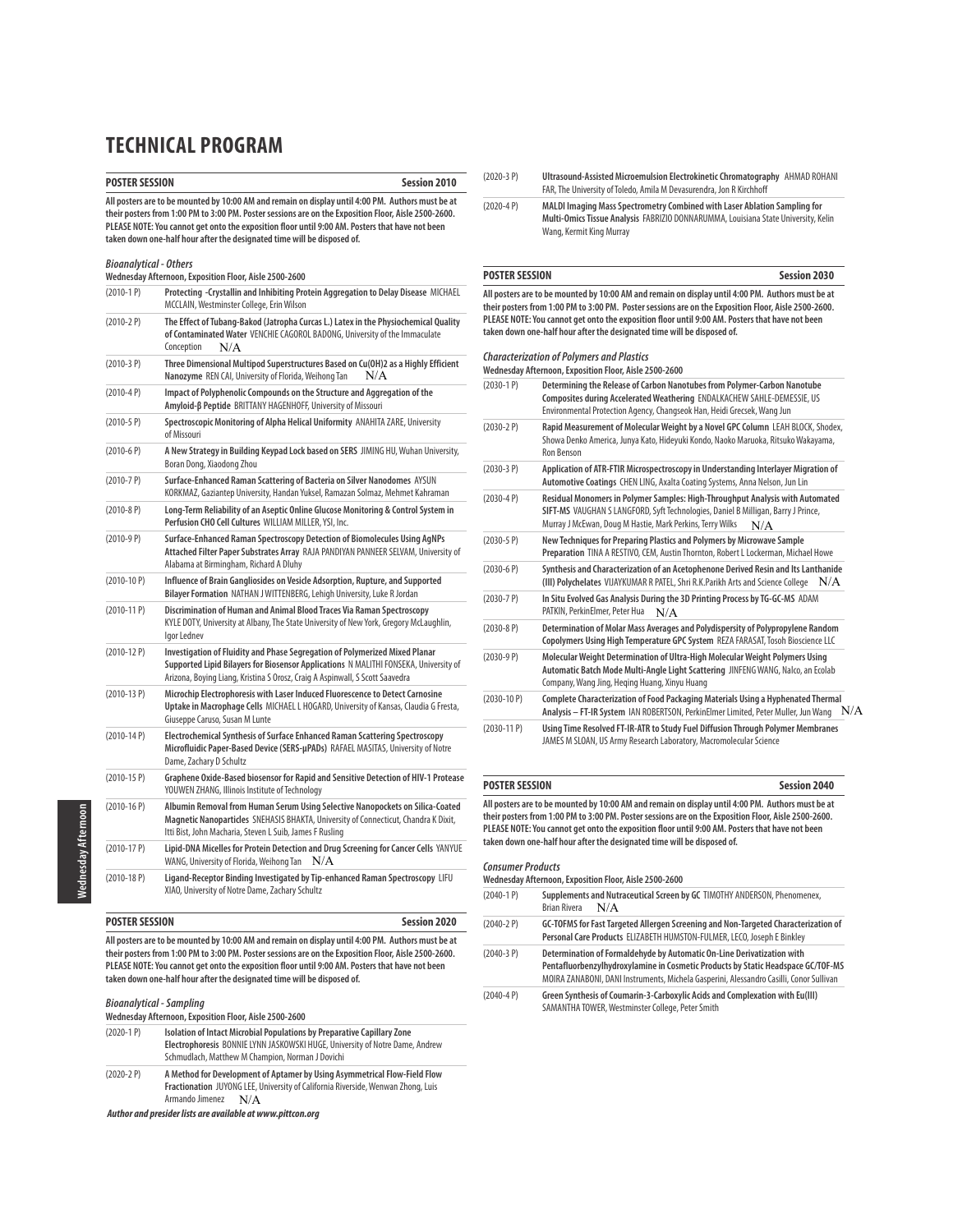| <b>POSTER SESSION</b> | <b>Session 2050</b> |
|-----------------------|---------------------|
|                       |                     |

**All posters are to be mounted by 10:00 AM and remain on display until 4:00 PM. Authors must be at their posters from 1:00 PM to 3:00 PM. Poster sessions are on the Exposition Floor, Aisle 2500-2600. PLEASE NOTE: You cannot get onto the exposition floor until 9:00 AM. Posters that have not been taken down one-half hour after the designated time will be disposed of.**

### **Food Safety**

|               | Wednesday Afternoon, Exposition Floor, Aisle 2500-2600                                                                                                                                                                                                                                      |
|---------------|---------------------------------------------------------------------------------------------------------------------------------------------------------------------------------------------------------------------------------------------------------------------------------------------|
| $(2050-1)$    | Accessible and Efficient Screening of Multiclass Contaminants in Food KENNETH JOHN<br>ROSNACK, Waters Corporation, Eimear McCall, Jinchuan Yang, Joe Romano                                                                                                                                 |
| $(2050-2P)$   | Analysis of Boiler Water Additives in Fuel Ethanol Distiller's Dried Grains JAMES J<br>MICHELS, Nalco Water                                                                                                                                                                                 |
| $(2050-3)$ P) | Fast Screening of Alcohol in Juice/Beverage JUN ZHU, Coca-Cola, Zhixiu Xu                                                                                                                                                                                                                   |
| $(2050-4P)$   | Optimal Water Quality for lon Chromatography Analyses of Foods and Beverages<br>ESTELLE RICHE, Millipore SAS, Beatrice Frocrain, Gabriela Dima, Cecilia Devaux,<br><b>Stephane Mabic</b>                                                                                                    |
| $(2050-5P)$   | UV-C Irradiation on the Quality of Green Tea: LC-MS/MS Quantitation of Catechins<br>MATTHEW JAY VERGNE, Lipscomb University, Kevin Flatt, Lincoln Shade, Ankit Patras                                                                                                                       |
| $(2050-6P)$   | Advanced Application of Speciation Analysis Using ICP-MS Detection JOHN EDWARD<br>MADDEN, Thermo Fisher Scientific, Daniel Kutscher, Shona McSheehy Ducos                                                                                                                                   |
| $(2050 - 7)$  | Physico-Chemical Characterization, Hygienic Practices and Sanitary Conditions of<br>Street Vended Foods in Davao Del Sur VENCHIE CAGOROL BADONG, University of the<br><b>Immaculate Conception</b><br>N/A                                                                                   |
| $(2050-8P)$   | Novel Electrochemical Biosensors for Assessing Food Safety JING ZHANG, SUNY<br>N/A<br>at Binghamton                                                                                                                                                                                         |
| $(2050-9P)$   | Pesticide Analysis in Agricultural Products Using QuEChERS and SFC/MS KENICHIRO<br>TANAKA, Shimadzu Scientific Instruments, Inc., Yuka Fujito, Yoshihiro Hayakawa, Yoshihiro<br>Izumi, Takeshi Bamba                                                                                        |
| $(2050-10 P)$ | Mycotoxin Analysis in Foods by SFE-SFC-MS KENICHIRO TANAKA, Shimadzu Scientific<br>Instruments, Inc., William A Hedgepath, Tairo Ogura                                                                                                                                                      |
| $(2050-11 P)$ | Robust LC-MS Analysis of Pesticides with 1.0 mm ID Columns Using State of the Art<br>UHPLC Instrumentation MARKUS M MARTIN, Thermo Fisher Scientific, Giorgia Greco,<br>Oleksandr Boychenko, Remco Swart                                                                                    |
| $(2050-12 P)$ | Analysis of Aflatoxin M1 in Raw Milk by HPLC with Fluorescence Detection WILHAD M<br>REUTER, PerkinElmer Inc, Charlie Schmidt, Jason Weisenseel                                                                                                                                             |
| $(2050-13 P)$ | Cannabis Analysis Overview TIMOTHY RUPPEL, PerkinElmer                                                                                                                                                                                                                                      |
| $(2050-14P)$  | Use of Liver Homogenates for Rapid Generation of Phase I Metabolites to Facilitate<br>Characterization of Emerging Drugs of Abuse by High Resolution Liguid<br>Chromatography-Mass Spectrometry ANNA HOLDERBAUM, Queen's University Belfast,<br>Elliott T Chris, Tom Buckley, Mooney H Mark |
| $(2050-15 P)$ | Investigation of the Primary Plasticizers Present in Polyvinyl Chloride (PVC) Products<br>Currently Authorized as Food Contact Materials KATHERINE S CARLOS, US FDA, Lowri<br>deJager, Timothy H Begley                                                                                     |
| $(2050-16P)$  | The Development and Implementation of an Internal Quality Control Material for<br>Liothyronine and Levothyroxine JANA LEE BRUEGGEMEYER, US Food and Drug<br>Administration, Robert A Wilson, Enrique G Yanes, James A Turner, Ryan Saadawi                                                  |
| $(2050-17P)$  | Rapid Identification of Foreign Materials in Food Products MICHAEL STEVEN BRADLEY,<br>Thermo Scientific, Steve Lowry, Stephan Woods                                                                                                                                                         |
| $(2050-18)$   | Critical Considerations when Performing Confirmatory Analysis of Maximum Levels<br>for PCDD/Fs and dl-PCBs in Food and Feed Based Sample Extracts by GC-MS/MS JASON<br>COLE, Thermo Fisher Scientific, Richard Law, Paul Silcock, Tommaso Albertini, Flavio Bedini                          |
| (2050, 100)   | Croophouse Evaluations of Velatile Blant Befonse Assinst an Invasive Assisultural and                                                                                                                                                                                                       |

(2050-19 P) **Greenhouse Evaluations of Volatile Plant Defense Against an Invasive Agricultural and Environmental Biothreat Agent, Raffaelea lauricola, and Possible Implications for Canine Detection** ALISON G SIMON, Florida International University, Kenneth G Furton

**POSTER SESSION Session 2060**

**All posters are to be mounted by 10:00 AM and remain on display until 4:00 PM. Authors must be at their posters from 1:00 PM to 3:00 PM. Poster sessions are on the Exposition Floor, Aisle 2500-2600. PLEASE NOTE: You cannot get onto the exposition floor until 9:00 AM. Posters that have not been taken down one-half hour after the designated time will be disposed of.**

# **High-Throughput Chemical Analysis Wednesday Afternoon, Exposition Floor, Aisle 2500-2600**

| $(2060-1)$    | Titration for Faster, Safer and Easier Analysis LORI CAREY, Metrohm, Frederick Fiddler                                                                                                                                                    |  |
|---------------|-------------------------------------------------------------------------------------------------------------------------------------------------------------------------------------------------------------------------------------------|--|
| $(2060 - 2P)$ | Simple High-Throughput Formaldehyde Analysis Using Automated SIFT-MS VAUGHAN<br>S LANGFORD, Syft Technologies, Daniel B Milligan, Barry J Prince, Murray J McEwan, Doug M<br>N/A<br>Hastie, Mark Perkins, Terry Wilks                     |  |
| $(2060-3P)$   | Rapid and High Efficiency Chiral Liquid Chromatography Using Superficially Porous<br>Particles DARSHAN PATEL, University of Texas at Arlington, JeongJae Yu, Zachary S<br>Breitbach, Daniel W Armstrong                                   |  |
| $(2060 - 4P)$ | Development of an Improved Microspectrophotometer for Quantitative Bio-<br>Applications THOMAS SPUDICH, Maryville University, Nate Rodriguez, Bradley Postier                                                                             |  |
| $(2060 - 5P)$ | A Paper Based Disposable Well-Plate for Cyanide Detection Incorporating a<br>Fluorescent Chitosan-CdTe Quantum Dot Nanoparticle SUMATE PENGPUMKIAT, Oregon<br>State University. Yuanyuan Wu. Wei Xu. Saichon Sumantakul. Vincent T Remcho |  |

#### **POSTER SESSION Session 2070**

**All posters are to be mounted by 10:00 AM and remain on display until 4:00 PM. Authors must be at their posters from 1:00 PM to 3:00 PM. Poster sessions are on the Exposition Floor, Aisle 2500-2600. PLEASE NOTE: You cannot get onto the exposition floor until 9:00 AM. Posters that have not been taken down one-half hour after the designated time will be disposed of.**

#### **LC - General Interest**

**Wednesday Afternoon, Exposition Floor, Aisle 2500-2600**

| $(2070-1)$    | Evaluating Mass Overload on Superficially Porous Particles PAUL CONNOLLY,<br>Restek Corporation, Ed Franklin, Justin V Steimling, Ty Kahler, Becky Wittrig, Susan Steinike,<br>Rob Freeman                                                |
|---------------|-------------------------------------------------------------------------------------------------------------------------------------------------------------------------------------------------------------------------------------------|
| $(2070-2P)$   | The Potential of Under 250 nm Deep UV-LEDs in Chemical Analysis: 235 nm UV-LED<br>Photometric Detection in Capillary Liquid Chromatography MIREK MACKA, University<br>of Tasmania, Yan Li, Pavel N Nesterenko, Brett Paull, Roger Stanley |
| $(2070-3 P)$  | Evaluation of 5 Kinds of 2 µm and Sub 2 µm C18 Columns Based on Separation<br>Behavior NORIKAZU NAGAE, ChromaNik Technologies Inc., Tomoyasu Tsukamoto,<br>Shun Kojima                                                                    |
| $(2070-4P)$   | From Booze to Mobile Phase: Ethanol Leads the Way to a Chemical Free HPLC LEE N<br>POLITE, Axion Analytical Labs Inc, Jackson O'Donnell, Nikolas L Polite, Theodore N Covello,<br>Erick D Walts, Dennis L Polite, Mary Beth Smith         |
| $(2070-5P)$   | A Rugged C18 Stationary Phase for Accelerated Analysis CARRIE SPROUT, Restek, Paul<br>Connolly, Frances Carroll, Sharon Lupo, Rob Freeman, Susan Steinike, Rick Lake                                                                      |
| $(2070-6P)$   | HILIC, Polar, and Shape Selectivity of a FluoroPhenyl Phase SUSAN STEINIKE, Restek,<br>Frances Carroll, Paul Connolly, Rob Freeman, Becky Wittrig                                                                                         |
| $(2070 - 7P)$ | Influencing the Selectivity of Small Proteins and Peptides KIM SHAFFER, Restek<br>Corporation, Susan Steinike, Paul Connolly, Rick Lake, Rob Freeman                                                                                      |

#### **POSTER SESSION Session 2080**

**All posters are to be mounted by 10:00 AM and remain on display until 4:00 PM. Authors must be at their posters from 1:00 PM to 3:00 PM. Poster sessions are on the Exposition Floor, Aisle 2500-2600. PLEASE NOTE: You cannot get onto the exposition floor until 9:00 AM. Posters that have not been taken down one-half hour after the designated time will be disposed of.**

### **Material Science**

**Wednesday Afternoon, Exposition Floor, Aisle 2500-2600** (2080-1 P) **Spectral Solvatochromic Shifts and Dielectric Behavior of Styrene-Alcohol Systems**

|             | EDGAR CORONEL, Universidad Mayor de San Andrés                                                                                  | N/A |
|-------------|---------------------------------------------------------------------------------------------------------------------------------|-----|
| $(2080-2P)$ | Graphene Characterization Using an Elemental Analyzer GUIDO GIAZZI, Thermo Fisher<br>Scientific, Liliana Krotz, Francesco Leone |     |

(2080-3 P) **Characterization of Carbon Fibers Using an Elemental Analyzer** GUIDO GIAZZI, Thermo Fisher Scientific, Liliana Krotz, Francesco Leone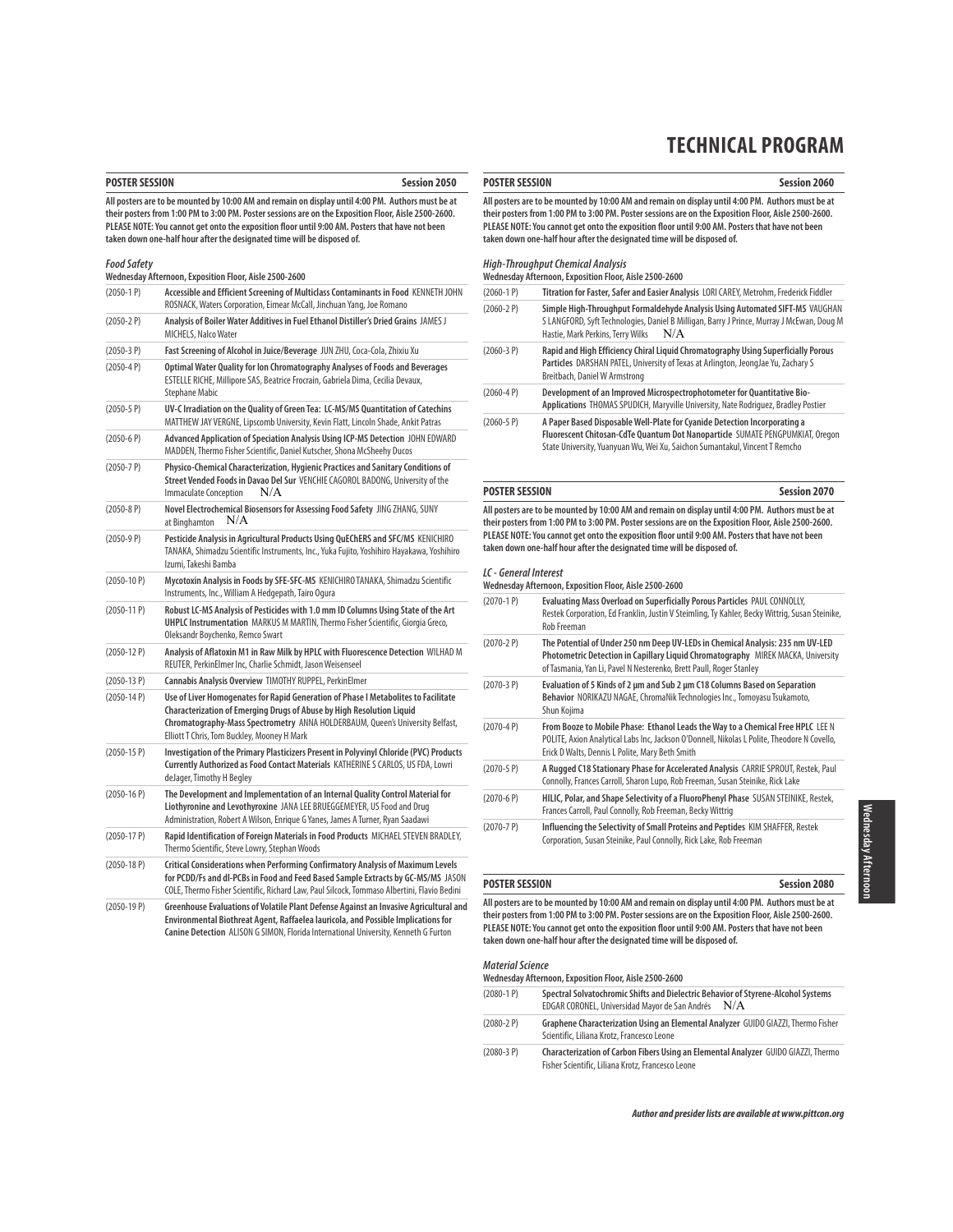| $(2080 - 4P)$   | Reaction of Phosphonium Phosphate Ionic Liquids with Iron Substrates DAVID W<br>JOHNSON, University of Dayton, Joseph Hancock                                                                                                                                  |
|-----------------|----------------------------------------------------------------------------------------------------------------------------------------------------------------------------------------------------------------------------------------------------------------|
| $(2080-5P)$     | Raman Spectroscopy as a Probe of Stacking Order in Carbonized Metal-Organic<br>Frameworks SZETSEN LEE, Chung Yuan Christian University, Pei Tsung, Li Bing-Han,<br>Chia-Her Lin                                                                                |
| $(2080-6P)$     | Fabrication of an Edge-on Oriented ZnTPP Thin Film Studied by Using the pMAIRS<br>Technique NOBUTAKA SHIOYA, Kyoto University, Miyako Hada, Takafumi Shimoaka,<br>Richard Murdey, Kazuo Eda, Takeshi Hasegawa                                                  |
| $(2080 - 7P)$   | Quantum Dot Dispersed Polydimethylsiloxane as Wavelength Shifting Light Source<br>for Optical Analysis JUNFENG ZHU, Kyushu University, Higuchi Hirokazu, Nomada Hiroaki,<br>Yoshioka Hiroaki, Kinichi Morita, Oki Yuji                                         |
| $(2080 - 8P)$   | Utilization of Zwitterionic Thermoresponsive Surfactants for the Synthesis and In Situ<br>Preconcentration of Monodispersed Spherical Gold Nanoparticles ARATA ENDO,<br>Fukushima University, Ryo Miura, Takagai Yoshitaka, Willie Hinze                       |
| $(2080 - 9P)$   | Effect of Magic Angle Spinning Rate on Deuterium NMR Spin-Lattice Relaxation of<br>(Propylazanediyl)Bis(Methylene-d)Dibenzoic Acid Hydrochloride: Enhanced Spin-<br>Lattice-Relaxation Due to Rotational Resonance MAHINDA E GANGODA, Kent State<br>University |
| $(2080 - 10P)$  | Strategy for Determining Depth-Dependent Penetration into Porous Silicon CRYSTAL<br>MARIA COLLADO, University at Buffalo, The State University of New York, Frank V Bright $\,$ N                                                                              |
| $(2080-11P)$    | Unraveling the Growth Mechanism of Perovskite Nanocrystals by Time-Dependent<br>Spectroscopy Characterization MEGHAN TEUNIS, Indiana University - Purdue University<br>Indianapolis, Rajesh Sardar                                                             |
| $(2080 - 12 P)$ | Molecular Orientations in Materials Using Polarized Raman Imaging MICHAEL STEVEN<br>BRADLEY. Thermo Scientific. Robert Heintz. Amir Mashal                                                                                                                     |
| $(2080-13)$ P)  | Direct Analysis of Hyperspectral Images (DAHI) SHILADITYA CHATTERJEE, Brigham<br>Young University, Bhupinder Singh, Matthew R Linford                                                                                                                          |
| $(2080-14P)$    | Hydrophobization of Inorganic Oxide Surfaces via Siloxane Equilibration JOSEPH W<br>KRUMPFER, Pace University, Ryan M Kaleigh                                                                                                                                  |
| $(2080 - 15 P)$ | Withdrawn                                                                                                                                                                                                                                                      |
| $(2080 - 16 P)$ | Novel Three-Dimensional Cellulose Produced from Trunk of Astragalus Gummifer<br>(Fabaceae) Tested for Protein Adsorption Performance MIREN SEN, Aksaray University,<br>Demet Erdönmez, Nese Hayat Aksoy, Murat Kaya, Mehmet Odabası<br>N/A                     |

# **POSTER SESSION Session 2090**

**All posters are to be mounted by 10:00 AM and remain on display until 4:00 PM. Authors must be at their posters from 1:00 PM to 3:00 PM. Poster sessions are on the Exposition Floor, Aisle 2500-2600. PLEASE NOTE: You cannot get onto the exposition floor until 9:00 AM. Posters that have not been taken down one-half hour after the designated time will be disposed of.**

#### **Microscopy**

**Wednesday Afternoon, Exposition Floor, Aisle 2500-2600**

| $(2090-1)$    | Holographic Characterization of Large Particle Contaminants in Chemical Mechanical<br>Planarization Slurries DAVID B RUFFNER, Spheryx, Inc., Priya Kasimbeg, Jaroslaw M<br>Blusewicz, Fook Chiong Cheong, Priya A Philips        |  |
|---------------|----------------------------------------------------------------------------------------------------------------------------------------------------------------------------------------------------------------------------------|--|
| $(2090 - 2P)$ | Lipobeads' Preparation and Imagining Using High Pressure Scanning Electron<br>Microscopy SERGEY V KAZAKOV, Pace University, Sarah Rahni, Shinsuke Kawanishi, Evan<br>Slow, Robert J Gordon, Justin Rack                          |  |
| $(2090-3)$ P) | Imaging Dynamics of Single Cells During Adhesion, Migration, and Invasion JENNA<br>WALZ, Tufts University, Charles R Mace                                                                                                        |  |
| $(2090 - 4P)$ | Withdrawn                                                                                                                                                                                                                        |  |
| $(2090-5P)$   | Second Harmonic Generation-Guided Powder X-Ray Diffraction DENG FENGYUAN,<br>Purdue University, Justin A Newman, Paul D Schimitt, Shijie Zhang, Scott J Toth, Garth J<br>Simpson                                                 |  |
| $(2090-6P)$   | Metal Composition of Electronic Cigarette Coils Pre- and Post-Heating by Scanning<br>Electron Microscopy JAMES STEWART, Virginia Commonwealth University, Joseph M<br>Turner, Justin L Poklis, Alphonse Poklis, Michelle R Peace |  |

#### **POSTER SESSION Session 2100**

**All posters are to be mounted by 10:00 AM and remain on display until 4:00 PM. Authors must be at their posters from 1:00 PM to 3:00 PM. Poster sessions are on the Exposition Floor, Aisle 2500-2600. PLEASE NOTE: You cannot get onto the exposition floor until 9:00 AM. Posters that have not been taken down one-half hour after the designated time will be disposed of.**

**Supercritical Fluid Chromatography Wednesday Afternoon, Exposition Floor, Aisle 2500-2600**

| <u>WEULLESURY ALLELIJOUL, EXPOSITIOIL FIUUL, AISIE ZJUU-ZUUU</u> |                                                                                                                                                                                                      |  |
|------------------------------------------------------------------|------------------------------------------------------------------------------------------------------------------------------------------------------------------------------------------------------|--|
| $(2100-1)$                                                       | Improvement of Total Analytical Work Flow by Using Online SFE-SFC KENICHIRO<br>TANAKA, Shimadzu Scientific Instruments, Inc., Keiko Matsumoto, Hidetoshi Terada, Takato<br>Uchikata, Yasuhiro Funada |  |
| $(2100-2P)$                                                      | Supercritical Fluid Extraction at 1000 Bar ROLF SCHLAKE, Applied Separations                                                                                                                         |  |
| $(2100-3P)$                                                      | Achiral SFC: No C18 Equivalent, No Problem JP PRESTON, Phenomenex, Morgan<br>Jacob Kramer                                                                                                            |  |

#### **POSTER SESSION Session 2110**

**All posters are to be mounted by 10:00 AM and remain on display until 4:00 PM. Authors must be at their posters from 1:00 PM to 3:00 PM. Poster sessions are on the Exposition Floor, Aisle 2500-2600.** N/A **PLEASE NOTE: You cannot get onto the exposition floor until 9:00 AM. Posters that have not been taken down one-half hour after the designated time will be disposed of.**

#### **Thermal Analysis**

| Wednesday Afternoon, Exposition Floor, Aisle 2500-2600 |                                                                                                                                                    |  |
|--------------------------------------------------------|----------------------------------------------------------------------------------------------------------------------------------------------------|--|
| $(2110-1)$                                             | Calorimetry Studies of High Temperature Thermal Storage Materials used in<br>Concentrated Solar Power (CSP) Systems KRISTINA LILOVA, Setaram, Inc. |  |
| $(2110-2P)$                                            | Thermal Analysis and Calorimetry in Process Safety Applications KRISTINA LILOVA,<br>Setaram, Inc.                                                  |  |
| $(2110-3P)$                                            | Thermal Analysis and Calorimetry Applied to the Studies of 2D Carbon-Based<br>Nanomaterials KRISTINA LILOVA, Setaram, Inc.                         |  |
| $(2110-4P)$                                            | New Software Advances for the Automatic Evaluation of Thermogravimetric Analysis<br>Data DAVID SHEPARD, Netzsch Instruments North America, LLC     |  |

#### **UNDERGRADUATE POSTER SESSION Session 2120**

**All Undergraduate posters are to be mounted by 10:00 AM and remain on display until 4:00 PM. Authors must be at their posters from 1:00 PM to 3:00 PM. The poster session is on the Exposition Floor, Aisle 2500-2600. PLEASE NOTE: You cannot get onto the exposition floor until 9:00 AM. Posters**

**that have not been taken down one-half hour after the designated time will be disposed of.**

### **Undergraduate Poster Session**

**Wednesday Afternoon, Exposition Floor, Aisle 2500-2600**

| $(2120-1)$    | Degradation of Sertraline in Space VIRGINIA JAMES, College of Charleston, Wendy C Cory                                                                                                                                                                                                                                                                          |  |
|---------------|-----------------------------------------------------------------------------------------------------------------------------------------------------------------------------------------------------------------------------------------------------------------------------------------------------------------------------------------------------------------|--|
| $(2120-2P)$   | Investigating the Potential Degradation of Levofloxacin Following Exposure to Space<br>ALISHA LAMAS, College of Charleston, Wendy C Cory                                                                                                                                                                                                                        |  |
| $(2120-3P)$   | Investigation into the Stability and Potency of Ibuprofen Stored Aboard the Interna-<br>tional Space Station KATRINA MANGIARACINA, College of Charleston, Wendy C Cory                                                                                                                                                                                          |  |
| $(2120-4P)$   | Chemical Analysis of Potency and Purity of Phenytoin Capsules Stored on the<br>International Space Station JESSICA MOON, College of Charleston, Wendy C Cory                                                                                                                                                                                                    |  |
| $(2120 - 5P)$ | Quantification of Adsorption of Organic Compounds by Silver Nanoparticles<br>KATHERINE MARIE MULLAUGH, College of Charleston, Sondrica Goines                                                                                                                                                                                                                   |  |
| $(2120-6P)$   | Gas Separations by Mixed-Matrix Membranes and High Surface Area Carbons<br>ZOE MANN, Cornell College, Shannon M Mahurin, Jennifer A Schott, Sheng Dai                                                                                                                                                                                                           |  |
| $(2120 - 7P)$ | Ionic Liquid Membranes and Adsorbents Derived from Carbonated Beverages for<br>Gas Separations CAITLIN STIEBER, Cornell College and Oak Ridge National Laboratory,<br>Shannon M Mahurin, Sheng Dai, Jennifer A Schott                                                                                                                                           |  |
| $(2120-8P)$   | Advancements Toward Fabrication of a Modified Carbon Quantum Dot as a Biocom-<br>patible Real-Time pH Sensor ALEXANDER P FLUGEL, Colorado College, Murphy Brasuel                                                                                                                                                                                               |  |
| $(2120-9P)$   | Investigating the Fe(II)-Binding Antioxidant Activity of Thione and Selone Complexes<br>Utilizing Gel Electrophoresis, Polymerase Chain Reaction and HPLC EMILY KURFMAN,<br>Furman University, Julia L Brumaghim, Sandra K Wheeler, John F Wheeler                                                                                                              |  |
| $(2120-10P)$  | Analysis of the Molecular Weight Distribution of Polyhexamethylene Biguanide<br>Using Equilibrium Dialysis, Size-Exclusion Chromatography, Dynamic Light Scatter-<br>ing, and Ultra-Performance Liquid Chromatography-Mass Spectrometry RADHIKA J<br>PANDYA, Furman University, Ashley S Thompson, Frederic D David, Sandra K Wheeler, John<br><b>F</b> Wheeler |  |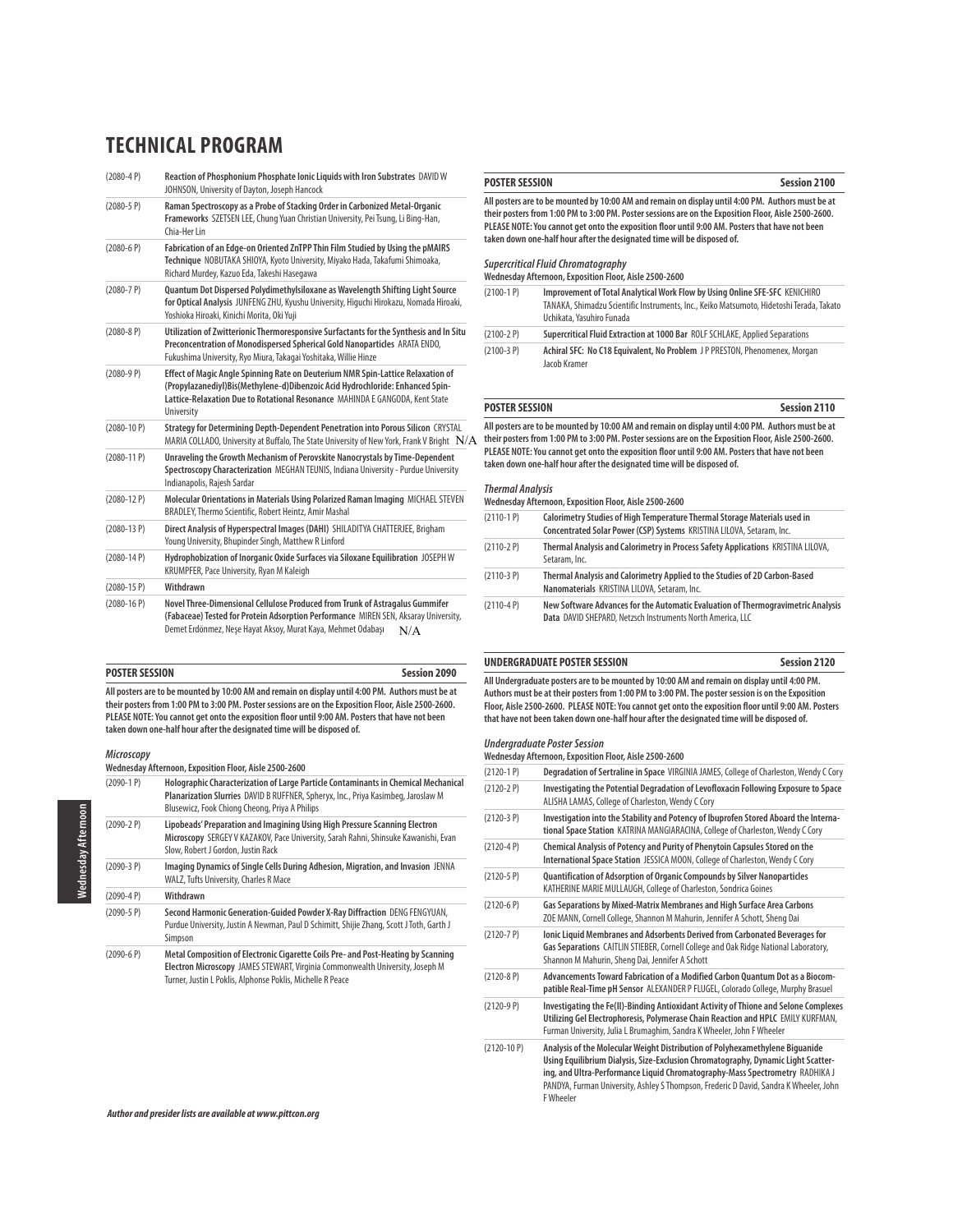| $(2120-11P)$   | Identification of Cr: DNA Adducts Utilizing UPLC-ESI-MS JOHN J CORDOBA, Furman<br>University, Andrew G Kantor, James H Wade, Noel A Kane-Maguire, Sandra K Wheeler, John<br>F Wheeler                                                                                    |
|----------------|--------------------------------------------------------------------------------------------------------------------------------------------------------------------------------------------------------------------------------------------------------------------------|
| $(2120-12P)$   | Sensitive Pesticide Detection in Drinking Water and Georgia Lake Waters Using<br>HPLC-UV YASMEANA DOGHAIMAT, Georgia Gwinnett College, Xiaoping Li, Sharon Guan,<br>Michelle Huang                                                                                       |
| $(2120-13 P)$  | Evaluation of Aqueous Organic Electrolytes for Redox Flow Cells JOSHUA DO, Grand<br>Valley State University, Andrew Lantz, Emily Peters, William Schroeder, Richard Lawton,<br>Paul Rasmussen<br>N/A                                                                     |
| $(2120-14P)$   | Chiral Separation of Silanes via Capillary Micellar Electrokinetic Chromatography<br>SYDNEY SHAVALIER, Grand Valley State University, Andrew Lantz, Connor Radecki, Randy<br>Winchester                                                                                  |
| $(2120-15P)$   | Catching Single Pd Nanoparticles in the Act of Catalysis Using Electrochemistry<br>AARON J CAPPS, Grand Valley State University<br>N/A                                                                                                                                   |
| $(2120-16P)$   | Real-Time Detection of Neurotransmitter Release from Live Cells Using Liquid<br>Interface Nanoprobes THERESA M WELLE, University of Illinois at Urbana-Champaign,<br>Mei Shen                                                                                            |
| $(2120-17P)$   | Observing Discrete Neurotransmission Events Using Versatile Electrochemical<br>Nanoprobes JUSTIN DESLAURIER, University of Illinois at Urbana-Champaign, Zizheng Qu,<br>Mei Shen                                                                                         |
| $(2120-18P)$   | High-Throughput Qualitative and Quantitative Analysis of Drugs in Human Urine<br>KHAI PHAM, Indiana University, David E Alonso, Christina N Kelly, Joseph E Binkley                                                                                                      |
| $(2120-19P)$   | Determining the Metal Content in Paper Using Inductively Coupled Plasma-Optical<br>Emission Spectroscopy KATLYNN AGOSTA, Maryville University, Kelsey Kloeppel,<br><b>Thomas Spudich</b>                                                                                 |
| $(2120-20P)$   | Quantitative Determination of Zinc in Equilibrium Dialysis Binding Experiments<br>SCOT STANULIS, University of Notre Dame, Cody Pinger, Dana Spence                                                                                                                      |
| $(2120-21P)$   | Characterization of Size and Composition of Indoor Air Pollution Particulate Matter<br>KRISTIN DIMONTE, Seton Hill University, Miriam A Freedman, Joseph Dawson                                                                                                          |
| $(2120-22P)$   | Real-Time Striatal Measurements of Oxidative Stress and Dopamine in the Dyskinetic<br>Rat During Chronic L-DOPA Treatment for Parkinson's Disease CATHERINE F MASON,<br>North Carolina State University, Leslie Rae Wilson, Christie A Lee, Xiaohu Xie, Leslie A Sombers |
| $(2120-23)$ P) | Detection of Sulfated Polysaccharides Using Reversible Pulsed Chronopotentiometry<br>with Polyion-Selective Electrodes EMMA GORDON, Northern Kentucky University                                                                                                         |
| $(2120-24P)$   | Evaluating the Susceptibility of the Aromatic Amino Acids to Chlorine Dioxide<br>Degradation HEATHER G DEAL, Middle Tennessee State University, Beng G Ooi                                                                                                               |
| $(2120-25P)$   | Development of a Bacterial Biosensor for the Detection of Heavy Metals in Solution<br>MICHELLE D HOFFMAN, Rose-Hulman Institute of Technology, Brooks Rodibaugh,<br>Kendall Ryan                                                                                         |
| $(2120-26)$    | Functional Polymer Coatings on Glass Surfaces Through Thermal Vapor Deposition<br>(TVD) TARYN WEATHERLY, Southern Illinois University Carbondale, Nathalie Becerra-Mora,<br>Kexin Jiao, Punit Kohli                                                                      |
| $(2120-27P)$   | Hanging Drop Culture Modification Utilizing Biofunctionalized PDMS Ribbons ALEXUS<br>RUSK, Southern Illinois University - Carbondale, Katie Flynn, Kexin Jiao, Sukesh Bhaumik,<br>Punit Kohli                                                                            |
| $(2120-28P)$   | Elemental Profiles of Brood V Periodical Cicadas THOMAS A PAYNE, Thomas More<br>College, William C Wetzel, Amberlie A Clutterbuck                                                                                                                                        |
| $(2120-29P)$   | Mathematical Strategies for Identifying Cremated Remains CHRISTINA A FARWICK,<br>Thomas More College, Kelsey L Sparks, William C Wetzel, Christa A Currie                                                                                                                |
| $(2120-30P)$   | Preconcentration of Lead and Copper lons with Carboxylate-Modified Nonporous<br>Graphitic Carbon RILEY M ALEXANDER, Wittenberg University, Braden A Crouse,<br>Kristin K Cline                                                                                           |
| $(2120-31P)$   | Use of Naturally-Existing Nanostructures as a Model Template for SERS Detection<br>KAZUKI NAGATA, Toyo University, Hiroyuki Takei                                                                                                                                        |
| $(2120-32P)$   | Stabilization of Surface-Adsorbed Gold Nanoparticles for LSPR Sensing in the Near IR<br>Regime HAZUKI HARAGUCHI, Toyo University, Hiroyuki Takei                                                                                                                         |
| $(2120-33P)$   | Synthesis and Evaluation of Desferrioxamine B-Modified Acrylic Resins and Its<br>Adsorbability of Uranium(VI) Ion MIKI ABE, Fukushima University, Yoshitaka Takagai,<br>Michio Butsugan, Shukuro Igarashi                                                                |
| $(2120-34P)$   | Quantitation of Formaldehyde Produced from E-Cigarettes by Different E-Juices<br>KRISTA M GARDNER, Cumberland University, Sarah S Pierce                                                                                                                                 |
| $(2120-35P)$   | Distance Dependence of the Photoreduction of 4-Nitrobenzenethiol on Aq<br>Nanoparticles Studied Using Surface-Enhanced Raman Spectroscopy and Atomic<br>Layer Deposition MATTHEW A YOUNG, Hillsdale College, Xiaoqi Tang                                                 |
| $(2120-36P)$   | Size Reduction Thresholds in Paper-Based Analytical Devices (µPADs) EDWARD<br>BRANDON STRONG, California Polytechnic State University, Nathaniel W Martinez,<br><b>Andres Wilde Martinez</b>                                                                             |

| $(2120-37P)$    | Application of Metal Oxide Fibers for High Recovery of Small RNA Cancer Biomarkers<br>SABRINA SEDANO, University of California, Riverside, Luis A Jimenez, Wenwan Zhong                                     |
|-----------------|-------------------------------------------------------------------------------------------------------------------------------------------------------------------------------------------------------------|
| $(2120-38P)$    | Surface Modification of Titanium and Titanium Aluminum Vanadium Using<br>Octadecylphosphonic Acid and Stearic Acid MARGARET GERTHOFFER, Seton Hill<br>University, Ellen Gawalt, Ashley Blystone, Nina Reger |
| $(2120-39P)$    | Analysis of Pet Food by LIBS, ICP-OES, and Chemometric Methods STEPHANIE HOMITZ,<br>Westminster College, Helen Boylan                                                                                       |
| $(2120 - 40 P)$ | Separation of Samarium from Cobalt Using Water-Immiscible Deep Eutectic Solvents<br>(DESs) BRENDAN MESSNER, Westminster College, Peter Smith                                                                |
| $(2120-41P)$    | Analysis of Manganese Oxides Recovered from Abandoned Mine Drainage Passive<br>Treatment Sites BRITTANY SLUPE, Westminster College, Helen M Boylan                                                          |
| $(2120 - 42P)$  | Bacteria Adhesion Quantification Using Microscopy and ImageJ Analysis MATHILDA<br>WILLOUGHBY, Westminster College, Erin Wilson                                                                              |
| $(2120-43P)$    | Analysis of Commercially Available Solar Cells and Applications to Tiny Living<br>CAMERON WORTHING, Westminster College, Helen Boylan                                                                       |
| $(2120 - 44 P)$ | Heavy Metal Analysis of Manure and Feed Samples from Local Farmland in<br>Northwestern Pennsylvania DANIEL OWOC, Westminster College, Diana Ortiz, Erin Wilson                                              |
| $(2120 - 45P)$  | The Efficacy of Using Liguid Foundation as a Primary Source of UV Protection<br>MELINDA PREAUX, California University of Pennsylvania, Kimberly Woznack, Gregg Gould                                        |
| $(2120 - 46P)$  | Analysis of the Effect of Alkaline Hydrolysis Cremation on Minerals and Trace Metals in<br>Bone REBEKAH QUICKEL, California University of Pennsylvania, Kimberly Woznack, Gregg Gould                       |
| $(2120-47P)$    | Development of a Paper-Based Microfluidic Device for the Quantification of Aqueous<br>Nitrite, Nitrate, and Phosphate CIARA WITT, Truman State University, Christopher<br>Culbertson, Jay Sibbitts          |
| $(2120 - 48P)$  | Synthesis of 2-phenylimidazo [1,2-a] Pyridine: A Development in Medical Chemistry<br>ERIK WILLIAM DINARDO, California University of Pennsylvania, Matthew Price                                             |
| $(2120-49P)$    | Immobilized Cytochrome c Electrochemistry on Peptide Self-Assembled Monolayers<br>BENJAMIN JONES, Saint Francis University, Tanner Yawitz, Rose Ann Clark, Bryant Onkst                                     |

# **THURSDAY, MARCH 9, 2017 MORNING**

# **SYMPOSIUM Session 2130**

**ACS-DAC - Unconventional Pipetting for Bio/Chem Analysis** arranged by Lane A Baker, Indiana University

#### **Thursday Morning, Room W178b**

|       | Lane A Baker, Indiana University, Presiding                                                                                                                                                                                                   |
|-------|-----------------------------------------------------------------------------------------------------------------------------------------------------------------------------------------------------------------------------------------------|
| 8:30  | <b>Introductory Remarks - Lane A Baker</b>                                                                                                                                                                                                    |
| 8:35  | (2130-1) Nanoscale Scanning Electrochemical Microscopy of Clean Graphite Surfaces SHIGERU<br>AMEMIYA, University of Pittsburgh                                                                                                                |
| 9:10  | (2130-2) Multifunctional Scanning Ion Conductance Microscopy PATRICK ROBERT UNWIN,<br>University of Warwick, David Perry, Ashley Page, Minkyung Kang, Dmitry Momotenko                                                                        |
| 9:45  | (2130-3) Carbon Nanopipettes: From Sensors to Single Nanoparticle Collisions MICHAEL V<br>MIRKIN, Queens College - CUNY, Min Zhou, Keke Hu, Dengchao Wang, Huolin Xin, Yun Yu                                                                 |
| 10:20 | Recess                                                                                                                                                                                                                                        |
| 10:35 | (2130-4) Towards Coupling Mass Spectrometry Imaging and Electrochemical Microscopy for<br>Imaging of Live Biological Systems JULIA LASKIN, Pacific Northwest National Laboratory,<br>Son Nguyen, Venky Prabhakaran, Ruichian Yin, Andrey Liyu |
|       | 11:10 (2130-5) Imaging via Electrospray LANE A BAKER, Indiana University                                                                                                                                                                      |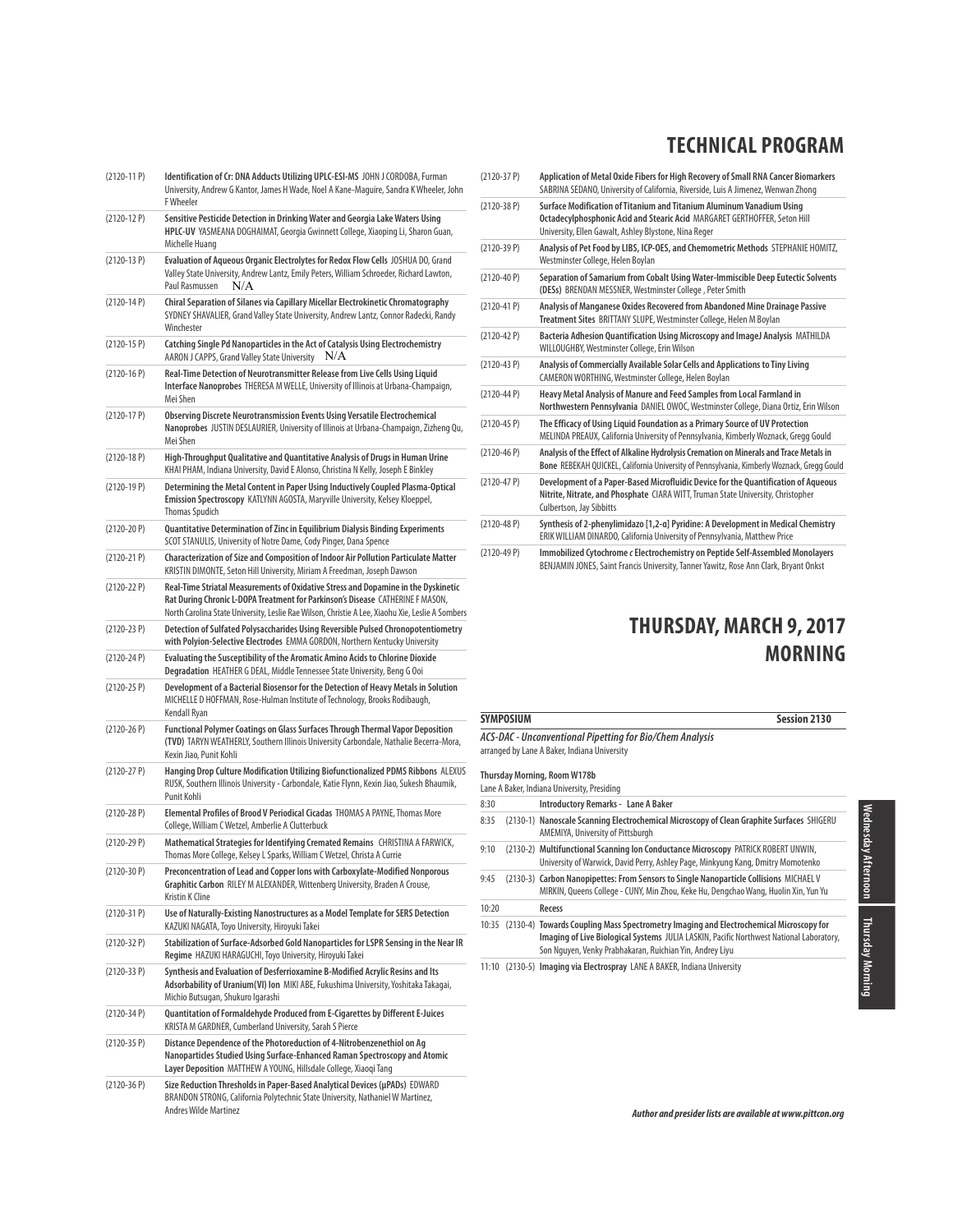### **SYMPOSIUM** Session 2140

### **Analytical Cannabis I** arranged by Joshua M Crossney, jCanna, Inc. **Thursday Morning, Room W183a** Joshua M Crossney, jCanna, Inc., Presiding 8:30 **Introductory Remarks - Joshua M Crossney**  8:35 (2140-1) **Bridging the Gap Between Analytical Technologies and Medical Cannabis Science** JOSHUA M CROSSNEY, jCanna, Inc. 9:10 (2140-2) **Research and Development of Cannabis Through Optimized Indoor Environments**  AUTUMN R KARCEY, Cultivo, Inc 9:45 (2140-3) **Batch Sample Preparation of Dried Cannabis Flowers and Trim** BARRY SCHUBMEHL, Fritsch Milling and Sizing, Inc.

10:20 **Recess** 10:35 (2140-4) **Pesticide Residue Analysis in Cannabis Using Modified QuEChERS and LC-MS/MS**  JULIE KOWALSKI, Restek Corporation, Jeff Dahl, Derek Laine, Jack Cochran

11:10 (2140-5) **The Analytical Potential of a Compact Mass Spectrometer (CMS) for the Analysis of Cannabis-Related Samples for Composition and Adulteration** JACK HENION, Advion, Inc., Nigel Sousou, Changtong Hao, Daniel Eikel, Simon Prosser

| <b>SYMPOSIUM</b>                                                                                                                                               | Session 2150 |
|----------------------------------------------------------------------------------------------------------------------------------------------------------------|--------------|
| <b>Analytical Techniques for Probing Neurochemistry</b><br>arranged by Rachel A Saylor. University of South Carolina and Thomas H Linz. Wayne State University |              |

#### **Thursday Morning, Room W179a**

|       | Rachel A Saylor, University of South Carolina, Presiding                                                                                                                                                                                                                                        |
|-------|-------------------------------------------------------------------------------------------------------------------------------------------------------------------------------------------------------------------------------------------------------------------------------------------------|
| 8:30  | Introductory Remarks - Rachel A Saylor and Thomas H Linz                                                                                                                                                                                                                                        |
| 8:35  | (2150-1) Microdialysis-Microchip Electrophoresis for Continuous Monitoring of Neuroactive<br>Substances in the Brain SUSAN M LUNTE, University of Kansas                                                                                                                                        |
| 9:10  | (2150-2) Neurochemistry in the Intensive Therapy Unit - Faster, On-Line Multi-Analyte<br>Analysis for Traumatic Brain Injury Patients MARTYN G BOUTELLE, Imperial College<br>London, Michelle L Rogers, Chi Leng Leong, Isabelle C Samper, Sally A Gowers, Sharon L<br>Jewell, Anthony J Strong |
| 9:45  | (2150-3) Enhancements for Intracranial Microdialysis ADRIAN C MICHAEL, University of<br>Pittsburgh, Andrea Jaguins-Gerstl, Erika L Varner                                                                                                                                                       |
| 10:20 | Recess                                                                                                                                                                                                                                                                                          |
| 10:35 | (2150-4) A Voltammetric and Behavioral Characterization of the Involvement of Serotonin in<br>Depression RACHEL A SAYLOR, University of South Carolina, Parastoo Hashemi                                                                                                                        |
|       | 11:10 (2150-5) Prefrontal Ortical Network Dynamics in Chronic Stress and Hyperexcitable States<br>CONOR LISTON, Weill Cornell Medical College                                                                                                                                                   |

| <b>SYMPOSIUM</b>                                                              | Session 2160 |  |
|-------------------------------------------------------------------------------|--------------|--|
| Evolving Spectroscopic Technologies for Point-of-Origin Detection of Diseases |              |  |
| and Environmental Toxins                                                      |              |  |
| arranged by John F Rabolt, University of Delaware                             |              |  |

# **Thursday Morning, Room W179b**

|       | John F Rabolt, University of Delaware, Presiding                                                                                                                                                                                                                                                              |
|-------|---------------------------------------------------------------------------------------------------------------------------------------------------------------------------------------------------------------------------------------------------------------------------------------------------------------|
| 8:30  | Introductory Remarks - John F Rabolt                                                                                                                                                                                                                                                                          |
| 8:35  | (2160-1) Point-of-Need Diagnostic Testing for Infectious Diseases Using Surface-Enhanced<br>Raman Scattering MARC D PORTER, University of Utah, Nicholas A Owens, Lars B Laurentius                                                                                                                           |
| 9:10  | (2160-2) Metabolic Profiling by SERS: A Diagnostic for Bacterial Infections LAWRENCE ZIEGLER,<br><b>Boston University</b>                                                                                                                                                                                     |
| 9:45  | (2160-3) Measuring Mineral Deficiency in Human Tissue with a Handheld LIBS Spectrometer<br>KATHERINE A BAKEEV, B&W Tek, Qun Li, Sean Wang                                                                                                                                                                     |
| 10:20 | Recess                                                                                                                                                                                                                                                                                                        |
|       | 10:35 (2160-4) Detection of Mycoplasma with SERS: Current Laboratory Results and Progress<br>Towards Clinical Applications RICHARD DLUHY, University of Alabama at Birmingham                                                                                                                                 |
|       | 11:10 (2160-5) Structure and Morphology of Biosynthesized and Biodegradable Polymer Nanofibers,<br>Ultrathin Films and Single Crystals Using AFM-IR and Selected Area Electron<br>Diffraction (SAED) JOHN F RABOLT, University of Delaware, Liang Gong, Changhao Liu,<br>Bruce Chase, Isao Noda, Curt Marcott |

**Author and presider lists are available at www.pittcon.org** 

# **SYMPOSIUM** Session 2170

## **Impacts of Single Cell Analysis on Biology and Medicine**

arranged by X Nancy Xu, Old Dominion University

## **Thursday Morning, Room W181a**

|       |  | X Nancy Xu, Old Dominion University, Presiding                                                                                                                                       |  |  |
|-------|--|--------------------------------------------------------------------------------------------------------------------------------------------------------------------------------------|--|--|
| 8:30  |  | <b>Introductory Remarks - X Nancy Xu</b>                                                                                                                                             |  |  |
| 8:35  |  | (2170-1) Examining Alzheimer's Disease at Single Cell Resolution TRACY YOUNG-PEARSE, BWH,<br>Meichen Liao, J Christopher Love                                                        |  |  |
| 9:10  |  | (2170-2) Tracking Single Cells In Vivo: The Emerging Role of Positron Emission Tomography<br><b>GUILLEM PRATX, Stanford University</b>                                               |  |  |
| 9:45  |  | (2170-3) New Nano Tools for Real-Time Imaging of Single Cancer Stem Cells X NANCY XU, Old<br>Dominion University, Preeyaporn Songkiatisak, Pavan K Cherukuri, Asia Poudel, Sang Phan |  |  |
| 10:20 |  | Recess                                                                                                                                                                               |  |  |
| 10:35 |  | (2170-4) Imaging Transcription Dynamics in Single Cancer Cells ROBERT A COLEMAN, Albert<br>Einstein College of Medicine, Adrien Senecal, Charles Kenworthy, Robert H Singer          |  |  |
| 11:10 |  | (2170-5) Single Cell mRNA Profiling In Situ by Seguential FISH (segFISH) LONG CAI, Caltech                                                                                           |  |  |

## **SYMPOSIUM** Session 2180

**Recognizing Cutting-Edge Chemistry from the National Organization for the Professional Advancement of Black Chemists and Chemical Engineers (NOBCChe)** arranged by Renã A S Robinson, University of Pittsburgh and Kemal Catalan, 4iNNO

### **Thursday Morning, Room W181b**

|       | Renã A S Robinson, University of Pittsburgh, Presiding |                                                                                                                                                                                                           |  |
|-------|--------------------------------------------------------|-----------------------------------------------------------------------------------------------------------------------------------------------------------------------------------------------------------|--|
| 8:30  |                                                        | Introductory Remarks - Renã A S Robinson and Kemal Catalan                                                                                                                                                |  |
| 8:35  |                                                        | (2180-1) Applications of Mass Spectrometry for an Aging Population RENÃ A S ROBINSON,<br>University of Pittsburgh                                                                                         |  |
| 9:10  |                                                        | (2180-2) Metrology for "Stuff" - and Its Impact on Innovation, Our Economic Security, and<br><b>Quality of Life</b> MARLON WALKER, National Institute of Standards and Technology (NIST),<br>Willie E May |  |
| 9:45  |                                                        | (2180-3) The Path Toward Urine Albumin Standardization ASHLEY BEASLEY GREEN, National<br>Institute of Standards and Technology (NIST), Karen W Phinney                                                    |  |
| 10:20 |                                                        | Recess                                                                                                                                                                                                    |  |
| 10:35 |                                                        | (2180-4) Recognizing Cutting-Edge Chemistry from NOBCChE JUDSON L HAYNES, P&G                                                                                                                             |  |
| 11:10 |                                                        | <b>Open Discussion</b>                                                                                                                                                                                    |  |

## **SYMPOSIUM** Session 2190 **SAS - Metallomics**

arranged by Greg Klunder, Lawrence Livermore National Laboratory

#### **Thursday Morning, Room W181c**

|       | Greg Klunder, Lawrence Livermore National Laboratory, Presiding |                                                                                                                                                                                                                                                                                                     |  |
|-------|-----------------------------------------------------------------|-----------------------------------------------------------------------------------------------------------------------------------------------------------------------------------------------------------------------------------------------------------------------------------------------------|--|
| 8:30  |                                                                 | Introductory Remarks - Greg Klunder                                                                                                                                                                                                                                                                 |  |
| 8:35  |                                                                 | (2190-1) Advanced Metallomics Characterization with Ultra-High Resolution FTICR MS DAVID<br>W KOPPENAAL, Pacific Northwest National Laboratory, Lawrence Walker, Malak Tfaily,<br>Jared B Shaw, Nancy J Hess, Ljiljana Pasa-Tolic                                                                   |  |
| 9:10  |                                                                 | (2190-2) Metal Detection at Cellular Levels by Use of Laser Ablation ICP-MS NORBERT<br>JAKUBOWSKI, Federal Institute for Materials Research and Testing, Heike Traub                                                                                                                                |  |
| 9:45  |                                                                 | (2190-3) Bio-LIBS and the Role of Trace Metals When Laser-Induced Breakdown Spectroscopy<br>is Used to Study Biological or Biomedical Systems STEVEN JAMES REHSE, University<br>of Windsor, Dylan J Malenfant, Vlora A Riberdy, Alexandra E Paulick, Siddharth Doshi,<br>Christopher J Frederickson |  |
| 10:20 |                                                                 | Recess                                                                                                                                                                                                                                                                                              |  |
|       |                                                                 | 10:35 (2190-4) The Development and Application of Imaging Mass Cytometry SCOTT TANNER,<br><b>York University</b>                                                                                                                                                                                    |  |
|       |                                                                 | 11:10 (2190-5) Powerful Tools, Tricks, and Techniques for Metallomic Analysis GARY MARTIN<br>HIEFTJE, Indiana University, Andrew J Schwartz, Jacob T Shelley, Courtney L Walton,<br>Kelsey L Williams                                                                                               |  |
|       |                                                                 |                                                                                                                                                                                                                                                                                                     |  |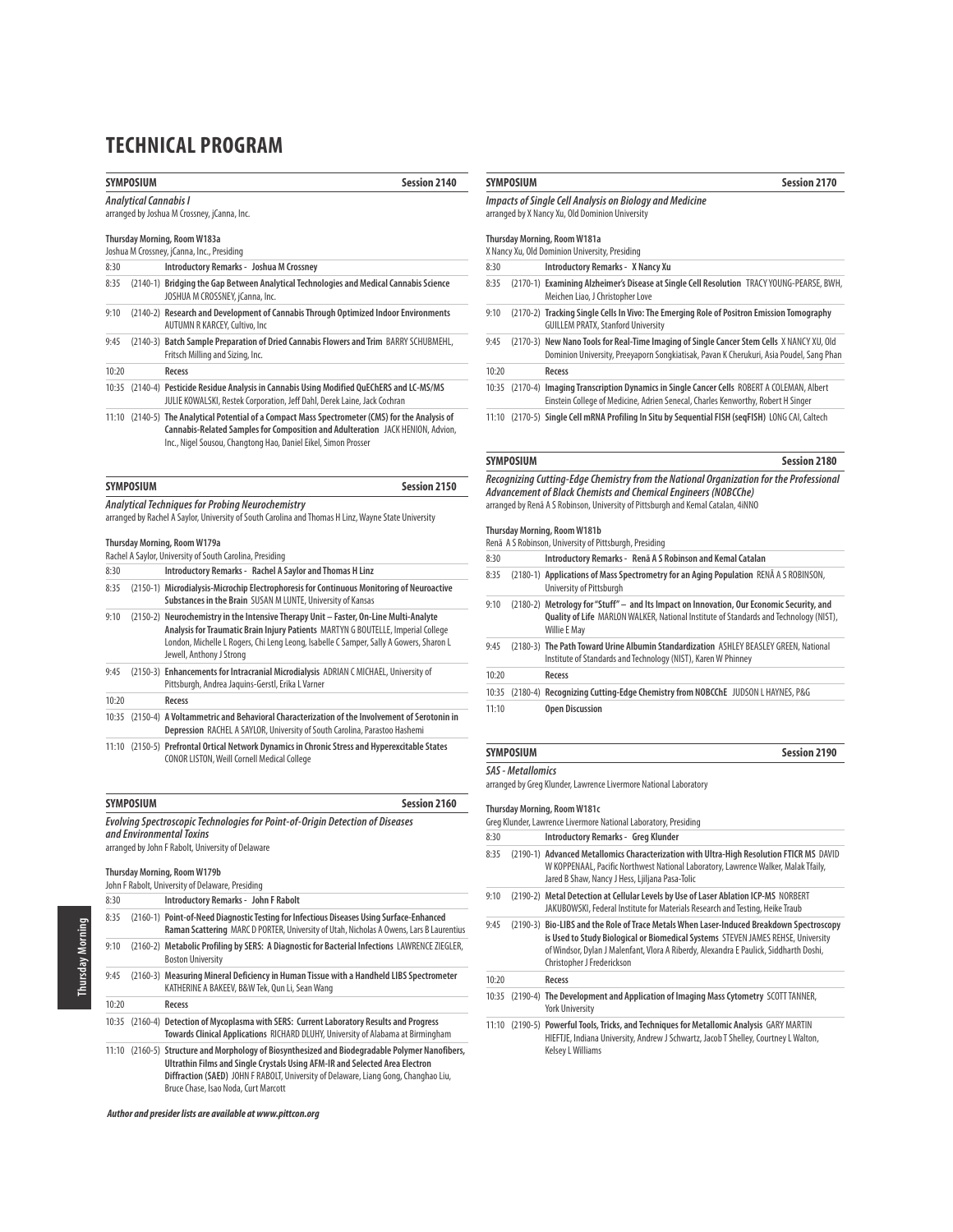# **SYMPOSIUM Session 2200 UHPLC Method Development in Pharmaceutical Analysis** arranged by Michael W Dong, MWD Consulting **Thursday Morning, Room W183b** Michael W Dong, MWD Consulting, Presiding 8:30 **Introductory Remarks - Michael W Dong**  8:35 (2200-1) **Newer Approaches to UHPLC Pharmaceutical Separations: Core-Shell, HILIC to SFC** DAVY GUILLARME, University of Geneva, Vincent Desfontaine, Szabolcs Fekete, Jean-Luc Veuthey 9:10 (2200-2) **New UHPLC Columns for Pharmaceutical Applications** THOMAS H WALTER, Waters Corporation, Jacob Fairchild, Matthew A Lauber, Stephan M Koza, Bonnie Alden, Thomas Swann, Jennifer Nguyen 9:45 (2200-3) **Method Development for Pharmaceutical Analysis Using Ion-Exchange, Mixed-Mode and Size-Exclusion Phases** CHRISTOPHER POHL, Thermo Fisher Scientific, Xiaodong Liu, Shanhua Lin 10:20 **Recess** 10:35 (2200-4) **UHPLC in Quality Control of Monoclonal Antibody Therapeutics** TAYLOR ZHANG, Genentech 11:10 (2200-5) **UHPLC Method Development of New Drug Molecules with Multiple Chiral Centers** MICHAEL W DONG, MWD Consulting **WORKSHOPS Session 2210 Light Sources in Analytical Chemistry: Solid State Light Sources and Beyond** arranged by Mirek Macka, University of Tasmania **Thursday Morning, Room W176c** Mirek Macka, University of Tasmania, Presiding 8:30 **Introductory Remarks - Mirek Macka**  8:35 (2210-1) **Structured Light from LEDs Enables Unique Spectrometer Design** ALEXANDER SCHEELINE, SpectroClick 9:05 (2210-2) **Light Emitting Diodes: New Developments in Detection and Analytical Use Beyond Optical Detection** MIREK MACKA, University of Tasmania 9:35 (2210-3) **Quantum Cascade and Interband Cascade Lasers: Changing the Game in Mid-Infrared Diagnostics** BORIS MIZAIKOFF, Ulm University 10:05 **Recess** 10:20 (2210-4) **Solid State Light Sources in Capillary Electrophoresis** DAN XIAO, Sichuan University, Hongyun Ji N/A 10:50 (2210-5) **Detectors Interrogated by Light: Optical Fiber Strain Sensors in (Photo-) Acoustic Measurements** HANS-PETER LOOCK, Queen's University 11:20 **Open Discussion ORGANIZED CONTRIBUTED SESSIONS Session 2220 SFC Chromatography for Food Analysis** arranged by David Kohler, ES Industries and Robert Clifford, Shimadzu Scientific Instruments **Thursday Morning, Room W183c**

|      | David Kohler, ES Industries, Presiding |                                                                                                                                                                                                    |  |
|------|----------------------------------------|----------------------------------------------------------------------------------------------------------------------------------------------------------------------------------------------------|--|
| 8:30 |                                        | (2220-1) Strategies for Stationary Phase Selection for the Optimized SFC Separation of<br>Agricultural Products, Foods, Beverages and Nutritional Supplements MATTHEW<br>PRZYBYCIEL, ES Industries |  |
| 8:50 |                                        | (2220-2) Analysis of Omega 3 Fatty Acids in Fish Oil Capsules via SFE/SFC/MS THOMAS ANDREW<br>RUSSELL, Shimadzu, Todd Anderson                                                                     |  |
| 9:10 |                                        | (2220-3) Pesticide Analysis of Commercial Spices via SFE/SFC/MS TODD ANDERSON, Shimadzu,<br>Thomas Andrew Russell, William A Hedgepath                                                             |  |
| 9:30 |                                        | (2220-4) The Use of Online SFE-SFC-MS-MS for the Analysis of Numerous Fat-Soluble<br>Micronutrients in Food RIC R GONZALEZ, ConAgra Foods, Inc., Indarpal Singh,<br>Kenichiro Tanaka               |  |
| 9:50 |                                        | Recess                                                                                                                                                                                             |  |

# **TECHNICAL PROGRAM**

- 10:05 (2220-5) **Comparison of LC-MS/MS to SFC-MS/MS for the Analysis of Multiple Water-Soluble Micronutrients in Various Food Matrices** INDARPAL SINGH, ConAgra Foods, Inc., Ric R Gonzalez, Kenichiro Tanaka
- 10:25 (2220-6) **On-Line Extraction and Determination of Targeted Carotenoids from Habanero Rad (Capsicum Chinese)** LUIGI MONDELLO, University of Messina, Mariosimone Zoccali, Daniele Giuffrida, Paola Dugo

# **ORAL SESSIONS Session 2230**

#### **Bioanalytical - Fluorescence/Luminescence Techniques**

**Thursday Morning, Room W175a**

Christina Henson, Buckman International, Presiding

| 8:30  | (2230-1) Development of High-Throughput Instrumentation for Single-Cell Viscometric<br>Analysis Via Fluorescence Anisotropy VERONICA J LYONS, Texas Tech University,<br>Dimitri Pappas                                               |  |
|-------|--------------------------------------------------------------------------------------------------------------------------------------------------------------------------------------------------------------------------------------|--|
| 8:50  | (2230-2) Structural Modified Firefly Luciferin Analogues for Bioluminescence Assays YUMA<br>IKEDA, Keio University, Daniel Citterio, Shigeru Nishiyama, Koji Suzuki                                                                  |  |
| 9:10  | (2230-3) Fluorescence Optical Rotary Dispersion (FORD): A Method to Probe Interfacial<br>Chirality JAMES RW ULCICKAS, Purdue University, Fengyuang Deng, Garth J Simpson                                                             |  |
| 9:30  | (2230-4) The Enhanced Biosensing Performance of Surface Plasmon Coupled Emission Assisted<br>by Graphene Oxide YAO-QUN LI, Xiamen University, Kai-Xin Xie, Shuo-Hui Cao                                                              |  |
| 9:50  | Recess                                                                                                                                                                                                                               |  |
| 10:05 | (2230-5) A Label-Free Aptamer-Fluorophore Assembly for Highly Sensitive and Specific<br>Detection of Cocaine DANIEL RONCANCIO, Florida International University, Haixiang Yu,<br>Xu Xiaowen, Yi Xiao                                 |  |
| 10:25 | (2230-6) Graphene Oxide-Based and Proflavine-Indicated Fluorescence Polarization Model for<br>Ligand-HIV RRE RNA Interaction Assay ZHI-QI ZHANG, Shaanxi Normal University, Liang<br>N/A<br>Qi, Dan Zhang, Jing Zhang, Han-Ying Zhan |  |
|       | 10:45 (2230-7) Developing a Universal Steric Trapping Strategy for Studying Folding and Stability<br>of Helical Membrane Proteins in Native Environment RUIQIONG GUO, Michigan State<br>University, Kristen Gaffney, Heeceok Hong    |  |
|       | 11:05 (2230-8) Glass Capillary Based Microfluidic ELISA XIAOTIAN TAN, University of Michigan, Maung<br>Kyaw Khaing Oo, Xudong Fan                                                                                                    |  |
|       |                                                                                                                                                                                                                                      |  |

#### **ORAL SESSIONS Session 2240**

**Bioanalytical - Microfluidics/Lab on-a-Chip and Others**

**Thursday Morning, Room W175b**

|       | Thursday Morning, Room W175b                                                                                                                                                                                                                                    |
|-------|-----------------------------------------------------------------------------------------------------------------------------------------------------------------------------------------------------------------------------------------------------------------|
|       | Bhavya Sharma, University of Tennessee at Knoxville, Presiding                                                                                                                                                                                                  |
| 8:30  | (2240-1) Surface Modified Glass/PDMS Pneumatic Valve for Electrophysiological Microfluidic<br>Array XUEMIN WANG, University of Arizona, Christopher A Baker, Craig A Aspinwall                                                                                  |
| 8:50  | (2240-2) Effects of Confinement on Glucose Oxidase and Horseradish Peroxidase Kinetics<br>Simulated in a Glass Nanofluidic Device WILLIAM R A WICHERT, University of Notre<br>Dame, Paul W Bohn                                                                 |
| 9:10  | (2240-3) Analysis of Drug Binding with Soluble Proteins by Using Ultrafast Affinity Extraction<br>and Alpha1-Acid Glycoprotein Microcolumns SANDYA RANI BEERAM, University of<br>Nebraska, Lincoln, Zheng Xiwei, David S Hage                                   |
| 9:30  | (2240-4) Impact of Non-Glucose Spectral Variance on Noninvasive Glucose Predictions Over<br>Near-Infrared Wavelengths ARIEL BOHMAN, University of Iowa, Mark A Arnold, Gary W<br>Small, Michael J Miller                                                        |
| 9:50  | Recess                                                                                                                                                                                                                                                          |
| 10:05 | (2240-5) High-Throughput Bioanalysis Using Supercritical Fluid Chromatography Tandem<br>Mass Spectrometry (SFC-MS/MS) for Drug Discovery Support XIAO DING, Genentech,<br>Xiaolin Zhang                                                                         |
| 10:25 | (2240-6) Microfluidic-Based Distribution Profiling of Circulation MiRNAs and Its Potential in<br>Cancer Diagnosis LUIS ARMANDO JIMENEZ, University of California Riverside, Kenneth<br>Flack, Wenwan Zhong                                                      |
|       | 10:45 (2240-7) Developments Toward Low Error and High Throughput Surface-Enhanced Raman<br>Scattering Immunoassays MARC D PORTER, University of Utah, Aleksander Skuratovslky,<br>Lars Laurentius, Jennifer H Granger, China Y Lim, Sean Wang, Jun Zhao, Qun Li |
| 11:05 | (2240-8) SERS Sensors for Detection of Neurological Conditions BHAVYA SHARMA, University<br>of Tennessee                                                                                                                                                        |

**Author and presider lists are available at www.pittcon.org** 

**Thursday Morning** Thursday Morning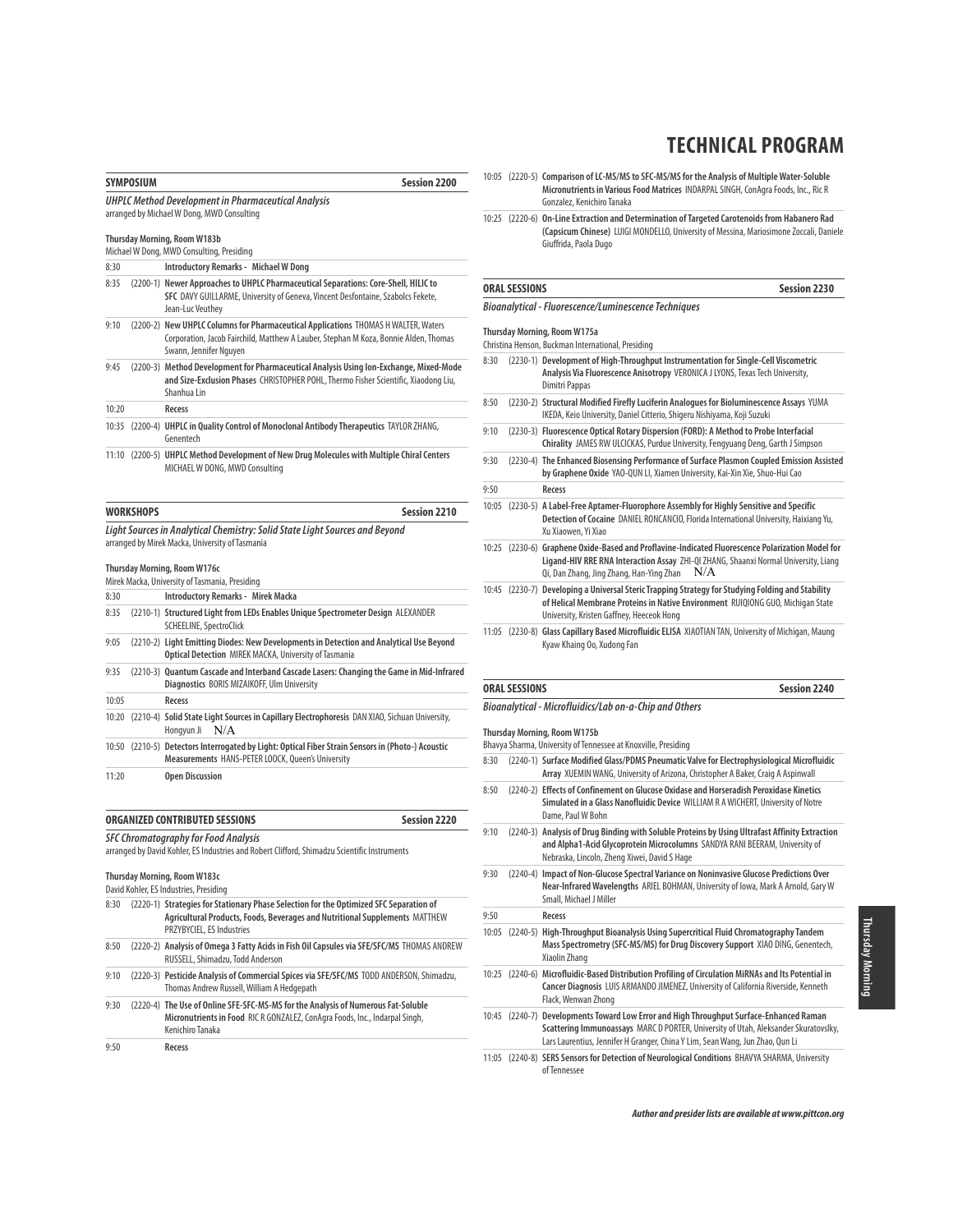| <b>ORAL SESSIONS</b><br>Session 2250                                                        |                                                                                                                                                                                                                                                             | <b>ORAL SESSIONS</b><br><b>Session 2270</b>                                                                                                                                                                                                                                                                              |              |  |
|---------------------------------------------------------------------------------------------|-------------------------------------------------------------------------------------------------------------------------------------------------------------------------------------------------------------------------------------------------------------|--------------------------------------------------------------------------------------------------------------------------------------------------------------------------------------------------------------------------------------------------------------------------------------------------------------------------|--------------|--|
|                                                                                             | <b>Bioanalytical Electrochemistry</b>                                                                                                                                                                                                                       | Capillary Electrophoresis of Proteins, Peptides, and Metabolites                                                                                                                                                                                                                                                         |              |  |
|                                                                                             | Thursday Morning, Room W175c<br>Ryan J White, University of Maryland Baltimore County, Presiding                                                                                                                                                            | Thursday Morning, Room W176b<br>Doo Soo Chung, Seoul National University, Presiding                                                                                                                                                                                                                                      |              |  |
| 8:30                                                                                        | (2250-1) Noise Reduction in DNA Hybridization Assays on Gold Electrodes Using a Differential<br>Working Electrode Potentiostat MARK D HOLTAN, Auburn University, Subramaniam<br>Somasundaram, Christopher J Easley                                          | (2270-1) Enhanced Capillary Electrophoresis Separations to Characterize Biopharmaceuticals<br>8:30<br>LISA A HOLLAND, West Virginia University, Srikanth Gattu, Cassandra Crihfield, Grace Ellen<br>Candler, Lloyd Bwanali                                                                                               |              |  |
| 8:50                                                                                        | (2250-2) Measurement of the Open Circuit Potential of Blood Using Nanoporous Metal<br>Electrodes MARYANNE M COLLINSON, Virginia Commonwealth University                                                                                                     | (2270-2) Capillary Electrophoresis/Electrochromatography-Mass Spectrometry for<br>8:50<br>Pharmaceutical Analysis ZILIN CHEN, Wuhan University                                                                                                                                                                           |              |  |
| 9:10                                                                                        | (2250-3) Plasma-Etched Cavity Carbon-Fiber Microelectrodes for Improved Sensitivity at Single<br>Cells LARS DUNAWAY, North Carolina State University, Andreas C Schmidt, James G Roberts,<br>Gregory S McCarty, Leslie A Sombers                            | (2270-3) Separation of Methylation via Host-Assisted Capillary Electrophoresis JIWON LEE,<br>9:10<br>University of California Riverside, Wenwan Zhong<br>(2270-4) Size-Based Capillary Electrophoresis Separations of Proteins with Biocompatible Gels<br>9:30                                                           |              |  |
| 9:30                                                                                        | (2250-4) Pulsed Chronopotentiometry with Asymmetric Cellulose Triacetate Based lon-<br>Selective Electrodes for the Measurement of Physiologically Relative Hydrophilic                                                                                     | GRACE ELLEN CANDLER, West Virginia University, Cassandra Crihfield, Srikanth Gattu, Lloyd<br>Bwanali, Lisa A Holland N/A                                                                                                                                                                                                 |              |  |
|                                                                                             | Ions Via Kinetic Discrimination of Lipophilic Ions SIMON SEGAL, Northern Kentucky<br>University, Kebede L Gemene                                                                                                                                            | 9:50<br>Recess                                                                                                                                                                                                                                                                                                           |              |  |
| 9:50                                                                                        | Recess                                                                                                                                                                                                                                                      | 10:05 (2270-5)<br>Application of Protein Cross-Linking Capillary Electrophoresis to Diverse<br>Protein-Protein Interactions CLAIRE OUIMET, University of Michigan, Cara D'Amico,                                                                                                                                         |              |  |
|                                                                                             | 10:05 (2250-5) Quantitative, Simultaneous Stochastic Sensing with Multiple Protein Channels                                                                                                                                                                 | Mohamed Dawod, Robert T Kennedy                                                                                                                                                                                                                                                                                          |              |  |
|                                                                                             | RYAN WHITE, University of Maryland Baltimore County, Florika C Macazo                                                                                                                                                                                       | 10:25 (2270-6) Development of a Capillary Microsampling Workflow for Mass Spectrometry Analysis                                                                                                                                                                                                                          |              |  |
|                                                                                             | 10:25 (2250-6) Real-Time Electrochemical Monitoring of the Controlled Release of Cargo from<br>Nanoparticle Carriers MARSILEA ADELA BOOTH, Imperial College London, Lucia Massi,                                                                            | of Single Embryonic Cells from Frogs and Zebrafish CAMILLE LOMBARD-BANEK, George<br>Washington University, Reem Q Al-Shabeeb, Sally A Moody, Peter Nemes                                                                                                                                                                 |              |  |
|                                                                                             | Molly M Stevens, Martyn G Boutelle                                                                                                                                                                                                                          | 10:45 (2270-7) Capillary Electrophoresis Techniques for Highly Sensitive and Selective Assays of β -                                                                                                                                                                                                                     |              |  |
|                                                                                             | 10:45 (2250-7) Carbon-Pyrenyl Nanostructures for Biosensing and Enzyme Electrocatalysis<br>SADAGOPAN KRISHNAN, Oklahoma State University, Vini Singh, Gayan C Premaratne,                                                                                   | Endorphin and Oxytocin LAURA CASTO, University of Tennessee, Christopher A Baker<br>11:05 (2270-8) Discovery Metabolomic Investigation of Cell Clones in the Developing Vertebrate                                                                                                                                       |              |  |
|                                                                                             | Jinesh Niroula, James (Tom) Moulton, Asantha C Dharmaratne, Charuksha Walgama,<br>K Sudhakaraprasad, Nicolas Means                                                                                                                                          | (Frog) Embryo ROSEMARY MASU ONJIKO, George Washington University, Erika P Portero,<br>Sally A Moody, Peter Nemes                                                                                                                                                                                                         |              |  |
|                                                                                             | 11:05 (2250-8) Label-Free Potentiometric Detection of DNA Hybridization Using Polyaniline                                                                                                                                                                   |                                                                                                                                                                                                                                                                                                                          |              |  |
| Composite Materials ZHANNA A BOEVA, Abo Akad University, Vladimir G Sergeev,<br>Kalle Levon |                                                                                                                                                                                                                                                             | <b>ORAL SESSIONS</b>                                                                                                                                                                                                                                                                                                     | Session 2280 |  |
|                                                                                             |                                                                                                                                                                                                                                                             | <b>Chemometrics (Half Session)</b>                                                                                                                                                                                                                                                                                       |              |  |
| <b>ORAL SESSIONS</b>                                                                        | Session 2260                                                                                                                                                                                                                                                | Thursday Morning, Room W177                                                                                                                                                                                                                                                                                              |              |  |
| <b>Bio/Pharma Electrochemistry</b>                                                          |                                                                                                                                                                                                                                                             | Richard A Henry, Technical Consultant, Presiding                                                                                                                                                                                                                                                                         |              |  |
|                                                                                             | Thursday Morning, Room W176a<br>Samantha K Smith, North Carolina State University, Presiding                                                                                                                                                                | (2280-1) Analysis of Liquid Chromatography-High Resolution Mass Spectrometric Data<br>8:30<br>Utilizing a Sparse Multivariate Curve Resolution Approach DANIEL W COOK, Virginia<br>Commonwealth University, Sarah C Rutan                                                                                                |              |  |
| 8:30                                                                                        | (2260-1) Single Drop Electroanalysis for Low Cost Quality Control Testing of Oxidative<br>Pharmaceuticals CHARUKSHA WALGAMA, Oklahoma State University, Matthew Gallman,<br>Sadagopan Krishnan                                                              | 8:50<br>(2280-2) Airborne Remote Detection of Targeted Radioisotopes by Pattern Recognition<br>Analysis of Gamma-Ray Spectra BRIAN WILLIAM DESS, Kalman & Company, Inc.,<br>Gary W Small, Robert Kroutil, Jeff Stapleton                                                                                                 |              |  |
| 8:50                                                                                        | (2260-2) Rapid and Selective Determination of Acetaminophen in Serum Via Novel Single<br>Molecule Recognition Based on Multi Hydrogen Bonding ZHE WANG, Xavier University<br>of Louisiana                                                                   | (2280-3) Cluster Resolution-Guided Feature Selection - Where to Start? JAMES HARYNUK,<br>9:10<br>University of Alberta, Lawrence A Adutwum, Amelia I Hall $N/A$                                                                                                                                                          |              |  |
| 9:10                                                                                        | (2260-3) Method to Monitor and Regulate Nucleation and Crystal Growth In-Situ at Individual<br>Level GANGLI WANG, Georgia State University<br>N/A                                                                                                           | <b>ORAL SESSIONS</b>                                                                                                                                                                                                                                                                                                     | Session 2290 |  |
| 9:30                                                                                        | (2260-4) Peptide Mimotopes as Sensing Platforms for Label Free Biosensors XIANGQUN ZENG,<br>Oakland University, Norman Leo, Juan Liu, Ian Archbold                                                                                                          | <b>Drug Discovery (Half Session)</b>                                                                                                                                                                                                                                                                                     |              |  |
| 9:50                                                                                        | Recess                                                                                                                                                                                                                                                      | Thursday Morning, Room W177                                                                                                                                                                                                                                                                                              |              |  |
|                                                                                             | 10:05 (2260-5) Probing the Dose-Dependent Effects of Methamphetamine on Extracellular<br>Catecholamine Concentrations in Behaving Rats with In Vivo Fast-Scan Cyclic<br>Voltammetry ROHAN BHIMANI, The State University of New York at Buffalo, Jinwoo Park | Richard A Henry, Technical Consultant, Presiding<br>10:05 (2290-1) Evaluation of Procaine Liver Esterase and Sublingual Matrix Effects on Dipivefrin.<br>HCL Using HILIC Reversed-Phase Liquid Chromatography Coupled with Photo Diode<br>Array Detection (PDA) LINA ALAYDI, NSU/K Abdualaziz University, Mutasem Qalaji | N/A          |  |
| 10:25                                                                                       | (2260-6) A Voltammetric Analysis of Amphetamine's Influence on Cortical Serotonin<br>Neurotransmission RHIANNON ROBKE, University of South Carolina, Parastoo Hashemi                                                                                       | 10:25 (2290-2) High-Throughput Mass Spectrometric Analysis of Monoclonal Antibodies and Antibody<br>Drug Conjugates IAIN CAMPUZANO, Amgen, Tisha San Miguel, Chawita Netirojjanakul                                                                                                                                      |              |  |
|                                                                                             | 10:45 (2260-7) Two-Electron Oxidation of Trolox in Phosphate Buffered Solutions KEJIE MENG, Virginia<br>Commonwealth University, Julio C Alvarez, Lauren Lieske                                                                                             | 10:45 (2290-3) High-Throughput Screening Platform for Endocrine Disruptor Discovery with 3D Liver                                                                                                                                                                                                                        |              |  |
|                                                                                             | 11:05 (2260-8) Nanoelectrochemical and Mass Spectrometry Imaging of How Zinc Effects<br>Neurotransmitter Storage and Release LIN REN, Chalmers University of Technology,                                                                                    | Cultures MATTHEW RYEN LOCKETT, University of North Carolina at Chapel Hill                                                                                                                                                                                                                                               |              |  |

**ORAL SESSIONS** Session 2300

**Electrochemical Characterization of Corrosion and Water Oxidation (Half Session)**

#### **Thursday Morning, Room W184a**

Maria Ferguson, PA Department of Environmental Protection, Presiding

8:30 (2300-1) **Electrochemical Impedance Spectroscopy of Ion-Selective Membranes: Artifacts in Two-, Three-, and Four-Electrode Measurements** EVAN LEIGH ANDERSON, University of Minnesota, Philippe Buhlmann

Masoumeh Dowlatshahi Pour, Soodabeh Majdi, Xianchan Li, Per Malmberg, Andrew Ewing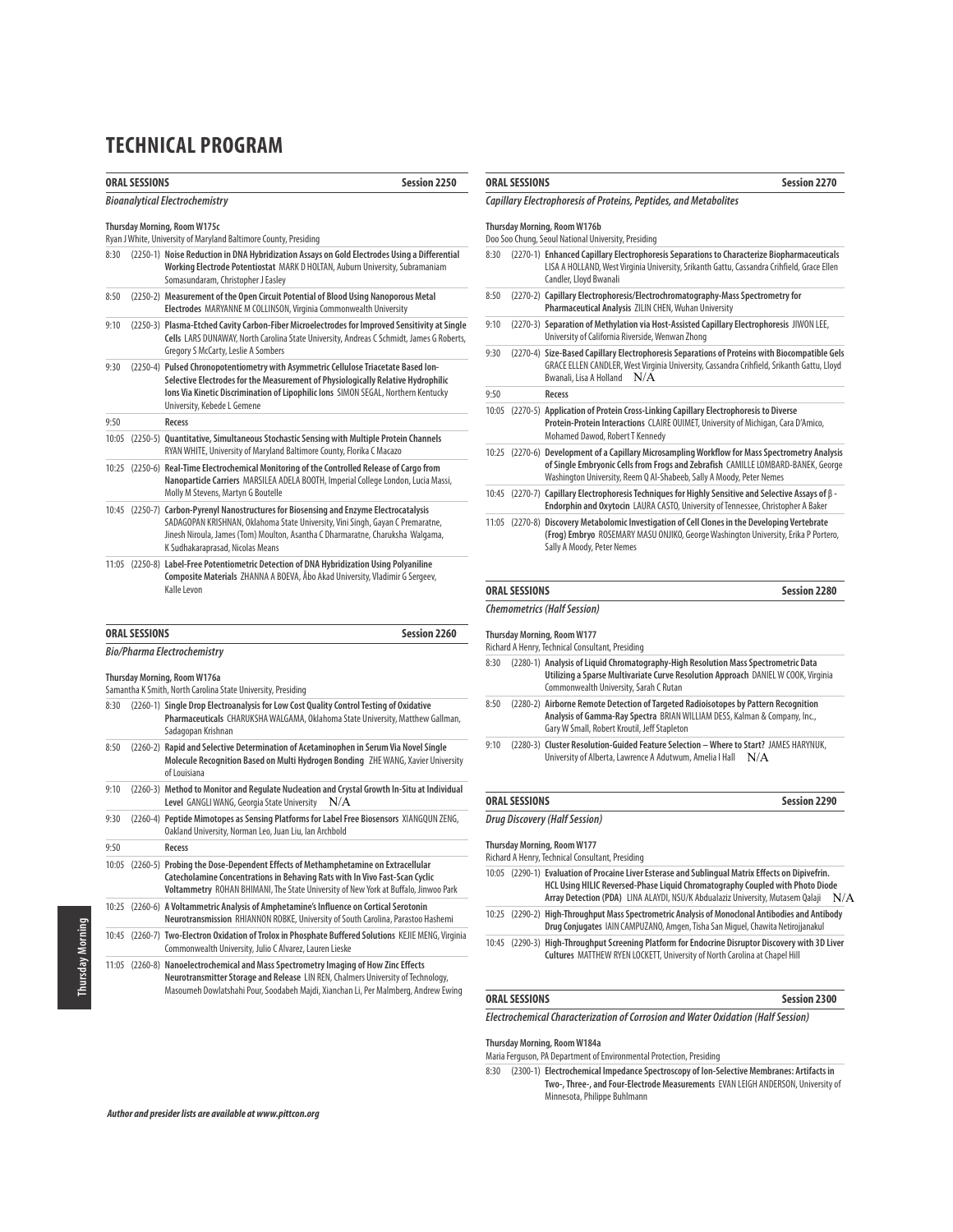8:50 (2300-2) **Electrochemical Studies of Carbon Fiber Epoxy Composites: Effect of Galvanic Corrosion with Aluminum Alloys** BRANDON WAYNE WHITMAN, Michigan State University, Greg Swain

# 9:10 (2300-3) **Withdrawn**  9:30 (2300-4) Investigations of Charge Transfer at CuWO<sub>4</sub> Electrode Surface in Water Oxidation by

**Electrochemical and Photoelectrochemical Methods** YUAN GAO, Michigan State University, Thomas Hamann

| <b>ORAL SESSIONS</b>                                              | Session 2310 |
|-------------------------------------------------------------------|--------------|
| <b>Electrochemical Investigations of Energy Storage Materials</b> |              |

### **Thursday Morning, Room W184bc**

Lingzi Sang, University of Illinois Urbana-Champaign, Presiding

- 8:30 (2310-1) **Mercury Disc-Well Ultramicroelectrodes (UMEs) for Stripping-Based Scanning Electrochemical Microscopy (SECM) of Energy Storage Materials** ZACHARY BARTON, University of Illinois at Urbana-Champaign, Jingshu Hui, Joaquín Rodriguez Lopez
- 8:50 (2310-2) **Alkali Ions Intercalation on Few Layer Graphene Mechanistic Study and In Situ Electrochemical Imaging via SECM** JINGSHU HUI, University of Illinois at Urbana-Champaign, Mark Burgess, Zachary Barton, Jiarui Zhang
- 9:10 (2310-3) **Multimodal Characterization of Energy Storage Material Stability and Elucidation of Complex Reaction Mechanisms Using a Combined Computational and Spectroelectrochemical Approach** EMILY CARINO, Argonne National Laboratory, Rajeev Assary, Fikile Brushett, Larry Curtiss, Nenad Markovic
- 9:30 (2310-4) The Chemical Nature of Electron Transfer at Sulfur Based Solid Electrolyte (-Li<sub>3</sub>PS<sub>4</sub>, **70Li2S-30P2S5 Glass Ceramic (LPS-GS), Li10GeP2S12 (LGPS)) and Au Electrode Interface During Lithium Deposition and Stripping Processes - An in Operando Observation** LINGZI SANG, University of Illinois at Urbana-Champaign, Andrew Gewirth, Ralph Nuzzo
- 9:50 **Recess** 10:05 (2310-5) **Withdrawn**
- 10:25 (2310-6) **Unique Electrochemical Double Layer Response in Ionic Liquids from Large Amplitude Fourier Transformed ac Voltammetry** ANTHONY JOSEPH LUCIO, University of Iowa, Scott K Shaw, Jie Zhang, Alan M Bond
- 10:45 (2310-7) **Direct Comparison of Carboxylic Acid Functionalized Electrodes Toward Oxygen Reduction** ASANTHA C DHARMARATNE, Oklahoma State University
- 11:05 (2310-8) **Hybrid Nanostructured Materials for Electrocatalytic Oxidation of Fuels and Determination of Inert Analytes** IWONA RUTKOWSKA, University of Warsaw, Weronika Ozimek, Pawel J Kulesza, James A Cox

# **ORAL SESSIONS Session 2320 Environmental Applications of Electrochemistry (Half Session)**

# **Thursday Morning, Room W184a**

- Maria Ferguson, PA Department of Environmental Protection, Presiding
- 10:05 (2320-1) **Highly Sensitive Capacitive Gas Sensing at Ionic Liquid−Electrode Interfaces**  ZHE WANG, Xavier University of Louisiana
- 10:25 (2320-2) **A Microfluidic Paper-Based Electrochemical Sensor for Bisphenol A Detection**  JUTIPORN YUKIRD, Chulalongkorn University, Veasna Soum, Oh-Sun Kwon, Kwanwoo Shin, Orawon Chailapakul, Nadnudda Rodthongkum
- 10:45 (2320-3) **Optimized Determination of Hydrogen Peroxide by Using High Performance Anion Exchange Chromatography with Pulsed Amperometric Detection** JUN CHENG, Thermo Fisher Scientific, Yan Liu
- 11:05 (2320-4) **Controlled sp2 Addition to Boron-Doped Diamond: Development of an Oxygen Insensitive Voltammetric pH Sensor** ZOE J AYRES, University of Warwick, Alexandra J Borrill, Jonathan C Newland, Mark E Newton, Julie V Macpherson

### **ORAL SESSIONS Session 2330**

# **In-Vivo and Neuro Electrochemistry**

**Thursday Morning, Room W184d**

- Gregory McCarty, North Carolina State University, Presiding
- 8:30 (2330-1) **Real-Time Measurement of Small Molecules Directly in Living Subjects**  NETZAHUALCOYOTL ARROYO CURRAS, University of California Santa Barbara, Jacob Somerson, Philip A Vieira, Kyle L Ploense, Tod E Kippin, Kevin W Plaxco

# **TECHNICAL PROGRAM**

8:50 (2330-2) **Predictive Model to Improve Training Set Selection for Principle Component Analysis of In Vivo Data** CARL J MEUNIER, North Carolina State University, James G Roberts, Gregory S McCarty, Leslie A Sombers 9:10 (2330-3) **Comparison of Acute and Chronic Electrodes for Fast-Scan Cyclic Voltammetry in Awake Animals** NATHAN T RODEBERG, University of North Carolina at Chapel Hill, R Mark Wightman 9:30 (2330-4) **PEDOT-Based Electrode Coatings for the High Sensitivity Detection of Dopamine In Vivo** I MITCH TAYLOR, University of Pittsburgh, X Tracy Cui

#### 9:50 **Recess**

- 10:05 (2330-5) **Electrochemical Detection of Opioid Neuropeptides-Key Molecules Underlying Pleasure and Pain** SARAH E CALHOUN, North Carolina State University, Carl J Meunier, James G Roberts, Gregory S McCarty, Leslie A Sombers
- 10:25 (2330-6) **Electroanaytical Measurements of Tyrosine-Containing Neuropeptides: Chasing the Enkephalins** GREGORY S MCCARTY, North Carolina State University, Leslie A Sombers, Christie A Lee, Sarah E Calhoun, Carl J Meunier
- 10:45 (2330-7) **Using Micro-Conductivity Measurements to Study Heterogenous Porous Media**  YANGGUANG OU, University of Pittsburgh, Elaine Marie Robbins, Andrea Jaquins-Gerstl, Jenna DeVivo, Adrian C Michael, Stephen G Weber
- 11:05 (2330-8) **Spontaneous, Correlated Adenosine and Oxygen Release During Ischemia-Reperfusion Injury** YING WANG, University of Virginia

#### **POSTER SESSION Session 2340**

**Thursday posters are to be mounted by 10:00 AM and remain on display until 2:00 PM. Authors must be at their posters from 10:00 AM to 12:00 PM. Poster sessions are on the Exposition Floor, Aisle 2500- 2600. PLEASE NOTE: You cannot get onto the exposition floor until 9:00 AM. Posters that have not been taken down one-half hour after the designated time will be disposed of.**

#### **Chemical Methods**

**Thursday Morning, Exposition Floor, Aisle 2500-2600**

| $(2340-1)$     | The Mystery of Cercospora Control ISAAC J HALES, Valley Lutheran High School                                                                                                                                                                                                                                                            |
|----------------|-----------------------------------------------------------------------------------------------------------------------------------------------------------------------------------------------------------------------------------------------------------------------------------------------------------------------------------------|
| $(2340-2)$ P)  | Withdrawn                                                                                                                                                                                                                                                                                                                               |
| $(2340-3)$ P)  | Comparison of Two Strategies for the Synthesis of Fluorescent Carbon Nanoparticles<br>QIN HU, University at Buffalo, The State University of New York, Zugin Xue, Karina M<br>Tirado-Gonzalez, Luis A Colon                                                                                                                             |
| $(2340 - 4P)$  | Withdrawn                                                                                                                                                                                                                                                                                                                               |
| $(2340-5P)$    | A New Method for the Analysis of Total Nitrogen in Aqueous Samples WILLIAM<br>LIPPS, Shimadzu                                                                                                                                                                                                                                           |
| $(2340-6P)$    | Comparison of Different Soluble Fraction on Antioxidant Activity of Colorful Beans<br>and Soybeans LARISSA AKARI MIURA, Toyko University, Yumiko Yoshie-Stark                                                                                                                                                                           |
| $(2340 - 7 P)$ | <b>OUECHERS and Olive Oil: An Extraction Procedure for Determination of Minor Phenolic</b><br>Compounds by Liquid Chromatography Determination ROMINA MONASTERIO,<br>Agricultural Biology Institute of Mendoza (UBAM), Roxana Velazco, Lucía Olmo-García,<br>Aadil Bajoub, Alegría Carrasco Pancorbo, Fernanda Silva, Veronica Manrique |
| $(2340-8P)$    | Withdrawn                                                                                                                                                                                                                                                                                                                               |
| $(2340-9P)$    | Withdrawn                                                                                                                                                                                                                                                                                                                               |
| $(2340-10 P)$  | Withdrawn                                                                                                                                                                                                                                                                                                                               |
| $(2340-11 P)$  | Synthesis and Study of Superparamagnetic Cobalt Ferrite Nanoparticles SIMONAS<br>RAMANAVICIUS, Vilnius University/SRI Center for Physical Science, Arunas Jagminas                                                                                                                                                                      |
| $(2340-12)$ P) | Microwave Assisted Synthesis of Novel Imidazopyridines Compounds for its Biological<br>Applications IDRIS JAQUEZ WAZEERUD-DIN, Clark Atlanta University, Demasio Timmons,<br>Xiu R Bu, Jagwonna Sawyer<br>N/A                                                                                                                           |

#### **POSTER SESSION Session 2350**

**Thursday posters are to be mounted by 10:00 AM and remain on display until 2:00 PM. Authors must be at their posters from 10:00 AM to 12:00 PM. Poster sessions are on the Exposition Floor, Aisle 2500-2600. PLEASE NOTE: You cannot get onto the exposition floor until 9:00 AM. Posters that have not been taken down one-half hour after the designated time will be disposed of.**

#### **Fluorescence and Luminescence**

**Thursday Morning, Exposition Floor, Aisle 2500-2600**

(2350-1 P) **Case Study of Nanoparticle-Protein Interaction: Conformation and Activity of Catalase can be Changed by Nanoparticles** YAOKAI DUAN, University of California Riverside, Wenwan Zhong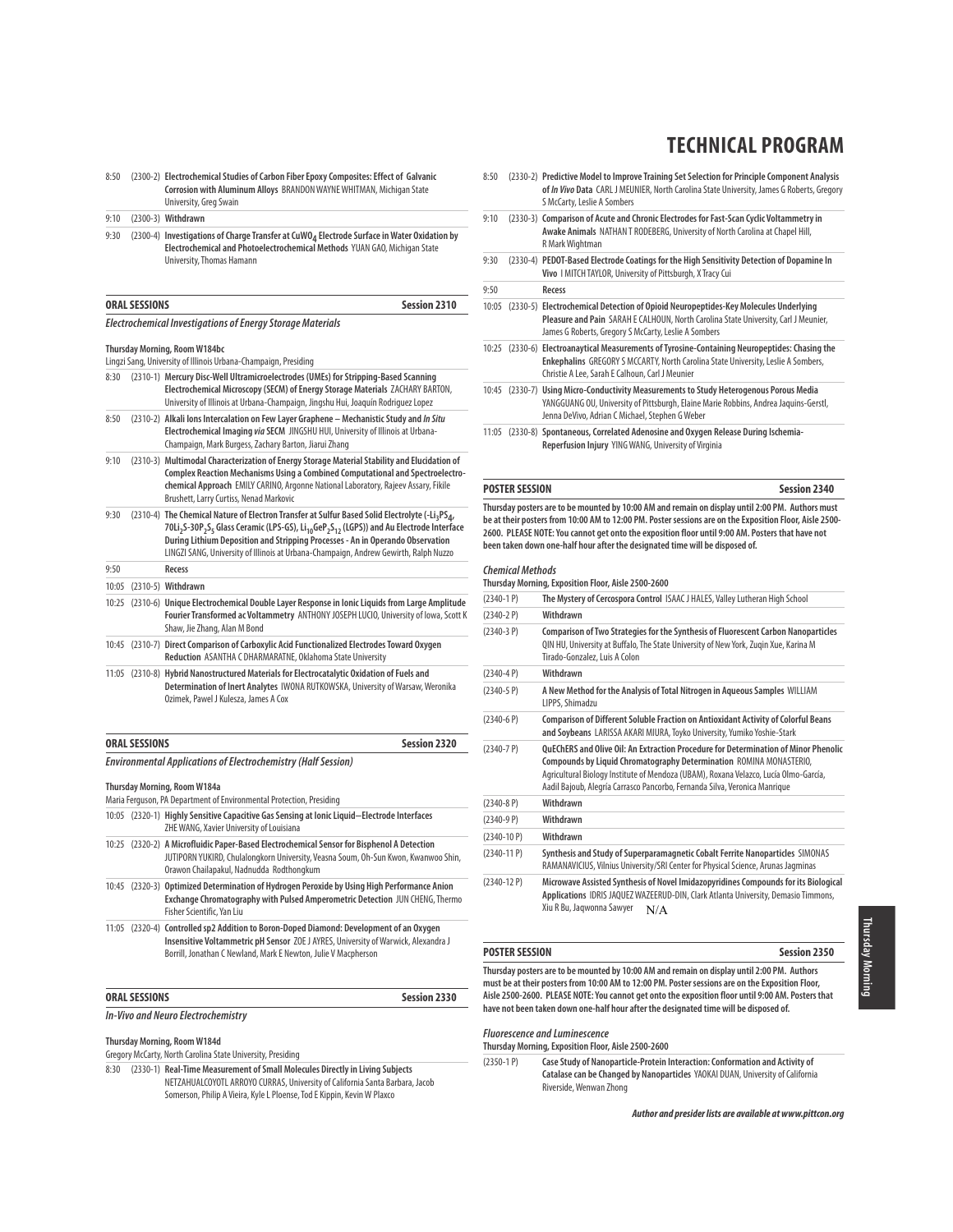| $(2350-2)$    | Flow Cytometric Analysis of Heavy Metals Toxicity on Fresh Water Algae RUBI<br>GURUNG, New Mexico Tech, Menake E Piyasena                                                                                                                |
|---------------|------------------------------------------------------------------------------------------------------------------------------------------------------------------------------------------------------------------------------------------|
| $(2350-3P)$   | Spyrolactum Capped Cyanine Dyes for Designing NIR Probes to Target Multiple Metal<br>Ions CHIRANTAN KAR, Keio University, Shigeru Nishiyama, Daniel Citterio, Koji Suzuki                                                                |
| $(2350-4P)$   | Fluorimetric Water Sensing in Aprotic Solvents with Fluorophore/Dye System<br>KATARZYNA KŁUCIŃSKA, University of Warsaw, Patryk Rzepinski, Michal Cyranski, Maciej<br>Mazur, Krzysztof Maksymiuk, Agata Michalska                        |
| $(2350-5P)$   | A Deep Cavitand Acts as a Fluorescence Displacement Sensor for Lysine Methylation<br>YANG LIU, University of California Riverside, Wenwan Zhong, Richard J Hooley, Lizeth Perez                                                          |
| $(2350-6P)$   | Hybrid Micro/Nanogel Particles for Cellular ROS Measurement YANG LIU, University of<br>California Riverside, Wenwan Zhong                                                                                                                |
| $(2350 - 7)$  | Strategy of Aptamer-Guided Click Chemistry for Glycoprotein Elucidation and<br>Biomarker Discovery LONG LI, University of Florida                                                                                                        |
| $(2350-8P)$   | Fluorescent Probes Based on Boron Dipyrromethene Structures and the Applications<br>in Bioanalysis YU LI, Nanjing University                                                                                                             |
| $(2350-9P)$   | High Frequency Single Particle Electrophoresis ARIELLE LOPEZ, University of Notre Dame,<br>Aaron Timperman, Kenneth Christensen, Yaofa Li, Daniel M Regiart                                                                              |
| $(2350-10 P)$ | Quick Evaluation of Organic Substances in Environmental Water and Tap Water Using<br>Fluorescence and Absorption Spectroscopy KAZUKI SOBUE, Shimadzu Corporation,<br>Masaki Ishigaki, Hirokazu Taniguchi, Sachio Murakami                |
| $(2350-11P)$  | Electrochemiluminescence Imaging of Single Living Cells JUNYU ZHOU, Nanjing University                                                                                                                                                   |
| $(2350-12)$   | Investigation of Some Novel Benzophenoxazine Dyes for the Detection of Latent<br>Fingermarks on Porous Surfaces EMAN ALSOLMY, Georgia State University, Vincent<br>Martinez, Walid Abdelwahab, Carl Kananda, Maged Henary, Gabor Patonay |
| $(2350-13 P)$ | Multiplex Immunoassay Analysis of Food Allergen Cross Reactivity in Botanical Spices<br>and Dietary Supplements RONNIE O PEDERSEN, FDA, Eric AE Garber                                                                                   |

**POSTER SESSION Session 2360**

**Thursday posters are to be mounted by 10:00 AM and remain on display until 2:00 PM. Authors**  must be at their posters from 10:00 AM to 12:00 PM. Poster sessions are on the Exposition Floor, **Aisle 2500-2600. PLEASE NOTE: You cannot get onto the exposition floor until 9:00 AM. Posters that have not been taken down one-half hour after the designated time will be disposed of.**

#### **Microfluidic Methods**

**Thursday Morning, Exposition Floor, Aisle 2500-2600**

| $(2360-1)$    | Increasing the Throughput of Immunoassay Techniques for Microfluidic Western<br>Blotting System NATALIE ELIZABETH ARVIN, University of Michigan                                                                                                |
|---------------|------------------------------------------------------------------------------------------------------------------------------------------------------------------------------------------------------------------------------------------------|
| $(2360 - 2P)$ | Simulation Study on Double-Stacking Lipid Bilayer Formation by Microchannels KAN<br>SHOJI. Tokyo University of Agriculture and Technology. Ryuji Kawano                                                                                        |
| $(2360-3P)$   | A Precise Bead-Based Glutamate Quantification System Using Chip-Based Microfluidic<br>Cytometry WOOHYUK JANG, Seoul National University, Chung Mu Kang, Inseong Hwang,<br><b>Taek Dong Chung</b>                                               |
| $(2360 - 4P)$ | Sequence Specific Hybridization Capture and Fluorescent Labeling for Detecting Drug<br>Resistance Genes Related to Sepsis ROBERT HANSON, Brigham Young University, Radim<br>Knob, Brian Peine, Janice Darko, Adam T Woolley                    |
| $(2360 - 5P)$ | Low Cost and Sensitive Lab-on-Paper-Based Devices for Measurement of CYP3A4<br>Activity NANTANA NUCHTAVORN, Mahidol University, Mananya Laosuksakul, Jiraporn<br>Leanpolchareanchai, Leena Suntornsuk                                          |
| $(2360-6P)$   | Microfluidic Particle Separation via Acoustic Focusing Integrated with Acoustic Flow<br>Switching MENAKE E PIYASENA, New Mexico Institute of Mining and Technology,<br>Gayatri P Gautam                                                        |
| $(2360 - 7P)$ | Digital Microfluidic Immuno-Chip for Single-Exosome Analysis of Circulating Exosomes<br>in Ovarian Cancer YUQIN SHANG, University of Kansas, Yong Zeng<br>N/A                                                                                  |
| $(2360-8P)$   | A Simple, Multilayer PET Microfluidic Device to Reduce Hydrophobic Molecule<br>Absorption ABHINAV BHUSHAN, Illinois Institute of Technology, Tung Nguyen                                                                                       |
| $(2360 - 9P)$ | Validation of a Low Cost Lab-on-a-Chip Platform for Enzyme-Linked Immunosorbent<br>Assay (ELISA) AMERICA PADILLA, Cinvestay, Itzel Quintas, Rossana Arroyo<br>N/A                                                                              |
| $(2360-10 P)$ | A Microfluidic Cell Culture Device for Automated Sample Preparation and Improved Bio-<br>mimetic Modeling in Diabetes Metabolomics KATHERINE SANDERS, Saint Louis University                                                                   |
| $(2360-11 P)$ | Droplet-Based Microfluidic Device for Automated Nucleosome Preparation and<br>Chromatin Immuno Capture YI XU, University of Michigan, Ann Arbor, Joshua Tice,<br>Steven R Doonan, Richard Graybill, Ordog Tamas, Jeong-Heon Lee, Ryan C Bailey |

| N/A | $(2360-12)$     | Continuous In-Droplet Sample Washing: An Emerging Tool for Chemistry in Picoliter<br>Droplets STEVEN R DOONAN, University of Michigan, Ryan C Bailey                                                  |
|-----|-----------------|-------------------------------------------------------------------------------------------------------------------------------------------------------------------------------------------------------|
|     | $(2360-13)$ P)  | On Drastic Sensing Enhancement of Surface-Based Microfluidic Sensors with Acoustic<br>Bubbles JIE XU, University of Illinois, Andrea De Vellis, Dmitry Gritsenko, Wei Xue<br>N/A                      |
|     | $(2360-14P)$    | Droplet Microfluidics for Single Molecule Digital Detection JAMY LEE, University<br>of Michigan                                                                                                       |
|     | $(2360 - 15 P)$ | Simple Surface Modification of PMMA for Highly Sensitive Multiplexed Detection of<br>Infectious Disease Biomarkers SANJAY SHARMA TIMILSINA, University of Texas at El Paso,<br>Maowei Dou, XiuJun Li  |
|     | $(2360 - 16P)$  | Microwell Device Development for the Transfer, Isolation, and PCR Validation of<br>Whole Cells DAVEY LEE WEST, University of North Carolina at Chapel Hill, William H Henley,<br>John M Ramsey        |
|     | $(2360-17P)$    | Nanoelectrospray lonization-Mass Spectrometry Analysis of Droplets Containing lon<br>Suppressing Matrices DANIEL JORDAN STEYER, University of Michigan, Robert T Kennedy                              |
|     | $(2360-18)$     | Development of Image Diagnostic System for Absorption Measurement on Lab on a<br>Tablet Concept YUYA MIKAMI, Kyushu University, Hiroaki Nomada, Hiroaki Yoshioka,<br>Kinichi Morita, Yuii Oki         |
|     | $(2360-19P)$    | A Customizable 3D-Printed Equilibrium-Dialysis Device for Enhanced Binding Studies<br>CODY PINGER, Michigan State University, Andrew Heller, John Buhl, Scot Stanulis, Dana Spence                    |
|     | $(2360 - 20 P)$ | Counting the Dots: A Novel Approach to Quantitative Data Acquisition in Wicking<br>Microfluidic Analytical Devices GAYAN C BANDARA, Oregon State University, Christopher<br>A Heist, Vincent T Remcho |
|     | $(2360-21)$     | Co-Culture of Primary Pancreatic Islets and Adipose Tissue on Microfluidic Platform<br>JUAN HU, Auburn University, Jessica Brooks, Christopher J Easley                                               |
|     | $(2360 - 22 P)$ | A Paper-Based Diagnostic Device for Monitoring Chronic Kidney Disease MARAL PS<br>MOUSAVI, Harvard University, Chien-Chung Wang, Alar Ainla, Yumi Yoshida, George<br><b>M</b> Whitesides              |

# **POSTER SESSION Session 2370 Thursday posters are to be mounted by 10:00 AM and remain on display until 2:00 PM. Authors**

**must be at their posters from 10:00 AM to 12:00 PM. Poster sessions are on the Exposition Floor, Aisle 2500-2600. PLEASE NOTE: You cannot get onto the exposition floor until 9:00 AM. Posters that have not been taken down one-half hour after the designated time will be disposed of.**

## **Molecular Spectroscopy Advances: Raman and Infrared**

**Thursday Morning, Exposition Floor, Aisle 2500-2600**

| $(2370-1)$    | Exploring Energy Transfer in Pt Decorated Au Nanoprisms via Electron Energy-Loss<br>Spectroscopy SARAH GRIFFIN, University of Notre Dame, Nicholas Montoni, Guoliang Li,<br>Patrick Straney, Jill Millstone, David Masiello, Jon Camden                                                                                                    |
|---------------|--------------------------------------------------------------------------------------------------------------------------------------------------------------------------------------------------------------------------------------------------------------------------------------------------------------------------------------------|
| $(2370-2P)$   | Chemometric Analysis Towards the Determination of Isotopic Detection of <sup>90</sup> Zr and <sup>94</sup><br>Zr Generated by Zirconium Metallic Particles on Silica Substrates Via Laser Ablation<br>Molecular Isotopic Spectroscopy (LAMIS) CANDACE DAMARIS HARRIS, Florida A&M<br>University, Codjo Akpovo, Lewis Johnson, Ashley Stowe |
| $(2370-3P)$   | Electrochemical Tip-Enhanced Raman Spectroscopy on AFM Platform GYEONGWON<br>KANG, Northwestern University, Michael Mattei, Guillaume Goubert                                                                                                                                                                                              |
| $(2370-4P)$   | Decoration of Silver Nanoparticles on Porous Polymer Substrate as a Sensing Medium<br>for Raman Optical Probe Application JYISY YANG, National Chung Hsing University,<br>Chien-Yu Chen Chen                                                                                                                                               |
| $(2370-5P)$   | Quantitative Analysis of Methylated Sugar Alcohols in Extracts of<br>Mesembryanthemum Crystallinum by Surface-Enhanced Raman Spectroscopy<br>HUNGCHEN EMILIE YEN, National Chung Hsing University, Rui-Gang Chang, Jyisy Yang                                                                                                              |
| $(2370-6P)$   | In Situ Vibrational Spectroscopy at the Nanoscale with Electrochemical STM TERS<br>GUILLAUME GOUBERT, Northwestern University, Xu Chen, Song Jiang, Richard Van Duyne                                                                                                                                                                      |
| $(2370 - 7)$  | Highly Resolved Sub-Terahertz Vibrational Spectroscopy of Biological<br>Macromolecules and Bacteria Cells WALEED MASWADEH, US Army, ECBC, Raphael<br>Moon, Ashish Tripathi, Richard Vanderbeek                                                                                                                                             |
| $(2370-8P)$   | Quantitative Online Sheath-Flow Surface Enhanced Raman Spectroscopy Detection<br>for Liquid Chromatography ANH H NGUYEN, University of Notre Dame, Zachary D Schultz                                                                                                                                                                       |
| $(2370-9P)$   | Nonresonant Detection and Reliable Proofs in Single Molecule SERS NOLAN LWONG,<br>Northwestern University, Alyssa B Zrimsek, Richard Van Duyne                                                                                                                                                                                             |
| $(2370-10 P)$ | Integrating Surface-Enhanced Raman Scattering Substrate with the Raman<br>N/A<br>Spectrograph WEIQING XU, Jilin University, Hailong Wang, Haibo Li, Shuping Xu                                                                                                                                                                             |
| $(2370-11P)$  | Development of Analytical Methods for Hydrogen Purity Analysis ANNARITA BALDAN,<br>VSL, Janneke van Wijk, Stefan Persijn, Hugo Ent                                                                                                                                                                                                         |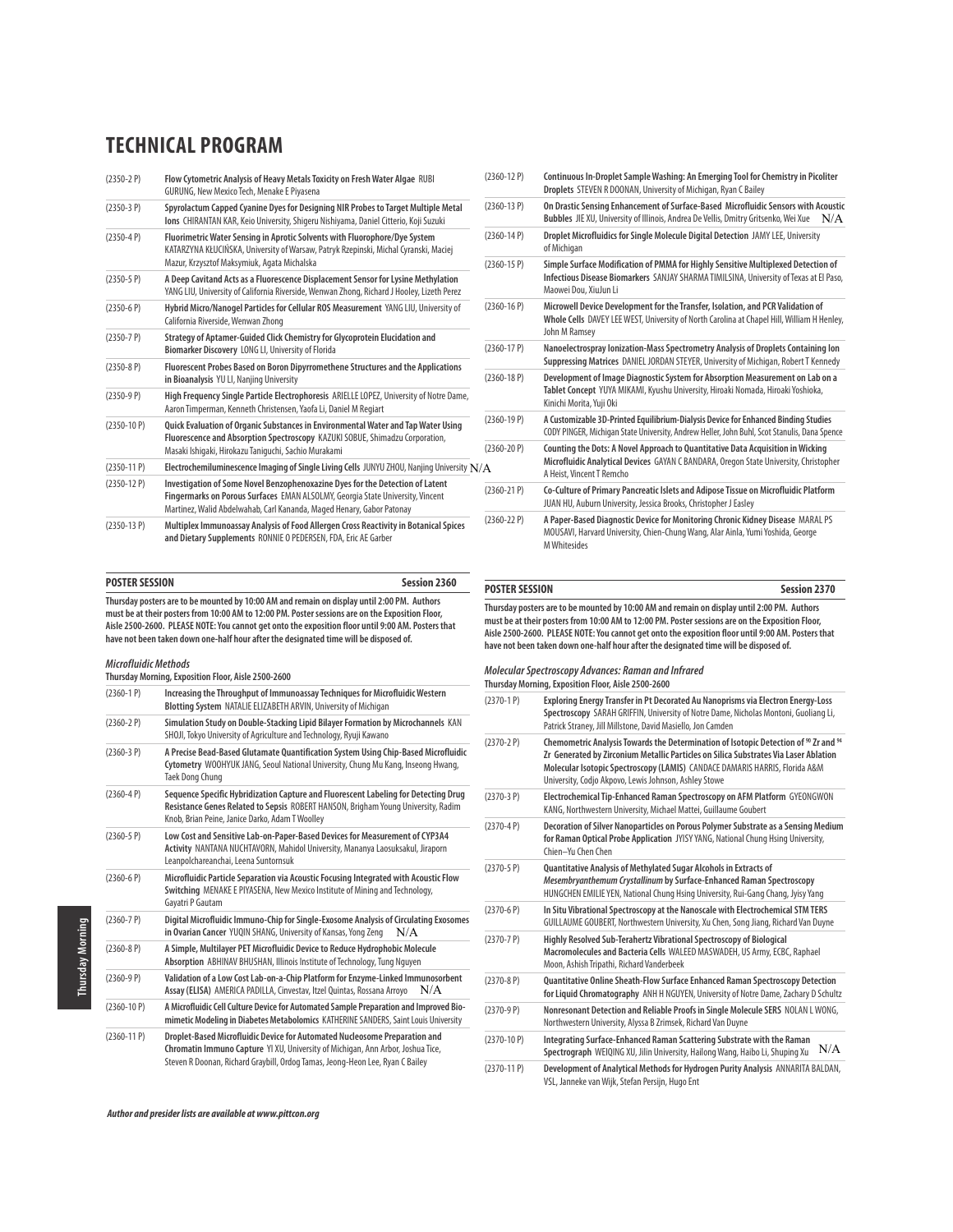- (2370-12 P) Substrate Effects on Chemical Vapor Sensing with Single- and Few-Layer WS<sub>2</sub> SAMANTHA MATTHEWS, University at Buffalo, The State University of New York, Chuan Zhao, Hao Zeng, Frank V Bright
- (2370-13 P) **Using Stark Shifts to Understand the Driving Forces in Plasmonic Catalysis** DARBY NELSON, University of Notre Dame, Zachary D Schultz

| POSTER SESSION | <b>Session 2380</b> |
|----------------|---------------------|
|----------------|---------------------|

**Thursday posters are to be mounted by 10:00 AM and remain on display until 2:00 PM. Authors must be at their posters from 10:00 AM to 12:00 PM. Poster sessions are on the Exposition Floor, Aisle 2500-2600. PLEASE NOTE: You cannot get onto the exposition floor until 9:00 AM. Posters that have not been taken down one-half hour after the designated time will be disposed of.**

# **Nanotechnology Applications**

**Thursday Morning, Exposition Floor, Aisle 2500-2600**

|               | <b>INVESTIGATION EXPOSITION LIGHT</b>                                                                                                                                                                                                             |
|---------------|---------------------------------------------------------------------------------------------------------------------------------------------------------------------------------------------------------------------------------------------------|
| $(2380-1)$    | One-Pot Size-Controllable Synthesis with In Situ Preconcentration of Calcium Sulfate<br>Nanorods via Use of Thermoresponsive Nonionic Surfactants TAICHI NAKAGAWA,<br>Fukushima University, Willie Hinze, Yoshitaka Takagai                       |
| $(2380-2)$ P) | Comprehensive Characterization of TiO <sub>2</sub> -Nanoparticles Using State-of-the-Art<br>Asymmetrical Flow Field-Flow Fractionation Coupled with MALS and DLS Detection<br>ROBERT REED, Postnova Analytics Inc., Florian Meier, Thorsten Klein |
| $(2380-3)$ P) | Self Assembly and Molecular Clusters Formation of L-Serine Adsorbed on Cu(111)<br>Studied by Scanning Tunneling Microscopy SWAMINATHAN SUBRAMANIAM, Miles<br>College, Andrew J Mannix, Nathan P Guisinger                                         |
| $(2380-4P)$   | Graphene Quantum Dots-Doped Mesoporous Silica Nanoparticles for Near Infrared<br>Imaging and Drug Delivery YING ZHANG, University of North Dakota, Xuefei Zhang, Xiao<br>Liu, Julia Zhao, Diane Darland                                           |
| $(2380-5P)$   | Spectroscopic Determination of Nitroaromatic Energetic Materials with the Aid of<br>Modified Gold Nanoparticles AYŞEM ARDA, Istanbul University, Neşe Ular, Erol Erçağ,<br>Mustafa Resat Apak                                                     |
| $(2380-6P)$   | Determination of Triacetone Triperoxide (TATP) with Titanium Dioxide<br>Nanoparticle-Based Fiber Optic Reflectometric Sensor EROL ERÇAĞ, Istanbul University,<br>Ayşem Arda, Bahar Gökdere, Mustafa Resat Apak $\;\;\mathrm{N/A}$                 |
| $(2380 - 7)$  | Super-Resolution Imaging in a Cell-Like Structure NATHALIE BECERRA MORA, Southern<br>Illinois University Carbondale, Kexin Jiao, Balamaran Rajesh, Zhou Chuanhong, Punit Kohli                                                                    |
| $(2380-8P)$   | Fabrication of SERS Active Gold Nanorod Using Benzalkonium Chloride MEHMET<br>GOKHAN CAGLAYAN, Ankara University, Esin Kasap, Demet Cetin, Zekiye Suludere,<br>Ugur Tamer                                                                         |
| $(2380-9P)$   | Flow-Injection Mass Spectrometry for Analysis of Surfactants from Polymer Clay<br>Nano-Composite Films JOSEPH JABLONSKI, U.S. Food and Drug Administration, Longjiao<br>Yu, Suriyaprakaash L Balasubraman, Timothy Duncan                         |
| $(2380-10P)$  | Platform of Immobilized Polydiacetylene Liposomes PVA Matrix for Use as<br>Temperature Sensor During the Pollen Drying Operation YURI MORENO, Pedagogical<br>and Technologic University of Colombia, Jonathan López, Julia Reyes $\,$ $\rm N/A$   |
| $(2380-11P)$  | Massive Bipolar Nanoelectrode Arrays for the Study of Dopamine Exocytosis via<br>Fluorescence-Enabled Electrochemical Microscopy TODD J ANDERSON, University of<br>Washington, Bo Zhang, Chris Gunderson                                          |
| $(2380-12P)$  | Tunable Plasmonic Nanostructures for Surface-Enhanced Raman Scattering MEHMET<br>KAHRAMAN, Gaziantep University, Aysun Korkmaz, Ayse Ozbay, Handan Yuksel, Ramazan<br>Solmaz, Humeyra Caglayan                                                    |
| $(2380-13P)$  | Rapid Detection of Enterovirus 71 by Functional Gold Nanoparticles Coupled with<br>Cellulose Acetate Membranes and LDI-MS JO-YUN KO, National Taiwan Ocean University                                                                             |
| $(2380-14P)$  | Quantitative Measurement of Total Octopamine Content in Drosophila Larvae<br>Varicosities with Nanotip Electrodes ANNA LARSSON, University of Gothenburg,<br>Soodabeh Majdi, Andrew Ewing                                                         |
| $(2380-15P)$  | A Flexible SERS Substrate for Ultra-Sensitive Explosive Detection THAKSHILA U<br>LIYANAGE, Indiana University - Purdue University Indianapolis, Andeep Sangha, John V<br>Goodpaster, Rajesh Sardar                                                |
| $(2380-16P)$  | Characterizing Surface Structure of Semiconductor Nanocrystals by Combined Mass<br>Spectrometry and Molecular Spectroscopy MEGHAN TEUNIS, Indiana University - Purdue<br>University Indianapolis, Sukanta Dolai, Rajesh Sardar                    |
| $(2380-17P)$  | Fabrication and Characterization of Alloy Nanodomes GAMZE YAMAN, Gaziantep<br>University, Aysun Korkmaz, Handan Yuksel, Ramazan Solmaz, Mehmet Kahraman                                                                                           |

# **TECHNICAL PROGRAM**

| $(2380 - 18P)$ | Heterostructures Built with Graphene, MoS <sub>2</sub> , and Nanoparticles: A Perspective by<br>GISAXS and TERS Techniques MARÍA CELESTE DALFOVO, National Scientific and Technical<br>Council (CONICET), Cristián Huck-Iriart, Lisandro Giovanetti, Luis Pérez, Gabriela Lacconi,<br>Francisco Ibañez |
|----------------|--------------------------------------------------------------------------------------------------------------------------------------------------------------------------------------------------------------------------------------------------------------------------------------------------------|
| $(2380-19P)$   | Tunneling Mode of Scanning Electrochemical Microscopy (SECM) TONG SUN, Queens<br>College, Dengchao Wang, Michael V Mirkin                                                                                                                                                                              |
| $(2380 - 20P)$ | Rapid Structural Characterization of Carbon Nanotubes Using Portable Raman: 532<br>Versus 785 nm Laser Excitation ALEKSANDR V MIKHONIN, BioTools, Inc., Anna Nisnevich,<br>Laurence Nafie, Rina Dukor                                                                                                  |
| $(2380 - 21P)$ | Electrochemical Determination of Surface-to-Volume Ratio for Metal Nanoparticle<br>Size Analysis DHRUBA KUMAR PATTADAR, University of Louisville, Jay Sharma                                                                                                                                           |
| $(2380 - 22P)$ | Preparation, Characterization and Antibacterial Properties of Silver Nanomaterials-<br>Modified Reduced Graphene Oxide ONNICA G PINO, New Mexico Highlands University                                                                                                                                  |

### **POSTER SESSION Session 2390**

**Thursday posters are to be mounted by 10:00 AM and remain on display until 2:00 PM. Authors must be at their posters from 10:00 AM to 12:00 PM. Poster sessions are on the Exposition Floor, Aisle 2500-2600. PLEASE NOTE: You cannot get onto the exposition floor until 9:00 AM. Posters that have not been taken down one-half hour after the designated time will be disposed of.**

### **New Methods**

|               | Thursday Morning, Exposition Floor, Aisle 2500-2600                                                                                                                                                                                          |  |
|---------------|----------------------------------------------------------------------------------------------------------------------------------------------------------------------------------------------------------------------------------------------|--|
| $(2390-1)$    | Acid Number of Crude Oils and Petroleum Products by Catalytic Thermometric<br>Titration Using ASTM D8045 LORI CAREY, Metrohm, Kerri-Ann Blake                                                                                                |  |
| $(2390-2P)$   | Analysis of Ephedrine Alkaloids in Dietary Supplements Using a Fully Integrated<br>GC/FT-IR/MS LISA LORENZ, Food & Drug Administration, Adam Lanzarotta, Sarah Voelker                                                                       |  |
| $(2390-3P)$   | Development of Novel Colorimetric Analyzer for Water Quality Using Smart Device<br>ATSUSHI MANAKA, Toyama College, Shoichi Furuyama, Masamoto Tafu                                                                                           |  |
| $(2390-4P)$   | Kolanut Pod Husk, A Potential Biosorbent for Cd(II), Ni(II) and Pb(II) FELICIA U<br>OKWUNODULU, Michael Okpara University of Agriculture, Stevens A Odoemelam,<br>N/A<br>Eddy O Nnabuk                                                       |  |
| $(2390-5P)$   | Real-Time In-Situ Monitoring of Materials Movements at a Vicinity of an Aquatic<br>Plant by Deflection of a Probe Beam XING-ZHENG WU, Fukuoka Institute of Technology,<br>Xiaoyan Wu Wu                                                      |  |
| $(2390-6P)$   | A Reconfigurable Pipette for Customized, Cost-Effective Liguid Handling DANIEL J<br>WILSON, Tufts University, Syrena C Fernandes, Charles R Mace                                                                                             |  |
| $(2390 - 7P)$ | Improvement of Mineral Oil Saturated and Aromatic Hydrocarbons Determination<br>in Edible Oil by Liquid-Liquid-Gas Chromatography with Dual Detection LUIGI<br>MONDELLO, University of Messina, Mariosimone Zoccali, Francesca Rigano<br>N/A |  |

### **POSTER SESSION Session 2400**

**Thursday posters are to be mounted by 10:00 AM and remain on display until 2:00 PM. Authors must be at their posters from 10:00 AM to 12:00 PM. Poster sessions are on the Exposition Floor, Aisle 2500-2600. PLEASE NOTE: You cannot get onto the exposition floor until 9:00 AM. Posters that have not been taken down one-half hour after the designated time will be disposed of.**

#### **Process Analytical Chemistry**

**Thursday Morning, Exposition Floor, Aisle 2500-2600**

| $(2400-1)$     | Analysis of Radiolytic Gasses Generated from the Production of Fission-Product<br>Molybdinum-99 Using an Electron Accelerator JOHN F SCHNEIDER, Argonne National<br>Laboratory, Michael Kalensky, Thad A Heltemes, James Jerden, Tom Brossard, Serget D<br>Chemerisov, George F Vandegrift<br>N/A |
|----------------|---------------------------------------------------------------------------------------------------------------------------------------------------------------------------------------------------------------------------------------------------------------------------------------------------|
| $(2400 - 2 P)$ | Determination of Volatile Impurities in Semiconductor Grade Isopropyl Alcohol<br>ADAM PATKIN, PerkinElmer, Leo Chou                                                                                                                                                                               |
| $(2400-3)$ P)  | Dissolution Method Development for a Controlled-Release Potent API Bound to a<br>Resin NICK A BECKMAN, Mayne Pharma, Amy N Gladson, Michael DeHart, Kyle Fugit                                                                                                                                    |
| $(2400 - 4P)$  | Revisiting Chromatographic Quantitation in a Digital Age AKINDE F KADJO, University<br>of Texas Arlington, Purnendu K Dasgupta                                                                                                                                                                    |
| $(2400-5P)$    | Modified GC for Real-Time Analysis of Ethanol in Fermentor Off-Gas LEE N POLITE,<br>Axion Analytical Labs Inc, Jackson O'Donnell, Nikolas L Polite, Theodore N Covello, Erick D<br>Walts, Dennis L Polite, Mary Beth Smith                                                                        |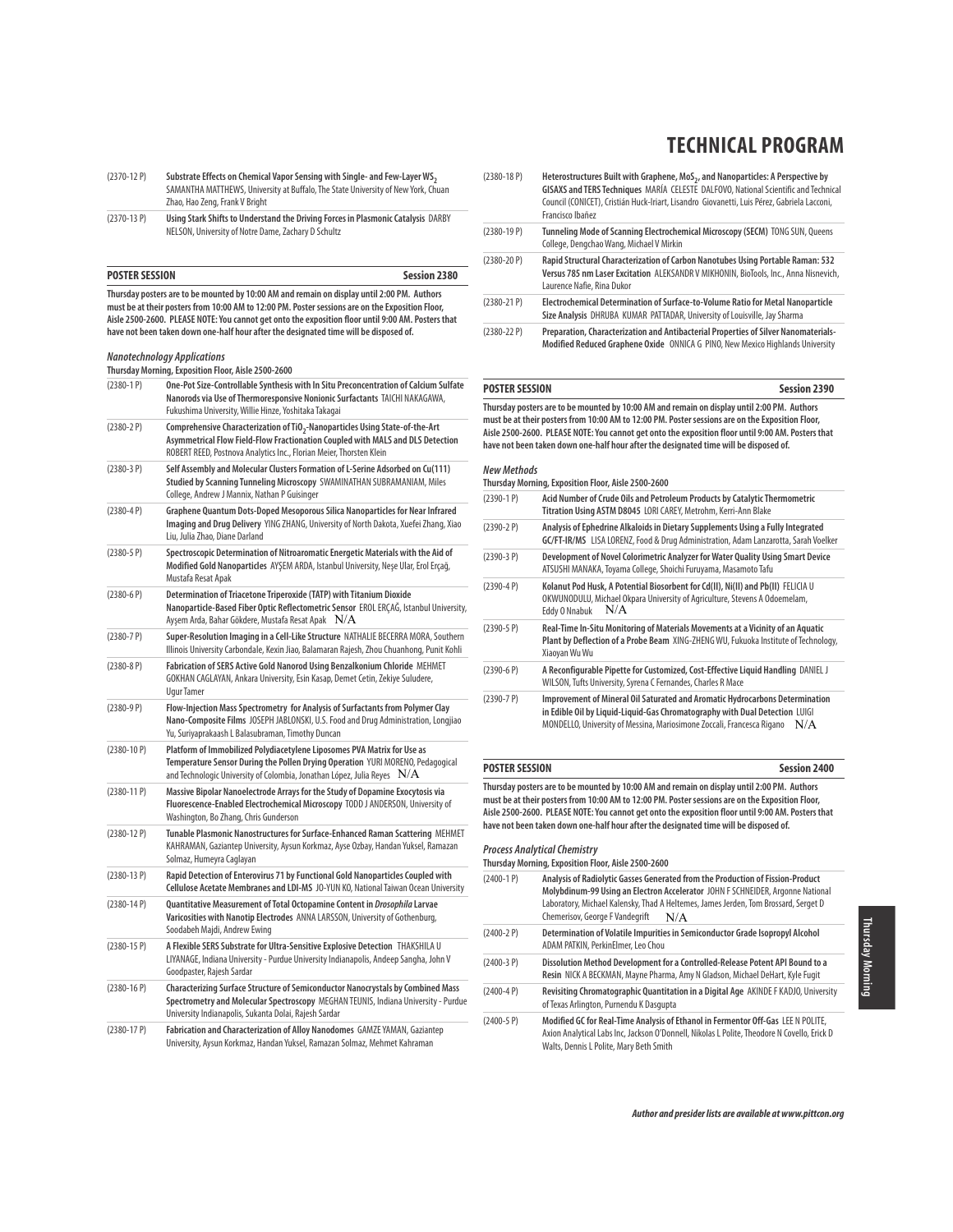# **THURSDAY, MARCH 9, 2017 AFTERNOON**

|                                                                                                                                                                      | SYMPOSIUM        | Session 2410                                                                                                                                                                                                           |
|----------------------------------------------------------------------------------------------------------------------------------------------------------------------|------------------|------------------------------------------------------------------------------------------------------------------------------------------------------------------------------------------------------------------------|
| Analytical Cannabis II<br>arranged by Joshua M Crossney, jCanna, Inc.                                                                                                |                  |                                                                                                                                                                                                                        |
| Thursday Afternoon, Room W183a<br>Joshua M Crossney, jCanna, Inc., Presiding                                                                                         |                  |                                                                                                                                                                                                                        |
| 1:30                                                                                                                                                                 |                  | Introductory Remarks - Joshua M Crossney                                                                                                                                                                               |
| 1:35                                                                                                                                                                 |                  | (2410-1) Contaminants Testing in Marijuana: Pesticides, Mycotoxins and Residual Solvents OLGA I<br>SHIMELIS, MilliporeSigma, Katherine K Stenerson, Michael Halpenny, Michael Ye, Jennifer E Claus                     |
| 2:10                                                                                                                                                                 |                  | (2410-2) Current and Future Analytical Technologies for Cannabis Testing and Research SCOTT<br>KUZDZAL, Shimadzu Scientific Instruments                                                                                |
| 2:45                                                                                                                                                                 |                  | (2410-3) Cannabis for Pediatric Disease TRACY RYAN, CannaKids                                                                                                                                                          |
| 3:20                                                                                                                                                                 |                  | Recess                                                                                                                                                                                                                 |
| 3:35                                                                                                                                                                 |                  | (2410-4) Moving Beyond the Stigmas Associated with THC Towards Total Health Care: A<br>Physician's View on Medical Cannabis UMA DHANABALAN, Uplifting Health & Wellness                                                |
| 4:10                                                                                                                                                                 |                  | (2410-5) Pharmacogenomics and Therapeutic Drug Monitoring-Guided Treatment for Personal-<br>ized Cannabis Therapies KEVIN P ROSENBLATT, Integrated Biosource/Cannabis Labs<br>N/A                                      |
|                                                                                                                                                                      | <b>SYMPOSIUM</b> | <b>Session 2420</b>                                                                                                                                                                                                    |
|                                                                                                                                                                      |                  | Atomic Spectroscopy Instrumentation Development: A Disconnect Between the Research<br>Laboratories and the Pittcon Floor<br>arranged by R Kenneth Marcus, Clemson University                                           |
|                                                                                                                                                                      |                  | Thursday Afternoon, Room W178b<br>R Kenneth Marcus, Clemson University, Presiding                                                                                                                                      |
| 1:30                                                                                                                                                                 |                  | <b>Introductory Remarks - R Kenneth Marcus</b>                                                                                                                                                                         |
| 1:35                                                                                                                                                                 |                  | (2420-1) Academic Research to Marketplace: Can a Better Link be Forged? GARY MARTIN HIEFTJE,<br>Indiana University                                                                                                     |
| 2:10                                                                                                                                                                 |                  | (2420-2) A View of the Future Needs of Atomic Spectroscopy and the Role of Industry/<br>University Relationships in Product Development DENNIS YATES, Perkin-Elmer (retired)                                           |
| 2:45                                                                                                                                                                 |                  | (2420-3) Working with the Analytical Industry - A Case Study Success Story DAVID W<br>KOPPENAAL, Pacific Northwest National Laboratory                                                                                 |
| 3:20                                                                                                                                                                 |                  | Recess                                                                                                                                                                                                                 |
| 3:35                                                                                                                                                                 |                  | (2420-4) Thirty Years of Glow Discharge Instrumentation Development: Commercial Successes<br>and (Perhaps) an Untapped Pipeline R KENNETH MARCUS, Clemson University                                                   |
| 4:10                                                                                                                                                                 |                  | (2420-5) The Evolution of Mass Cytometry from Conception to the Global Market SCOTT TANNER,<br><b>York University</b>                                                                                                  |
|                                                                                                                                                                      | SYMPOSIUM        | <b>Session 2430</b>                                                                                                                                                                                                    |
| In Vivo Neurochemistry: Applications from Single Cells to Behavior<br>arranged by B Jill Venton, University of Virginia and Robert T Kennedy, University of Michigan |                  |                                                                                                                                                                                                                        |
|                                                                                                                                                                      |                  | Thursday Afternoon, Room W179a                                                                                                                                                                                         |
| 1:30                                                                                                                                                                 |                  | B Jill Venton, University of Virginia, Presiding<br>Introductory Remarks - B Jill Venton and Robert T Kennedy                                                                                                          |
| 1:35                                                                                                                                                                 |                  | (2430-1) Vesicular Exocytosis of Neurotransmitters by Endocrine Cells: The End to the "Full<br>Fusion" Paradigm? CHRISTIAN ANDRE AMATORE, CNRS-ENS-UPMC                                                                |
| 2:10                                                                                                                                                                 |                  | (2430-2) Real-Time Measurement of Tonic Dopamine Fluctuations in Freely Moving Rats<br>MICHAEL L HEIEN, University of Arizona                                                                                          |
| 2:45                                                                                                                                                                 |                  | (2430-3) Advances in Microdialysis with LC-MS to Determine Chemistry Underlying Behavior<br>ROBERT T KENNEDY, University of Michigan                                                                                   |
| 3:20                                                                                                                                                                 |                  | Recess                                                                                                                                                                                                                 |
| 3:35                                                                                                                                                                 |                  | (2430-4) A Voltammetric Analysis of Serotonin's Roles in Depression PARASTOO HASHEMI,<br>University of South Carolina                                                                                                  |
| 4:10                                                                                                                                                                 |                  | (2430-5) The Unique Contribution of In Vivo Neurochemistry to Our Understanding of the Role<br>of Dopamine in Brain Reward Processing and Addiction REGINA CARELLI, The University<br>of North Carolina at Chapel Hill |

**Author and presider lists are available at www.pittcon.org** 

### **SYMPOSIUM Session 2440**

## **Metabolomics: Breath as a Sample for Clinical Analysis**

arranged by Richard A Yost, University of Florida and Michael T Costanzo, Breathtec Biomedical

## **Thursday Afternoon, Room W179b**

Richard A Yost, University of Florida, Presiding

| 1:30 | Introductory Remarks - Richard A Yost and Michael T Costanzo                                                                    |
|------|---------------------------------------------------------------------------------------------------------------------------------|
| 1:35 | (2440-1) Critical Issues in Clinical Breath Analysis: Challenges and Opportunities TERENCE H<br>RISBY, Johns Hopkins University |
| 2:10 | (2440-2) Breath Metabolomics in Lung and Systemic Disease RAED A DWEIK. Cleveland Clinic                                        |
| 2:45 | (2440-3) Pitfalls in the Analysis of Volatile Breath Biomarkers: The Need for Quantification of                                 |

**Single Metabolites** PATRIK SPANEL, J Heyrovsky Institute of CAS, David Smith

3:20 **Recess**

- 3:35 (2440-4) **Breath Biomarkers: Non-Targeted (Discovery) Measurements for Environmental and Clinical Applications** JOACHIM PLEIL, US Environmental Protection Agency, Ariel Wallace, Brett Robert Winters, Michael Madden
- 4:10 (2440-5) **Towards Point-of-Care Diagnostic Screening for Breath Analysis Using FAIMS and FAIMS/MS** MICHAEL T COSTANZO, Breathtec Biomedical, Michael S Wei, Jared J Boock, Richard A Yost

# **SYMPOSIUM Session 2450**

# **Native Analysis of Biomolecules by Mass Spectrometry**

arranged by Christian Bleiholder, Florida State University

#### **Thursday Afternoon, Room W181a**

|      | Christian Bleiholder, Florida State University, Presiding                                                                                                                                                                |
|------|--------------------------------------------------------------------------------------------------------------------------------------------------------------------------------------------------------------------------|
| 1:30 | Introductory Remarks - Christian Bleiholder                                                                                                                                                                              |
| 1:35 | (2450-1) The Transition of Native Biomolecules From Solution into the Gas Phase EVAN R<br><b>WILLIAMS, University of California Berkelev</b>                                                                             |
| 2:10 | (2450-2) Assembly of Amino Acid and Peptide Systems: Structures, Mechanisms and<br>Applications MICHAEL THOMAS BOWERS, University of California Santa Barbara, Thanh<br>Do. Michael Tro. Gert von Helden. Steven Buratto |
| 2:45 | (2450-3) Molecular Microscopy: Employing Mass Spectrometry to Image Biomolecules in<br>Their Native State RICHARD M CAPRIOLI, Vanderbilt University                                                                      |
| 3:20 | Recess                                                                                                                                                                                                                   |
| 3:35 | (2450-4) Top-Down Native Mass Spectrometry as a Tool for Structural Biology JOSEPH A LOO,<br>University of California Los Angeles                                                                                        |
| 4:10 | (2450-5) Ion Mobility Spectrometry - Mass Spectrometry for De Novo Protein Structure<br>Elucidation CHRISTIAN BLEIHOLDER, Florida State University, F Caroline Liu, Samuel Kirk,<br>Menggi Chai                          |

| SYMPOSIUM                                              | Session 2460 |
|--------------------------------------------------------|--------------|
| <b>Pharmaceutical Applications of Electrochemistry</b> |              |

arranged by Gregory K Webster, AbbVie

#### **Thursday Afternoon, Room W181b**

|      | Gregory K Webster, AbbVie, Presiding                                                                                                                                                                |
|------|-----------------------------------------------------------------------------------------------------------------------------------------------------------------------------------------------------|
| 1:30 | <b>Introductory Remarks - Gregory K Webster</b>                                                                                                                                                     |
| 1:35 | (2460-1) Miniaturized Electrochemistry for Pharmaceutical Applications PABLO FANJUL,<br>DropSens S.L., Maria Gonzalez, David Hernández, Laura Fernández, Carla Navarro,<br>Alejandro Pérez-Junquera |
| 2:10 | (2460-2) Application of Voltammetry Techniques for Pharmaceutical Analysis RITESH N VYAS,<br>N/A<br>Metrohm                                                                                         |
| 2:45 | (2460-3) Optogenetics and Biosensing Applications SAM VINCENT KAPLAN, Pinnacle Technology<br>Inc., Seth Gabbert, Erik Naylor, Daniel V Aillon, Donna A Johnson, David A Johnson                     |
| 3:20 | Recess                                                                                                                                                                                              |
| 3:35 | (2460-4) Electrochemistry for Detection, Reaction and Synthesis in Pharmaceutical Research<br>MARTIN EYSBERG, ANTEC Leyden BV                                                                       |

4:10 (2460-5) **Development of Electrochemical Paper-Based Devices for Diagnostics and Preventive Care** FREDERIQUE DEISS, Indiana University - Purdue University Indianapolis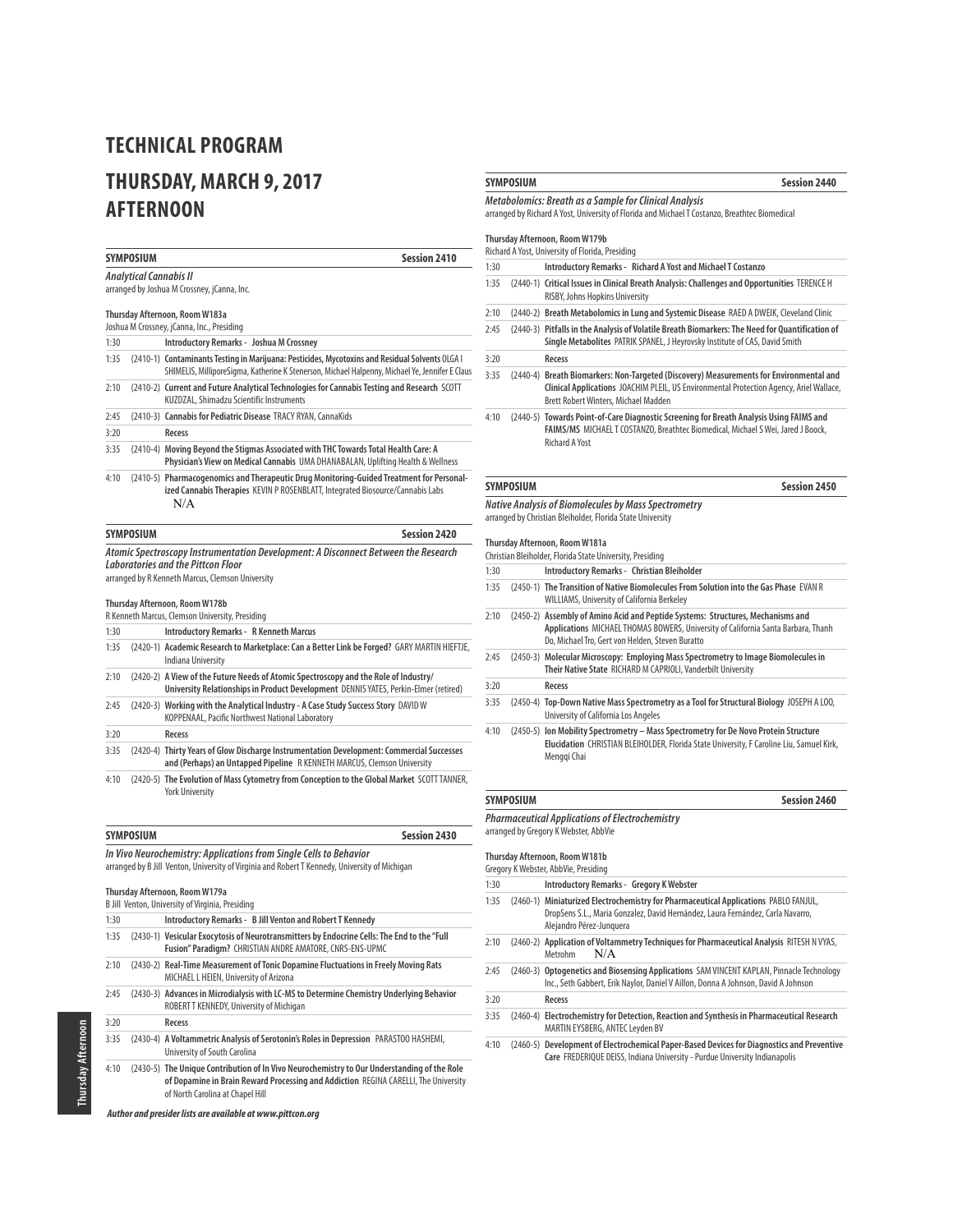| <b>SYMPOSIUM</b> |  | <b>Session 2470</b>                                                                                                                                                                                           |
|------------------|--|---------------------------------------------------------------------------------------------------------------------------------------------------------------------------------------------------------------|
|                  |  | SAS - Molecular Spectroscopy for Disease Detection                                                                                                                                                            |
|                  |  | arranged by Greg Klunder, Lawrence Livermore National Laboratory                                                                                                                                              |
|                  |  | Thursday Afternoon, Room W181c                                                                                                                                                                                |
|                  |  | Greg Klunder, Lawrence Livermore National Laboratory, Presiding                                                                                                                                               |
| 1:30             |  | Introductory Remarks - Greg Klunder                                                                                                                                                                           |
| 1:35             |  | (2470-1) Rapid, High Quality Infrared Spectroscopic Imaging for Clinical Translation ROHIT<br>BHARGAVA, University of Illinois at Urbana-Champaign, Shachi Mittal, Kevin Yeh, Tomasz<br>Wrobel, Saumya Tiwari |
| 2:10             |  | (2470-2) Predicting Organ Transplant Outcome Using IR Imaging MICHAEL JOHN WALSH, University<br>of Illinois at Chicago, Vishal Varma, Sreedhar Hari, Suman Setty, Grace Guzman, Aliya Husain                  |
| 2:45             |  | (2470-3) Probing Molecular Signals of Disease Using Raman Spectroscopy NICHOLAS STONE,<br>University of Exeter                                                                                                |
| 3:20             |  | Recess                                                                                                                                                                                                        |
| 3:35             |  | (2470-4) SERS Opto-Physiology for Monitoring Cell Secretion Events JEAN-FRANCOIS MASSON,<br>Universite de Montreal                                                                                            |

4:10 (2470-5) **Recent Advances in Surface-Enhanced Raman Spectroscopy for Point-of-Care Diagnostics** CHRISTA BROSSEAU, Saint Mary's University, Reem Karaballi, Lili Zhao, Dalal Alhatab

| ORGANIZED CONTRIBUTED SESSIONS                                                                   | Session 2500 |
|--------------------------------------------------------------------------------------------------|--------------|
| <b>Chiral Method Development</b>                                                                 |              |
| arranged by Tivadar Farkas, Phenomenex, Inc. and Bezhan G Chankvetadze, Tbilisi State University |              |

#### **Thursday Afternoon, Room W183c**

Tivadar Farkas, Phenomenex, Inc., Presiding

| 1:30 | (2500-1) Development and Optimization of a Method for HPLC-Separation of Enantiomers with<br>Polysaccharide-Based Chiral Columns BEZHAN G CHANKVETADZE, Tbilisi State University                |
|------|-------------------------------------------------------------------------------------------------------------------------------------------------------------------------------------------------|
| 1:50 | (2500-2) Improving our Understanding of Enantioseparation in Supercritical Fluid<br>Chromatography CAROLINE WEST, University of Orleans, Syame Khater, Elise Lemasson                           |
| 2:10 | (2500-3) Enantioseparation of Compounds with Multiple Chiral Centers by 2D-LC KELLY ZHANG,<br>Genentech, Midco Tsang                                                                            |
| 2:30 | (2500-4) New Chiral Polysaccharide Phases for Supercritical Fluid Chromatography WILLIAM<br>FARRELL, Pfizer Inc., Matthew Przybyciel, Christine Aurigemma, Jeffrey Elleraas                     |
| 2:50 | Recess                                                                                                                                                                                          |
| 3:05 | (2500-5) Chiral HILIC? Unique Enantioselectivity Between HILIC and RP Mode Separations<br>with Polysaccharide-Based Chiral Selectors TIVADAR FARKAS, Phenomenex, Inc., Bezhan<br>G Chankvetadze |
| 3:25 | (2500-6) Chiral Separation Screening, Optimization and New Technology - An Ongoing Chiral<br>Method Development Process DONALD S RISLEY, Eli Lilly and Company, V Scott Sharp,<br>Megan A Gokey |
| 3:45 | (2500-7) Using Blends of Solvents and Additives to Enhance SFC Chiral Method Development                                                                                                        |

**Screening** THOMAS SWANN, Waters Corporation, Kenneth Berthelette, Jacob Fairchild, Jason Hill

4:05 (2500-8) **Chiral Method Development for Small Scale Preparative Chromatography**  J P PRESTON, Phenomenex

**Modified Carbon-Based Materials for Sensors, Arrays, and Catalysis** arranged by Matthew Ryen Lockett, University of North Carolina at Chapel Hill

#### **Thursday Afternoon, Room W184a**

|      | Matthew Ryen Lockett, University of North Carolina at Chapel Hill, Presiding                                                                                        |
|------|---------------------------------------------------------------------------------------------------------------------------------------------------------------------|
| 1:30 | (2510-1) Applications of Diamond Electrodes in Electroanalysis and Spectroelectrochemistry<br><b>GREG SWAIN, Michigan State University</b>                          |
| 1:50 | (2510-2) Stimuli-Responsive Metal Organic Frameworks KATHERINE A MIRICA, Dartmouth College                                                                          |
| 2:10 | (2510-3) Fluorescent Nanodiamonds Containing Color Centers OLGA SHENDEROVA, Adámas<br>Nanotechnologies, Inc., Nicholas Nunn, Marco Torelli, Gary McGuire            |
| 2:30 | (2510-4) Chemically Modified Amorphous Carbon Electrodes: New Chemistries and<br>Applications MATTHEW RYEN LOCKETT, University of North Carolina at Chapel Hill     |
| 2:50 | Recess                                                                                                                                                              |
| 3:05 | (2510-5) Model Carbon Materials with Activity in the Oxygen Reduction Reaction for<br>Fundamental Studies and Applications PAULA E COLAVITA, Trinity College Dublin |

- **TECHNICAL PROGRAM**
- 3:25 (2510-6) **Development of Microfabricated Thin Layer Chromatography Plates from Carbon Scaffolds** MATTHEW RICHARD LINFORD, Brigham Young University, Shiladitya Chatterjee, Cody V Cushman, George H Major
- 3:45 (2510-7) **Nanodiamond as a Probe of Nanoparticle Transformation and Biological Impact** ROBERT HAMERS, University of Wisconsin-Madison
- 4:05 (2510-8) **Impact of Thickness and Short-Range Interactions on the Electrochemical Response of Ultra-Thin Graphene Interfaces** JOAQUIN RODRIGUEZ LOPEZ, University of Illinois at Urbana-Champaign, Jingshu Hui

# **ORAL SESSIONS Session 2520**

### **Bioanalytical - LC, Sensors, and Microscopy**

#### **Thursday Afternoon, Room W175a**

Erik D Emmons, Dept of the Army/ECBC, Presiding

| 1:30 |            | (2520-1) Characterization of New Mobile Phases and Solid Phase Extractions for the High<br>Performance Liquid Chromatography Separations of Signaling Species in Non-<br>mammalian Systems NICHOLAS JOHN KUKLINSKI, Furman University, Matthew H<br>Stodghill, Kirtan D Kumar, S Kathleen Mowery, Sydney M Wright, Alison M Roark |
|------|------------|-----------------------------------------------------------------------------------------------------------------------------------------------------------------------------------------------------------------------------------------------------------------------------------------------------------------------------------|
| 1:50 | $(2520-2)$ | Analysis of Glycans Relevant to Antibody-Therapeutics LLOYD BWANALI, West Virginia<br>University, Srikanth Gattu, Cassandra Crihfield, Lisa A Holland                                                                                                                                                                             |
| 2:10 |            | (2520-3) Radioisotope-Responsive Polystyrene-Core Silica-Shell Nanoparticles Used in<br>Scintillation Proximity Assay ISEN ANDREW CHUA CALDERON, University of Arizona,<br>Colleen M Janczak, Zeinab Mokhtari, Craig A Aspinwall                                                                                                  |
| 2:30 | $(2520-4)$ | Silicon Photonic Microring Resonators for the Multiplex Detection and Quantification<br>of Non-Coding RNA MARIA DE LA CRUZ CARDENOSA RUBIO, University of Michigan,<br>Richard Graybill, Ryan C Bailey                                                                                                                            |
| 2:50 |            | Recess                                                                                                                                                                                                                                                                                                                            |
| 3:05 |            | (2520-5) Characterization of Liposomal Loading for Biosensor Development Using Tethered<br>Small Unilamellar Vesicles SURAJIT GHOSH, University of Arizona, Jinyan Wang, Xuemin<br>Wang, Nelusha Malithi Fonseka, Craig A Aspinwall                                                                                               |
| 3:25 |            | (2520-6) Multiplexed Microring Resonator Arrays to Characterize Biological-Based Therapeutic<br>Agents HEATHER ROBISON, University of Illinois at Urbana-Champaign, Ryan C Bailey                                                                                                                                                 |
| 3:45 | $(2520-7)$ | Development of a pH Sensor for Non-Invasive In Vivo Detection and Imaging of<br>Implant Associated Infection UNAIZA UZAIR, Clemson University, Jeffrey Anker                                                                                                                                                                      |
| 4:05 | $(2520-8)$ | The Thioredoxin System Plays a Heavy Weight on Causing the Differential Redox<br>Response to Oxidative Stress in Two Distinct Cornu Ammonius Regions in Rat<br>Organotypic Hippocampal Cultures BOCHENG YIN, University of Pittsburgh, Germán<br>Barrionuevo, Ine Bainic-Haberle, Mats Sandberg, Stephen G Weber                  |

### **ORAL SESSIONS Session 2530 Chemical Methods (Half Session)**

**Thursday Afternoon, Room W177**

Samy Mohamed, Cairo University, Presiding

- 1:30 (2530-1) **Site-Selective Protein Conjugation for Cancer Cell Selective Marking** CHENG CUI, University of Florida, Weihong Tan  $N/A$
- 1:50 (2530-2) **Optimization of Durum Milling Leading to Pasta Production Benefits from Monitoring Key Unit Processes with Quantitative Chemical Imaging** DAVID WETZEL, Kansas State University, Mark Boatwright N/A
- 2:10 (2530-3) **Microfluidic Cell Surface Antigen Analysis as A New Method to Detect Sepsis Development** YE ZHANG, Texas Tech University, Dimitri Pappas
- 2:30 (2530-4) **Selenophene with a Basic Side Chain: A New Core Structure for Subtype-Selective Estrogen Receptor Ligands** HAIBING ZHOU, Wuhan University

#### **ORAL SESSIONS** Session 2540

#### **Data Analysis and Manipulation, Computer Modeling and Simulation**

# **Thursday Afternoon, Room W175b**

Manuel R Miller, The Pittsburgh Conference, Presiding

- 1:30 (2540-1) **Effects of Blood Lipid Concentration on VOC Levels in Human Blood** JESSICA RAFSON, CDC (ORISE), Lydia G Thornburg, Eduardo Sanchez, Christopher M Reese, David M Chambers
- 1:50 (2540-2) **Wearable Instrumentation to Assess the Progression of Amyotrophic Lateral Sclerosis** AIDAN P WICKHAM, Imperial College London, Christopher E Shaw, Kerry R Mills, James Bashford, E M Drakakis, Martyn G Boutelle